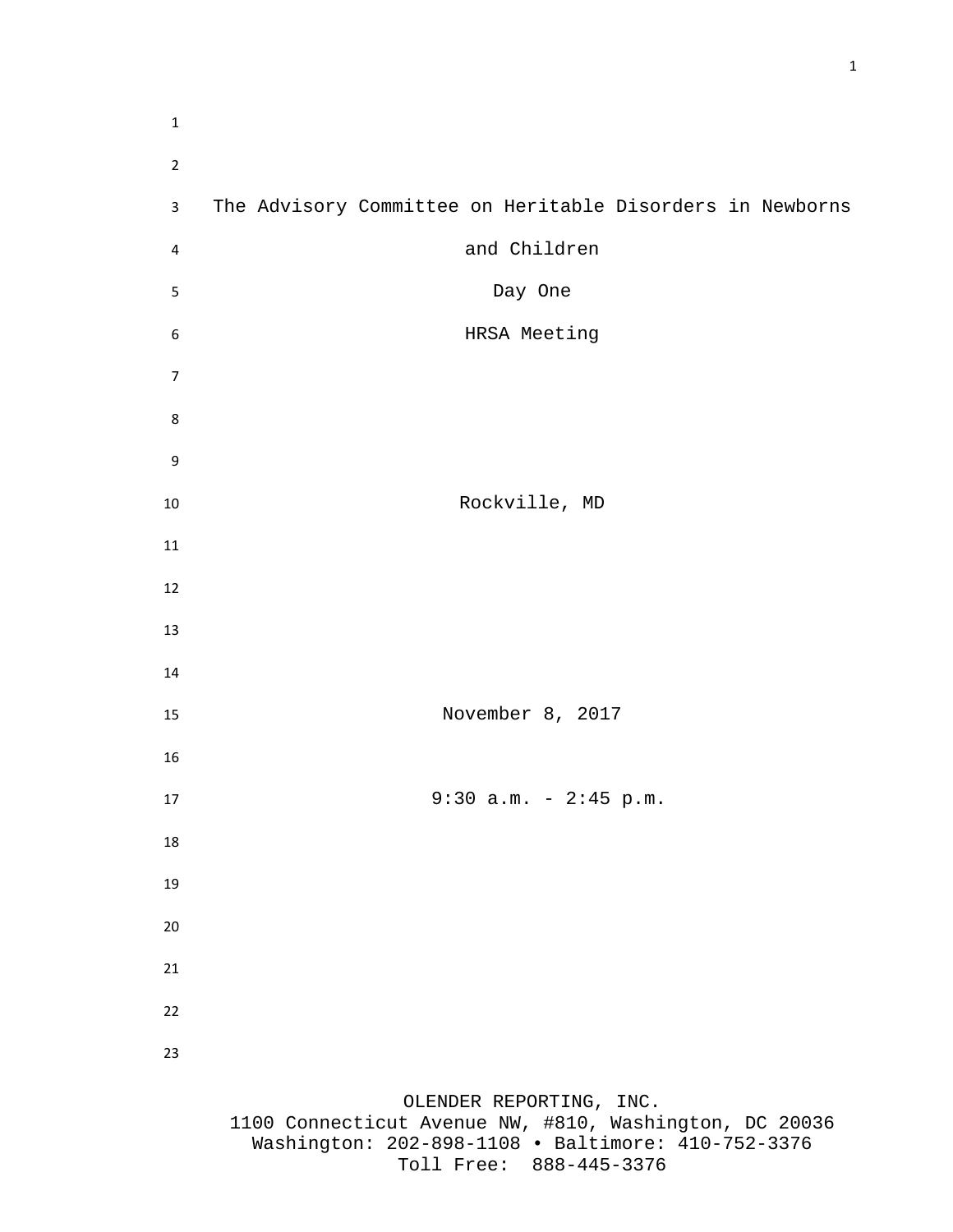A P P E A R A N C E S COMMITTEE MEMBERS: JOSEPH BOCCHINI, M.D., Committee Chair, Department of Pediatrics, Louisiana State University MEI WANG BAKER, M.D., Professor of Pediatrics, University of Wisconsin School of Medicine and Public Health, Co-Director, Newborn Screening Laboratory, Wisconsin State Laboratory of Hygiene JEFFREY P. BROSCO, M.D., Ph.D., Professor of Clinical Pediatrics, University of Miami School of Medicine, Department of Pediatrics KELLIE KELM, Ph.D., Ex-Officio Committee Member, Food and Drug Administration DIETRICH MATERN, M.D., Ph.D., Professor of Laboratory Medicine, Medical Genetics and Pediatrics, Mayo Clinic KAMILA MISTRY, Ph.D., M.P.H., Ex-Officio Member, Agency for Healthcare Research and Quality, Office of Extramural Research, Education and Priority, MELISSA PARISI, M.D., Ph.D. Ex-Officio Committee Member, OLENDER REPORTING, INC.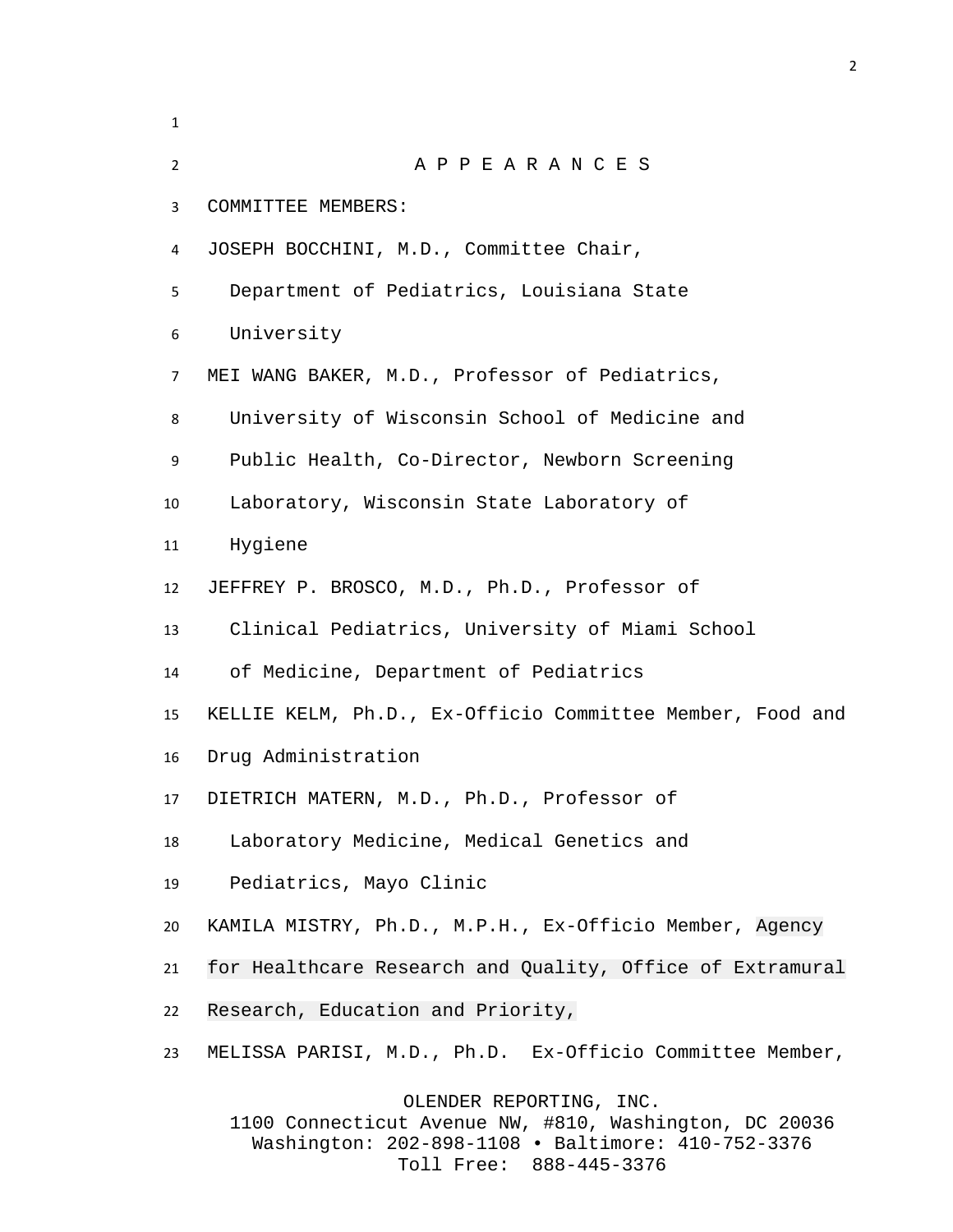National Institutes of Health, Eunice Kennedy Shriver National Institute of Child Health and Human Development ANNAMARIE SAARINEN, Co-Founder, CEO, Newborn Foundation CATHY WICKLUND, M.S., C.G.C., Northwestern University, Feinberg School of Medicine, Center for Genetic Medicine SUSAN A. BERRY, M.D., Professor and Director, Division of Genetics and Metabolism, Department of Pediatrics and Genetics, Cell Biology & Development, University of Minnesota CYNTHIA M. POWELL, M.D., Professor of Pediatrics and Genetics, Director, Medical Genetics Residency Program, Pediatric Genetics and Metabolism, The University of North Carolina at Chapel Hill SCOTT M. SHONE, PH.D., Senior Research Public Health Analyst, RTI International BETH TARINI, M.D., MS, FAAP, Associate Professor and Division Director, General Pediatrics & Adolescent Medicine, University of Iowa Hospitals & Clinics CARLA CUTHBERT, PH.D., Ex-Officio Member, Centers for Disease Control and Prevention, National Center for Environmental Health

OLENDER REPORTING, INC.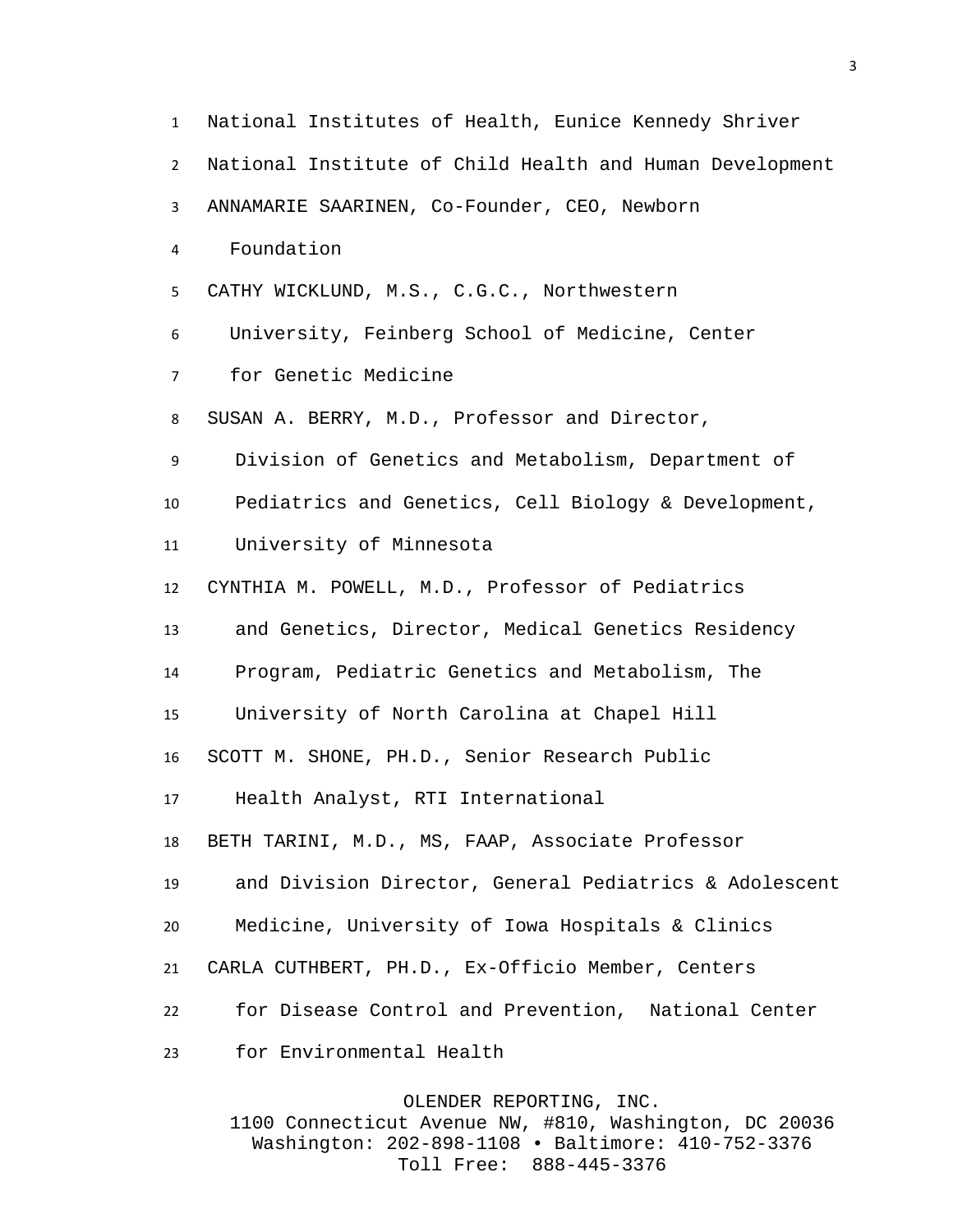LAURA KAVANAGH, MPP, Ex-Officio Member, Health Resources and Services Administration, Maternal and Child Health Bureau CATHARINE RILEY, PH.D., MPH, Designated Federal Official, Health Resources and Services Administration, Maternal and Child Health Bureau DEBI SARKAR, M.P.H., (for Ms. Laura Kavanagh) SCOTT GROSSO, PH.D. (for Dr. Carla Cuthbert) JOAN SCOTT, M.S., C.G.C. (for Ms. Laura Kavanagh) ORGANIZATIONAL REPRESENTATIVES: ROBERT OSTRANDER, M.D., American Academy of Family Physicians MICHAEL WATSON, Ph.D., F.A.C.M.G., American College of Medical Genetics and Genomics BRITTON RINK, M.D., MS, Mount Carmel Health Systems KATE TULLIS, Ph.D., Association of Maternal & Child Health Programs SUSAN TANKSLEY, Ph.D., Association of Public Health Laboratories CHRISTOPHER KUS, M.D., M.P.H., Association of State and Territorial Health Officials SIOBHAN DOLAN, M.D., M.P.H., March of Dimes OLENDER REPORTING, INC. 1100 Connecticut Avenue NW, #810, Washington, DC 20036 Washington: 202-898-1108 • Baltimore: 410-752-3376

Toll Free: 888-445-3376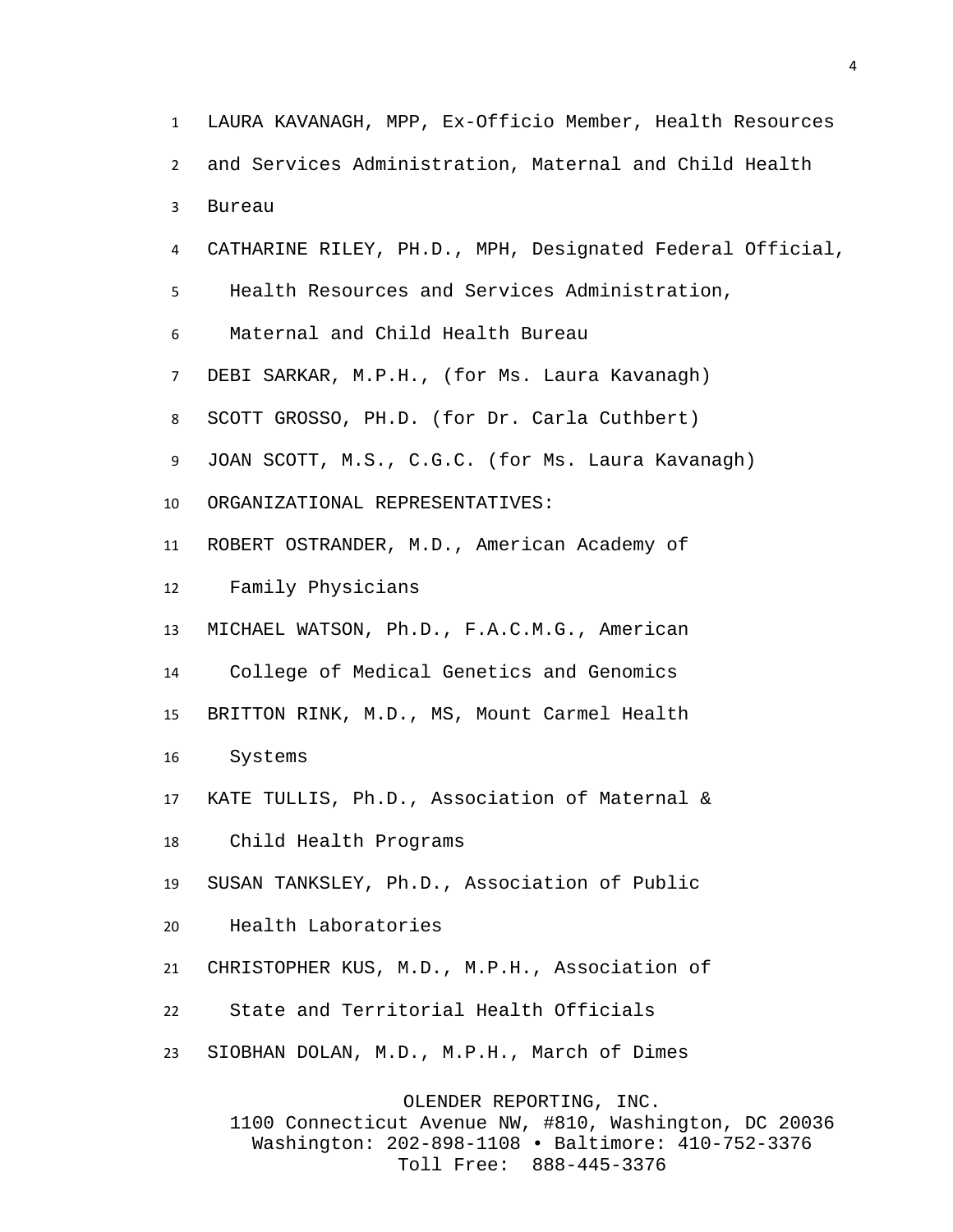CATE WALSH VOCKLEY, M.S., C.G.C.S., National Society of Genetic Counselors CAROL GREENE, M.D., Society for Inherited Metabolic Disorders ADAM B. KANIS, M.D., Ph.D., US Army Consultant to Surgeon General for Clinical Genetics Department of Pediatrics, MCHK-PE Tripler Army Medical Center NATASHA F. BONHOMME, Genetic Alliance JACKIE SEISMAN, M.P.H., (for Natasha Bonhomme) C O N T E N T S PAGE 13 WELCOME 6 14 Roll Call 13 August 2017 Minutes 16 Working Toward Newborn Screening Timeliness Goals 19 Q&A and Committee Discussion 62 Public Comments 91 Implications of Detecting Carriers 117 Through Newborn Screening 21 SMA Evidence Review-Phase 2 Report 196 Q&A Committee Feedback SMA Review 213 Adjourn 231 OLENDER REPORTING, INC. 1100 Connecticut Avenue NW, #810, Washington, DC 20036 Washington: 202-898-1108 • Baltimore: 410-752-3376

Toll Free: 888-445-3376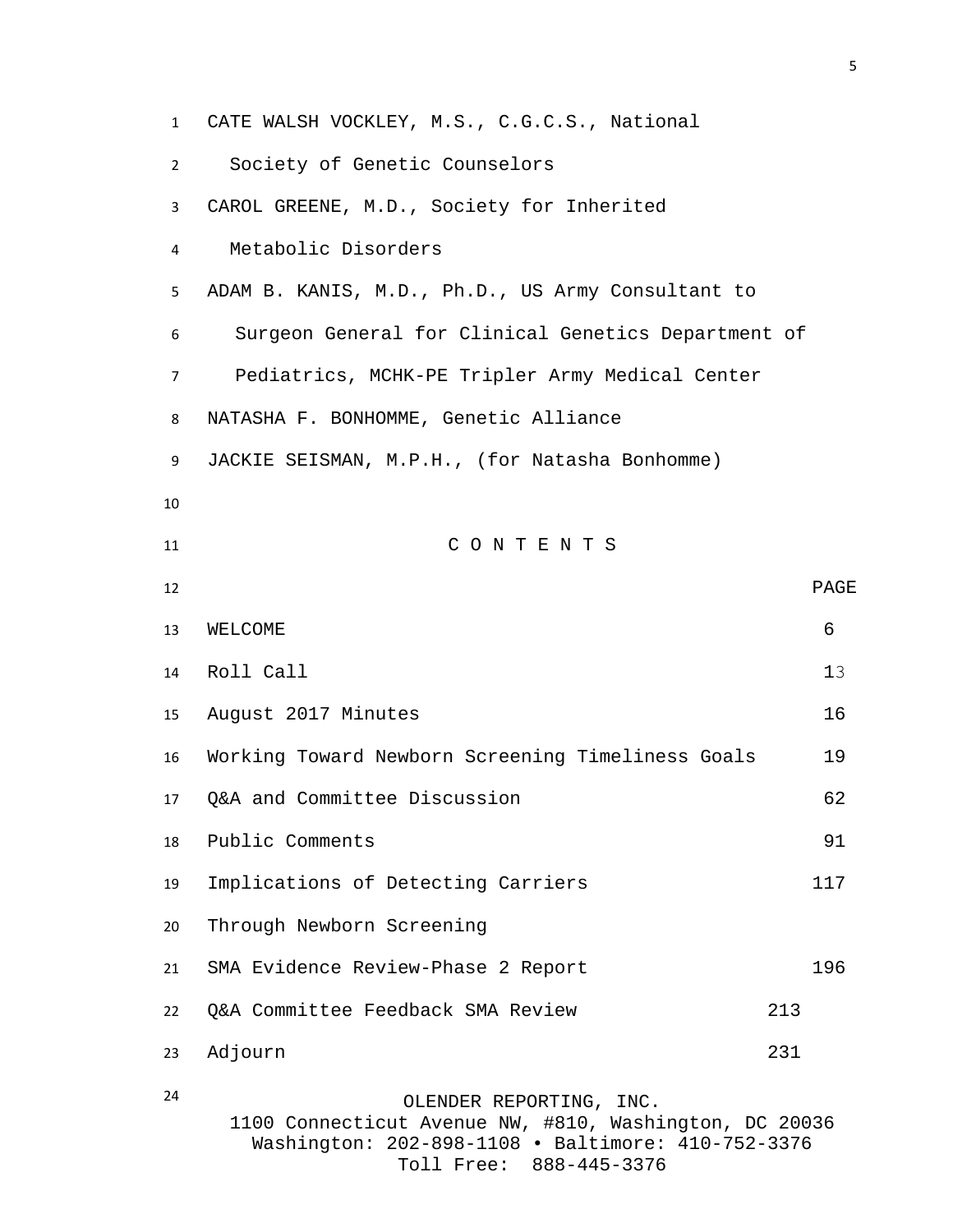P R O C E E D I N G S DR. JOSEPH BOCCHINI: Good morning, everyone. I'd like to welcome you all to the fourth meeting of the Advisory Committee on Heritable Disorders in Newborns and Children for 2017. This is the 47th meeting since the committee was first formed in 2004. I want to take this opportunity to introduce some new members of the committee who are joining us today for the first time as members.

 First is Sue Berry. Dr. Berry is a Medical Genetics physician with special interest in outcomes for individuals identified through newborn screening. She is Board Certified in Medical Genetics and Pediatrics. She received her medical degree at the University of Kansas, completed a residency in Pediatrics at the University of Minnesota. Dr. Berry is Professor in the Department of Pediatrics at the University of Minnesota and currently serves as Chair for the Newborn Screening Translational Research Network. She has been a member of the Advisory Committee Followup and Treatment Work Group since 2009 and has participated

## OLENDER REPORTING, INC.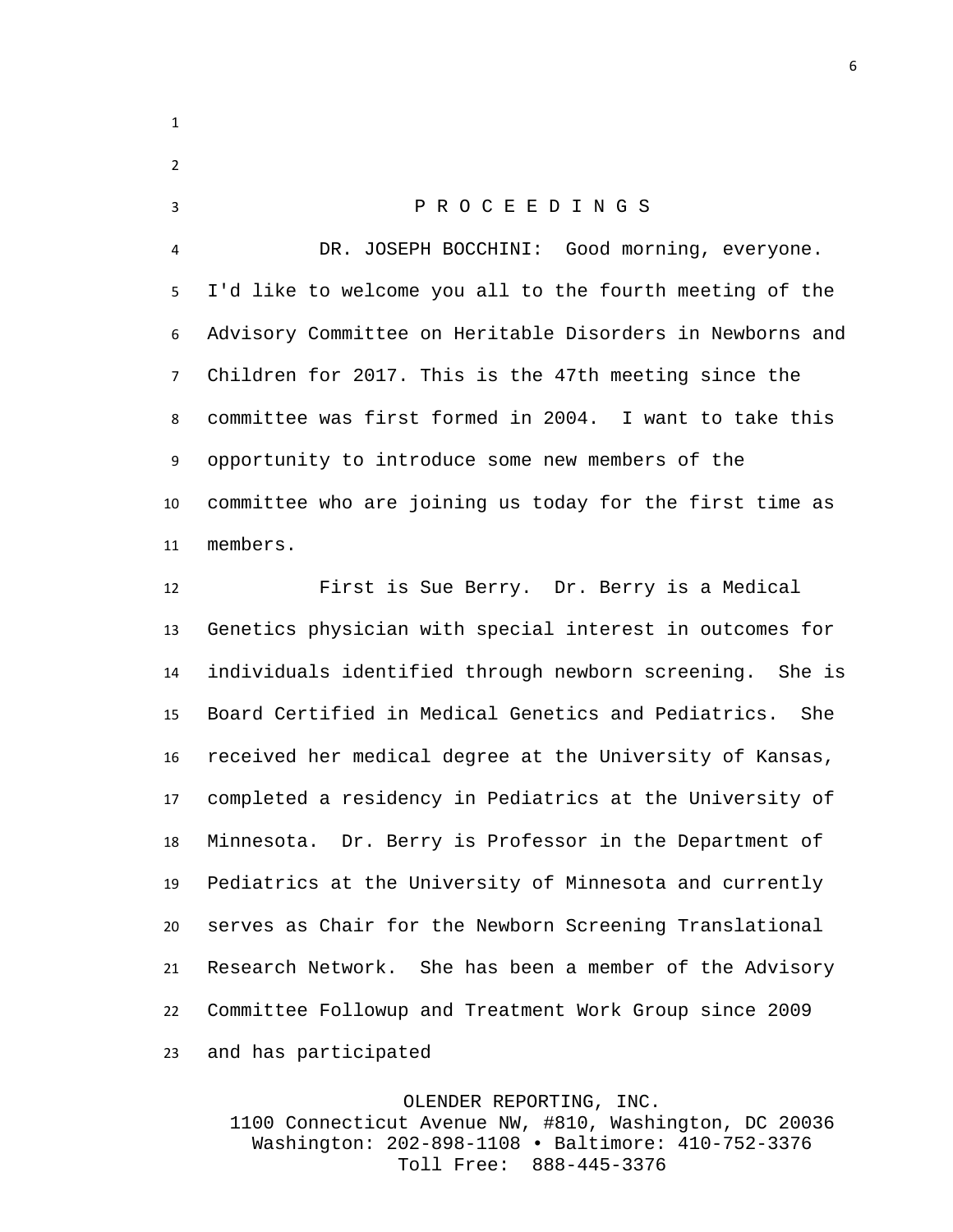in a number of projects and publications from that group. Dr. Berry also serves as Co-Principal Investigator on a project funded by the National Institute of Child Health and Human Development to examine long-term outcomes of individuals who have inherited metabolic disorders identified through newborn screening. Dr. Berry has special expertise in long-term followup of individuals with conditions identified through newborn screening, and she has assembled a dynamic database of clinical information about individuals with these conditions in order to improve their treatment. So, we welcome Dr. Berry to the Committee.

 The next new member is Dr. Cynthia Powell. Dr. Powell is also a Clinical Geneticist and Pediatrician and a Genetic Counselor with 28 years of experience working in the field of Clinical Genetics. Dr. Powell received her medical degree at the Medical College of Virginia and completed her pediatric residency at the Children's National Medical Center in Washington, D.C. She is Board Certified in Pediatrics, Clinical Genetics, Cytogenetics, and Genetic Counseling. Dr. Powell is an Associate Professor of Pediatrics and Genetics at the University of

OLENDER REPORTING, INC.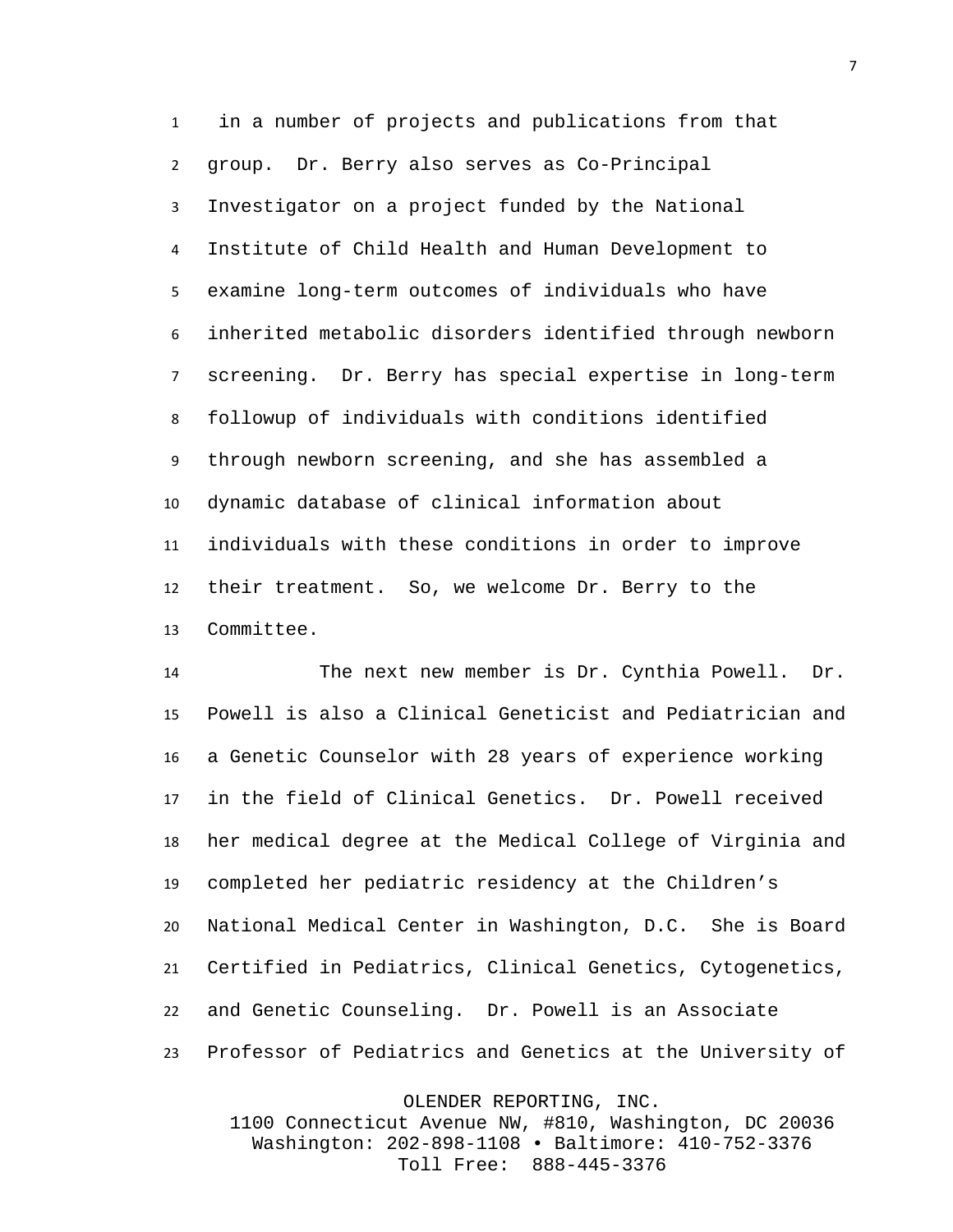North Carolina, Chapel Hill, where she also served as Chief of the Division of Genetics and Metabolism in the Department of Pediatrics from 2004 through 2014. She is also the Medical Director of the Cytogenetics Lab at UNC Hospitals and Director of the Medical Genetics Residency \*Program. She has the lead in a research study examining the use of new technologies to expand the number of conditions that can be detected with newborn screening. She has also served in leadership positions on National Boards and Associations in the field of Medical Genetics and Genomics including serving on the North Carolina State Newborn Screening Advisory Committee. Dr. Powell, we welcome you to the Committee.

 The third new member is Dr. Scott Shone. Dr. Shone is Senior Research Public Health Analyst at The Center for Newborn Screening, Ethics, and Disability Studies at RTI, International. He received his Ph.D. in Molecular Microbiology and Immunology from the John Hopkins Bloomberg School of Public Health and joined the New Jersey Public Health Laboratory in 2005 through the Association of Public Health Laboratory Centers for Disease Control and Prevention, Emerging Infectious Diseases, post-Doctoral Research Fellowship Program. Dr.

OLENDER REPORTING, INC.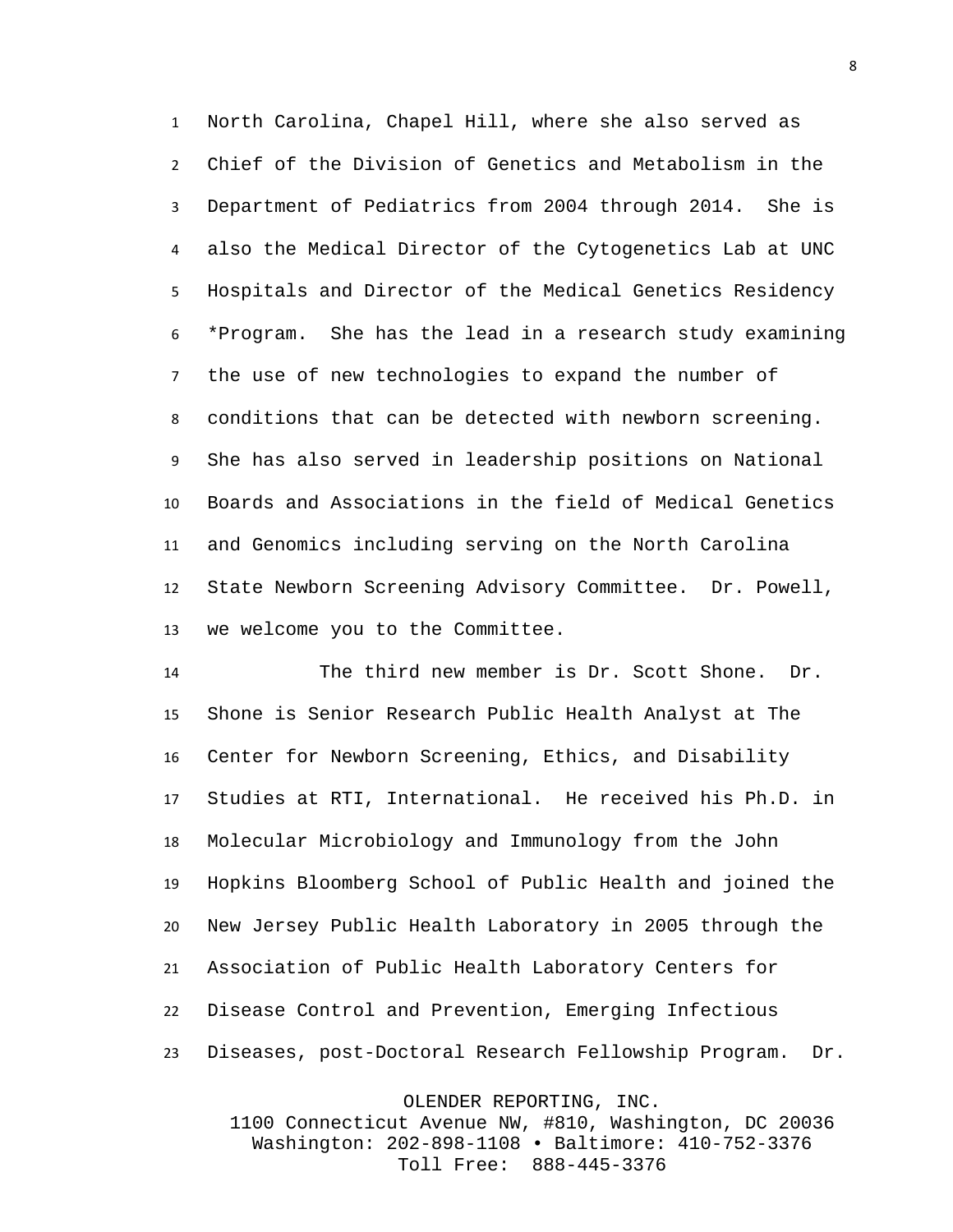Shone spent 9 years as the Director of the New Jersey Newborn Screening Laboratory. During his tenure, the program expanded screening from 20 to 55 disorders, upgraded the laboratory's information management system, installed and validated multiple pieces of new equipment, expanded molecular testing, increased efficiency, and reduced cost through implementation of LEAN processes, and maintained central services during multiple states of emergency. Currently, Dr. Shone is working to develop private public partnerships and evaluating different models for technical assistance. He provides newborn screening system technical guidance and leads the Information, Technology, and Data Quality Assurance Activities for Early Check, RTI Statewide Voluntary Screening Program. So, Scott, we welcome you to the Committee as well.

 Then, we have Laura Kavanagh, the new HRSA Ex-Officio member.

 Dr. Michael Lu, the Associate Administrator for the Maternal and Child Health Bureau, has left Federal Service to take a new position as Professor and Senior Associate Dean for Academic Faculty and Student Affairs at The School of Public Health at George Washington

OLENDER REPORTING, INC.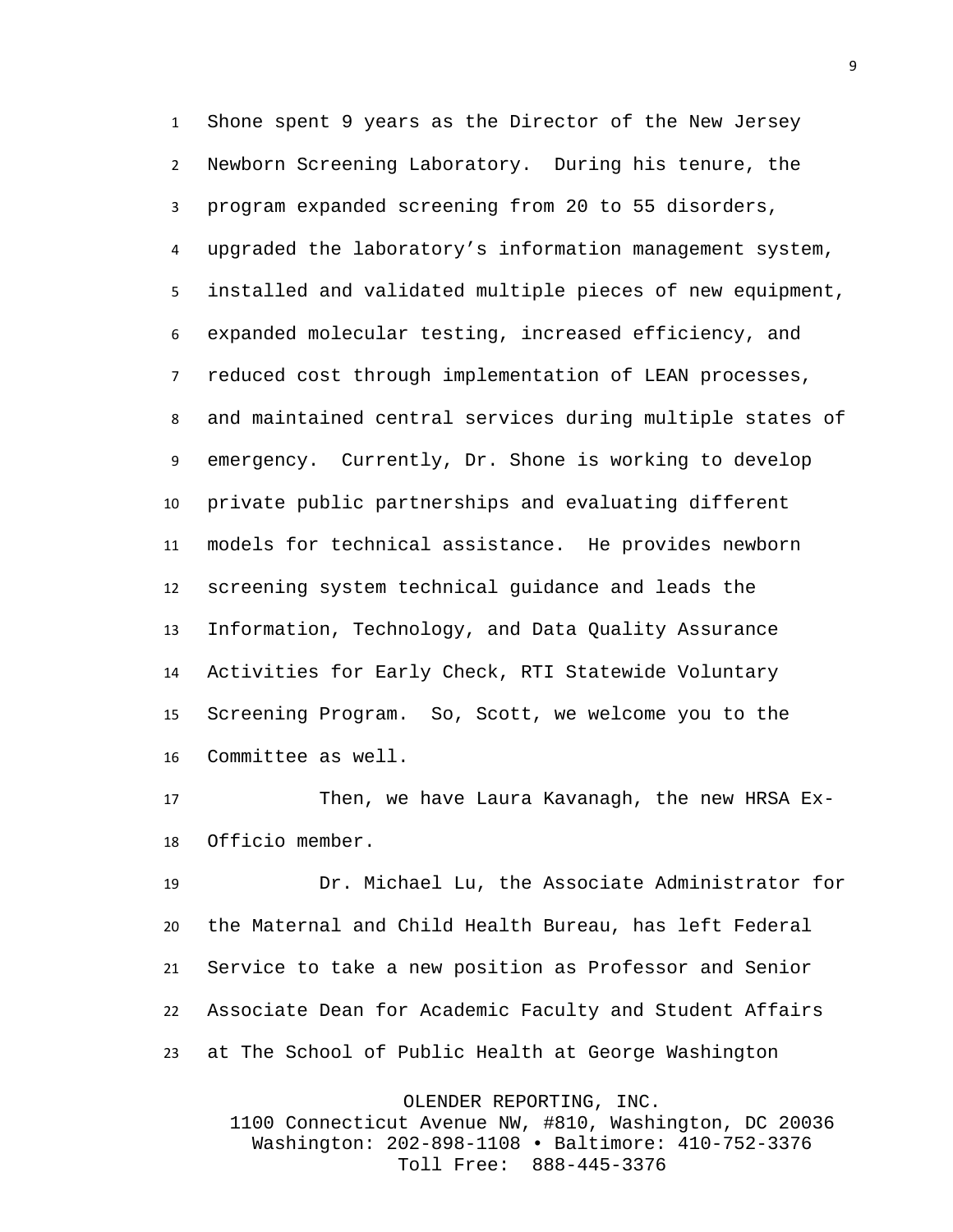University. We thank him for all that he did for this Committee and for HRSA during his tenure here.

 To represent HRSA, we now welcome Laura Kavanagh, the Acting Associate Administrator for MCHB. Ms. Kavanagh was the Deputy Associate Administrator for MCHB since 2015, has been in the Bureau for many years overseeing MCHB's Applied Research Workforce Development and its Autism Initiative. So, Laura, I want to thank you for joining the Committee as well.

 I also want to thank Dr. Fred Lorey. Dr. Lorey was asked to continue an extra period of time on this Committee when we were waiting for the complete -- to bring the new Committee members on board so that we could continue to have a quorum to do our work. So, Fred volunteered and was willing to stay an extra time, and we want to thank him for all of his contributions to the Committee and his willingness to accept additional time serving on the Committee when we had actually told him his term was finished. [Laughter.] And, again, he participated quite actively at the last meeting. So, Fred, I understand you're on the line, and I wanted to thank you again for all of your contributions over the years not only to this Committee but to newborn screening

OLENDER REPORTING, INC.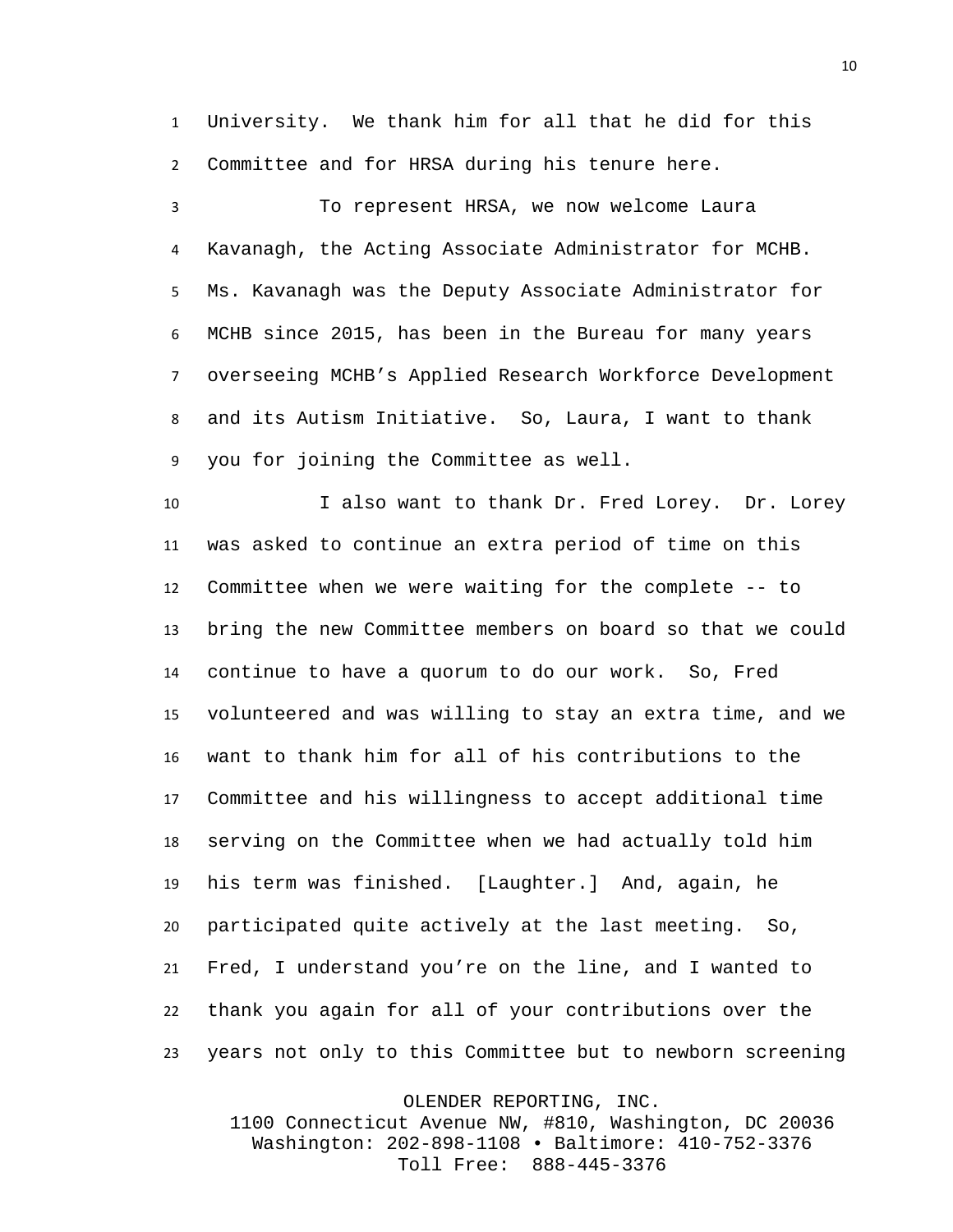in general and all the work and accomplishments you had during your tenure in California. And, certainly if you would like to say a few words since you're on the phone, we'd be happy to hear them.

DR. FRED LOREY: Thanks, Dr. Bocchini. I just want to thank everybody -- the Committee and everybody else associated. My time there was really enjoyable and the learning experience -- I'm really happy with the new Committee members. So, thank you all. I made lots of new friends through this process.

 DR. JOSEPH BOCCHINI: Thank you, Fred. So, I also want to mention that we have a new Designated Federal Official for the Committee. Debi Sarkar has also taken a new position. She is serving as Chief of the Genetic Services Branch, and as such will not be able to stay on as our DFO. However, the Genetic Services Branch will continue to provide support for the Committee, so she will still be involved with Committee activities. I want to thank her for her dedication to the success and the support of this Committee, and she served as this Committee's DFO since 2013. She successfully guided us through major transitions, helped the Committee navigate procedures, and insured that our meetings ran smoothly.

OLENDER REPORTING, INC.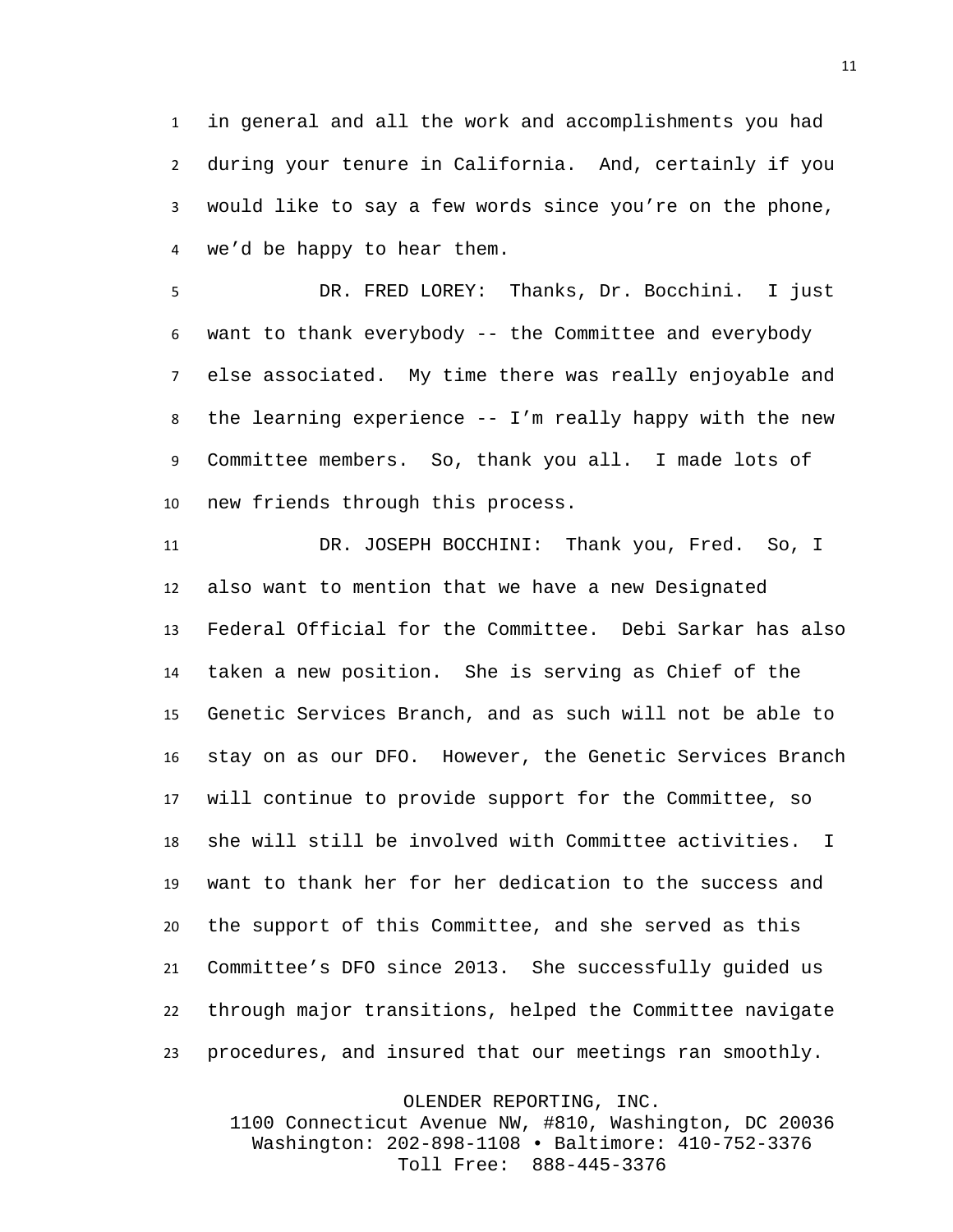So, Debi, a personal thank you for all that you've done to make this Committee successful. And, we wish you the best with your new administrative responsibilities.

 So, Dr. Catharine Riley, who is to my right, she has served as the Acting DFO for the past 2 meetings and will now serve as DFO for the Committee moving forward. Dr. Riley is the lead for newborn screening in the Genetic Services Branch at HRSA. She received her Ph.D. in Public Health Genetics from the University of Washington, School of Public Health, her MPH in Health Administration and Policy from the Mel and Enid Zuckerman Arizona College of Public Health, and her BS in Molecular and Cellular Biology from the University of Arizona. Prior to coming to HRSA, Dr. Riley served as a Health Scientist on the Rare Disorders and Health Outcomes Team in the National Center on Birth Defects and Developmental Disabilities at the CDC. She has 17 years of research and practice-based experience in a combination of Public Health Genetics Newborn Screening, Rare Disorders, Health Policy, and Public Health Infrastructure, Health Education, and Workforce Development, and certainly has already made contributions to this Committee in her work as the Acting DFO. So, we welcome her formally as the

OLENDER REPORTING, INC.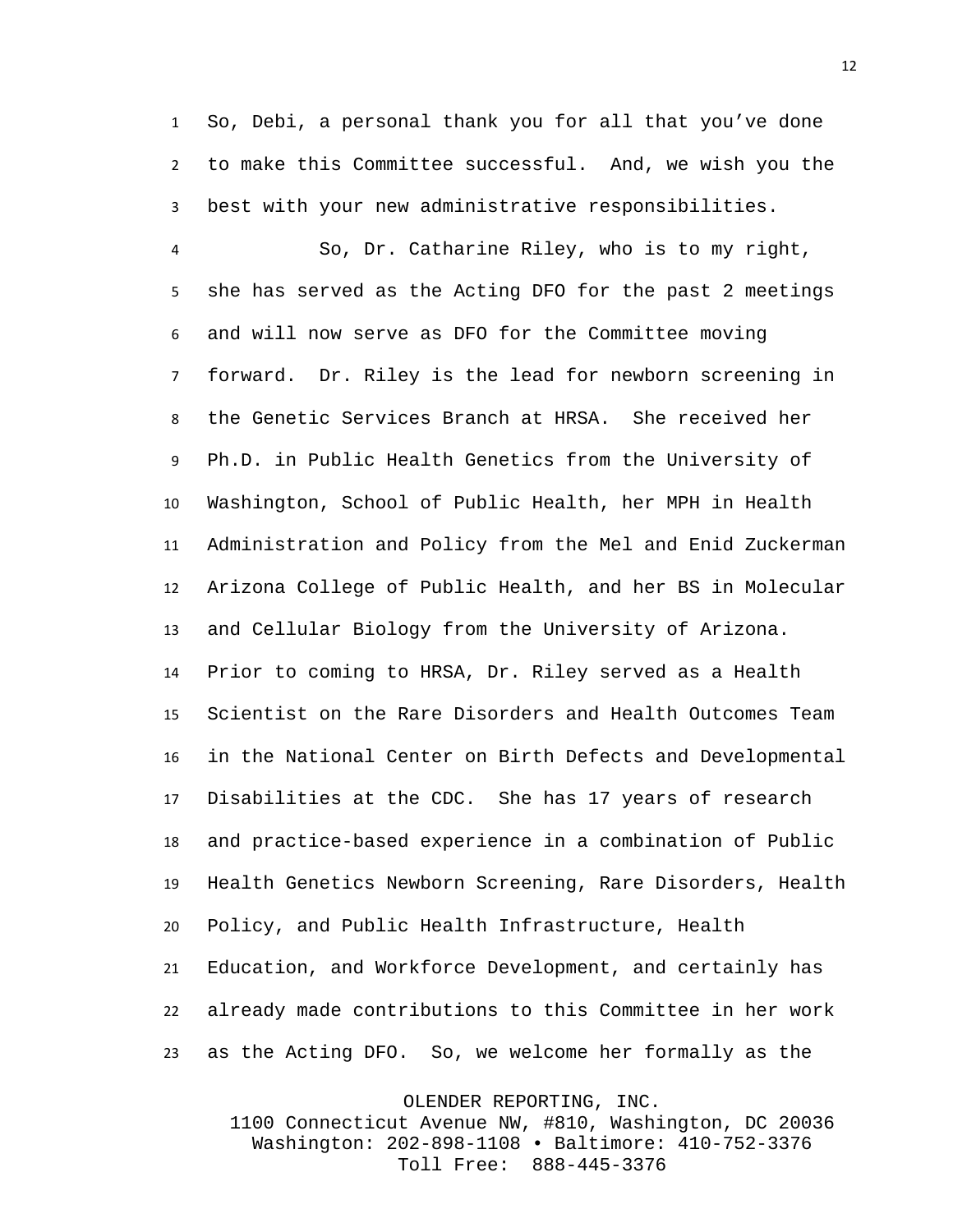Formal DFO.

| $\overline{2}$ | So, now we'll open the Committee meeting with                                     |
|----------------|-----------------------------------------------------------------------------------|
| 3              | the roll call. So, representing the Agency for Health                             |
| 4              | Care Research and Quality, Kamila Mistry?                                         |
| 5              | DR. KAMILA MISTRY: Here.                                                          |
| 6              | DR. JOSEPH BOCCHINI: Mei Baker?                                                   |
| 7              | DR. MEI WANG BAKER: Here.                                                         |
| 8              | MR. BRADLEY: Susan Berry?                                                         |
| 9              | DR. BERRY: Here.                                                                  |
| 10             | DR. JOSEPH BOCCHINI: I'm here. Jeff Brosco?                                       |
| 11             | DR. JEFFREY BROSCO: Here.                                                         |
| 12             | DR. JOSEPH BOCCHINI: Center for Disease                                           |
| 13             | Control and Prevention, Carla Cuthbert?                                           |
| 14             | DR. CARLA CUTHBERT: Here.                                                         |
| 15             | DR. JOSEPH BOCCHINI: Food and Drug                                                |
| 16             | Administration, Kellie Kelm?                                                      |
| 17             | DR. KELLIE KELM: Here.                                                            |
| 18             | DR. JOSEPH BOCCHINI: Health Resources and                                         |
|                | 19 Service Administration, Laura Kavanagh?                                        |
| 20             | DR. MS. LAURA KAVANAGH: Here.                                                     |
| 21             | DR. JOSEPH BOCCHINI: Dietrich Matern?                                             |
| 22             | DR. DIETRICH MATERN: Here.                                                        |
| 23             | DR. JOSEPH BOCCHINI: Cynthia Powell?                                              |
|                | OLENDER REPORTING, INC.<br>1100 Connecticut Avenue NW, #810, Washington, DC 20036 |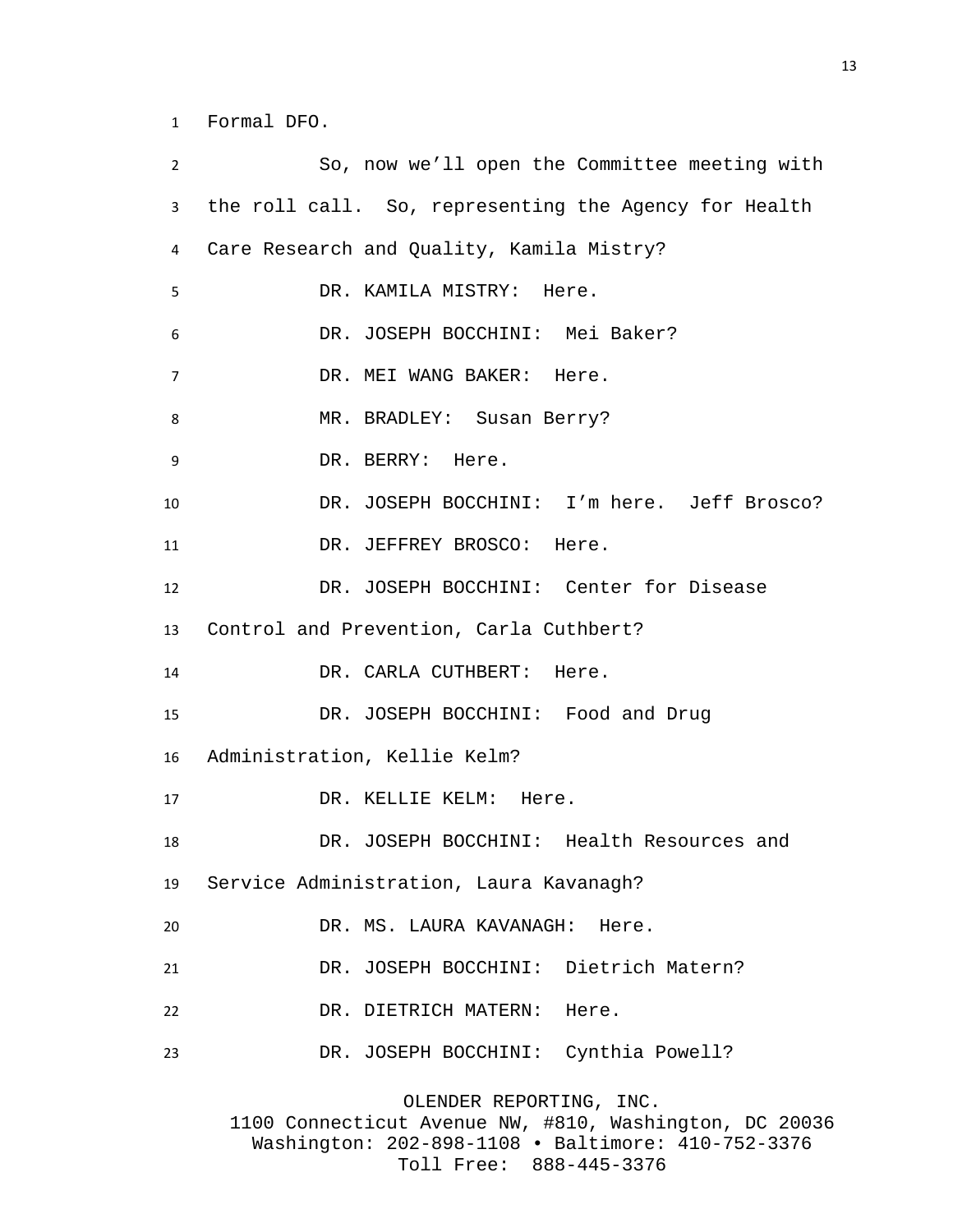DR. CYNTHIA POWELL: Here. DR. JOSEPH BOCCHINI: National Institute of Health, Melissa Parisi? DR. MELISSA PARISI: Here. DR. JOSEPH BOCCHINI: Annamarie Saarinen? MS. SAARINEN: [No audible response] DR. JOSEPH BOCCHINI: Annamarie has not yet arrived. Scott Shone? 9 DR. SCOTT SHONE: Here. DR. JOSEPH BOCCHINI: Beth Tarini? 11 DR. BETH TARINI: Here. DR. JOSEPH BOCCHINI: Cathy Wicklund is unable to attend this meeting. And then, our DFO, Catharine Riley? DR. CATHARINE RILEY: Here. DR. JOSEPH BOCCHINI: And, then our Organizational Representatives in attendance. American Academy of Family Physicians, Robert Ostrander? DR. ROBERT OSTRANDER: Here. DR. JOSEPH BOCCHINI: American College of Medical Genetics, Michael Watson? DR. MICHAEL WATSON: Here. DR. JOSEPH BOCCHINI: American College of OLENDER REPORTING, INC. 1100 Connecticut Avenue NW, #810, Washington, DC 20036 Washington: 202-898-1108 • Baltimore: 410-752-3376

Toll Free: 888-445-3376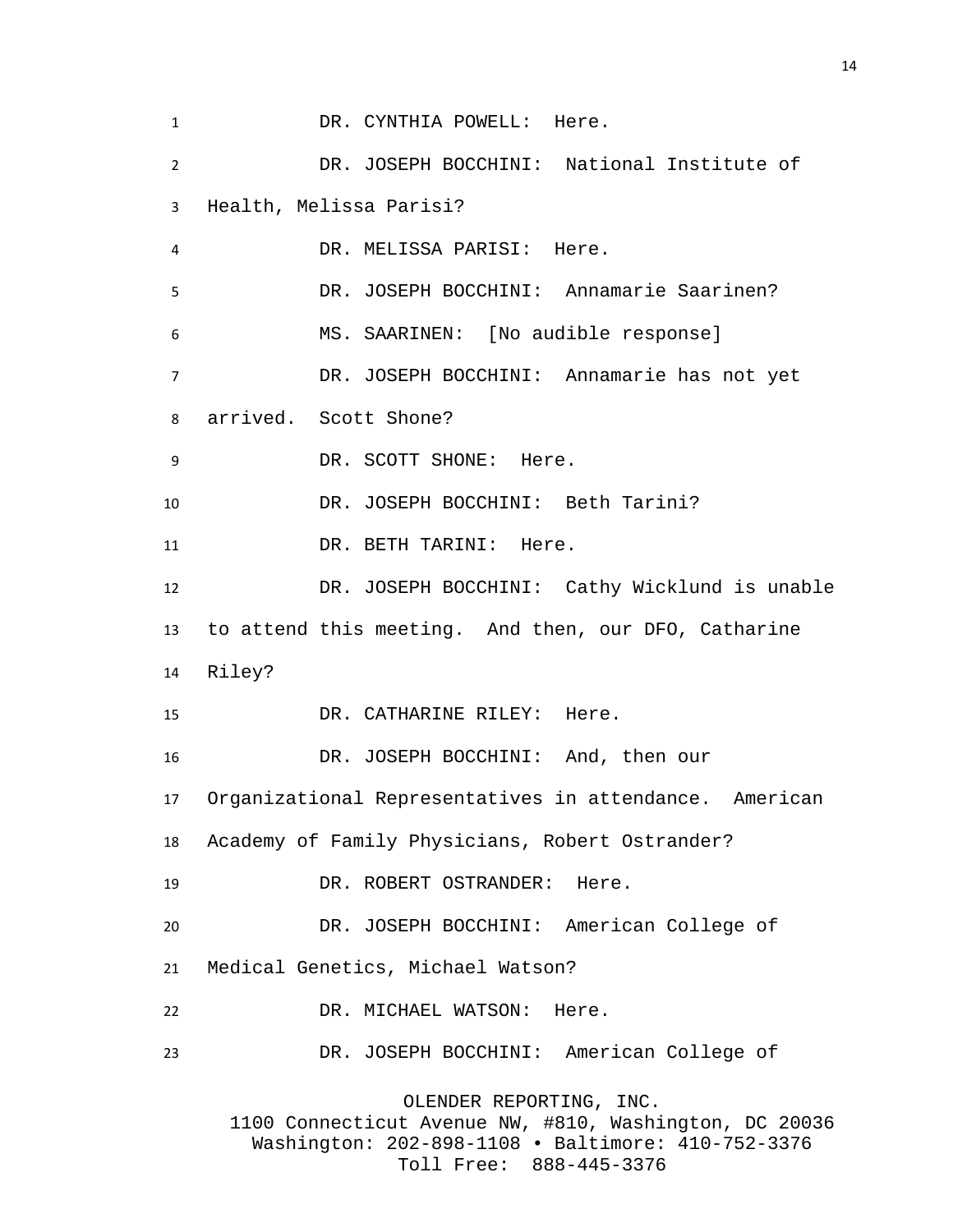Obstetricians and Gynecologists, Britton Rink? DR. BRITTON RINK: Here. DR. JOSEPH BOCCHINI: Association of Maternal and Child Health Programs, Kate Tullis? DR. KATE TULLIS: Here. DR. JOSEPH BOCCHINI: Association of Public Health Laboratory, Susan Tanksley? 8 DR. SUSAN TANKSLEY: Here. DR. JOSEPH BOCCHINI: Webcast Association of State and Territorial Health Officials, Chris Kus? 11 DR. CHRISTOPHER KUS: Here. DR. JOSEPH BOCCHINI: Department of Defense, Adam Kanis? 14 DR. ADAM KANIS: Here. DR. JOSEPH BOCCHINI: Genetic Alliance, Natasha Bonhomme? 17 MS. NATASHA BONHOMME: Here. DR. JOSEPH BOCCHINI: March of Dimes, Siobhan Dolan? DR. SIOBHAN DOLAN: Here. DR. JOSEPH BOCCHINI: National Society of Genetic Counselors, Kate Walsh Vockley? DR. CATE WALSH VOCKLEY: Here. OLENDER REPORTING, INC. 1100 Connecticut Avenue NW, #810, Washington, DC 20036 Washington: 202-898-1108 • Baltimore: 410-752-3376

Toll Free: 888-445-3376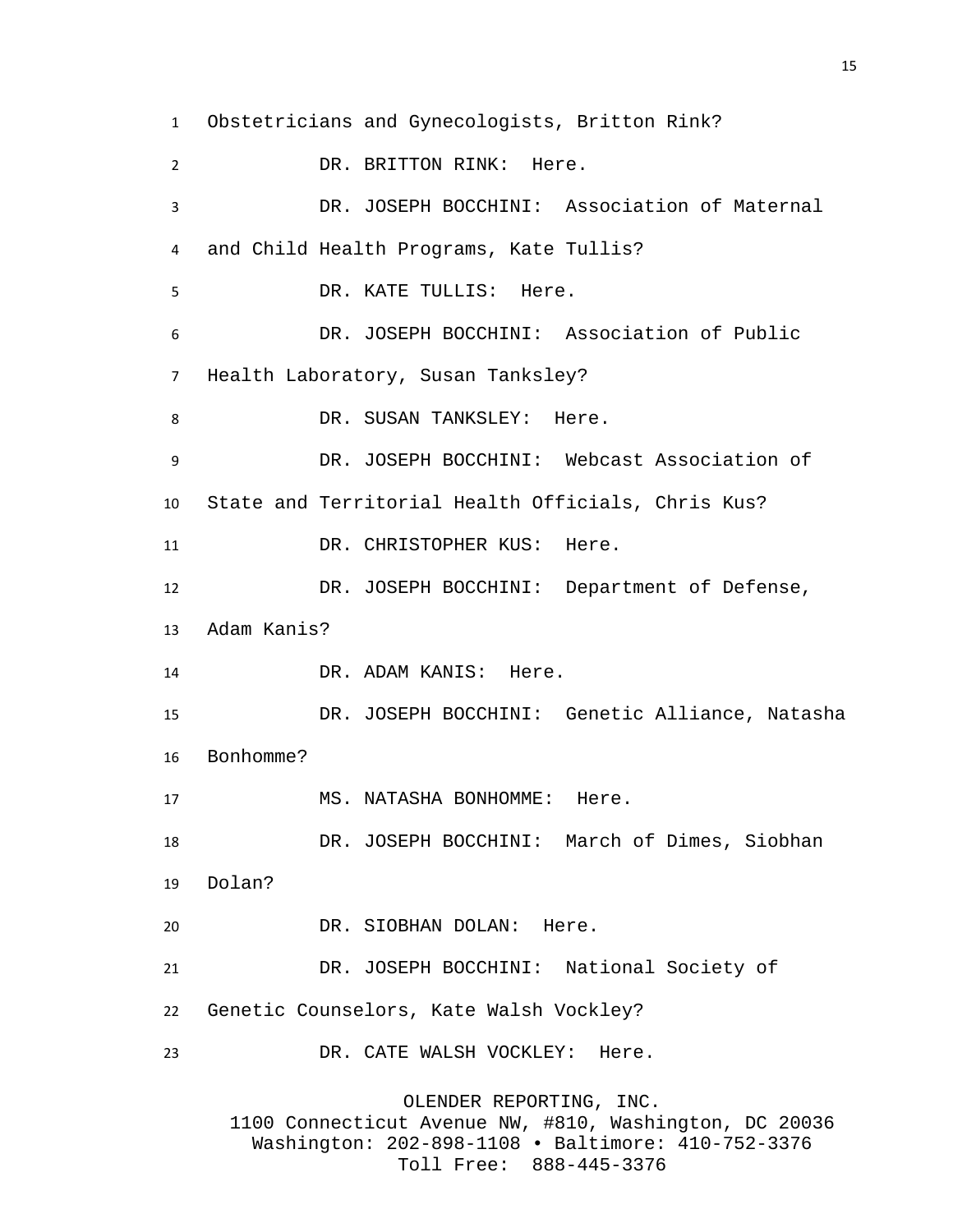DR. JOSEPH BOCCHINI: Society for Inherited Metabolic Disorders, Carol Greene?

DR. CAROL GREENE: Here.

DR. JOSEPH BOCCHINI: Thank you, all. So, the first Agenda Item is a review and a vote on the August minutes. The Committee received draft minutes prior to the meeting, and several members submitted changes. I think we had more over the last 12 hours than we've seen before. They were all sort of minor edits, and you have been given a copy of the now formatted final version of the minutes of the meeting.

 Are there any additional additions or corrections to be made to the minutes?

 DR. MEI WANG BAKER: Mei Baker. Actually, I am going to correct a mistake I made. So, this page is 13, and when I put my editing in, I meant to say, "We are running a parallel study of using both the traditional cutoff method and CLIR, and so far --". I missed the "far." So, it should have been, "so far, they are agreeable" -- just adding the "far" there.

 DR. JOSEPH BOCCHINI: Okay. So noted. If there are no addition -- additional additions or corrections, I will entertain a motion to approve the

OLENDER REPORTING, INC.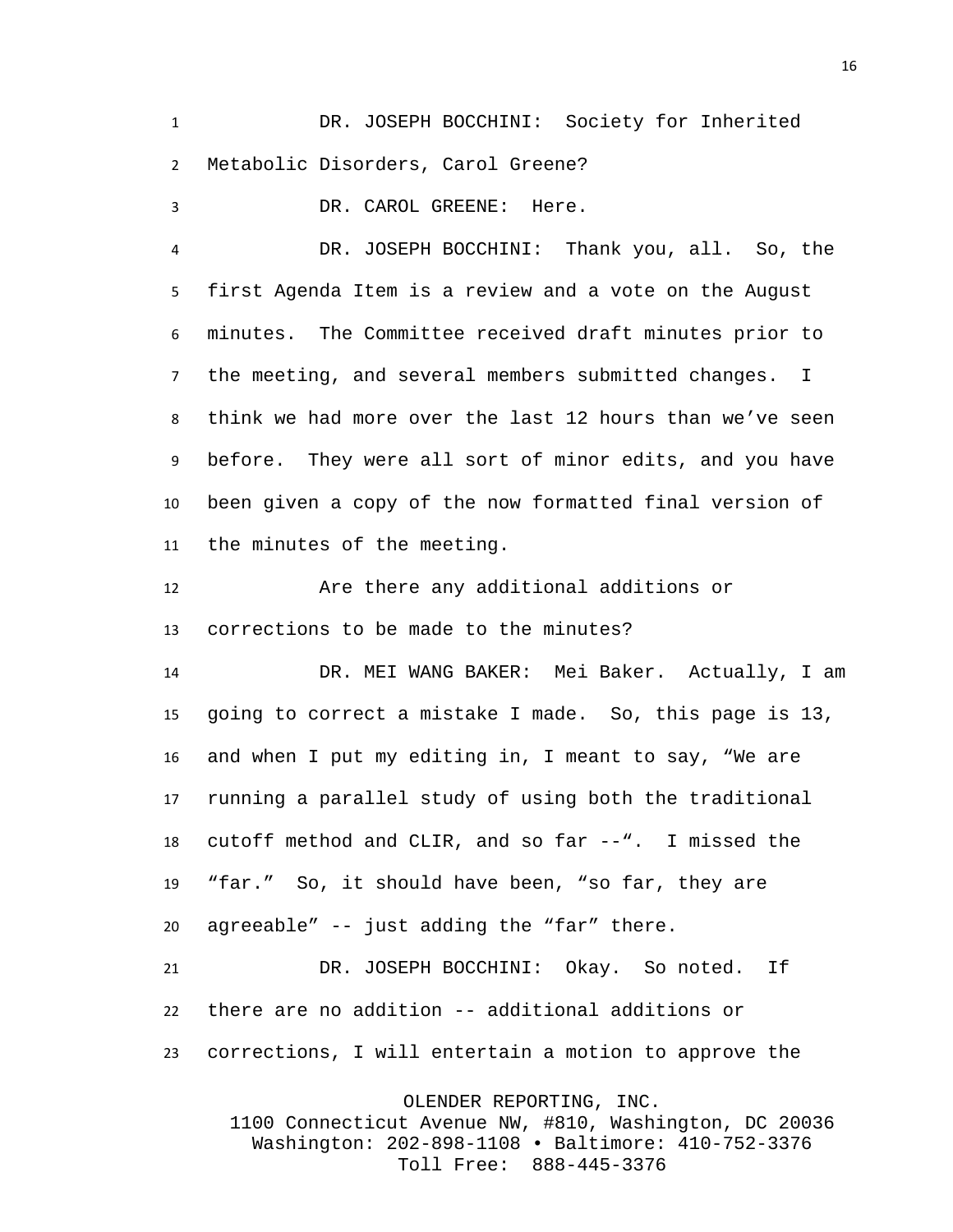minutes, and certainly the individuals who were not members at the last meeting will not be asked to vote on the minutes. DR. BETH TARINI: Motion to approve. This is Beth Tarini. DR. JOSEPH BOCCHINI: Okay. Is there a second? DR. JEFFREY BROSCO: Jeff Brosco, second. DR. JOSEPH BOCCHINI: All right. All right, then. We will now vote on the meeting minutes from August. Mei Baker? 12 DR. MEI WANG BAKER: Approved. DR. JOSEPH BOCCHINI: I approve. Carla Cuthbert? DR. CARLA CUTHBERT: I approve. DR. JOSEPH BOCCHINI: Jeff Broso? 17 DR. JEFFREY BROSCO: Approve. DR. JOSEPH BOCCHINI: Kelli Kelm? 19 DR. KELLIE KELM: Approve. DR. JOSEPH BOCCHINI: Dietrich Matern? DR. DIETRICH MATERN: Approve. DR. JOSEPH BOCCHINI: Kamila Mistry? DR. KAMILA MISTRY: Approve.

OLENDER REPORTING, INC. 1100 Connecticut Avenue NW, #810, Washington, DC 20036 Washington: 202-898-1108 • Baltimore: 410-752-3376 Toll Free: 888-445-3376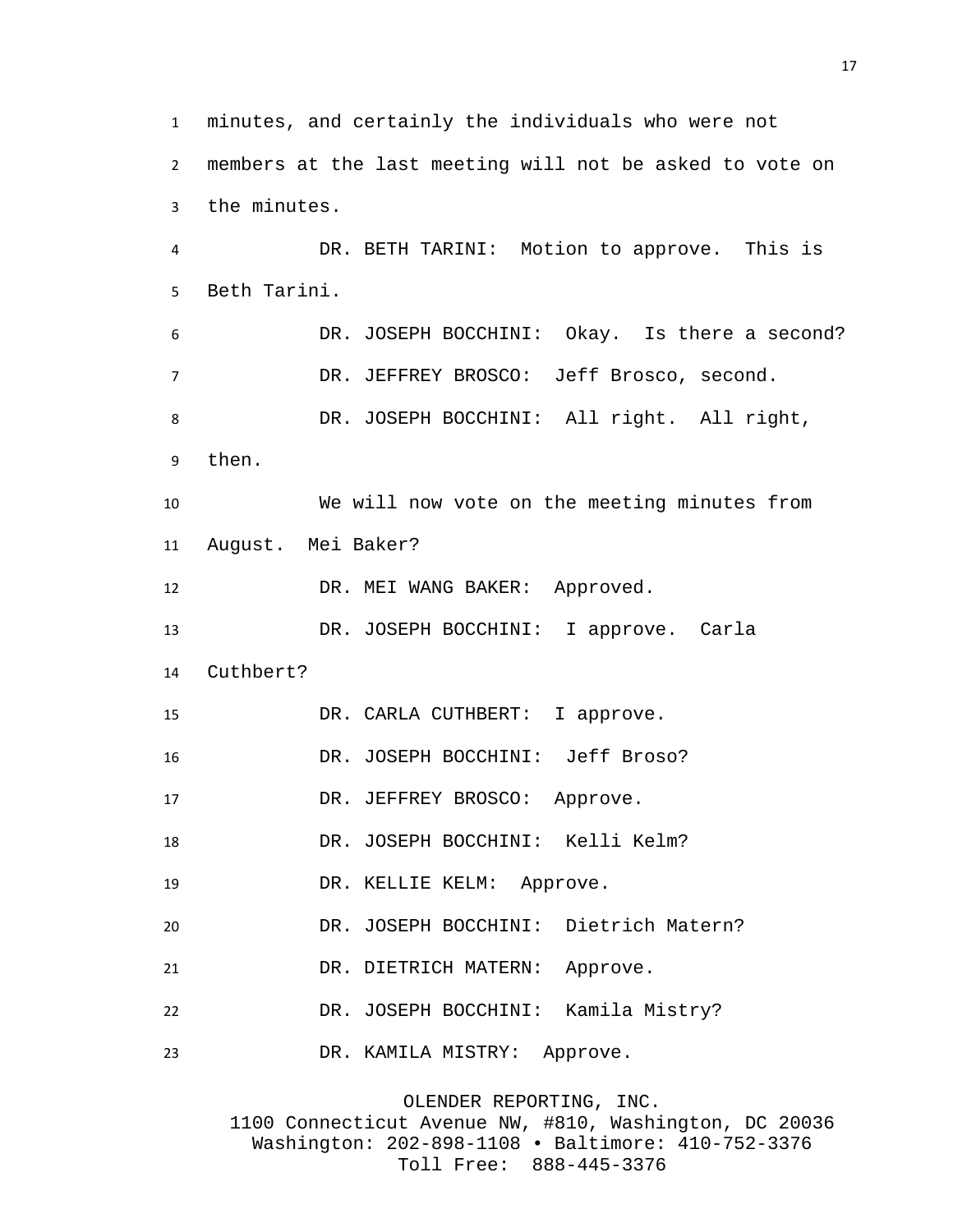DR. JOSEPH BOCCHINI: Melissa Parisi? DR. MELISSA PARISI: Approve. DR. JOSEPH BOCCHINI: Beth Tarini? DR. BETH TARINI: Approve. DR. JOSEPH BOCCHINI: Okay. So, the minutes

are approved as corrected.

 So, next on the agenda are a few announcements. Our next meeting will be held February 8th and 9th of next year. This meeting will be in person, and it will at the same location and also available by webcast. Additional meeting dates have been set up through 2020 and can be found on the Committee's website, so for long-term planning, you know when we are going to meet.

 We also have 3 Work Groups, and each work group has members completing their service on the Committee next month. We are currently accepting nominations for the following 3 Work Groups: Education and Training, Followup and Treatment, Laboratory Standards and Procedures. Self-nominations should include a statement of your interest, your CV or your resume, and nominations must be E-mailed to Alaina Harris -- her E-mail address is up there for you to see -- by November 20th.

A few Committee members will be completing

OLENDER REPORTING, INC.

1100 Connecticut Avenue NW, #810, Washington, DC 20036 Washington: 202-898-1108 • Baltimore: 410-752-3376 Toll Free: 888-445-3376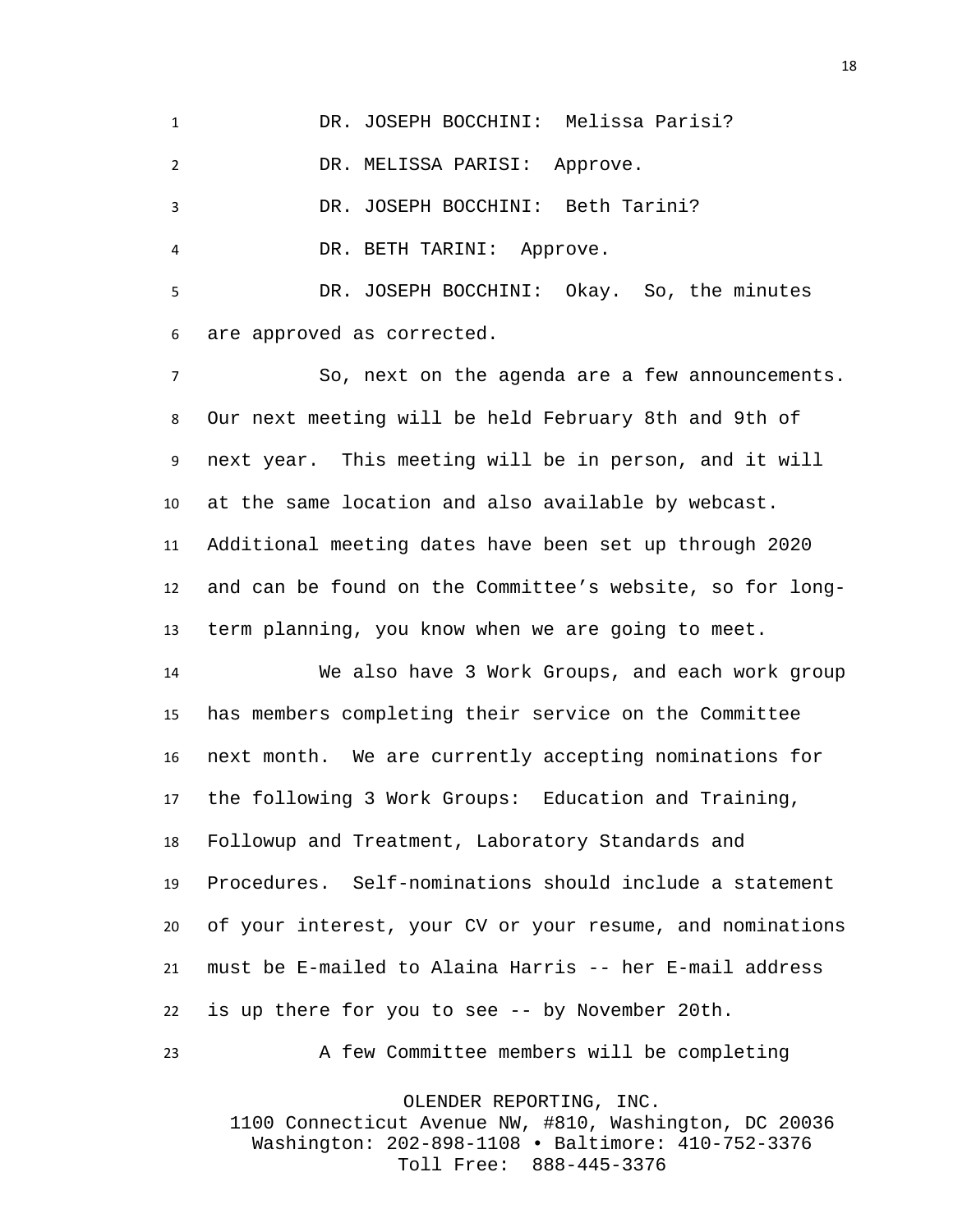their terms in 2018, and we are looking for nominations for individuals to replace these retiring members to fill these vacancies. So, a call for nominations will be announced soon in the Federal Register.

So, today we are going to hear presentations first from APHL on working toward newborn screening timeliness goals. We are also going to have a panel discussion on implications of detecting carriers through newborn screening, and we're going to have a Phase 2 report on the SMA evidence review.

 On day 2, we will hear Work Group updates, as the Work Groups will meet this afternoon to complete their work. They will update us on day 2. We will also hear another panel discussion, this on Clinical and Public Health Impact of SCID screening.

 So, now I would like to turn this over to Catharine for some additional information. Catherine.

 DR. CATHARINE RILEY: Thank you, Dr. Bocchini. The Advisory Committees Legislative Authority is found in the Newborn Screening Saves Lives Reauthorization Act of 2014. This legislation established the Committee and provides the duties and scope of the work for the Committee. However, all Committee activities are

OLENDER REPORTING, INC.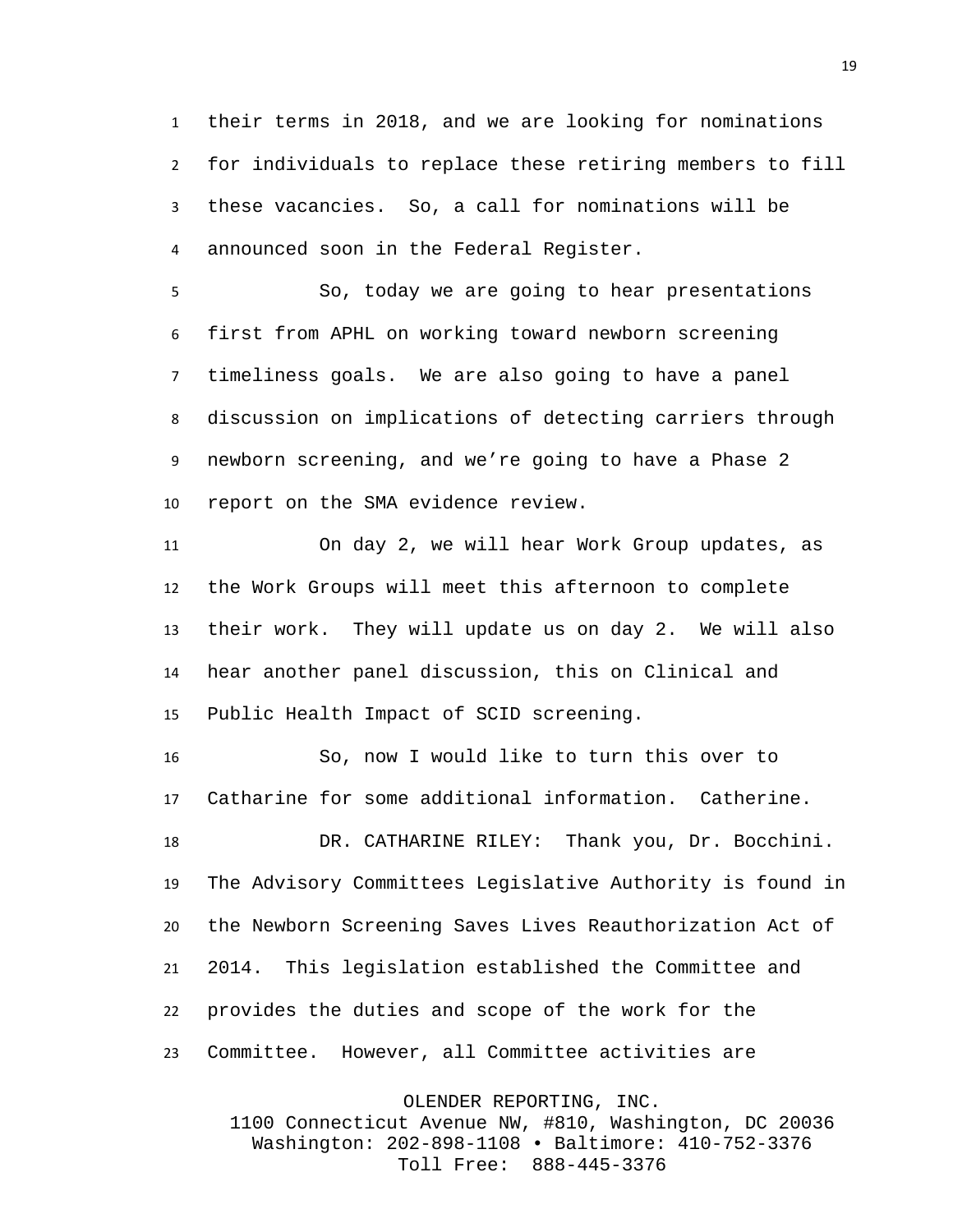governed by the Federal Advisory Committee Act or FACA, which sets the standards for the establishment,

 utilization, and management of all Federal Advisory Committees. As a Committee member on a Federal Advisory Committee, you are subject to the rules and regulations for special government employees.

 I have some standard reminders, just to go over with the Committee. I wanted to remind Committee members that as a Committee, the Committee is Advisory to the Secretary of Health and Human Services, not to Congress. For anyone associated with the Committee or due to your membership on the Committee, if you receive inquiries about the Committee, please let Dr. Bocchini or myself know prior to committing to an interview.

 I also must remind Committee members that you need to recuse yourself from participation in all particular matters likely to affect the financial interest of any organization with which you serve as an officer, director, trustee, or general partner unless you are also an employee of the organization or unless you have received a waiver from HHS authorizing you to participate.

 When a vote is scheduled for an activity or an OLENDER REPORTING, INC. 1100 Connecticut Avenue NW, #810, Washington, DC 20036 Washington: 202-898-1108 • Baltimore: 410-752-3376 Toll Free: 888-445-3376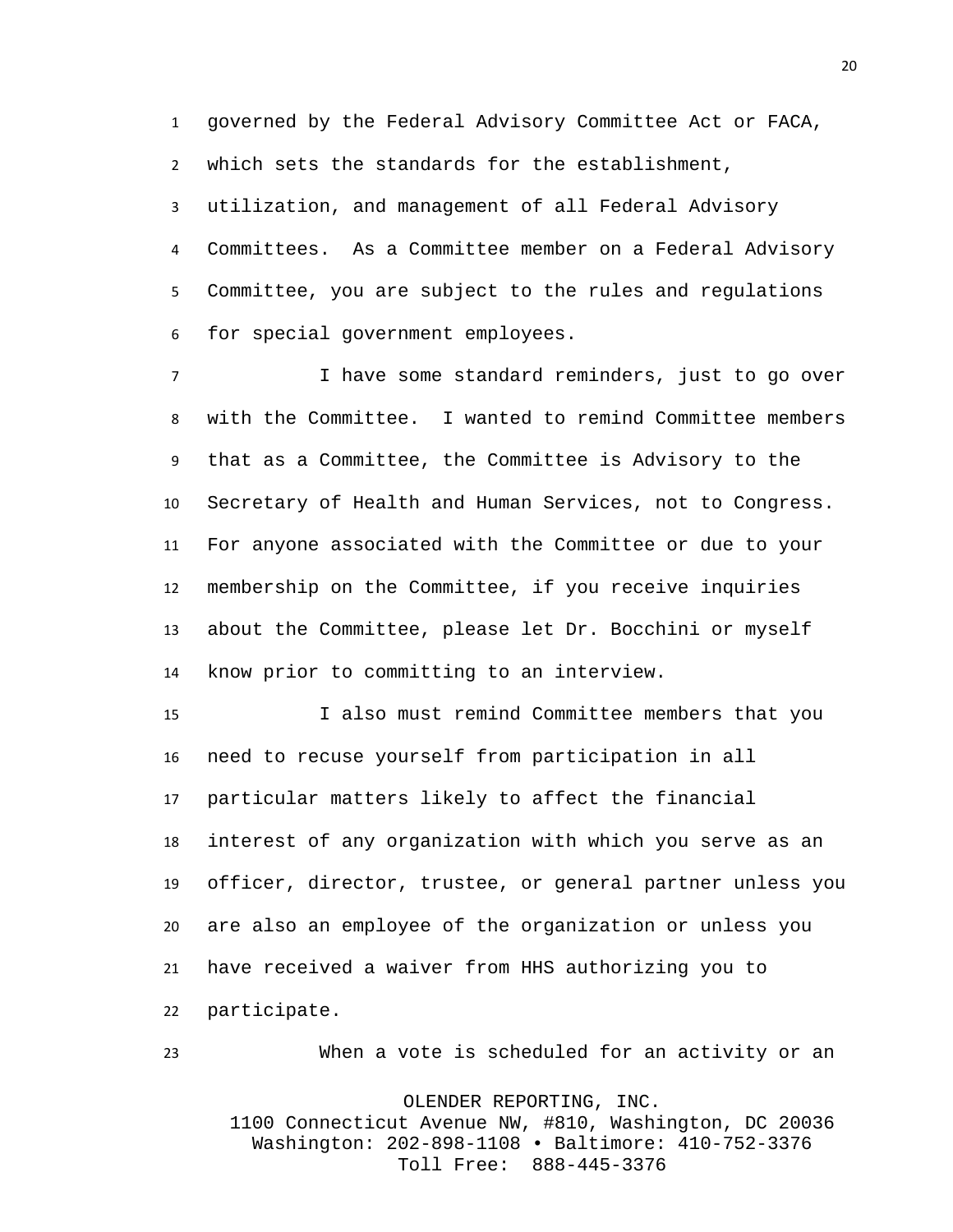activity is proposed and you have a question about a potential conflict, please notify me immediately.

 So, according to FACA, all Committee meetings are open to the public. If the public wishes to participate in the discussion, the procedures for doing so are published in the Federal Register and announced at the opening of the meeting. For this November meeting, in the Federal Register we said there would be a public comment period, which there will be today from 11 to 11:30. Public comment is only with advanced approval of the Chair or DFO. Public participants may ask a question of Committee members or other presenters if they do have the approval of the Chair or the DFO.

 Public participants may also submit written statements, and this is done through the online registration process. Also, public participants should be advised that Committee members are given copies of all written statements submitted to or submitted by the public, and we do state this in the Federal Register Notice as well as the Registration website.

 Any further public participation will be solely at the discretion of the Chair and the DFO.

So, I wanted to know if we have any questions

OLENDER REPORTING, INC.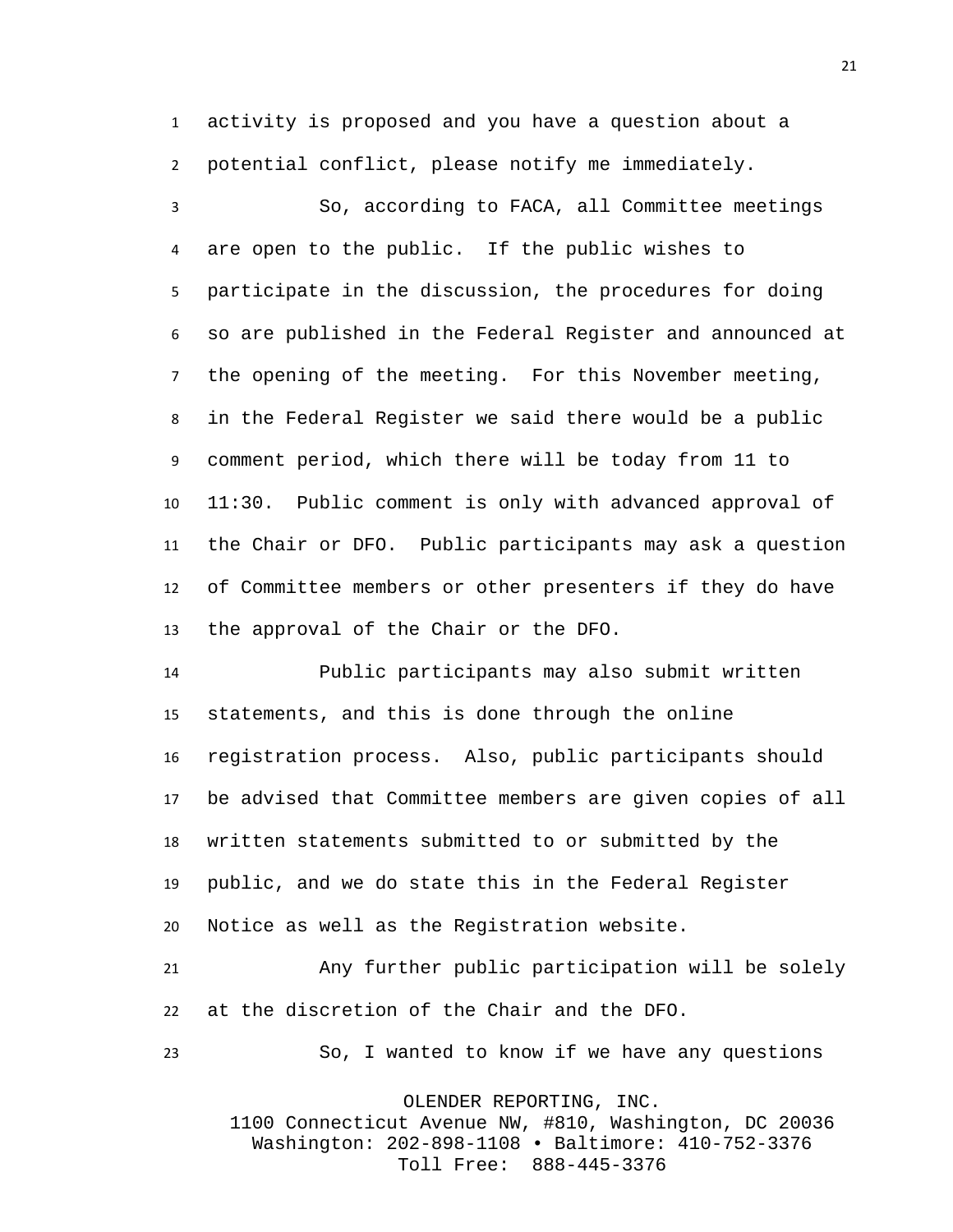from the Committee members.

| $\overline{2}$   | Just a couple of logistic reminders for those             |
|------------------|-----------------------------------------------------------|
| 3                | that are attending in person. First, welcome to all of    |
| 4                | those who are able to attend with us in person today --   |
| 5 <sub>1</sub>   | we have a full house here -- and, also, welcome to all of |
| 6                | those who are attending via the webcast. We know there    |
| $\overline{7}$   | are lots of folks attending via webcast as well.          |
| 8                | For those attending in person here today, just            |
| 9                | know as visitors you do only have access to the fifth     |
| 10               | floor of the building, so that's the floor that we're     |
| 11               | currently on, the pavilion, the cafeteria, the rest       |
| 12 <sup>12</sup> | rooms, and then the meeting room areas this afternoon.    |
| 13               | So, all other areas of the facility are restricted and do |
| 14               | require an escort by a HRSA staff member. There are no    |
| 15               | exceptions for this.                                      |
|                  |                                                           |

 If you need to leave and re-enter, you will be required to go through security again when you come back in, and we will have -- an escort will be able to escort you. So, we will have escorts available toward the end of lunch if people need to leave and re-enter during the lunch break.

 If you need to leave and re-enter for any other -- at any other time -- please notify one of the HRSA

OLENDER REPORTING, INC.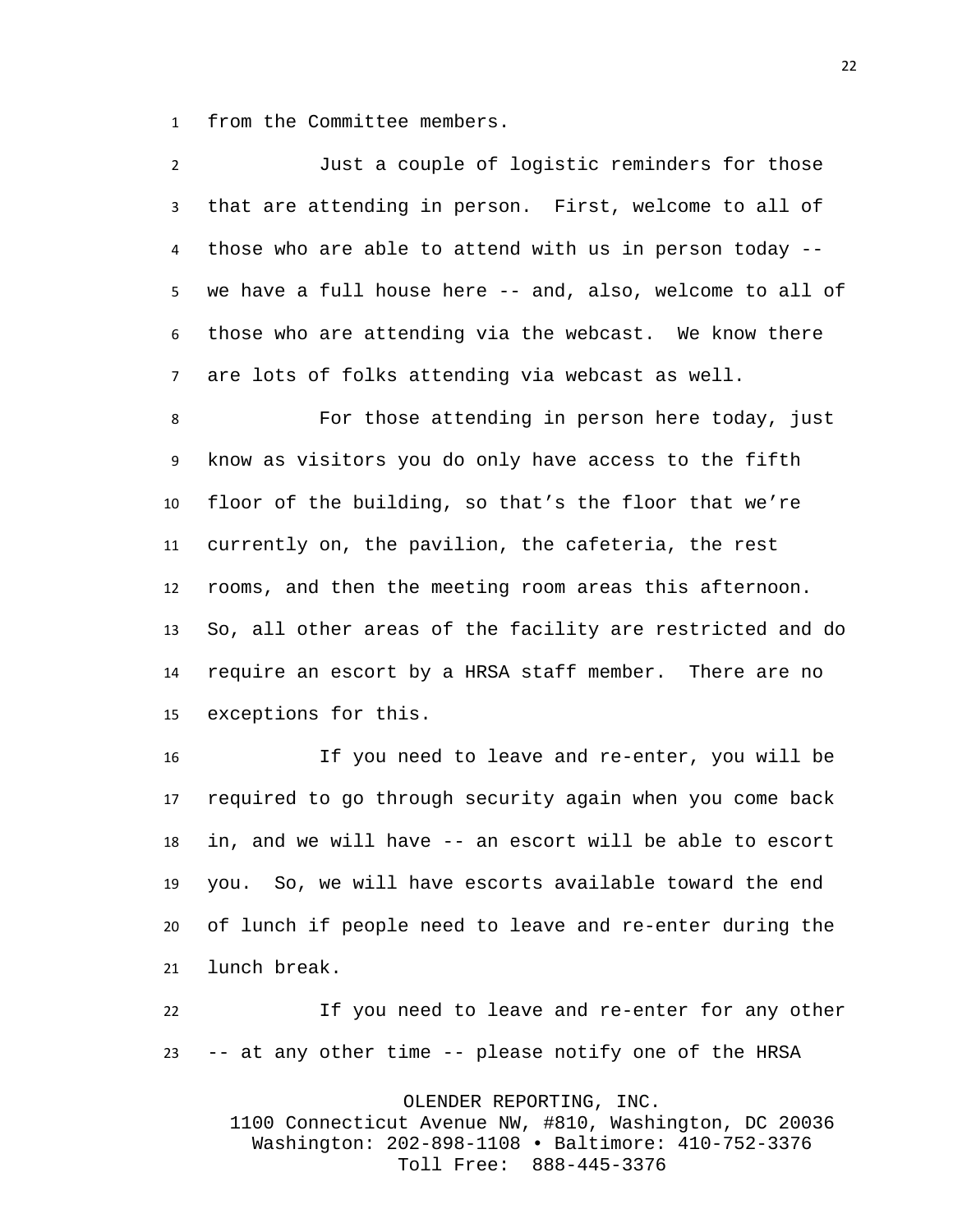staff so we can help you with that.

 With that, I'd just like to welcome you, and I'll turn it back over to Dr. Bocchini.

 DR. JOSEPH BOCCHINI: Thank you, Catharine. Our first presentation today relates to timeliness in newborn screening. As you know, it is very important for Newborn Screening Program to be successful in reducing disability, morbidity, and mortality. The process from specimen collection through diagnosis and treatment must occur within a short window of opportunity between birth and the onset of clinical symptoms. So, based on that, the Committee reviewed and reaffirmed the Newborn Screening Timeliness Goals, which are listed here, and I'll just briefly go through them.

 Presumptive positive results for time critical condition should be communicated immediately to newborn's healthcare provider, but no later than 5 days of life.

 Presumptive positive results for all other conditions should be communicated to the newborn's healthcare provider as soon as possible, but no later than 7 days of life.

 All newborn screening tests should be completed within 7 days of life with results reported to the

OLENDER REPORTING, INC.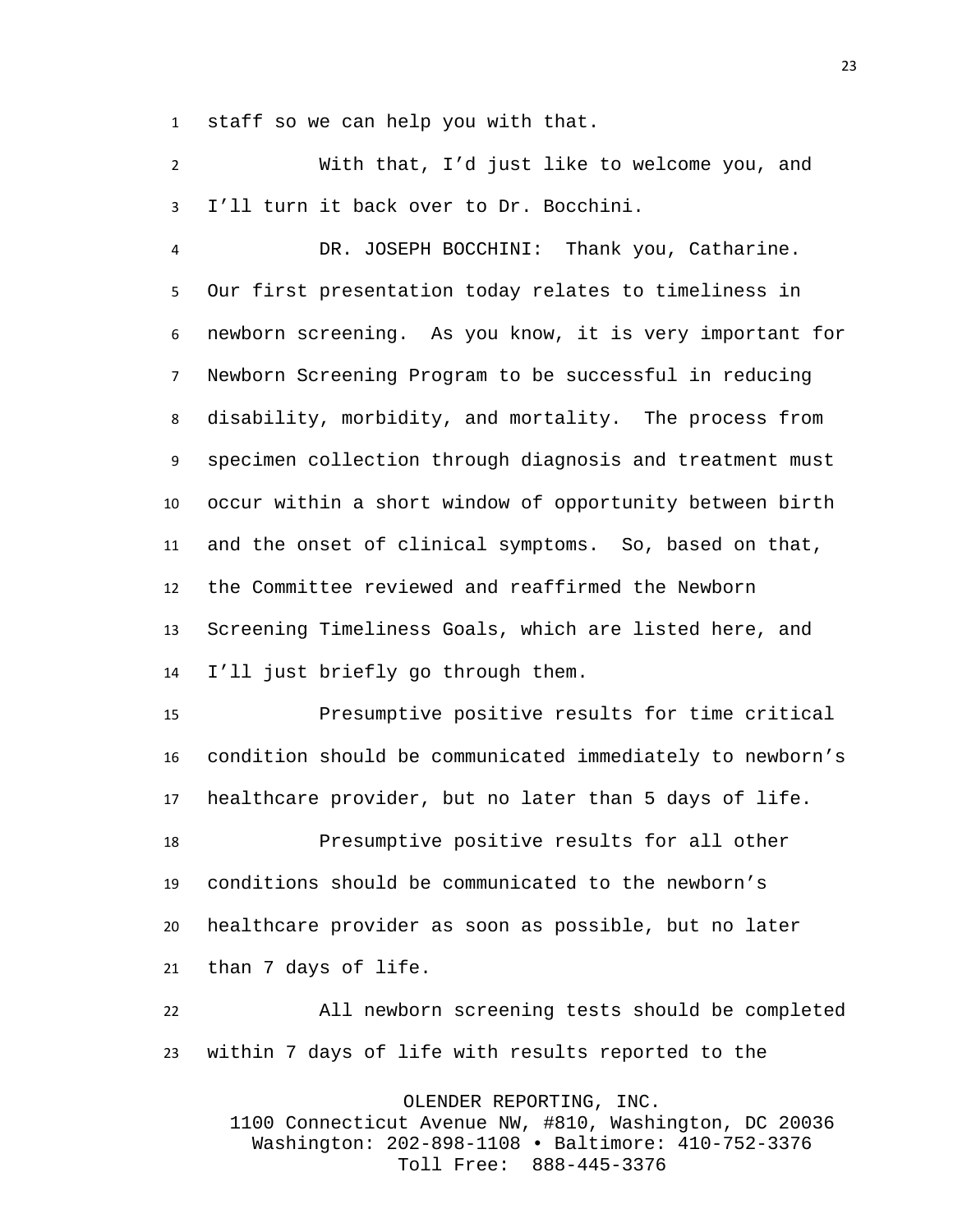healthcare provider as soon as possible.

 In order to achieve those goals, initial specimen should be collected at the appropriate timeframe for the newborn's condition, but no later than 48 hours after birth, and specimen should be received at the laboratory as soon as possible, ideally within 24 hours of collection.So, since that time, HRSA has funded an initiative to improve Timeliness of Newborn Screening diagnosis. Through this award, NewSTEPs 360 was developed to improve the time to diagnosis and treatment for babies undergoing newborn screening who receive a presumptive positive result and facilitate and coordinate collaborative learning and quality improvement activities by Newborn Screening Program using strategies that will improve Newborn Screening Timeliness.

 Joshua Miller is here with us today to present an update to the Committee on where states are with regard to the Timeliness Goals and share examples of how states have utilized quality improvement activities to improve timeliness and other aspects of newborn screening process. Mr. Miller is Research Instructor in the Department of Epidemiology at the Colorado School of Public Health and is currently the Project Manager of

OLENDER REPORTING, INC.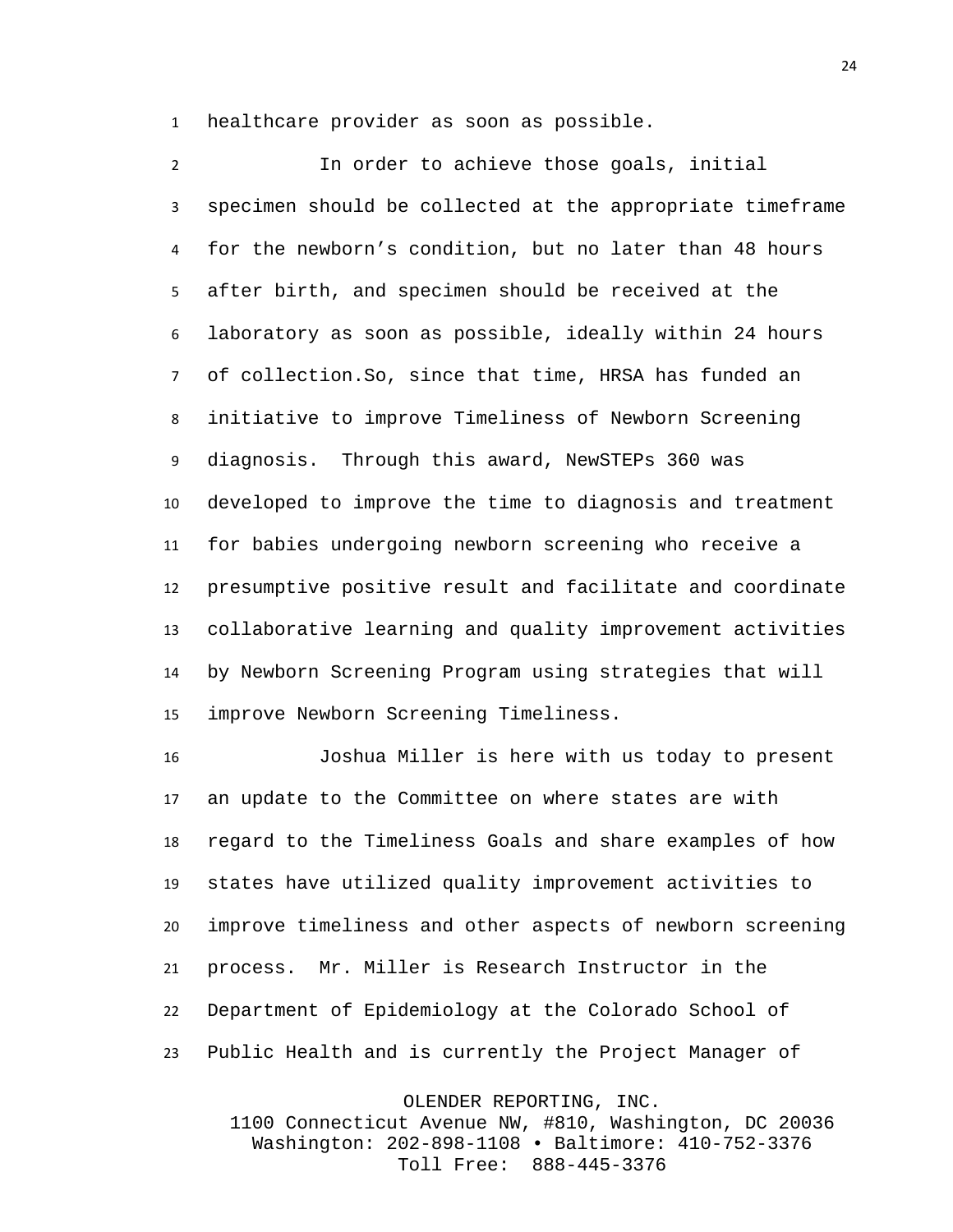NewSTEPs 360.

 After Mr. Miller's presentation, there will be time for Q&A and Committee discussion.

 So, welcome you here and look forward to your presentation.

 MR. JOSHUA MILLER: Thank you, Dr. Bocchini. And, to the Committee, a quick note. I am picturing you all naked right now to help ease my nerves. So, no pressure to the Committee at this time. [Laughter] But, I would also like to thank the Committee for this opportunity to present to you the status of the Timeliness in Newborn Screening and how Newborn Screening Programs continue to save lives through successes in improving timeliness.

 And, how I'm going to present this to you today is by utilizing data from the NewSTEPs Data Repository. And, the way I'll do this is essentially two-fold. I'm going to start by presenting to you how the distribution of data has shifted over time since 2012 at an aggregate level as it relates to working toward achieving the Committee's recommended Timeliness Goals. And, then I'm going to transition into the Newborn Screening Program's specific level and how implemented changes in activities

OLENDER REPORTING, INC.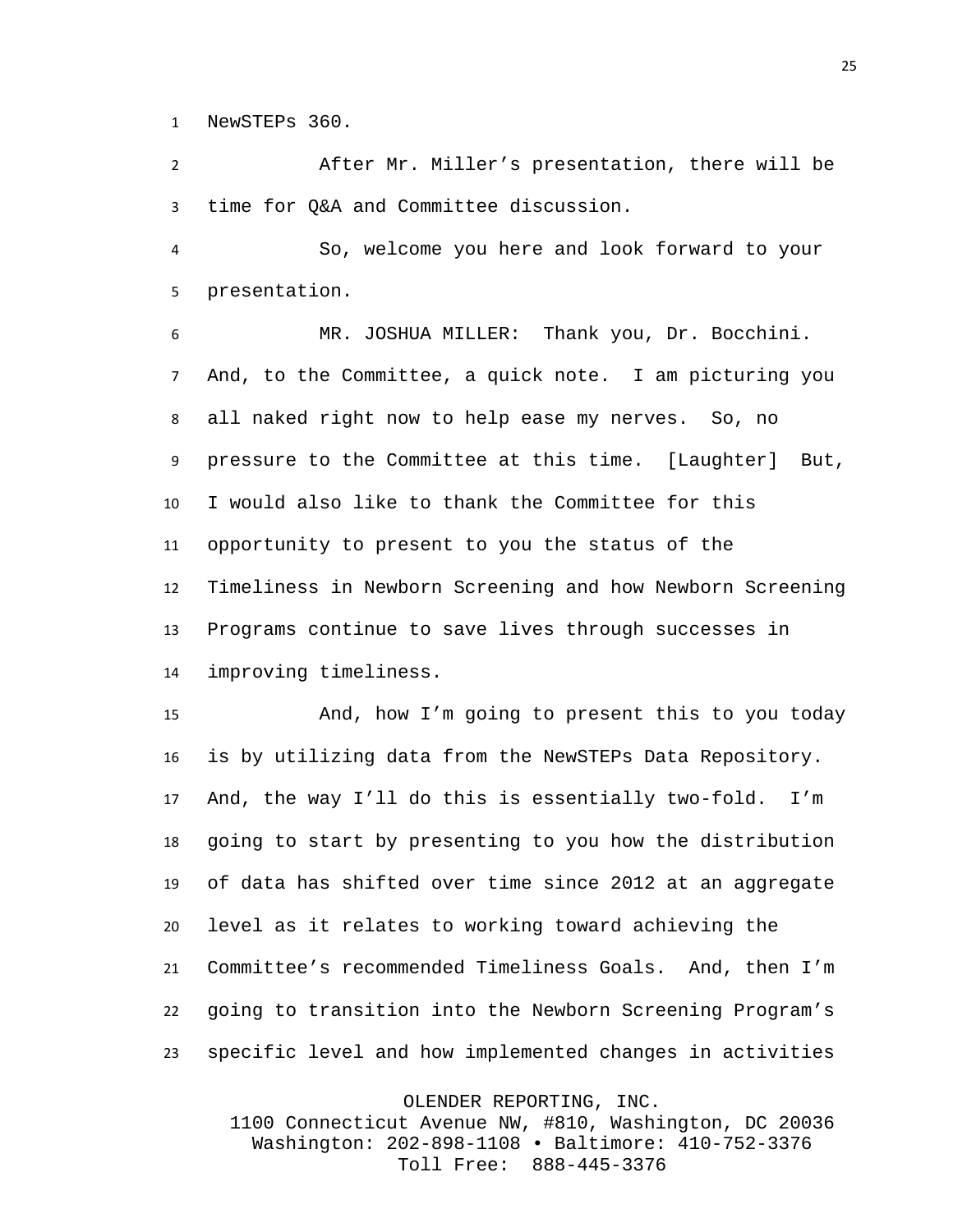by the Newborn Screening Programs have impacted their timeliness measures and resulted in improvements in those measures. And, then hopefully I'll start the conversation on how we can continue to continue these improvements moving forward and how to sustain those successes once they're achieved.

 But, before I get into the data, I would like to do a quick summary of NewSTEPs and NewSTEPs 360 and how we have worked to create a collaborative paradigm to improve Timeliness in Newborn Screening.

 So, for those who don't know, NewSTEPs is the Newborn Screening Technical Assistance and Evaluation Program funded by HRSA. It's a collaboration between the Association of Public Health Laboratories and the Colorado School of Public Health. It provides data services, technical assistance, training the Newborn Screening Programs, and assists states with quality improvement initiatives. And, part of the data services we provide is providing a data repository for Newborn Screening Programs.

 In this database, we collect newborn screening data on state profile information, case data, as well as quality indicator data for the purposes of quality

OLENDER REPORTING, INC.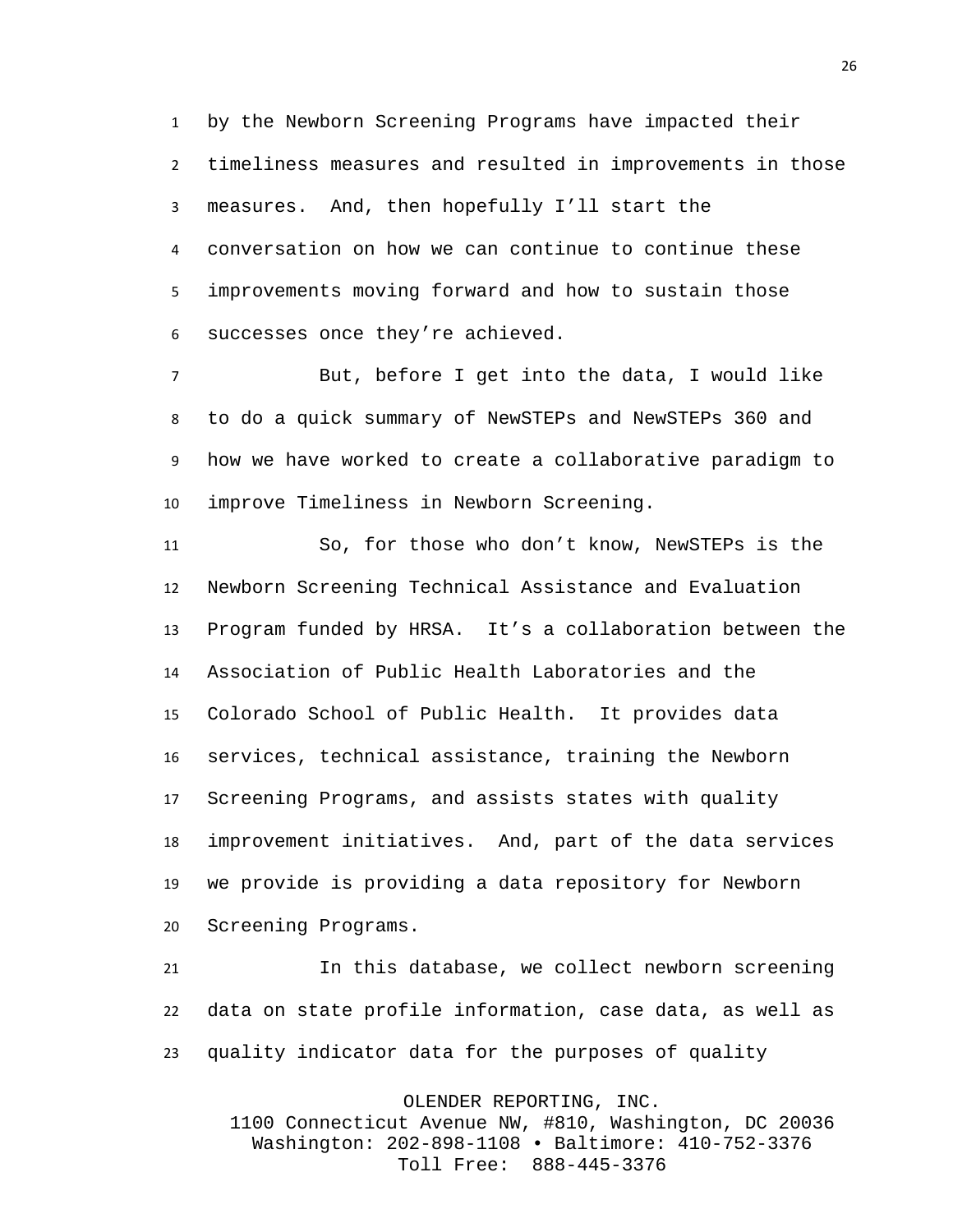improvement at the program level.

| $\overline{2}$ | In order for programs to enter data into the              |
|----------------|-----------------------------------------------------------|
| 3              | repository, it is required that they have a fully         |
| 4              | ratified Memorandum of Understanding with APHL, and even  |
| 5              | after the MOU is fully ratified, it is still completely   |
| 6              | voluntary in order for them to enter data.                |
| $\overline{7}$ | NewSTEPs 360 is one of those quality                      |
| 8              | improvement initiatives that very much falls under the    |
| 9              | umbrella of NewSTEPs, and it is a separate funded         |
| 10             | cooperative agreement through HRSA in which funding began |
| 11             | in September of 2015 and is scheduled to end in August of |
| 12             | 2018. It is still very much a collaboration between APHL  |
| 13             | and the Colorado School of Public Health, and this is a   |
| 14             | snapshot of our governance chart. And, Scott Shone, who   |
| 15             | was our previous Chair of the Steering Committee, and Mei |
| 16             | Baker, who is our current Chair, I think will be very     |
| 17             | happy to see that in the solar system that we've created  |
| 18             | for our governance chart, the Steering Committee is the   |
| 19             | central star with the highest level of density in which   |
| 20             | all these other things revolve around.                    |

 So, as you can see, the biggest planet in the solar system is NewSTEPs, but I want to draw your attention to the dark red planets above the sun there.

OLENDER REPORTING, INC.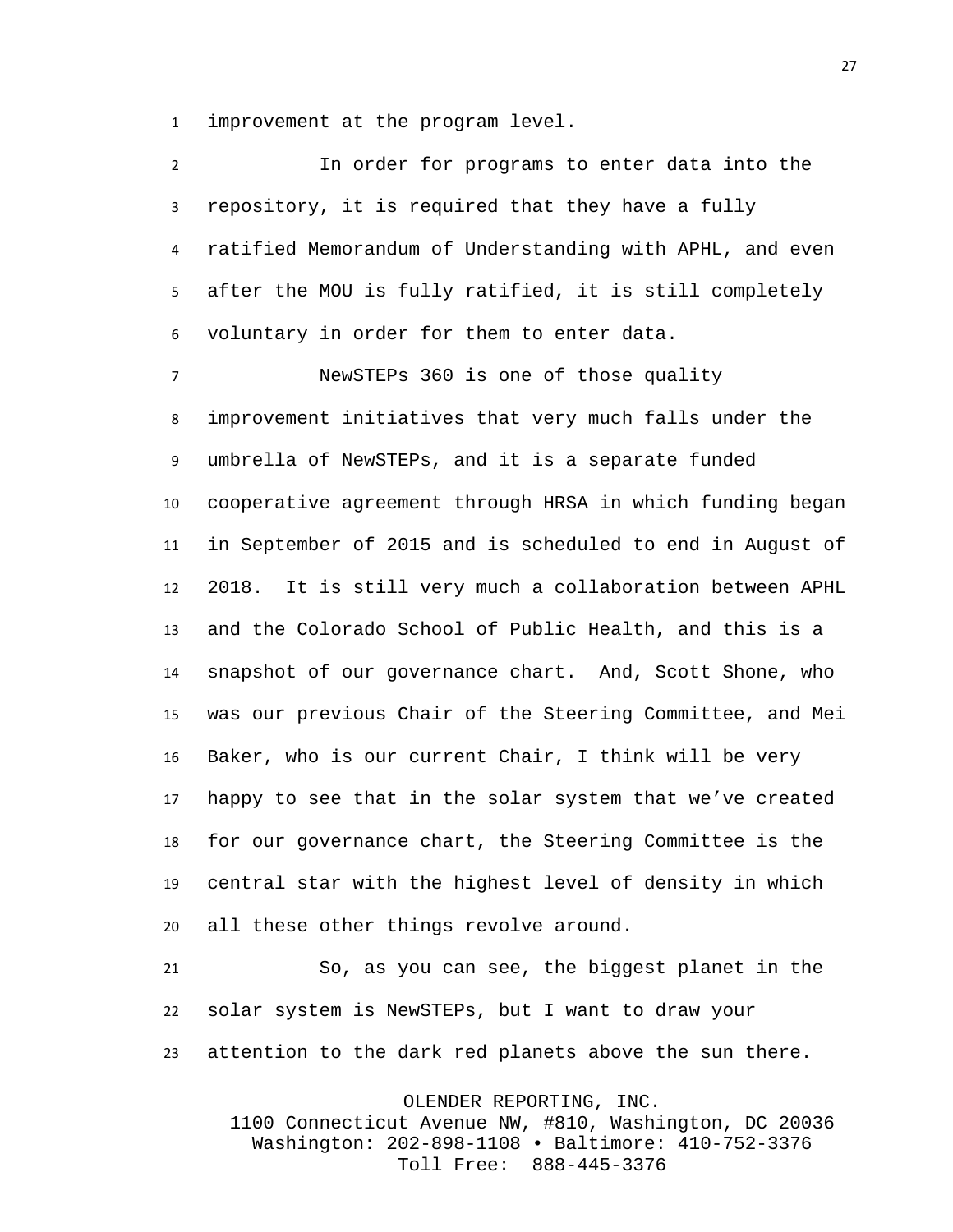That is known as the Steering Committee. In terms of SCID, NewSTEPs, and NewSTEPs 360, these are quality improvement initiatives funded by HRSA that receive funding separate from the larger NewSTEPs cooperative agreement, each with their own purpose. NewSTEPs 360 is one of those with the purpose of working with Newborn Screening Programs to improve timeliness.

 And, you may note there are a couple of asterisks under NewSTEPs 360. That is because NewSTEPs 360 is the only quality improvement initiative right now where funding funnels directly through the Colorado School of Public Health, making us the lead institution on this initiative.

 So, this is a map of current NewSTEPs 360 participants. As I mentioned earlier, funding began in September of 2015, and by January 1st, 2016, we had 19 state Newborn Screening Programs who started to receive funding and began their activities to improve timeliness, and 1 Territorial Newborn Screening Program, for a total of 20, and these are highlighted in purple on this map. And, then 1 year later in January of 2017, we had an additional 8 state Newborn Screening Programs join the project, for a total of 28 state Newborn Screening

OLENDER REPORTING, INC.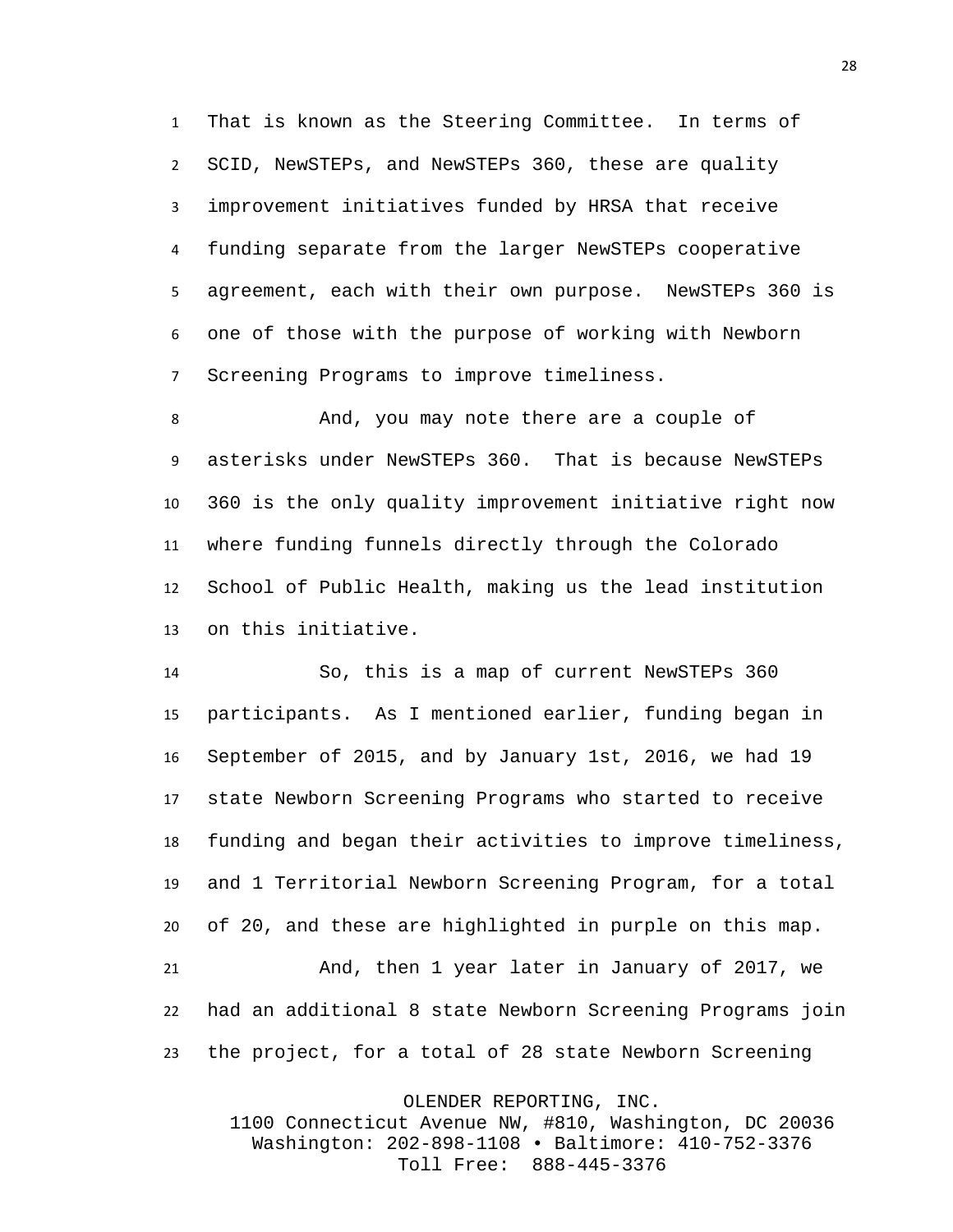Programs, and those are highlighted in orange.

 So, we have a lot of partners for our NewSTEPs 360 who are helping us and states move toward improving timeliness in newborn screening. That includes Natasha and Genetic Alliance's Baby's First Test in helping us provide educational resources, NICHQ who helps us to provide [cut off], CQI continuous quality improvement training resources both to us as a team and to Newborn Screening Programs, as well as many other national partners who provide services for the project.

 NewSTEPs 360, as I mentioned, is a HRSA-funded initiative that is modeled under the -- what they call the COIN model, which is the Collaborative Improvement and Innovation Network. And, I'm glad I got that right. I rehearsed that more than anything else, actually. [Laughter] So, this is the logic model based on that continuous quality improvement logic model, and I want to draw your attention to the bottom half of this because we believe that one of the strongest outcomes thus far for NewSTEPs 360 has been the ability to build the relationships on collaborations for a venue of collaboration for the NewSTEPs Newborn Screening Programs to come together and learn from one another to improve

OLENDER REPORTING, INC.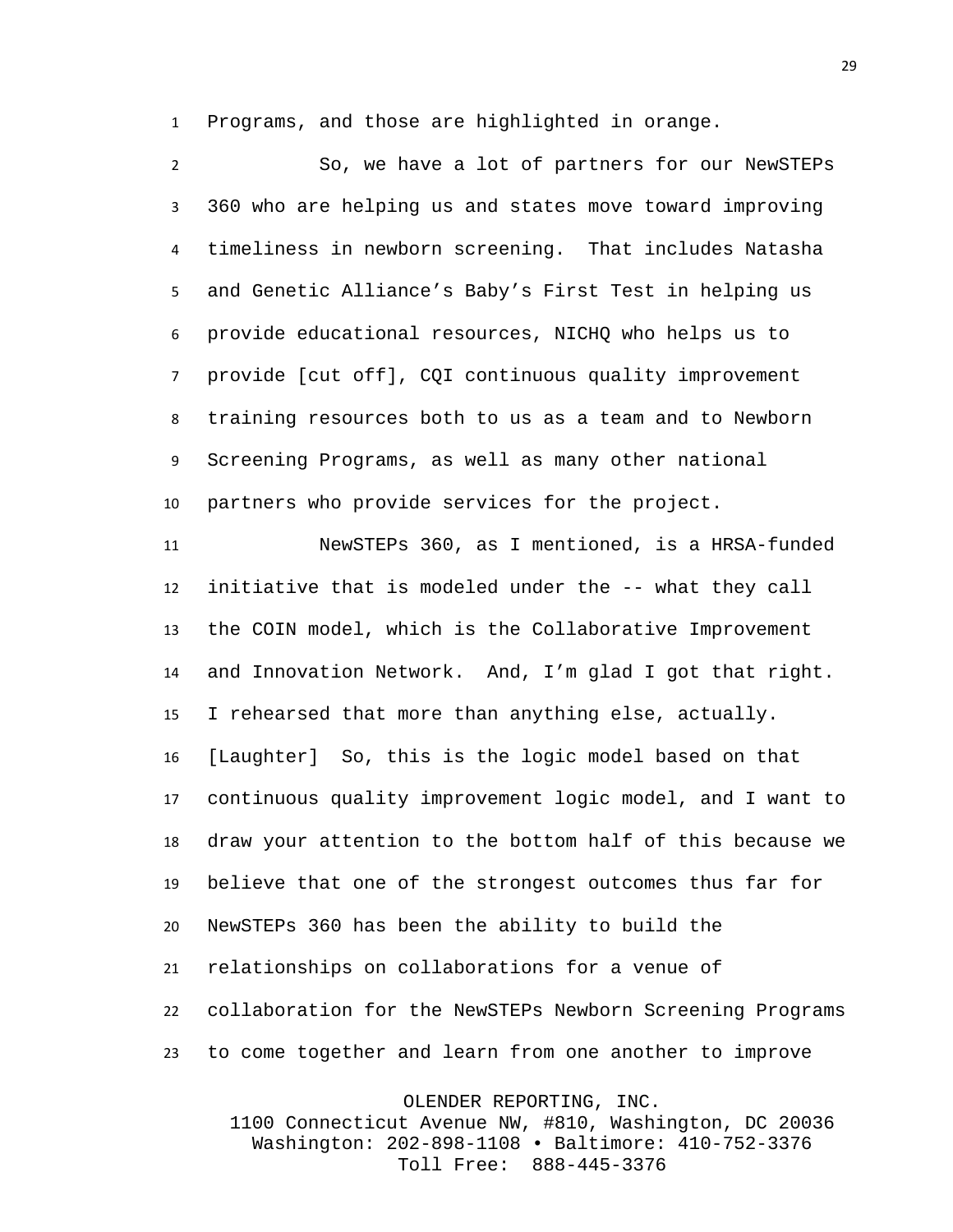timeliness.

 Each state is assigned to one Continuous Quality Improvement Coach, and those coaches are personnel from the NewSTEPs -- or staff in the NewSTEPs 360 project. And, so each state is assigned to a coach, and each month, that coach meets via webinar with those states to talk about the current PDSA cycles, how they can improve on those PDSA cycles, how they can potentially correct anything, if there are obstacles in the way, or even identifying new activities that may impact their timeliness measures.

 And, then once a month we also have an all- state webinar every month in which all state participants come together on one big webinar. And, recently we've also started doing electronic breakout rooms in these webinars to really focus down on topics of timeliness, so that way they can really interact and collaborate to create some synergistic results in terms of successes they've had in improving timeliness and working together to develop methods to overcome barriers that may impact timeliness.

 And, any of the states participating in 360 focus on one or many of these focus areas, which include

OLENDER REPORTING, INC.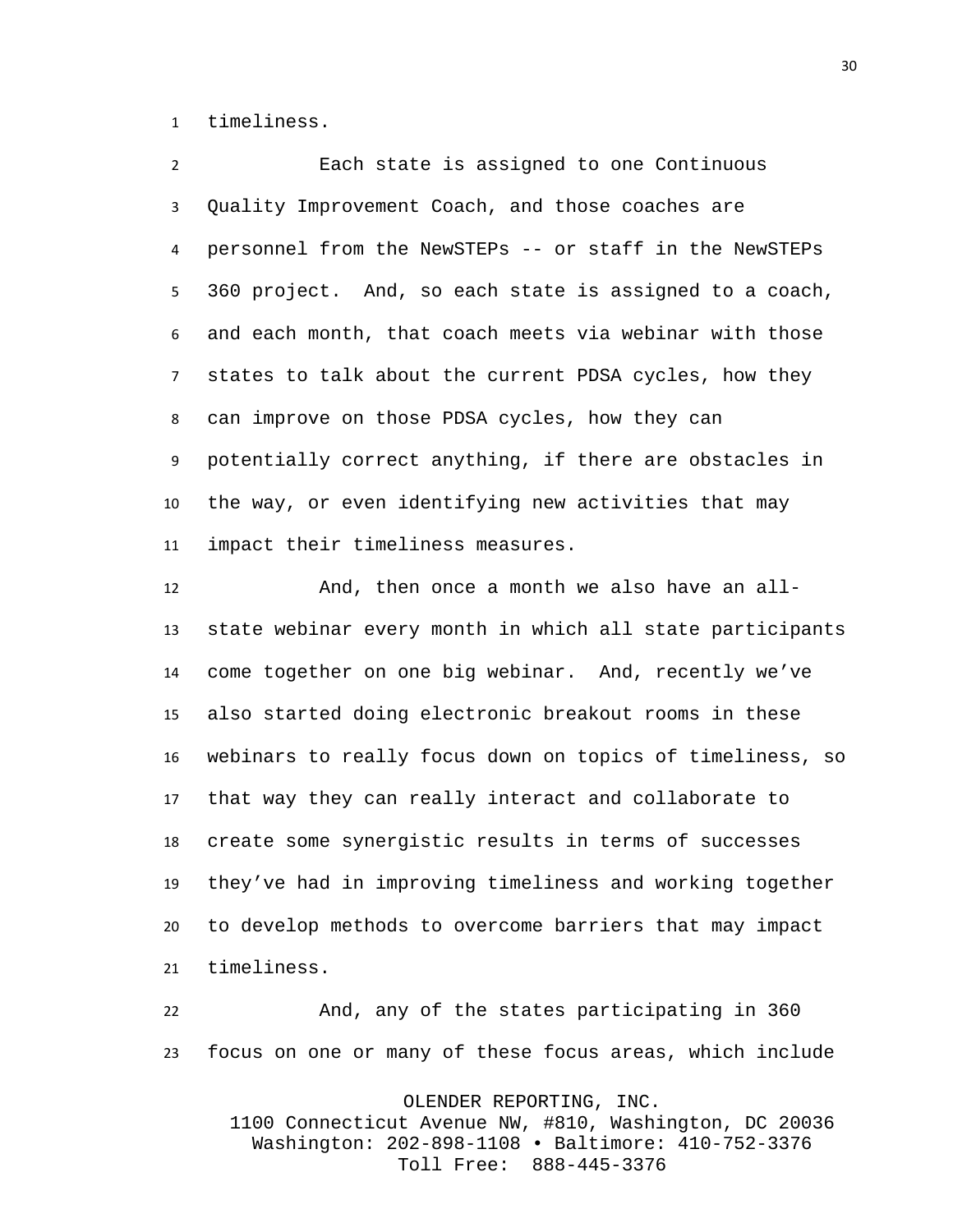hospital education, expanding courier services, expanding operating hours, improving internal laboratory processes, improving short-term followup processes, and implementing health information technology to improve timeliness.

 So, the NewSTEPs Data Repository collects a total of 8 quality indicators and many of their sub- parts. The data that I'll be presenting to you today is based on Quality Indicator 5, which measures all of the different parts of timeliness that Dr. Bocchini mentioned in terms of the recommendations.

 We collected the annual level, so basically states that have a signed Memorandum of Understanding with APHL can voluntarily enter this data aggregated at the annual level into the repository. And for NewSTEPs 360, when we started we realized that we need to be able to track progress in timeliness a bit closer than just by year. So, we added another part to the repository that collected this timeliness data on a monthly basis. And, whether they're entering data on an annual or monthly basis, the data is entered as the number of specimens that fall into a specific time interval category. So, for instance, if a state were entering data for September of 2017 for collection times, they would enter the number

OLENDER REPORTING, INC.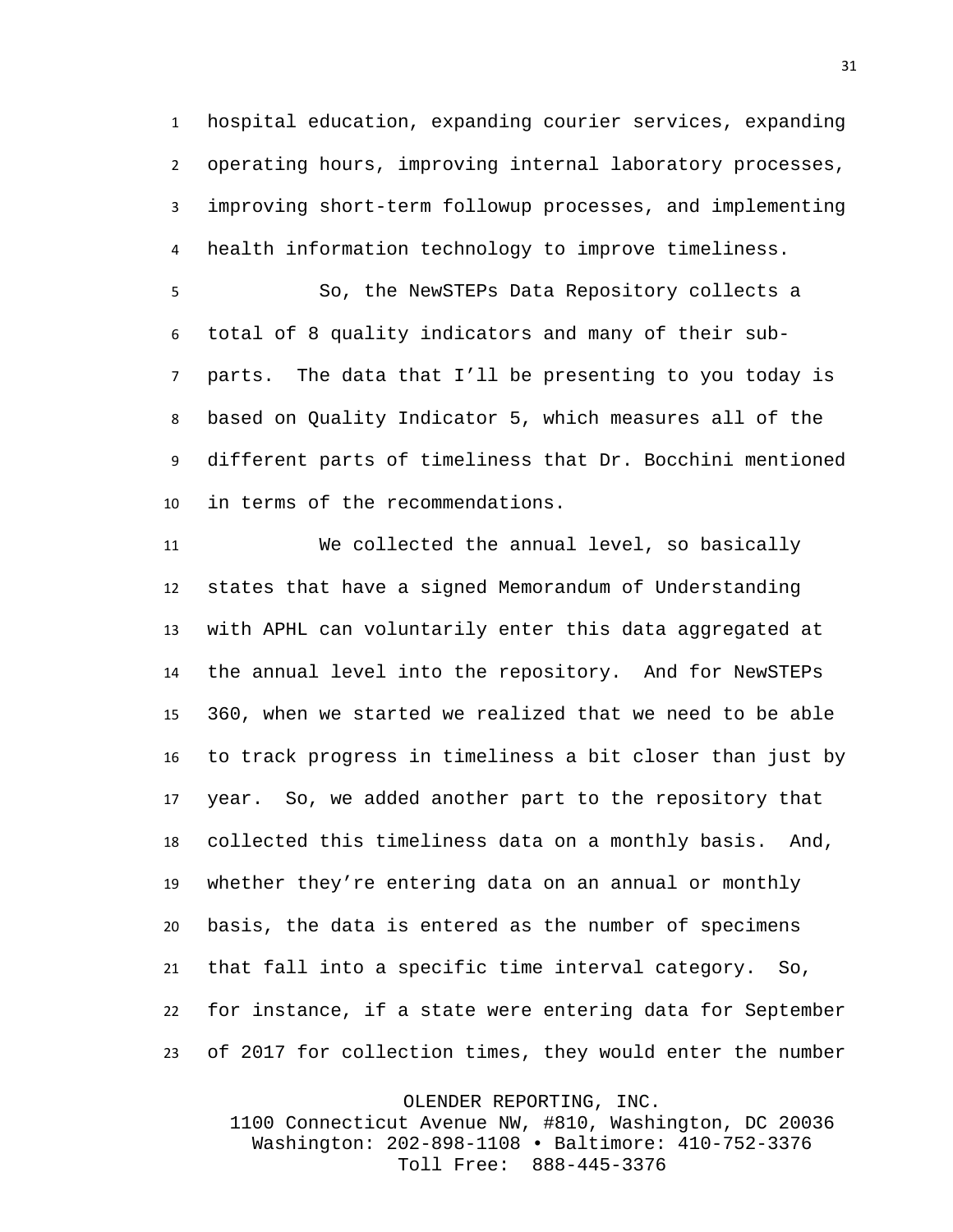of specimens collected within 12 hours of birth, the number of specimens collected within 12 to 24 hours of birth, 24 to 48 hours of birth, so on and so forth. And, that is then reported as it is in this presentation as the percentage of total specimens.

 So, how many Newborn Screening Programs have submitted data? So, as I go through the aggregate data here starting on the next slide, you are going to see two different types of data.

 So, the first will be based on annual data, and this is based on a Timeliness Report that we developed to submit to the GAO. So, in early 2016, we were contacted by HRSA, who was contacted by the Office, also known as the GAO, to develop a report based on the data we collect in terms of timeliness measures.

 So, in the spring of 2016, we sent out a request to all 53 Newborn Screening Programs requesting that they provide us with that data, and we ended up receiving data from 38 Newborn Screening Programs, 20 of which had a signed MOU, 18 of which did not, but submitted it via an Excel spreadsheet, which is then aggregated on the back end afterwards. And, then in August of 2016, we submitted that report to the GAO,

OLENDER REPORTING, INC.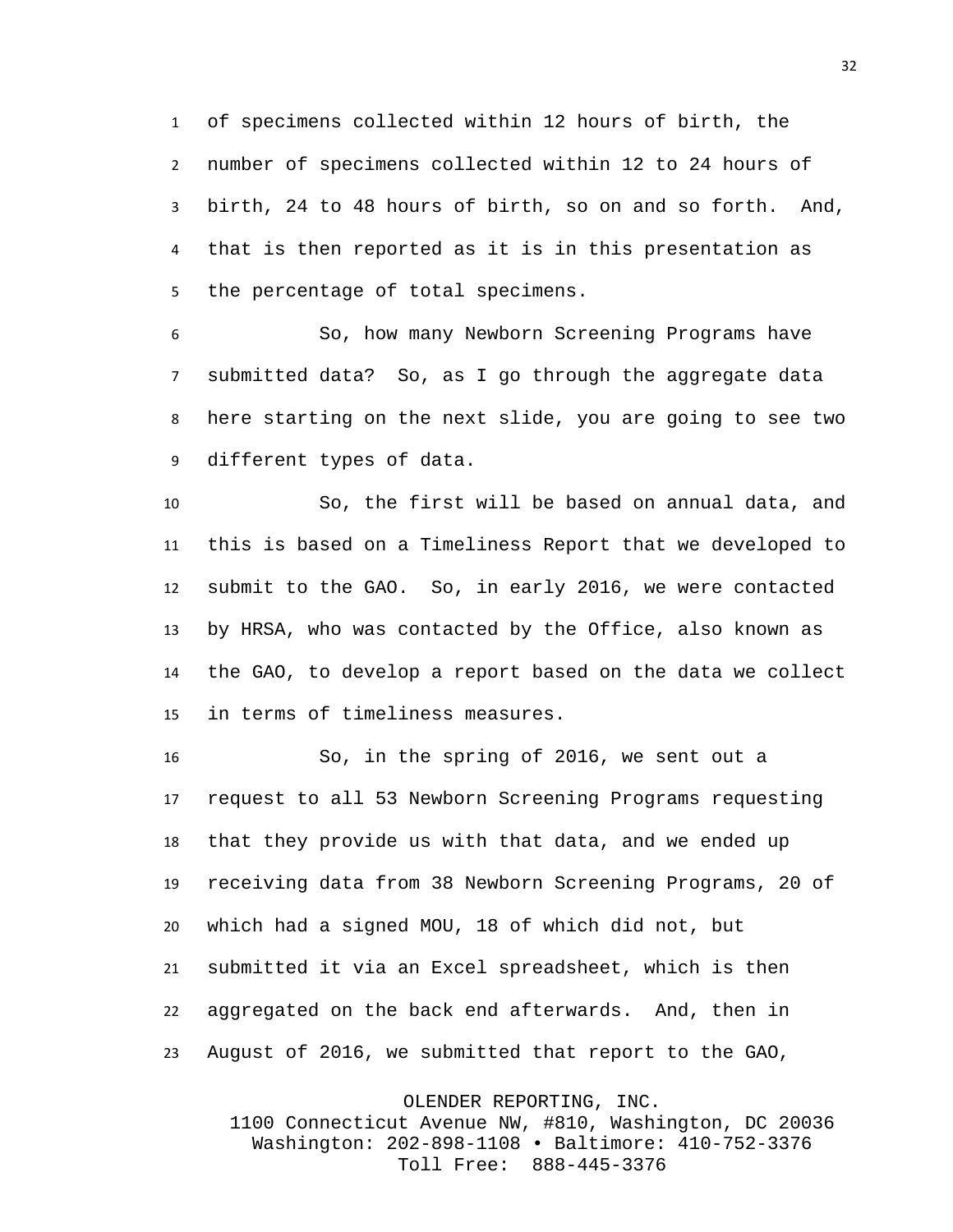which, of course, they then published that in December -- their own report.

 For NewSTEPs 360, we have 28 participating programs, and to this point, we've had 22 programs that have submitted data for NewSTEPs 360.

 It is important to keep in mind that the data submitted -- so that 22 is not going to be consistent across measures because -- just because a state may have submitted data for collection times but may not have submitted data for transit times or reporting time- critical results, and this is because of various complications and obstacles with developing the queries and extracting that data from the LIMS system within various states.

 Okay, so without further ado, I would like to being presenting to you shifts in the data in terms of -- at an aggregate level in terms of timeliness progress.

 So, Timeliness recommendation 1 is reporting presumptive positive results for time-critical disorders within 5 days of life for 95% of initial specimens. And, what the table is showing you in that first row is the recommendation in a tabular format. And, that second row is basically informing you of any differences in the way

OLENDER REPORTING, INC.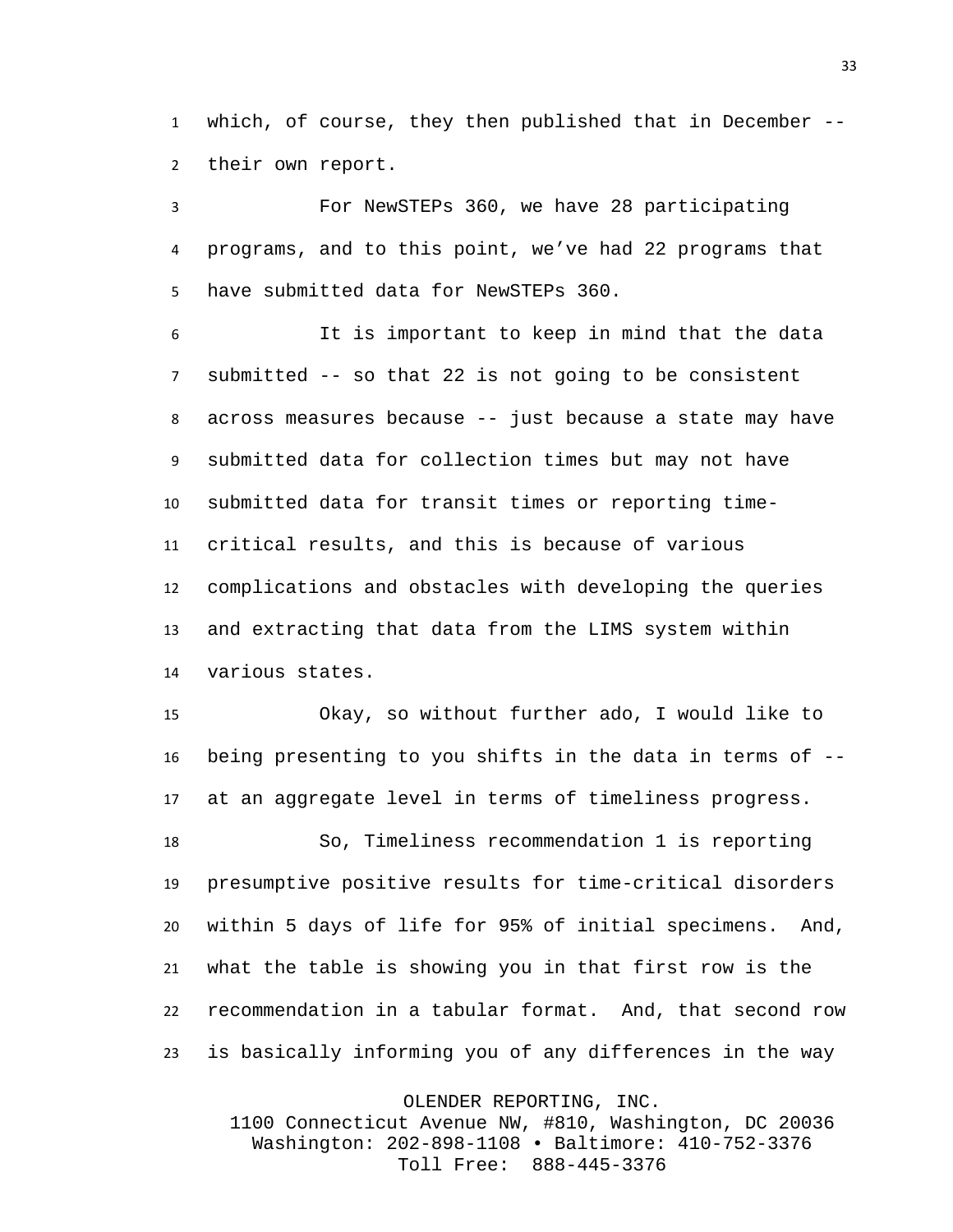that we collect that data in the repository compared to what the recommendation is.

 So, in this instance, the only difference is that in our repository, we collected as 95% -- we look at it as 95% of all specimens and not initial specimens, as we felt that what the important part was reporting those time-critical results from birth whether it was -- without differentiating between whether it was an initial specimen or repeat specimen.

 So, this is the first of many box plots I'm going to be showing you. The percent of specimens is always represented on the Y access, XX always represents time and units of years for these box plots, and above each box and whisker plot, you'll see a number, which represents the number of programs that submitted data for that particular measure for that particular year. What's great about box plots is it really shows you the distribution of the data.

 And, so I just want to point out that the middle line within that colored box represents the median, but equally as important as the median change is how that entire box shifts -- that distribution. So, the bottom is represented as the 25th percentile, and the top

OLENDER REPORTING, INC.

1100 Connecticut Avenue NW, #810, Washington, DC 20036 Washington: 202-898-1108 • Baltimore: 410-752-3376 Toll Free: 888-445-3376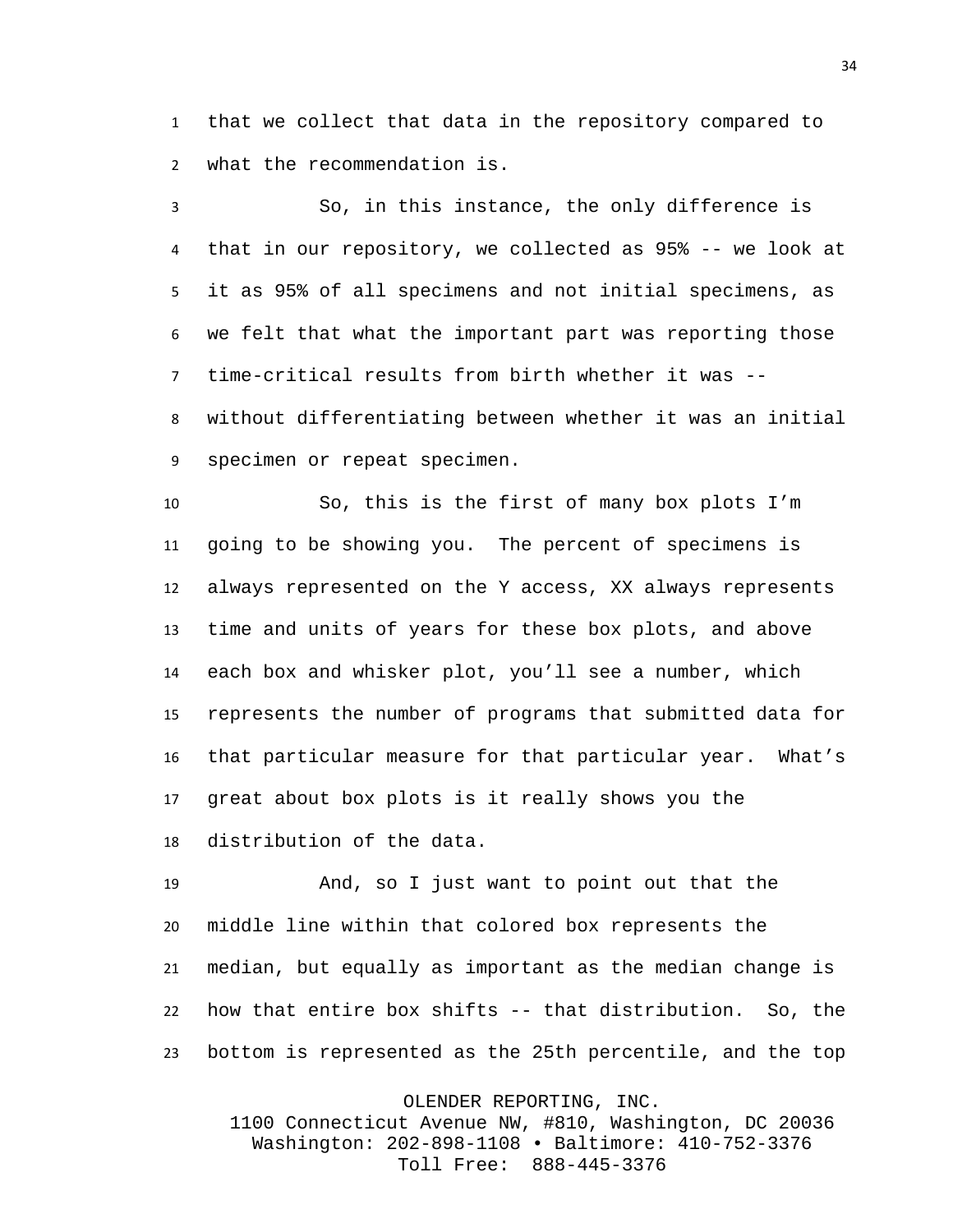of that box is represented as the 75th percentile, also known as inner quartile range, and it also can be interpreted as the middle 50% of your cohort. Knowing how that shifts is equally as important as the median. So, what this box plot is showing you is that the median percent of specimens with the presumptive positive result for time-critical disorders reported within 5 days of birth increased from 23% in 2012 to only 24% in 2015. But, what's important to note here is the distribution of that middle half of the cohort moved upwards and also grew, right? So, in 2012 the middle 7 of the 14 programs were reporting 12% of 48% of time-critical results within 5 days, and that shifted to about 18% to 68% in 2015.

 This box plot is showing you essentially the same thing you just saw. So, the two box and whiskers on the left are what was presented in the previous slide, and the two on the right representing 26 in 2017 is the monthly NewSTEPs 360 data aggregated at the annual level. And, so there are some limitations to this in that in many of these slides, the number of programs that submitted data represent a subset of those that submitted data for the GAO report. But, nonetheless, it gives a good picture of how these timeliness measures are growing

OLENDER REPORTING, INC.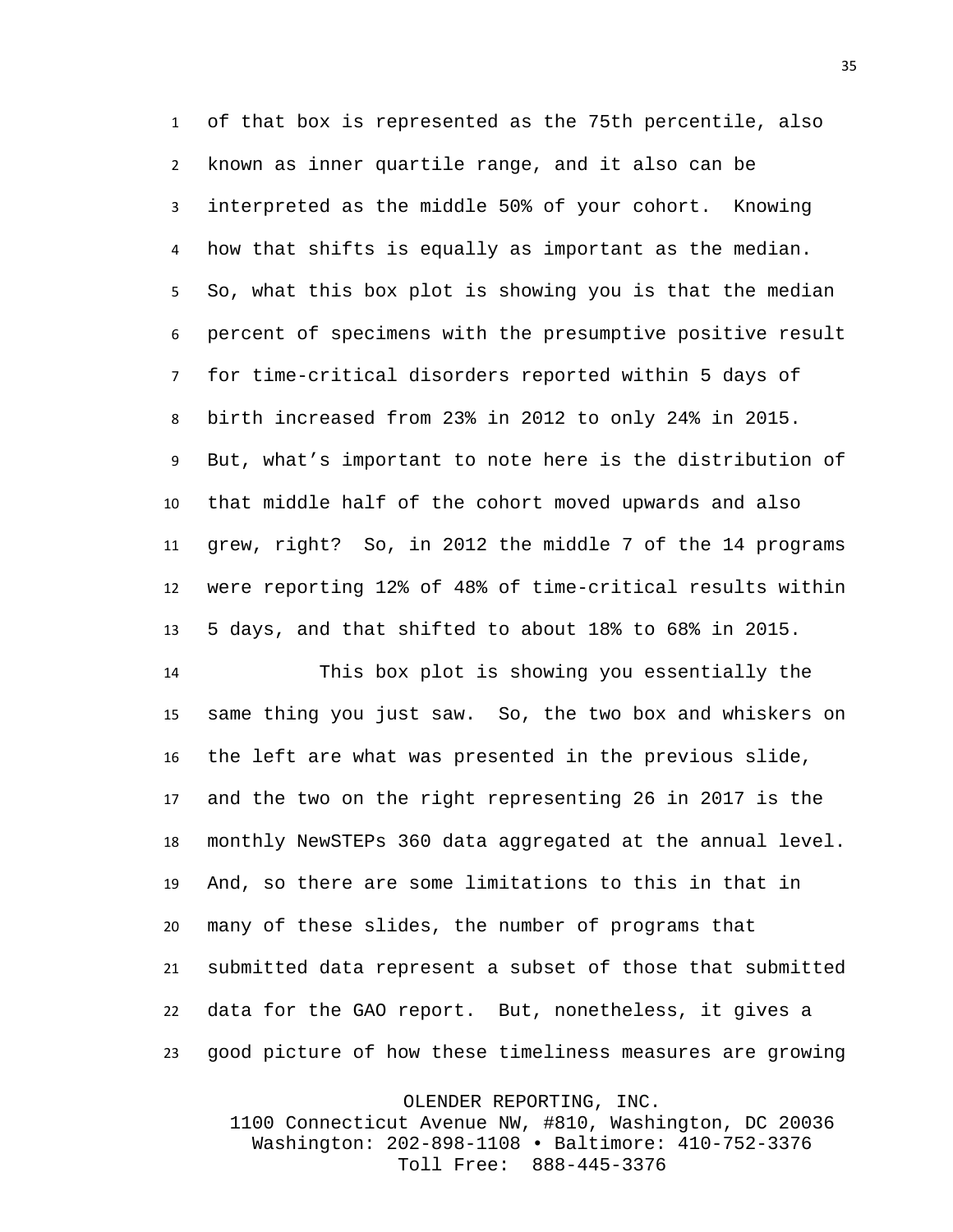over time.

 So, what this shows you is that with the NewSTEPs 360 cohort in 2016, the median percent of specimens with the presumptive positive for time-critical disorder reported within 5 days of birth was at 40% and then improved to 50% in 2017, and that the inner quartile range has actually shifted upwards as well in 2017, showing that 25% to 75% of those specimens with time- critical results have been reported within 5 days. These bar graphs are showing you how many of the programs have achieved that 95% goal set by the Committee. And, each of these bars represents one Newborn Screening Program. And, the summation of each bar is the sum of each of those time categories as we collect them. So, essentially the top of each bar represents those specimens reported within 5 days. So, what this is showing you is that in 2016, one program achieved reporting 95% and then in 2017, there was also one program that achieved reporting 95% of time-critical results within 5 days of birth. But, again, it's important to notice that in each of these Newborn Screening Programs, the bars appear to be growing taller, and progress is being made in working towards

OLENDER REPORTING, INC.

1100 Connecticut Avenue NW, #810, Washington, DC 20036 Washington: 202-898-1108 • Baltimore: 410-752-3376 Toll Free: 888-445-3376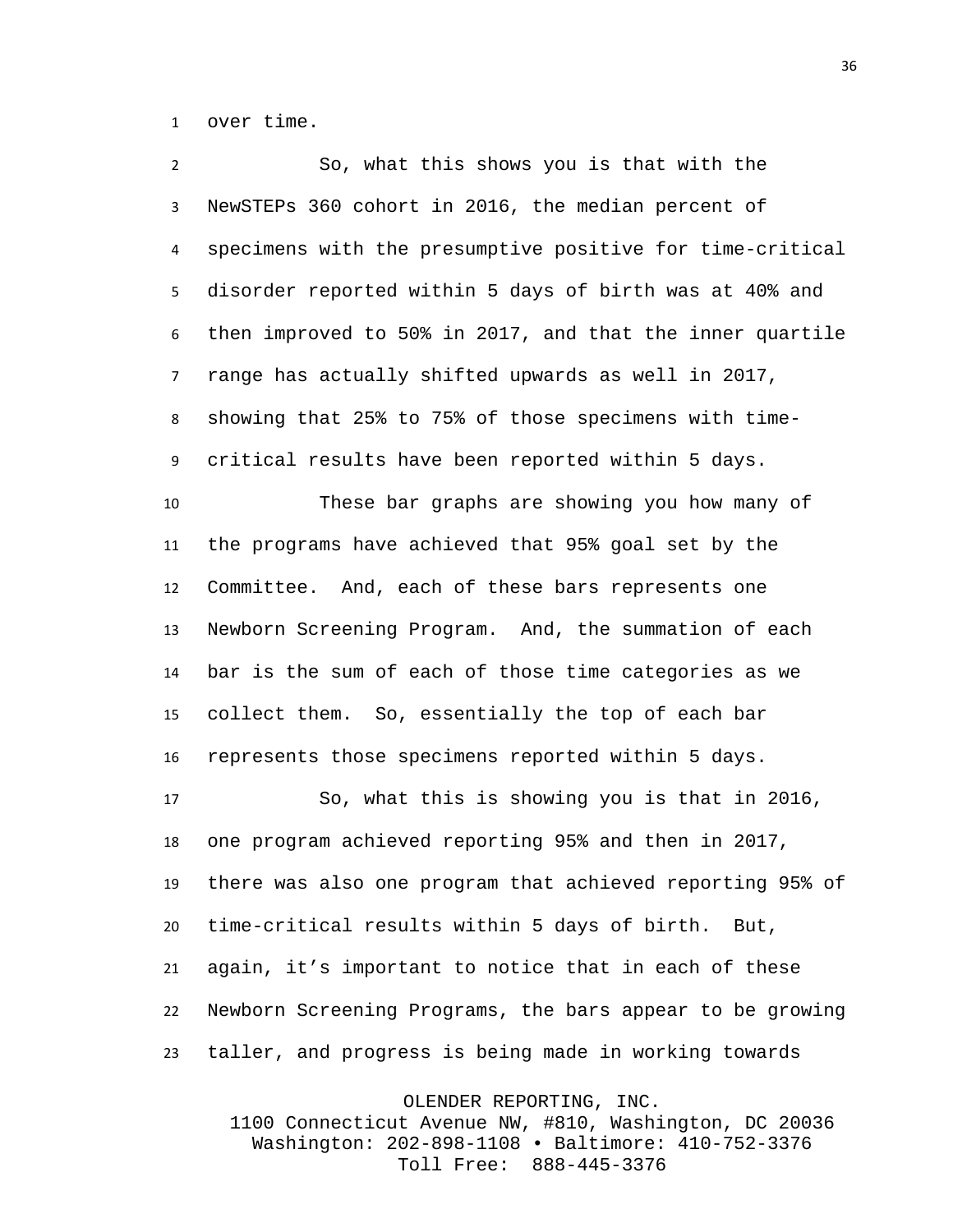those goals.

 Timeliness recommendation 2 is reporting presumptive positive results for non-time-critical disorders within 7 days of birth for 95% of initial specimens. And, again, for NewSTEPs, we collect this in a manner that does not differentiate between initial and repeat specimens.

 For the data that was submitted to the GAO for 2012 through 2015, this is showing you that the median percent of specimens with the presumptive positive for non-time-critical reported within 7 days of birth increased from 52% to 55% in 2015. And, again, that distribution of the inner quartile range shifted upwards to where the center 8 of the 16 programs were submitting 40% to 80% of specimens within 7 days for presumptive positives for non-time-critical results.

 Again, this is adding on the NewSTEPs 360 data to the previous slide. In 2016, you can see the NewSTEPs 360 cohort was reporting a median of 65% of non-time- critical results within 7 days, and, that again increased in 2017 to a median of 82%. And, again, please note how the distribution also shifted upwards.

For this measure, 3 of the Newborn Screening

OLENDER REPORTING, INC.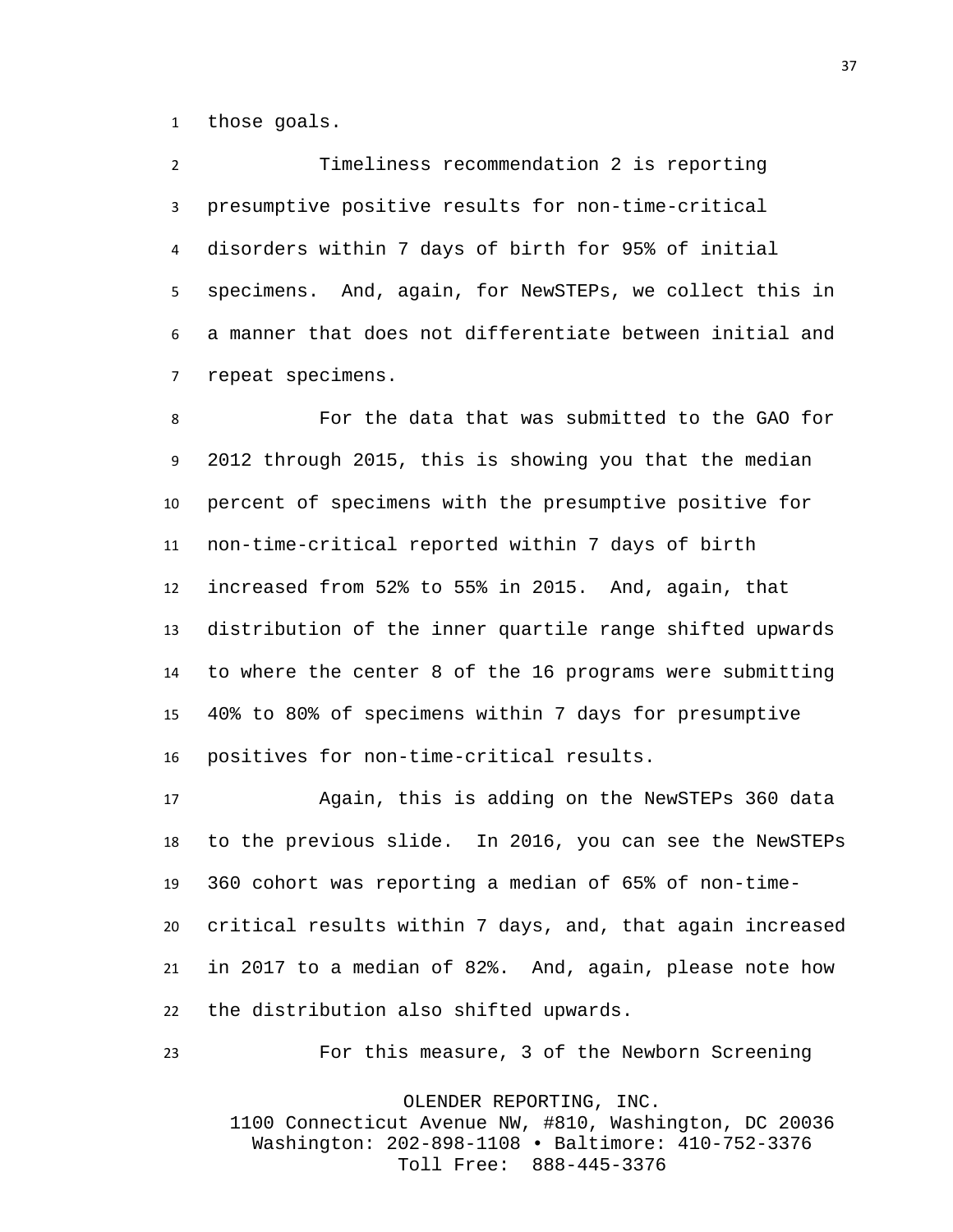Programs participating in 360 achieved the 95% goal in 2016, 2 achieved it in 2017, and the third almost made it there. But, again, it's important to note here how each of these bars is growing, representing how each Newborn Screening Program is making progress towards reaching those goals.

 Timeliness recommendation 3 is reporting all results from all tests within 7 days of birth for 95% of initial specimens. We collect this the exact same way in the NewSTEPs repository. So, for the data submitted to the GAO for this measure, the median percent of specimens for all results reported within 7 days of birth increased from 45% in 2012 to a median of 59% in 2015, and also again note how that distribution of the middle 50% rose up to a range of 20% to 90%.

 When adding on the NewSTEPs 360 data, in 2016 we had a median of 83% of all results reported within 7 days, and that increased in 2017 to 89%. And, what's also important here is not only that the distribution of inner quartile range is going up, but that it's actually tightening, right? So, instead of having this big range for this measure, we're actually tightening that distribution. By 2017, the NewSTEPs 360 cohorts who

> OLENDER REPORTING, INC. 1100 Connecticut Avenue NW, #810, Washington, DC 20036 Washington: 202-898-1108 • Baltimore: 410-752-3376 Toll Free: 888-445-3376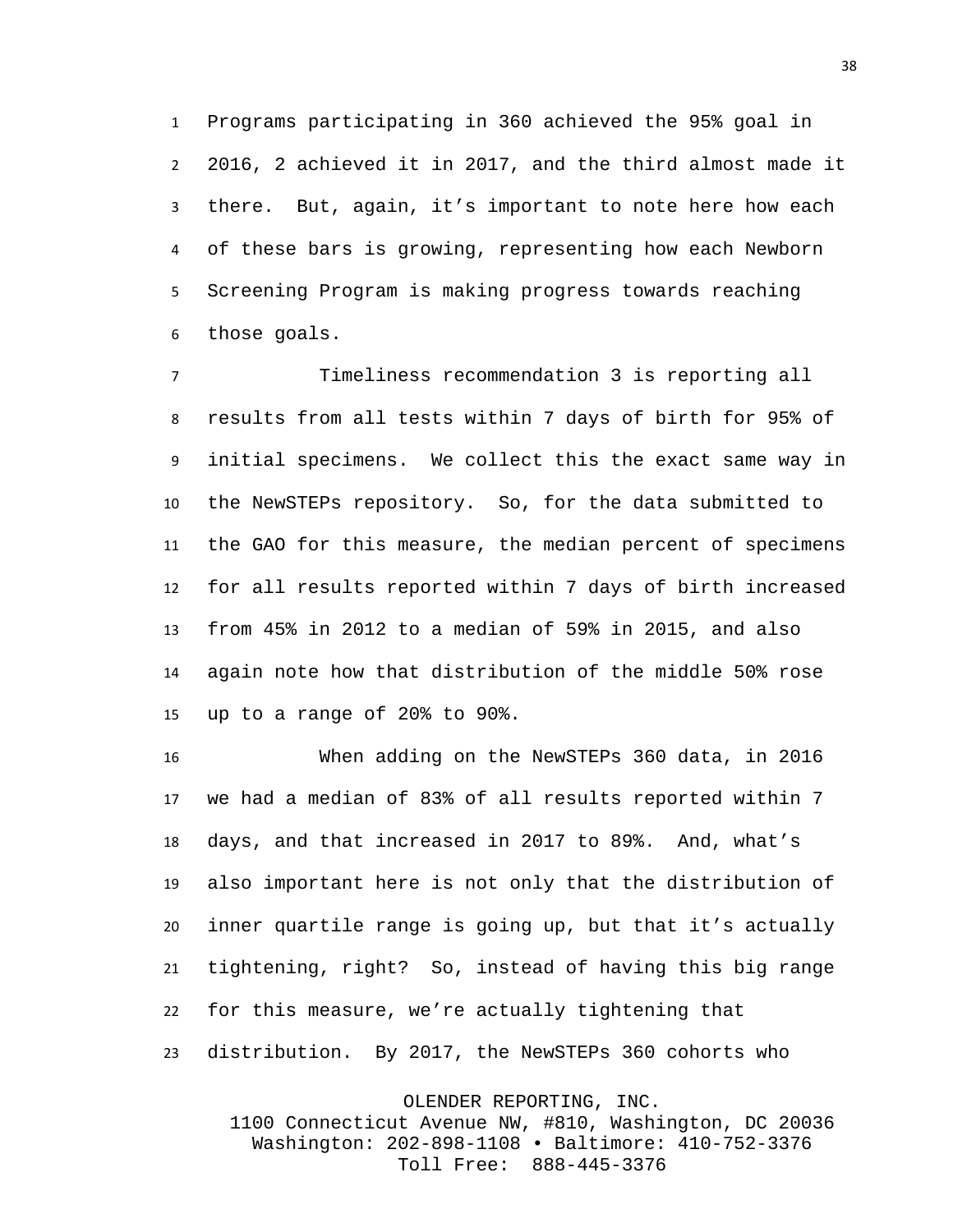provided data for this measure were reporting 70% to 98% of specimens with all results within 7 days of birth.

 Again, showing you how many have achieved the 95% goal, in 2016 for NewSTEPs 360, we had 4 programs achieve reporting all reports within 7 days of birth, and in 2017 we had 7 programs. And, again, please note how each of those bars appears to be increasing as everyone is making progress.

 So, timeliness recommendation 4 is the first recommendation that supports the reporting recommendations. This is that all specimens -- 95% of initial specimens being collected within 48 hours of birth, and we collect this in the exact same way in the data repository. This box plot is showing you that this is by far the highest performance measure in timeliness for programs. The median in 2012 was 86%, and then that rose to 93% in 2015 in terms of specimens collected within 48 hours of birth. And, also note how tight that distribution is.

 And still, even with that high level of performance, when you add the NewSTEPs 360 cohort to this, you can still see that there are still improvements being made and that in 2016, the median was 95%, and that

OLENDER REPORTING, INC.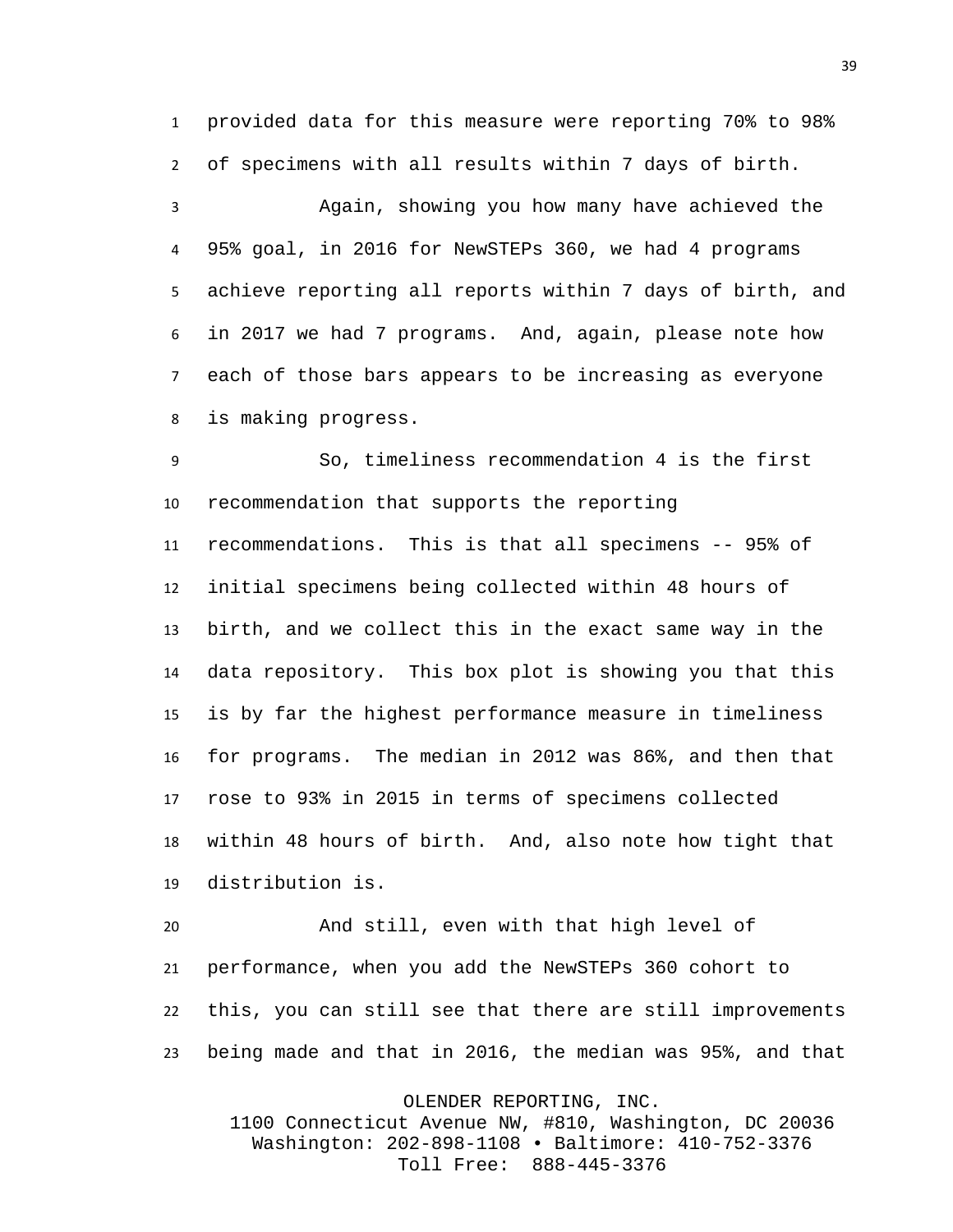still rose to 96% in 2017, still with those tight distributions. And, at this point on average, what this is showing you is that on average, Newborn Screening Programs are collecting -- or at least the hospitals are collecting -- greater than 96% of specimens within 48 hours of birth. In 2016, 11 participating states achieved this goal, and in 2017 11 also achieved the goal.

 Timeliness recommendation 5 is a little trickier. This is receiving 95% of initial specimens within -- at the laboratory within 24 hours of collection. For our report to the GAO, we -- because we hadn't analyzed the data yet, we said ideally this is what we're going to use as our benchmark as well to align with the Committee's recommendation. After analyzing that data and after working with states that are participating in NewSTEPs 360, we realized that this 24- hour mark seems to truly be an ideal and may not be a realistic goal to attain for a lot of these program. And so, for that reason, we then kind of shifted the benchmark to 48 hours.

 But, then we also realized that through NewSTEPs 360 that many programs have some complications

OLENDER REPORTING, INC.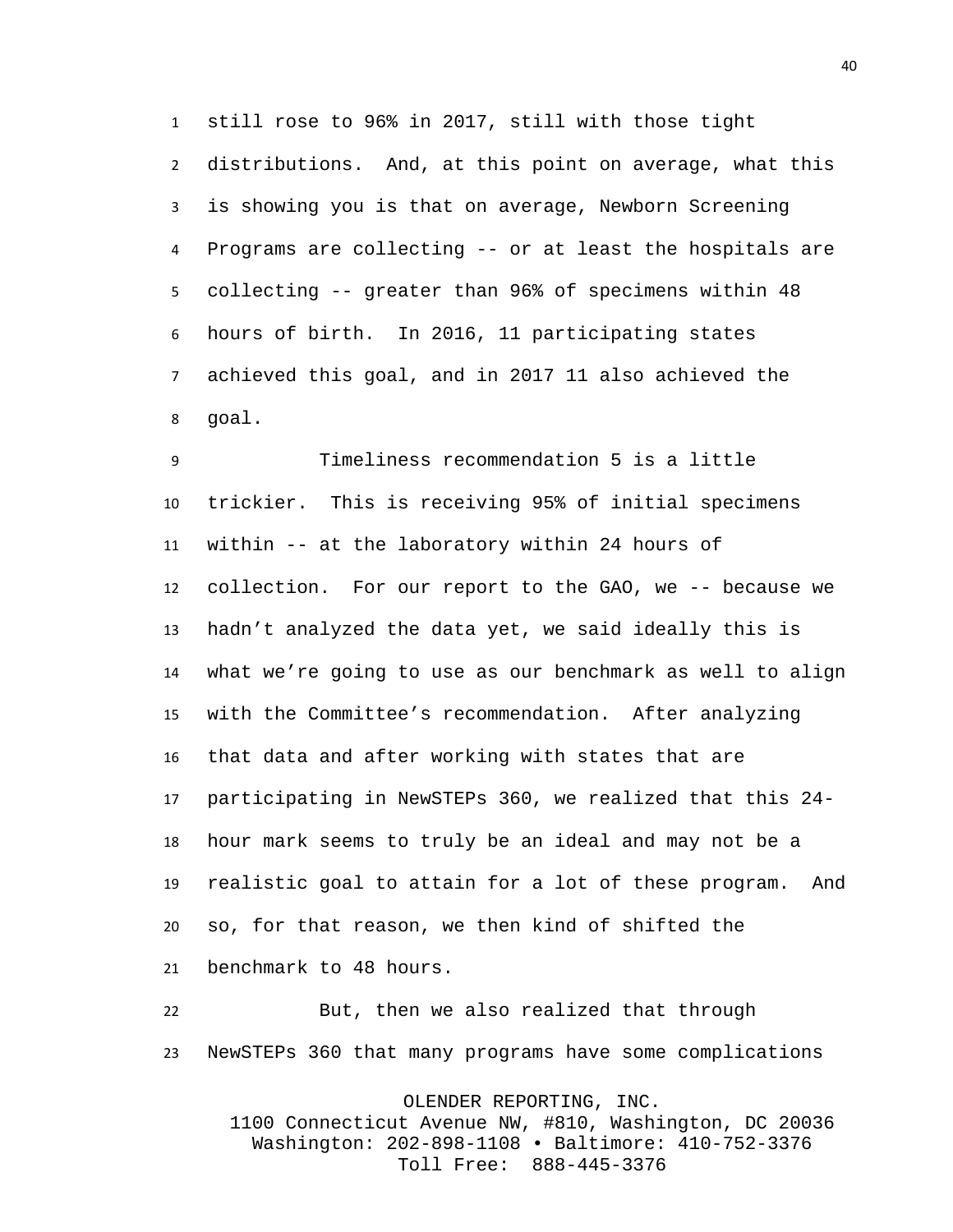with recording this in their LIMS systems in units of hours. And so, we then shifted this to collecting it in units of days. And, to parallel that 48-hour mark, we said realistically that we'll use this benchmark of realistically that all specimens should be received at the laboratory within 2 days of collection. And so, as I move forward with this through this presentation, that's the benchmark that I'll be using for the most part.

 So, these are the exact same box plots -- types of box plots that you were seeing before, except on the left, you're seeing the aggregate data submitted to the GAO in terms of this percent of specimens received within 24 hours of collection. And, on the right you're seeing the percent of specimens received within 48 hours of collection. And, this is just to give you a comparison. That 24-hour mark seems to be a very challenging benchmark and that the median increased in 2012 only increased by 4% from 2012 through 2015 to a median of 7%. But, when you look at the 48-hour benchmark, there's a significant increase there in which the median was 36% in 2012 and rose to 53% in 2015.

So, this is a little trickier of a plot because

OLENDER REPORTING, INC. 1100 Connecticut Avenue NW, #810, Washington, DC 20036 Washington: 202-898-1108 • Baltimore: 410-752-3376 Toll Free: 888-445-3376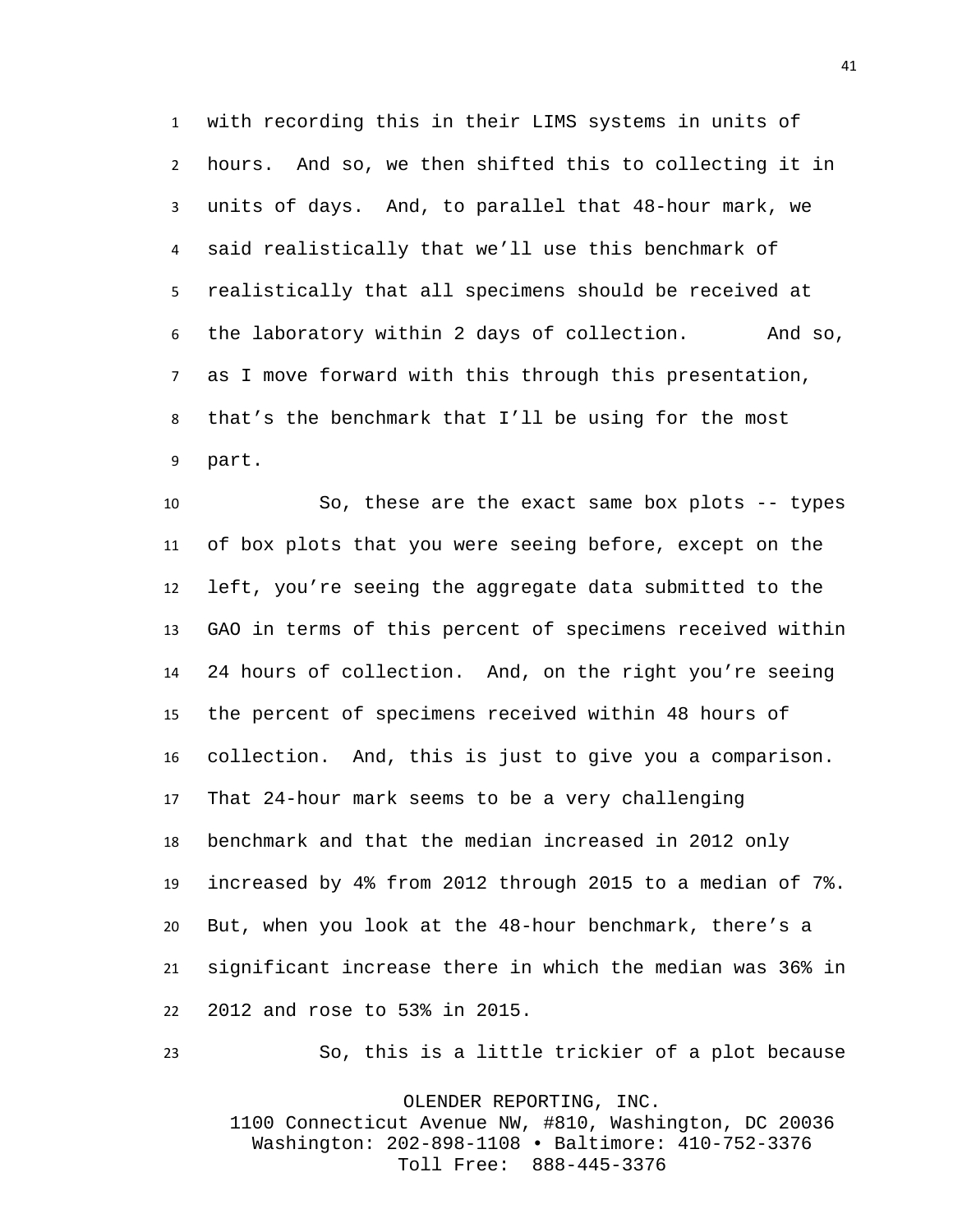I'm plotting hours from 2012 to 2015, and I'm plotting days for NewSTEPs 360 all on the same plot on the left and right, all right?

 So, 2012 and 2015 on each of these plots are what I just showed you on the last slide. 2016 to 2017 are there to show you the difference in terms of collecting in days versus hours, right? So, on this first one on the left, it's showing you that -- those first boxes on the left are showing you the same as what you saw before and that the median was 4% in 2012, went up to a median of 7% in 2015, but when you collect in units of hours, there's always that possibility that the baby is born late at night, and then they cross over that midnight point into another calendar day. And so, what this one day is inclusive of is day 0, which is same day as birth, and day 1, which is the next calendar day of birth. So, it's a combination of those. And, so you can see that because of that, you have a higher -- a higher performance for this in which you increase from 35% to a median of 36% in 2017.

 The one on the right is comparing the 48-hour mark that I showed you to the 2-day mark. And, so the plot on the right is showing you that the median percent

OLENDER REPORTING, INC.

1100 Connecticut Avenue NW, #810, Washington, DC 20036 Washington: 202-898-1108 • Baltimore: 410-752-3376 Toll Free: 888-445-3376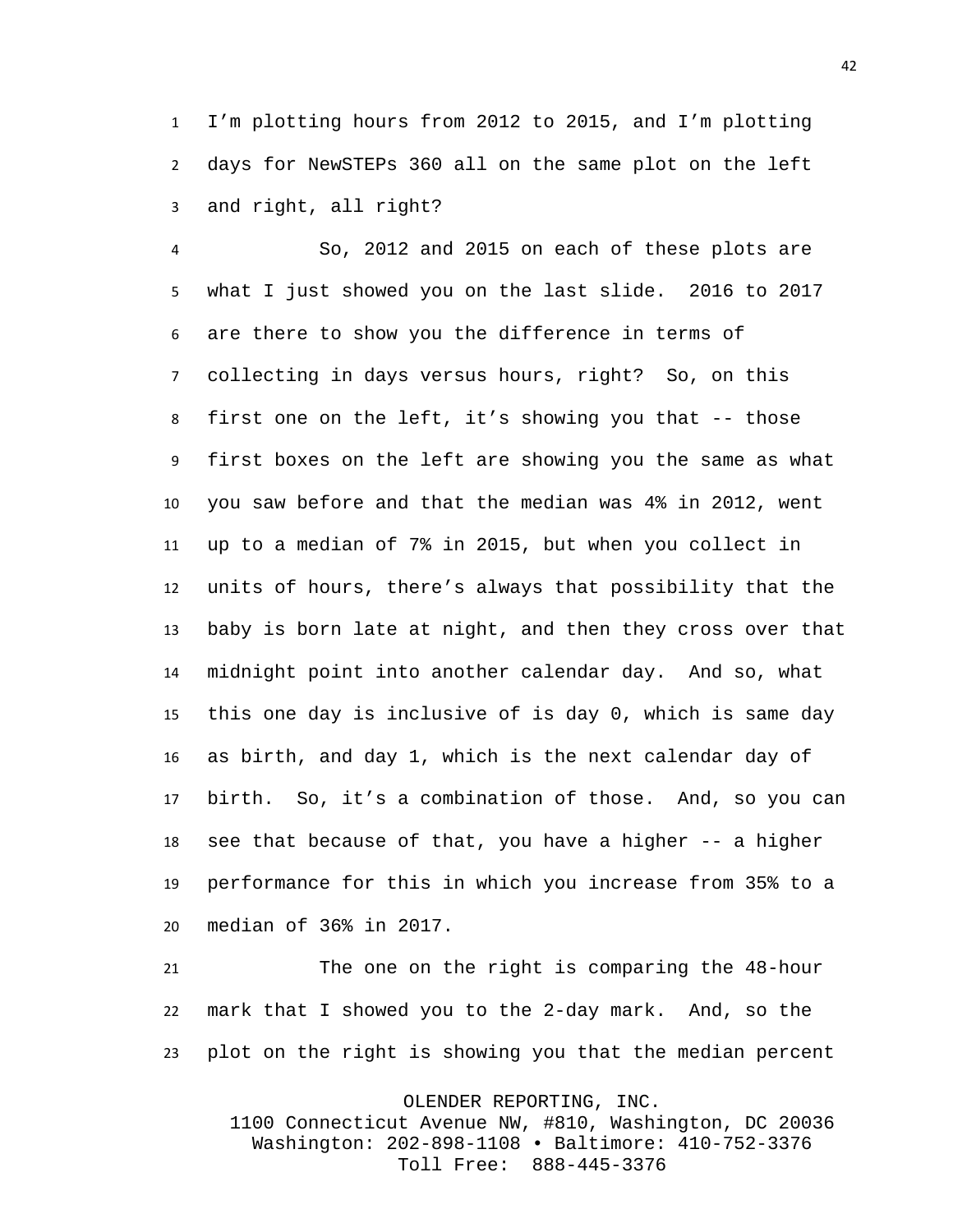of specimens received within 2 days of collection in 2016 for the NewSTEPS 360 cohort was 75%, and that increased to 78%. And, again, notice how much tighter the distribution is for those measures than it is for the 48- hour mark.

 In terms of achieving receiving specimens within 2 days of specimen collection, there was one program each year that achieved the benchmark -- the more lenient benchmark of within 2 days of collection. But, again, note how progress is being made across those bars.

 So, now I would like to transition from the aggregate level, which kind of shows you how those distributions are shifting over time, to presenting to you direct examples from Newborn Screening Programs who are participating in NewSTEPs 360, and how those implemented changes are resulting in and impacting their timeliness measures.

 So, Virginia in early 2015 began implementing hospital site visits at -- educational hospital site visits that included the quality of the specimen collection, the transit times -- you know -- where the drop-off locations are, and they would actually go over each of the hospital report cards to indicate specific

OLENDER REPORTING, INC.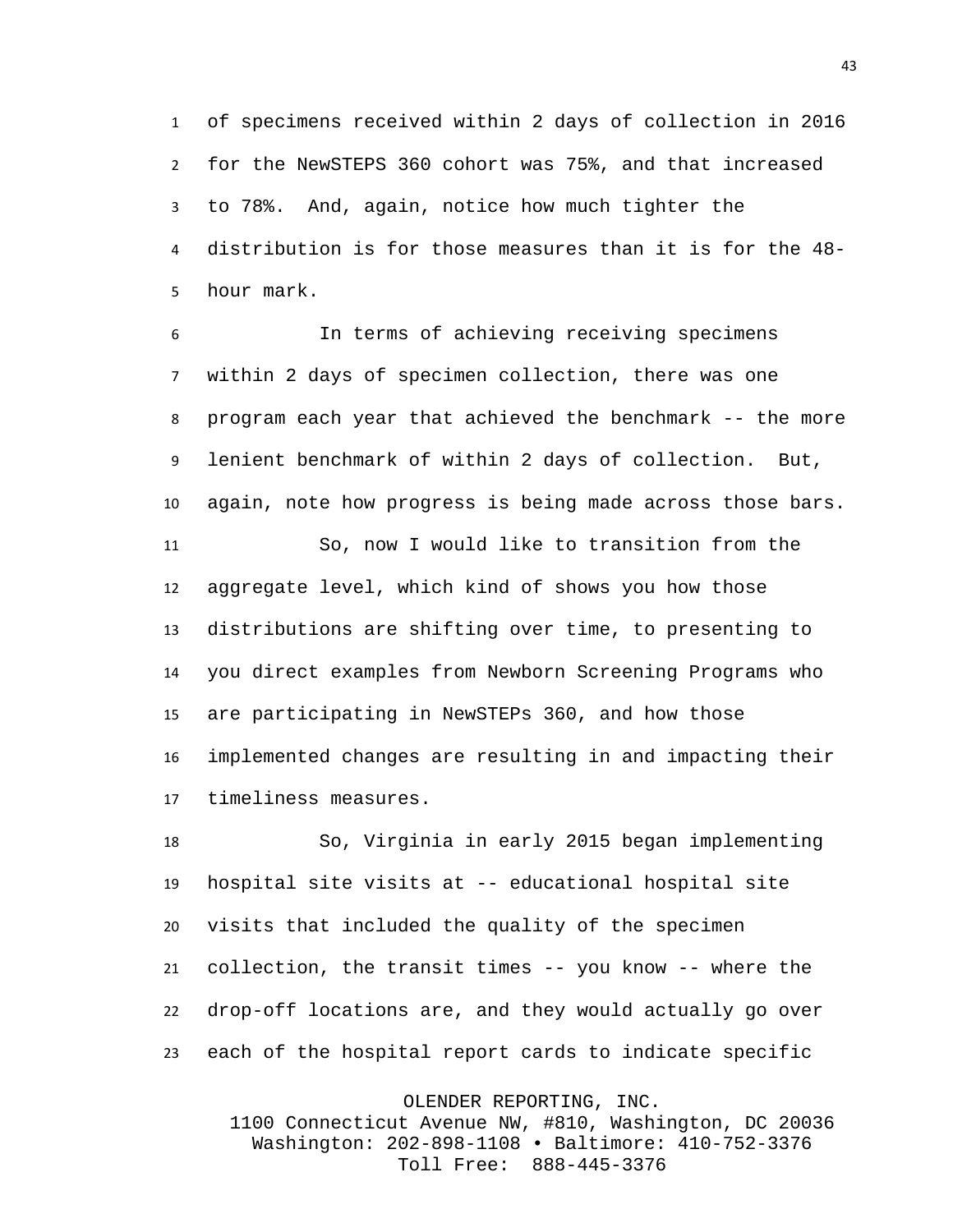areas that a hospital might be struggling with and to focus on those areas based on the data.

 Then, in February of 2016 -- those hospital sites concluded by the end of 2015 -- and, by February of 2016, to continue that momentum, they decided to begin doing direct outreach via phone call to nurse managers at the hospitals. So, based on the data that they were extracting from the LIMS, they would analyze that data, notice areas for improvement at each of those hospitals, reach out to them directly for education, and -- for instance -- if hospital one was struggling with transit times, they would call up that hospital, educate them on the importance of why getting the specimens to the lab in a timely fashion was important -- you know -- and assuring them that getting those specimens to the courier pickup locations was important.

 And, what this graphic is showing you is that based on those activities, how their timeliness measures increased. So, this is a reference point run chart or a line graph. And, the juxtaposition there at the 0% mark is basically a point in time. So, what that is showing you is that by the end of those hospital site visits and at the exact month when they started those direct

> OLENDER REPORTING, INC. 1100 Connecticut Avenue NW, #810, Washington, DC 20036 Washington: 202-898-1108 • Baltimore: 410-752-3376 Toll Free: 888-445-3376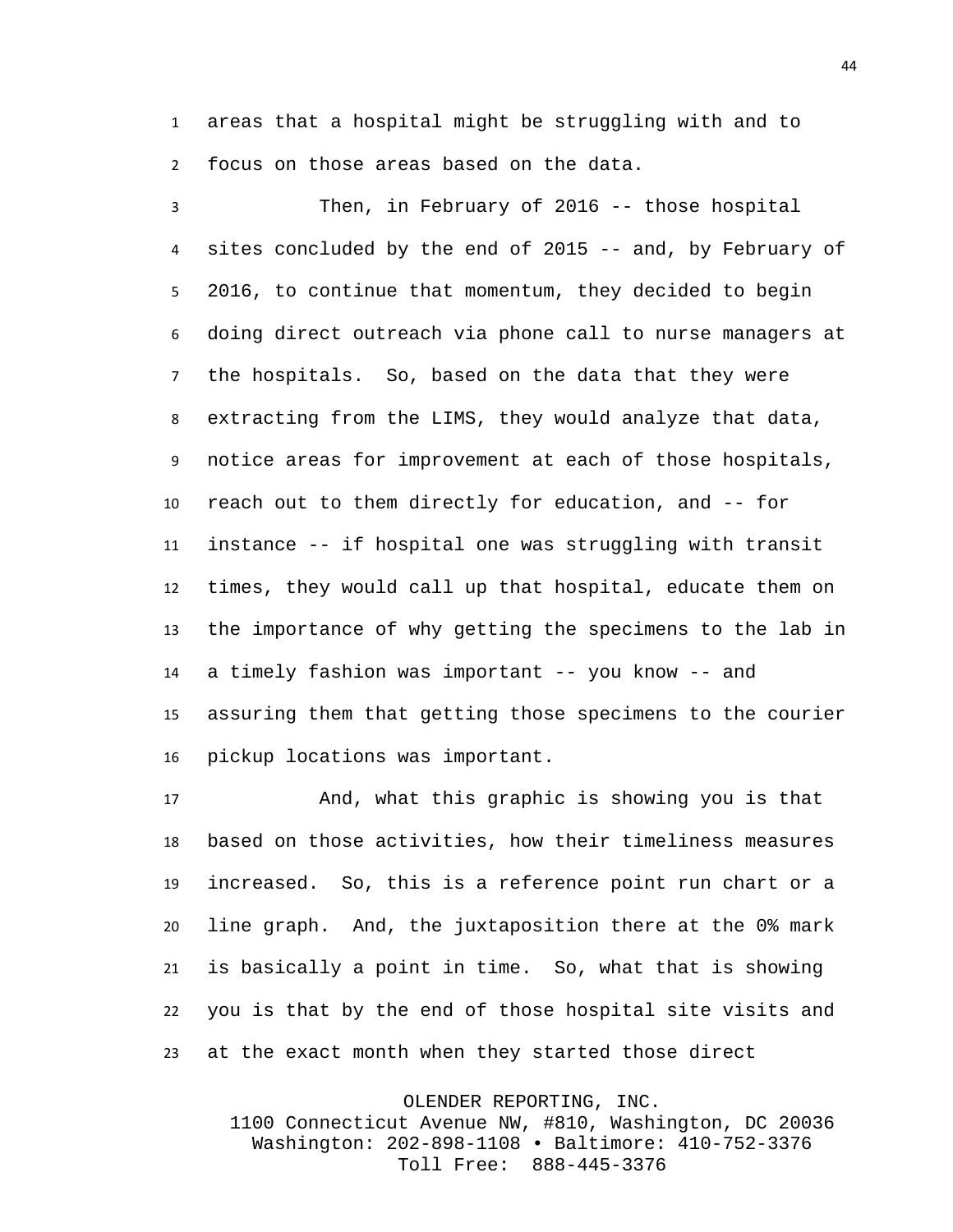outreach to those nurse managers at the hospitals, from that point, they had a 4% increase in the number of specimens collected within 48 hours of birth and over 16% increase in the number of specimens received within 2 days of collection.

 This is that exact same graph except with a lot more measures added to it, right? So, the red line -- the orange line and blue line are still there in terms of collection and transit times. But, what I wanted to show you here was how making those improvements in those pre- analytic measures based on those educational activities had a multiplicative increase in their report times. So, that top line there is showing you that the percent of specimens with non-time-critical results reported within 7 days of birth increased by almost 63% and that the percent of specimens with time-critical results reported within 5 days of birth increased by nearly 55% based on those educational activities.

 Montana, participating NewSTEPs 360, has focused on extending their courier services. And, they have unique challenges in terms of just having a large geographic space to deal with in terms of delivering specimens.

OLENDER REPORTING, INC.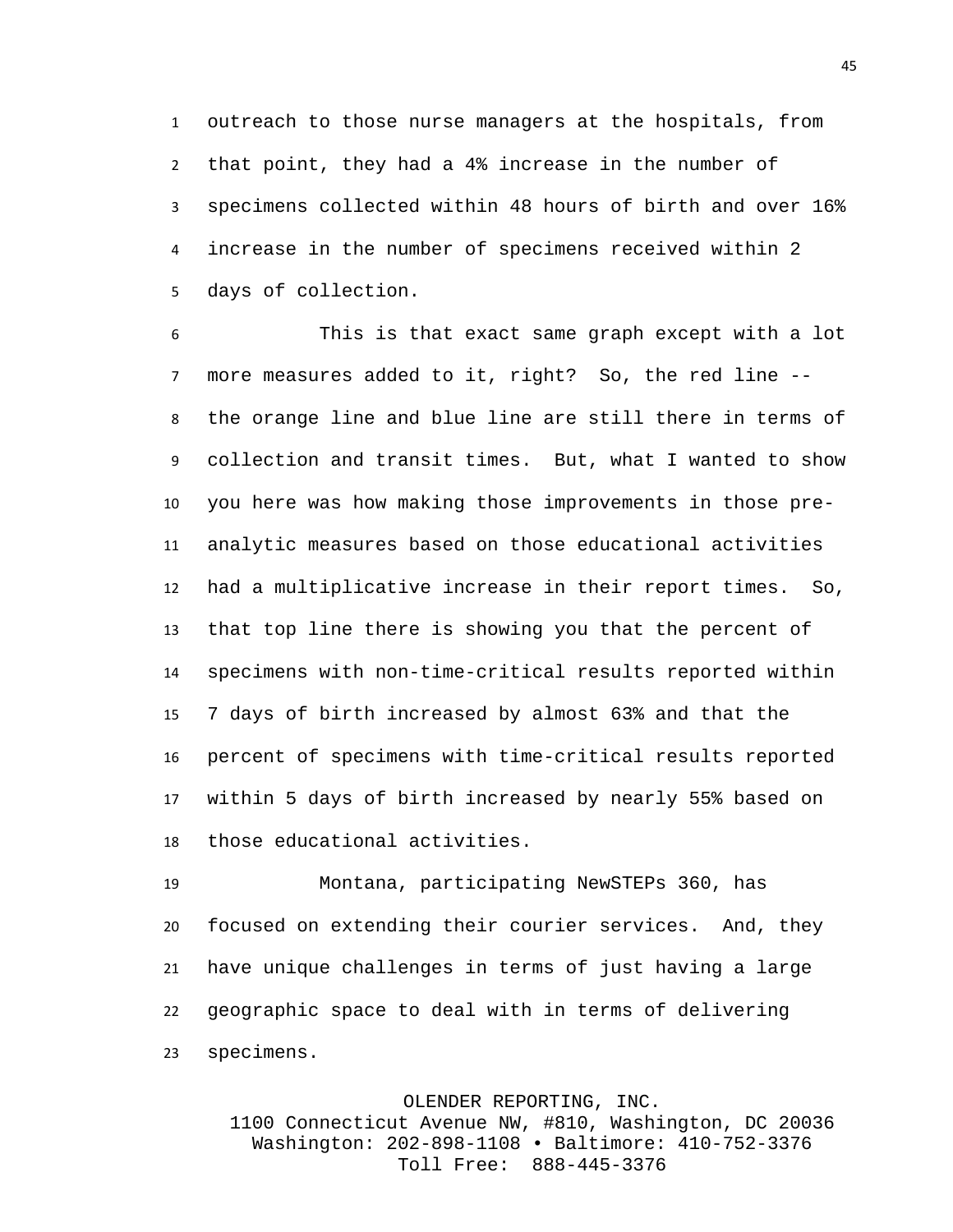So, in March of 2016, they added a 6-day courier on Sundays for their larger facilities on the courier route. And then, for those smaller facilities not on the courier route, they provided overnight UPS shipping. And, what this did when they implemented this in March of 2016, was it increased their percent of specimens with all results reported within 7 days by 8% and increased their percent of specimens received within 2 days of collection by 17%. And, it just so happens as well that the end of those lines in April of 2017 coincides with Montana's first time of being able to achieve reporting 95% of all results within 7 days of birth.

 Indiana is also focused on adding that Sunday courier, but they are also focused on extending their Saturday operating hours. And, they began their activities with NewSTEPs 360 in January of 2017. So, in 2016, this is showing you their performance in terms of percent of specimens with all results reported within 7 days of birth. And, independent of NewSTEPs 360, they were flirting with that 95% benchmark, right? So, they were almost there, and then they would go down, then they would almost hit it, and come back down again. As they

OLENDER REPORTING, INC.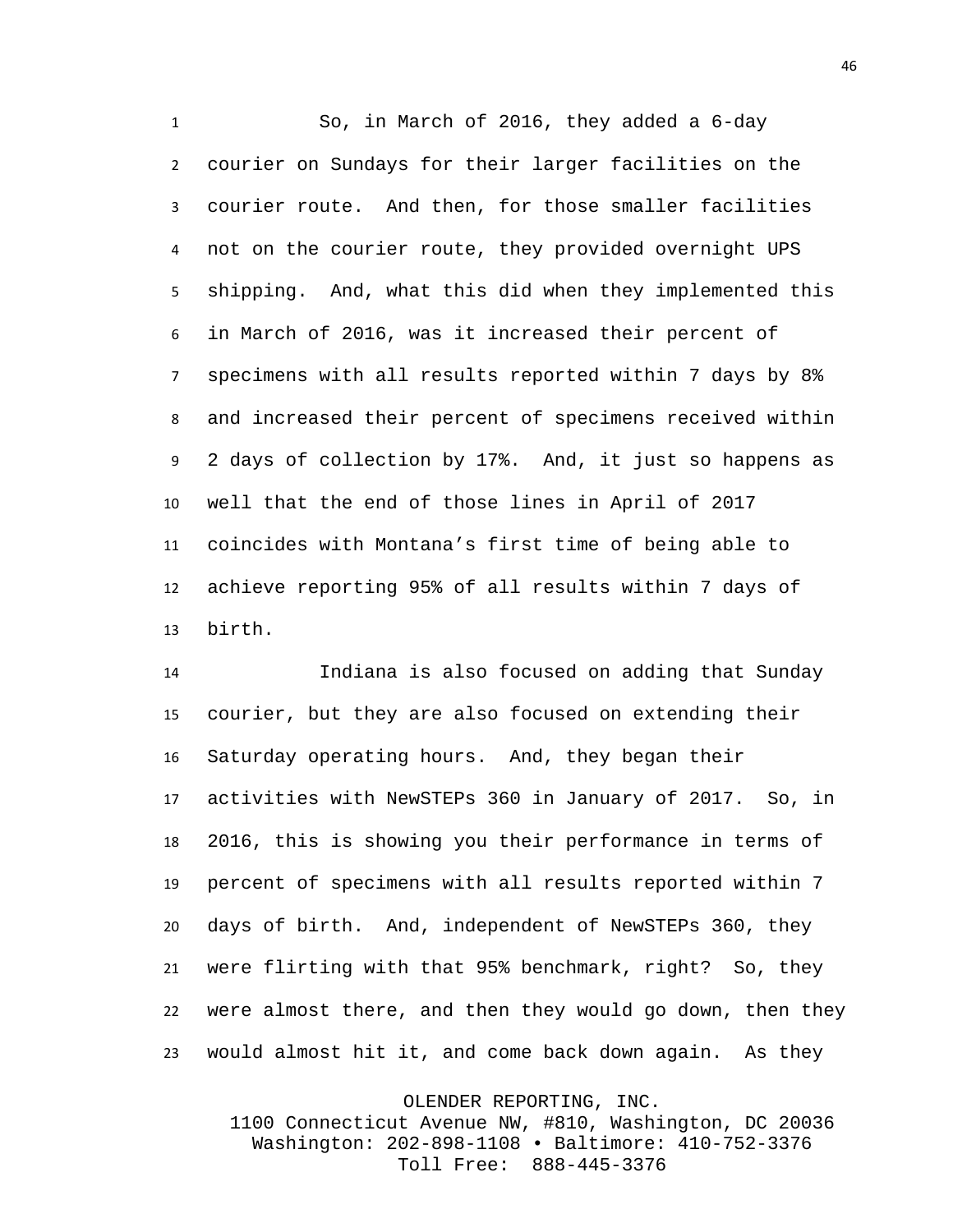began their activities in 2017, this is showing you that in March, they began -- in March of 2017 -- they started a pilot in which they opened up a Sunday courier to just 6 pilot hospitals, which is there you can see they kind of first hit that 95% mark. And, then in June of 2017, where you see that they finally went over that 95% mark, it was due to -- because they extended that Sunday courier to all of their hospitals in Montana and simultaneously opened up for Saturday operating hours. And now they are -- at least with the data we have -- it looks like they are consistently reporting all results within 7 days of birth for greater than 96% of specimens.

 Texas, in July of 2016, independent of their other NewSTEPs 360 activities to improve timeliness, conducted an internal Quality Improvement Project to identify areas within the lab that could improve timeliness for Texas. And, as a result of this, what they found was that if they shifted their staffing hours to 7 a.m. to 4 p.m. to 8 a.m. to 5 p.m. daily, that would insure that those specimens received at the 2 p.m. delivery time could be accessioned and tested on the same day as delivery instead of the next day. And, what this did was it increased the percent of specimens with time-

OLENDER REPORTING, INC.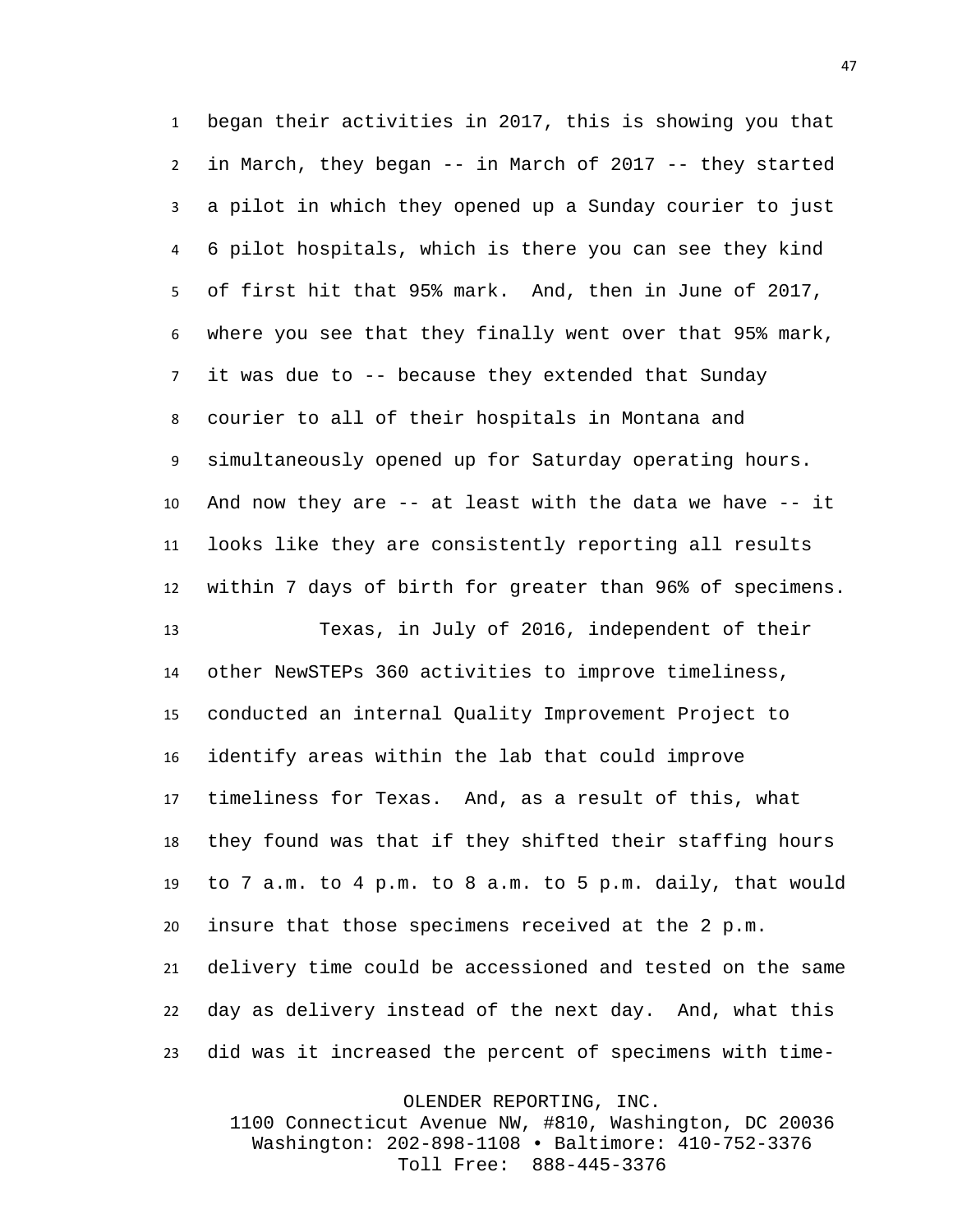critical results reported within 5 days by 126%, and those with non-time-critical results reported within 7 days by 56%. And, this was by a simple change of just shifting staff hours by one hour every day. Not so simple -- but it seems simple.

 Alaska -- so, each state has barriers that are unique to their state. And, Alaska has some barriers like none other. They have some very large geographical challenges. They are one-fifth the size of the lower 48 states. They engulf -- they can swallow Texas whole. So, if you think they do things big in Texas, they do them even bigger in Alaska. They have 1800 named islands, which means there are many unnamed islands. They have 39 mountain ranges, which contain 17 of the 20 highest peaks in the United States, and 5% of the state is covered by ice fields. They also have challenges unique to just the program in addition to those geographic challenges.

 So, the Newborn Screening Program is located in Anchorage. They have 20 birthing hospitals in Alaska, and only 10 of those are connected by the road system, which means the other 10 have to be accessed by airplane. Of those 10 that are -- that can be accessed by the road

OLENDER REPORTING, INC.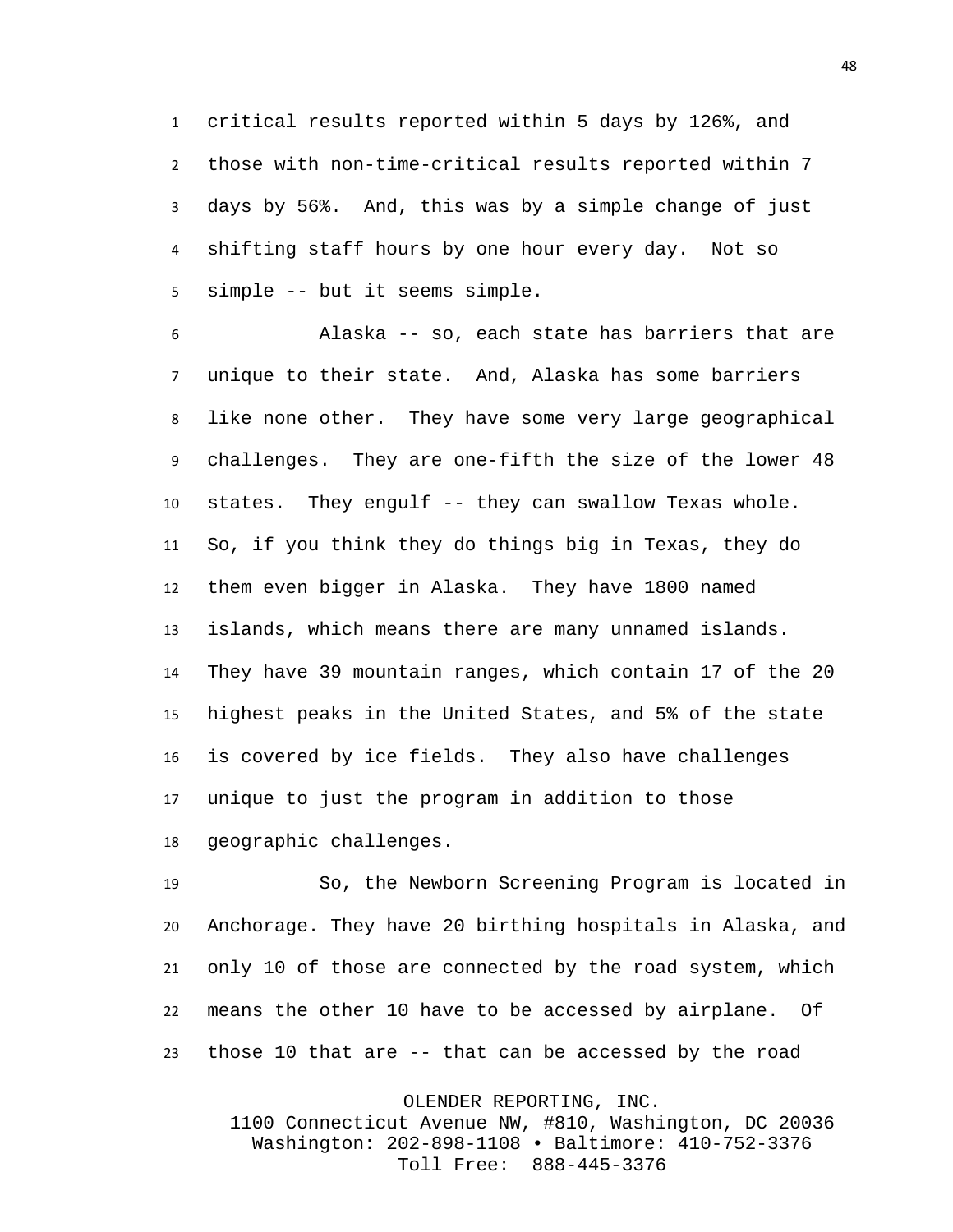system, 4 of them are one to six hours' drive to the nearest airport. In addition to that, all of their specimens are tested at the regional lab in Oregon, which means once the specimens arrive at Anchorage, they still have to travel about 2,500 miles to get to Oregon to be tested -- and, this is on a daily basis. So, they have some timeliness challenges.

 Alaska joined the NewSTEPs 360 Program, and they started their activities in January of 2017. They began educational efforts in January of 2017, which included developing or adapting a video that was created by the Colorado-Wyoming team to educate birthing centers on the importance of timeliness in newborn screening.

 In September of 2016, they were at about 33% of specimens received within 2 days of collection. Once they began those educational efforts, this is showing you that their performance on this measure began to increase to almost -- by April of 2017, they were at about 48% of specimens received within 2 days of collection.

 In June of 2017, they began to expand to commercial air service courier -- commercial courier air service to their hospitals. The courier that they had been using -- which was also an air service -- did not

OLENDER REPORTING, INC.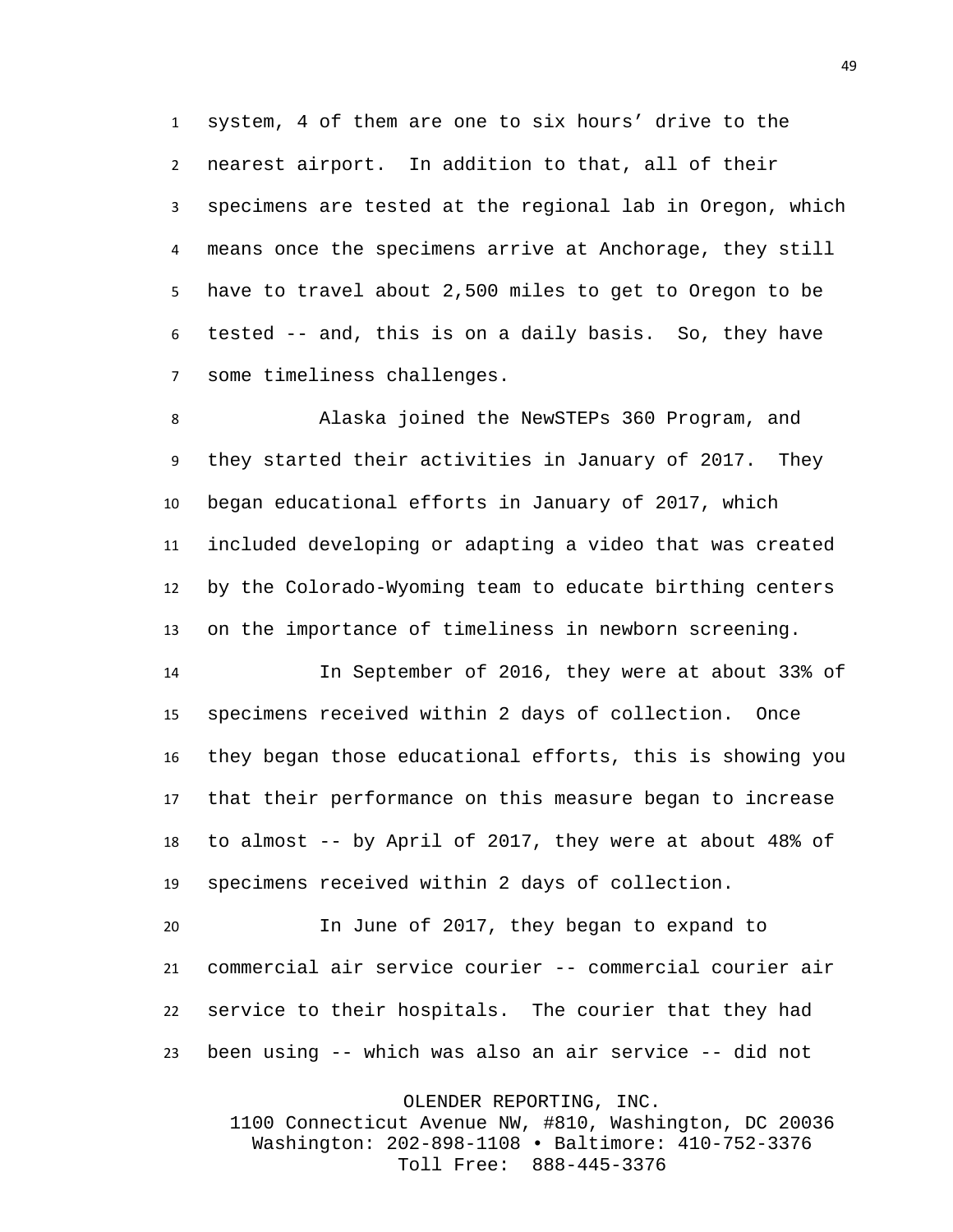function on weekends and did not function on holidays. And, in addition to that, instead of flying the specimens to Anchorage, they would fly the specimens directly from those hospitals all the way to Oregon, and you would say that probably saves time, right? But, it actually created problems because the program in Anchorage was having problems tracking all those specimens coming from all those hospitals, and Oregon was having issues with that because they were receiving several shipments a day at different times, and so some were missing the cutoff and some were not. So, by expanding to this other commercial air service -- this commercial air service somehow Sabra in Alaska was able to convince this air service that we should -- that they should fly 7 days a week every day of the year, including holidays and weekends, which is fantastic.

 And, so now, in June of 2017, once they started expanding that, this data is showing you that there was a huge peak in their data, and as of September of this year, they are reporting Oregon laboratories receiving almost 64% of specimens within 2 days of collection. Keep in mind that those specimens are traveling 2500 miles in addition to the 200, 400, 600, 800 miles the

OLENDER REPORTING, INC.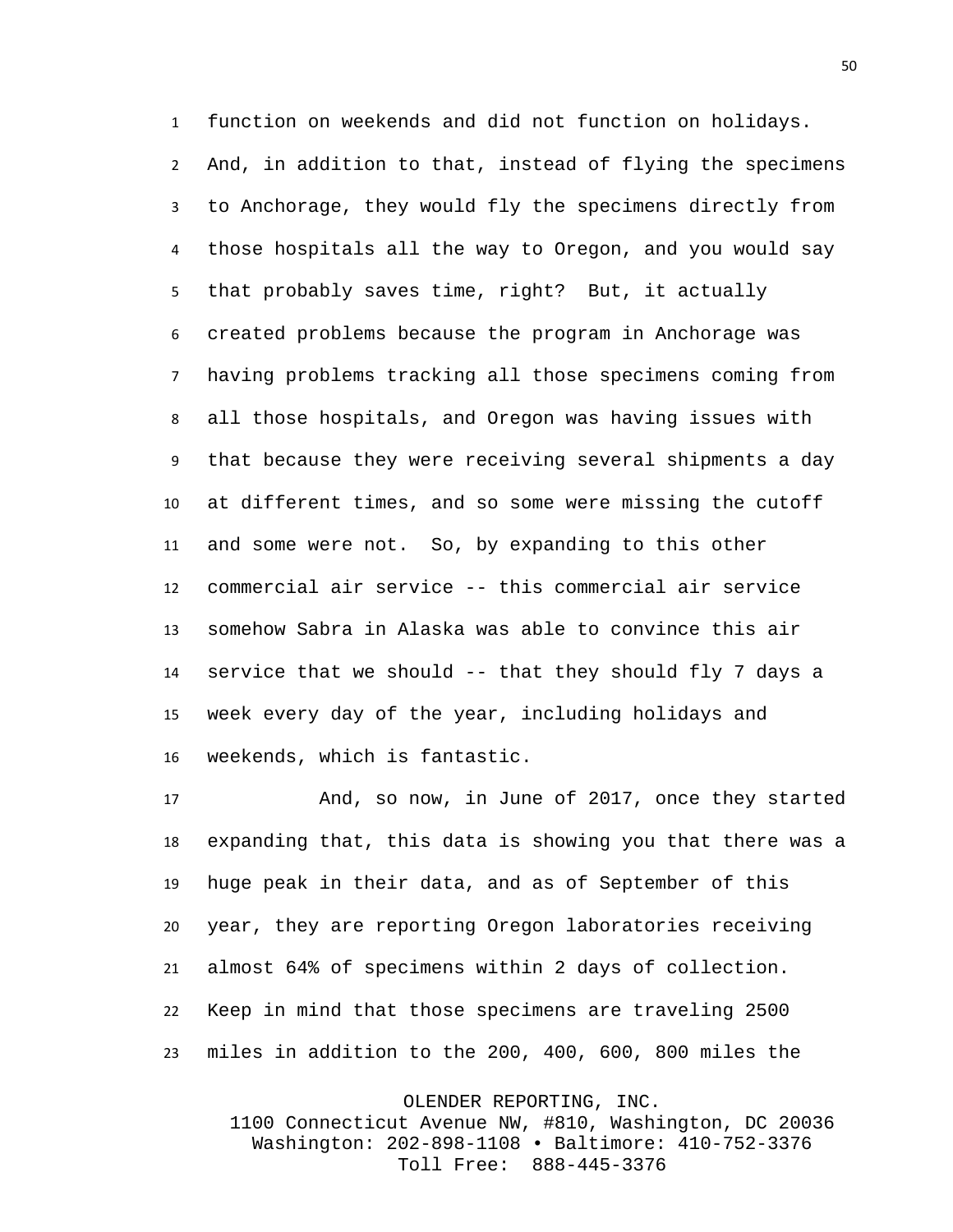specimens have to travel to get to Anchorage first to then go to Oregon, because now the specimens are going to Anchorage so that way they can collate all the specimens into one package and then send those on to Oregon via another overnight airline service, which then arrives at the Oregon laboratory by 8 a.m. every day.

 And, I also wanted to point out that in May of 2017, there was a dip in the data. And, that was because -- as I mentioned -- that courier service was not functioning on holidays or weekends. And, so what you see there is three straight days of a courier not being able to function. And, so you see that dip in May of 2017, but in September where there's Labor Day, you actually -- you don't see that dip anymore. And, that was eliminated because of the 7-day commercial air courier.

 So, this graph to me is just insane. So, Alaska has made such vast improvements for their pre- analytic processes. But, in addition to that, the Oregon Newborn Screening Laboratory has made internal improvements that includes hiring a Quality Improvement Specialist, refining their hemoglobinopathy screening processes, and reallocating resources to help improve

OLENDER REPORTING, INC.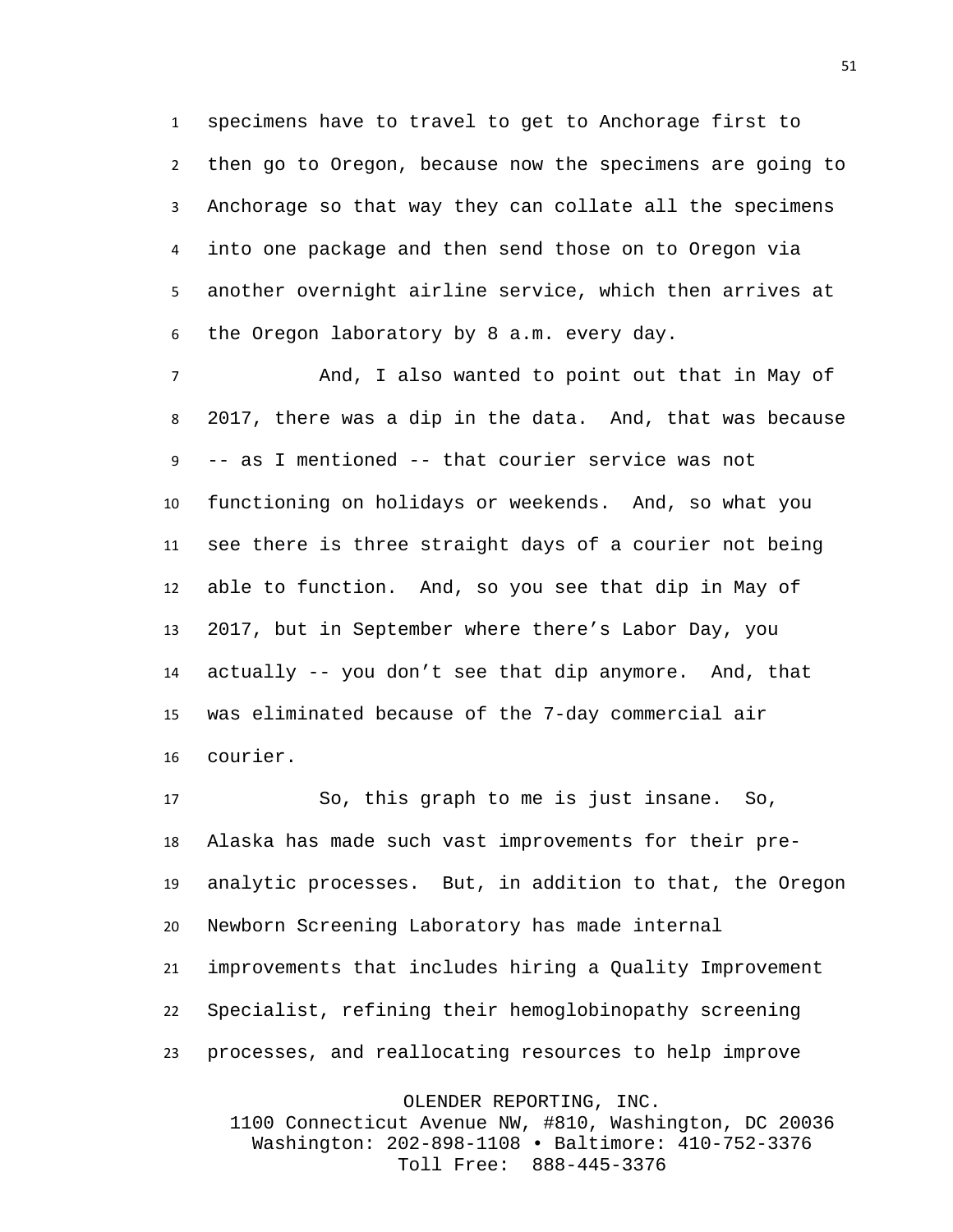timeliness internally at the Oregon lab. So, there is an additive effect of what Oregon is doing and what Alaska has done in their pre-analytic processes and has resulted in a 538% increase in the number of specimens reported within 7 days of birth.

 So, Iowa functions on a separate philosophy to timeliness in that all babies should receive the same benefit every day regardless of the day of the week they were born. And, this is because they looked at -- Iowa looked at their birth data and noticed that there is a disparity caused by the discontinuation of the birth continuum and the Monday through Friday lab operating model. So, in other words, babies don't care when they're born. They're going to be born every hour of the day, every day of the week, and that's probably not always going to coincide with a Monday through Friday operating model. And, this can be compounded by the fact that in Iowa, at least, that distribution of births by day of the week is not random. And, this is what this graph shows.

 So, let's say hypothetically that the Iowa laboratory was not open on Saturday and Sunday and they didn't have a courier operating on the weekends, which is

OLENDER REPORTING, INC.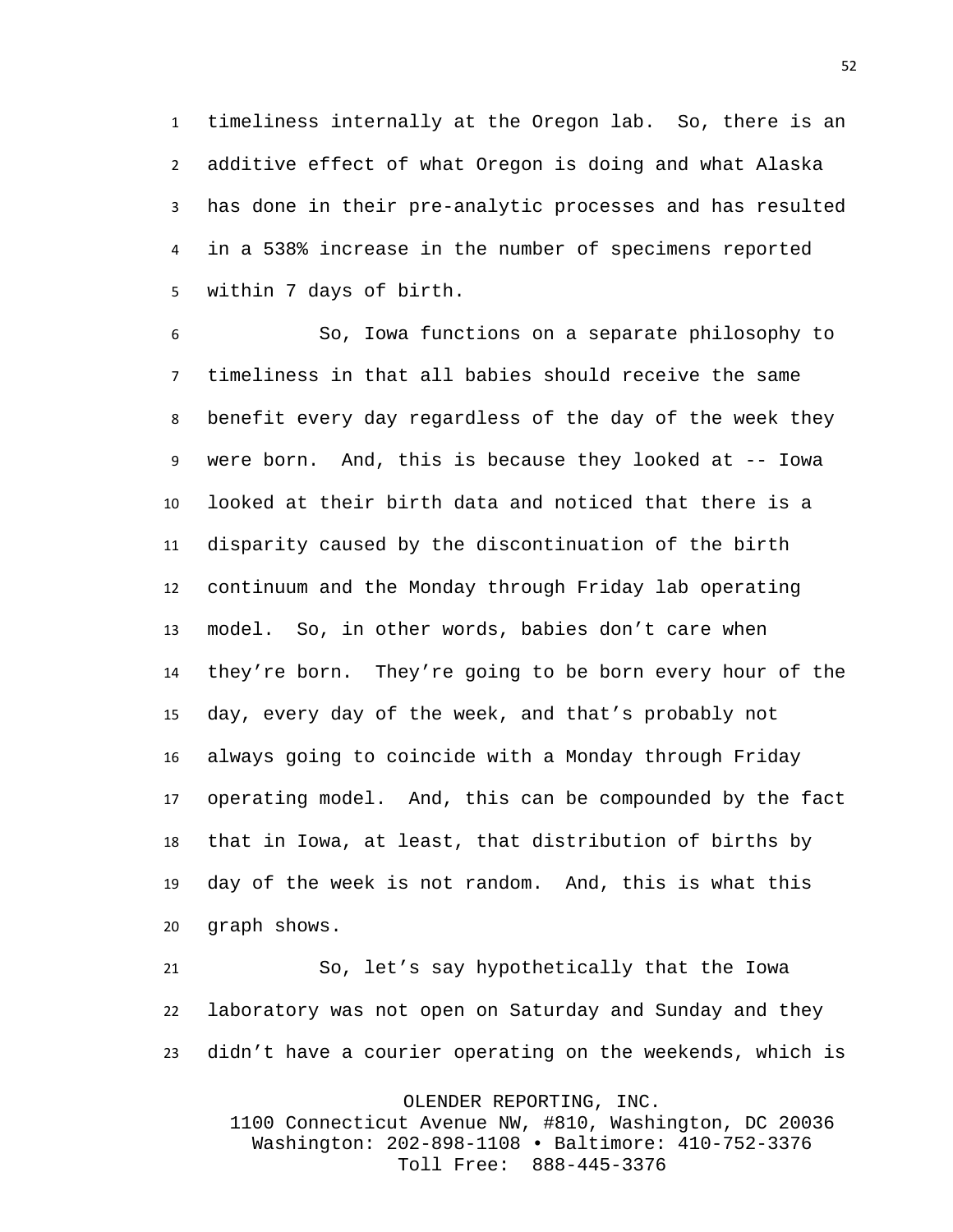very not true. But, hypothetically we'll say that. And, let's say that me and my wife had a child in Iowa that was born on Thursday. So, based on the Monday through Friday model, optimally that specimen would be collected on Friday. But, because there's no courier service Saturday or Sunday, then that specimen would be delivered probably on Monday, and then tested probably that same day or on Tuesday, and then that result may be reported out Tuesday or Wednesday. So, you're looking at a 5-6 -- you're looking at a 6- or 7-day report time. And, if my child had a time-critical result, it would require much more urgent attention than that.

 And, what's compounded by the fact is that showing this Iowa data, the distribution of birth by day of the week is not random, right? So -- and, this is because that those weekend days -- there are 80% less births than on the weekdays, and this is because of scheduled cesarean sections and induced births that are purposely scheduled to avoid the weekends. So, it increases that risk because more babies are born on that Wednesday and Thursday, and if that Saturday and Sunday nothing -- there are no activities -- then that increases the risk of those infants born on those days.

> OLENDER REPORTING, INC. 1100 Connecticut Avenue NW, #810, Washington, DC 20036 Washington: 202-898-1108 • Baltimore: 410-752-3376 Toll Free: 888-445-3376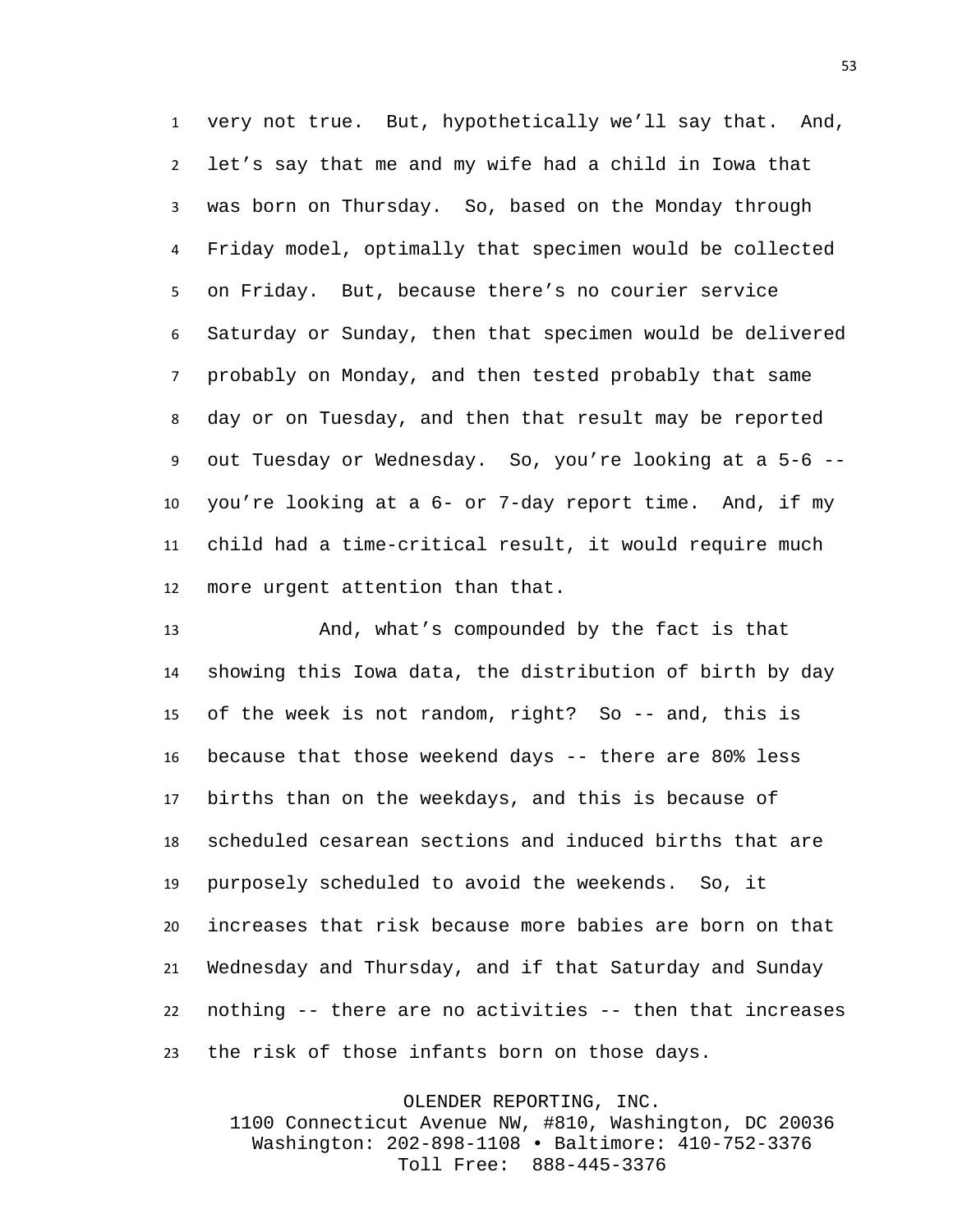So, what Iowa has done based on their data is develop a system to eliminate that disparity as best they can.

 So, for one, Iowa really focuses their educational efforts not only to the hospitals but to the couriers themselves on why newborn screening is so important. They want to make sure that they tell these - - they want to make sure that they inform the programs and the couriers that what they're doing is they're delivering a package -- not just a package -- but, they're delivering babies' lives in their hands.

 Additionally, they provide a same-day courier, 7 days a week, 365 days a year, and their laboratory is open 20 hours per day, every day of the year. And, this data shows that this eliminates that disparity and that greater than 96% of specimens are collected within 48 hours of birth and that greater than 96% of specimens are received within 1 day of collection. And, I've been showing you within 2 days of collection. So, this is greater than 96% within 1 day of collection.

 It also gets rid of that batching effect that can happen on the weekends if there is no activities -- limited or no laboratory activities on the weekends. So,

OLENDER REPORTING, INC.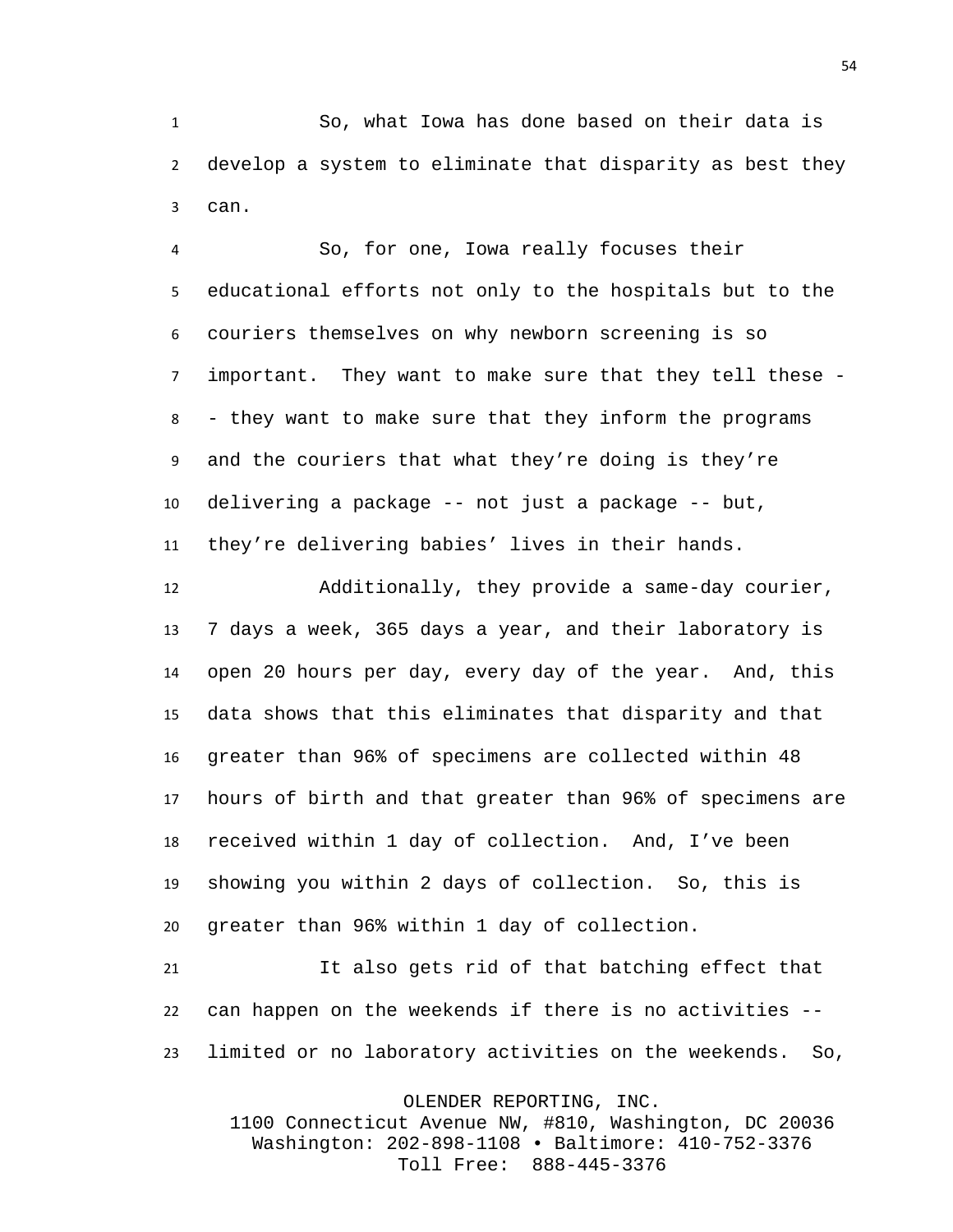a lot of educational activity is focused on the batching effects that can occur at the hospitals.

 But, Iowa focuses also on the effect of batching specimens at the laboratory itself. So, if there are no activities on Saturday and Sunday, then you have specimens kind of piling up and getting rid of that batching effect, as a result this data shows that greater than 90% of time-critical results are reported within 2 days of receipt and that greater than 96% of non-time- critical results are reported within 4 days of specimen receipt.

 Eliminating this disparity between the birth continuum and the Monday through Friday operating model allows all specimens to be delivered on the same day as pickup, tested the same day as delivery, and allows results to be reported the very next day, no matter what day of the week. And, as a result of that, greater than 99% of time-critical results are reported within 5 days of birth, greater than 96% of non-time-critical results are reported within 7 days of birth. And, you'll notice that there's a dip there in that data in quarter 3 of 2016. And, this is because of the Hologic recall and discontinuation of the CFTR agents, which shows you that

OLENDER REPORTING, INC.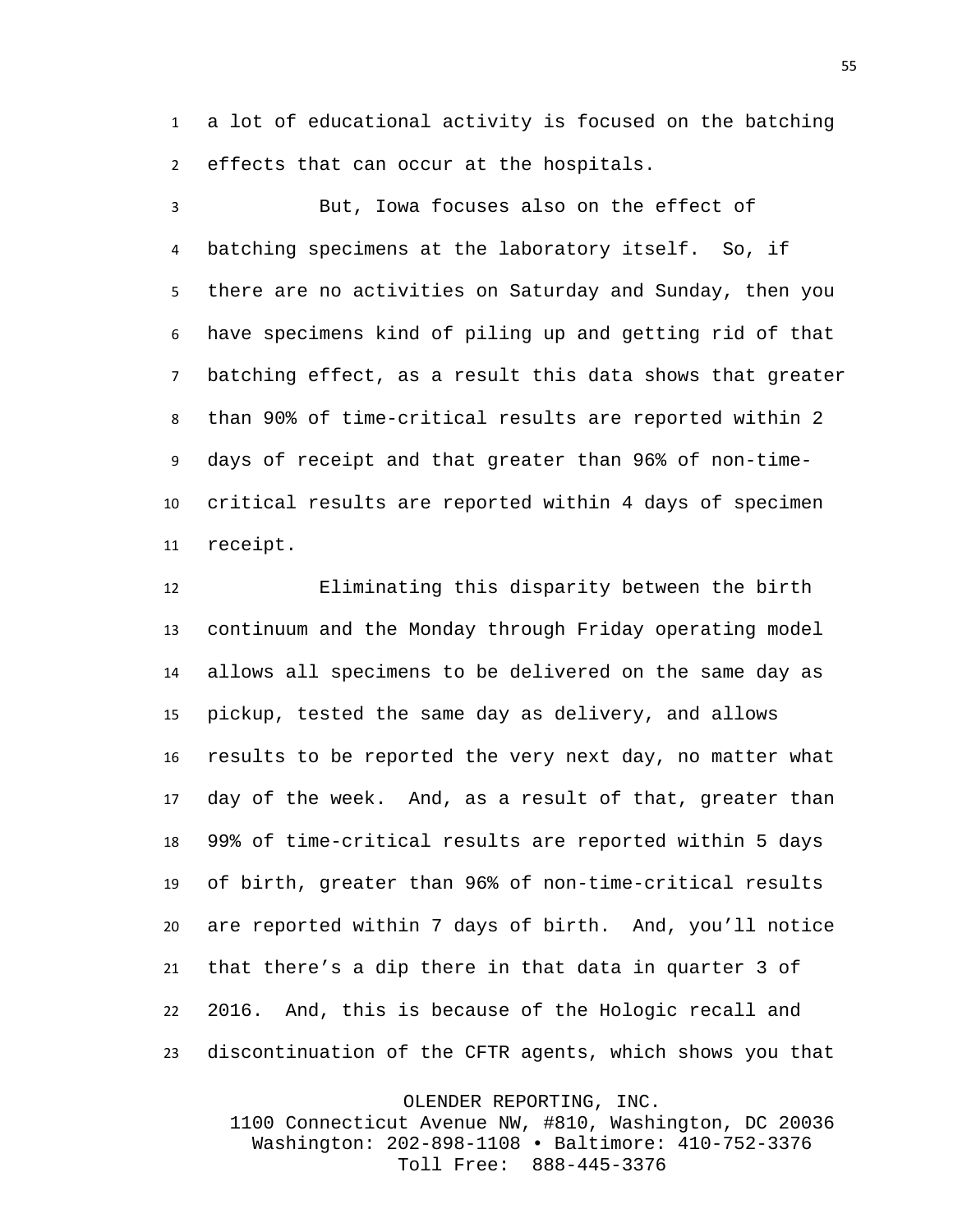no matter how high performance is for timeliness, Newborn Screening Programs are still subject to external influences that can affect their data.

 So, I want to go over quickly ten important takeaways from the data that I've shown you today and lessons learned from NewSTEPs 360 to this point.

 So, first is that improving timeliness takes a combination of all those focus areas that I presented before, right? So, it's educational activities, it's expanding courier, expanding operating hours, improving lab processes. All of that positively interacts and positively impacts timeliness. And, when you look at the aggregate level, you notice small improvements at that macro level. But, when you zoom into the Newborn Screening Program level, you're actually seeing massive improvements based on the activities that they're doing.

 And, so moving forward, it's how do we continue making those improvements so that way we can start seeing that success at the larger aggregate level more quickly.

 Even incremental improvements can require a lot of time and effort for Newborn Screening Programs, and each state -- as I showed you with Alaska -- has barriers that are unique to them. Just like Iowa states, they

OLENDER REPORTING, INC.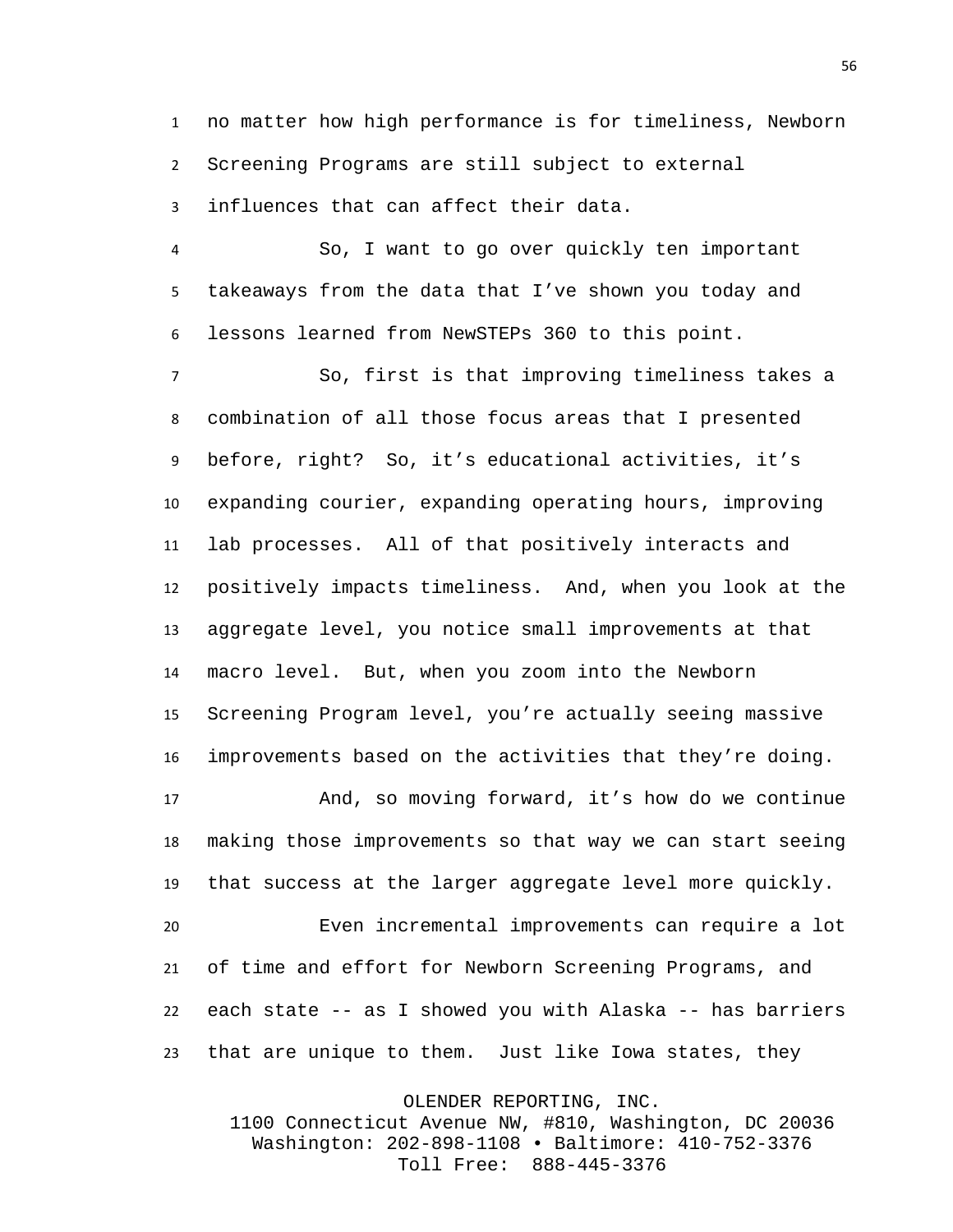want to examine their own data to assess the differences in their own distribution of births by day of the week and perhaps sit down and try to work on an operating hour and courier model that best fits the model for their own state.

 And, my presentation has gotten mad at me. Yep, there it goes. So, I've been cut off. Thank you for your time. [Laughter.] Thank you. There we go.

 Number 6 is something I didn't go over in the presentation but continues to be a challenge nonetheless, and those are essentially out-of-hospital births still pose a change for improving timeliness. That includes midwife births, babies in the NICU, anything outside of your standard well-baby unit birth.

 I bolded 7, 8, 9, and 10 because I think they're the biggest takeaways, and I'm going to start with 8. I think one of the greatest outcomes from NewSTEPs 360 so far is that Newborn Screening Programs have been able to collaborate to develop methods to overcome obstacles in timeliness in that they've been able to reach outside of the black box -- of their artificial black box formed by their state barriers and work together and share ideas to improve timeliness

OLENDER REPORTING, INC.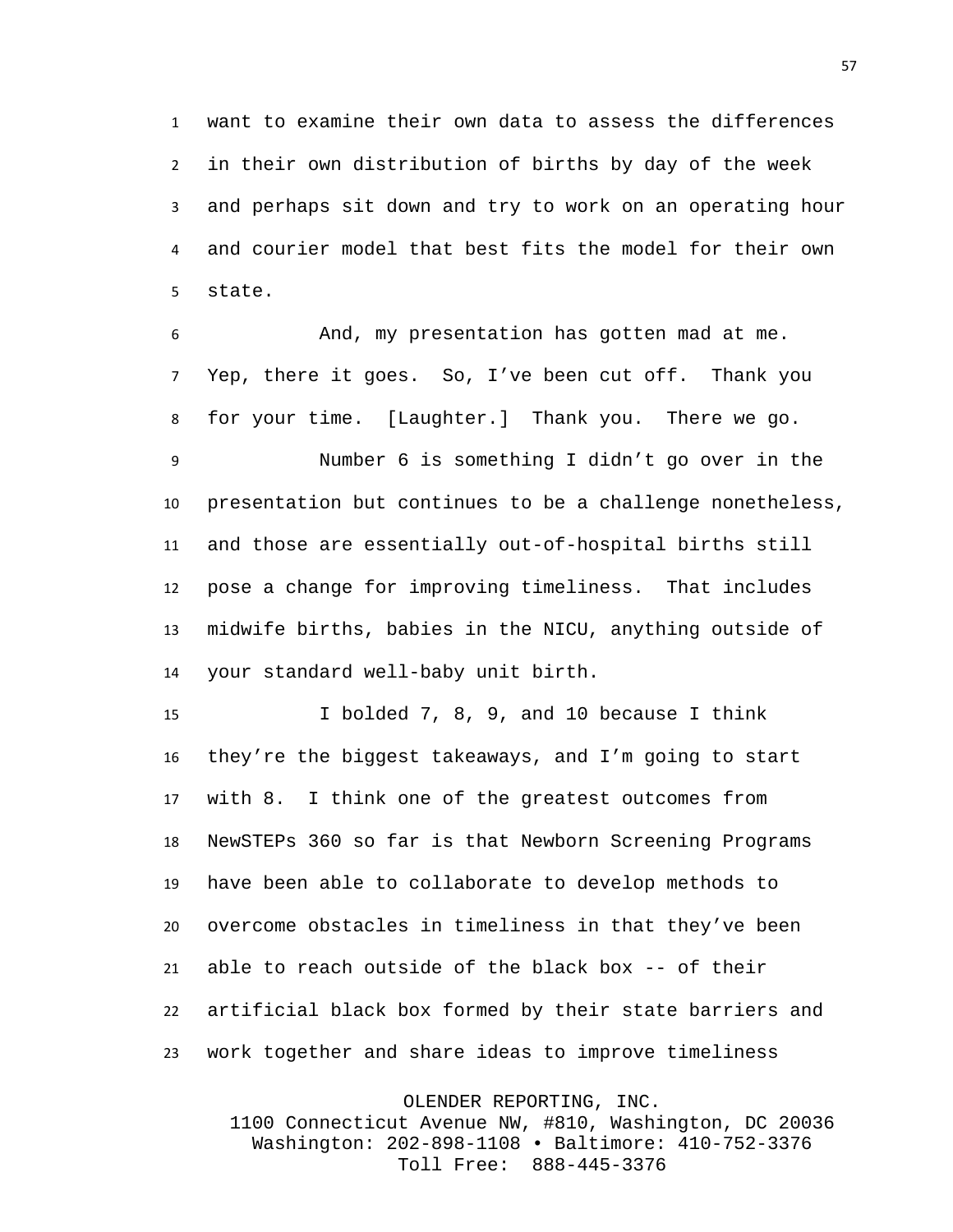within their own states.

 And then, so moving forward, efforts should be focused on continuing to make these improvements at the newborn screening level so that way we can see those big aggregate changes in the data for timeliness and also how to sustain that success once it's achieved because one thing we've learned is that timeliness requires constant and continuous attention and effort and that even the slightest competing priority can affect the data.

 And, so, then how do we work with programs and develop a system to where timeliness can be focused on while still focusing on implementing new conditions, which is still very important, any other competing priorities, in terms also with the limited resources that they currently have, limited staff capacity. All this can have a negative impact on timeliness. So, how -- how do we develop a system that allows programs to focus on all of this at once.

 And, in spite of all of these competing priorities and all of the busy schedules of these Newborn Screening Programs, they continue to on a daily basis avoid adverse outcomes and save lives for babies. And, I want to go through very quickly an

OLENDER REPORTING, INC.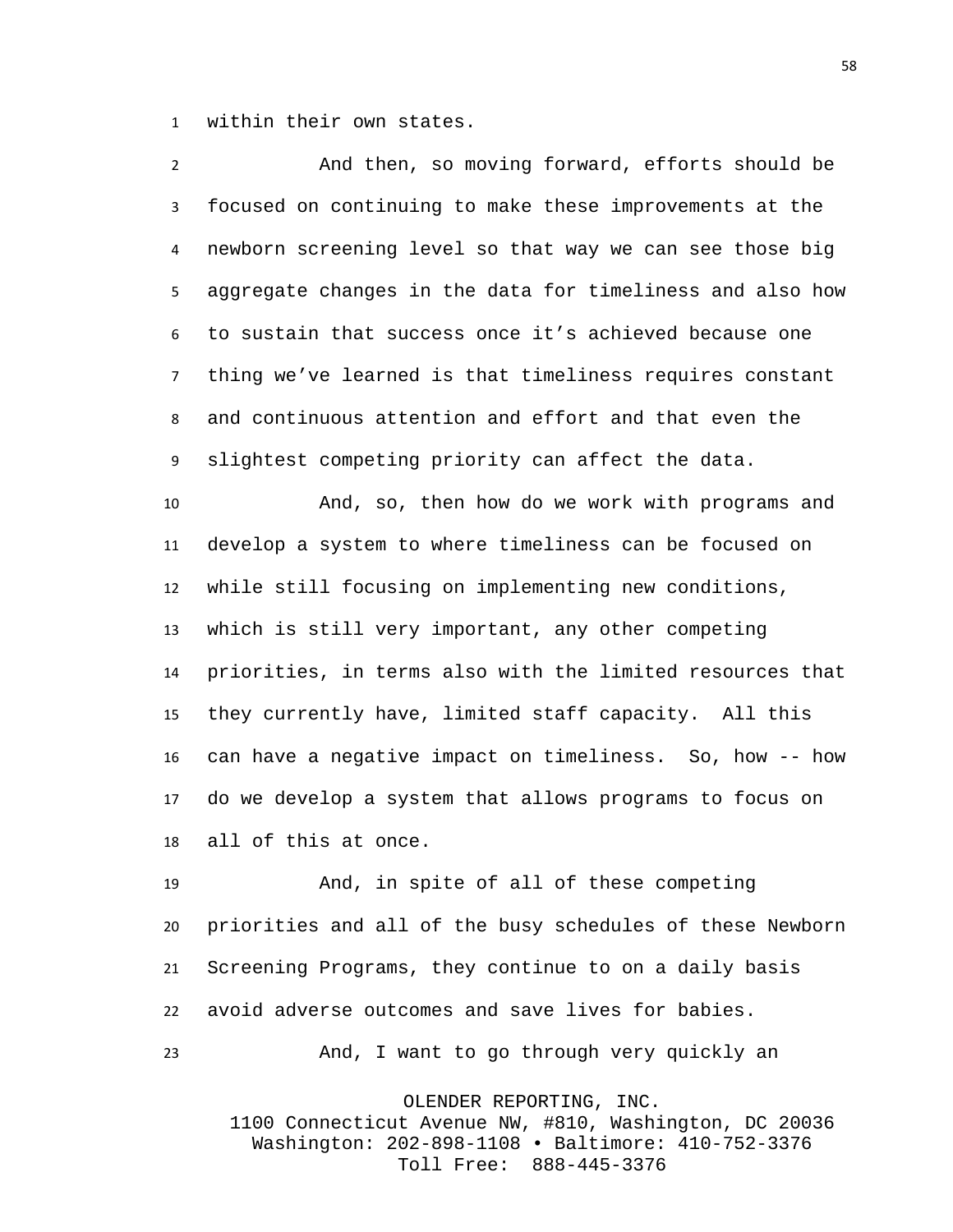example of how an infant was saved in New York through the timely actions that occur every day across every state in the country.

 So, on day zero, a baby girl is born during the week-long Jewish holiday known as Sukkot. At just over 24 hours of age, the specimen is collected, and just over 43 hours of age, the specimen has already arrived at the New York Newborn Screening Laboratory. At almost 49 hours of age, the specimen has been at the lab for a whopping total of 5-1/2 hours and they've already screened positive for galactosemia, and the lab staff has already created a referral.

 At age 49 hours, followup calls out the result to the Specialty Care Center; however, they cannot get hold of the family. In the following -- in the next 3 hours, the following happens. They contact the birth hospital, but they find out the baby has already been discharged. They contact the Specialty Care Center nurse handling referrals and provide the nurse with all the numbers that were provided to them by the birthing hospital, and voicemails and texts are left at all of those numbers. Followup then calls the pediatrician's office, which is closed for the Sukkot holiday. The call

OLENDER REPORTING, INC.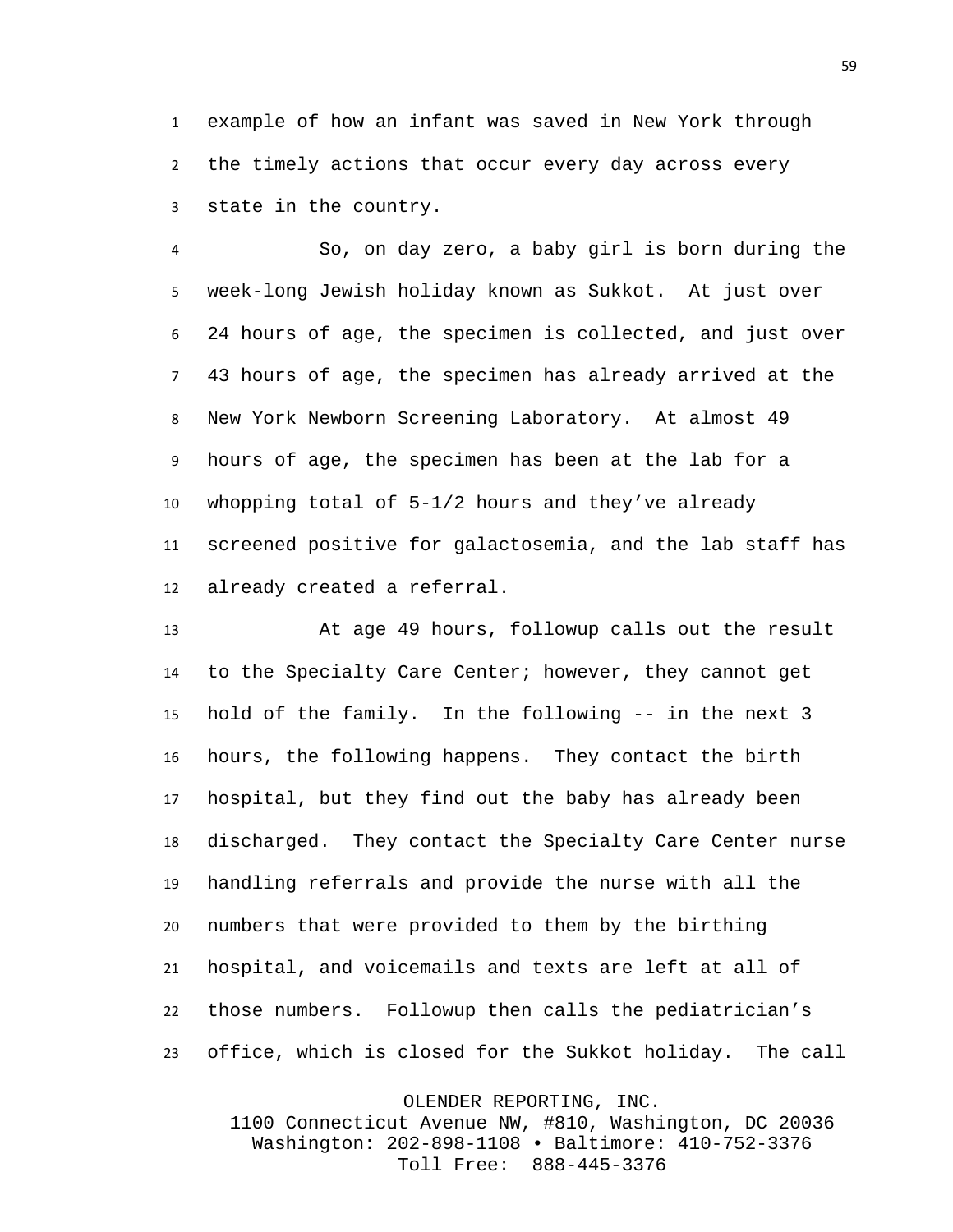is transferred to the answering service, and an on-call doctor was paged. However, they do not receive a response from the on-call doctor, as they find out that the doctor is out for the Sukkot holiday. However, they then do reach the office secretary, who then requests that they fax in the results and that the doctor will return their call in a few days after the holiday.

 The program then sends the fax as requested, but in bold state, "This result is life-threatening. Act quickly." And, they also include a fax sheet on galactosemia in case they are unfamiliar with the disorder.

 They then contact the police, and on the second request, the police go to the family's house to try to find the family, but they're not home, and they ask the neighbors how the baby is and where they might find the family. They then re-contact the hospital for any emergency numbers that weren't given to them before, and they are given the grandma's number, and they do reach the family at the grandma's house.

 At 5:30 p.m. on day 2, at age 52 hours, and ambulance is sent to the grandma's house. They arrive at the emergency department at the Specialty Care Center.

OLENDER REPORTING, INC.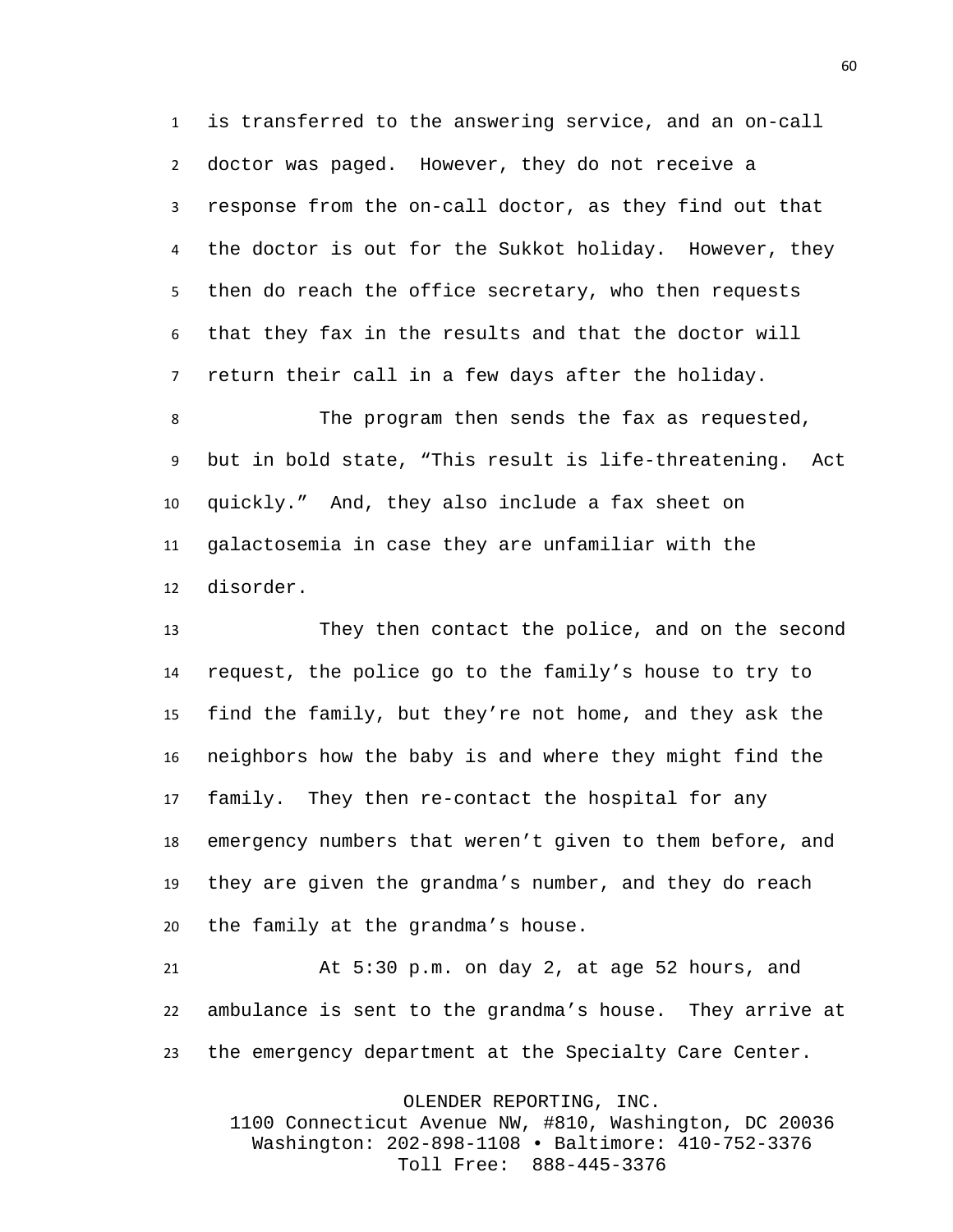The baby is admitted to the PICU and survives. And, the Specialty Care Center is quoted as saying, "If it had been one more day, the outcome would have been bad." But, it wasn't, right? The baby was saved. And, that's telling us success.

 This is what Newborn Screening Programs do every day. They put aside all the competing priorities in their busy schedules because they dedicate their professional lives to saving the lives of infants and newborns every day.

 So, in conclusion, every Newborn Screening Program participating in NewSTEPs 360 has made great improvements in timeliness. Since activities began for NewSTEPs 360 in January 2016, over 74,000 additional newborns have had specimens collected within 48 hours of birth that otherwise wouldn't have. An additional 62,000 newborns have had specimens received within 2 days of collection that otherwise wouldn't have. An additional 378 newborns have had time-critical results reported within 5 days of birth. An additional 2,000 have had a non-time-critical result reported within 7 days of birth that otherwise would not have. And, over an additional 117,000 newborns have had all results reported within 7

OLENDER REPORTING, INC.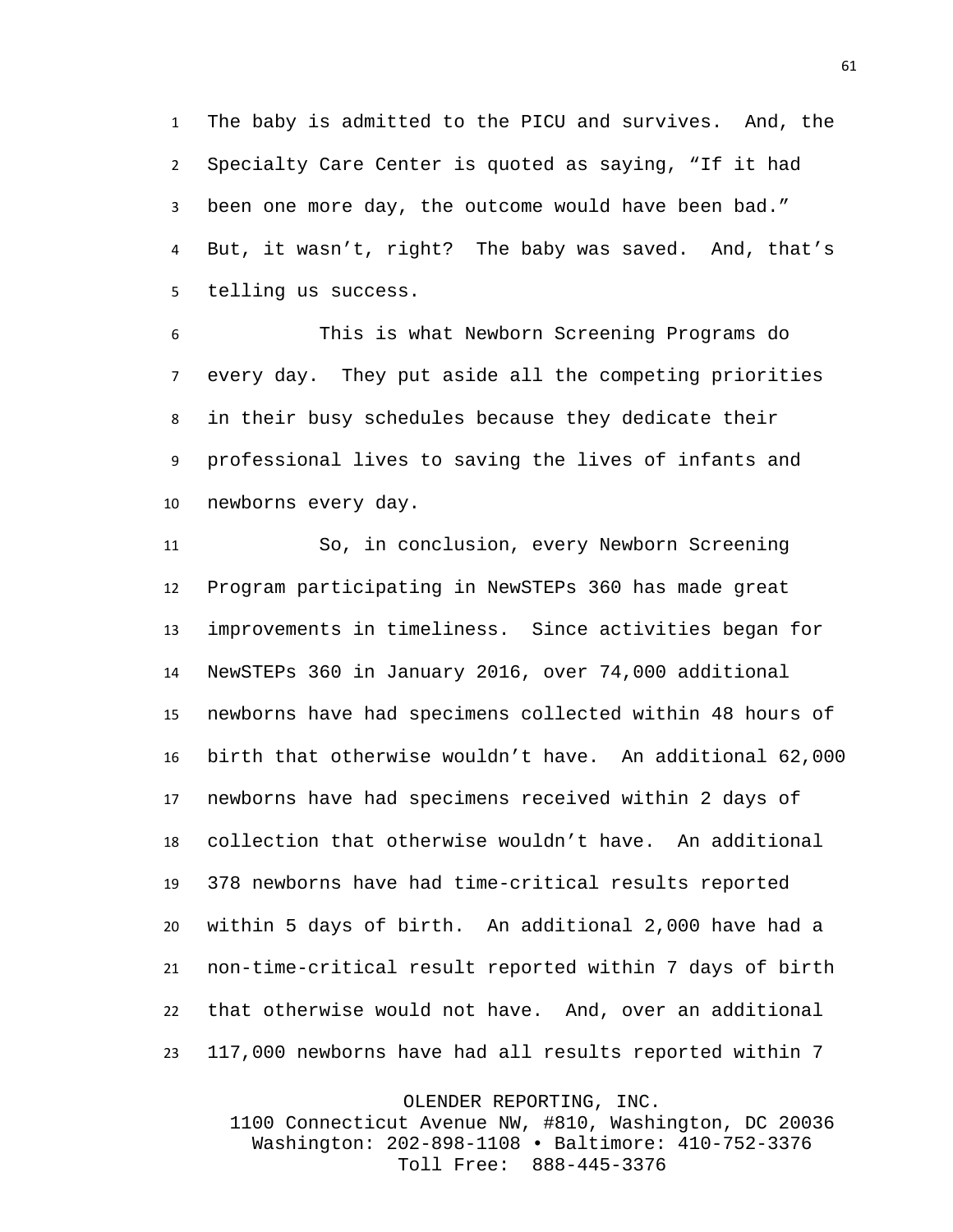days of birth. And, now we need to focus on continuing this momentum and sustaining success.

I would like to give a big thank you to all the Newborn Screening Programs for doing all the great things that they do every day to saving the lives of infants. And, I want to thank the programs who provided data to us for the sake of the Timeliness Report to the GAO. I want to give a big thank you to all the programs participating in NewSTEPs 360 who continue to provide us with endless amounts of information no matter how busy their schedules are. And, a big thank you to the entire NewSTEPs and NewSTEPs 360 team. This was a huge team effort, and it also will be a true team effort. So, thank you. Thank you for your time today.

[Applause.]

 DR. JOSEPH BOCCHINI: Joshua, thank you for an excellent presentation that certainly shows the value of quality improvement but all the work that you have put into it to make that program. And, I agree that the screening programs deserve a lot of credit.

 So, we're going to open this up for Q&A and discussion. First will be the Committee, and then the organizational representatives. So, operator, if you

OLENDER REPORTING, INC.

1100 Connecticut Avenue NW, #810, Washington, DC 20036 Washington: 202-898-1108 • Baltimore: 410-752-3376 Toll Free: 888-445-3376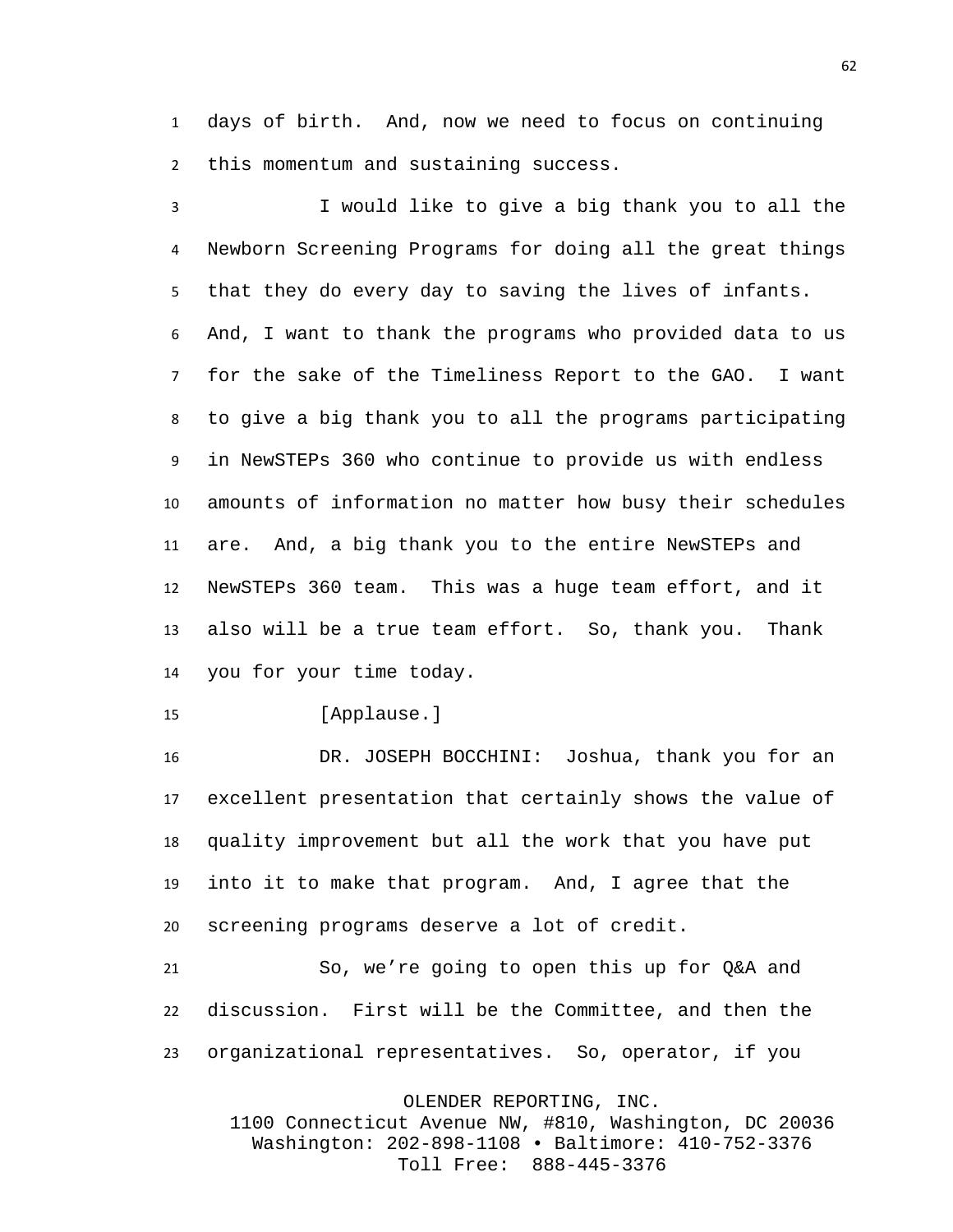will open the line for Committee members and org reps on the conference line. And, so when speaking, please identify yourself so that they have it for the record, and speak closely to the microphone as I have been. I guess I'm doing better today. Okay, good. All right. So, Committee members -- Cindy.

 DR. CYNTHIA POWELL: Cynthia Powell. Thank you very much for the presentation, and I applaud this really important effort. And, thanks to APHL and NewSTEPs and everyone else involved with it. I've always said in our state that -- you know -- if we can ship almost every item imaginable overnight -- you know -- tennis shoes, what have you -- you know -- there's no reason why we can't do this for dried blood spot cards. And, unfortunately, every year or two -- you know -- we will have a baby with -- let's say -- MCAD who dies -- you know -- where they could have been saved just through -- you know -- the awareness. And, I'm wondering if you specified to the participating states the time-critical conditions, or was that for them to determine? MR. JOSHUA MILLER: So, we -- we have a list on our website that categorizes them as time-critical or

non-time-critical based on the ACMG -- I believe --

OLENDER REPORTING, INC.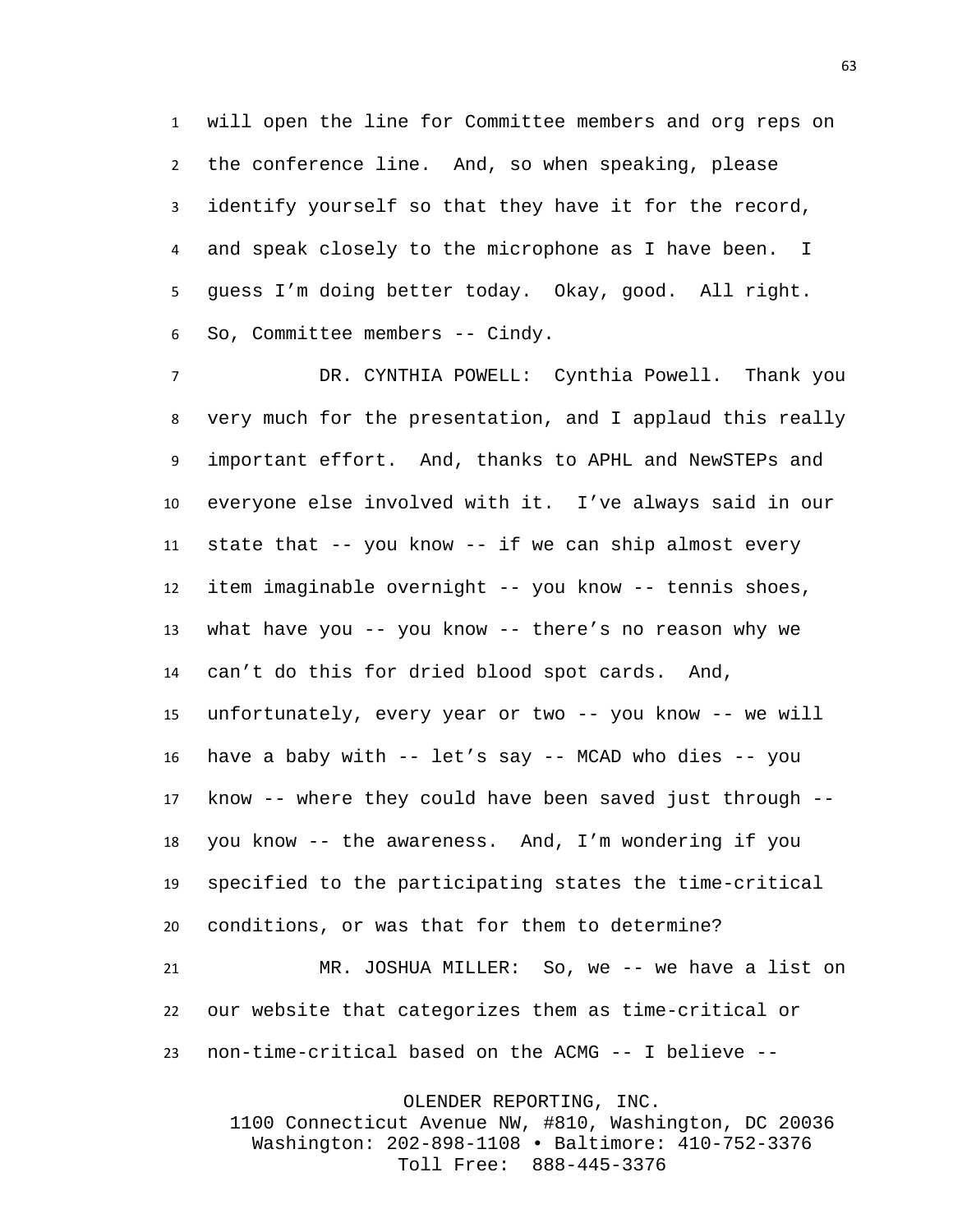recommendation. I forget who that was. Okay, yeah -- that. Sorry. So, based on that. But, there are states that still determine what they consider to be time- critical and non-time-critical, right? And, so we are encouraging them or to work with them to kind of categorize it in their LIMS system as we -- as we have it categorized as time-critical in our repository in addition to how they categorize it -- if the disorder is time-critical.

## DR. JOSEPH BOCCHINI: Beth?

 DR. BETH TARINI: Followup. Two questions. One -- this is Beth Tarini. A followup to Cynthia's, which is participation and standardization of the data. It seems that one barrier is that you have about half of the programs participating. And, in addition to that on a microlevel beyond that, you have them submitting different data metrics, and then you have beyond that of them defining the data metrics differently. So, it seems that going forward, this is a tremendous inter- convergence for making a difference. What can the Committee do to help NewSTEPs and 360 succeed in this regard? Because, if you don't have the full-on complement of data and the data you have is not consistent, we will

OLENDER REPORTING, INC.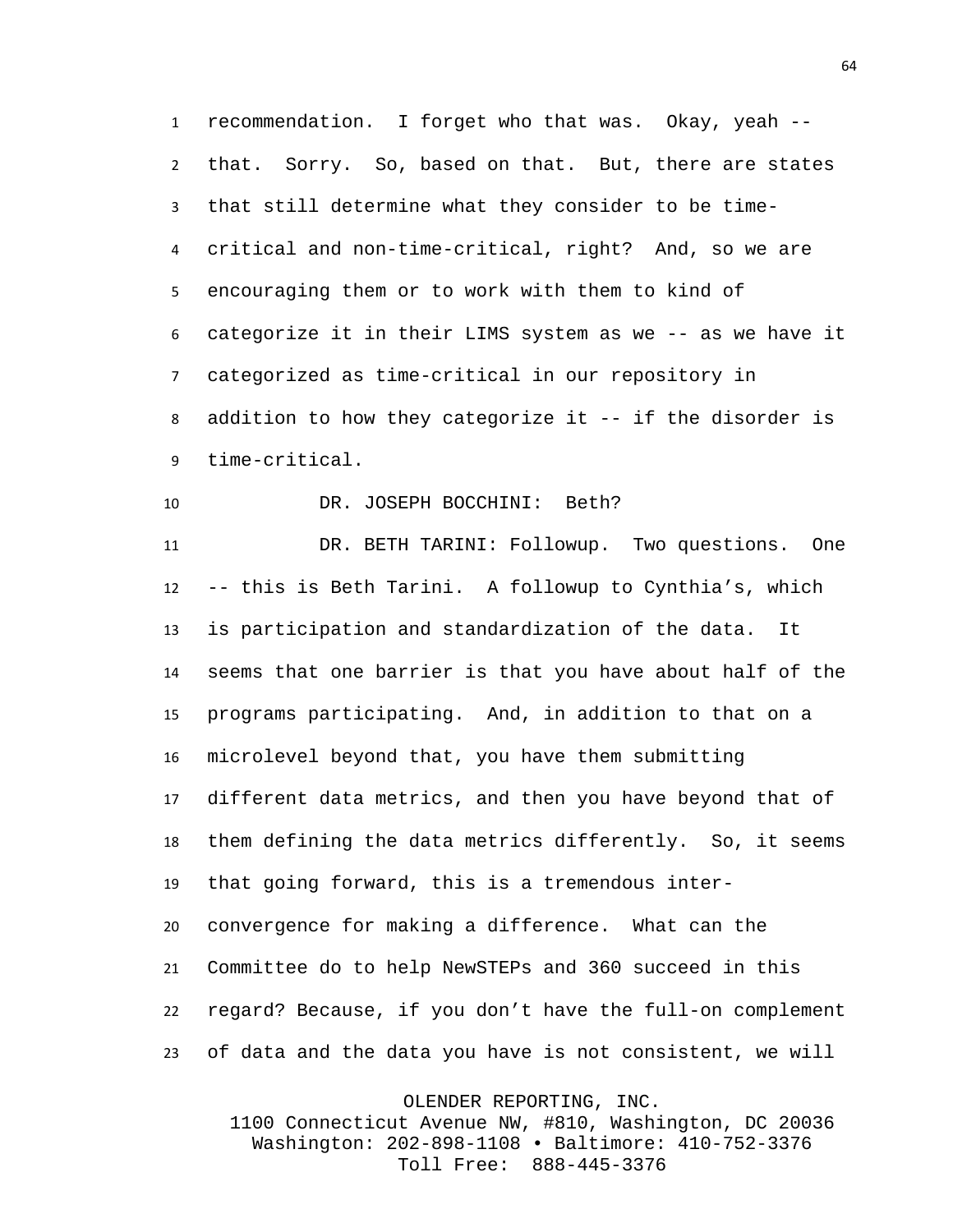hit a barrier -- a significant barrier.

 MR. JOSHUA MILLER: Yeah. That's a great point, and I agree with you. There are a lot of challenges to getting this data and standardizing it. I think what the Committee can do to support NewSTEPs -- the NewSTEPS HIT Workgroup over the last couple of months has started working toward developing a common data model, and basically what the process is is requesting data dictionaries from Newborn Screening Programs on the way that they select their data. So, that way we can look at all the different fields, how it's formatted, and then work towards developing essentially a common data dictionary as a recommendation for how this data should be collected, not only for the purposes of putting in the repository, but also to help in terms of how this data -- other data is reported across Newborn Screening Programs whether it's to NewSTEPs or just internally or whatever it is. So, that way when Colorado calls up Massachusetts, they can talk about the same data points type of thing.

 And, so this is a very fresh idea and one that is just getting off the ground, and I think -- you know - - any support from the Committee on in the future maybe

OLENDER REPORTING, INC.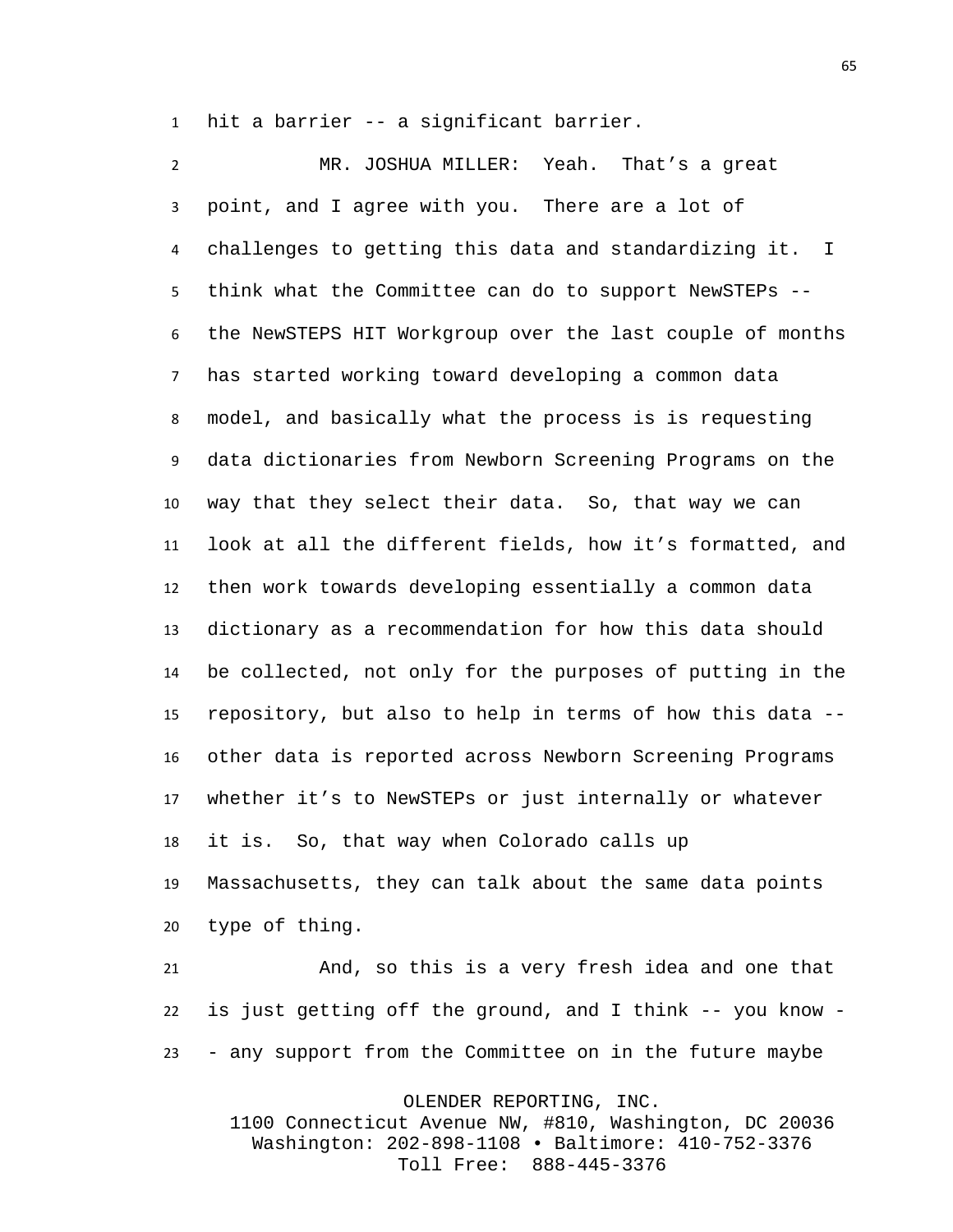making recommendations on a common data model based on this work --

 DR. BETH TARINI: Correct. MR. JOSHUA MILLER: -- or giving us -- you know -- \$12,000,000 to do it. [Laughter.] DR. BETH TARINI: Well -- you know -- we ask for the Federal Agencies -- we have in the past requested money that doesn't -- that's a challenge. MR. JOSHUA MILLER: Yes. MR. BETH TARINI: I would argue our biggest push comes in setting recommendations that then the programs -- treading lightly on unfunded mandates -- but helping with a guiding hand of how they can best collect data that will contribute to our ability to get the appropriate care in a timely manner to the children. So, if that is something that would be useful from the Committee, we make a lot of recommendations. If that one is a useful one, I think the Committee should look into this. Because if we can make your job easier, then we can make the Federal dollars we pay to you go further. MR. JOSHUA MILLER: Agree.

DR. BETH TARINI: Thank you.

OLENDER REPORTING, INC. 1100 Connecticut Avenue NW, #810, Washington, DC 20036 Washington: 202-898-1108 • Baltimore: 410-752-3376 Toll Free: 888-445-3376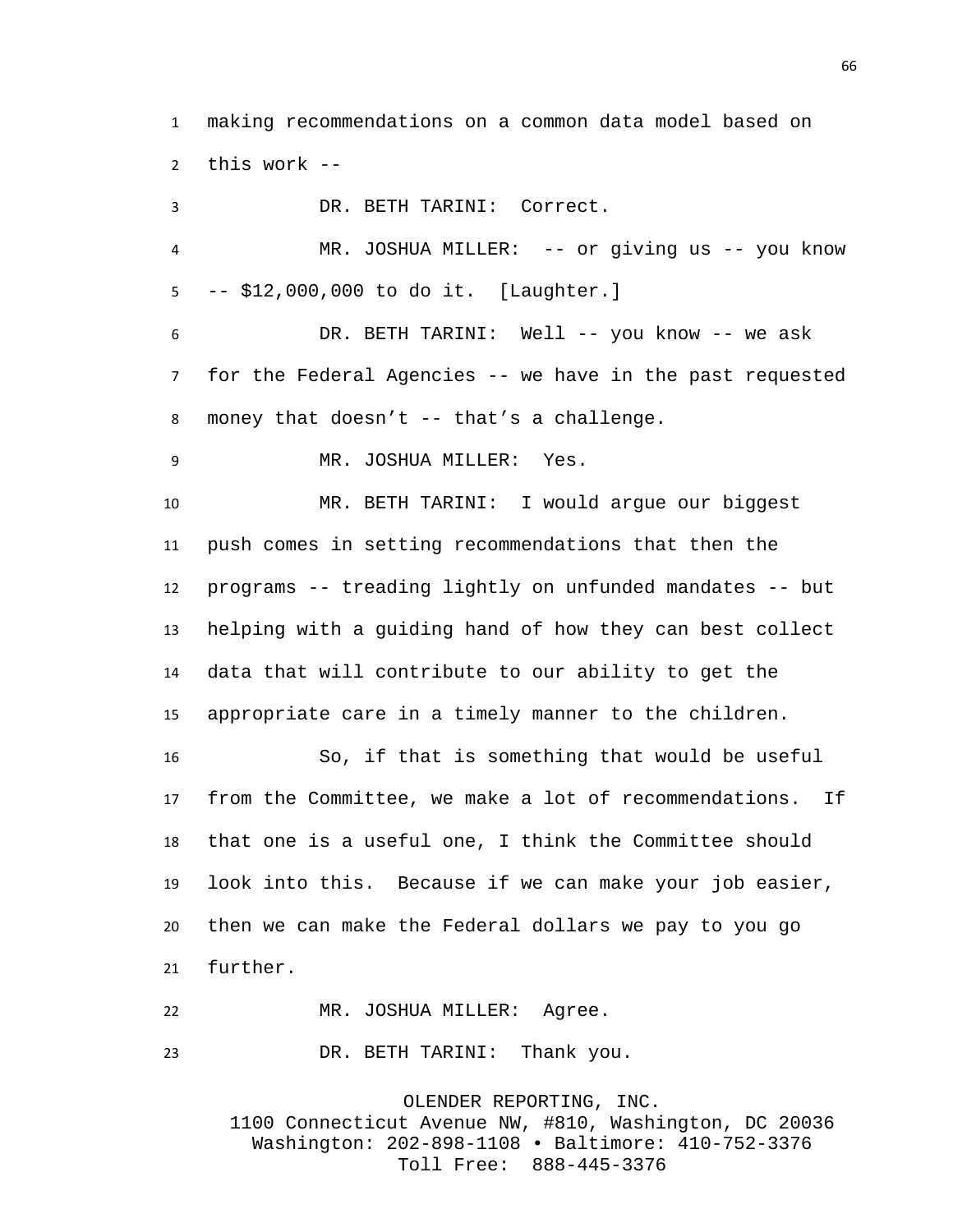MR. JOSEPH BOCCHINI: So, that's a good point. But, just to mention, as you know, with our reauthorization, timeliness is a responsibility. Following this is a responsibility of our Committee, and the Laboratory Standards Workgroup is responsible for continuing to follow this. So, I think interaction between that workgroup and NewSTEPs is certainly important for us to continue to evolve a better understanding of how to continue the momentum and perhaps provide funding and so on. DR. BETH TARINI: Agreed, agreed. And if -- but, if the Committee sets forth a, this is our request and puts it in writing, it could have yet another layer of oomph, if you will. DR. JOSEPH BOCCHINI: Right. Agreed. DR. SCOTT SHONE: Scott Shone. I echo re sentiments -- Joshua did a great presentation. MR. JOSHUA MILLER: I'm sorry. Who are you again? DR. SCOTT SHONE: I'm a new Committee member. A lot of date well presented. So, thank you. I want to sort of echo of what Beth said that this is a problem we're seeing beyond just timeliness, OLENDER REPORTING, INC. 1100 Connecticut Avenue NW, #810, Washington, DC 20036 Washington: 202-898-1108 • Baltimore: 410-752-3376

Toll Free: 888-445-3376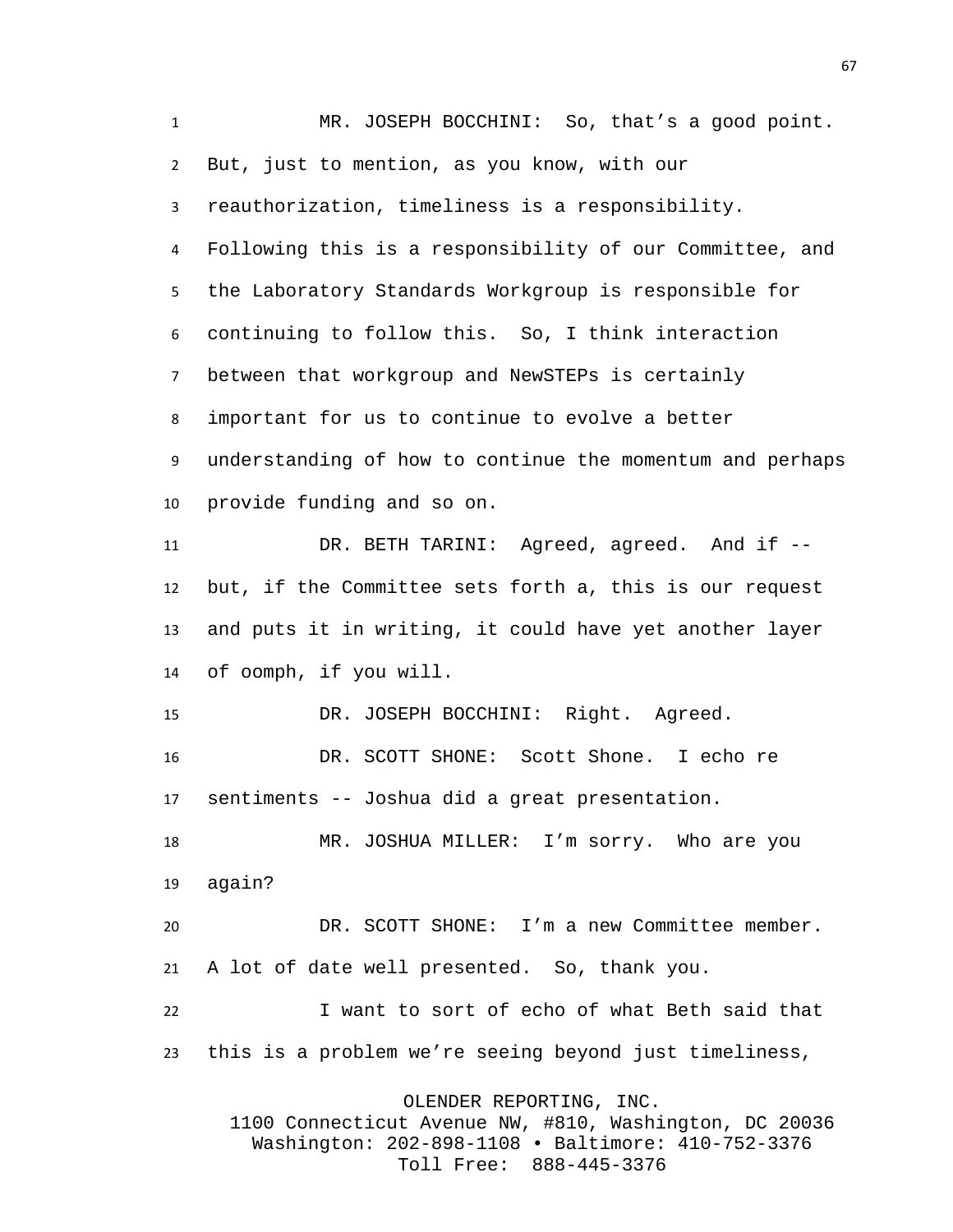but in terms of getting data for followup -- short and long-term followup. The kind of threat here is resources. I don't think it's always just money. I mean -- I think that's obviously a big issue, but the broader topic that I think we need to address that will help -- to help all these topics from timeliness to implementation of new disorders, to followup and tracking is provision of resources. And, I think that NewSTEPs and your colleague at NewSTEPs 360 -- Sarah McKasson -- has a great toolkit that just came out on expanding services where it talks about the system effort, and, you sort of alluded to this. And, I don't think it comes down to programs.

 The initial discussion a few years ago was this is not a new program problem, it's a system issue. I think one of the beautiful things about Iowa is that their system is open 7 days a week -- not their laboratory -- not their followup program -- their system. I think -- so, so we need to attack all of those on a system issue whether it's getting -- having resources for -- for docs to put in data into followup or for the programs to put in their data on quality improvement. So, I guess my concern -- and, it echos Beth's

OLENDER REPORTING, INC.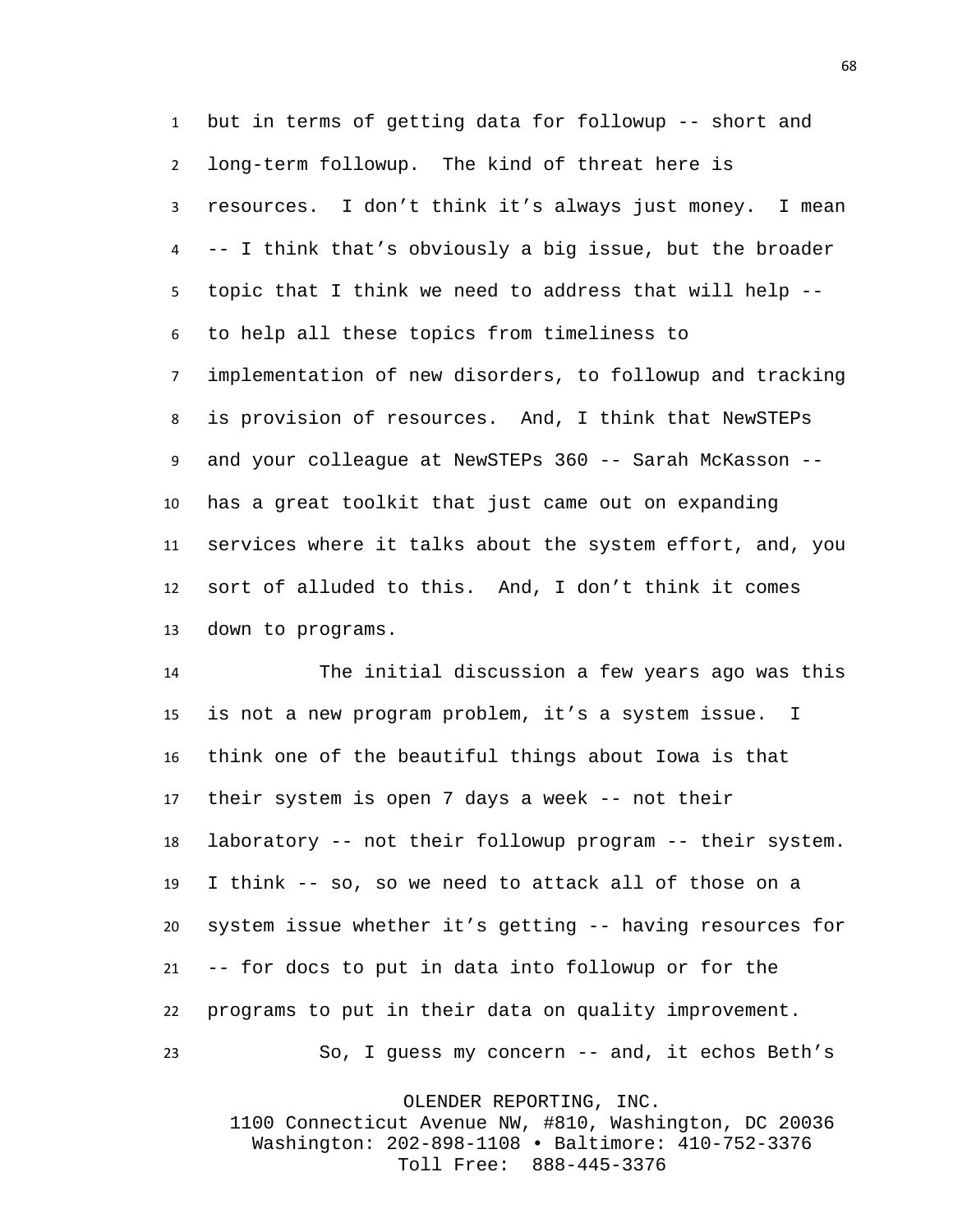-- what recommendations can the Committee -- can we look at in terms of sustainability. Sustainability for this in the scope of -- there are three disorders that added that most states aren't screening for. There's another one that we'll hear about coming up. So, there are huge challenges to doing all of this with no additional resources -- human, financial, or otherwise. So, I think that's probably the issue to tackle for the programs.

 MR. JOSHUA MILLER: Yeah, I agree. And, to tie in that with Beth's point is that there are so many of those competing priorities at the system level that a lot of states just don't have time to provide us with the data. I mean -- that's one of the issues, right? It's just they're already stretched too thin. And so -- you know -- NewSTEPs is -- we would like to make this a standard process to where it becomes a routine part of their workflow where they provide us with data in the repository voluntarily without receiving any money, but just because of the kindness of their hearts they want to give us their data. And, we're doing our best to provide that type of environment, but it's -- you know -- it really has worked to this point where -- you know -- we get a request, and then we put out a request to the

OLENDER REPORTING, INC.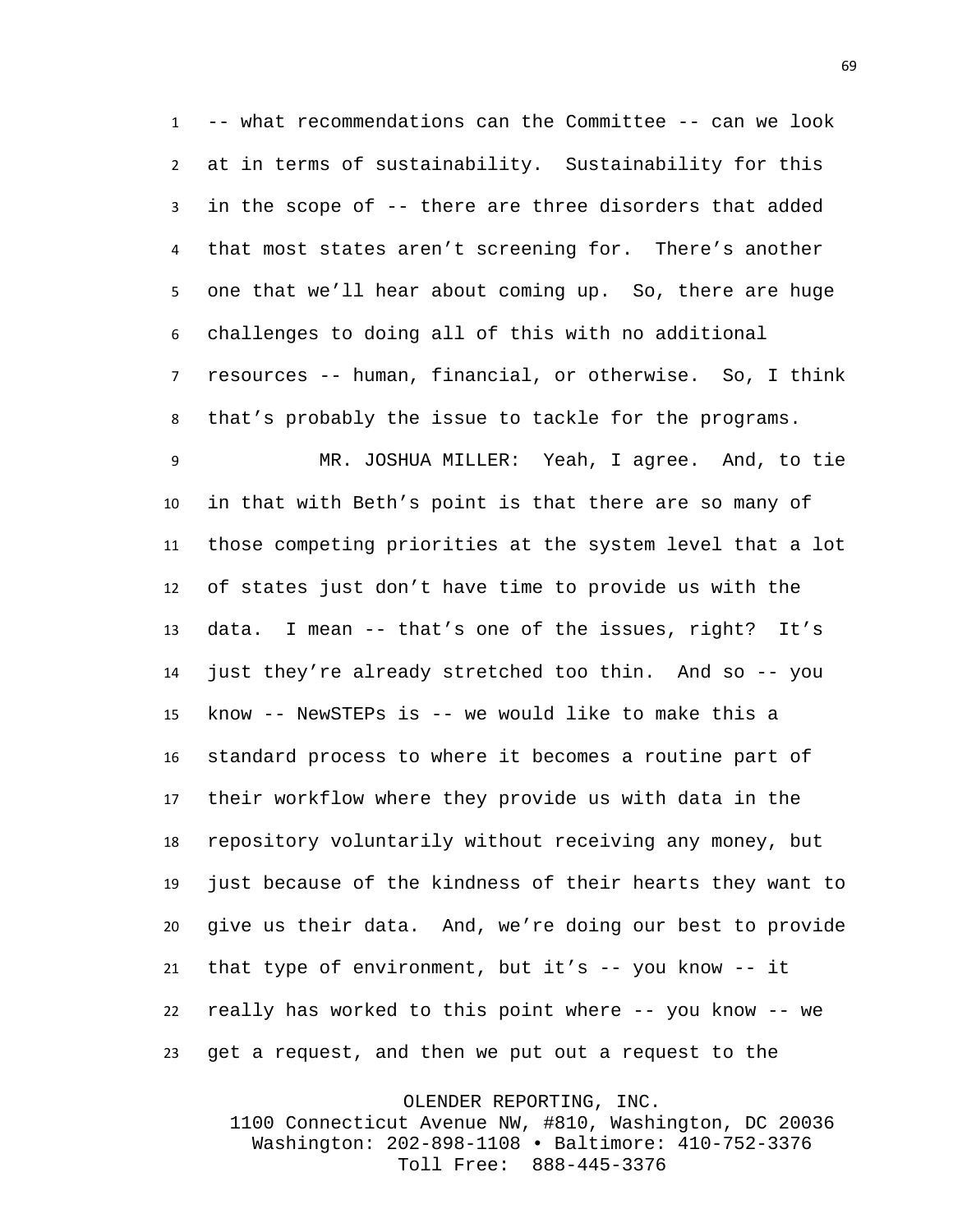programs -- you know -- a rushed request that says, oh, please, give us all your data by Tuesday type of thing -- you know? But, yeah. So, working on that, I think, Scott, that's a good point.

DR. JOSEPH BOCCHINI: Dieter?

 DR. DIETRICH MATERN: Dieter Matern. I agree that data is always great to have and to collect, but I think you've shown pretty nicely that actually the way that Iowa does it gets the job done the way we would want it to be. So, why can't we just recommend that everyone does it like Iowa does?

 MR. MILLER: Yeah, I think that would be a tough recommendation to make based on resources allocated. The great thing about Iowa is it seems that their system supports that type of 24-hour, 7-day, 365 days a year process. I don't think the resources are there for every state, and it would be a huge challenge to do that, and may cause a slight revolution at the Newborn Screening Program level. I think it's definitely worth -- you know -- a conversation. But, again, I really think it's up to those programs to develop a courier and operating hours. I think what we've -- one thing that we definitely found out, which I didn't really

OLENDER REPORTING, INC.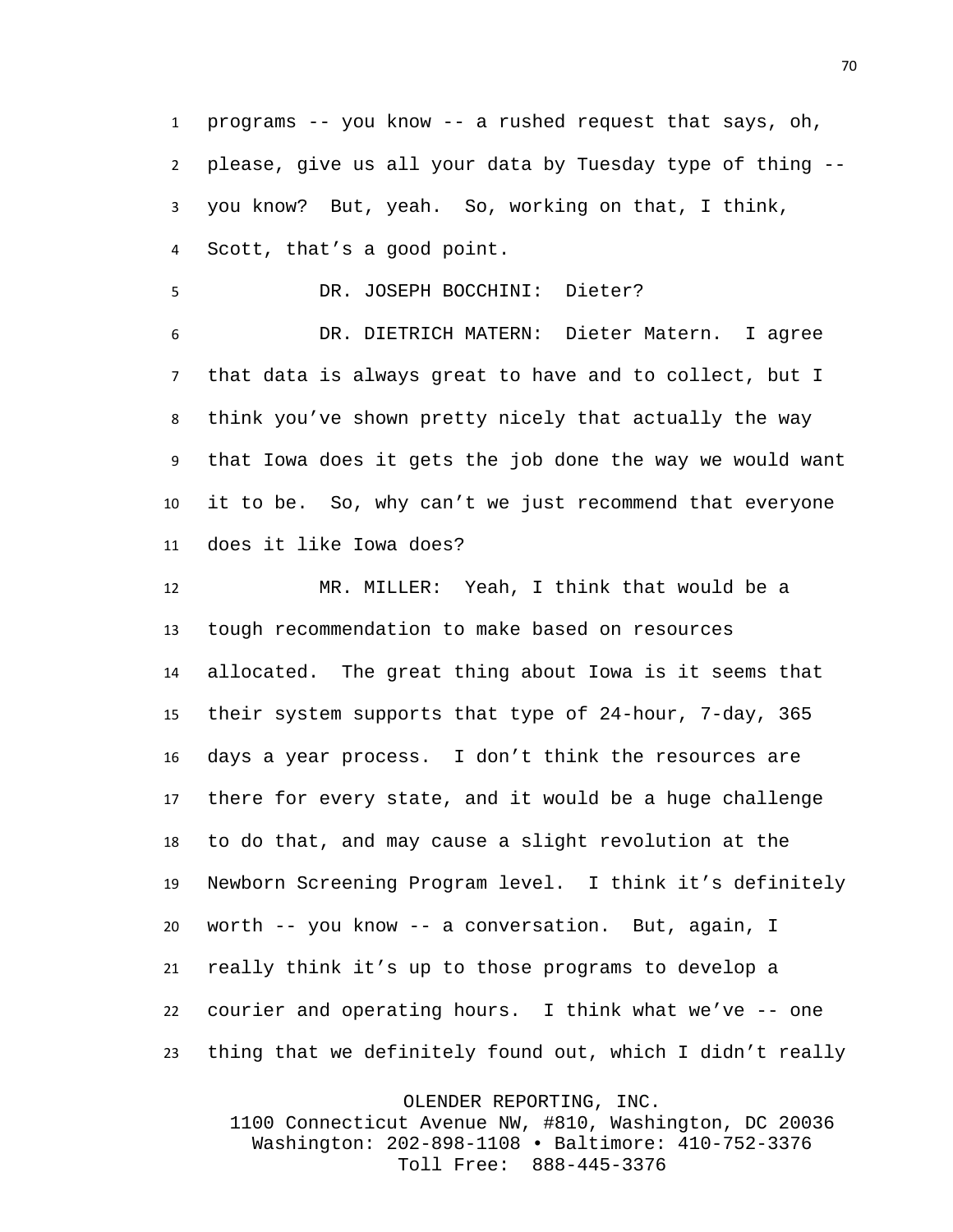go over in this presentation, but when we analyzed the data for the report that we sent to the GAO -- you know - - we found one significant statistical result, and, that was that reporting results significantly associated with operating hours. And, we didn't collect courier service in the appropriate way to be able to analyze that in a way that would show the significance as well, but I would imagine it would be.

 And, so I think we've established at this point via the data that Monday through Friday probably isn't going to cut it for timeliness and that to some level of degree, we need to include activities and couriers at least one of those days of the week -- one of those weekend days. But, I really think it's up to each program and then analyzing their own data to see what type of system best fits their own data. But, I agree that the Iowa model is great and that the data supports how successful it has been to this point.

 DR. DIETRICH MATERN: A followup, if I may. I mean -- again, I -- Newborn Screening in the US is state- based, so we are a Federal Committee, and we can recommend to the states to follow best practices. And, it seems to me that the Iowa practice seems to be the

OLENDER REPORTING, INC.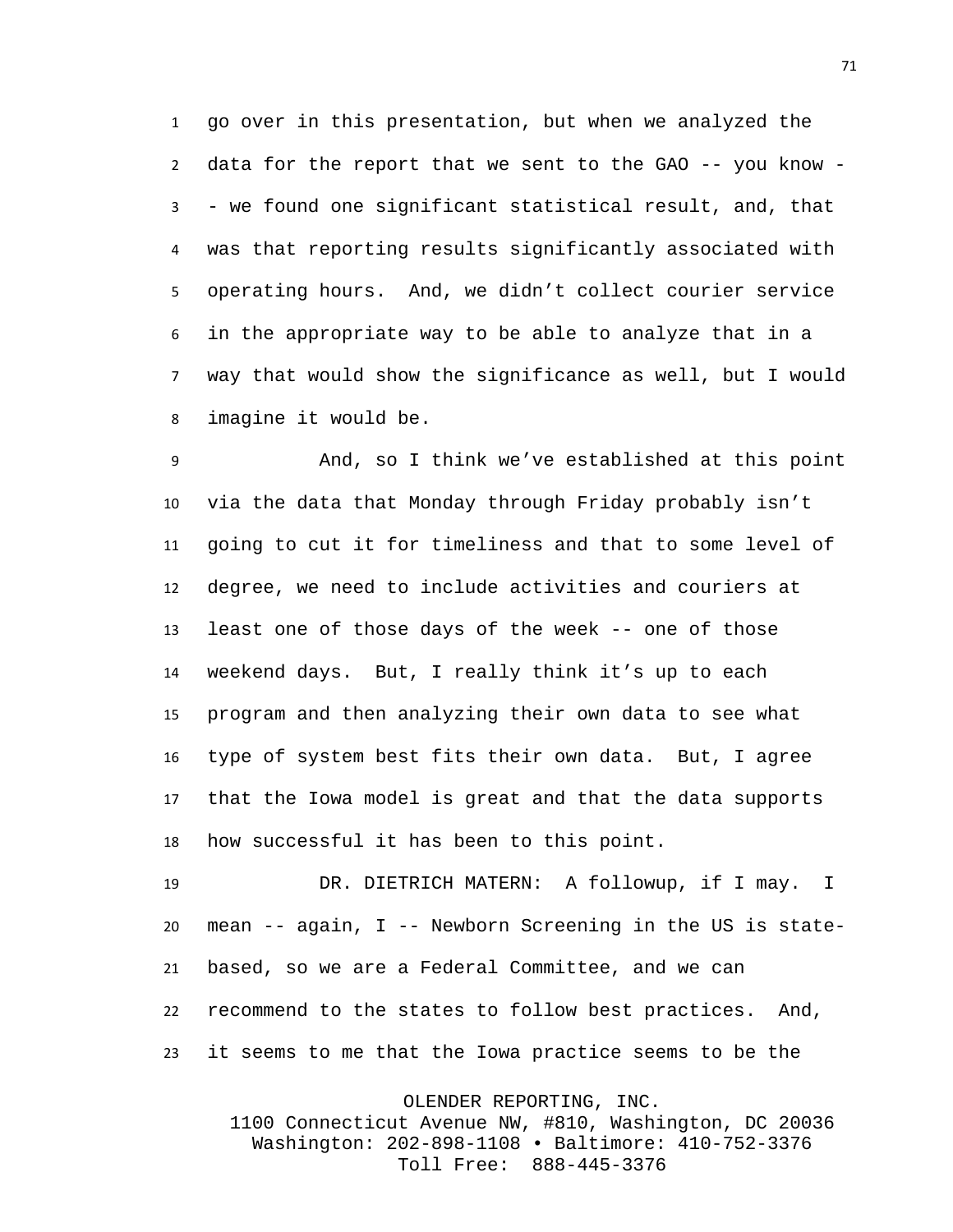best right now, and looking at what they're doing, it seems -- it's not surprising that what they do works. I think there is some competition between states to do the best job, so I think states will actually look at what we discuss today and say, well, what can we do to get to the Iowa stage? I think there is public awareness. I mean - - the reason we're talking about timeliness again comes back to a family that came here and complained about timeliness issues, and then it was picked up by the press, and that put a lot of pressure on the states. And, actually if you indicate where that article came out over the timeliness discussion, you will probably see that the increases are probably not just driven by the 360 NewSTEPs process, but actually to a significant amount by the pressure from the press. So, I think this comment you can make a recommendation to do something that Iowa is doing, and the states will follow either because we suggested or because someone picks up and writes another article, or families go to the Advisory Committees on the state level to put pressure on them. MR. JOSHUA MILLER: Yeah. Thank you, Dieter, and I would suggest that if the Committee wants to seriously continue with that conversation that beforehand

OLENDER REPORTING, INC.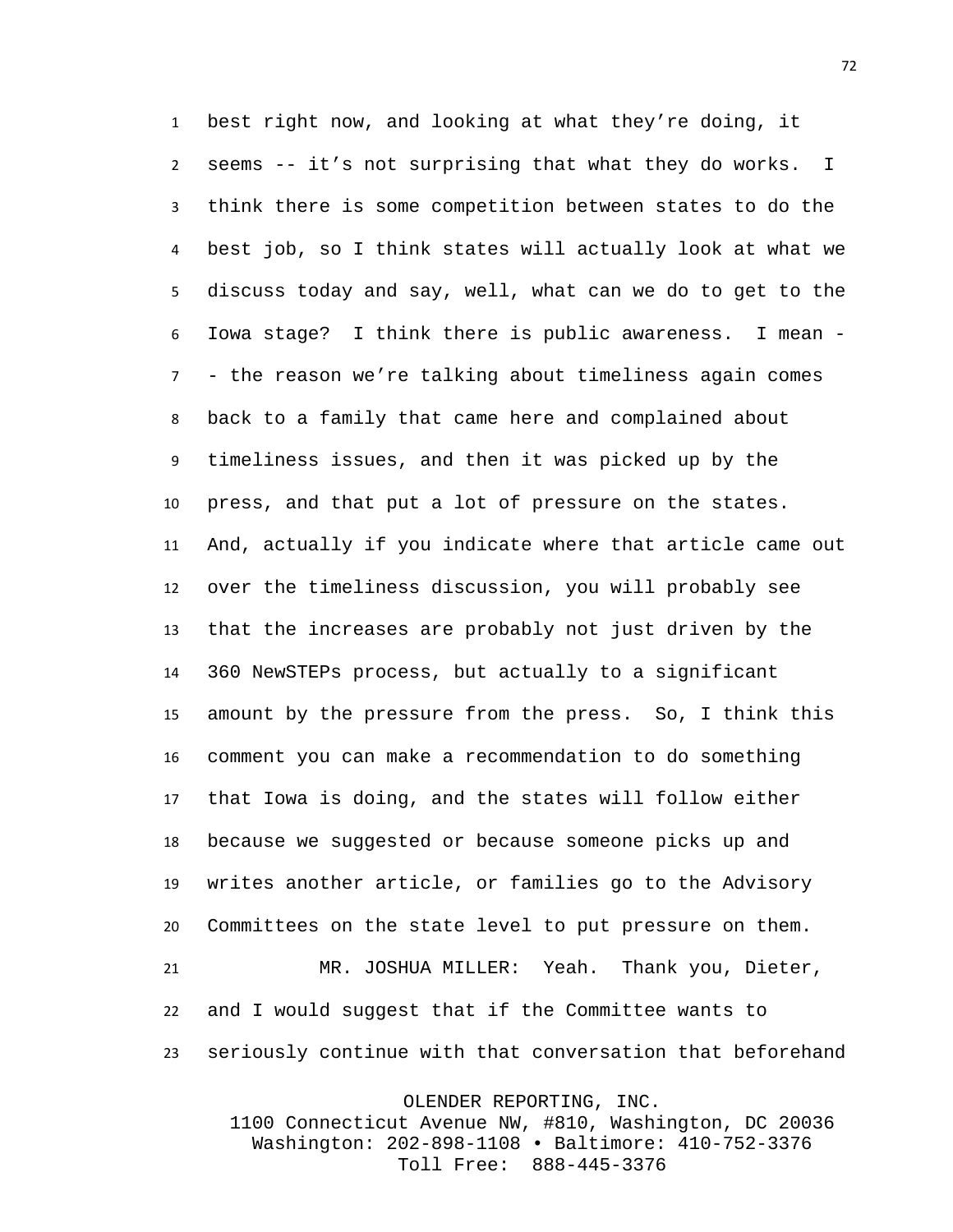they invite Stan Berberich to present before the

 Committee on -- in more detail on what the Iowa model is. He would have much more detail than I do.

 DR. JOSEPH BOCCHINI: Mei, Beth, and then Jeff. DR. MEI WANG BAKER: Well, it seems when we talk about it, I'm just adding on a quick reply -- my comments. Talking about the Iowa model -- if we do ask Stan to come to present, and I would like to also hear how the clinicians will accommodate this 24 and 7. I think in the end that you want to be sure the clinicians react, right? You see the sample come in before time -- do they have 24/7 to take a normal newborn screening, and that will help because comparing the end -- the patient can be cured way earlier than others. So, I think it's an important fact.

 So, coming back to my comments originally that I want to make -- we talked about resources, we talked about priorities. Indeed, we have to take this into consideration. One thing, since Scott and I work on the Steering Committee, we have encouraged NewSTEPs to really do something useful for the state, not just ask for data. So, the one thing is to use like incentives. I think if they done a very good job in terms of infograph. So,

OLENDER REPORTING, INC.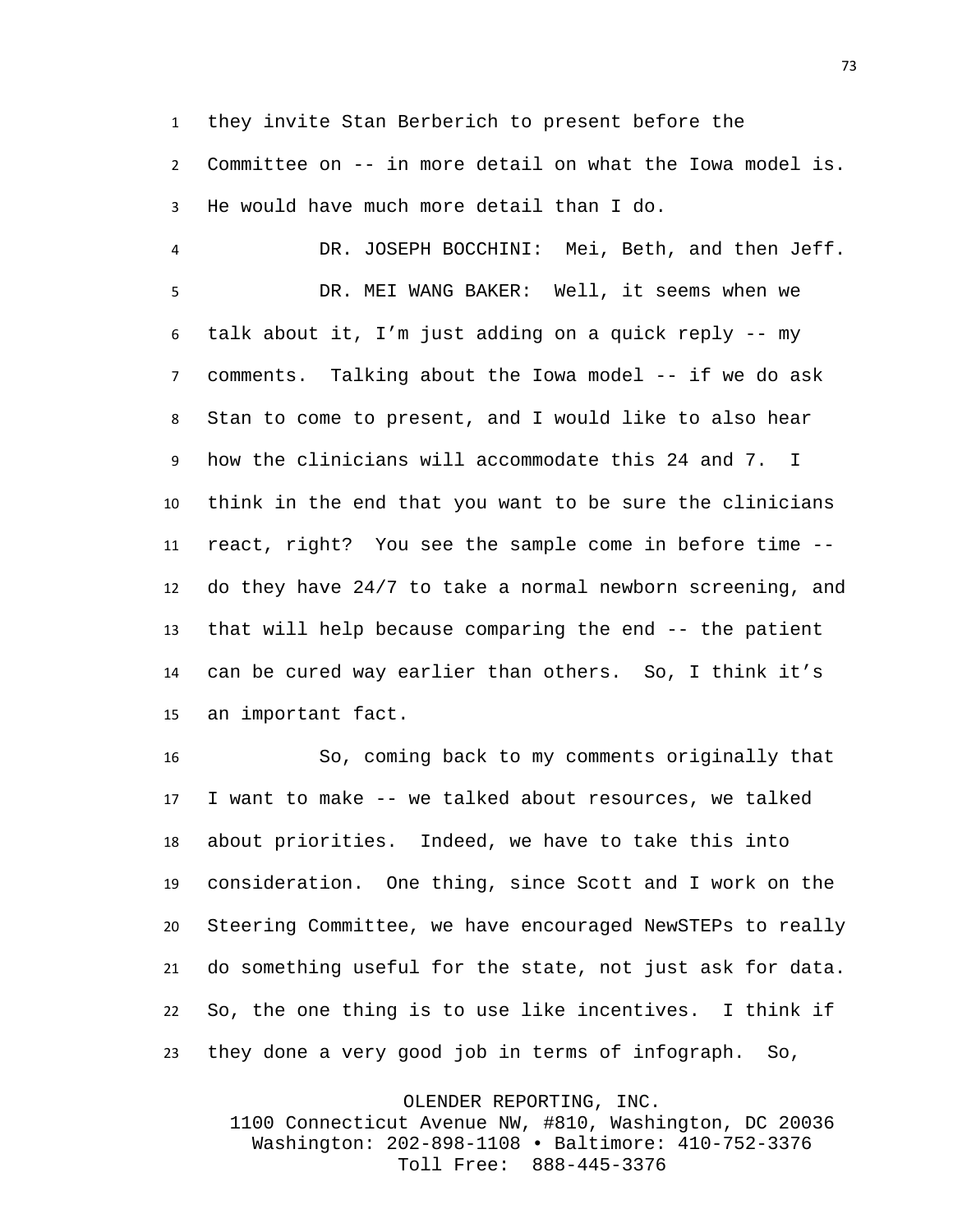what I'm trying to do actually, I use this for two purposes. One is I submit the data, but also I am able to use the data for my own Committee to the summary to report. Because if you said that you needed to do that, can I just do once and get both? I think this would help the state because your graph is very pretty. So, people tend to want to use it and go back to our annually report can utilize it.

 I think that activity, I would continue to encourage, and also you get feedback for the data because the data is not just for data -- you want to use the data like Dieter was saying. You analyze, have the good recommendation and utilize -- you know -- find the best practice.

 MR. JOSHUA MILLER: And, what Mei is alluding to there in terms of the graphics is that NewSTEPs had -- NewSTEPs 360 is utilizing Tableau 2. Currently right now we have about up to 15 infographics that are completely interactive online that update automatically based on the data entered into the repository. That allows users or programs to filter the view how they want to, create a data dashboard that they want to. For timeliness, they can look at all these measures and compare themselves,

OLENDER REPORTING, INC.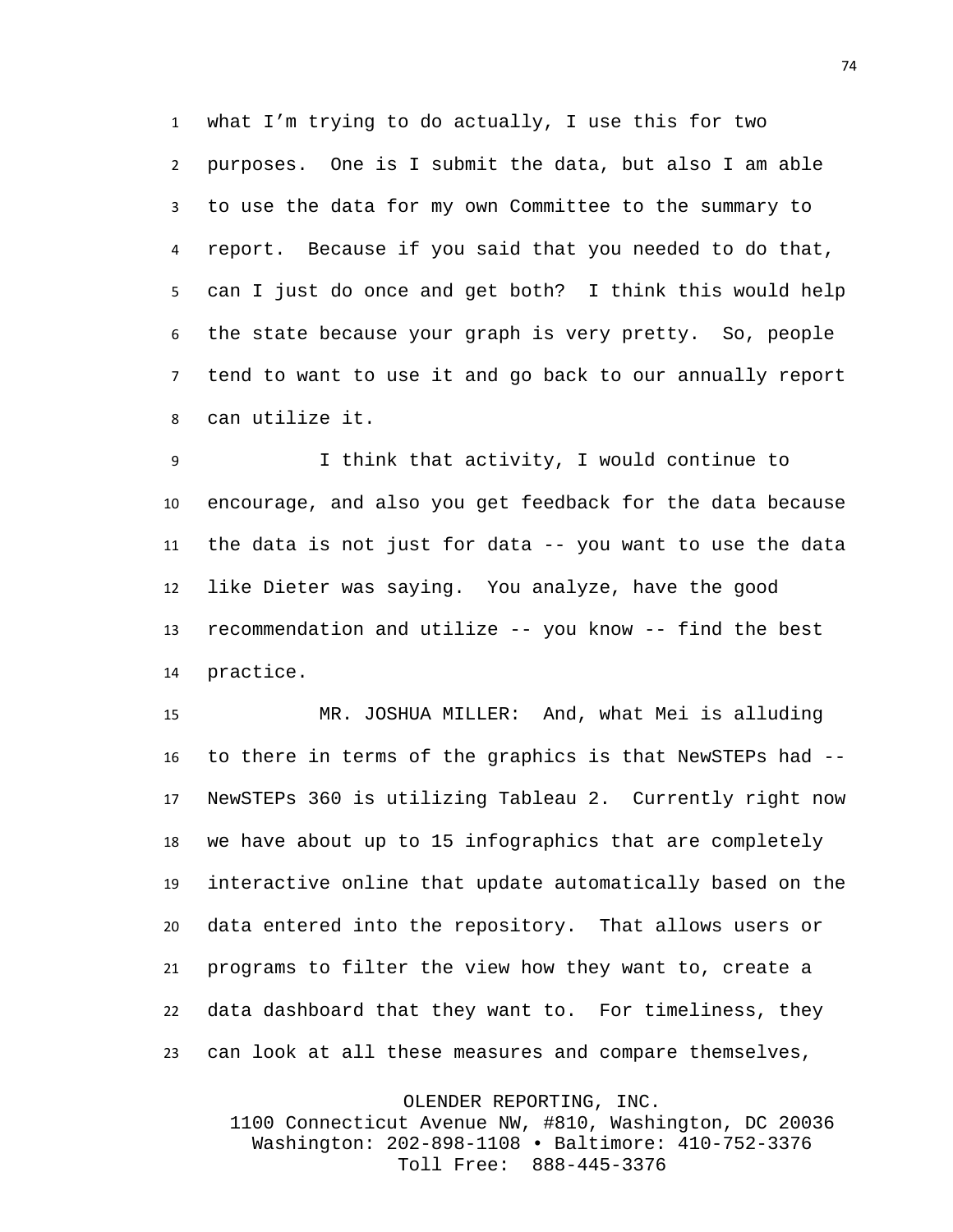identify to all the other programs participating in 360.

 DR. MEI WANG BAKER: And to utilize. MR. JOSHUA MILLER: Exactly. That requires a log-in. And, then the state profile once their opened and de-identified completely -- you know -- available to anybody. And, in addition to that -- you know -- you can use that for your own reports and do whatever you want to. But, in addition to that too, we've also been working on -- I worked with Montana to develop -- you know -- they were able to provide me with their de- identified specimen level data in Montana. And, I was able to develop for them interactive infographics specific to hospital level data for them. And, I'm currently working with North Carolina to do the same thing and develop a dashboard to make a hospital report card. And, so that's kind of going above and beyond what our initial task was in terms of the data. But, it's something -- it's a need that's out there for the programs because they don't always have that specialty to work with the data -- to pull it from the LIMS, to develop the queries, to clean the data, to create reports.

OLENDER REPORTING, INC. 1100 Connecticut Avenue NW, #810, Washington, DC 20036 Washington: 202-898-1108 • Baltimore: 410-752-3376 Toll Free: 888-445-3376

And, so we're trying to help out with that the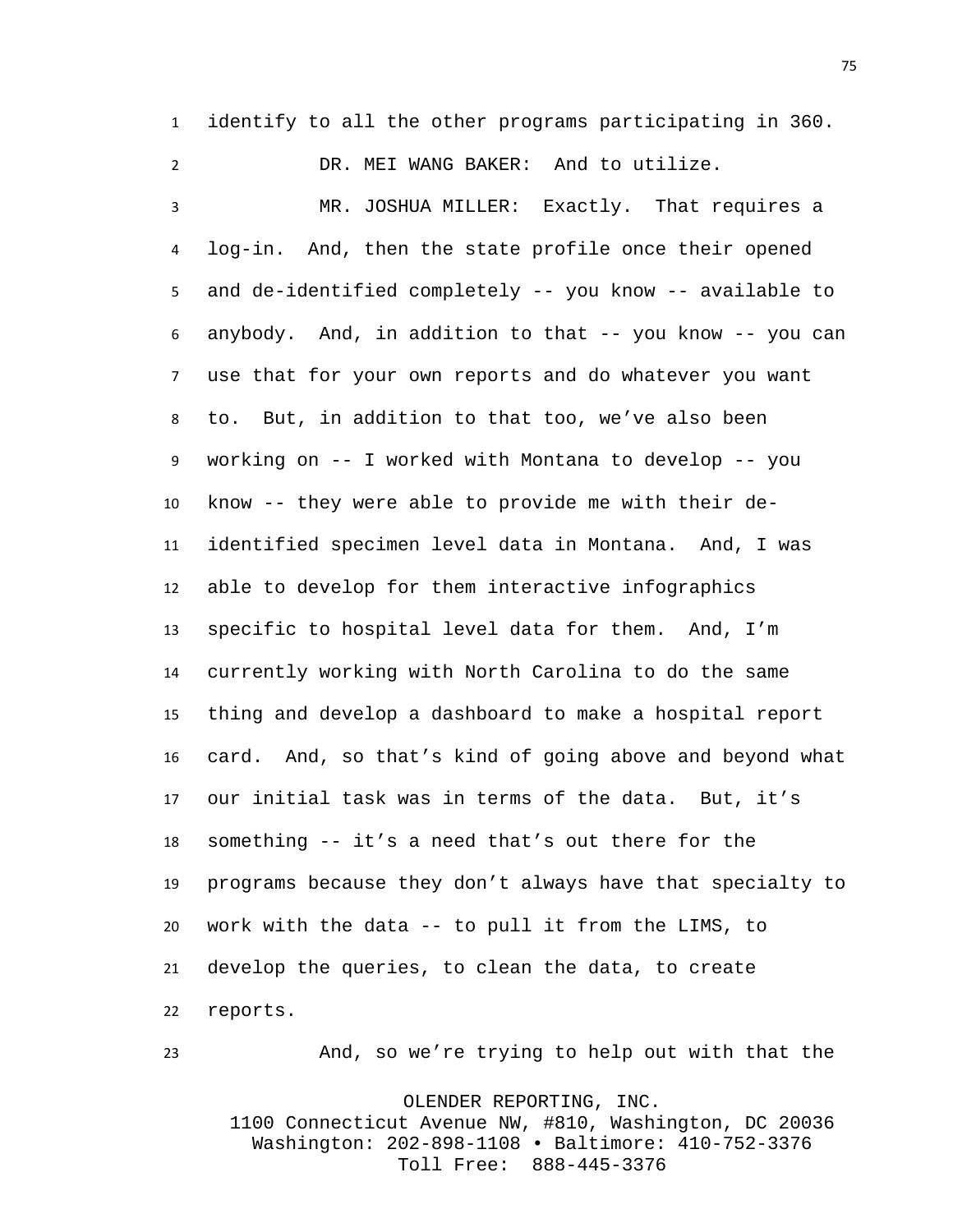best we can, but to grow and expand on that, I think more resources would be required to allow us to help with that across all the states. Go ahead.

DR. JOSEPH BOCCHINI: Beth?

 DR. BETH TARINI: This is Beth Tarini. To follow up on Mei's comment. We were having a side comment that this incentive is an important piece, and the value is in the eyes of the state. Each state will have a different value or different incentive to participate so one place to start, and it may not require much resources -- it may -- it may not. And, so one place to start is to ask the states how can we make this as valuable for you as we can.

 The other point I wanted to make is Iowa is not -- is it like Wobegon where like everyone is brighter, happier, taller? [Laughter] Like -- you know -- above average. Thank you. We may be above average, but we're not above average all of the time. We -- you know -- I do work in the state now for almost the last two years, but we are not wealthy. You can look in the state papers. We are not wealthier. We have a rural population. We have a low birth rate. That means we collect less money for our fees, if you do the math. We

OLENDER REPORTING, INC.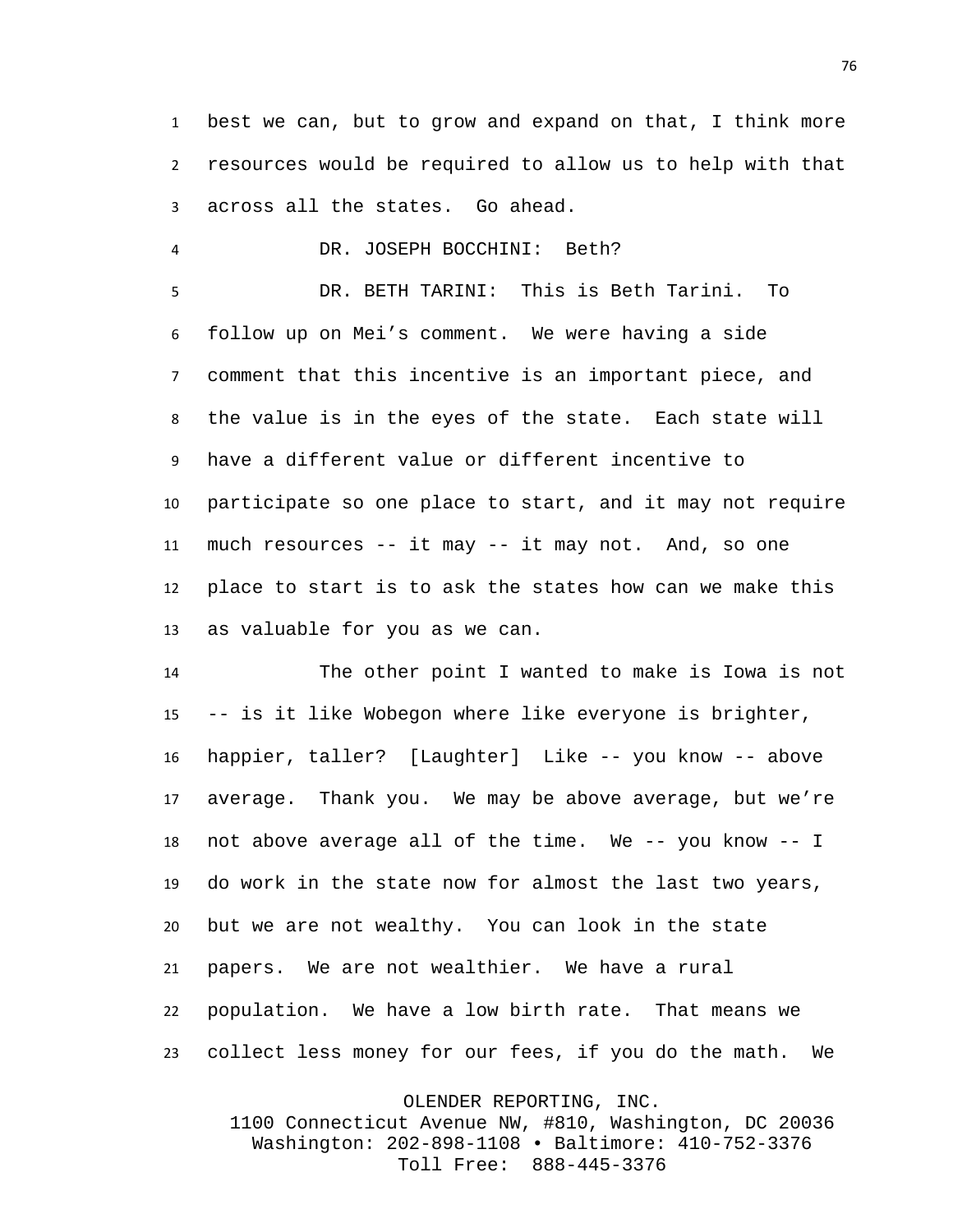don't have physicians that work 24 hours a day, up all night waiting for their newborn screen. So, I just want to pause or push back on any exceptionalism like somehow this state is a magical kingdom that was able to get this done because they're magical. They likely -- although I'm not speaking for the program right now -- Stan can speak for the program -- they likely have set their priorities in such a way that with the limited resources they have had, they structured the program to get this done this way and have made tradeoffs in other ways. So, I just want to put that out there. It is not a magical kingdom, although a nice place to live.

My question is this.

 MR. JOSHUA MILLER: And, I'm sorry, Beth, if I implied that.

 DR. BETH TARINI: No, no, no. This is not what you have -- and I didn't mean to imply you implied that. [Laughter.] This is a common thread that I hear that Iowa is not magical -- it's not the word used -- that it is special in some way.

 DR. MEI WANG BAKER: Like somehow this state is a magical kingdom.

23 [Laughter.]

OLENDER REPORTING, INC. 1100 Connecticut Avenue NW, #810, Washington, DC 20036 Washington: 202-898-1108 • Baltimore: 410-752-3376 Toll Free: 888-445-3376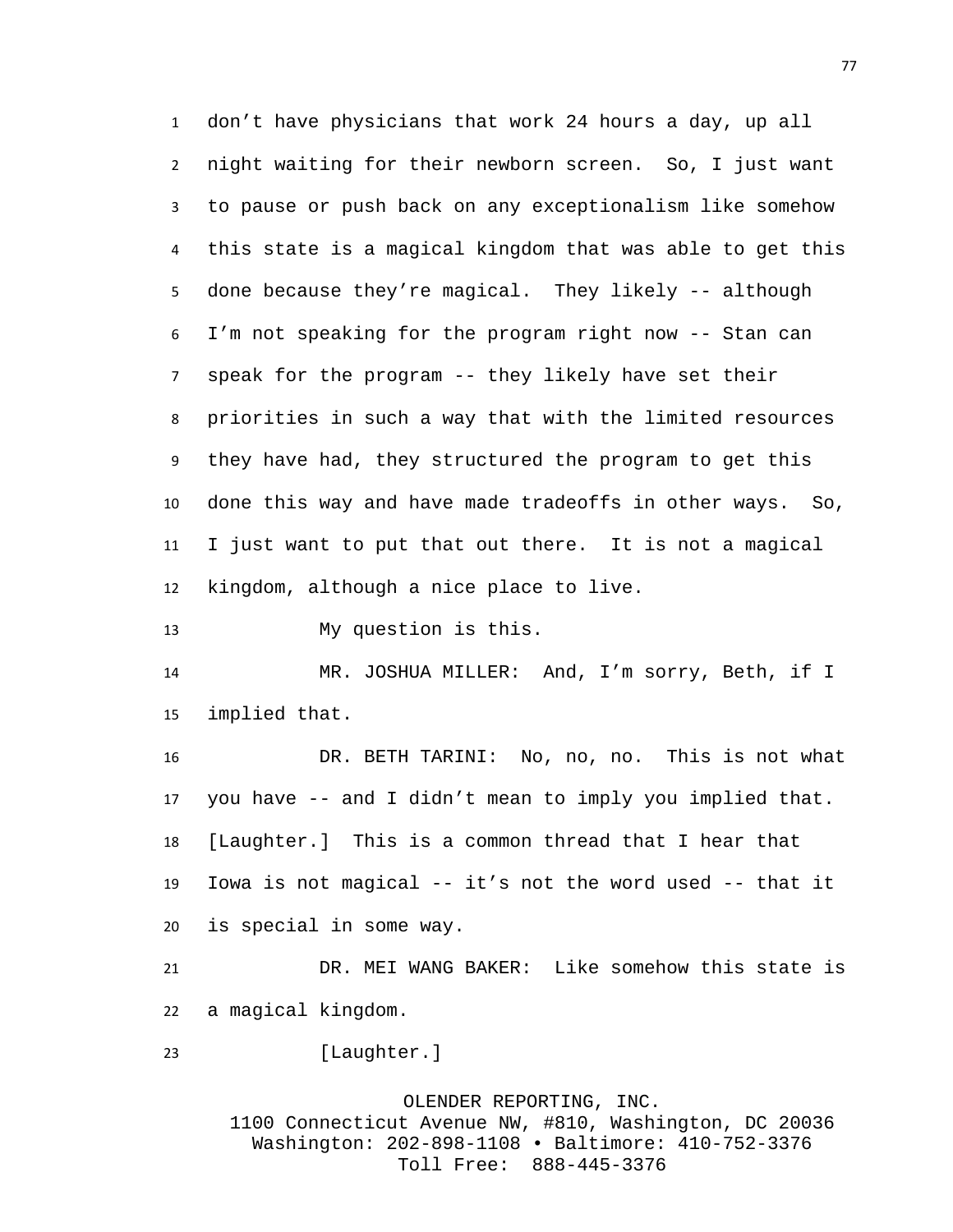DR. BETH TARINI: So, it is a more sort of widespread, I think, common thought.

 My specific question is to push back a little on the conclusions of the success of the program NewSTEPs. Can you go back two slides to number 2 -- or a few slides?

MR. JOSHUA MILLER: Twenty slides.

 DR. BETH TARINI: Yeah, there you go. So, I think -- let me just say that this work is incredibly valuable. My personal perspective is the value is in -- the greatest value is in the states reflecting on what -- from a systematic perspective -- what they can do to improve at their level on sort of a PDSA cycle. That forced -- if you will -- or encourage for reflection -- is huge. I think it creates -- it is sort of kindling for greater -- greater improvements.

 But, I will push back on number 2 saying that improvements small at the aggregate level are quite large at the program level. It depends on what you're talking about with small, because the numbers are the same. Small is small. It doesn't translate across. So, it's about the number of specimens. It's about the number of babies. And, I'm not saying these aren't qualitatively

OLENDER REPORTING, INC.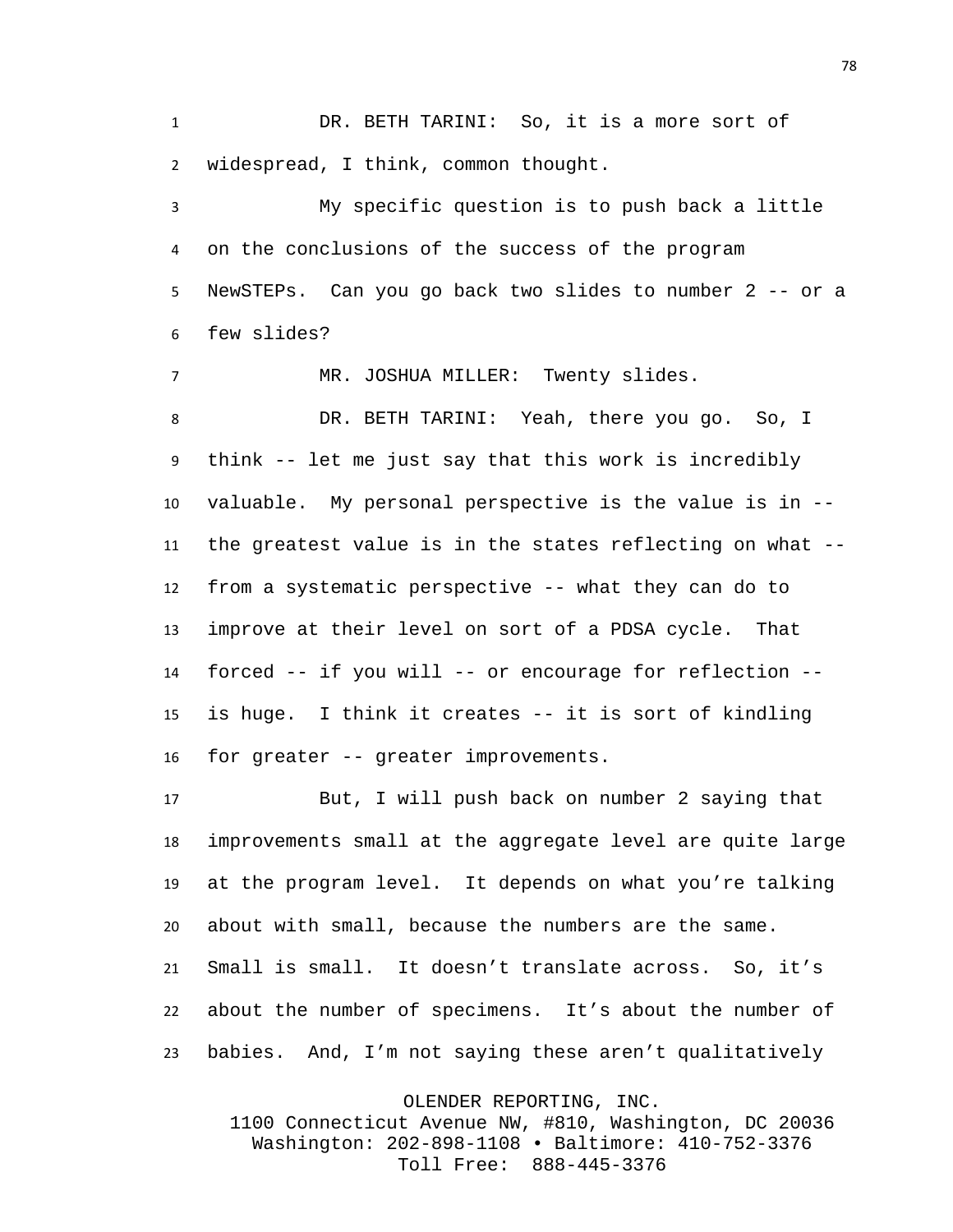large improvements, but to your original slides, you are getting 2% to 3% changes. And, so those aren't huge -- they are certainly a starting point.

 MR. JOSHUA MILLER: But, there are a lot of babies.

 DR. BETH TARINI: There are a lot of babies. Correct. And, one life is one life. But, we are looking at 95%, and every life gets counted the same.

MR. JOSHUA MILLER: Um-hum.

 DR. BETH TARINI: So, because we can't assess ahead of time who's the one that's going to turn positive. So, 2% to 3% is important because across a large population, it's a lot of numbers. But, there -- and, as you said -- this is a start, and there's a ways to go.

 My concern with those initial slides are that you had -- from a data perspective -- two or three states or programs added. The question I have is, is the improvement that you saw related to the states that existed improving or did you have additional states come on that were already high performers? So, is the delta due to the existing states, the new states, or a combination?

OLENDER REPORTING, INC. 1100 Connecticut Avenue NW, #810, Washington, DC 20036 Washington: 202-898-1108 • Baltimore: 410-752-3376 Toll Free: 888-445-3376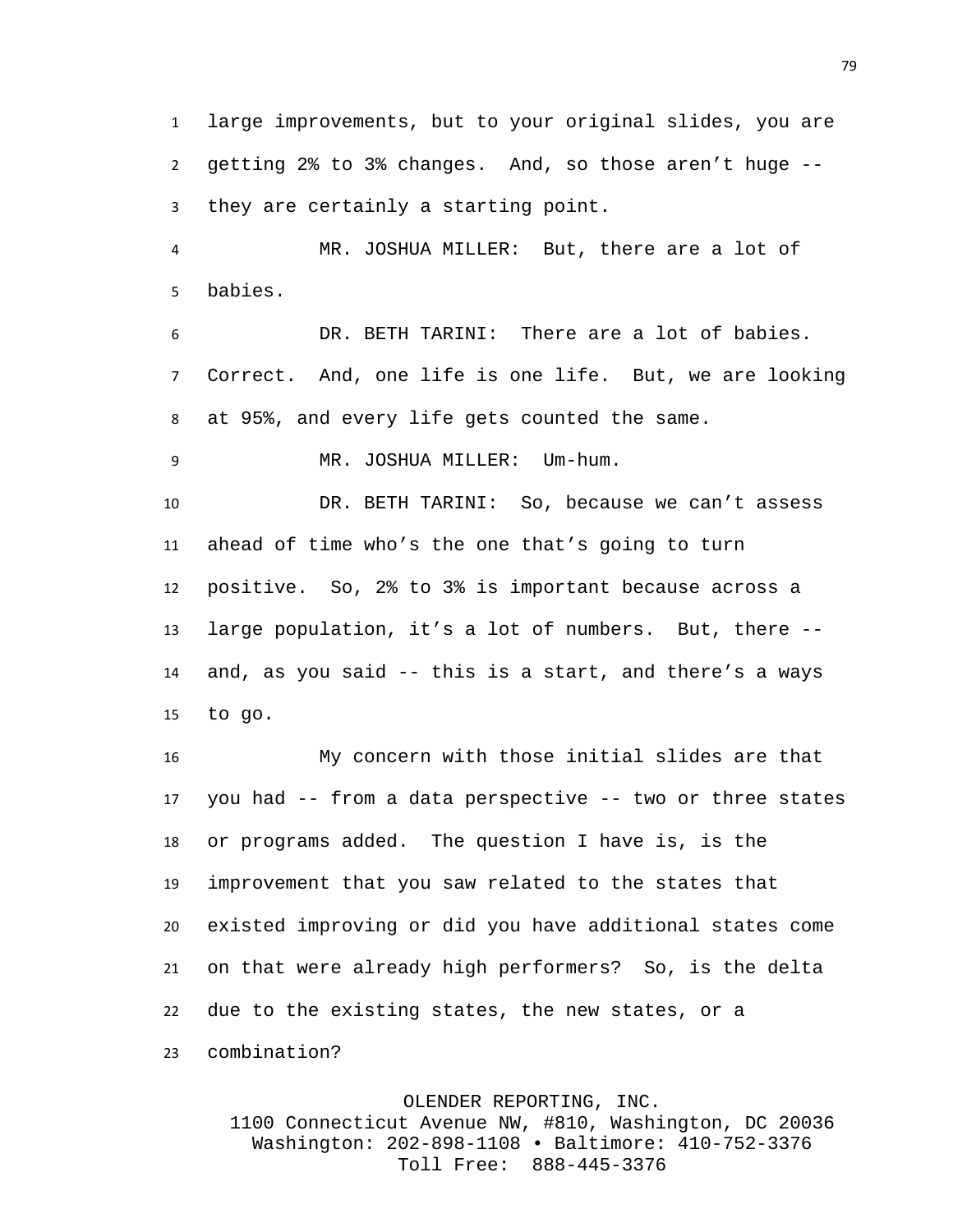MR. JOSHUA MILLER: Yeah, it's definitely a limitation of those box plots at the aggregate level, and that is because I would have loved to have used annual data for the larger NewSTEPS. The 2017 data hasn't been entered for the annual data yet because 2017 is still happening.

 DR. BETH TARINI: But, you know in the first box plot which were the 12, the 14 --

MR. JOSHUA MILLER: Through the 15.

DR. BETH TARINI: Correct.

 MR. JOSHUA MILLER: Yeah, those are the same. So, 2012 to 2015 -- those were the same states that submitted with maybe one or two that didn't submit. So, those are using the same states.

 DR. BETH TARINI: So, they're not different states.

 MR. JOSHUA MILLER: No, they're not. So, when you look at 2012 to 2015, it's the same states. But, when you look -- when you add on the 2016, 2017 -- those are NewSTEPs 360 states, and so those could potentially represent a different cohort of states. And, so yes. Those are not directly comparable.

DR. BETH TARINI: Are the same states in the

OLENDER REPORTING, INC.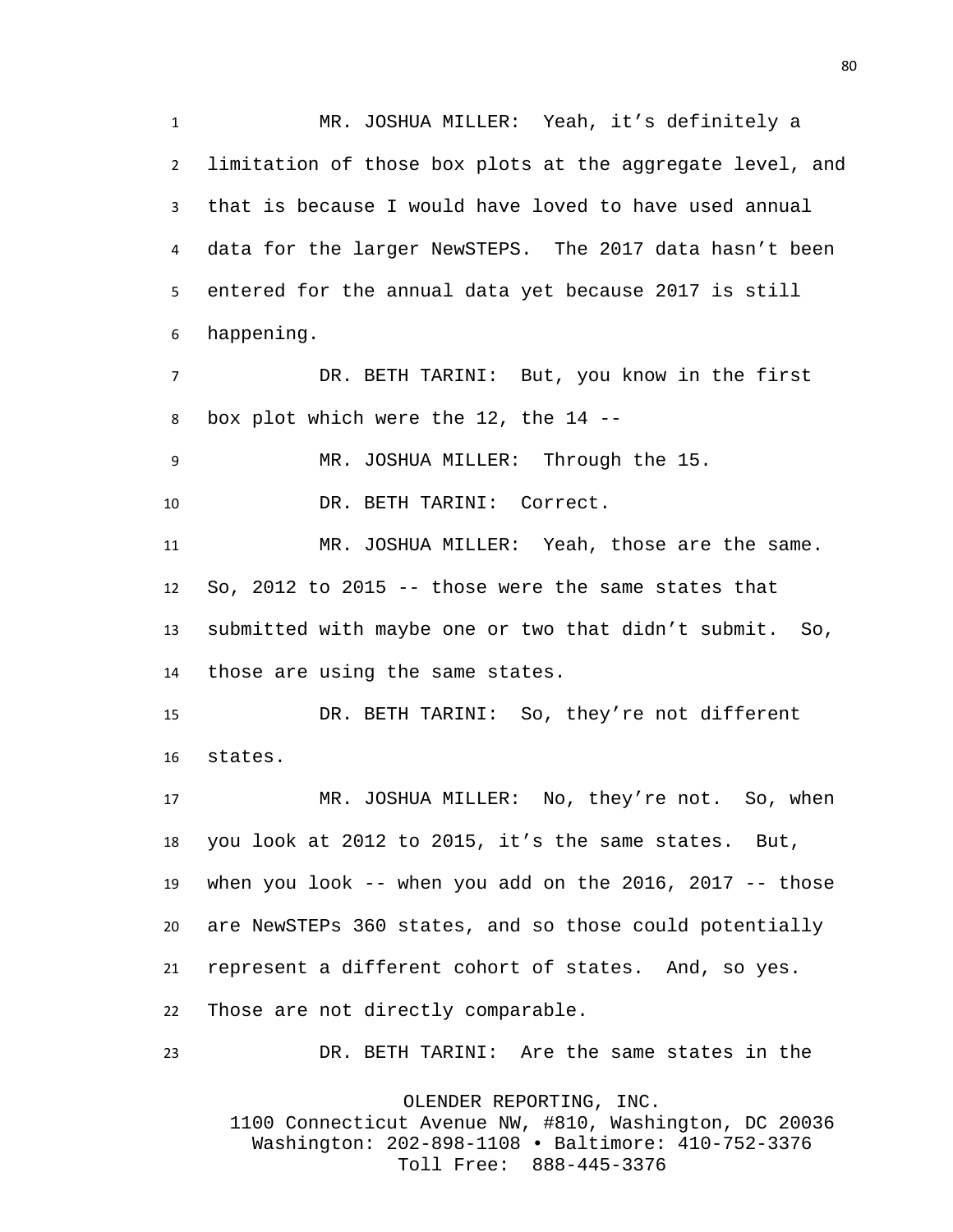box plot to the left as to the right or are they different states? It's like the second or third slide. MR. JOSHUA MILLER: All right. So, if you look at this one -- these are 2012 and 2015. Those are the exact same states. DR. BETH TARINI: Keep going. There's another one there. This. MR. JOSHUA MILLER: I wish I had your photographic memory. 10 [Laughter.] DR. BETH TARINI: Sometimes it serves me well - - sometimes not. So, 16 -- there's 16 states. There's 14 in 12 and 16 in 16. MR. JOSHUA MILLER: Um-hum, yeah. DR. BETH TARINI: You see the jump. Or there's 12 in 15. MR. JOSHUA MILLER: Yeah. DR. BETH TARINI: What are the 2 states that were in 16 that weren't in 14? MR. JOSHUA MILLER: Yeah, so based on some of the MOUs that are signed -- so, if a state signed an MOU in 2014 -- DR. BETH TARINI: Right. OLENDER REPORTING, INC.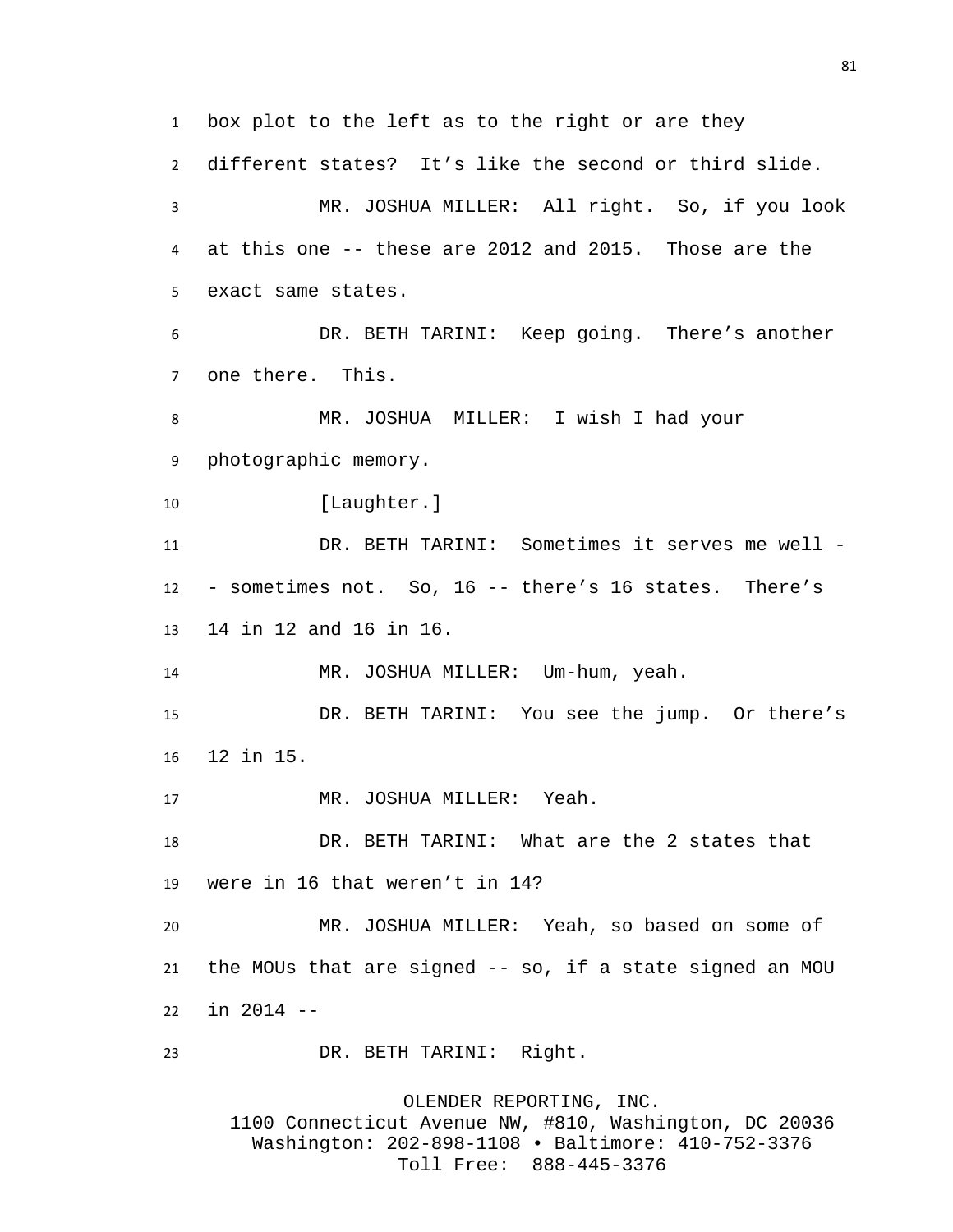MR. JOSHUA MILLER: Some of them state that they will not provide data prior to the signing of the MOU. So, 14 of those states are the exact same, and it just adds on 2 additional onto that 14. DR. BETH TARINI: So, that's my question. Are the 2 states that you've added on -- are they -- MR. JOSHUA MILLER: Are they high performers? Is there a bias involved? It's very possible. DR. BETH TARINI: You don't know -- MR. JOSHUA MILLER: I don't know right now, no. DR. BETH TARINI: Is it a knowable piece of information? MR. JOSHUA MILLER: Yes, it is knowable. Absolutely. DR. BETH TARINI: Okay. That would be helpful to know, I think. Then, the Committee will have a sense of, was there improvement on the 14, to what degree, and/or what degree is attributable to new high-performing states. MR. JOSHUA MILLER: Okay, yeah. DR. JOSEPH BOCCHINI: Two last comments. DR. JEFFREY BROSCO: This is perfect because Beth is asking the kind of question I was trying to OLENDER REPORTING, INC. 1100 Connecticut Avenue NW, #810, Washington, DC 20036

> Washington: 202-898-1108 • Baltimore: 410-752-3376 Toll Free: 888-445-3376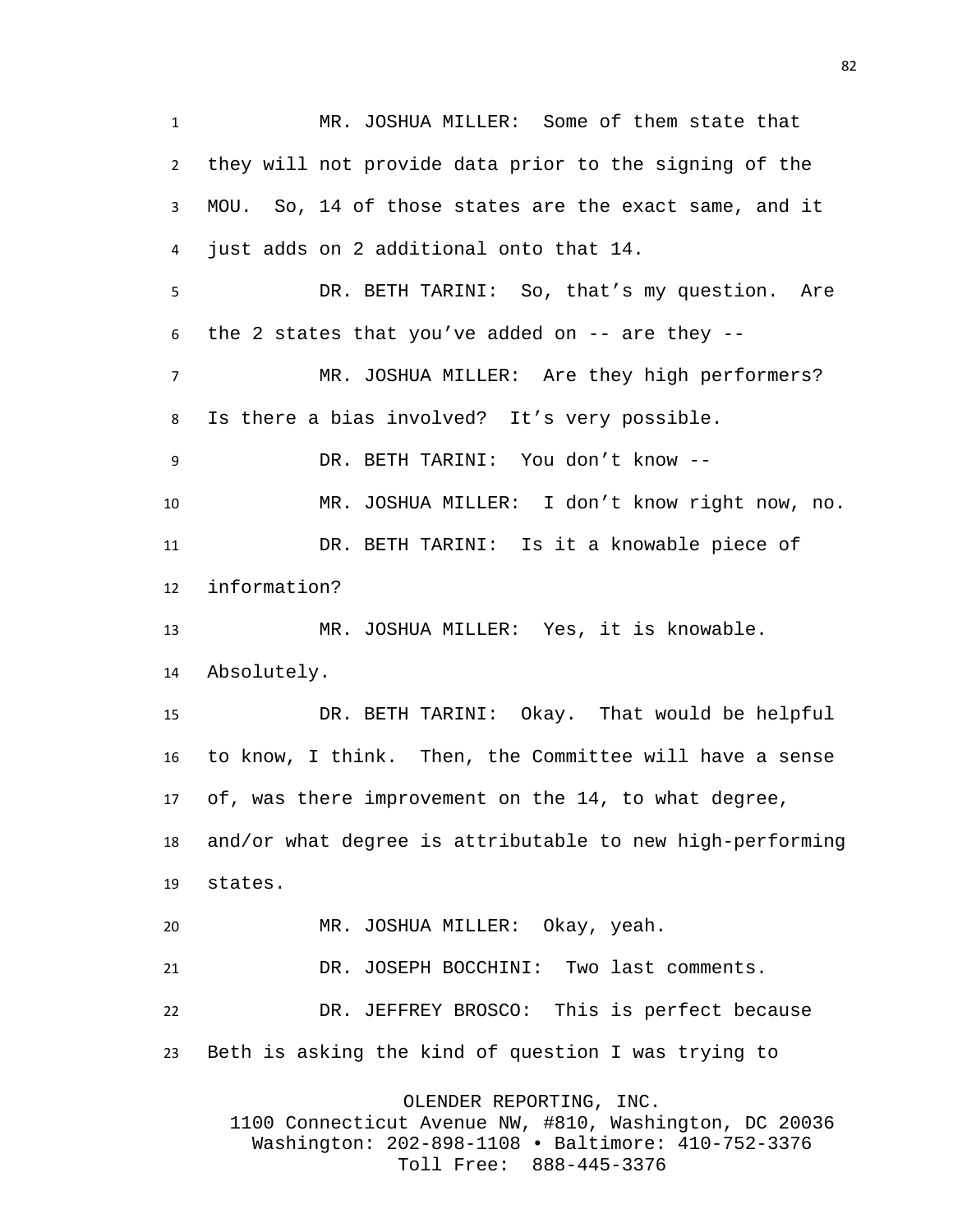figure out in this data. This is Jeff Brosco. Thank you. Because I was trying to think of which states were 2015 and so on, and it sounds like there are new states added. And, is it true that in 2016 to 2017, it's only NewSTEPs 360's states? MR. JOSHUA MILLER: Yes, in these box plots. That's correct. DR. JEFFREY BROSCO: So, these are states who voluntarily wanted to participate -- MR. JOSHUA MILLER: Absolutely. So, there's a bias there, right? DR. JEFFREY BROSCO: It's a really different kind of cohort. MR. JOSHUA MILLER: Yeah. DR. JEFFREY BROSCO: Do you have any data on states that didn't participate during those same times? MR. JOSHUA MILLER: We don't, no. DR. JEFFREY BROSCO: So, in NewSTEPs, data like that is not entered at all? There's no other repository for that information? MR. JOSHUA MILLER: So, we collected on an annual basis from all states with a signed MOU. But, again, providing this data is completely voluntary, and OLENDER REPORTING, INC. 1100 Connecticut Avenue NW, #810, Washington, DC 20036 Washington: 202-898-1108 • Baltimore: 410-752-3376

Toll Free: 888-445-3376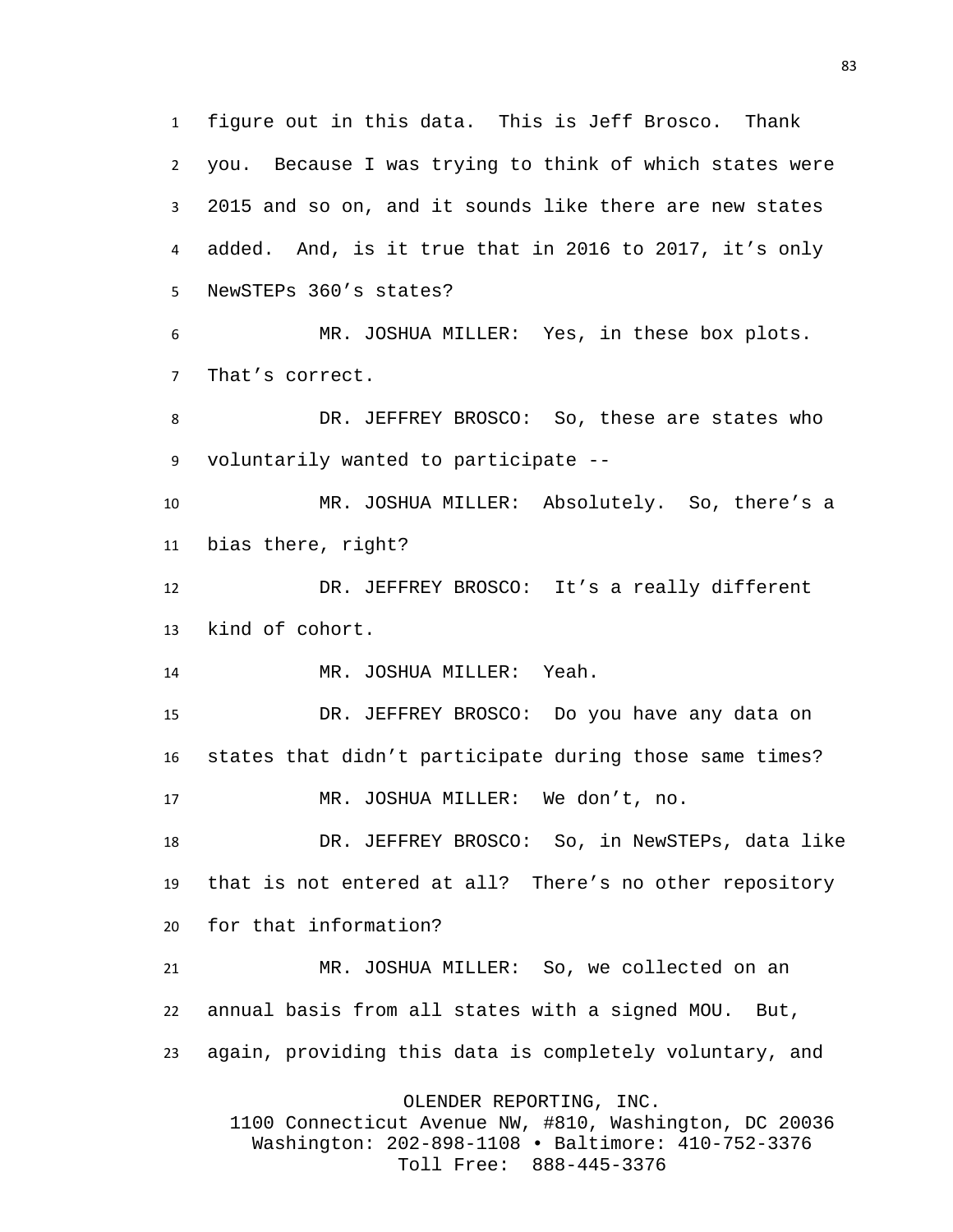so we don't get data from every state. So, it's really hard to compare for those states who didn't.

 So, NewSTEPs 360 -- they're highly motivated to provide us with data. And, 2016 data has been entered for the annual timeliness data, so that could be looked at more closely. Annual data will be entered for 2017, of course, next year in 2018. So, at that time, we can look at it and be able to separate it by states to compare those. We still have to keep it -- you know -- de-identified unless we receive permission from all the states to identify them in this manner. But, yeah -- it is something that needs to be looked at more closely.

 For the purposes of the GAO report for that 2012 to 2015 data, we did do that. I mean it was a full 72-page report that really broke down the data and who submitted what for what year, for what measure. And, that's available on our website to download it if you would like more information on that.

 DR. KAMILA MISTRY: So, I work a lot with CMS on the Child Core Set, and I think there are some good lessons learned sort of across, and we work on working with the states to report Medicaid data on certain core measures for quality. And, so I think that issue that

OLENDER REPORTING, INC.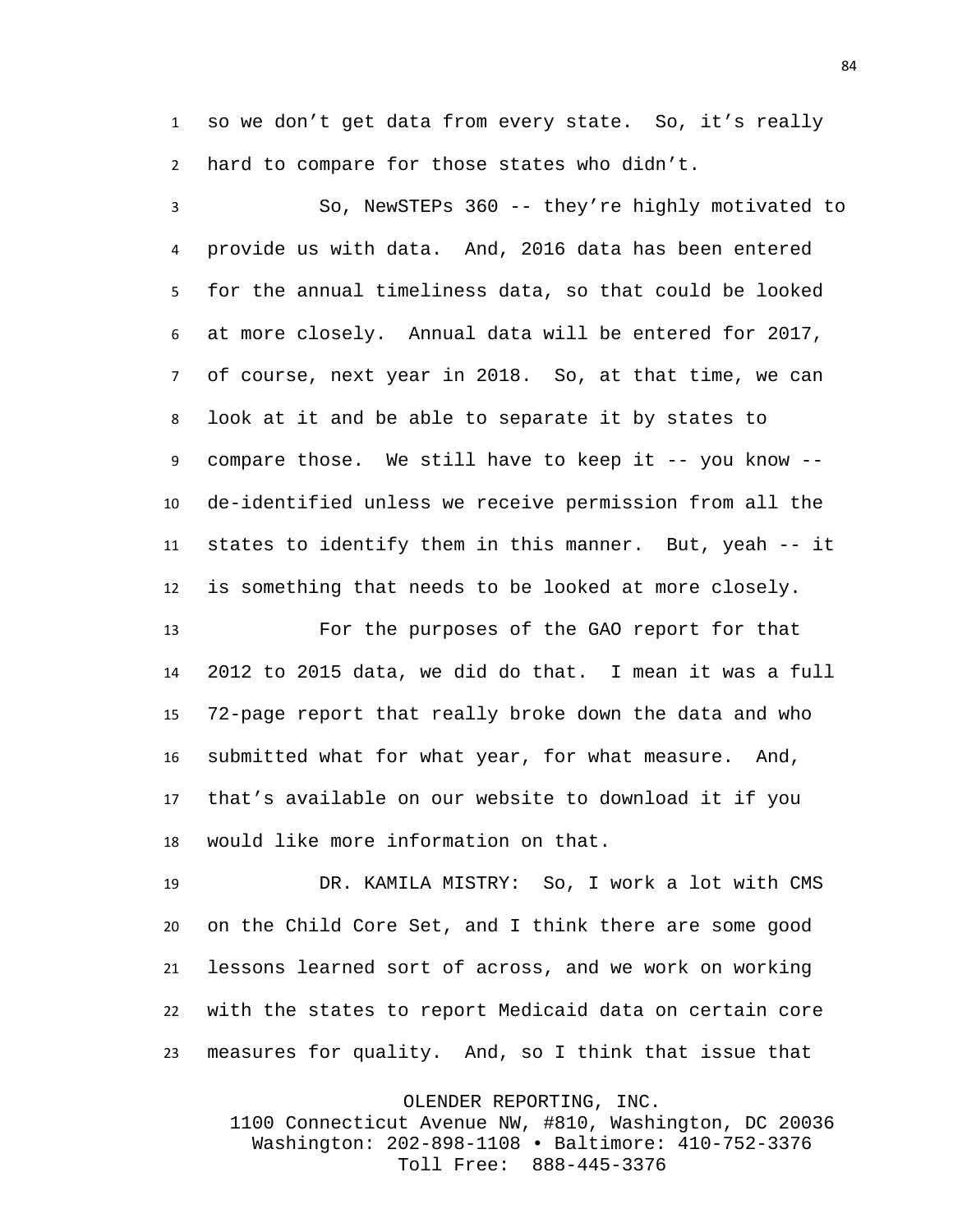Mei and I think Beth brought up about -- you know -- really making this a value for them and really reaching out to them and really trying to understand. And, I think this also relates -- I want to connect two thoughts -- which is the standardization piece of it. The standardization piece is a big limitation. And, I think really trying to understand how you could make that happen -- whether that's talking with states about what are the best practices and really thinking across with folks, and what are the barriers and limitations to that.

 But, standardization does have a value, I think, in thinking about things more broadly. In terms of dashboard and some of the things you've talked about in terms of tools and providing that information, I think can have a broader impact -- you know -- across states. And, so, I think -- you know -- I think just connecting those two dots I think is going to be important in terms of recommendations and next steps.

 Secondly, I think related to some of the thoughts -- I think it's important going forward with this work -- to really think about limitations. You're - - I mean -- it looks great in terms of what we're doing, but what are the things we're not doing whether it's who

OLENDER REPORTING, INC.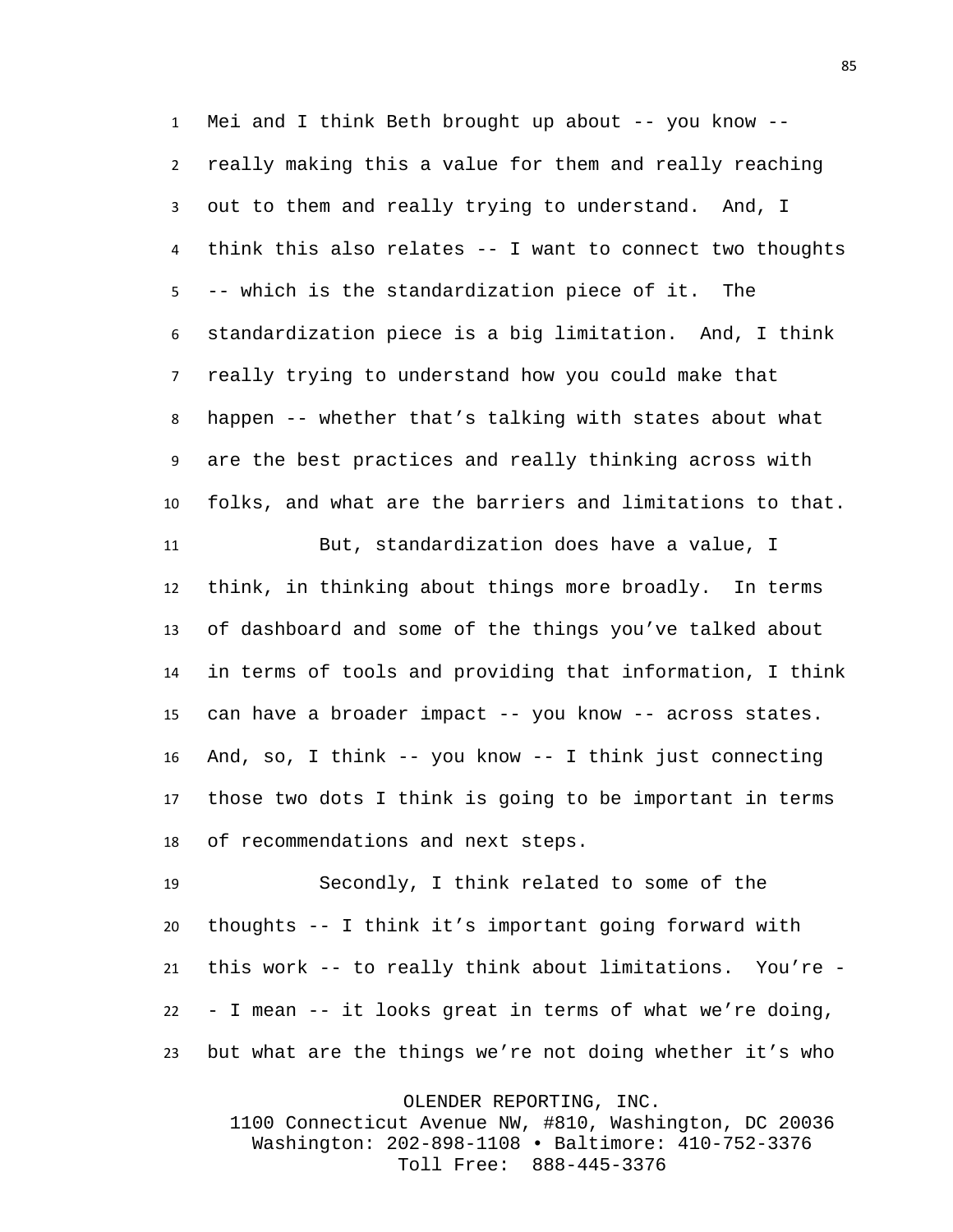are the states that aren't coming in, what are the sort of downsides of not standardizing, and what can we really say. So, it's kind of like the implications and the caveats all do become really important. And, while it's important to highlight the great and the promising, it's also just as important to think about what isn't working, what isn't quite right, and what are those nuances that we really need to be working on and can help with as a Committee.

10 MR. JOSHUA MILLER: I agree.

 DR. JOSEPH BOCCHINI: Kellie, we'll give you the last. Then, we're going to have to move on.

 DR. KELLIE KELM: Kellie Kelm. Having worked on the Timeliness Report where we decided proactively to define recommendations with end-points -- if you will -- that no states were really even able to collect at the time that we felt was the best way to look at timeliness, we knew that programs -- some programs were going to be more able to change their computer programs -- their software -- in order to get some information, and some states were just unable and were going to need to go through -- unfortunately sometimes -- bureaucratic processes to -- you know -- have to jump through hoops to

OLENDER REPORTING, INC.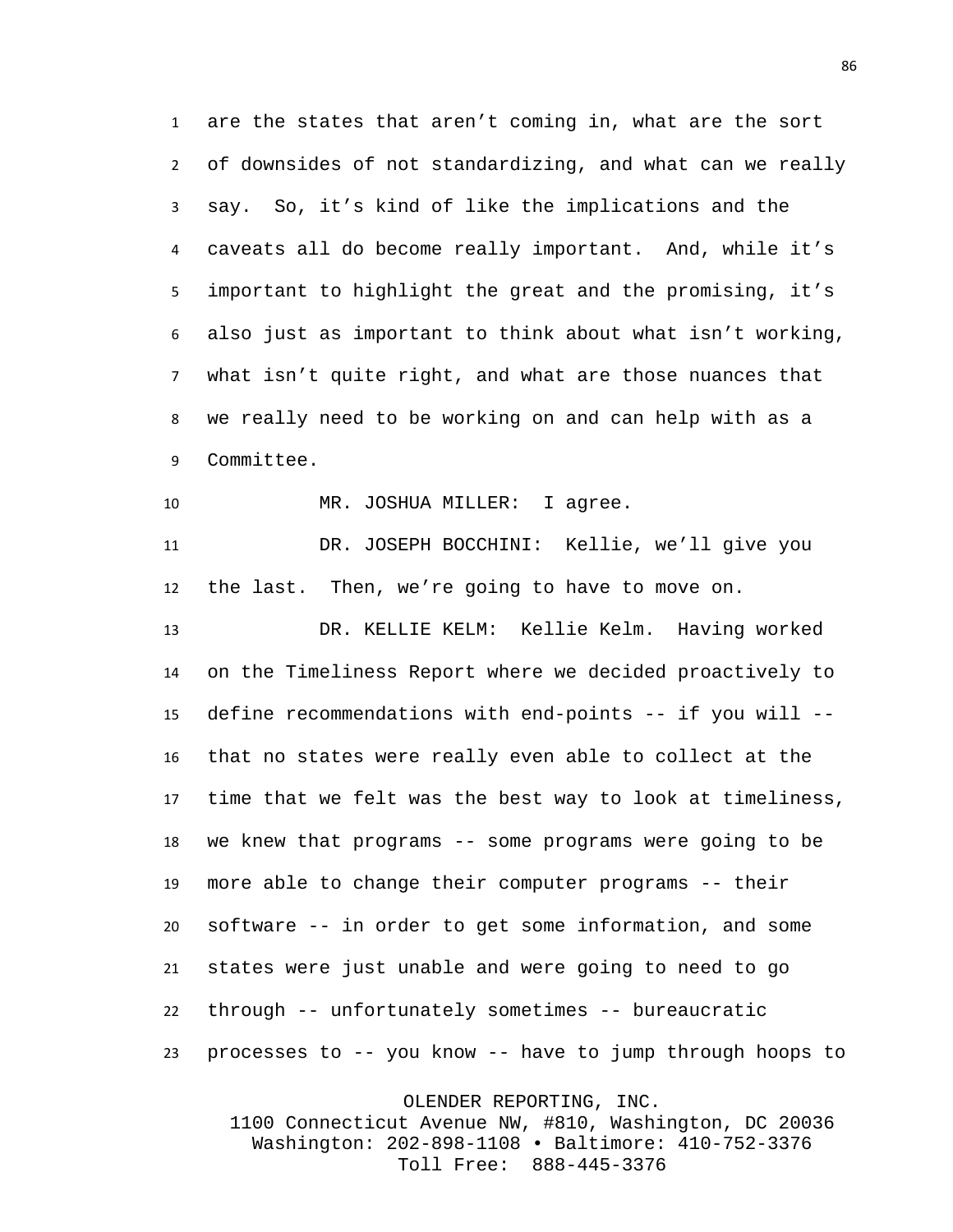do that, and then, of course, work with their software providers to do that as well because in many cases we are told they couldn't collect.

 And, I think -- what's interesting to me and as I look at the data and I think it's going to be really interesting to unpack it in our Committee and our workgroups -- sorry -- is I still think there are probably a number of states that aren't even collecting on time-critical. The number is much smaller than just the overall. And, it's interesting. Obviously, I see the collection -- collection and transport is where we're succeeding the most. The reporting results by 5 days and 7 days is where we're still lagging the most. And, I'm sure -- you know -- we can unpack that and see what the cases are. But, of course, it's -- you know -- second- tier testing. We've heard a lot about this. We talk about it a lot, and I think we can continue to do that. But, obviously, we also just have a smaller number of people that are -- you know -- and, I think it looks like the presumptive positives are the ones where we're struggling the most with the timeliness, and we might want to think about that in our workgroup and continue to have discussions on that.

## OLENDER REPORTING, INC.

1100 Connecticut Avenue NW, #810, Washington, DC 20036 Washington: 202-898-1108 • Baltimore: 410-752-3376 Toll Free: 888-445-3376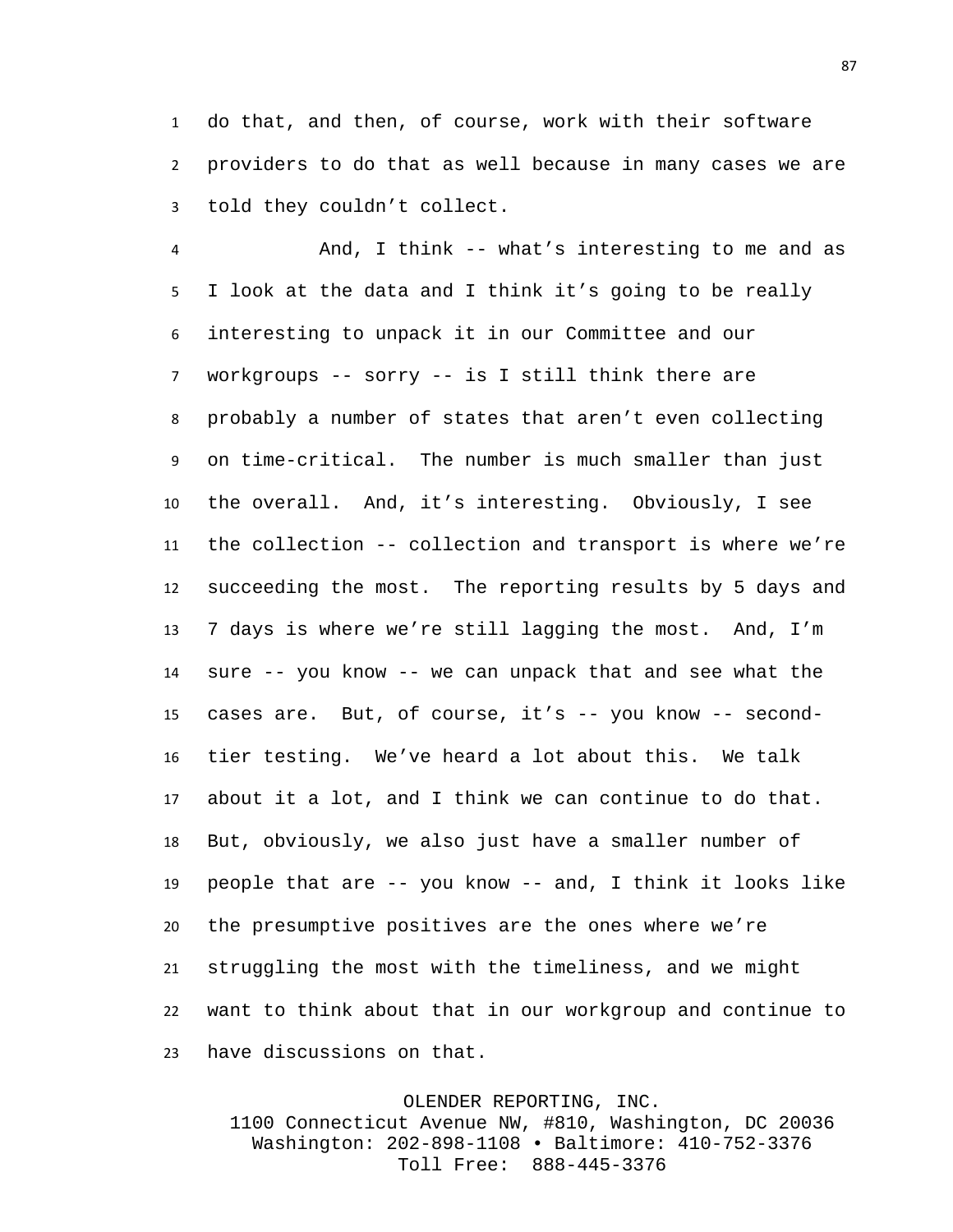MR. JOSHUA MILLER: And, I think having more data for those would be very helpful because what we found is that it's very difficult for states and their LIMS to record whether a disorder is time critical or not. Everything is recorded at specimen level, and it 6 could be  $-$  it's usually by analyte. And, so it's  $-$  you know -- they're not able to change that within the program normally. They have to go to their vendor to pay their programmer time to create new variables and to collect the data in a different way. Laboratory information systems were not developed to report data to NewSTEPs, right? So, that's one of the -- or it's a -- you know -- even for the most part -- for a lot of the quality indicator improvement measures that they need internally.

 And, in terms of those pre-analytic measures, those are where we're showing the greatest improvement, and based on the data, you can see that the collection times are stellar -- and, they have been stellar. And, so those probably aren't affecting any challenges in timeliness currently. But, it goes to show that it's not just looking externally to improve those things. It's also looking internally to improve internal laboratory

OLENDER REPORTING, INC.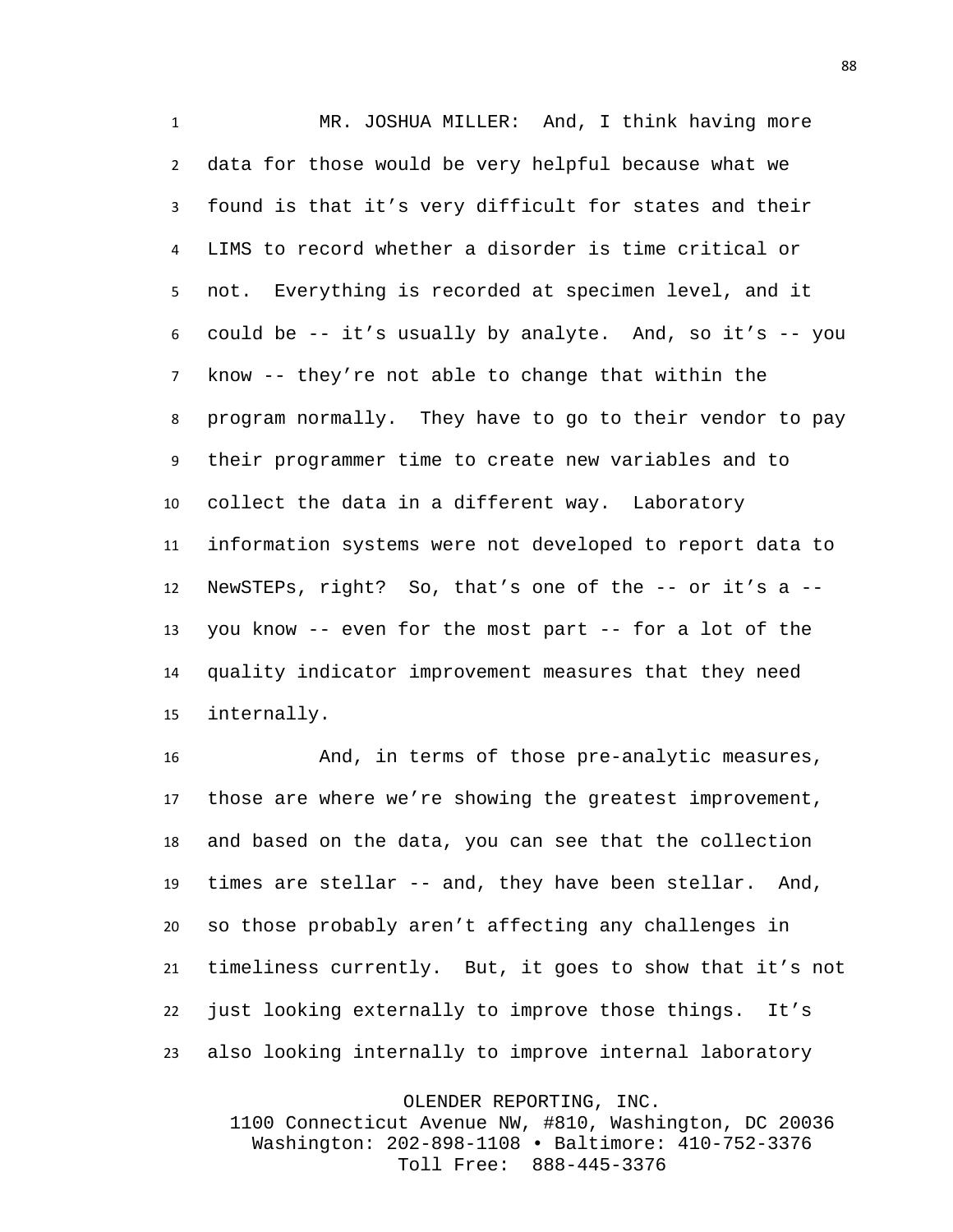processes or extending those operating hours, and it's interaction of all of those that really lead to improvement in timeliness.

 DR. KELLIE KELM: And, I wanted to add one note, that you have defined transport to the lab differently than what we did in the recommendations.

MR. JOSHUA MILLER: Um-hum.

 DR. KELLIE KELM: And, we obviously then don't have that data and how the recommendations went out. And, it's just something that we're going to have to consider as we review it, and as we present it to the Committee is that it doesn't match the recommendations and what we might want to do about that going forward.

 DR. JOSEPH BOCCHINI: So, we're going to give you the last, last question or comment.

 DR. MELISSA PARISI: Okay. I have a question for you. This is Melissa Parisi. And, this is related to the actual point at which you say done, when we've actually reported those critical results or non-critical results out. Your New York State example was an interesting one, and I wasn't sure when the clock stopped. Was it when the pediatrician's office was notified? Was it when the ambulance went and picked up

OLENDER REPORTING, INC.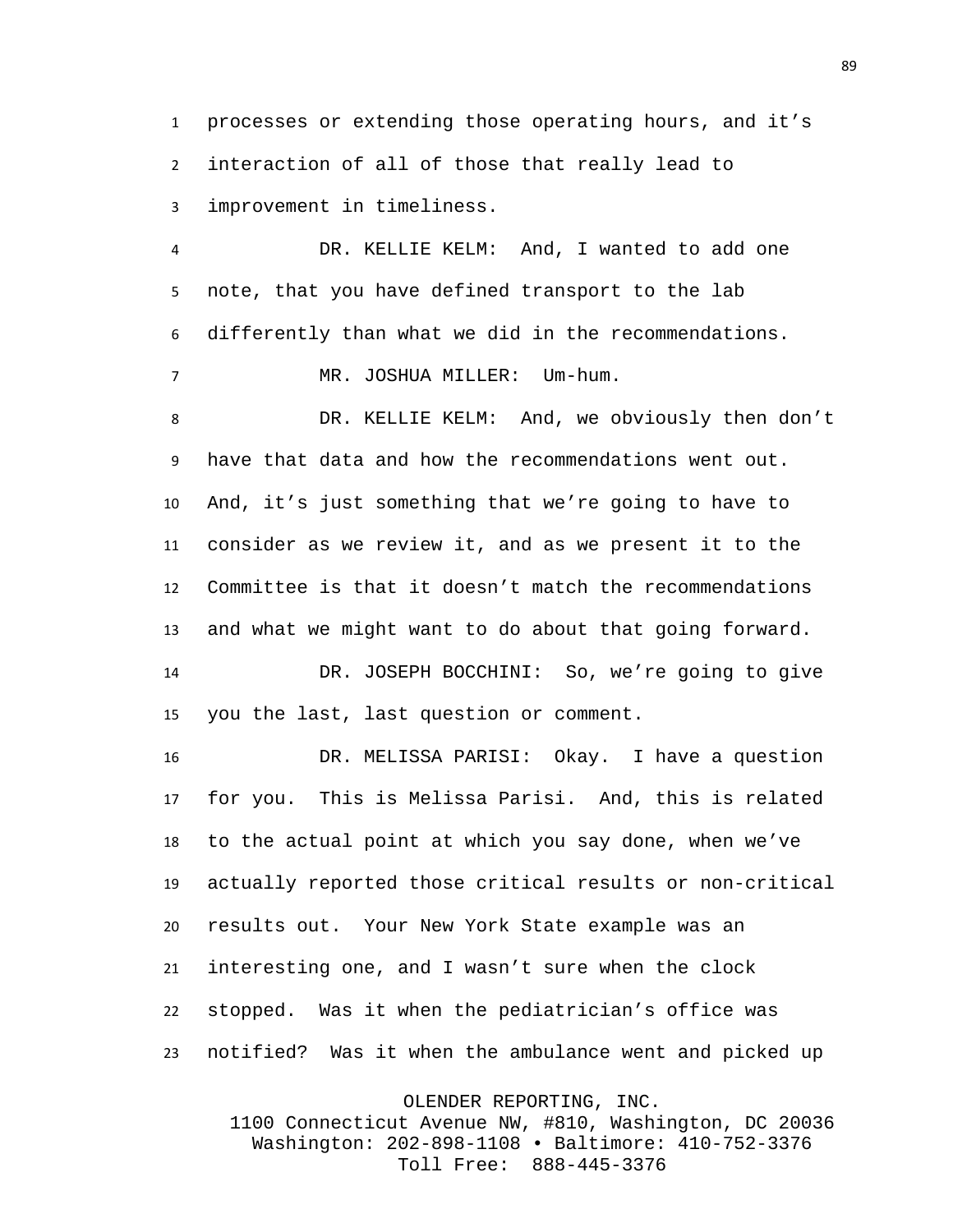the baby and took her to be treated for galactosemia, or was it at an earlier time point? And, do all the states record that information in the same way?

 MR. JOSHUA MILLER: Yeah, we're trying to standardize that as well. So, for time-critical and non- time-critical presumptive positives, we want to define the time of report out as the moment, right? Because almost every Newborn Screening Program doesn't wait until they receive a final report with all the results on it -- you know. They see a presumptive positive for time- critical, and they're on the phone calling immediately. And, that's the point in time that we want that measure.

 For all results, we're talking about when that final report is created and shipped out. But, equally as important, which is something we don't measure, right, is -- at least for the quality indicators at this point -- is the time between when that report is sent and when someone who is supposed to be reading the report is reading it, right, which is a much harder measure to actually collect. And, not for the quality indicators, but for a case data we collect -- that's all de- identified -- each case that's entered by a state also has the same timeliness measures recorded on a continuous

OLENDER REPORTING, INC.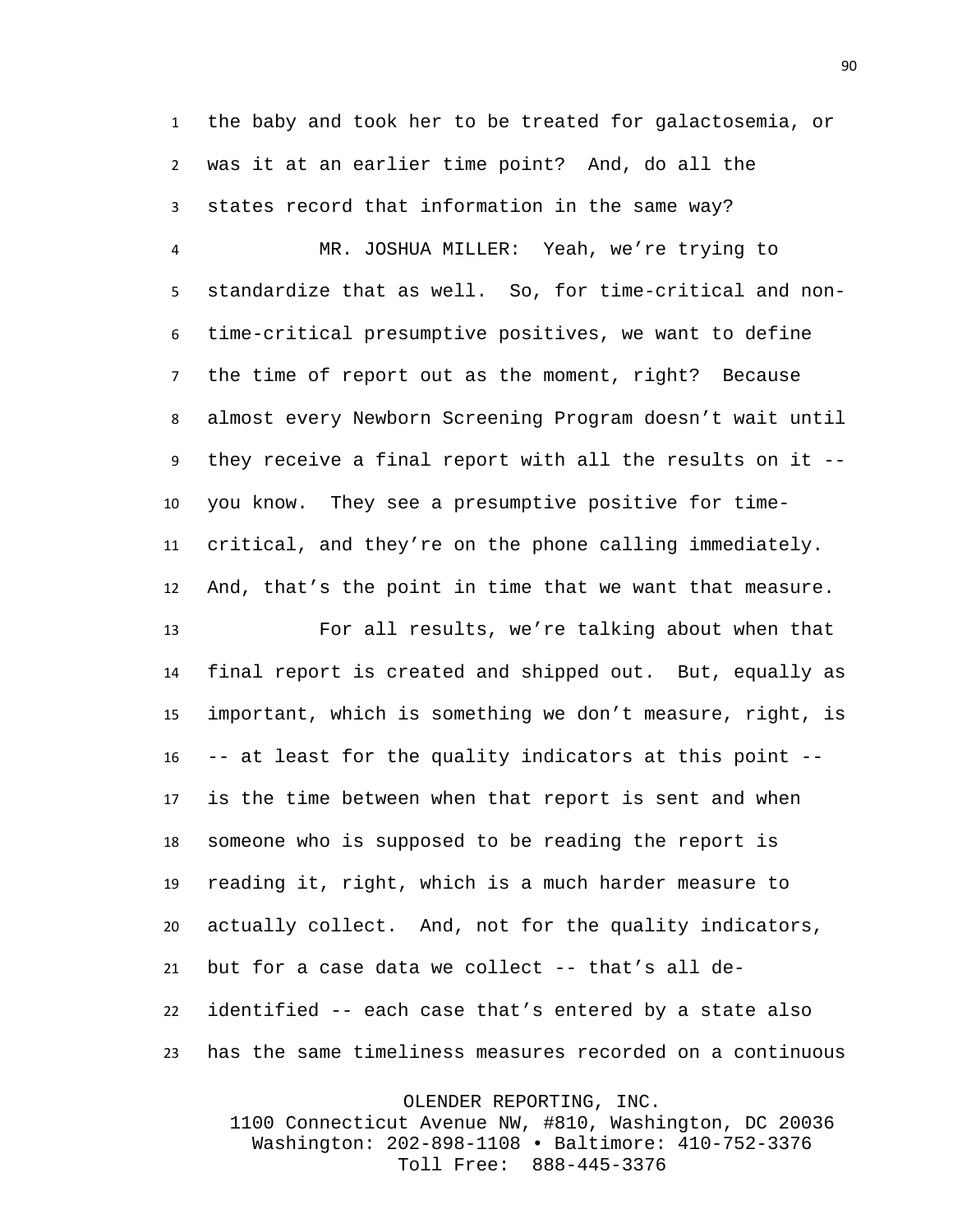scale, and there we also report the time from report out to medical intervention, which is really what matters, right? And, so -- then we get that at the case level.

DR. JOSEPH BOCCHINI: Okay. Joshua, we have to move on to the next subject. But, Joshua, thank you very much. We appreciate that.

[Applause.]

DR. JOSEPH BOCCHINI: So, we are a little bit behind schedule, but we want to give each of the individuals who have asked to provide public comments the opportunity to do so. So, I would ask each of you to keep to the time that you were assigned in terms of the duration of your presentation. You will need to come up to this podium to make your comments.

 The first on the agenda is Dr. Darryl Devivo, the Sidney Carter Professor of Neurology and Pediatrics at the Neurological Institute at Columbia University. His comments will address the compelling need for newborn screening now that there are -- there is an FDA-approved effective therapy for spinal muscular atrophy.

 Oh, he'll be on the phone? Okay. If you'll open up Dr. Devivo's line.

DR. DEVIVO: Good morning.

OLENDER REPORTING, INC.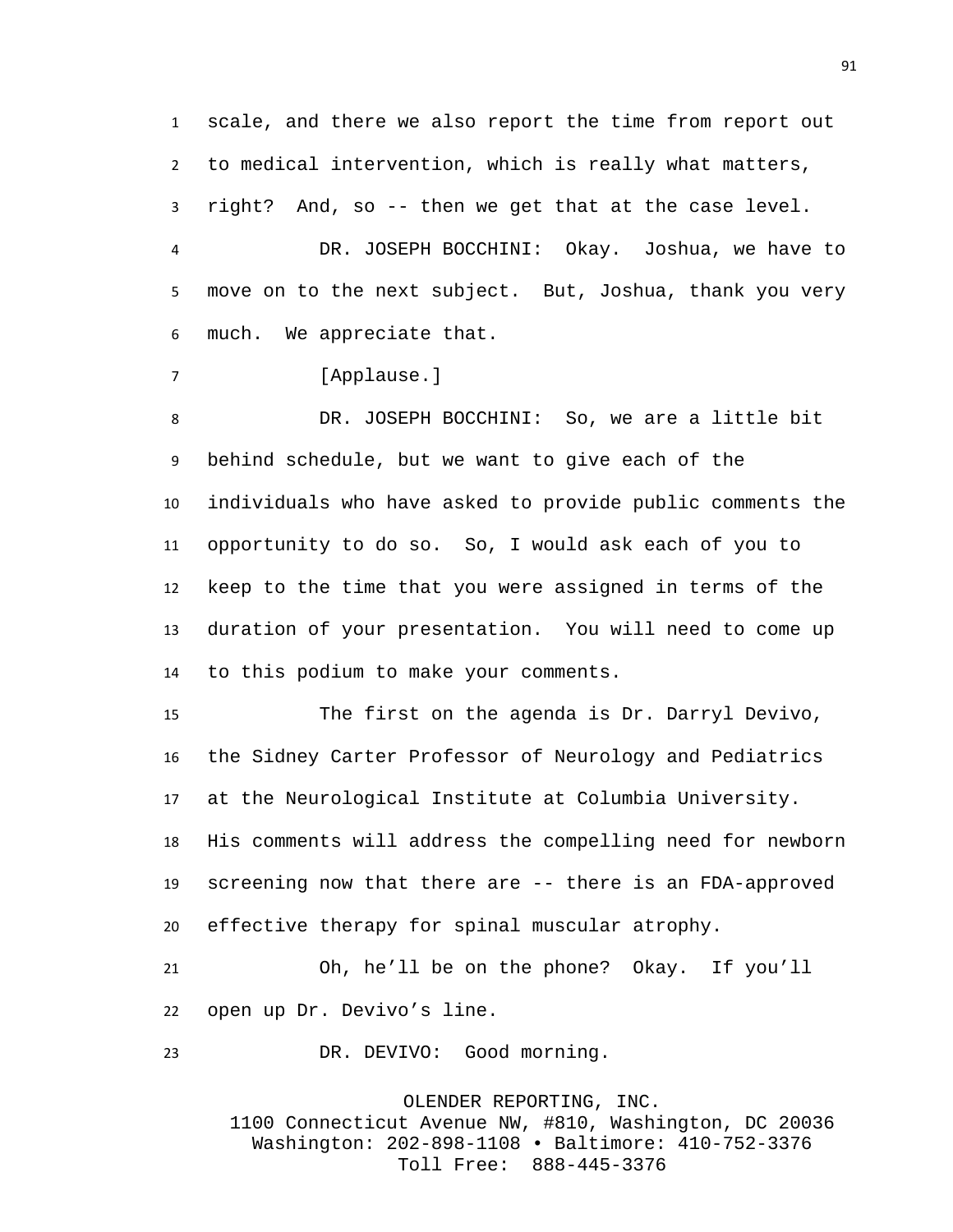DR. JOSEPH BOCCHINI: Great. We can hear you. Go right ahead.

 DR. DEVIVO: Good morning, good morning, Dr. Bocchini and the members of the Advisory Committee. I thank you for the opportunity to testify today. As just mentioned, my name is Dr. Darryl Devivo. I am the Sidney Carter Professor of Neurology and Pediatrics, Director of the SMA Clinical Research Center, and Director Emeritus of the Pediatric Neurology Service at the Columbia University Medical Center in New York City.

 Our clinical site is the largest in the United States. We have treated over 250 SMA patients.

 Additionally, we serve as a trial site for all of the SMA candidate drugs in the United States including the first approved drug for SMA called Spinraza or otherwise known as nusinersen. We also treated the first human being in the world with Spinraza in December 2011.

 My testimony this morning focuses on the timely nomination of SMA to the Recommended Uniform Screening Panel.

 During my fifty years of caring for children with neuromuscular disorders, there has been continuing efforts to develop an effective treatment for SMA. Until

OLENDER REPORTING, INC.

1100 Connecticut Avenue NW, #810, Washington, DC 20036 Washington: 202-898-1108 • Baltimore: 410-752-3376 Toll Free: 888-445-3376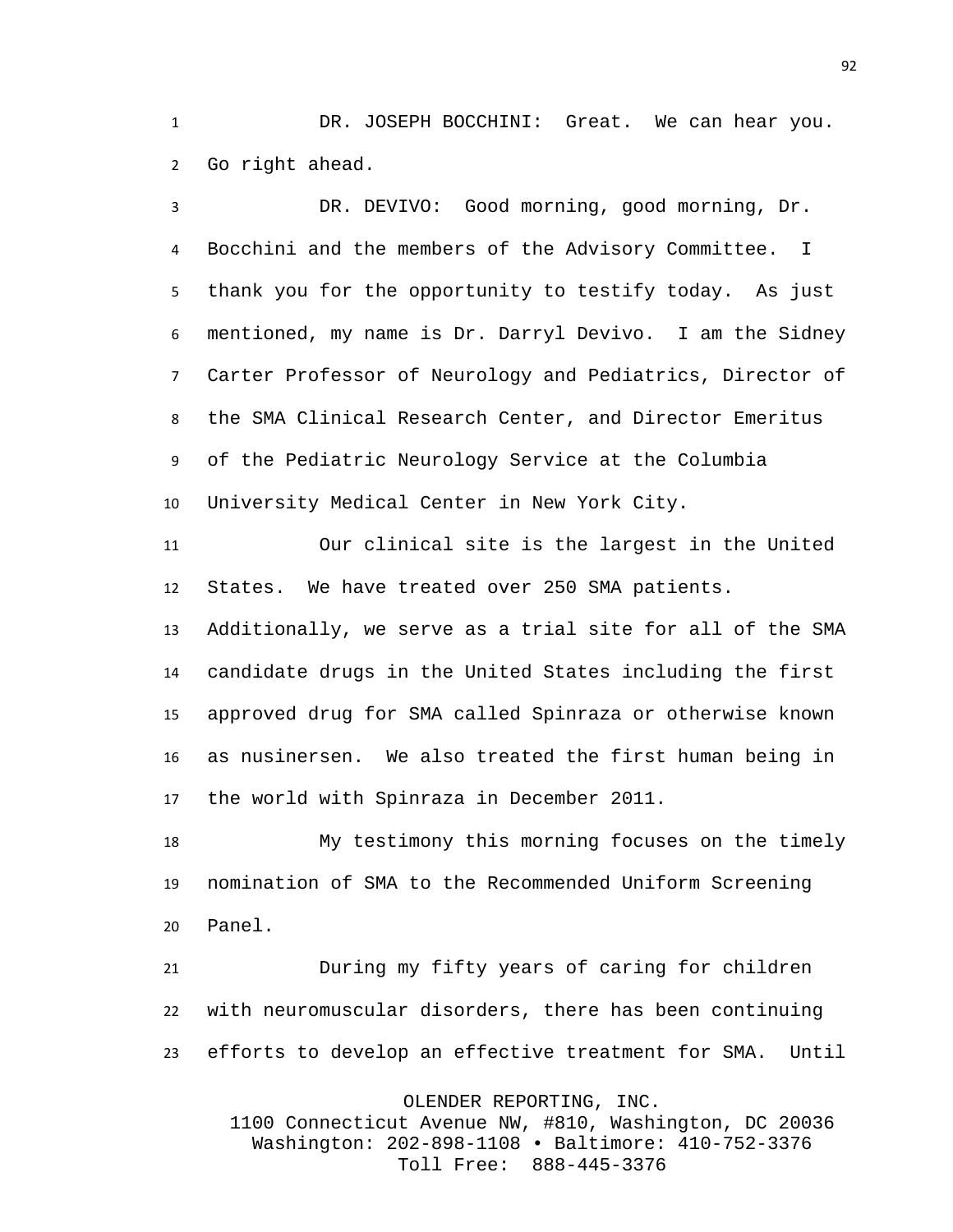recently, all of these efforts met with failure.

 Clinical trials of Spinraza started in December 2011 and culminated 5 years later in the broadest approval by the FDA. On December 23, 2016, the FDA officially approved Spinraza as the first effective disease-modifying treatment for this devastating genetic disease. Data from the randomized, sham-controlled, phase 3 trial in infants called ENDEAR showed a statistically significant reduction in the risk of death or the need for permanent ventilation in infants with SMA. These trial results were just published in detail in the New England Journal of Medicine on November 2, 2017.

 Natural history studies both in humans and in model mice show that early drug intervention is required for the greatest effect in SMA. The natural history data indicates that there is only a limited window for optimal intervention for SMA type 1, the most common and severe form of the disease. This degenerative process is aggressive within the first six months of life. Motor neurons cannot be restored after being lost. Putting it another way, this is a true medical emergency where every day counts. This fact is supported by the recently reported ENDEAR trial in symptomatic infants where 75% of

OLENDER REPORTING, INC.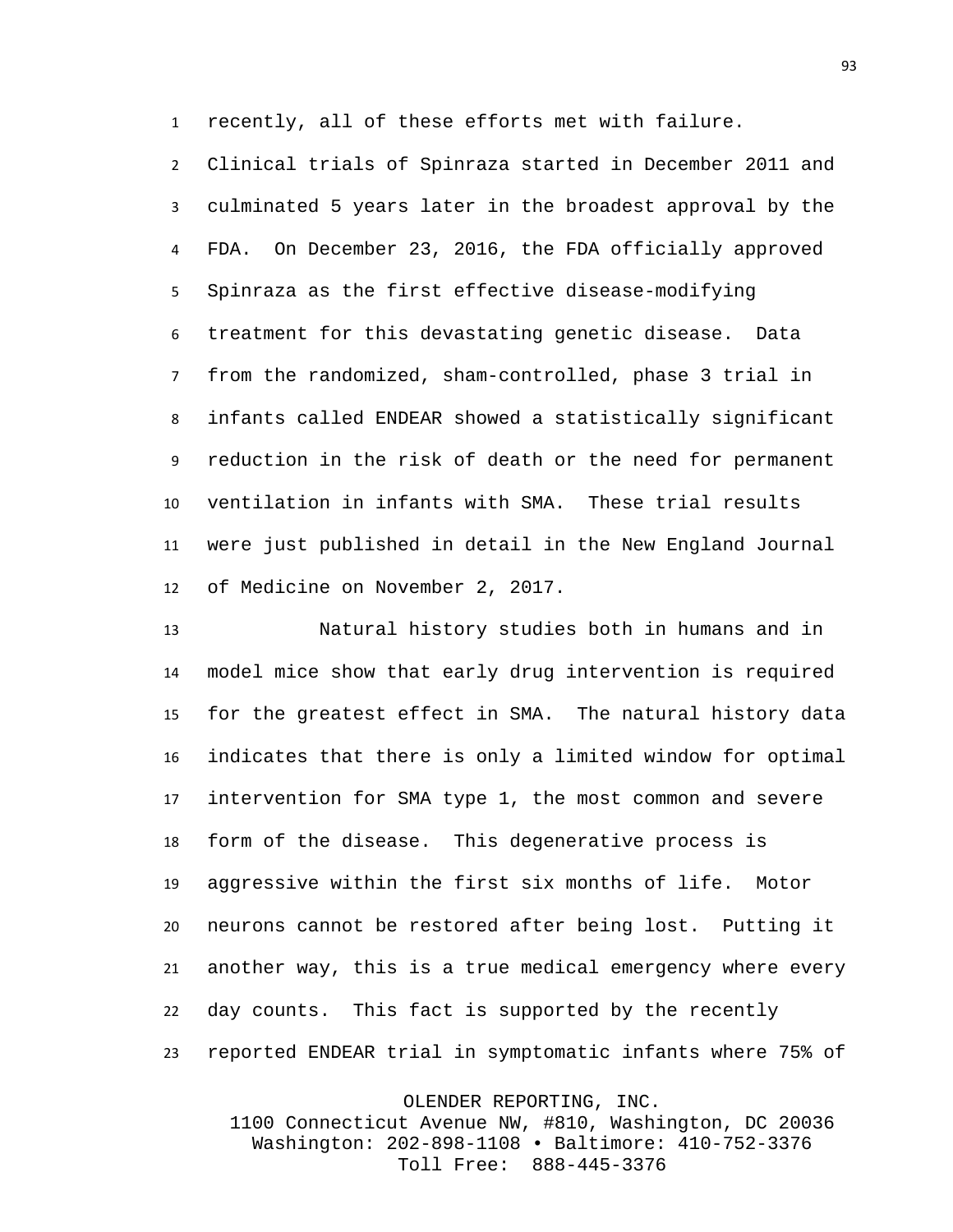infants receiving drug prior to 12 weeks of age gained motor milestones. In contrast, only 32% of babies treated after 12 weeks of age gained motor skills. The average age of clinical diagnosis for type 1 babies in the Cure SMA database is 4.9 months -- clearly unacceptable now that we have an effective treatment for this condition.

 In addition, early results of Biogen's ongoing open-label study of presymptomatic infants called NURTURE demonstrates that infants treated proactively while clinically healthy achieved normal motor milestones in contrast to symptomatic infants who were started on treatment after the onset of symptoms. I have had the privilege at Columbia of caring for three of the infants in NURTURE, and they all are developing normally at ages 30, 18, and 16 months of age. Amazing as it may sound, all three are walking, running, and developing normally.

 A recent pilot study of SMA Newborn Screening in New York State, supervised by Dr. Wendy Chung, now in it's second year, enrolled newborns from three hospitals in the New York Presbyterian Health Care System. Of the 3,826 babies screened in the first year, 1 infant was identified with a homozygous SMN1 deletion and 2 copies

OLENDER REPORTING, INC.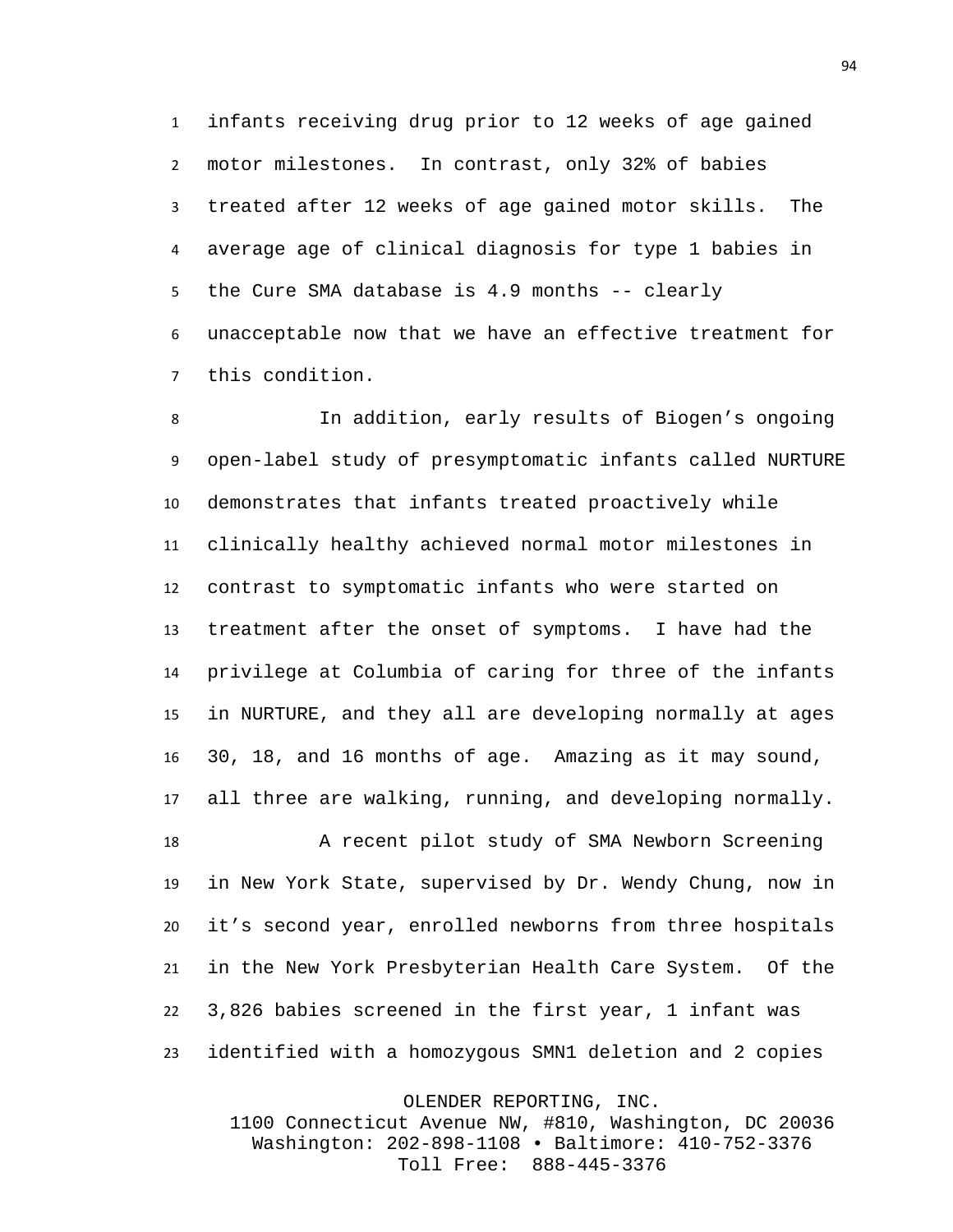of the SMN2 gene. This genetic profile allows one to predict the severe type 1 SMA phenotype as the likely clinical outcome. This infant was enrolled in the NURTURE clinical trial and treated with Spinraza at age 15 days. She is now age 16 months, meeting all normal developmental milestones, and free of any respiratory issues. In fact, she is now walking and running. This performance is in stark contrast to the natural history of SMA in which type 1 infants never make any motor gains after initial presentation, and significantly better than the recently published Endear trial results of symptomatic infants, as discussed earlier in my testimony.

 In closing, timing of disease-modifying treatment has a profound effect on the expected outcome for SMA patients. Simply stated, early treatment leads to a better outcome. In fact, we have known about this rule since the early days of newborn screening and the treatment of phenylketonuria. Therefore, it is critical that SMA be added to the Recommended Uniform Screening Panel to permit presymptomatic infants with genetic SMA the best chance for a normal life when they are free of the weakness, the respiratory distress, the spinal

OLENDER REPORTING, INC.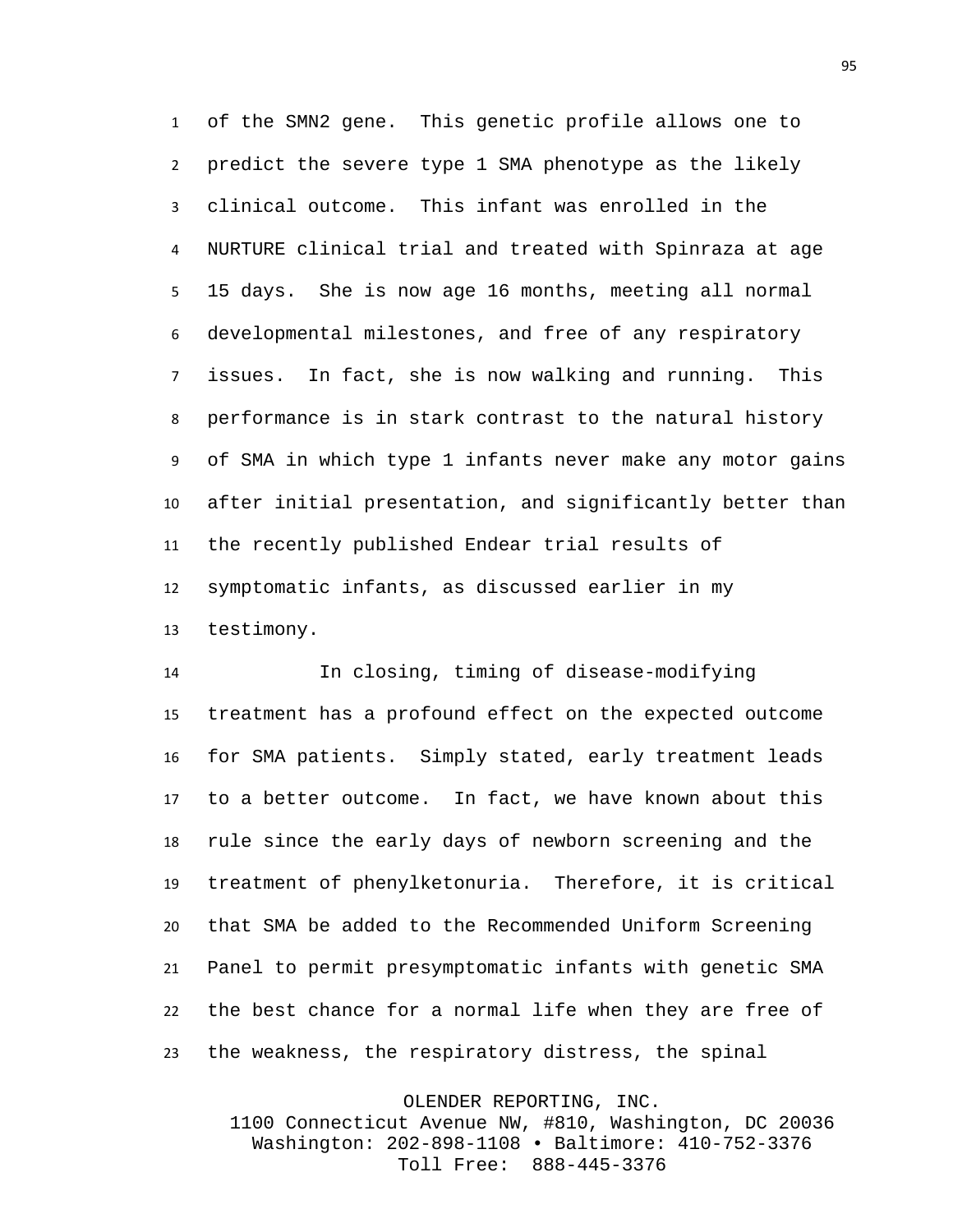curvature, and the threat of death that predictably emerges postnatally in this untreated infants.

 I strongly urge the Advisory Committee to approve the SMA nomination now that we have an effective treatment for this devastating disease, and now that we have clearly demonstrated the benefits of early therapeutic intervention. I thank the Committee for the opportunity to address you today and urge you in closing to nominate SMA to the Recommended Uniform Screening Panel. Thank you very much.

 DR. JOSEPH BOCCHINI: Thank you, Dr. Devivo, for your comments and certainly your career of working with children with neurodevelopmental disorders. As you know, we'll hear an interim report today about the evidence review and our expectation is that that will be ready for the Committee to review and vote on in February. So, thank you.

18 DR. DEVIVO: Thank you.

 DR. JOSEPH BOCCHINI: Next is Maria Spencer. Ms. Spencer is the Vice President of Policy and Advocacy at Cure SMA. She will discuss adding SMA to the RUSP as well.

MS. SPENCER: Good morning, everybody. Again,

OLENDER REPORTING, INC.

1100 Connecticut Avenue NW, #810, Washington, DC 20036 Washington: 202-898-1108 • Baltimore: 410-752-3376 Toll Free: 888-445-3376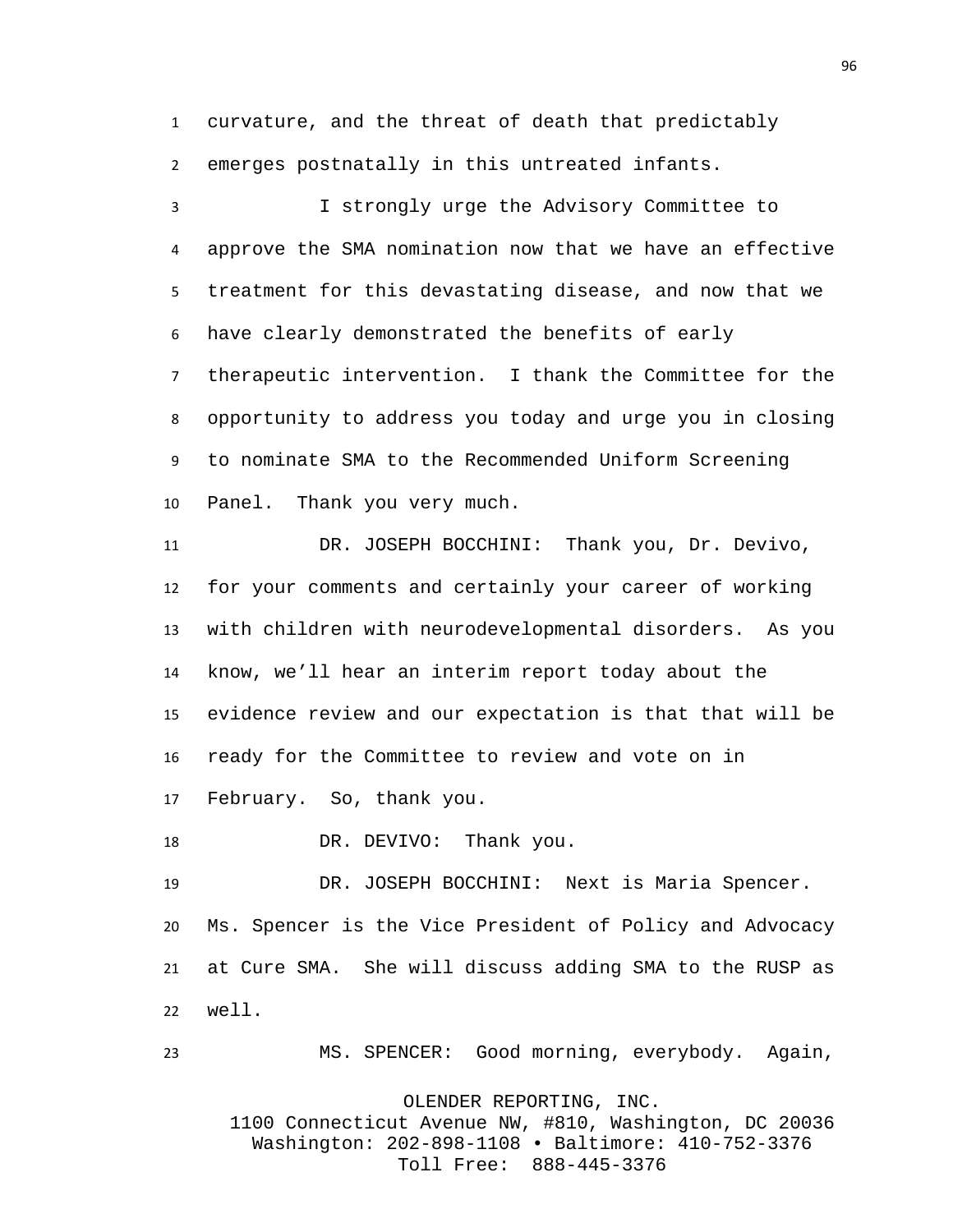my name is Maria Spencer, and I'm the Vice President of Policy and Advocacy for Cure SMA.

 I'm testifying on behalf of the Spinal Muscular Atrophy Patient Community regarding the nomination of SMA for inclusion in the Recommended Uniform Screening Panel. This Committee is authorized under the Newborn Screening Saves Lives Act to make evidence-based determinations to add new conditions to the Recommended Uniform Screening Panel -- RUSP. In order to be added to the RUSP, a condition must: 1) Be identifiable within 1 or 2 days after birth; 2) Have a screening test available; 3) Benefit from early detection and intervention; 4) Have an effective treatment. We believe the application currently under consideration for SMA meets each of these criteria. We hope that the Committee's favorable report -- favorably reports SMA be added to the RUSP.

 If one considers the fact that over 4 million babies are born in the United States, and nearly every one of them is screened for serious and life-threatening, heritable disorders and medical conditions, then imagine what adding SMA to state panels will mean for those babies newly diagnosed today.

In a little over a month from today, we mark

OLENDER REPORTING, INC.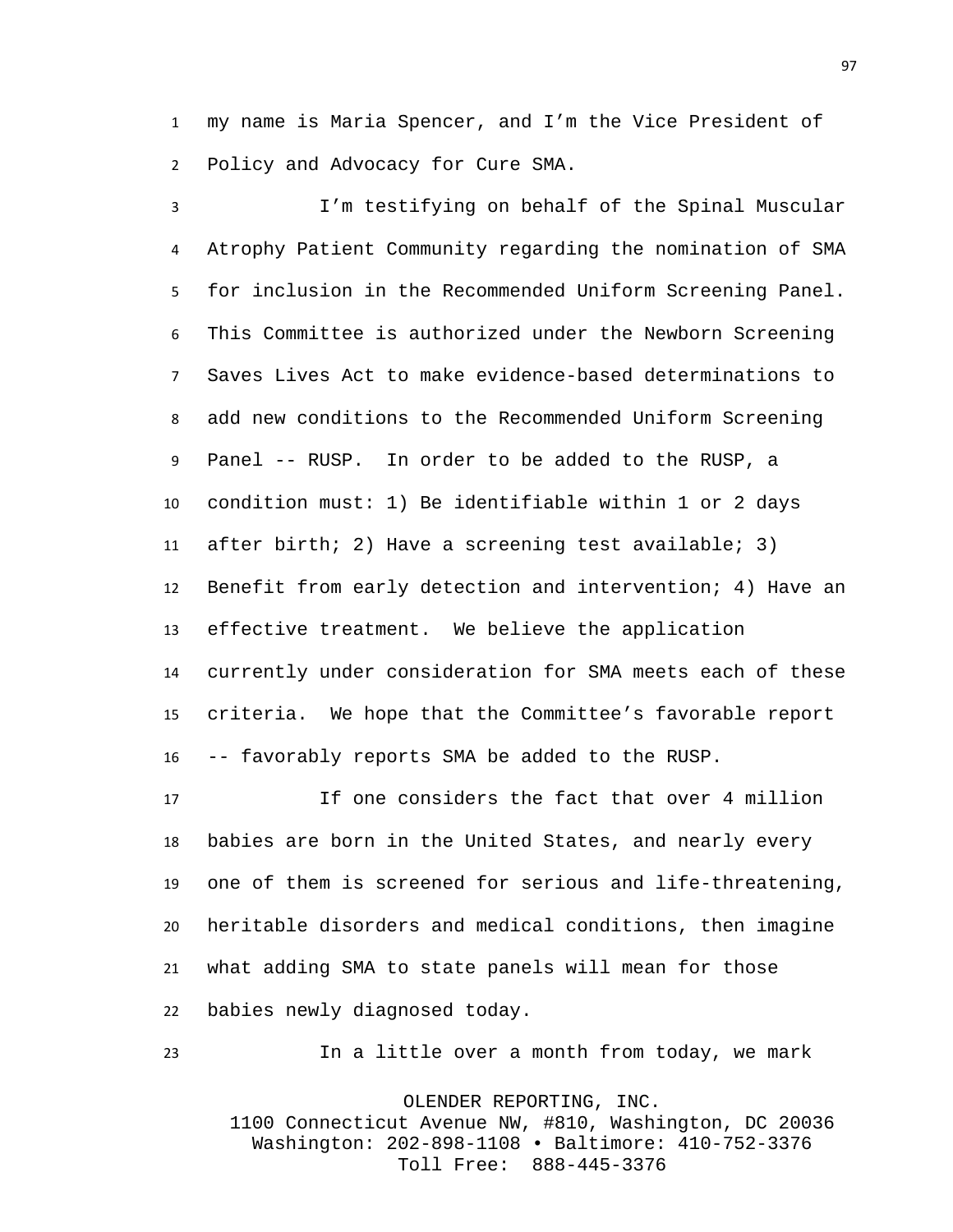the anniversary of the FDA approval of Spinraza.

 Currently, no babies treated under NURTURE, the trial testing Spinraza is in -- testing Spinraza in pre- symptomatic infants has died or required permanent ventilation, while 39% of those treated in the trials after showing symptoms did. And in 68% of those in the control group, 100% of the babies in NURTURE are sitting and 10% after showing symptoms, and may are reaching age-appropriate milestones.

 Children across the country are being treated by this life-changing therapy, which has shown positive results for disease, which is the leading genetic cause of death for children under the age of 2.

 However, infants with type 1 SMA are currently diagnosed at about 4.9 months of age, after several months of a diagnostic journey. Therefore, Cure SMA, families, researchers, and others who have come before this Committee over the last year have said overwhelmingly that newborn screening combined with early therapy is the best chance to have -- is the best chance to have a change in the lives of many impacted individuals for the next generation and beyond.

In conclusion, we know there is a life-saving

OLENDER REPORTING, INC.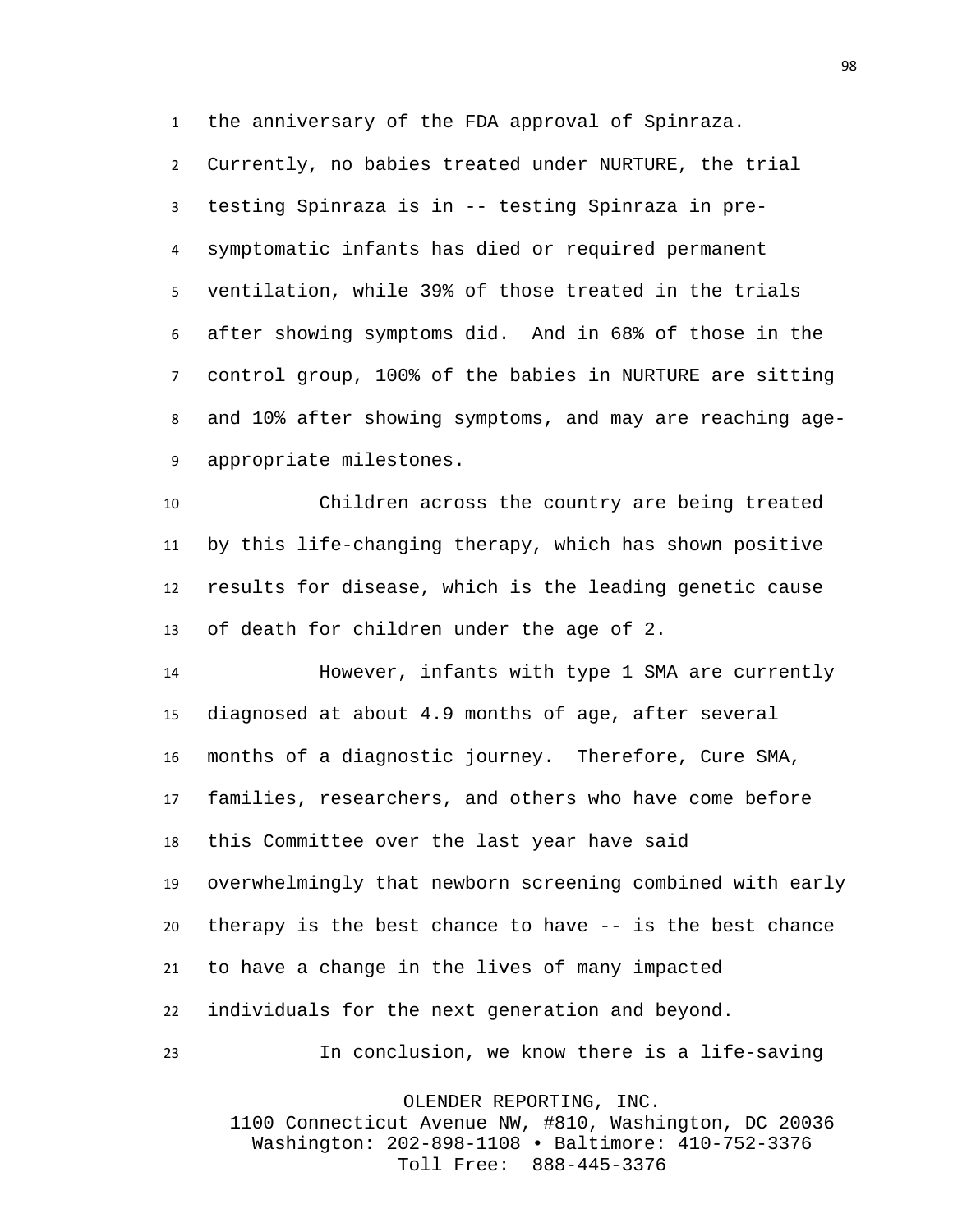treatment for SMA that has been shown to be even more effective when delivered pre-symptomatically. It is of the utmost importance that SMA be added to the RUSP to insure that patients receive treatment as early as possible to obtain the best outcomes and to save lives.

 I want to thank the Committee on behalf of our community for the opportunity to address you today. Thank you so much.

 DR. JOSEPH BOCCHINI: Thank you, Ms. Spencer, for your comments. We appreciate that.

 Next is Cheryl Yoder, parent of a child diagnosed with SMA type 1. She will be sharing from her family's experience with SMA and the impact of having her son tested at birth and receiving Spinraza by 3 weeks of age. Welcome.

 MS. YODER: Good morning, Dr. Bocchini and members of the Advisory Committee. Thank you for the opportunity to testify today. My name is Cheryl Yoder. I'm Mom to five kids, but I'm going to be talking about Ariel and Jace today.

 I'm testifying on behalf the Spinal Muscular Atrophy Patient Community regarding the nomination of SMA for inclusion on the Recommended Screening Panel. Our

OLENDER REPORTING, INC.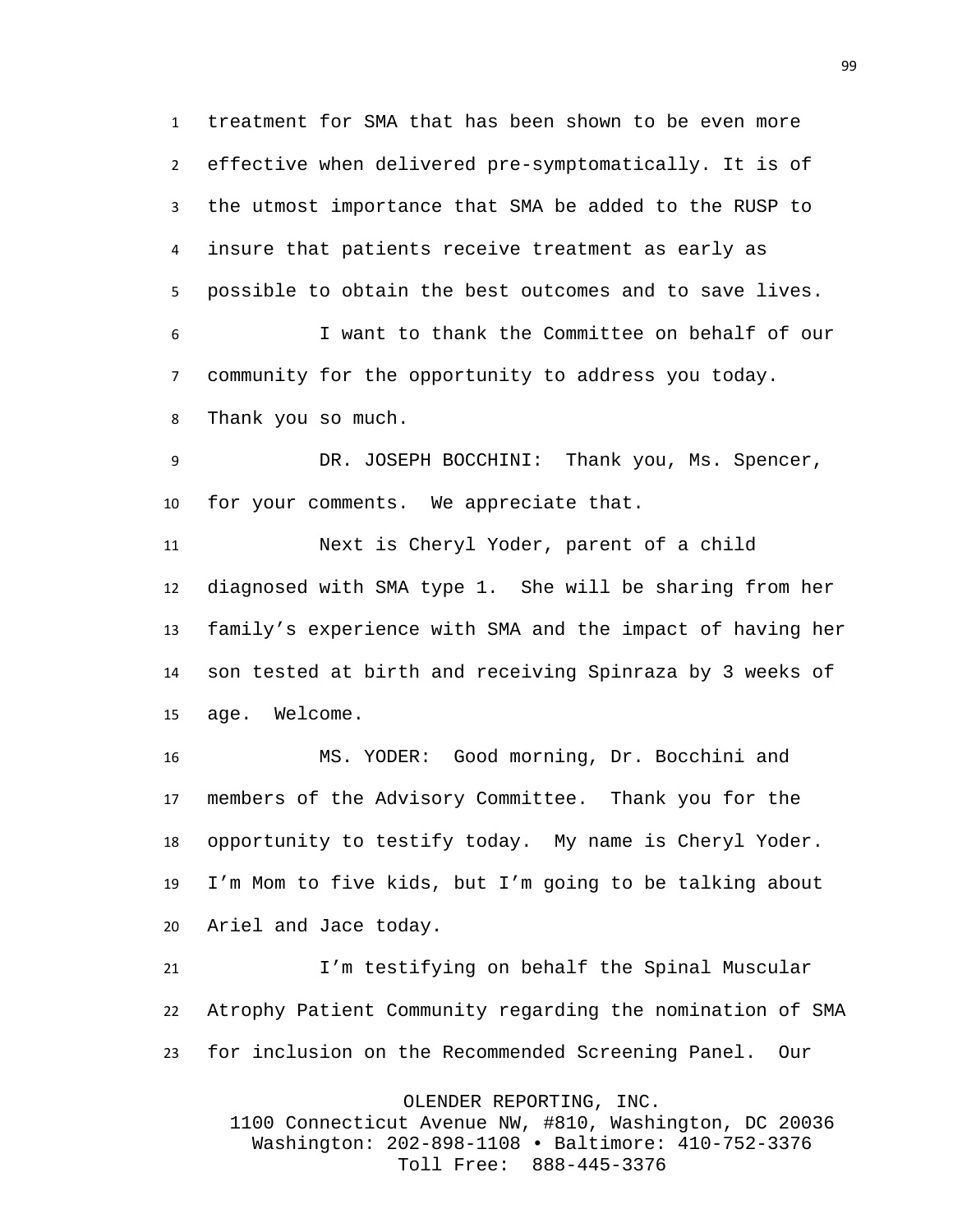third child was born in December of 2012. Her two brothers, daddy, and I were so excited and in love with finally a baby girl, we named her Ariel Joy. There were no signs at birth that anything was wrong. She was perfect. However, it was during her first month of age that I just began to feel a nagging concern about Ari's well-being. It was small things at first. I couldn't really pinpoint it. By the -- it was at a well visit when she 4 months old that I expressed my now real concern to the doctor. Ariel wasn't holding her head up very well. She hadn't rolled over. She just seemed weak. By the time she was seen by Dr. Tom Crawford, a pediatric neurologist at Johns Hopkins, around 6 weeks later, there was really no question that something was seriously wrong.

 In another 2 weeks, at 6 months of age, test results finally confirmed Dr. Crawford's assessment -- our girl had SMA. Ariel was with us for 16 precious months.

 In July 2015, Jace was born. We had blood drawn immediately for testing, and when he was 8 days old, we learned that he too was affected with SMA, and we were devastated. But, timing could not have been happier

OLENDER REPORTING, INC.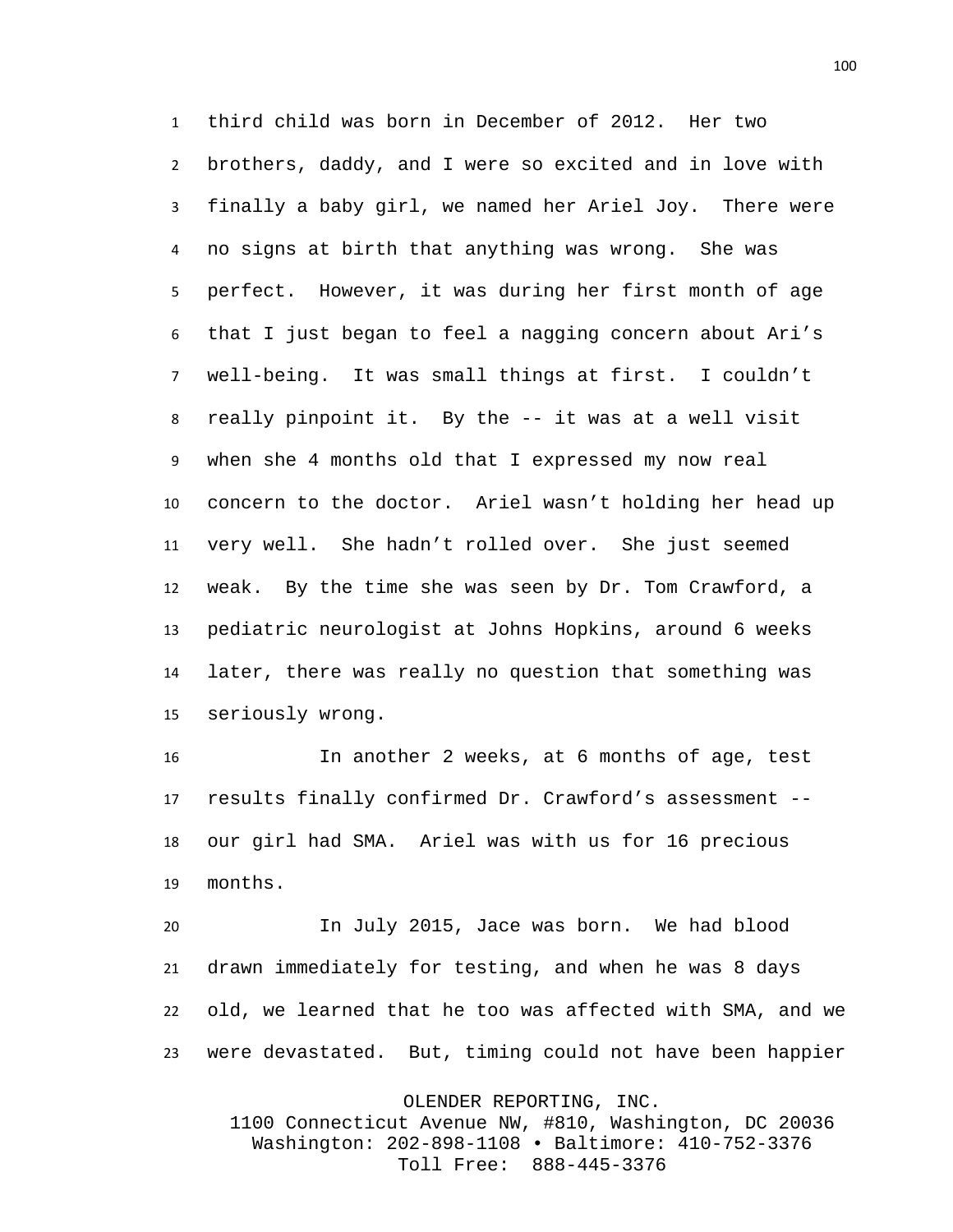for Jace. Biogen had just opened a new clinical trial and it is the NURTURE study that has been mentioned for children just like Jace -- those who were diagnosed with SMA but as yet without symptoms.

 He passed screening and received the first dose of Spinraza on the 25th day of his life. I could go on and on telling you of his exploits. He has -- we have celebrated milestone after milestone. He is now independently walking, talking, he climbs the steps, he sings, he is a very busy 2-year-old, and he has his sights set on running. You can imagine our delight and joy in this incredible journey that is worlds different from what we experienced with our daughter, only 4 years ago. We prayed to Jesus for a miracle, and we're watching in unfold in Jace.

 I'm here today because it's my hope that pre- symptomatic treatment could be the starting place for every family that has to hear the words spinal muscular atrophy attached to their child's life. We knew to test Jace because of Ariel, but many children, like Ari, are months older before their diagnosis is made.

 Scientific literature shows that children with SMA type 1, the most severe and most common form of SMA

OLENDER REPORTING, INC.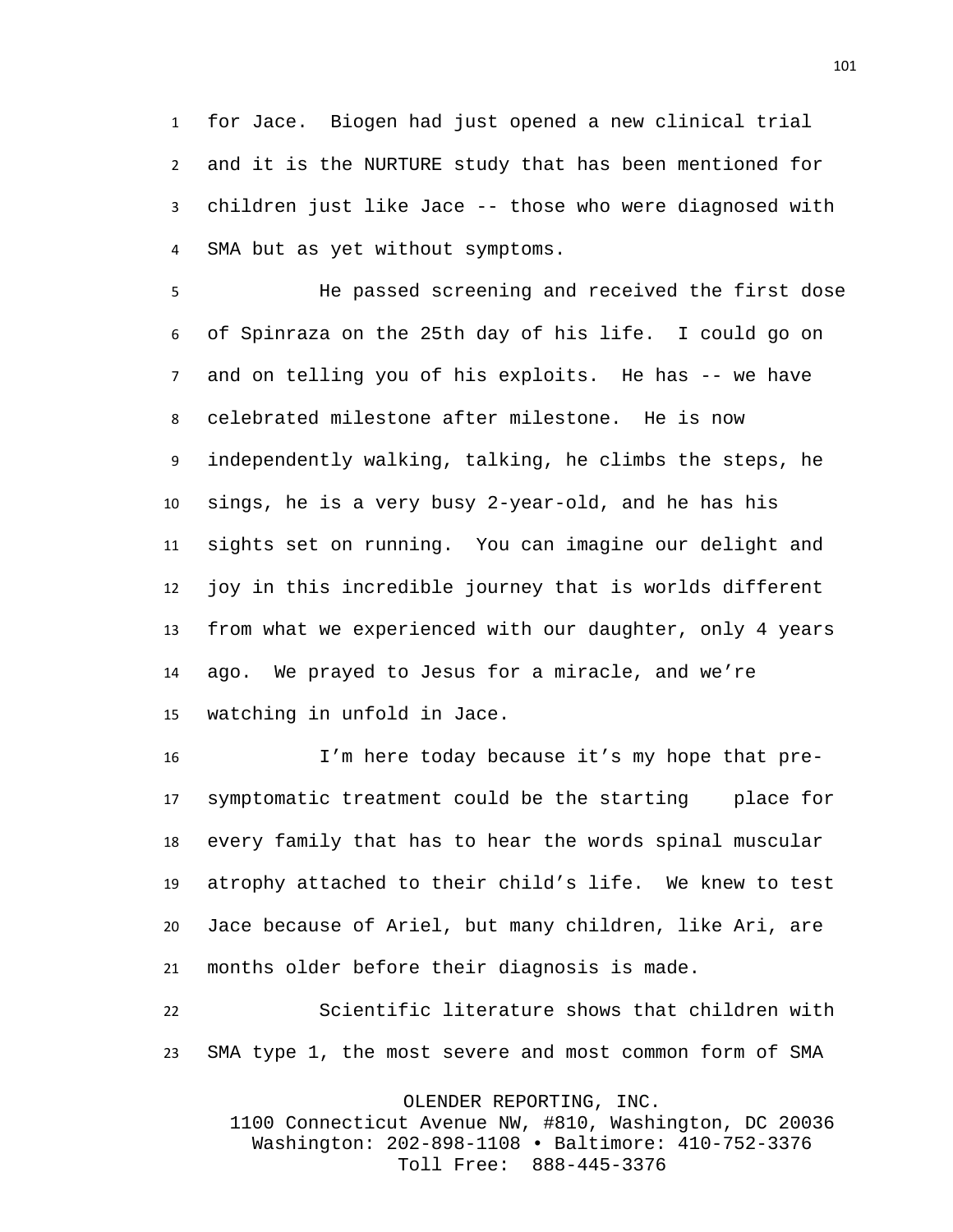and also the form that both Ariel and Jace have, don't get correct diagnosis until nearly 4 months after symptom onset. This robs them of the most important window for effective treatment, which is before significant motor neuron loss has occurred. Every day past without treatment increases the impact of SMA on that child and their family -- think of it -- for life. Because time is of the essence in treating children like Jace, newborn screening is the key to giving these children their best chance to thrive.

 So, thank you for your time today and for the opportunity to address the Committee. Thanks for considering our nomination.

 r: Thank you, Ms. Yoder, for your presentation and sharing your family story. We appreciate it.

 Next, we have Ms. Kristin Stephenson, Senior Vice President and Chief Policy and Community Engagement Officer at the Muscular Dystrophy Association. For comments, we'll address long-term followup care and support for newborns identified with neuromuscular disease through newborn screening. Welcome.

 MS. STEPHENSON: Thank you so much for the opportunity to be here today and to address the Committee

OLENDER REPORTING, INC.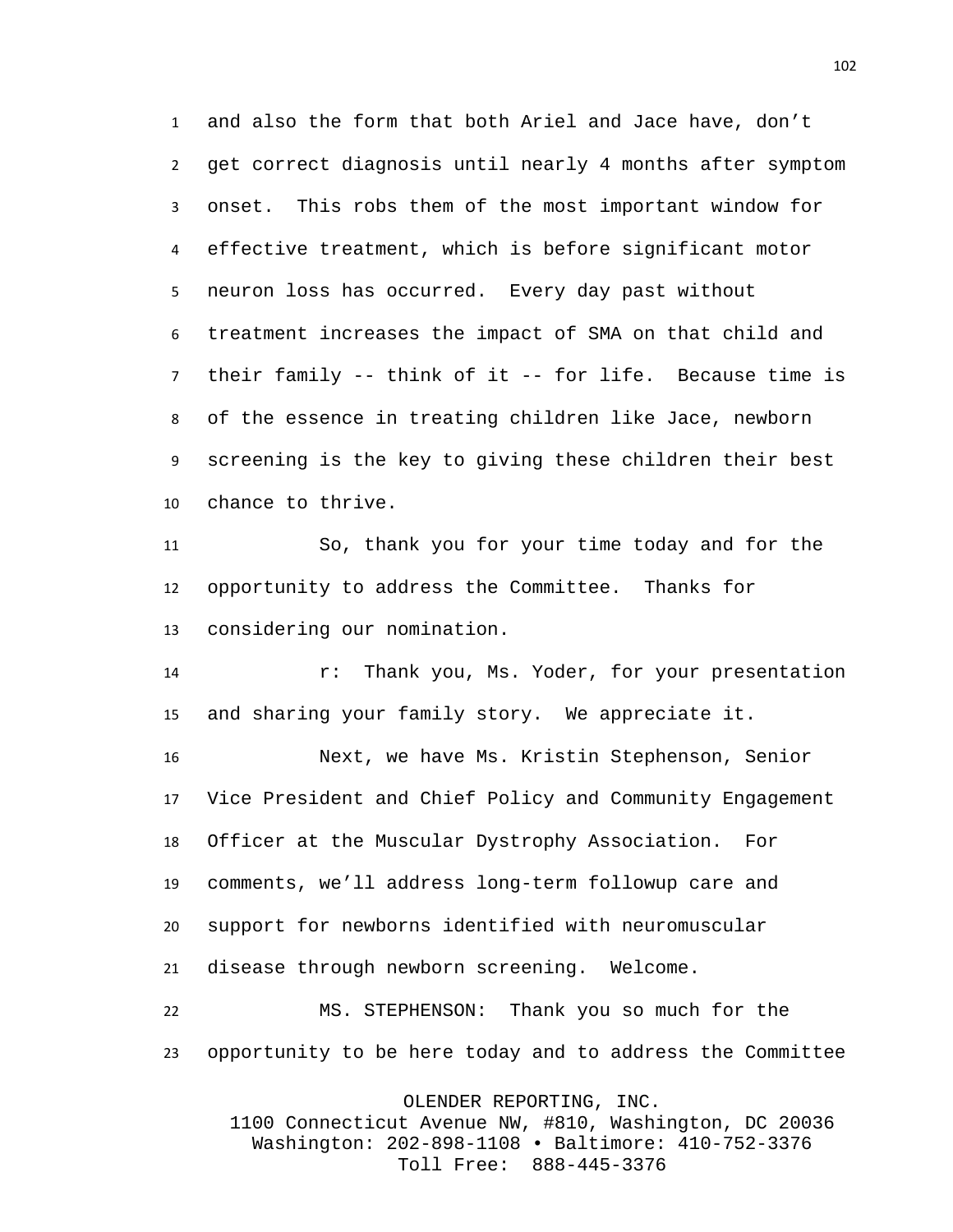again, and welcome to those of you who are new to the group. My name is Kristen Stephenson, and I serve as Chief Policy and Community Engagement Officer for the Muscular Dystrophy Association, and I'm pleased to be here with you today as so many exciting opportunities in screening are moving forward for neuromuscular disease.

 As an umbrella organization representing more than 40 different neuromuscular disorders, MDA is committed to the screening diagnosis and treatment of multiple diseases; Pompe, SMA, muscular dystrophy, and other disorders. And, we're proud to be working collaboratively with the clinician, research, and advocate community on screening for these three diseases and looking at other candidates as they become appropriate to bring to this Committee and to meet your vigorous review standards for consideration for addition to the RUSP.

 What I would like to share with you today really builds on what you've heard about the importance of seeing SMA added to the panel and asking you to think about the very significant and strong support network and infrastructure that's already in place to help this community of newborns once they are identified.

OLENDER REPORTING, INC. 1100 Connecticut Avenue NW, #810, Washington, DC 20036 Washington: 202-898-1108 • Baltimore: 410-752-3376 Toll Free: 888-445-3376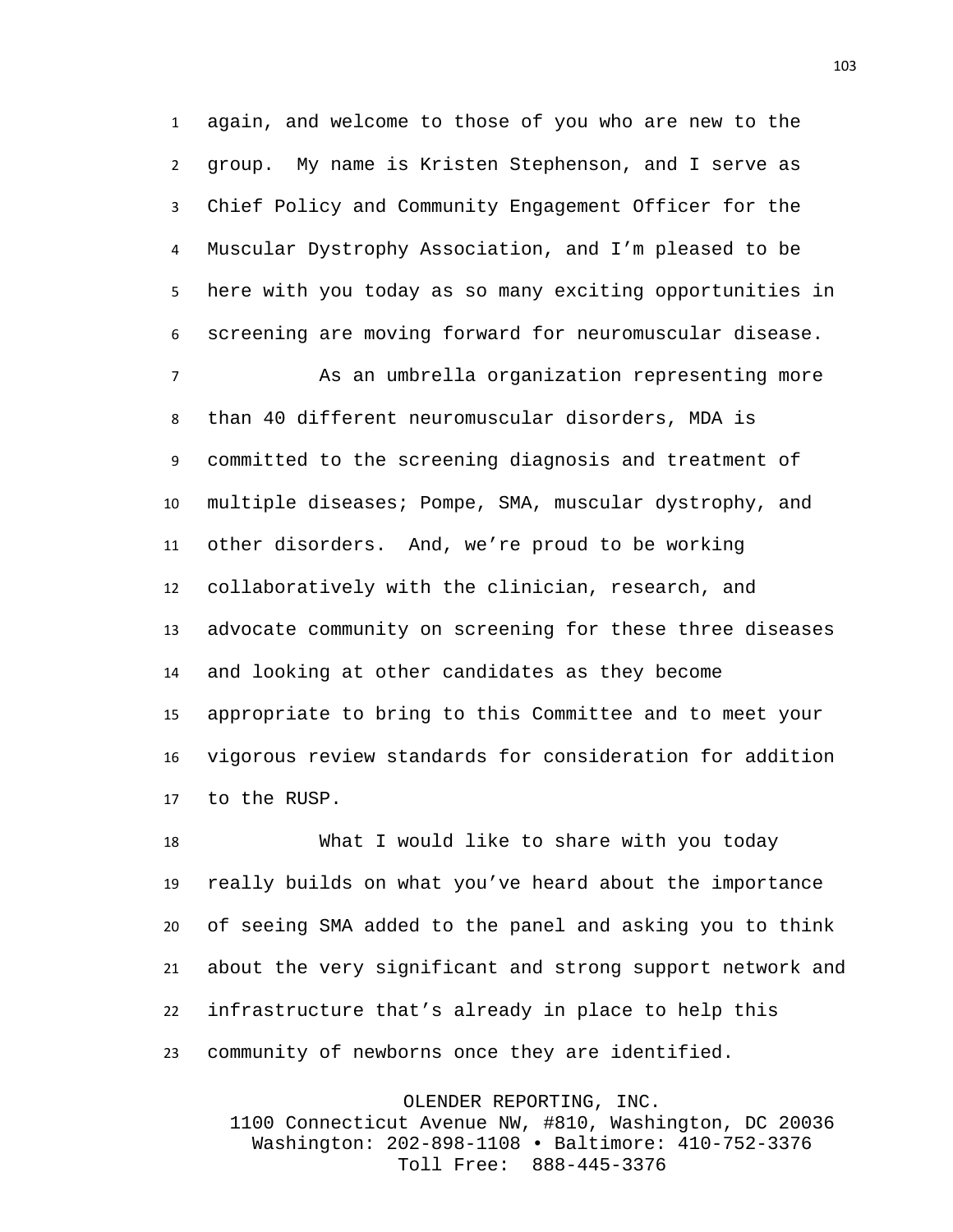For SMA specifically, as the evidence review process continues, and as you look at critical factors such as the treatment algorithm that's in development, we would ask you to take into consideration as well this infrastructure. One critical piece of that infrastructure is the network of care centers. MDA supports over 150 care centers around the country that are equipped to handle specific neuromuscular disorders including Pompe, SMA, and muscular dystrophy. And, those care centers are led by some of the thought leaders and some of the leading clinical researchers in the SMA and neuromuscular disease space and are the same locations where many of the clinical trials take place, where potential therapies are investigated for SMA and other diseases.

 Thousands of individuals living with neuromuscular disease are seen annually in these clinics and hundreds have been dosed with the new treatments that are coming on market for disorders like SMA. While administration of these drugs can be complex and complicated, this system is in place, and we are working to help support the clinicians and the care centers to ensure that they have the resources that they need to

OLENDER REPORTING, INC.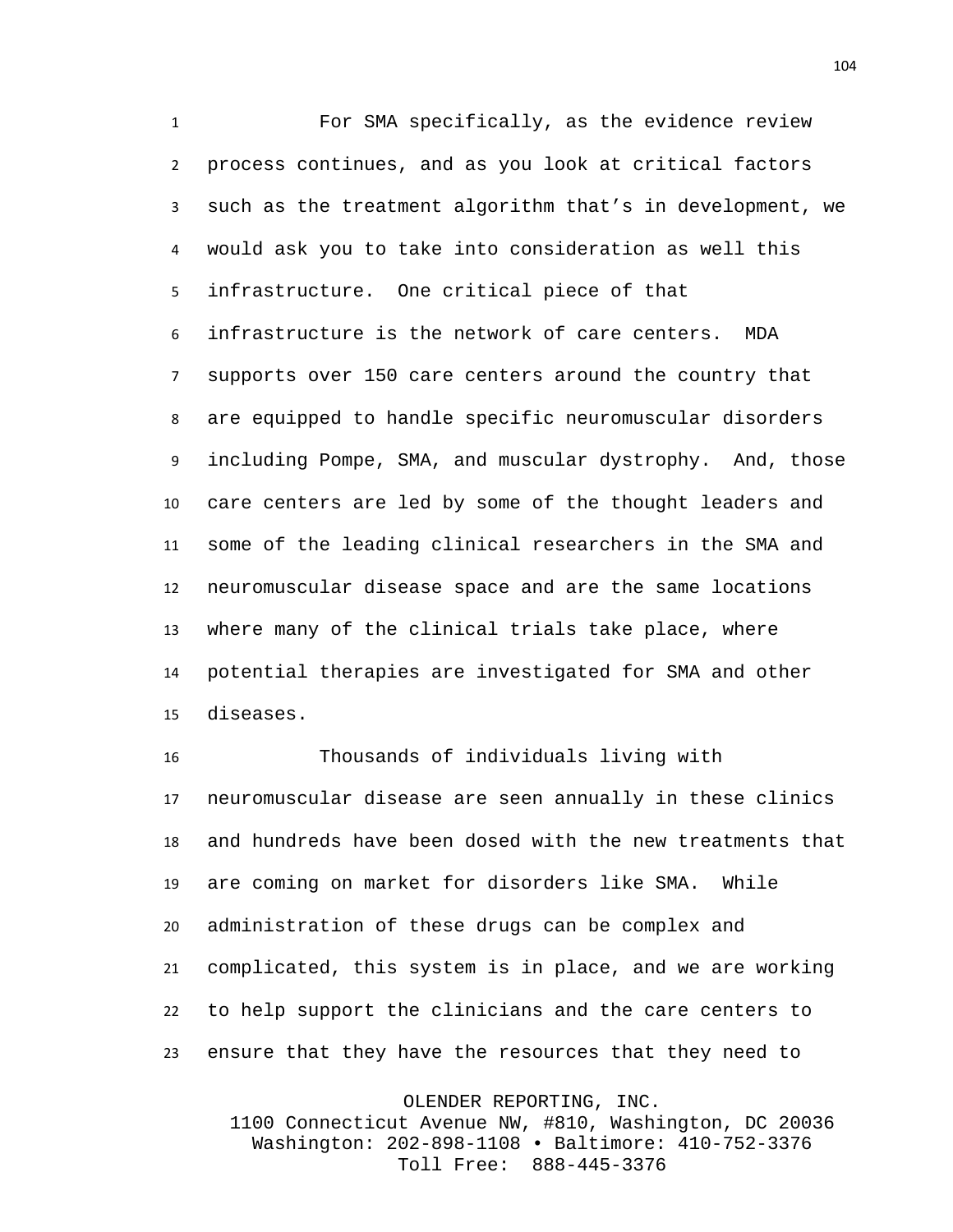move forward with seeing newborns.

 While there is work to be done, it is in process, and we eagerly await additional newborns being seen in the care center structure.

 In addition to the care center structure, MDA has a disease registry that captures provider-entered data at 26 different care centers in 16 different states around the country that includes capturing data on spinal muscular atrophy. The purpose of this registry is to collect longitudinal disease information to help accelerate and drive therapy development and also to improve standards of care and clinical care.

 The development of the registry has been a community effort that has engaged multiple stakeholders and thought leaders in this space including in SMA and which we look forward to sharing information from with this Committee and with the community.

 This same care center and registry network supports SMA, Duchenne, muscular dystrophy, and other disorders, and we think it's imperative that as you're thinking about the big picture of services and support and what will happen to newborns identified in the SMA screening process, that there is a robust knowledgeable

OLENDER REPORTING, INC.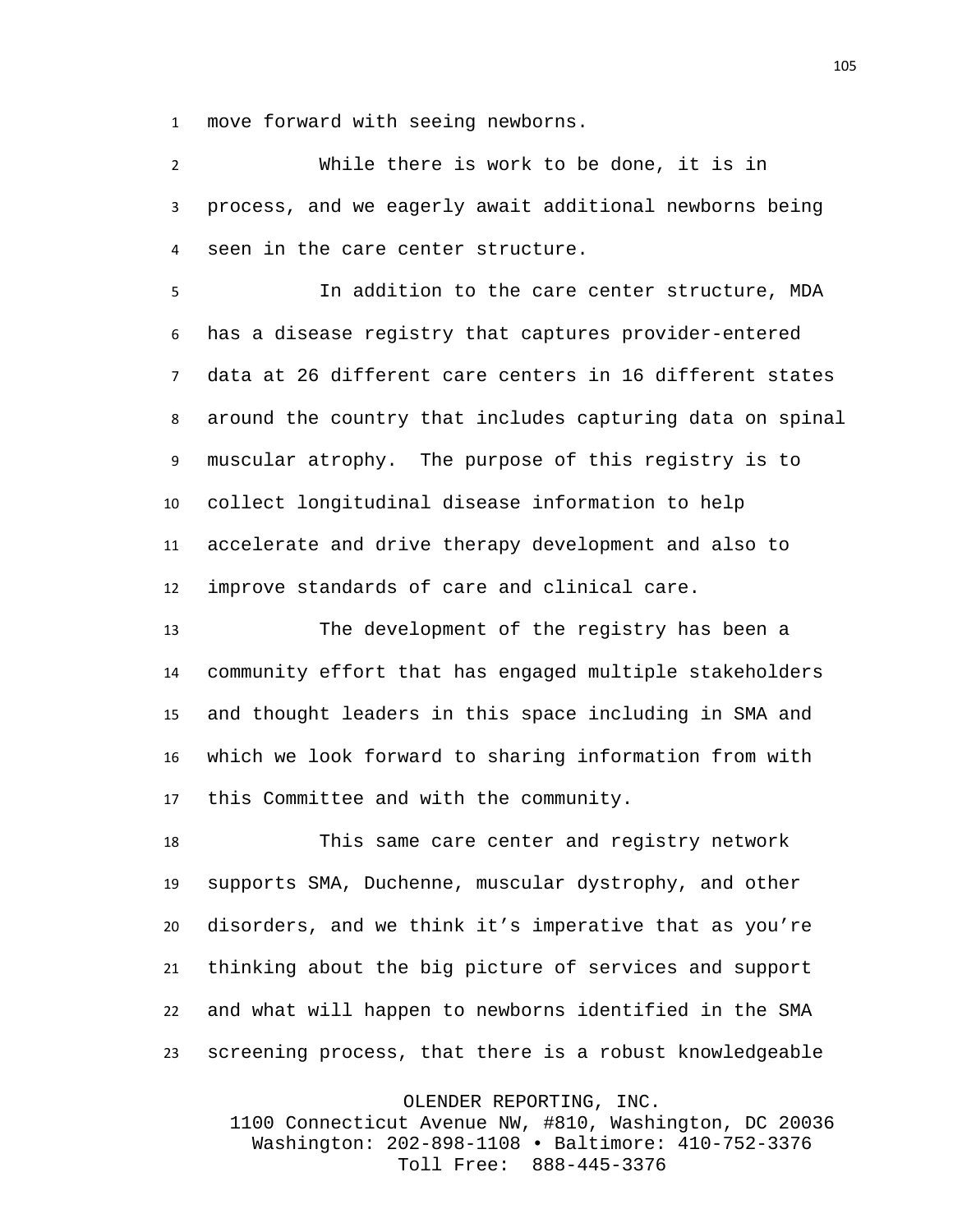body and network out there ready, willing, and able to help support this community from day one.

 This is a community working together toward the common goal of newborn screening, as you've heard from the prior testimony this morning and in other meetings. We're very proud of the work that we have all been doing together and look forward to continuing that going forward. We hope that soon SMA will be added to the list of conditions on the RUSP and that additional neuromuscular disorders will follow. Thank you for your time and for your consideration, and I look forward to the conversation later today regarding the evidence review phase of SMA.

 DR. JOSEPH BOCCHINI: Ms. Stephenson, thank you for your comments and presentation. I appreciate it. Next, we have Annie Kennedy, Senior Vice President of Legislation and Public Policy at Parent Project Muscular Dystrophy. She will provide updates on activities of the National Duchenne Newborn Screening Effort.

 MS. KENNEDY: Hi, good morning. On behalf of Parent Project Muscular Dystrophy -- PPMD -- I would like to thank the Committee for providing me the opportunity

OLENDER REPORTING, INC.

1100 Connecticut Avenue NW, #810, Washington, DC 20036 Washington: 202-898-1108 • Baltimore: 410-752-3376 Toll Free: 888-445-3376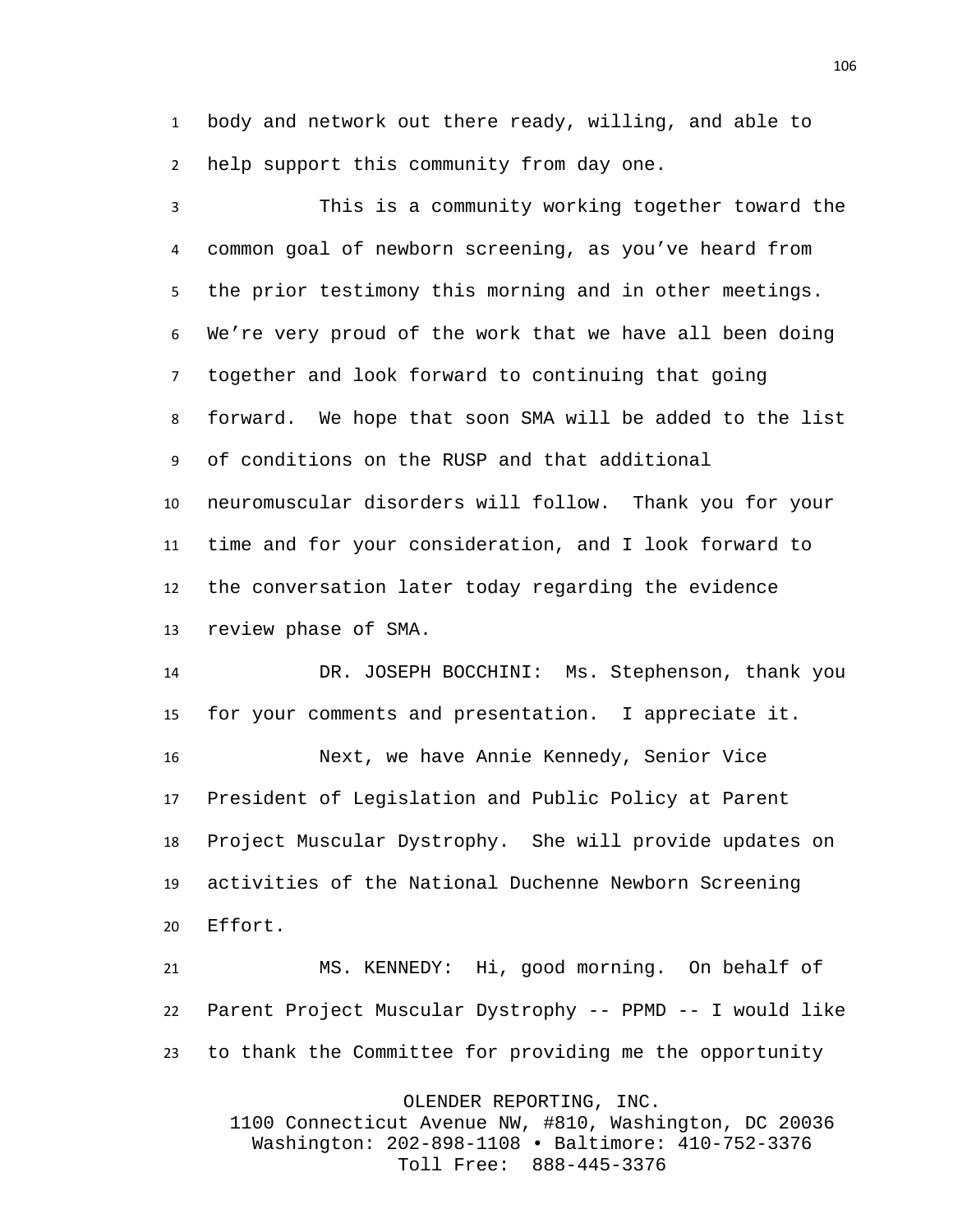to address you here today. My comments are on behalf of myself, on behalf of Michele Lloyd-Puryear, and on behalf of Dr. Jerry Mendell from Nationwide Children's Hospital, who together have been providing leadership for our National Duchenne Newborn Screening Efforts.

 We are pleased to be presenting today on behalf of the more than 8,000 individuals estimated to be living with Duchenne muscular dystrophy in the US. But, more it is with an increasing sense of hope and urgency that I am here today on behalf of the thousands of babies who are yet to be born with Duchenne.

 Duchenne muscular dystrophy is one of the most common, fatal, genetic disorders diagnosed in childhood, affecting approximately 1 in every 5,000 live male births. Because the Duchenne gene is found on the X chromosome, it primarily affects boys. However, carriers can manifest symptoms that range in variability from mild muscle cramping to cardiomyopathy to girls with the classic Duchenne phenotype.

 While Duchenne is still a 100% fatal disease, we have demonstrated that immediate identification and early clinical interventions can add years, even decades, to an individual's lifespan. In the last year, our

OLENDER REPORTING, INC.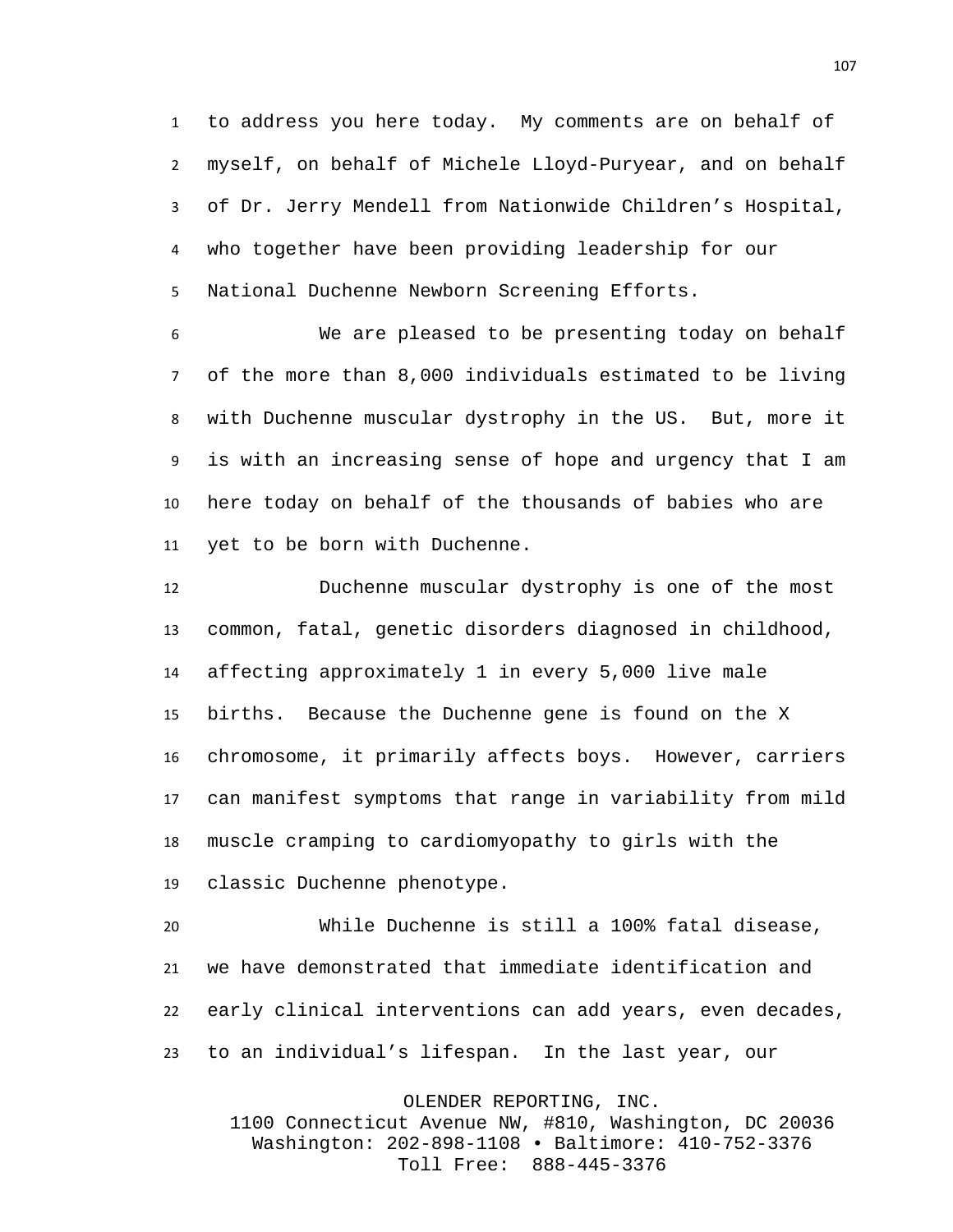landscape has changed and advanced significantly. We now have two therapies approved for use in Duchenne in the United States, and a third approved outside the US and currently under review by the FDA. We have a robust pipeline of investigational therapies advancing within clinical testing, and three separate gene therapy programs which are moving into the clinic within the coming weeks. Our Duchenne community's research pipeline is both robust and hopeful.

 Prior to today's meeting, we submitted a written comment to the Committee that included a detailed update of our Duchenne therapeutic pipeline. From my oral remarks, I'll provide highlights from our National Newborn Screening Efforts only.

 For the last three years, PPMD has convened experts in both Duchenne and newborn screening to build a National Duchenne Newborn Screening Infrastructure aimed at developing the evidence to support Duchenne newborn screening. The Duchenne Newborn Screening Effort has established the partnerships required to research, highlight, and implement nationwide newborn screening for Duchenne. Through these efforts, we have begun to create information technology tools to support the development

OLENDER REPORTING, INC.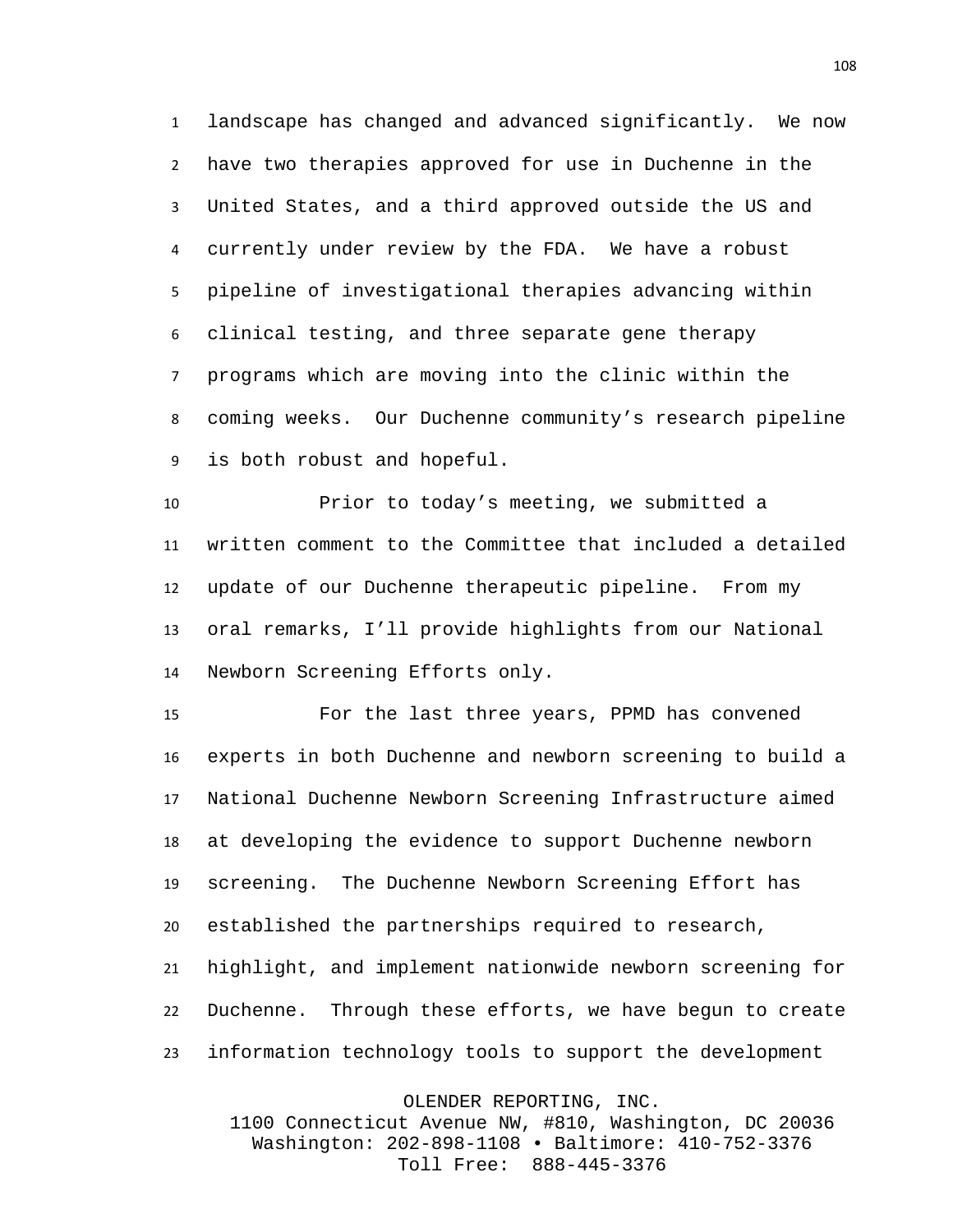of screening and diagnosis technologies as well as to enable longitudinal studies to understand the health outcomes of newborns diagnosed and treated early.

 Once developed and implemented, the tools will be available for population-based newborn screening and state newborn screening program implementation.

 We have also been active in legislative efforts around the reauthorization of the Newborn Screening Saves Lives Act and Federal funding for US Newborn Screening.

 Last month, PPMD convened a meeting of our Duchenne pharmaceutical and Duchenne community partners. The intent of the meeting was to provide attendees with the background needed to define the next steps for Duchenne newborn screening and outline a meaningful collaboration. We were also very fortunate to have representatives from two state laboratories as well as Biogen and Sanofi participate in the meeting and our discussions to provide perspectives from other relevant conditions outside of Duchenne and other pilot

experiences.

 To date, our efforts have focused on insuring that all families and clinicians have access to uniform educational and training materials and that those

OLENDER REPORTING, INC.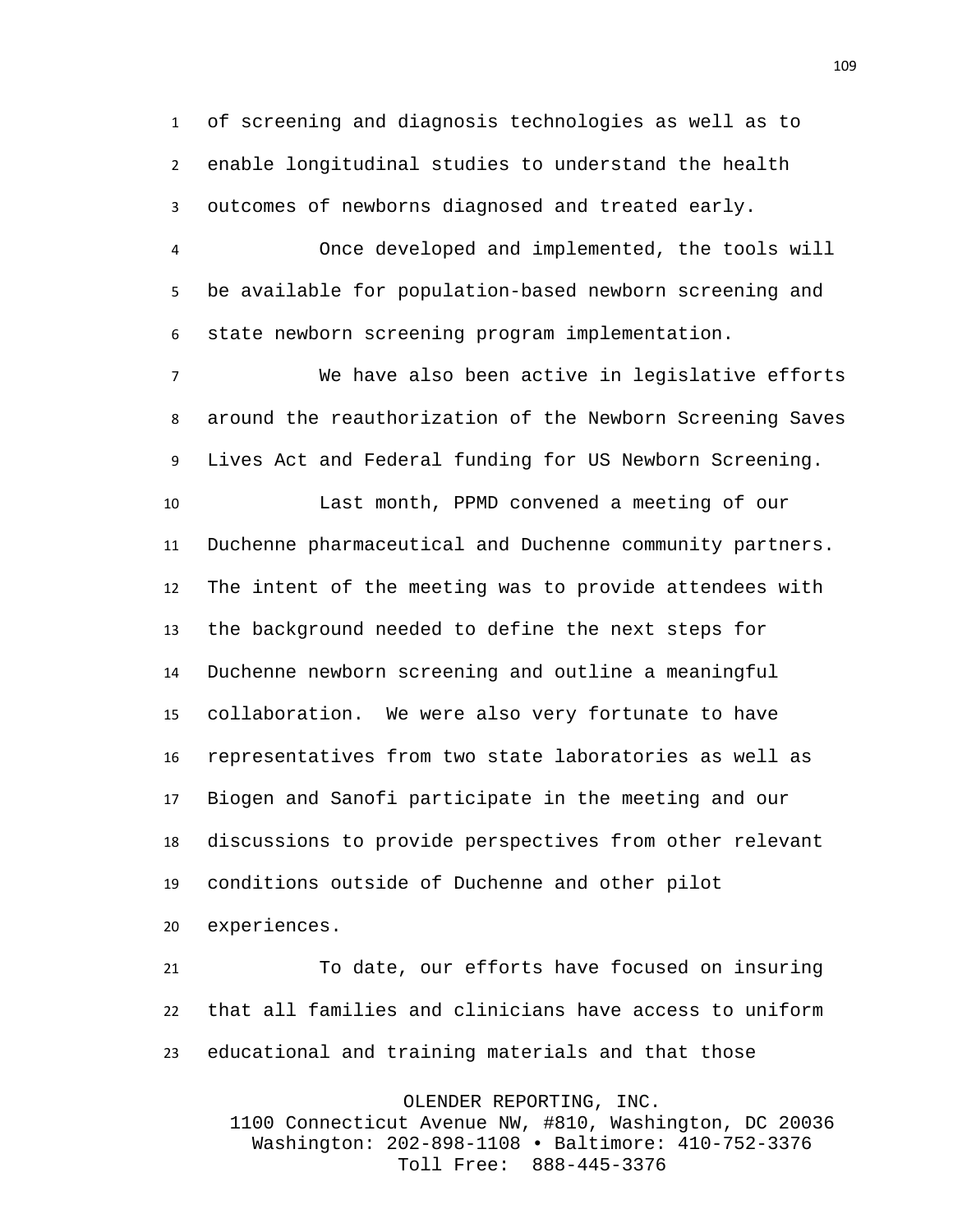diagnosed and treated are followed long term. We believe that the use of the centralized and established infrastructure for newborn screening pilots will accelerate the generation of evidence, the submission of a RUSP nomination packet, the review and recommendation for RUSP status, and ultimately nationwide newborn screening.

 We will continue to remain committed to supporting infrastructure and leading policy efforts around Duchenne, and we are currently pleased to report that the outcome of last month's meeting was that our pharmaceutical industry community has expressed a desire to move the pilot forward as a consortia and those plans are currently underway.

 Our Duchenne Newborn Screening Efforts have benefited significantly from the great expertise and generosity of experts and leaders within NIH, HRSA, FDA, CDC, ACMG, and the Newborn Screening community as well as our Duchenne community. This is an important inflection point for us in our community and one that we recognize we would not have reached without the guidance and support of all of you, and we are grateful.

Our Duchenne community is hopeful, but we also

OLENDER REPORTING, INC.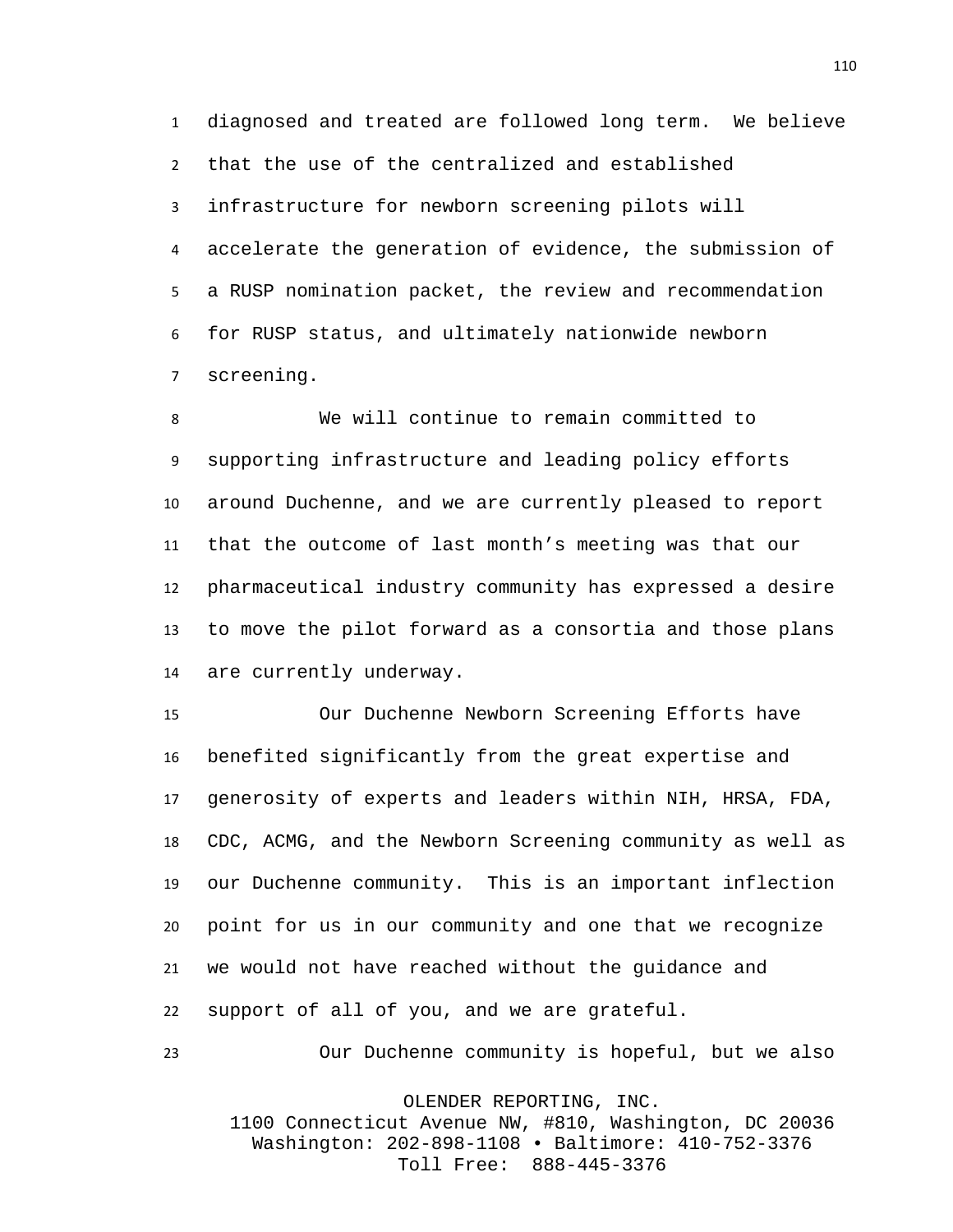know that we have an extraordinary amount of work that we must do to transform our existing National Duchenne Care and Support infrastructure into one that fits within the public health model for newborn screening, and we are working hard to accomplish this. Thank you for your efforts and for your time today.

 DR. JOSEPH BOCCHINI: Thank you for your presentation. Thank you for providing an update to the Committee. I appreciate that of current activities and progress.

 The next presenter is Ernest Shu. He is the Cardiovascular Product Manager at Admera Health and would like to present comments on genetic testing for inherited cholesterol and diabetes. Mr. Shu, is your phone line -- do we have his phone line open?

MR. SHU: Yes, sir.

 DR. JOSEPH BOCCHINI: Great. We can hear you. Go right ahead.

 MR. SHU: Thank you for that introduction, Dr. Bocchini. Contrary to the other public comments this morning, I am not talking about SMA or spinal muscular atrophy.

Good morning all, members of this Advisory

OLENDER REPORTING, INC.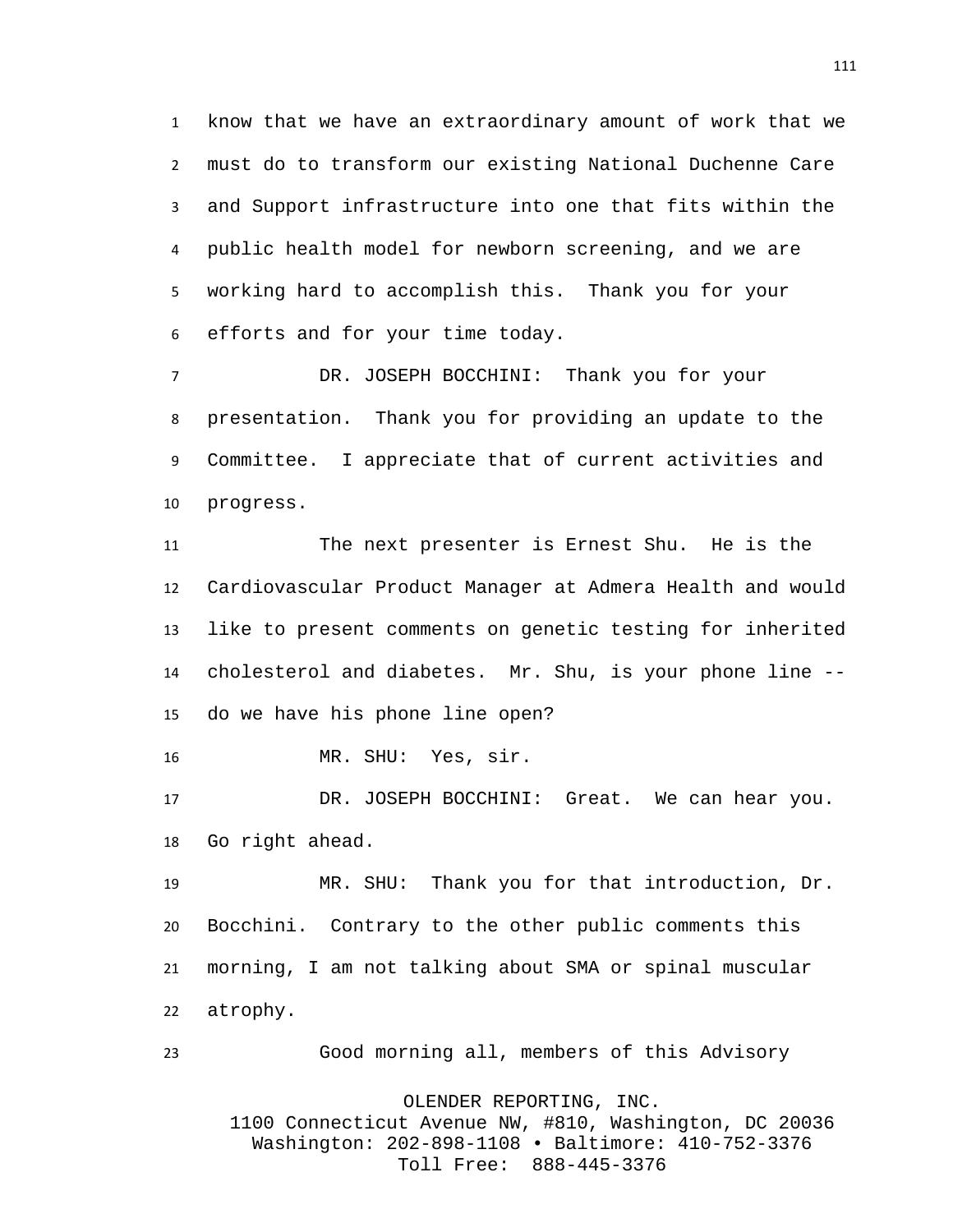Committee, and members of the public.

| $\overline{2}$ | My name is Ernest Shu and I'm the Cardiovascular Test    |
|----------------|----------------------------------------------------------|
| 3              | Portfolio Product Manager at Admera Health, a CLIA-      |
| 4              | certified and CAP-accredited laboratory based out of New |
| 5              | Jersey that utilizes Next-Generation Sequencing          |
| 6              | technology to advance personalized medicine. We focus    |
| $\overline{7}$ | our efforts in three main disease areas:                 |
| 8              | pharmacogenomics, non-invasive cancer screening, and     |
| 9              | inherited cardiovascular diseases. Physicians and        |
| 10             | patients receive diagnostic test results in a distilled  |
| 11             | and manageable report, giving them the relevant          |
| 12             | information to make more informed treatment decisions.   |
| 13             | A colleague forwarded me this invitation to              |
| 14             | attend the webcast and make some comments during this    |
| 15             | public comment period.                                   |
| 16             | Along with the aforementioned clinical test              |
| 17             | offerings, I wanted to take the time to also announce    |
|                |                                                          |
| 18             | that we recently launched two, direct-to-consumer tests  |
| 19             | on the Helix genetic testing marketplace. One test is    |
| 20             | for inherited high cholesterol, which tests for familial |

Young or MODY. What's especially relevant to this

diabetes, which tests for Mature-Onset Diabetes of the

OLENDER REPORTING, INC.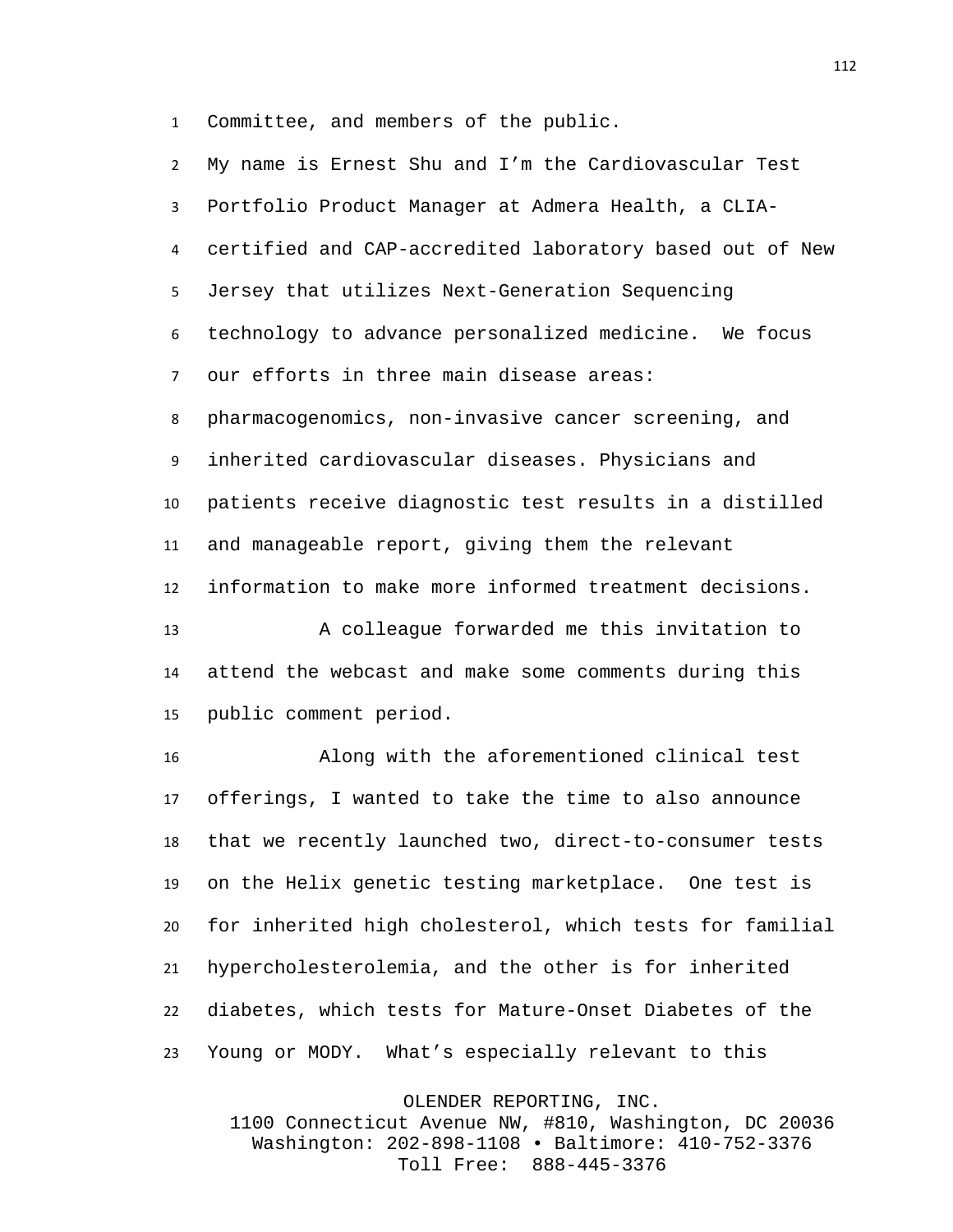discussion and for the committee is that these tests can be used as screening tests to seek out those who are afflicted with these disorders.

 Furthermore, the FH Foundation had their annual global summit in Miami about a month and a half ago, and they have openly made it their mission to advocate for screening at an early age. Our diabetes test is especially relevant right now because November is diabetes awareness month. Now, these diseases are often underdiagnosed or misdiagnosed because family doctors may not know about these diseases.

 These two tests are currently available at a low price point of less than \$150, without the need of insurance approval as well. In the near future, we will also launch tests for Alzheimer's disease, Pharmacogenomics, and sudden cardiac death, which is important because we hear stories about these kids who

 die after their hearts just give out after overexertion from exercise or sports.

 The Helix marketplace also offers products from other partnering companies in areas such as familial carrier screening, nutrition, fitness, ancestry, and entertainment.

OLENDER REPORTING, INC.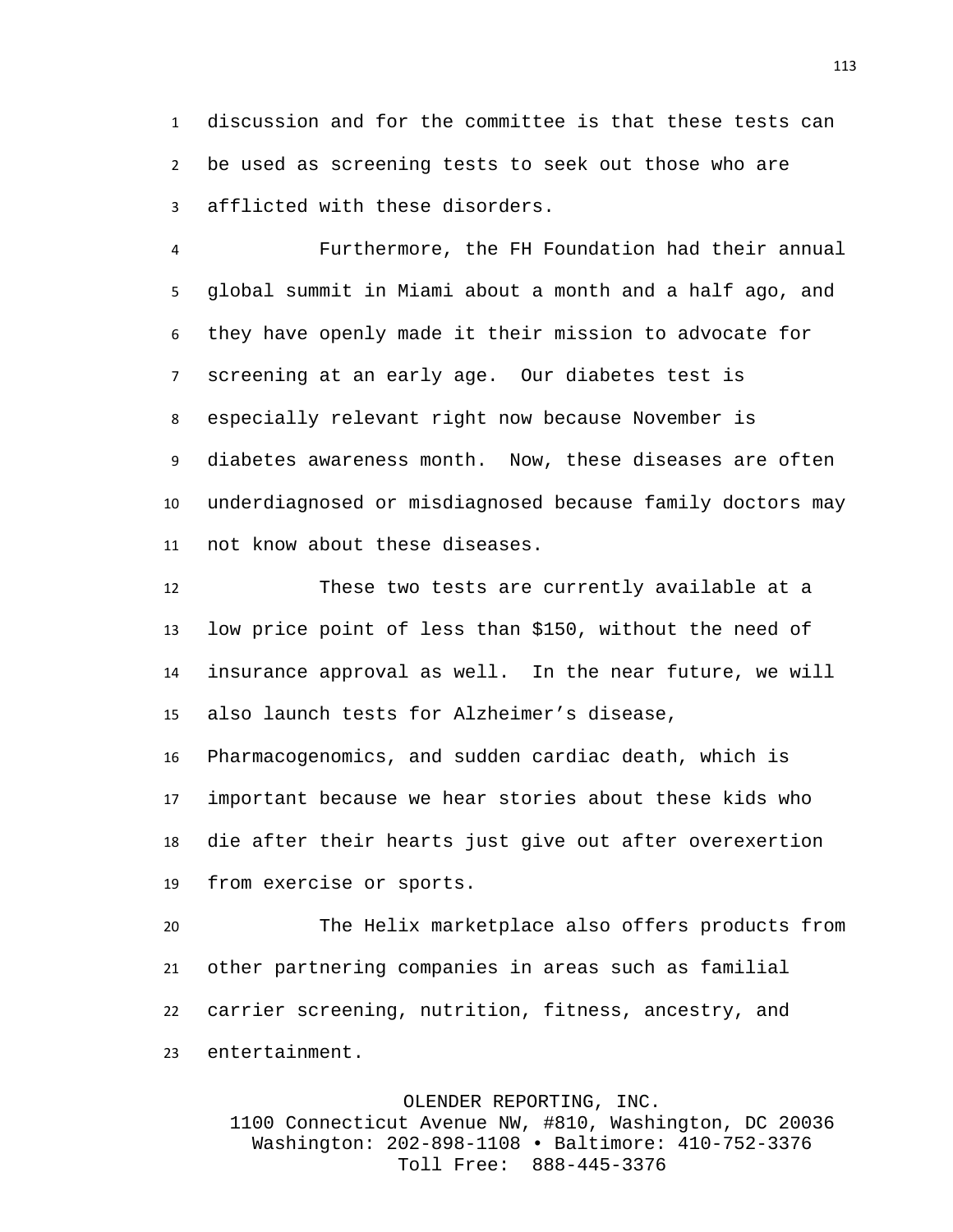1 I am aware that this committee may not openly advocate for any commercial test or company. On a personal level however, if anybody attending this two-day Advisory Committee on Heritable Disorder's meeting is interested and would like additional information, I welcome them to visit [www.admerahealth.com](http://www.admerahealth.com/) or contact me directly at 908-222-0533. Thank you very much.

 DR. JOSEPH BOCCHINI: Thank you for your presentation. We appreciate it.

 That will conclude the public comments. We are running a little bit late, so we're going to delay returning, so you have a chance to eat, until 12:40. But, we want to start promptly at 12:40 because we have a busy afternoon agenda.

 And, to close, Catharine has a couple of comments for you.

 DR. CATHARINE RILEY: Yeah, thank you. Just some reminders. Again, there is a cafeteria right here across the pavilion for your convenience, and if you do need to exit the building at lunch, there will be escorts 21 at the security from about  $12:15$  to  $12:45$  -- maybe a little bit longer -- since we're coming back. As Dr. Bocchini said, we're going to start promptly at 12:40.

OLENDER REPORTING, INC.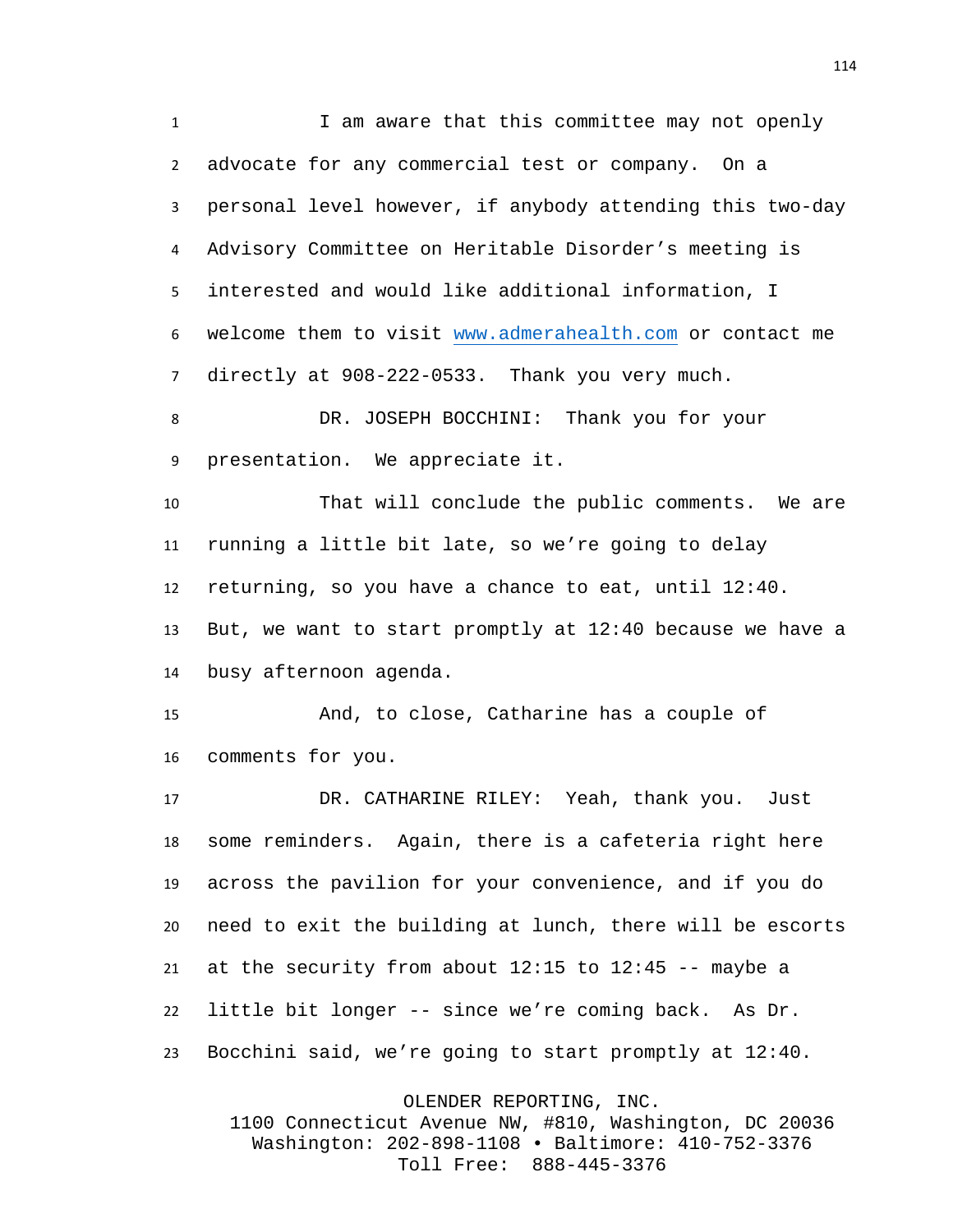We have a lot on our agenda for this afternoon, so we'll get started then, and thank you. [Off the record for lunch at 11:50 a.m.] [On the record at 12:47 p.m.] DR. JOSEPH BOCCHINI: We're ready to start the afternoon session. And, we're going to start with a roll call. Kamila Mistry? DR. KAMILA MISTRY: Here. DR. JOSEPH BOCCHINI: Mei Baker? 11 DR. MEI WANG BAKER: Here. 12 DR. JOSEPH BOCCHINI: Susan Berry? 13 DR. SUSAN BERRY: Here. DR. JOSEPH BOCCHINI: I'm here. Jeff Brosco? DR. JEFFREY BROSCO: Here. DR. JOSEPH BOCCHINI: Carla Cuthbert? 17 DR. CARLA CUTHBERT: I'm here. DR. JOSEPH BOCCHINI: Kellie Kelm? DR. KELLIE KELM: Here. DR. JOSEPH BOCCHINI: And, we have Joan Scott for Laura Kavanagh. DR. SCOTT: Here. DR. JOSEPH BOCCHINI: Dieter Matern? OLENDER REPORTING, INC. 1100 Connecticut Avenue NW, #810, Washington, DC 20036 Washington: 202-898-1108 • Baltimore: 410-752-3376

Toll Free: 888-445-3376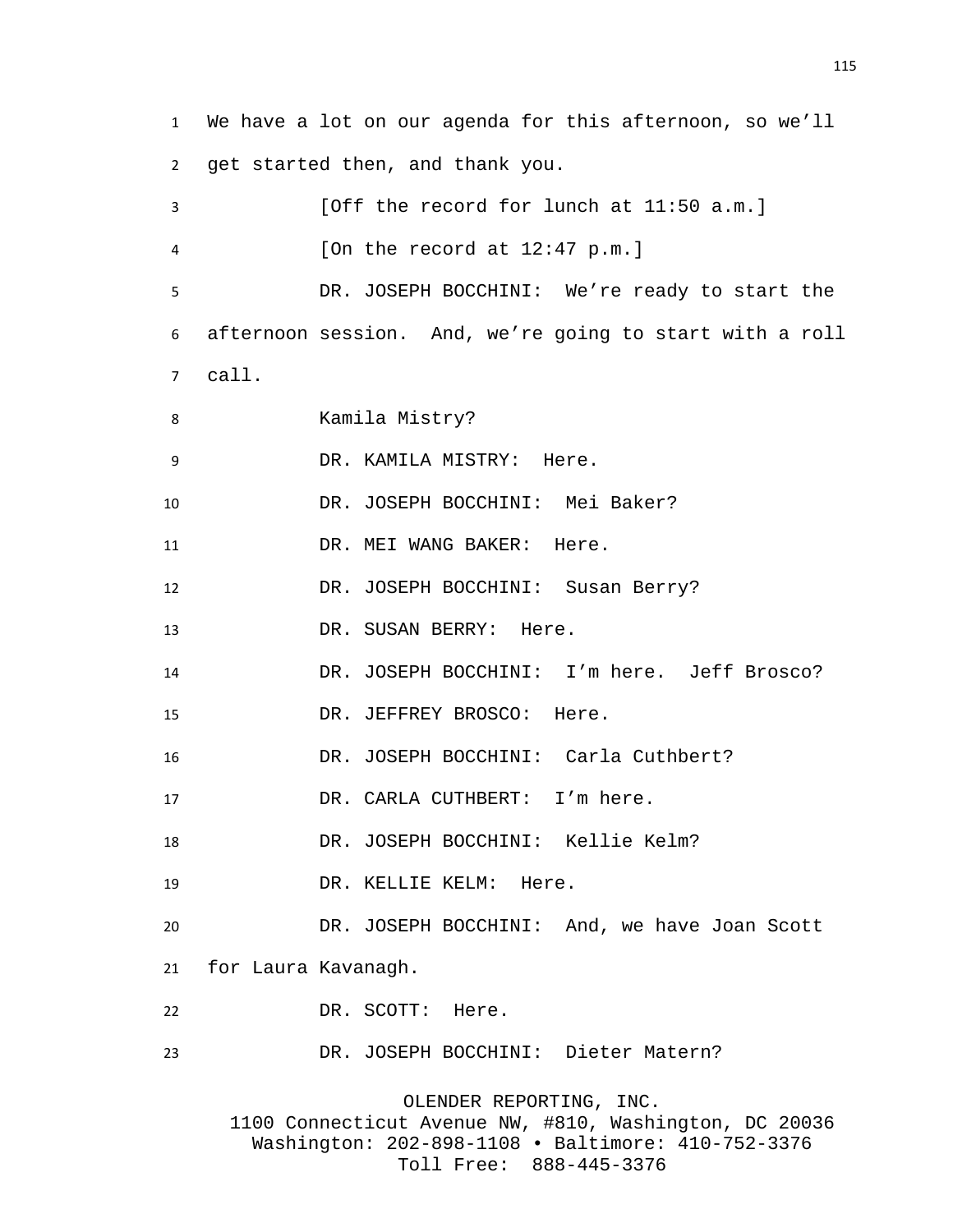| $\mathbf{1}$ | DR. DIETRICH MATERN: Here.                     |
|--------------|------------------------------------------------|
| 2            | DR. JOSEPH BOCCHINI: Cynthia Powell?           |
| 3            | DR. CYNTHIA POWELL: Here.                      |
| 4            | DR. JOSEPH BOCCHINI: Melissa Parisi?           |
| 5            | DR. MELISSA PARISI: Here.                      |
| 6            | DR. JOSEPH BOCCHINI: Annamarie Saarinen?       |
| 7            | MS. ANNAMARIE SAARINEN: Here.                  |
| 8            | DR. JOSEPH BOCCHINI: Scott Shone?              |
| 9            | DR. SCOTT SHONE: Here.                         |
| 10           | DR. JOSEPH BOCCHINI: Beth Tarini?              |
| 11           | DR. BETH TARINI: Here.                         |
| 12           | DR. JOSEPH BOCCHINI: And, Catharine Riley?     |
| 13           | DR. CATHARINE RILEY: Here.                     |
| 14           | DR. JOSEPH BOCCHINI: And, for the              |
| 15           | organizational representatives, Bob Ostrander? |
| 16           |                                                |
| 17           | DR. ROBERT OSTRANDER: Here                     |
| 18           | DR. JOSEPH BOCCHINI: Michael Watson?           |
| 19           | DR. MICHAEL WATSON: Here.                      |
| 20           | DR. JOSEPH BOCCHINI: Britton Rink?             |
| 21           | DR. BRITTON RINK: Here.                        |
| 22           | DR. JOSEPH BOCCHINI: By phone.                 |
| 23           | DR. BRITTON RINK: Here.                        |
|              |                                                |

OLENDER REPORTING, INC. 1100 Connecticut Avenue NW, #810, Washington, DC 20036 Washington: 202-898-1108 • Baltimore: 410-752-3376 Toll Free: 888-445-3376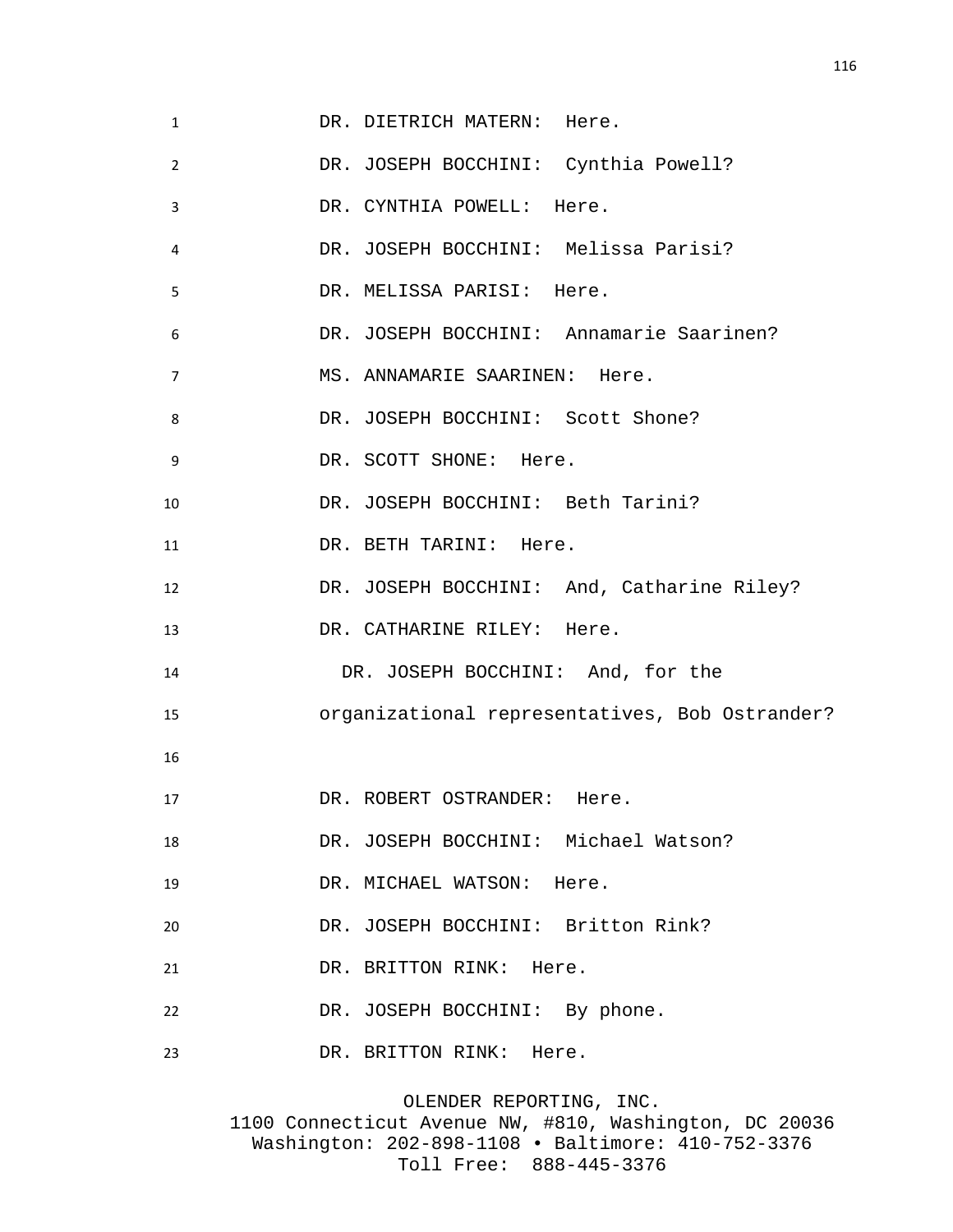DR. JOSEPH BOCCHINI: Thank you. Kate Tullis? DR. KATE TULLIS: Here. DR. JOSEPH BOCCHINI: Susan Tanksley? DR. SUSAN TANKSLEY: Here. DR. JOSEPH BOCCHINI: Chris Kus by webcast? DR. CHRISTOPHER KUS: Here. DR. JOSEPH BOCCHINI: Adam Kanis? 8 DR. ADAM KANIS: Here. DR. JOSEPH BOCCHINI: Natasha Bonhomme? 10 MS. NATASHA BONHOMME: Here. DR. JOSEPH BOCCHINI: Siobhan Dolan? DR. SIOBHAN DOLAN: Here. DR. JOSEPH BOCCHINI: Cate Walsh Vockley? 14 DR. CATE WALSH VOCKLEY: Here. DR. JOSEPH BOCCHINI: And, Carol Greene? DR. CAROL GREENE: Here. DR. JOSEPH BOCCHINI: Thank you all. We're going to start the afternoon session with the panel discussing the implications of detecting carriers through newborn screening. And, this has been a subject that has -- that we have talked about at the last couple of meetings, and I think it's important because with varying procedures, and in many cases infants who are --

OLENDER REPORTING, INC.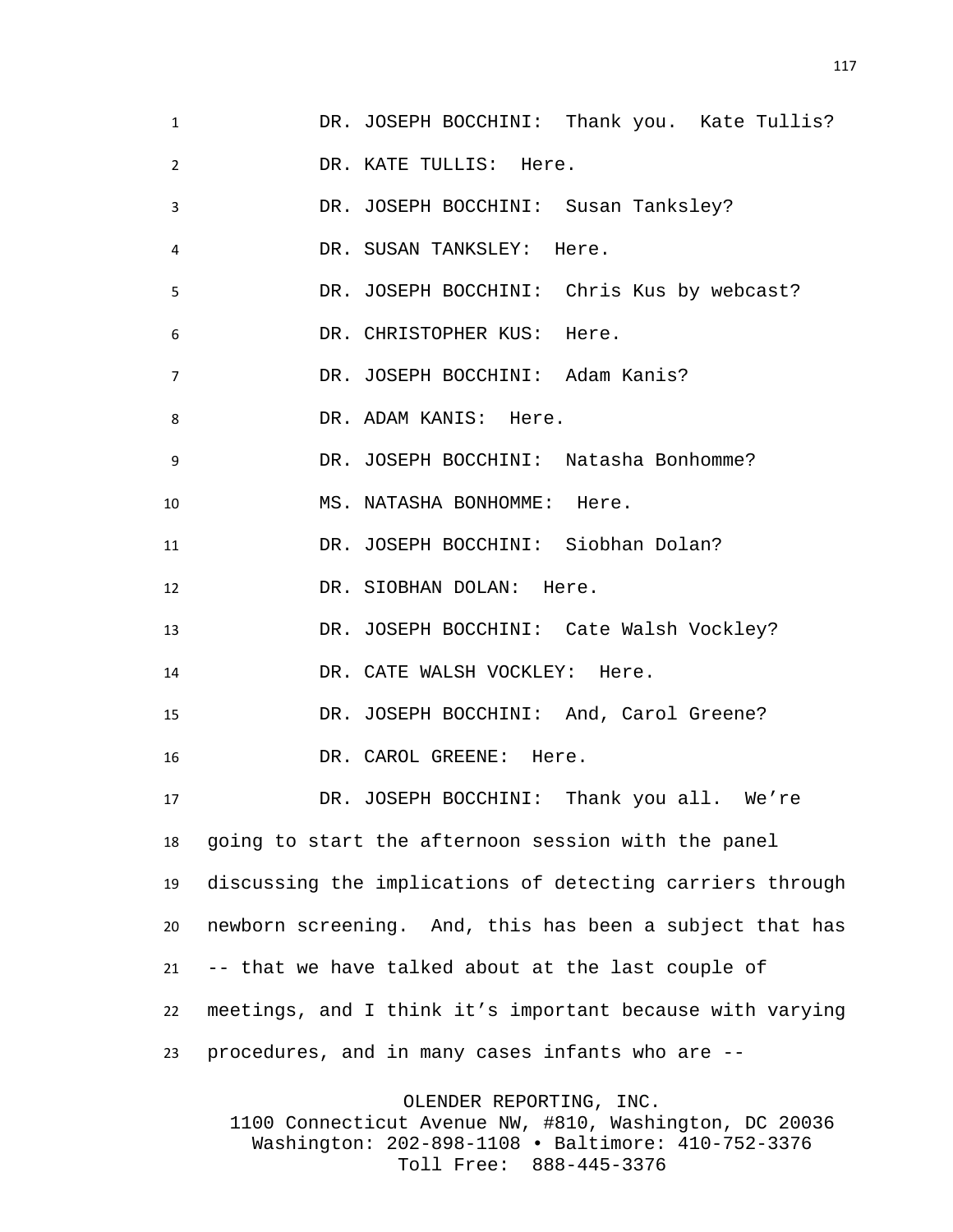individuals who are carriers may be identified along with infants who have a particular condition.

 So, since it's come up in the context of our previous conditions we reviewed and the current conditions we're reviewing now, this -- we decided that we would put a panel together to review the implications of carrier screening or carrier identification.

 So, I'm going to introduce the individuals who are part of this panel. We're going to let them all speak and then start with the Q&A after they've completed their -- their subsequent presentations.

 Our first presenter is Dr. Mike Watson. Dr. Watson will be offering the clinical perspective of carrier identification and reporting carrier status in the context of a population-based screening program. Dr. Watson led the efforts and developed the original Newborn Screening Panel. He is currently an adjunct Professor of Pediatrics at Washington University, School of Medicine, and the Executive Director of the American College of Medical Genetics and Genomics. He is also the ACMG Organizational Representative to this Committee. Following Dr. Watson, we have Dr. Aaron

Goldenberg. He will be providing an overview of the

OLENDER REPORTING, INC.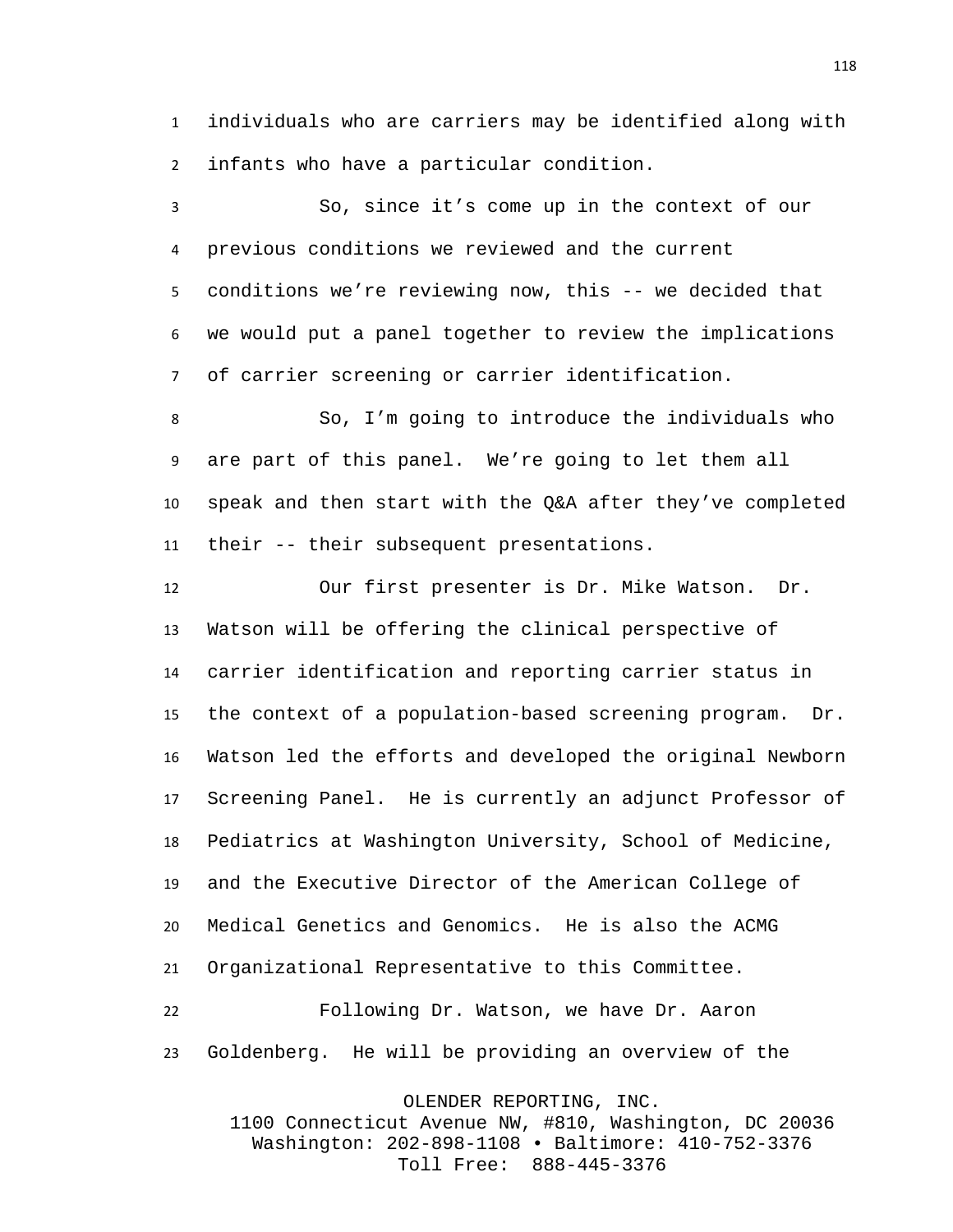potential ethical, legal, and social implications of identifying or not identifying a carrier in the context of newborn screening. He is an Associate Professor of Bioethics and Directive Research, Department of Bioethics at Case Western Reserve University, and he serves also on our Education and Training Workgroup.

 Our third presenter is Dr. Michele Caggana. Dr. Caggana will be sharing New York's experience with the potential identification of carrier status in their SMA Pilot Study. Dr. Caggana is the Deputy Director of the Division of Genetics and Chief of the Laboratory of Human Genetics at the Wadsworth Center. She has been Director of Newborn Screening Program there for over 10 years. She is also involved in many national newborn screening efforts working with the CDC and the Association of Public Health Laboratories.

 And then, as I said, after presentation, we'll open this up for questions and comments.

 So, Mike, we'll turn the floor over to you. DR. MICHAEL WATSON: Thank you. Thank you, Dr. Bocchini and Committee. You said the one word, and I actually have it here, and it's probably a misnomer, which is, we're not doing carrier screening. We're

OLENDER REPORTING, INC.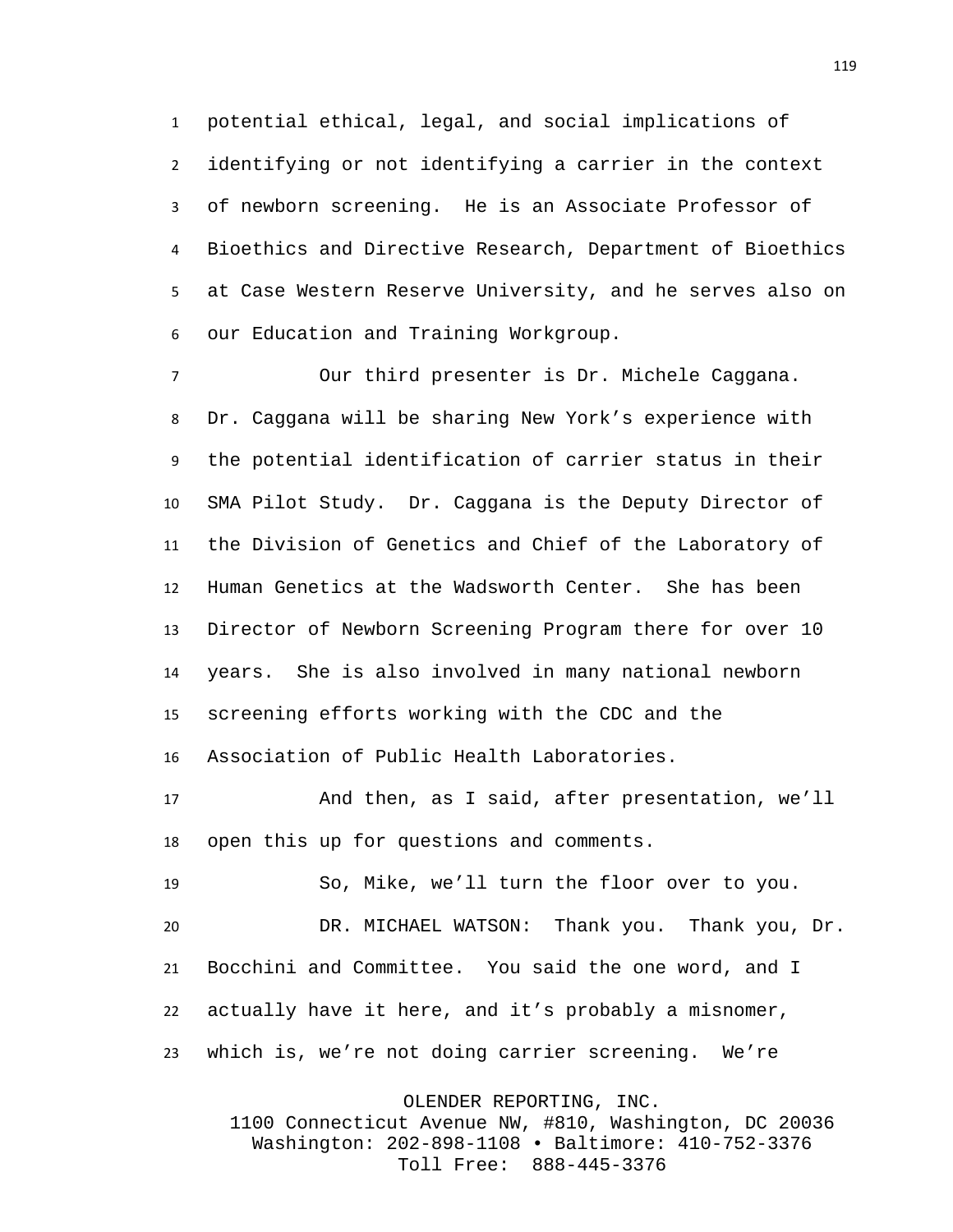actually doing newborn screening and finding carriers, and the goals of carrier screening and newborn screening are very, very different, and that's where the problems come in in figuring out really what we ought to be reporting out and following up based on really the things that are going to impact that infant clinically. And, it's really challenging once you look at the many ways by which carrier situations arise in the population.

 So, we're each going to do about 15 minutes. I get the thrill of sort of the basics -- all these different ways you can be a carrier, depending on modes of inheritance and such. And, then just some nominal information at a clinical level about some of the conditions that raise issues in some of these different forms of inheritance. But, much of that clinical context will be in the next presentation that Michele Caggana does, talking more about this in the context of SMA, where it's clearly an issue we're dealing with and is up for Committee decision.

 So, I have no disclosures to make. I'm not even allowed to have them in my job. I'm going to go through just the basics of what constitutes carrier status and different modes of inheritance, both

OLENDER REPORTING, INC.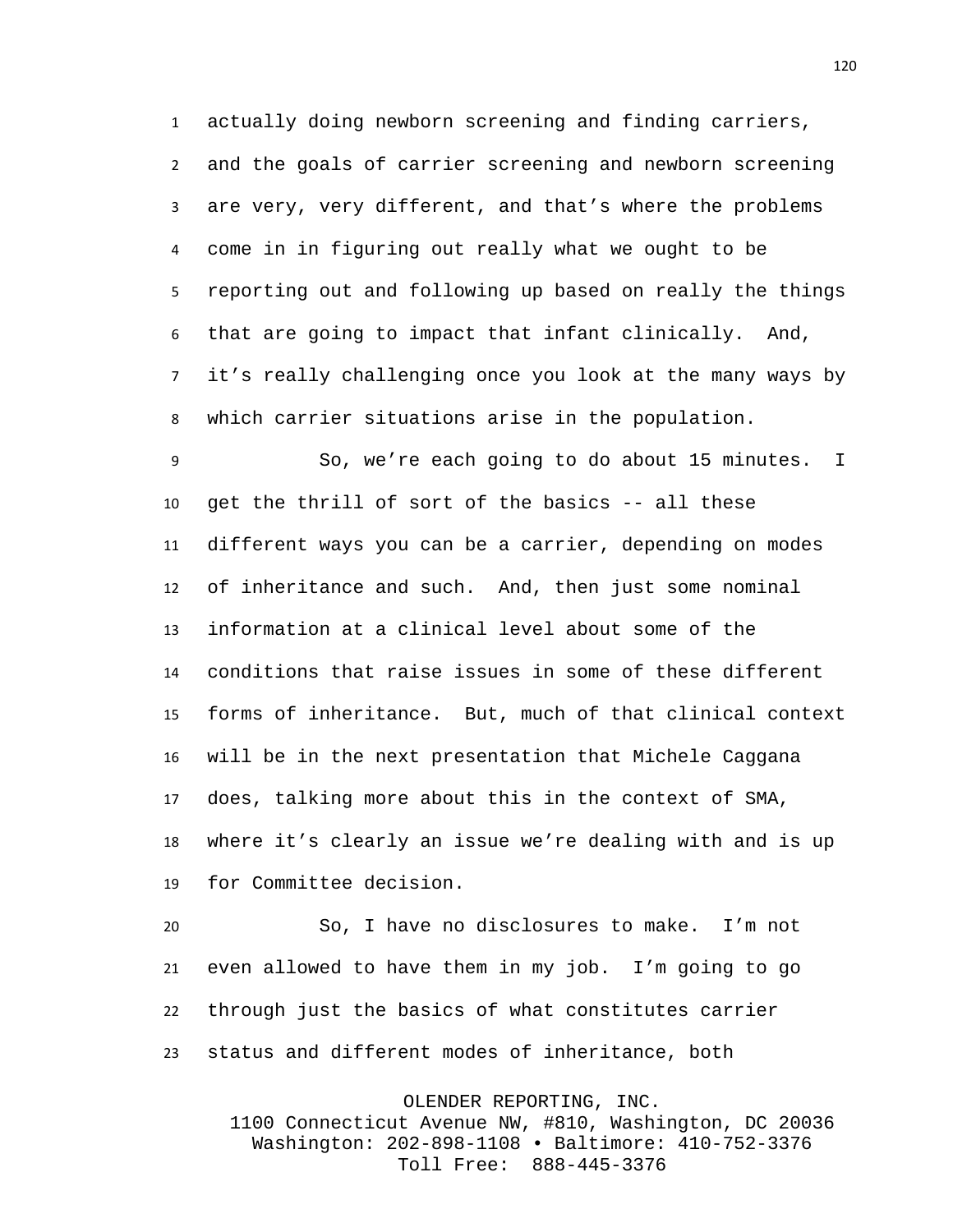traditional Mendelian forms, which basically are how we defined carriers originally, but we have a lot of non- traditional ways for people to be carries and nonsymptomatic -- no signs and symptoms that have come with other modes of inheritance have been identified over the years.

 We'll talk about the uses of this kind of carrier information. Clearly, your ability to detect carrier status is going to be dependent upon the technologies used in screening -- newborn screening that may or may not be definitive or have a high positive predictive value that they have identified a carrier state in an individual.

 And, then we'll talk a little bit about some of the policy implications that many of the states have dealt with and will continue to deal with as other types of conditions come into newborn screening.

 So, we'll go through -- I'm not going to cover every form of inheritance in 15 minutes -- we're not going to -- we don't have that much time. I'm going to try to touch on the ones that are most applicable in a newborn screening context right now, so the autosomal recessive traits where mostly we're thinking about single

OLENDER REPORTING, INC.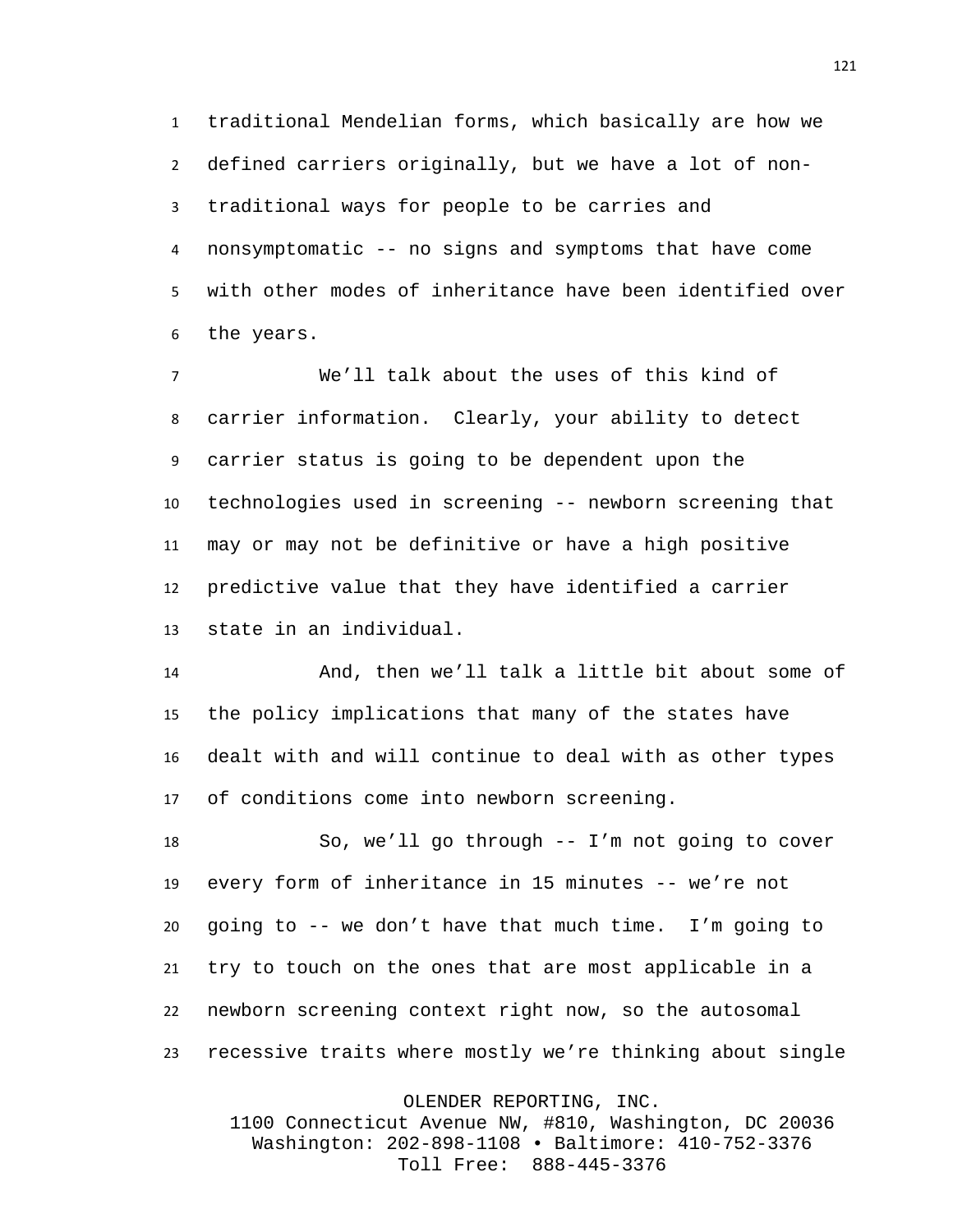nucleotide variance in individual genes, autosomal dominant traits we'll discuss briefly, but much of that's not in newborn screening, though they're coming and are starting to spread, X-linked traits clearly are becoming increasingly important with linked adrenal leukodystrophy being a newborn screening, Fabry disease, and then we'll talk about some of these non-traditional ways by which someone can be asymptomatic but still be "a carrier" different than the Mendelian forms of carriers. But, we have germline mosaicism in Duchenne muscular dystrophy -- no evidence -- it's a somatic mosaicism that isn't identified in any other cells but identified as a germline risk based on recurrence in a family. We have copy number and genetic phasing of genes that are -- we see in conditions like SMA. And, then we have repeated sequences where essentially the pre-mutation version of a Fragile X triplet repeat expansion puts somebody in this "carrier state" and at high risk for expansion and having affected offspring.

 And, some conditions actually bring more than one of these into play. Certainly, SMA has both the phasing issues of the genes as well as single nucleotide variations, and both of those in about 5% of cases. So,

OLENDER REPORTING, INC.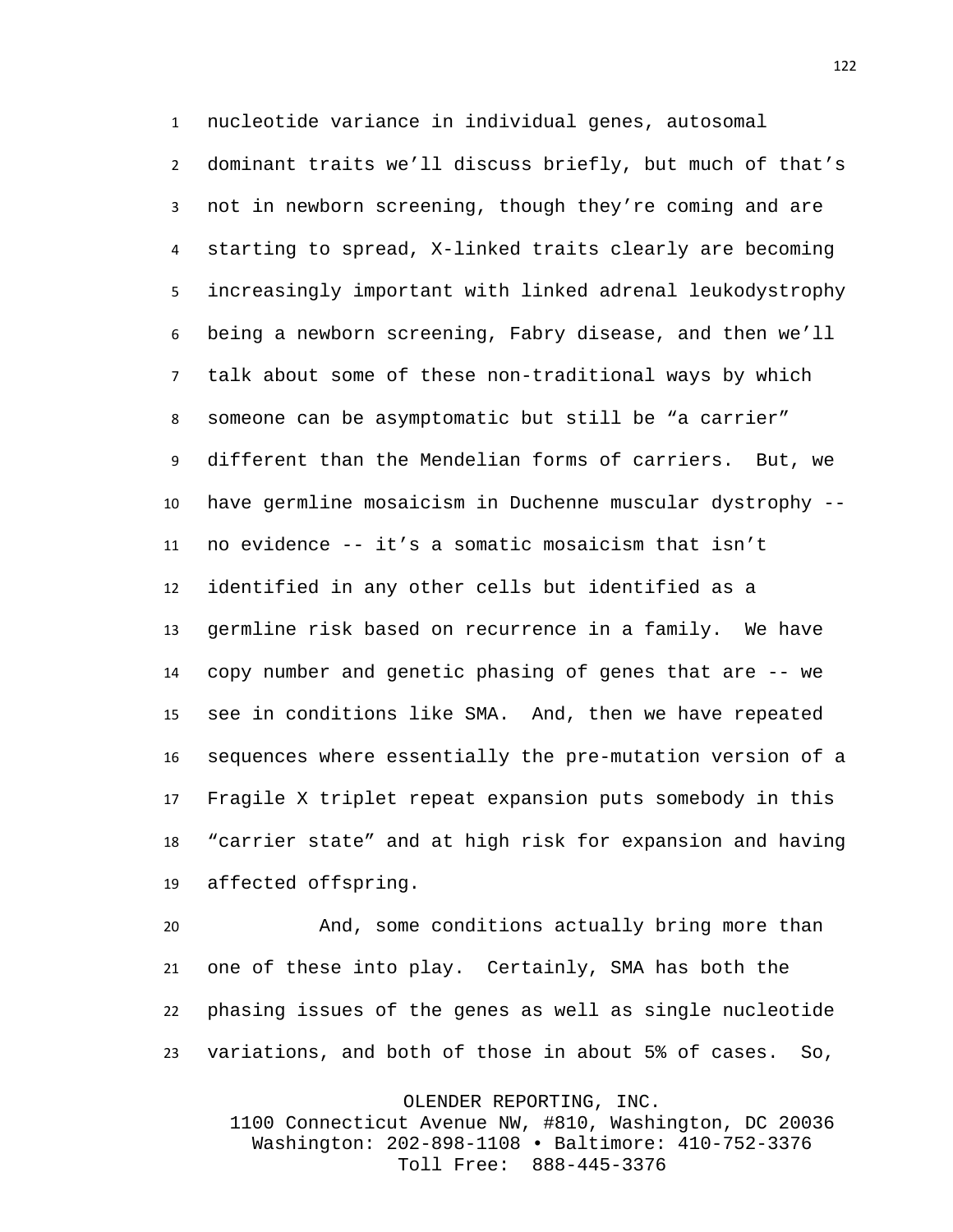we'll touch on some of those. This is like back to basics 101.

 Autosomal recessive -- I think everybody is reasonably familiar with this. Both parents are carriers, have one copy of a gene with a pathogenic variant in it, and when presented homozygously to the -- to the fetus -- would have an affected individual 25% of the time. Two carriers in that next generation are the risk factors, and then one that would have the homozygous for the normal version of the gene from those two parents.

 Newborn screening comes at this often, typically biochemically where sometimes we actually can differentiate based on activity of the enzyme that a carrier exists. But, most of the time, there is a fair bit of overlap with either the abnormal population or with the normal population that makes it much more difficult to be definitive about carrier status.

 Where more often it is coming into play nowadays is when we have a molecular test as a second tier. So, IRT and cystic fibrosis screening go into a molecular test at the second tier, begins to detect carrier states, and it's very much more difficult for the

OLENDER REPORTING, INC.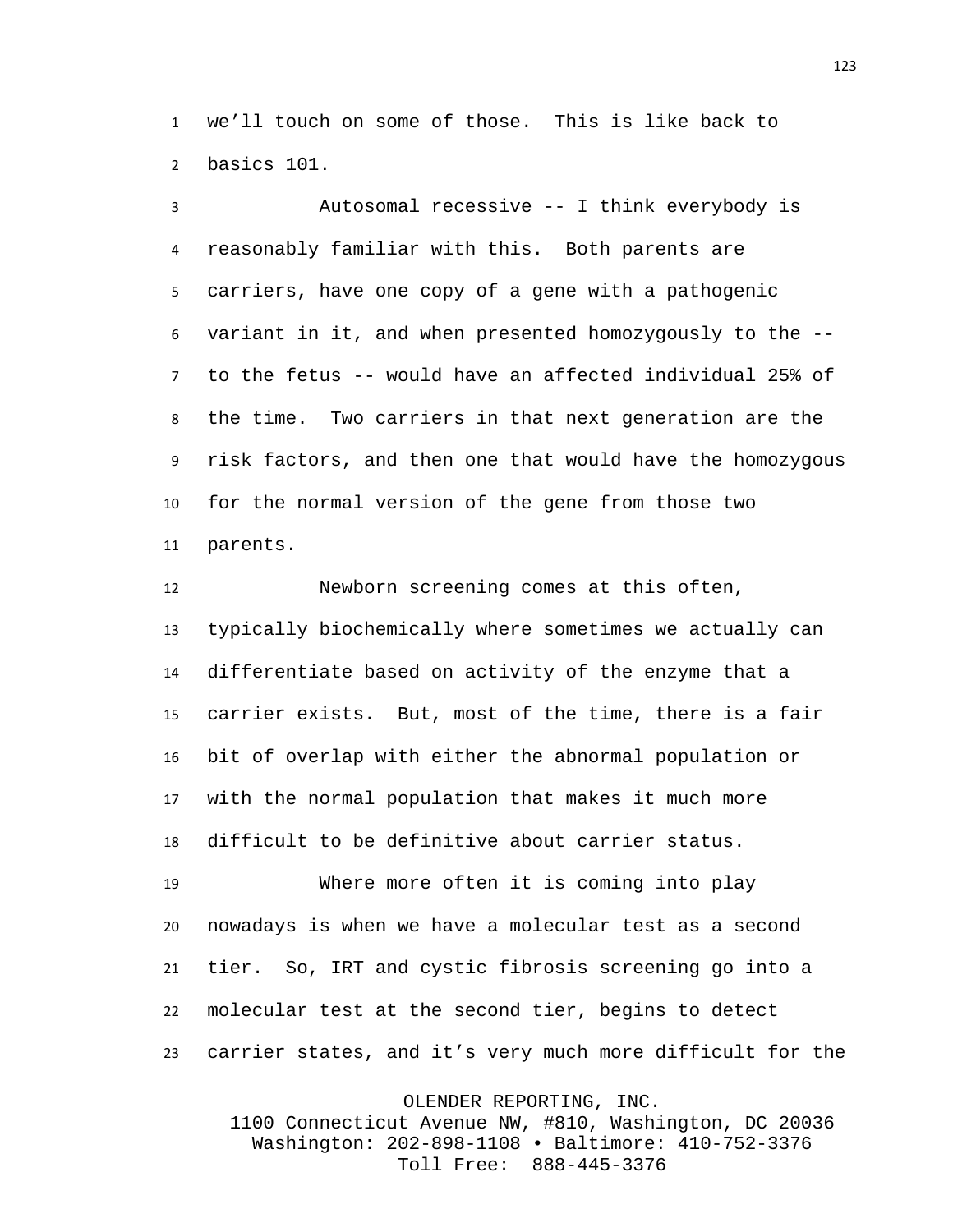states to deal with this kind of a problem because we have a huge problem of variance of uncertain significance. So, if you have one definitive pathogenic variant -- so you had IRT that got you into that next step -- now, you have one clear pathogenic variant and now you're probably going to be told that you have at least one -- you may have a variant of uncertain significance, and you're going to have to go to a more definitive test in the diagnostic center to try to sort that out.

 We also have the lysosomal storage disorders coming into newborn screening, most of which have a second tier of a molecular test. Unlike many tests where that second tier has not -- well, it's a second tier for me when it's in the newborn screening test algorithm. More often, it's tested in a diagnostic setting where it wouldn't be considered a second tier, because once you've told the family, you're in a different setting. The Newborn Screening Programs may deal with it in the newborn screening as a second tier in order to hone down -- hone down on the number of people who are going to get reported out of the program.

All right. So, the autosomal dominance --

OLENDER REPORTING, INC. 1100 Connecticut Avenue NW, #810, Washington, DC 20036 Washington: 202-898-1108 • Baltimore: 410-752-3376 Toll Free: 888-445-3376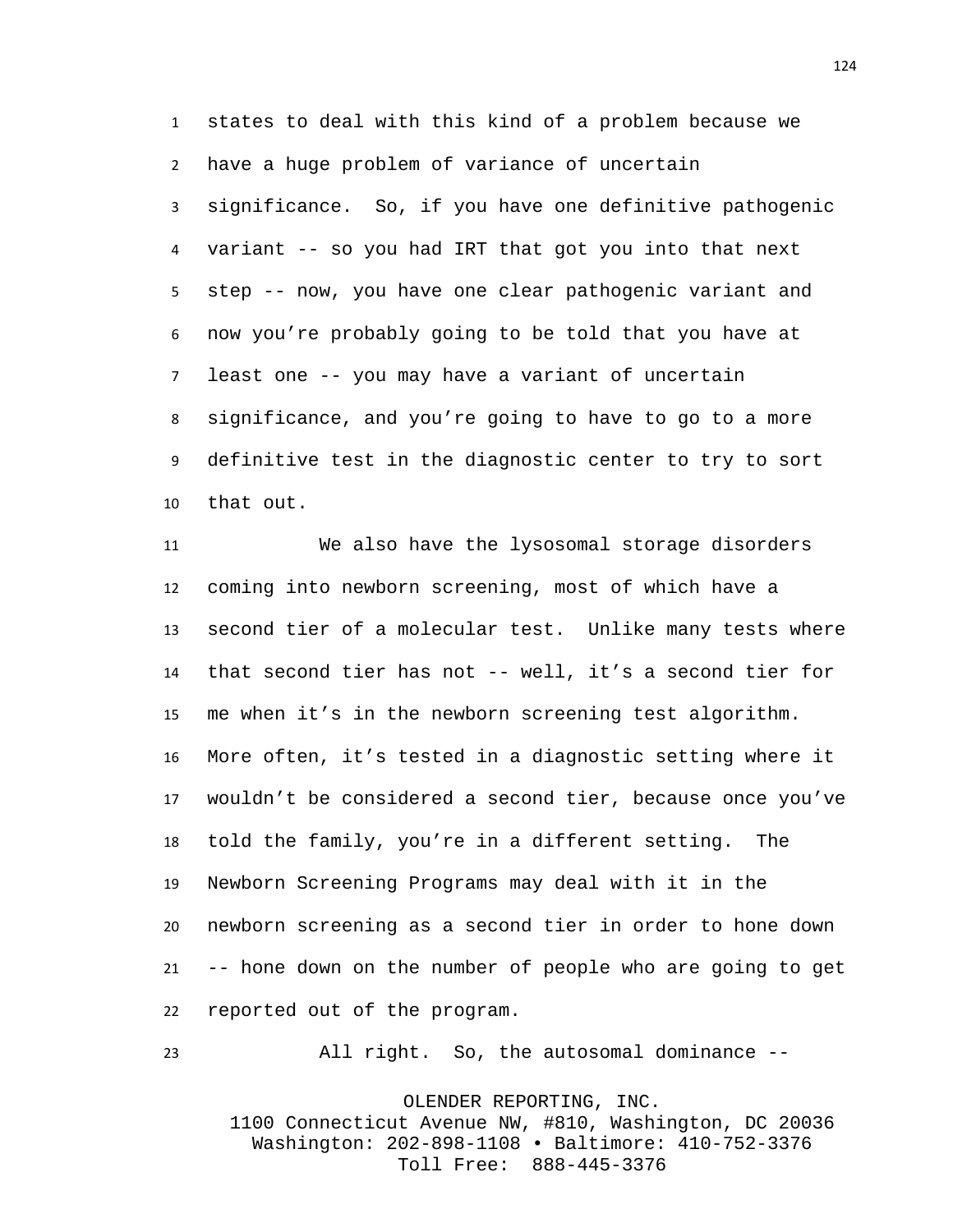there are actually not a lot of those involved in newborn screening yet. These are things like Huntington's disease as an example of an autosomal dominant. Familial hypercholesterolemia is one of those we may eventually see in these kinds of programs. Neurofibromatosis. Right now, we don't have to deal with much of this in the newborn screening context, but in this context, all it takes is one chromosome with that pathogenic variant in the gene of interest that gets passed to a child for that child to be clinically affected with the disorder.

 Penetrance is big in autosomal dominant disorders, unlike autosomal recessive disorders. So, we have much more variable penetrance has been documented clearly in the autosomal disorders, and among those who are non-penetrant, they may be clinically -- they're clinically unaffected, but we also have a much higher new mutation rate in the dominant disorders, so the parent won't always be a demonstrable carrier of the abnormal gene. Because of this new mutation rate, it might arise in their germ cells.

 X-linked recessive is one that's beginning to hit us more frequently now with Fabry in many states increasing and others sort of candidates for newborn

OLENDER REPORTING, INC.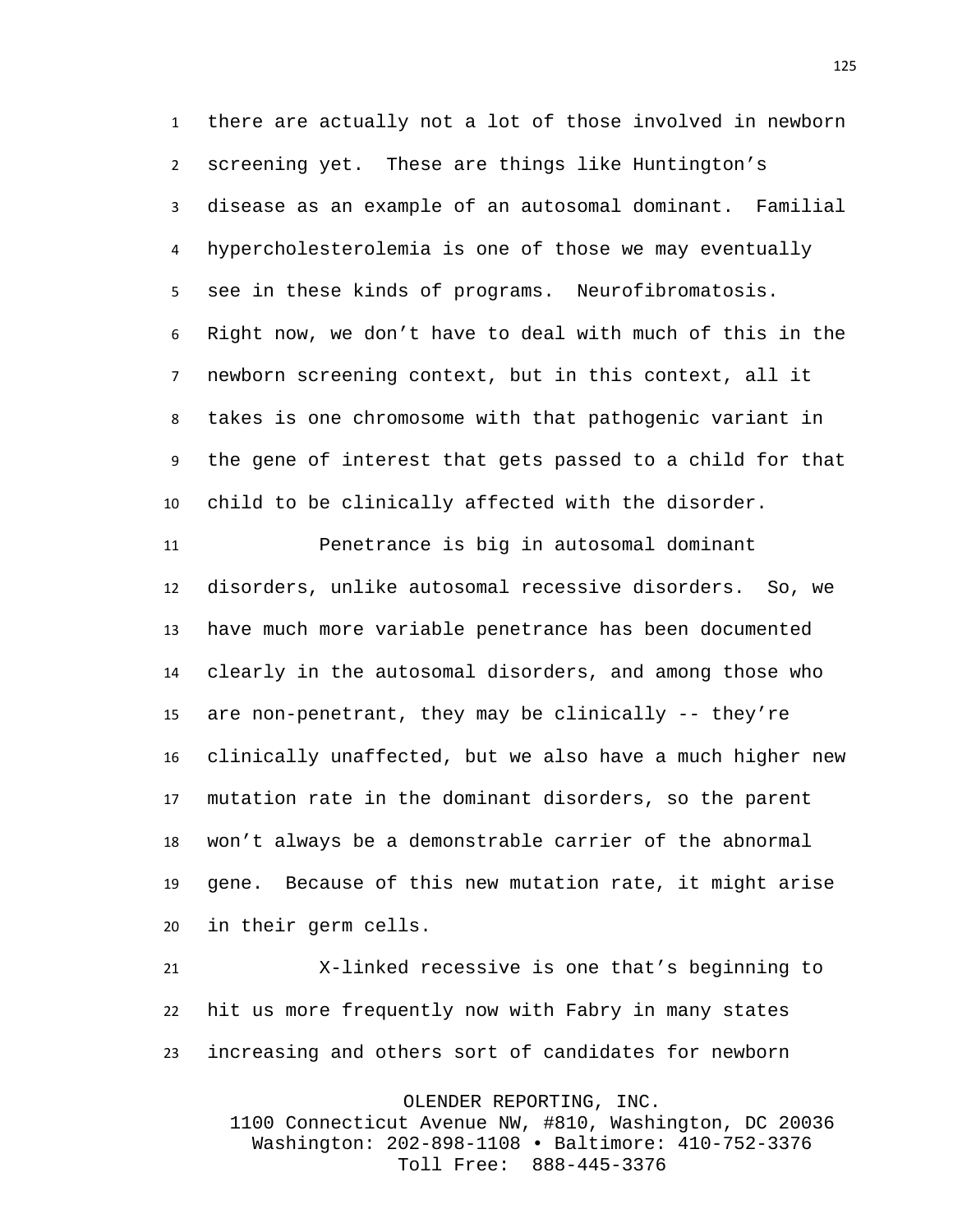screening. This is a situation where in the carrier female -- and this is probably one of the more complex issues we're dealing with in some of the lysosomal storage diseases and other X-linked disorders -- the female carriers who have one copy are at risk for disease because of the lionization effect of X chromosome and activation. You know -- you can imagine a bell curve of cells in an individual -- in a female where half of the cells may have one X chromosome active -- the other half the other X chromosome active. But, it's a bell curve, so there will be some people in which the luck of the draw left them with the abnormal -- the X chromosome with the abnormal gene being much more predominant in their cells and therefore more likely to express the disorder, and then the other end of the spectrum where they got the luck of the draw of having mostly the X chromosome with normal allele on it being expressed at most of the cells and therefore clinically normal. And, these are often milder because of that sort of distribution of cells in X in activation. The disease is often more mild in the females than it is in the males.

 And that actually can be one of the central themes of problems in figuring out what carriers are

OLENDER REPORTING, INC.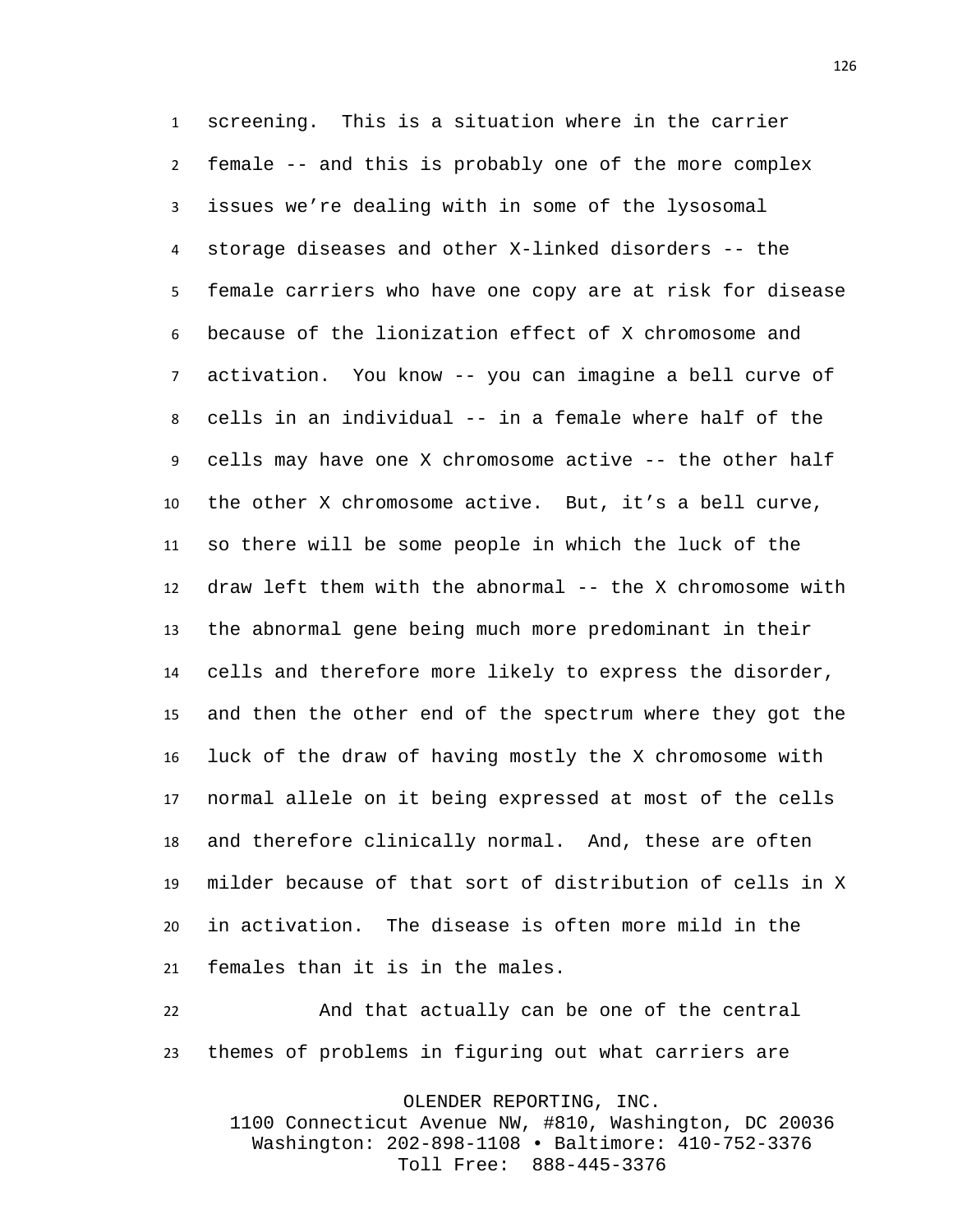important and trying to understand both which ones are clinically relevant because they can certainly have a severe form in a female, but there's lots of milder forms that may be present, and we begin to have to think about really what is the target of screening. Some of these decisions are already being made about some of these that some types just don't get reported out and others do.

 So, in the non-traditional carriers, think of something like Fragile X. It's not in newborn screening but has been proposed as a candidate at times. The individuals who have pre-mutations in these triplet repeats are at risk of myotic instability and generating that full mutation that can lead to a Fragile X child. 14 But, what we've learned over the years -- actually much more recently -- I did a lot of Fragile X research early in my career, and the number of families I sat across the table from and never saw fathers with ataxia and having these neurological disorders in the grandfathers of these families. It wasn't until much more recently that they were sorted out. But, it's clearly something that occurs in many -- in the pre-mutation carriers of Fragile X, and it's something we'll have to think about. So, it's going to be a disorder by disorder kind of process to figure

OLENDER REPORTING, INC.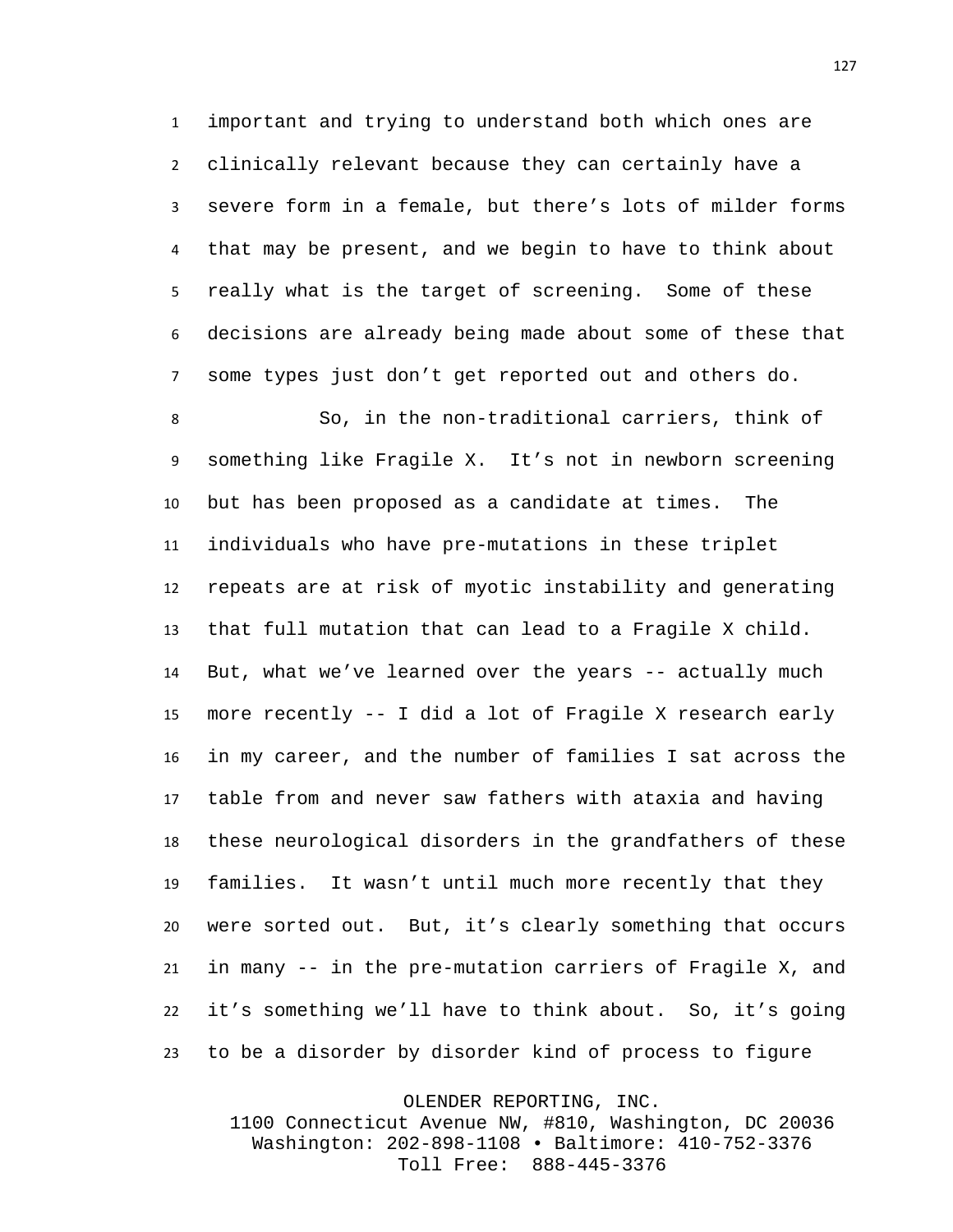out what are the associated conditions and the severity, and do we want to find them in newborn screening or not because carriers are obviously much more common than the clinically affected individuals.

 Another version of this non-traditional carrier status arises in spinal muscular atrophy. It's actually a situation where this part of the Chromosome 5 has the SMN1 gene and the SMN2 gene that's missing a critical X on that makes it much less functional in the vast majority of the cells. But, because of the similarity between those two genes, we get a fair bit of recombination in the geno that can leave you with two copies of the SMN1 gene on one chromosome, no copy on the other one. You do a molecular test, and they look clinically normal because they've got two copies, but they are at risk of having a child -- because of that chromosome that has no copy of the SMN1 gene on it. And, the same phenonemon occurs with the SMN2 gene, which modifies -- modulates the clinical severity of the presentation of SMA when you have two SMN1 gene problems. The more SMN2s, the less severe the condition becomes. And, those range from 0-5 in individuals -- the number of SMN2 genes they might have because of this -- this

OLENDER REPORTING, INC.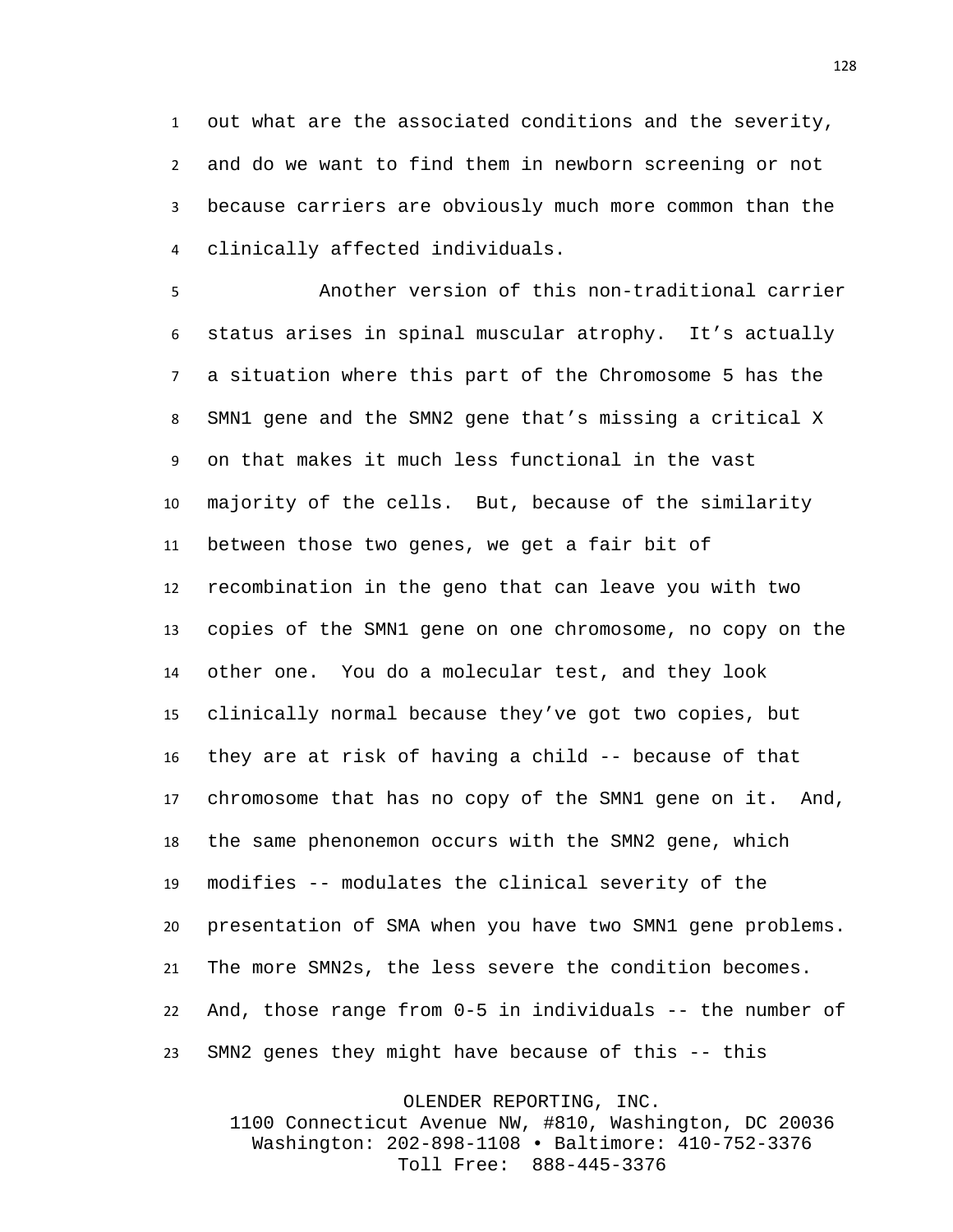recombination between repeated sequences that can occur. Somatic mosaicism I mentioned earlier, but this is -- we see this in Duchenne muscular dystrophy, which is a condition that's becoming a candidate for newborn screening where they carry the gene of -- the gene mutation in only cells in the germline. There are also versions where you can see it in other cells, and it's a mosaic in other somatic cells, but there's a subset where it's only in the germline cells that have predispose of the risk, and these became apparent when an individual in whom you couldn't document that they were carriers ended up having another affected child, and it sort of gave us a recurrence risk that we present to these families when they come for genetic counseling.

 So, as I said, the real issue that we're going to have to deal with is the clinical issues. They are milder conditions often when one is a carrier than in some of these modes of inheritance than others. So, figuring out in sort of that newborn screening model where the goal is to identify the individual or the infant that you want to detect because you have an intervention available -- much less concerned about whether or not there are reproductive or familial

OLENDER REPORTING, INC.

1100 Connecticut Avenue NW, #810, Washington, DC 20036 Washington: 202-898-1108 • Baltimore: 410-752-3376 Toll Free: 888-445-3376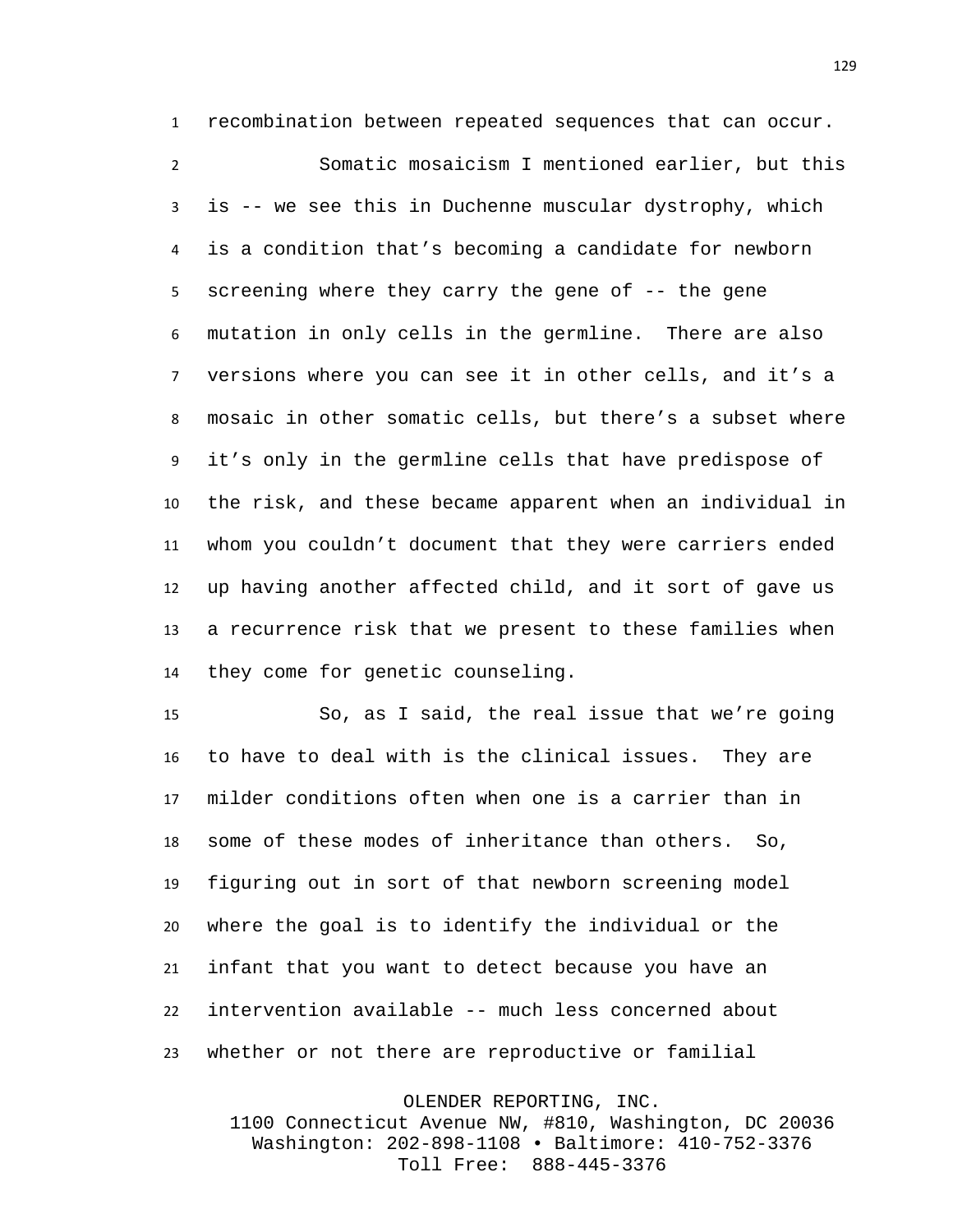implications of finding that carrier status because the goal is not carrier screening and carrier identification -- it's newborn screening to identify the infant that needs to have intervention that could ameliorate the clinical phenotype.

 So, that clinical relevance, I think, is the -- is one of the things to the individual that distinguishes the newborn screening perspective, but certainly this information is valuable in a familial context where reproductive decision-making is often what one wants to be able to empower with knowledge of a carrier situation in a couple where both are carriers and may be at risk of having an affected child.

 But, it also has implications for cascade testing. You know -- I really recoil when I hear people use the words cascade screening. Cascade basically means you've identified an affected individual in a family that now makes that family at very much higher risk for other individuals having whatever it is you might be looking for so you can cascade out through the family to get at others. And, it turns out for those who have suffered through the Hardy Weinberg Equilibrium, it basically ends up saying that the rarer a condition is, the more likely

OLENDER REPORTING, INC.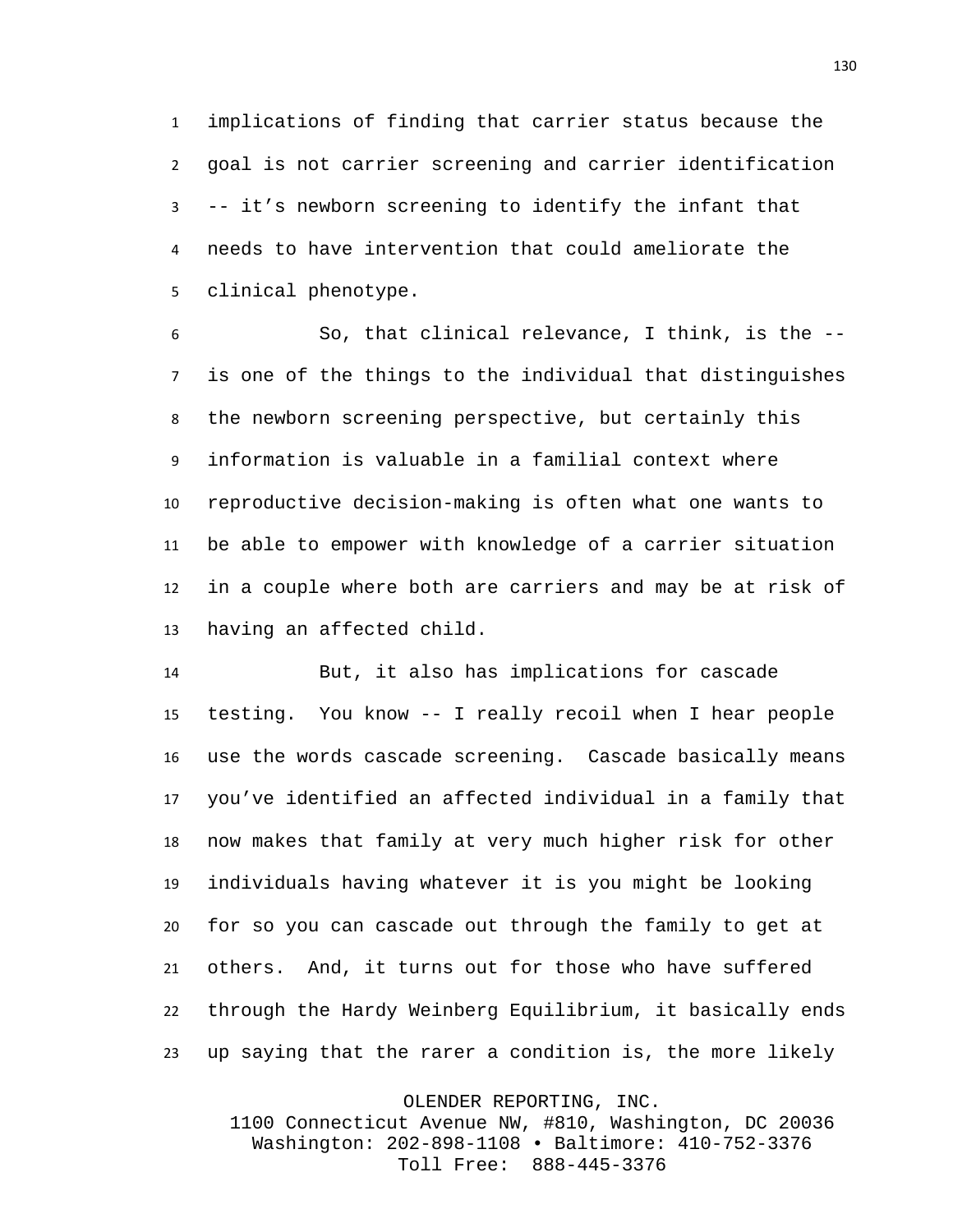that you find a carrier or an affected individual -- that you'll find a much larger portion of that individual -- of individuals with that condition within that family. The more common it becomes, the more distributed it is across the population.

 So, cascade sort of testing is most effective when --it gets more and more effective as the condition gets rarer and rarer because you're able to detect more people from having found one person who has the condition or is a carrier of the condition.

 And, then I've already mentioned -- you know -- why we do newborn screening. It really is starting in that infant who is treatable. And, it sort of leaves you with the ethical dilemma that's been talked about infinitum, and I'm sure that Aaron will touch on it when he speaks. But, it's basically, if it's not clinically relevant to the individual, do we either withhold that incidental information that's been detected in the newborn screen, which might be labeled as paternalism -- or do we require somebody to possess that information, and both are difficult choices to have to make. And, sometimes sort of the facts of how everything is playing out as we collect data will inform us about which is the

OLENDER REPORTING, INC.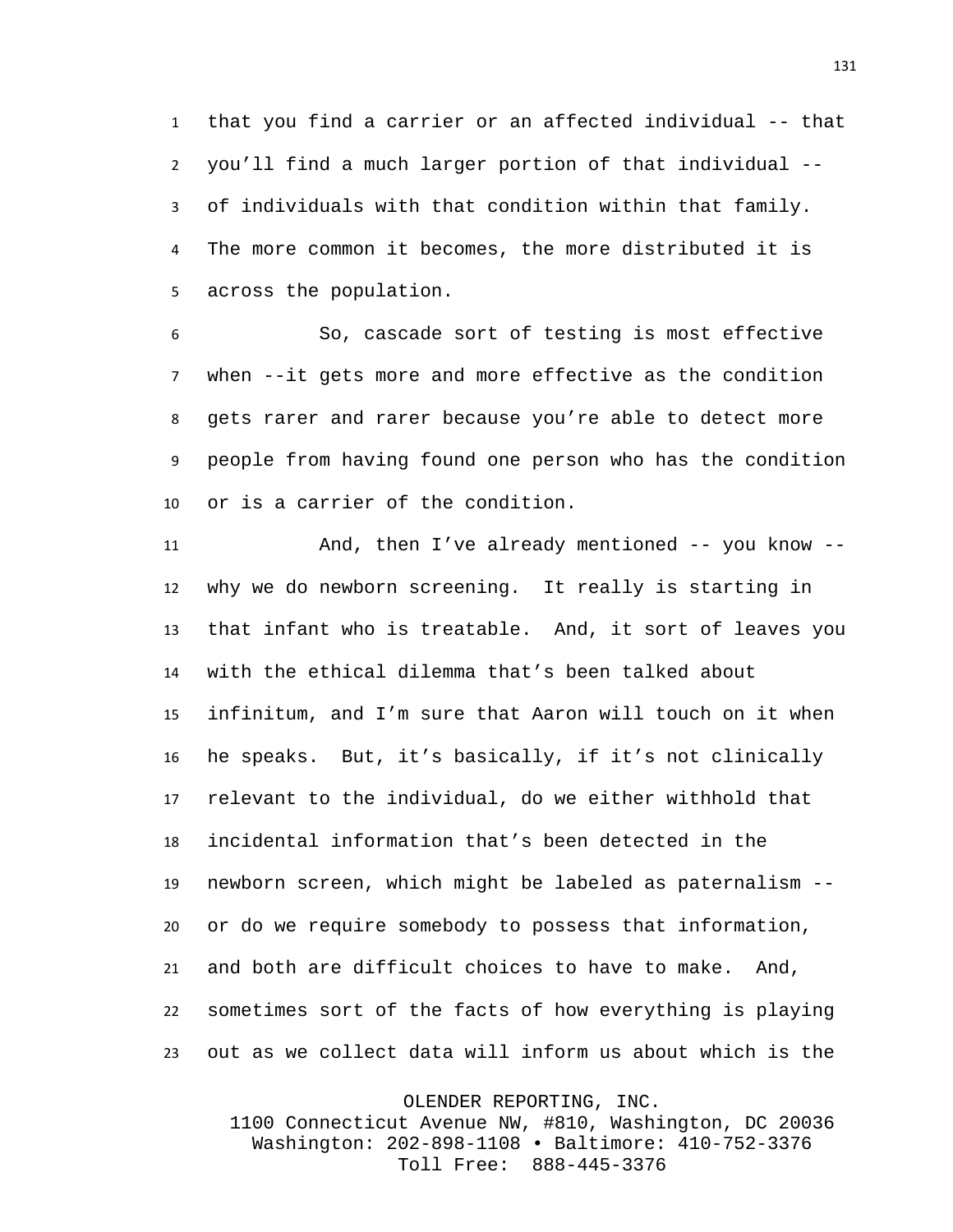preferred outcome. You know -- if we're going to bury the system in carriers, we may make a financial decision about them, and we certainly have significant workforce issues arising already with many carriers of XALD and other conditions being put out into the clinical genetic community for followup, and those workforce issues are already leaving many clinical geneticists to dread the next condition that comes into newborn screening that's going to continue to increase the demands on that relatively small workforce.

 So, when is carrier status clinically relevant to the individual? So, in the autosomal recessive, this is actually a typo here that can be severe form was supposed to be on the line below. But, in the autosomal recessives, they -- they rarely show clinical phenotype related to the condition. You may be able to show biochemical evidence, but rarely will you -- much less frequently will you show any clinical evidence.

 The X-linked recessives are the ones that's really hitting the community because of the clinical implications for those females who are carriers -- some of whom could be severe and many of whom will be milder forms of the disease or unaffected. Significant

OLENDER REPORTING, INC.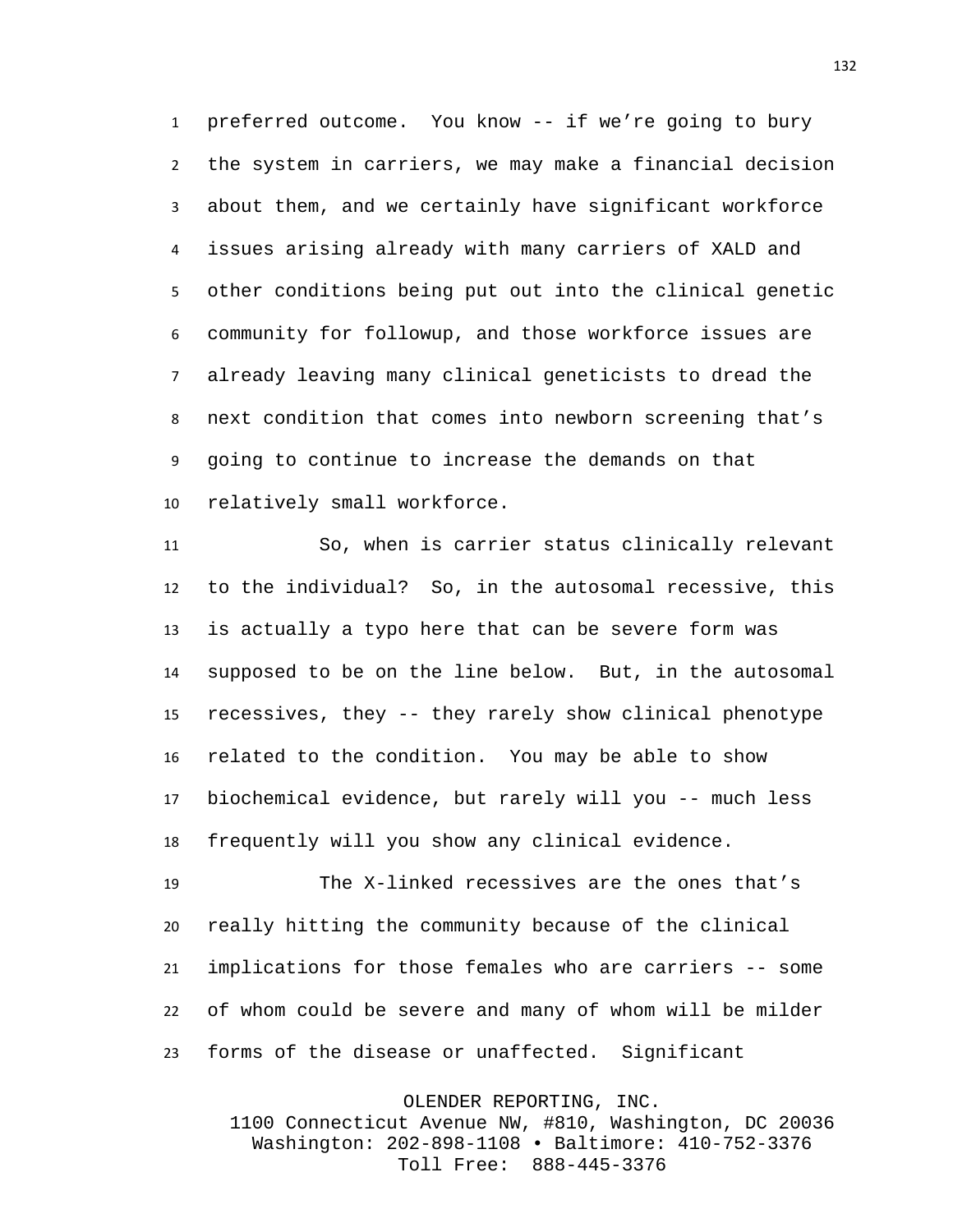portions, though, of them may have some milder form of the condition, and -- you know -- it leaves us having to weigh the balance of whether we want to identify them or not. Are they the target of newborn screening or not? And, those are the issues, I think, that are going to have to be sort of considered in every condition that you review in the future for inclusion in Newborn Screening Programs.

 And, then we have these pre-mutation repeat sequence issues of later-onset disease. And, certainly many of these milder forms that we may see in females may be later onset of the condition than you see in the classical form that you may see in the male -- certainly the Fragile X tremor-associated syndrome that you see in many of the older males and females, frankly, who have pre-mutations for Fragile X -- the females sort of having that pre-mutation on one of their Xes and then getting that luck of the X inactivation draws to which of the two X chromosomes is active and the males having the pre- mutation with this later onset version of Fragile X tremor associated syndrome.

 So, when you think about this a bit, I just -- I'm not going to try to cover every way carrier screening

OLENDER REPORTING, INC.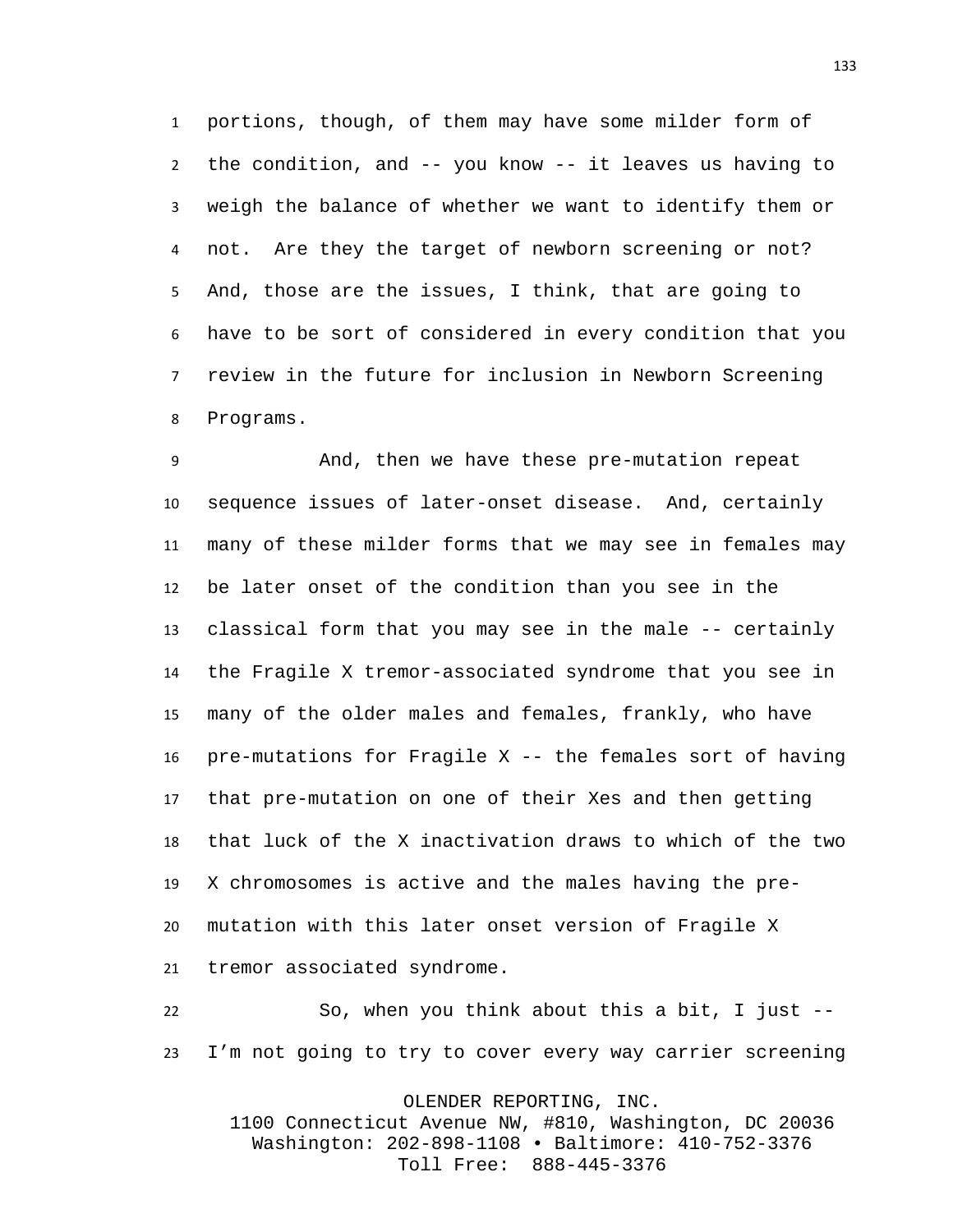may have implications in newborn screening -- and you'll get a lot more information from Michelle when she speaks. But, I just wanted to give you a few examples so you understand how it can impact the workforce and the population that we screen.

 Sickle cell anemia -- 8-10% of African- Americans are carriers for an S allele, so a very large population potentially that could be -- that's an autosomal recessive that could be brought to the clinical community. Most Newborn Screening Programs establish a program -- at least those that report out these -- only report out the carrier status. You know -- there's certainly questions as to whether we should be identifying them. If we could actually identify them and capture them in electronic health record environment where that information was available at the time they decided to go into -- you know -- high-exertion sports and exercise -- which seems to be where there may be some risk associated with that carrier state for an S allele - - you know -- it would be valuable information. Our EHRs are a far cry from being able to provide that service yet.

Back in the 1980s, the Foreign or the Counsel

OLENDER REPORTING, INC.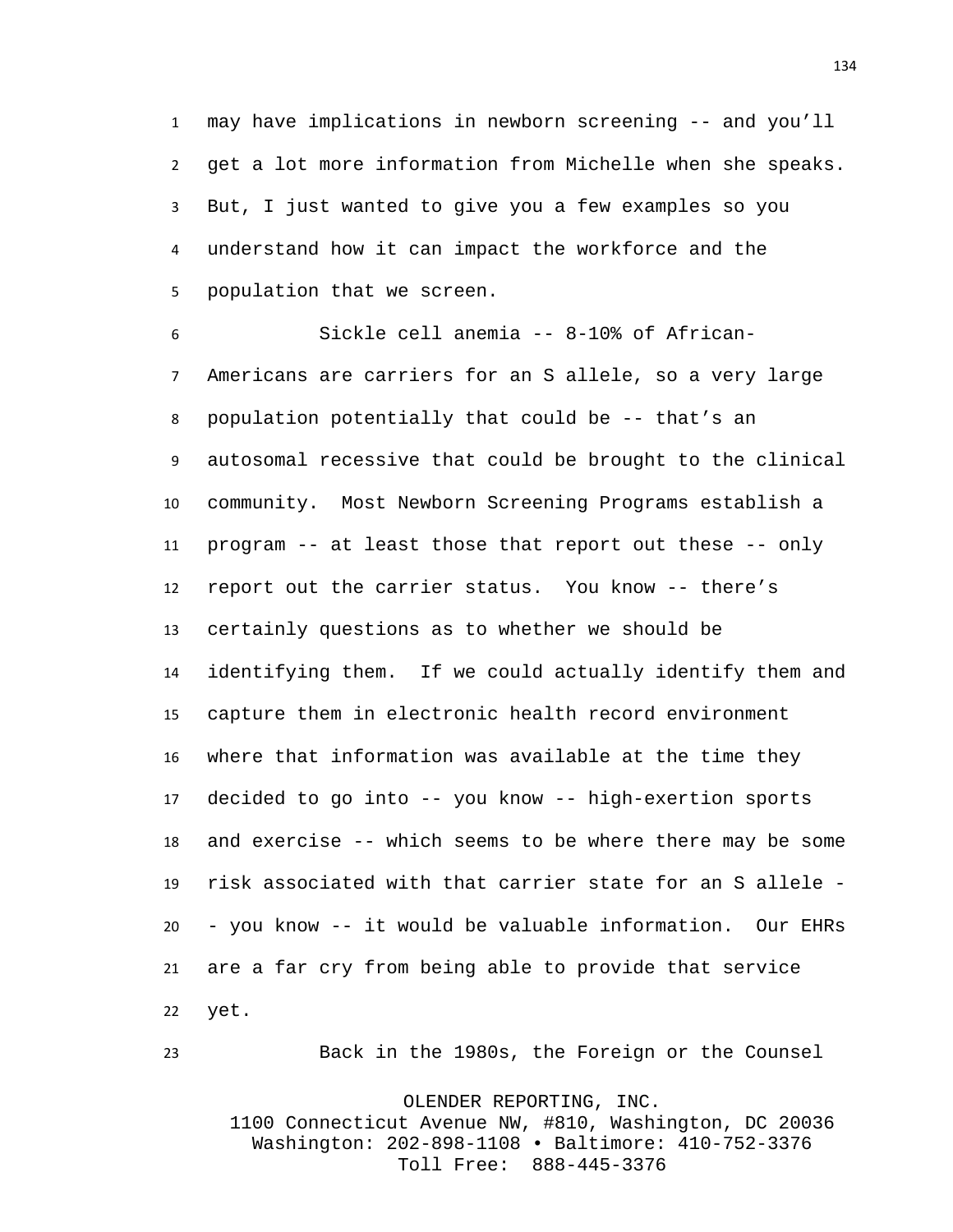of Regional Networks, which has been replaced by a couple of other things that are now the Regional Genetics Networks that HRSA funds -- they recommended that the carrier status for sickle cell be reported, and it was for interesting reasons. Part of the reason was that they were concerned about the access to health care of this population. And, they even made the information available to both the providers and to the families for concern that they weren't getting into health care services.

 And, then there is certainly the -- you know -- I've already mentioned the high-exertional exercise issues that carriers in high altitudes, which led to enormous problems with sickle cell screening back in the 70s that I won't go into.

 Cystic fibrosis -- you know -- we report on the second-tier molecular results where we have with the one clear pathogenic, sometimes two clear pathogenic variants, which are more straightforward. But, when you have one and then you have -- you know -- every condition that seems to go into newborn screening, we have not gotten to the point yet where we're able to have curated that particular gene variance for their pathogenicity.

OLENDER REPORTING, INC.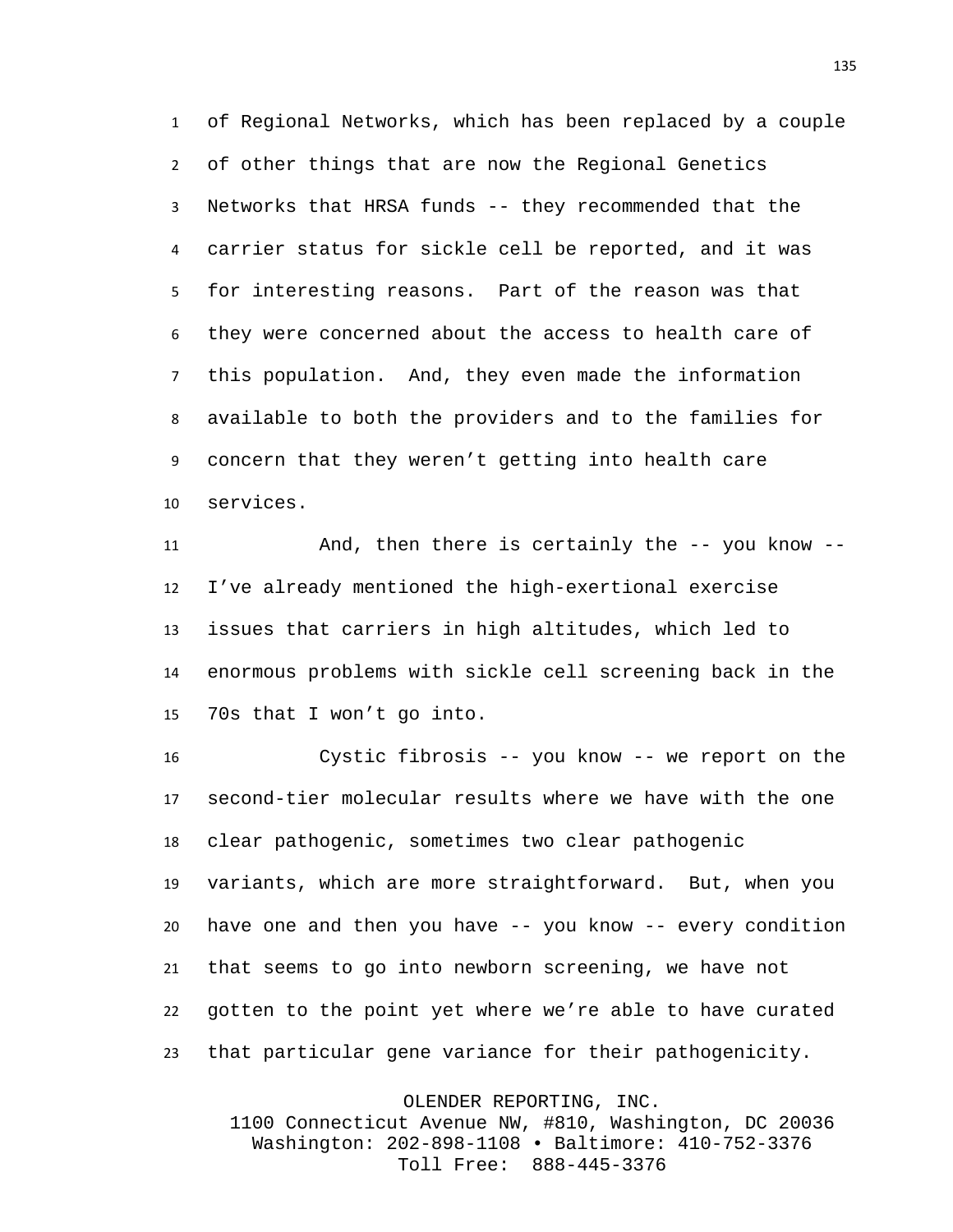And, it's something -- I'm one of the participants in the ClinGen Resource Project, which is targeting really the curation of -- the clinical curation of variance in genes to try to get a better handle on what's pathogenic, what's benign, and reduce that number of variance of uncertain significance that causes a huge problem in the Newborn Screening Laboratories when they have to deal with this molecular information.

 And, there is a lot of variability in conditions based on ethnicity of groups or the population background or origin of that particular group of people that make the incidence quite different. Cystic fibrosis -- 1 in 30,000 in a Chinese population; 1 in 4,000 in a Caucasian population; so very different risks of being carriers for the same condition in different groups.

 X-linked adrenal leukodystrophy -- we mentioned -- 1 in 17,000 births, about 20% of females have some symptoms by adulthood. So, it's that whole clinical issue of are we -- do we need to bring them in as positives in the newborn screening, and most are -- they're being referred out -- and, certainly in California.

And, then, I think it really does boil down to

OLENDER REPORTING, INC. 1100 Connecticut Avenue NW, #810, Washington, DC 20036 Washington: 202-898-1108 • Baltimore: 410-752-3376 Toll Free: 888-445-3376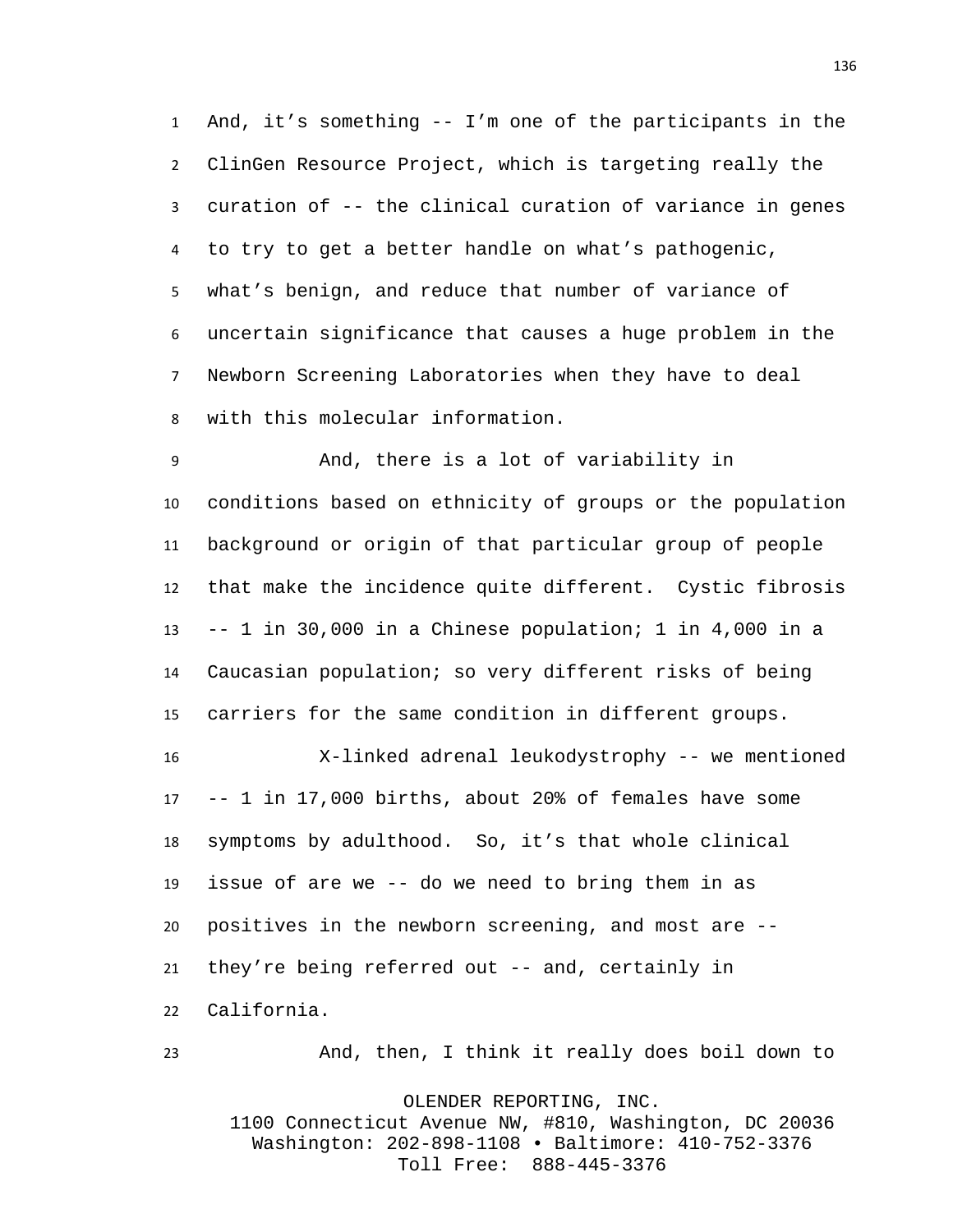the clinical issues associated with the individuals who are carriers understanding what proportion of them may have that severe form that it was the reason we screened in the first place versus those that may have one of these milder forms of disease, and then whether whatever form they have is actually the treatable form. And, then the issues of whether or not our workforce is going to be able to digest the volume that's coming to it because right now, as I said, we need to -- we're going to have to find ways of boosting this workforce or sharing some of the labor in ways that will reduce the impact so we -- because certainly the number of conditions that are candidates for newborn screening right now are pretty -- a pretty steep curve to get up, and our capacity is really quite limited.

 So, general recommendation has been not to test children unless the test result is of direct benefit to the child. But, we do newborn screening, obviously, on children or making decisions about whether or not we're going to report out these carrier statuses or not. And, typically the decision is made around whether there's direct benefit to that child by having been identified as a carrier, so we're back to those clinical issues.

> OLENDER REPORTING, INC. 1100 Connecticut Avenue NW, #810, Washington, DC 20036 Washington: 202-898-1108 • Baltimore: 410-752-3376 Toll Free: 888-445-3376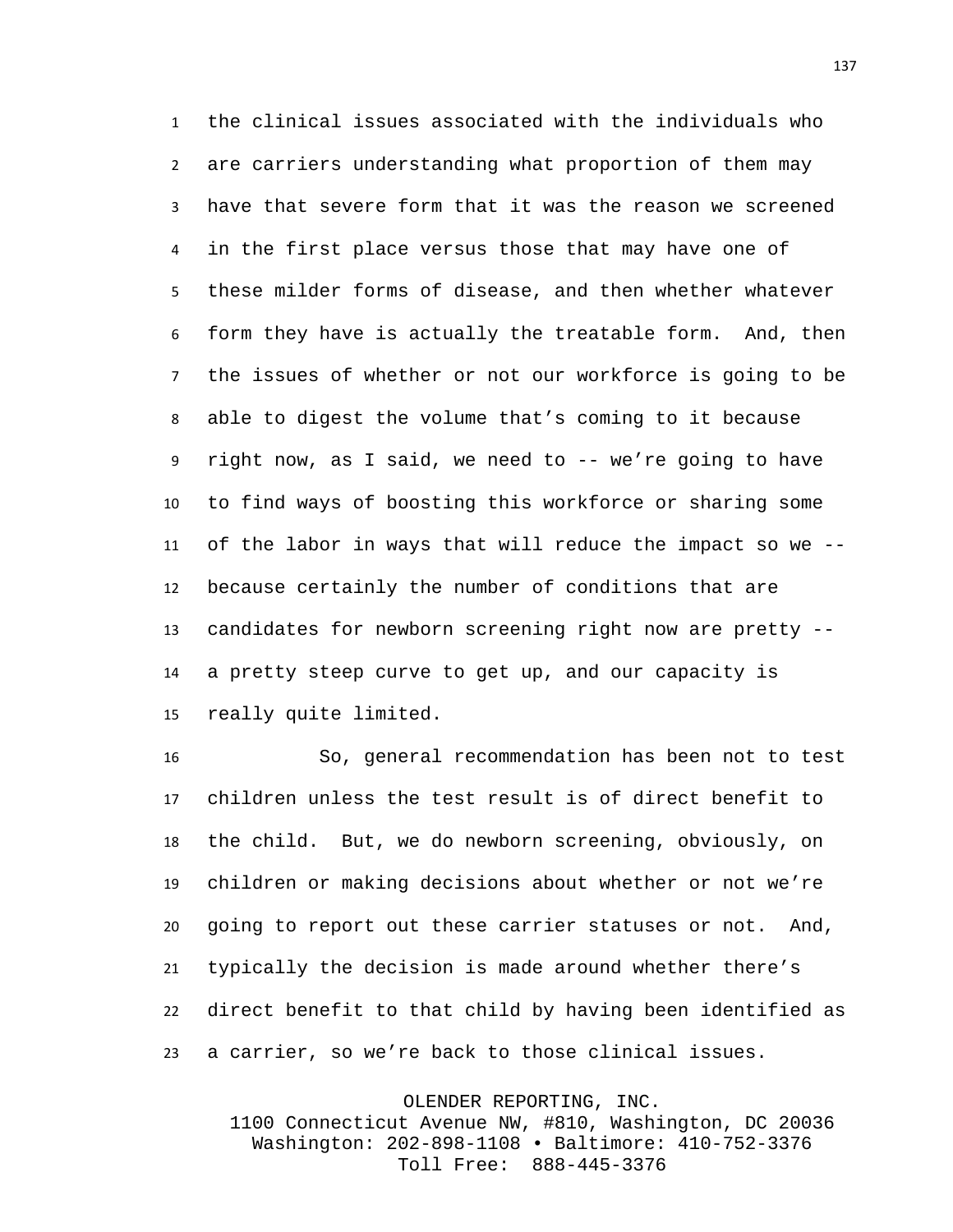I think I already mentioned how most of the Newborn Screening Programs approach reporting of carrier status. So, on that, I'll stop or else I could go on all day, but I won't.

 DR. JOSEPH BOCCHINI: Thank you, Michael. We're going to bring you back up after the other presentations.

 DR. GOLDENBERG: All right. I'm a little shorter, so I've got to move the mic. Nope, no problem. All right. Thank you, Dr. Bocchini, and thank you to the Committee for having me today. Nothing says post-lunch excitement like ethics. [Laughter.] So, we're going to do some ethics.

 My goal is not to be here as an ethicist to say this is what we should be doing or should not be doing. That's not going to be helpful for our conversations thinking about SMA or thinking about other conditions. What we think will be helpful is for me -- and the goal for this presentation is to give the Committee and for all of us to think about some tools to have conversations about bioethics and carrier screening to give us some language that we can be using as we start talking about whether or not it's appropriate to be giving carrier

OLENDER REPORTING, INC.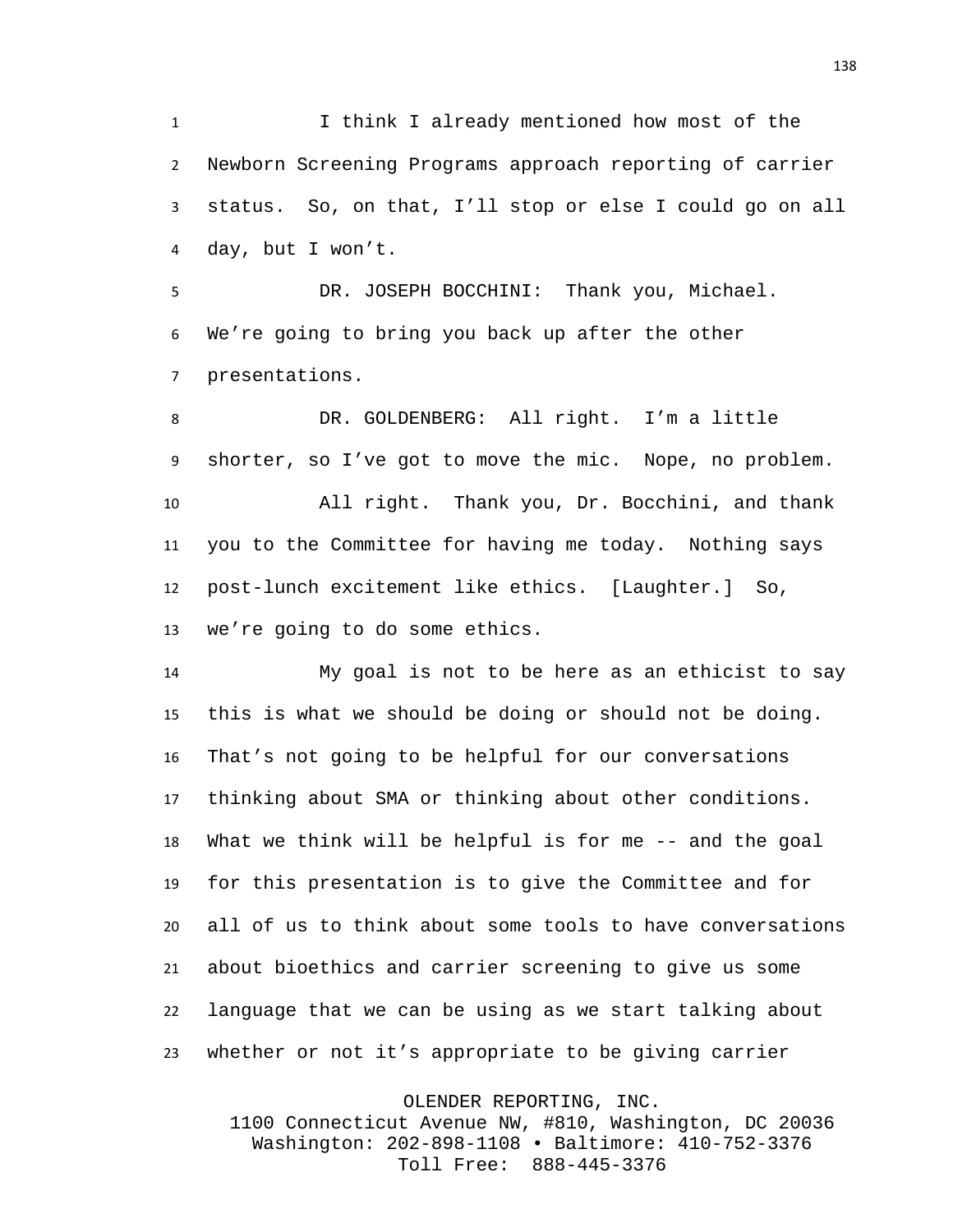status back.

 Mike just gave a really amazing talk looking at all the complexities regarding the kinds of carriers that we may be returning results to and how much that complexity may affect our decision-making at the state level.

 I'm going to start by really simplifying that very complex conversation by looking at this kind of dichotomy here, which is to return carrier status or not to return carrier status. Clearly, those decisions are going to be condition specific. Clearly, they're going to be mediated by the probability and severity of the potential health impacts of knowing that information, the potential reproductive and family planning options that may be available to families who receive carrier status, treatability of those conditions, patterns of inheritance which we know are going to be complex for many of these conditions, and actual age of onset. But, again, I think finding our way in kind of an ethical, legal, social world between these decisions of whether to return or not means needing to be very careful about these other mediating factors or moderating factors that will help us to guide those decision processes.

OLENDER REPORTING, INC.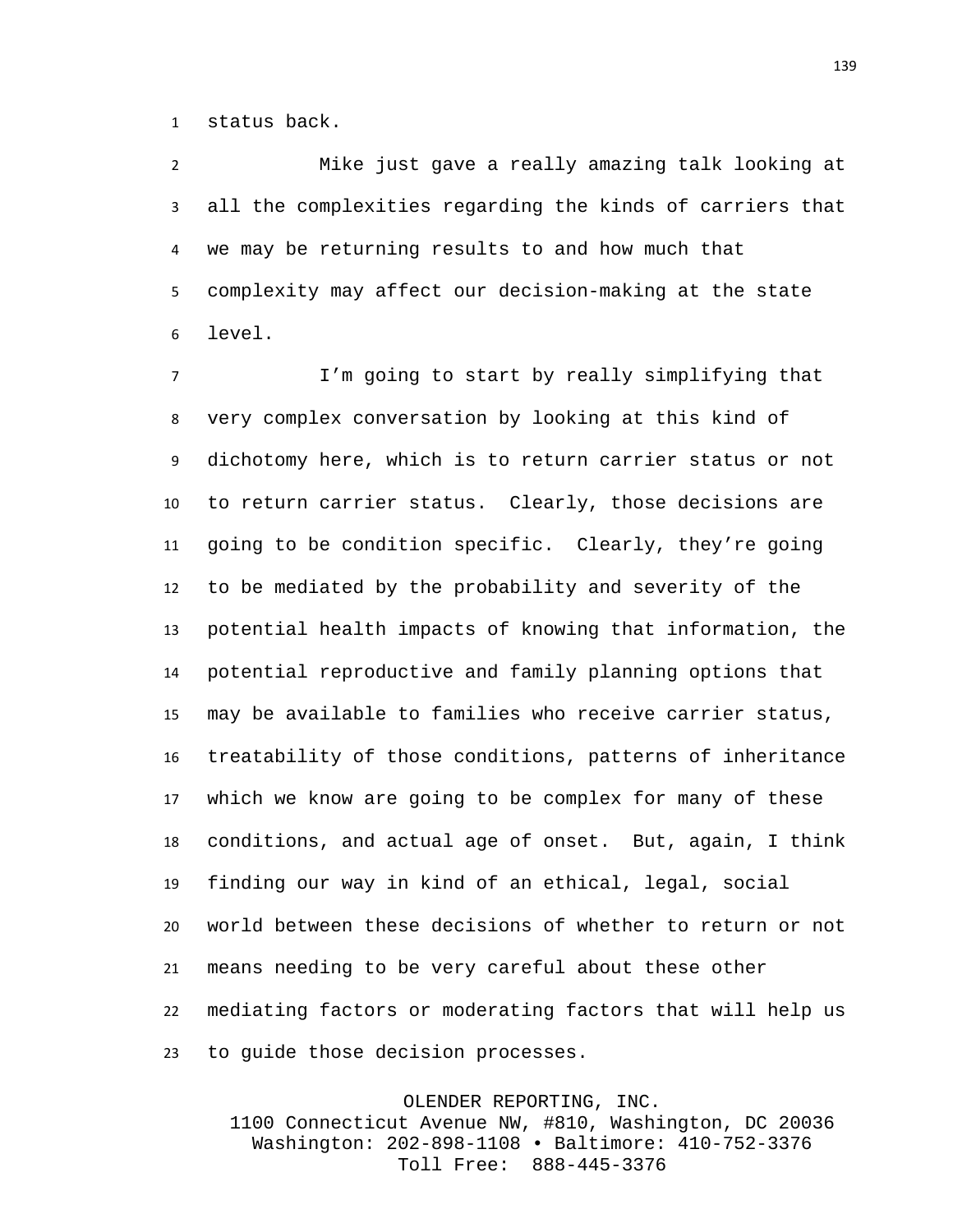So, I want to start here by saying we need to think about the complexities of this spectrum about whether or not to give or not give when thinking about ethics.

 So, let's start by just looking at a couple of kind of what I'm calling primary ethical principles that I think are crucial for thinking about whether or not to give carrier status back in Newborn Screening Programs.

 First, we talk a lot about autonomy, right? And, we'll talk a little bit about parental autonomy. I'll actually end the presentation talking a little bit about parental autonomy. I want to talk a little bit about A Child's Right to an Open Future, an ethical concept that has been -- did not start with genetics, but has been -- you know -- used frequently to think about -- for example -- adult-onset testing in childhood. We'll talk a little bit about best interest standards. And, the hope is that as we kind of go through the potential ethical implications of giving this information back, that we can use these three kinds of ethical principles to kind of guide our conversations.

 But, I want to start by thinking about the social implications. I'm going a little out of order in

OLENDER REPORTING, INC.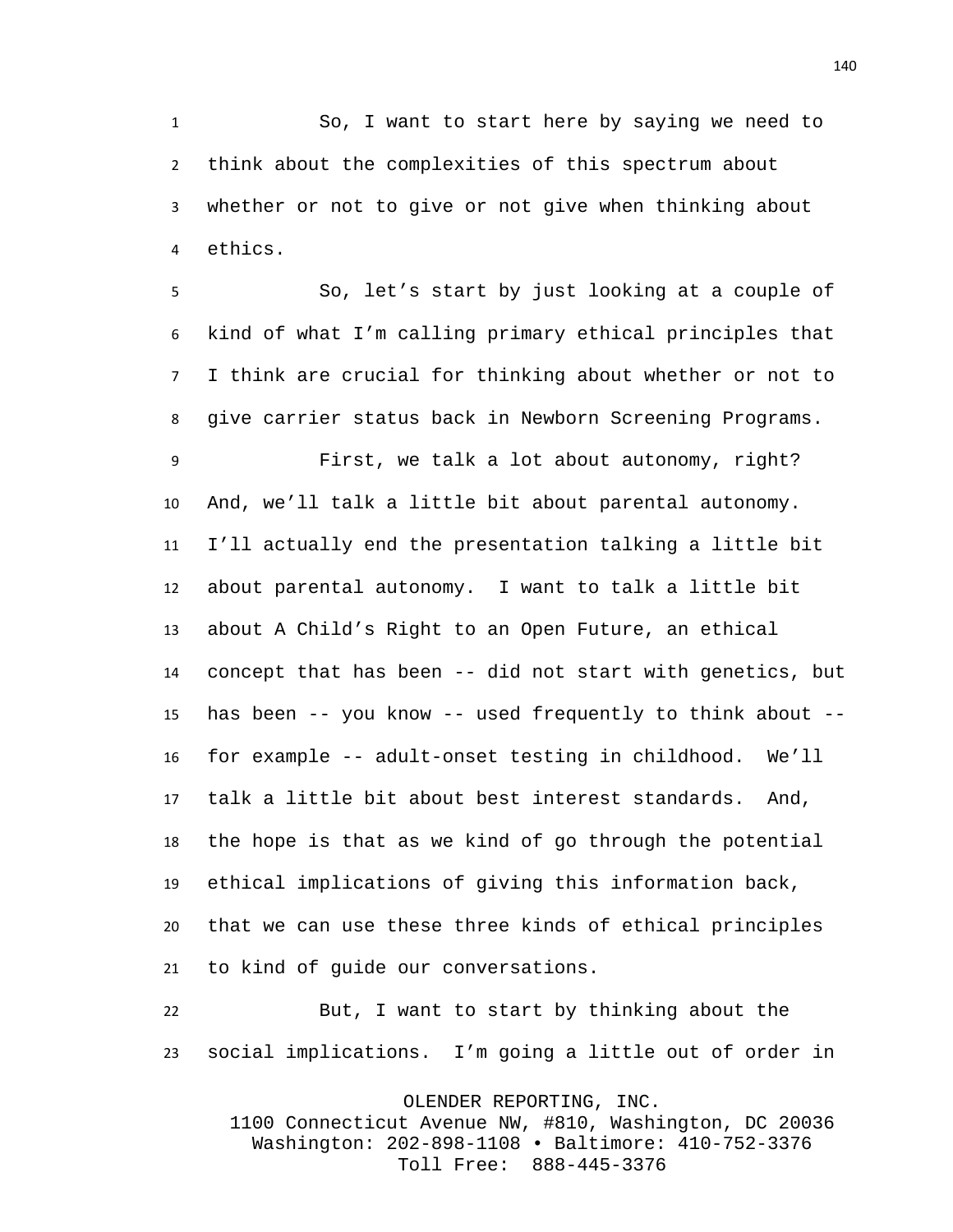my ELSI, but I want to start by talking about the social implications, because I think it's the things that I think we're most familiar with. It's the -- it's the area that I think there's been the most research, even though there's not a lot.

 And, I want to start by talking a little bit about -- Mike mentioned the sickle cell screening in the 1970s. This was a program that started as a National Initiative to try to put more attention on sickle cell screening here in America, and it led to 12 states creating mandatory laws regarding -- regarding sickle cell screening. Unfortunately, many of those laws were written without adequate education, without adequate counseling, without adequate information for people using that, and it led to a lot of stigmatization and confusion among both African-American families and others about what it meant to be a carrier. It led to -- for example -- carriers being excluded from military service in some cases. It led to a number of other stigmatization problems, and I think we can take a look at history and make sure and I'll -- you know -- I think it has to start with that education, and it has to start with that communication because we don't want to repeat some of

OLENDER REPORTING, INC.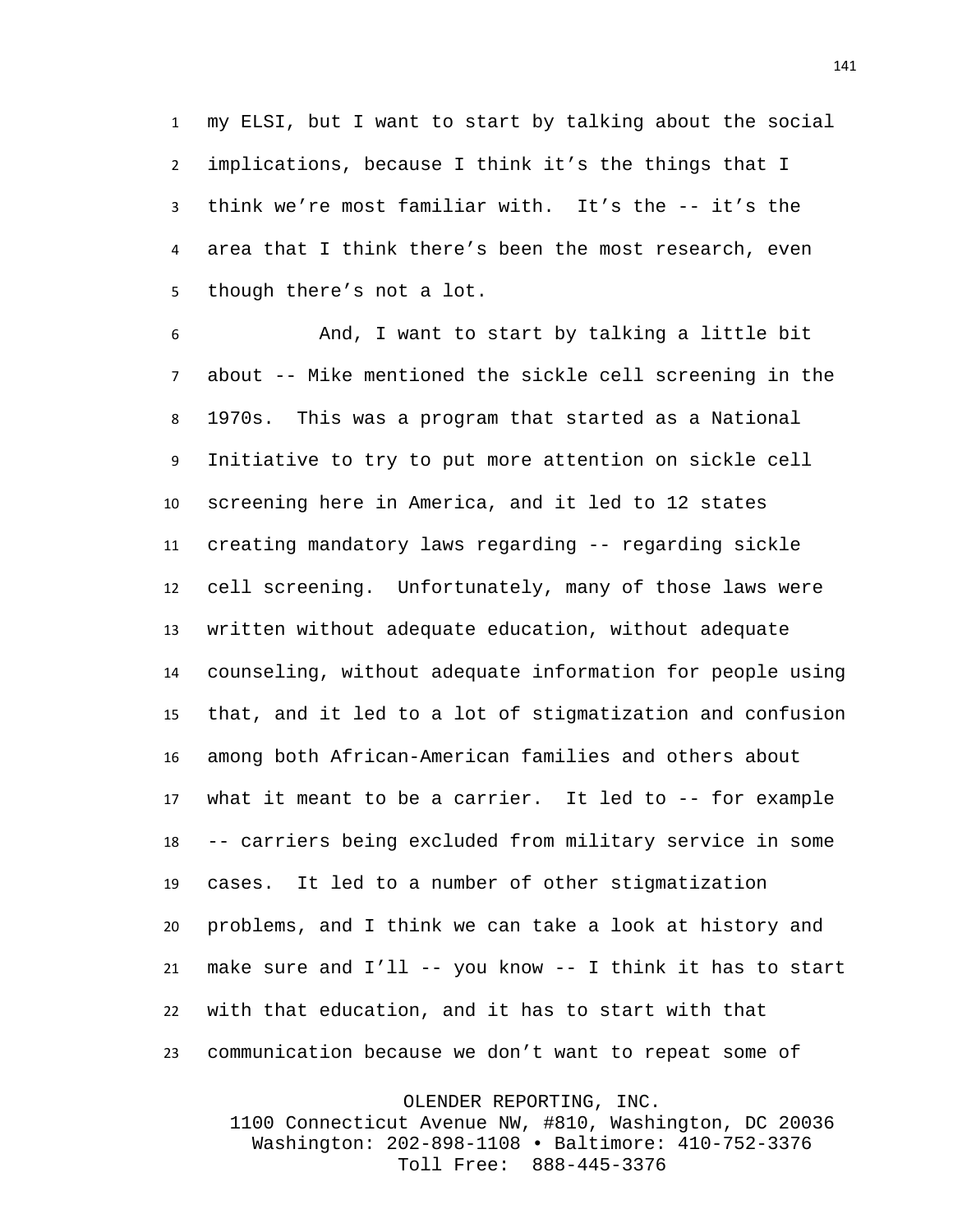those mistakes if we decide for various conditions that we want to be returning carrier status.

 So, that kind of leads to the second point, which is the potential stigmatization or impact on families by either knowing carrier status or having misunderstandings about carrier status. There is some potential for impact on self-esteem or self-image. We know there is potential worry about discrimination based on even -- you know -- based on disease status and potentially carrier status. We do have GINA -- the Genetic Information Non-discrimination Act -- a very good law that protects people against discrimination based solely on genetic information. But, there are some limits of GINA.

 So, for example, it doesn't cover long-term disability insurance. It doesn't cover life insurance. If you work for a company that has less than 15 employees, you're not covered. It doesn't cover certain parts of the military, right?

 So, we need to be very careful about our relying on particular state or federal laws that will protect people against discrimination for two reasons -- one, because there are limits, and two, because even if

OLENDER REPORTING, INC.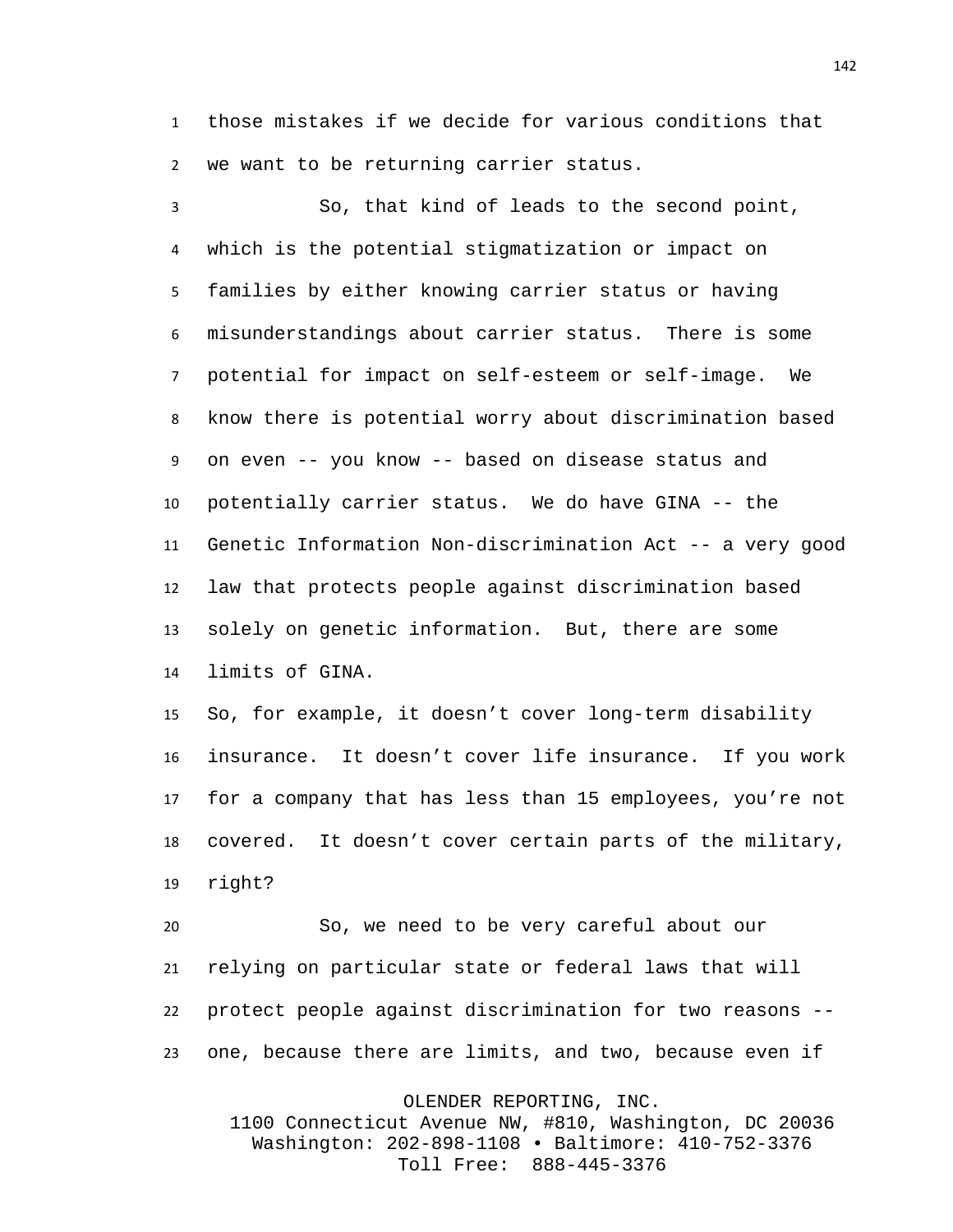there are laws that protect people, the empirical

 evidence shows that many people who undergo genetic testing are still concerned about discrimination. And, I think when we think about carrier status, we need to remember that.

 There are other potential psychosocial and psychological impacts. There have been a couple studies. So, this study that was done in the UK found increased anxiety among parents who received carrier status results from newborn screening for CF and sickle cell; although, I think it's interesting to get back to this question of education. When you look at what that anxiety was tied into, much of it was not tied into the actual carrier status per se, but rather the method in which it was returned -- the method in which it was given back, and that's something that I think we need -- that we'll come back to at the end of the presentation. But, it's clearly an important piece of giving information back in an ethical -- in an ethically justified way and is in a way that actually helps parents understand the information and feel comfortable with the information. Another more recent study by Don Bailey, one of our close colleagues and his colleagues and Cindy Powell,

OLENDER REPORTING, INC.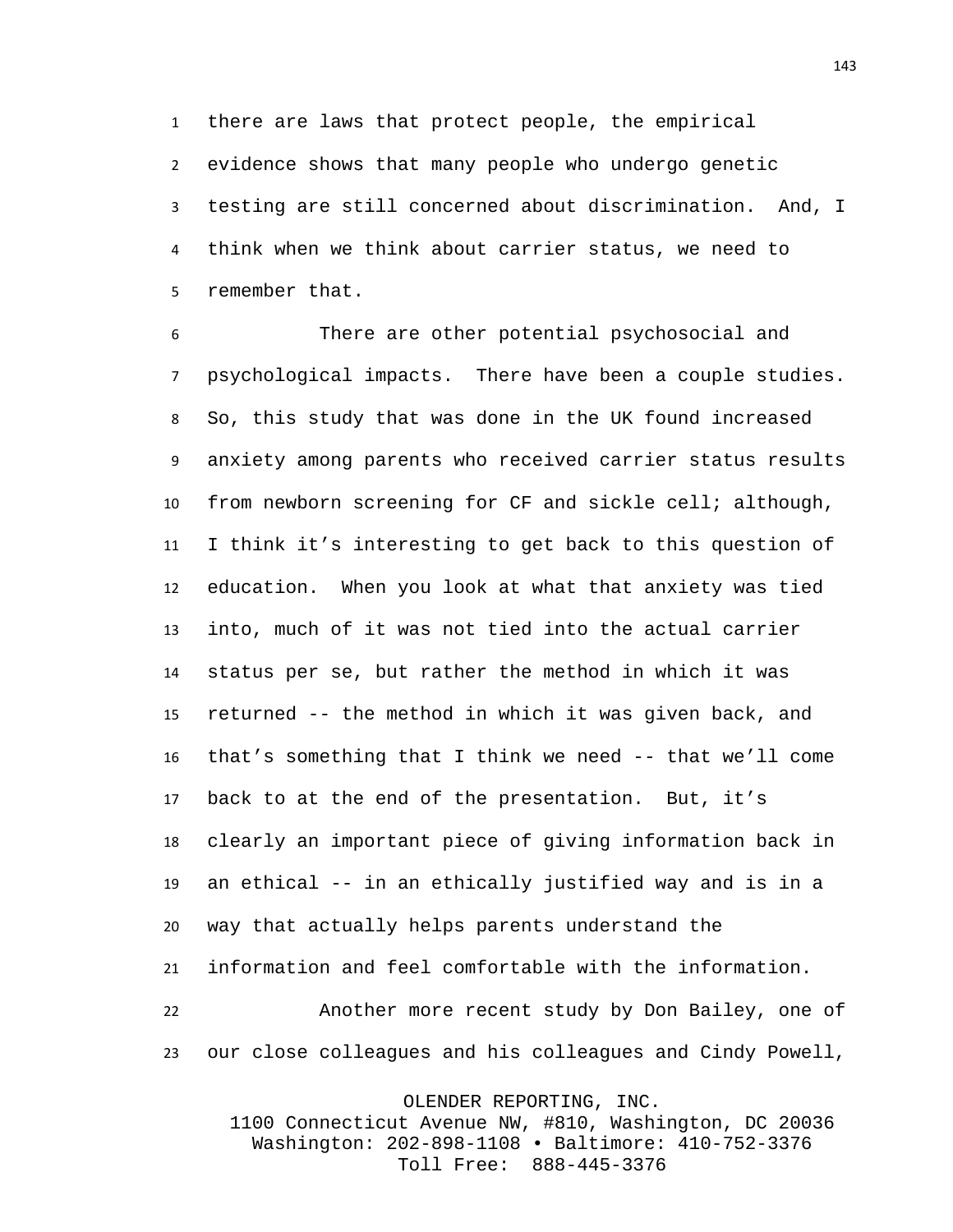found some levels of increased anxiety among -- among mothers who received pre-mutation carrier from -- through -- in a potential newborn screening situation. But, when compared to a group of non-pre-mutation carrier mothers, that -- there was no -- there was no statistical significance in terms of the increased anxiety.

 But, these are some of the only studies that are out there on this, and I think there's a need -- a really crucial need for more research on the potential impacts of this information to make ethically justified decisions.

 So, let's take a step back and think about the different kinds of outcomes that Mike talked about in terms of the potential impact of carrier status on -- on newborns and families, the first of which -- and, again, I'm simplifying this just for us to kind of think through some of these issues -- would be what happens when you have carrier status where you -- where you will potentially have health benefits in childhood, right? So, you have carriers that may have health effects in either early childhood or later childhood. And, so we could make the argument that there's still the benefit of early detection. You can do better screenings and

OLENDER REPORTING, INC.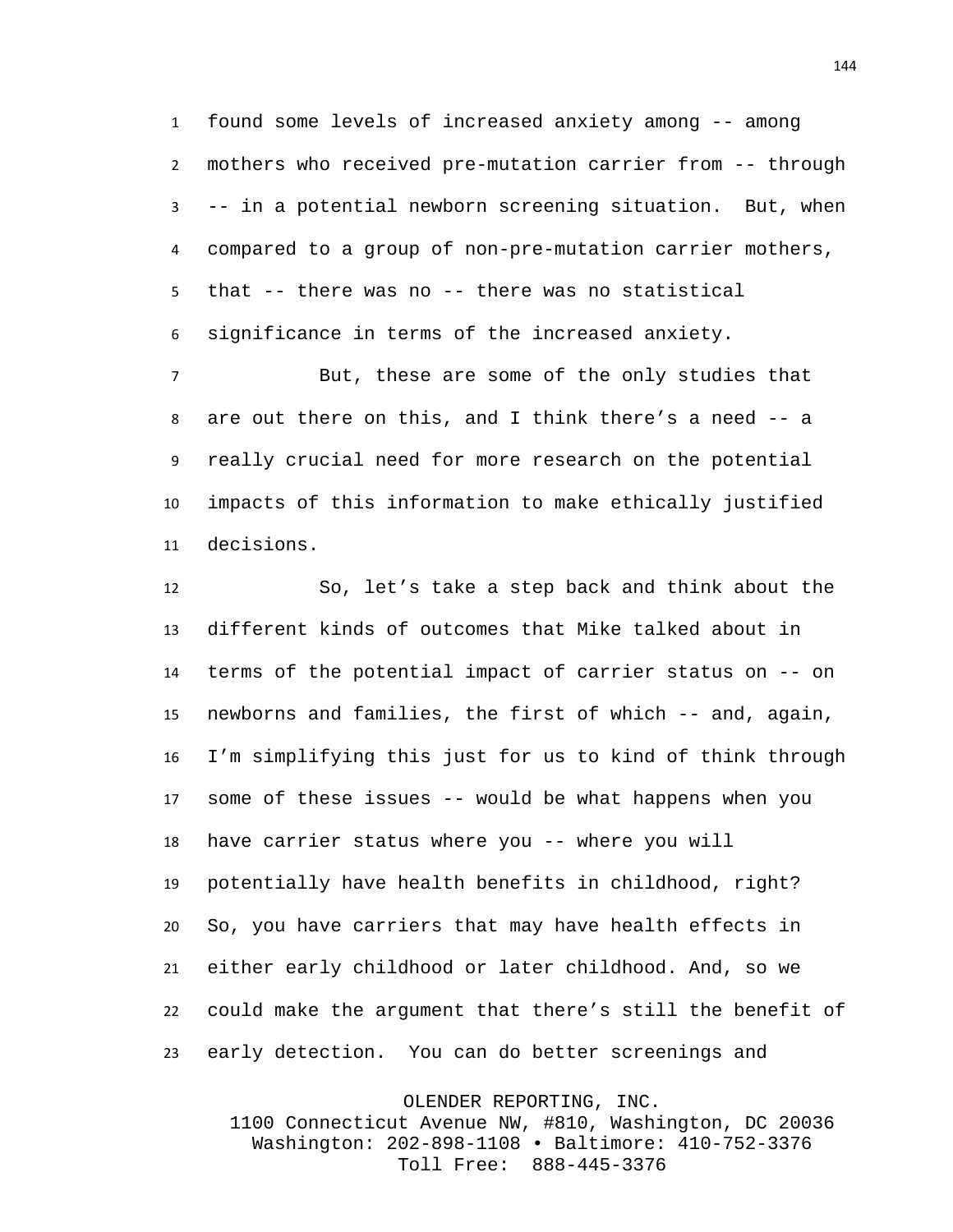interventions. You can think about cascade testing for families. And, that would be an argument to return carrier status when there's a potential for health benefits in childhood.

 Others might say, well, we have all these other things that we talk about -- the potential harms of misunderstanding of that status, potential discrimination, unnecessary screening, potential anxiety or worry. But, I feel like within kind of the context of ethics, that the best interests of the child would override any of those concerns based on the kind of ethical guidance that we have as newborn screeners in giving information back that will help families -- that will help children. And, so I would say that even if we were worried about all these things like discrimination, like stigmatization, best interest standards would probably in almost every case override that if we can show that the health benefits in the child may be there. And, here's where uncertainty comes in, right? And, there's always an issue of uncertainty when we think about ethical decision making. What happens when we don't really know? What happens when we're not sure whether or not those health benefits will be there, and

OLENDER REPORTING, INC.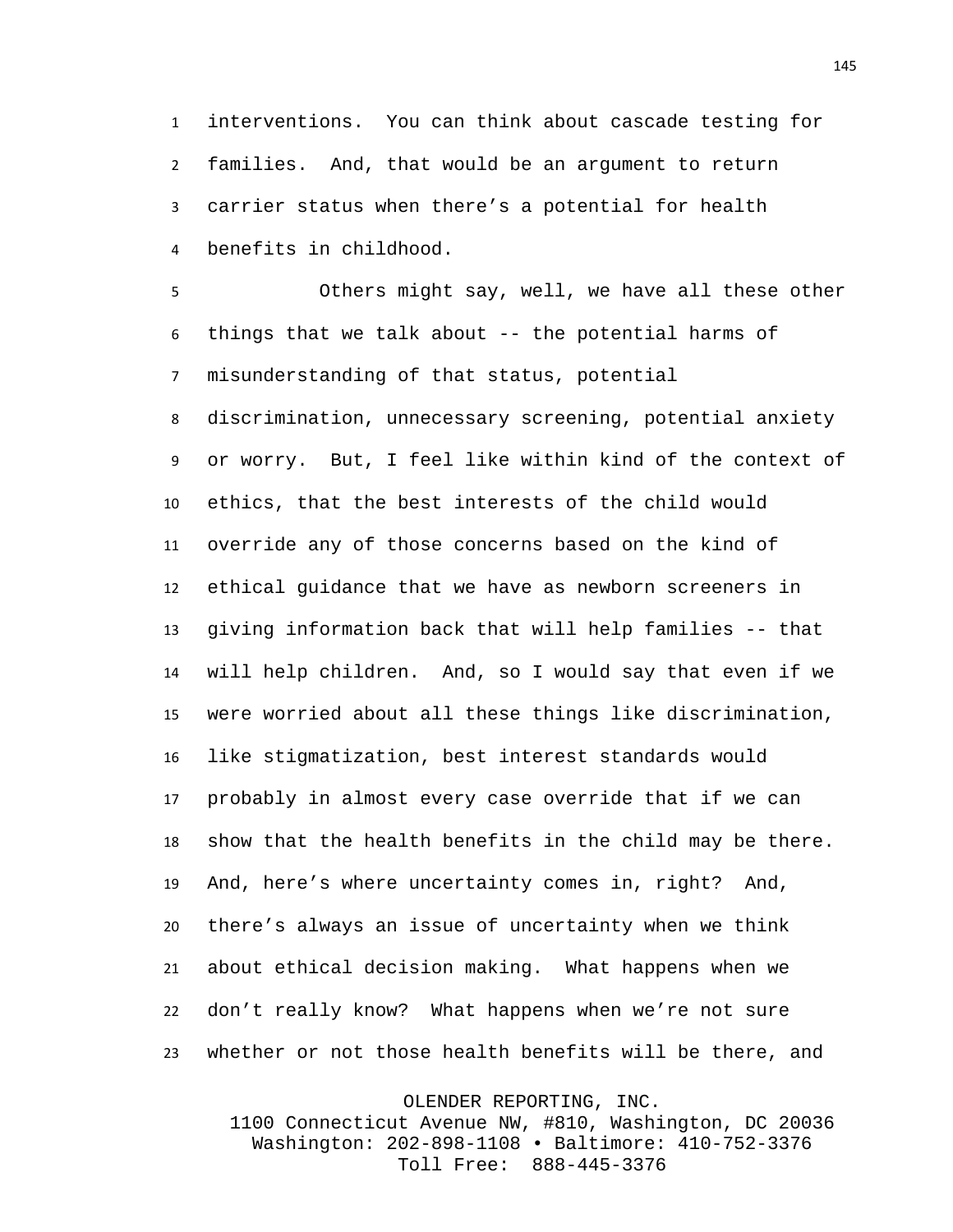how do we make decisions with states to do those things? So, it gets a little bit more complicated when we start thinking about potential health benefits in adulthood, right? So, I think we can all make arguments that we want to return carrier status if we think there may be potential impact on adults. It increases awareness of risk. We think that's a good thing. It can potentially increase screening or potential interventions for adults. But, we also have, again, the same kinds of things that we talked about before -- the potential harms of misunderstanding, potential discrimination,

 unnecessary screening potentially, and potential anxiety and worrying knowing that information early in life before one becomes an adult. And, this is where a very commonly used ethical discussion happens, which is the Child's Right to an Open Future.

 And, I want to talk a little bit about Child's Rights to an Open Future because I think it will help us as we start thinking about the potential use of information for potential health benefits in adulthood, all right? So, the Child's Right to an Open Future is not a new concept. It was first discussed by Joel Feinberg in this book on *Child Rights and Welfare* in

OLENDER REPORTING, INC.

1100 Connecticut Avenue NW, #810, Washington, DC 20036 Washington: 202-898-1108 • Baltimore: 410-752-3376 Toll Free: 888-445-3376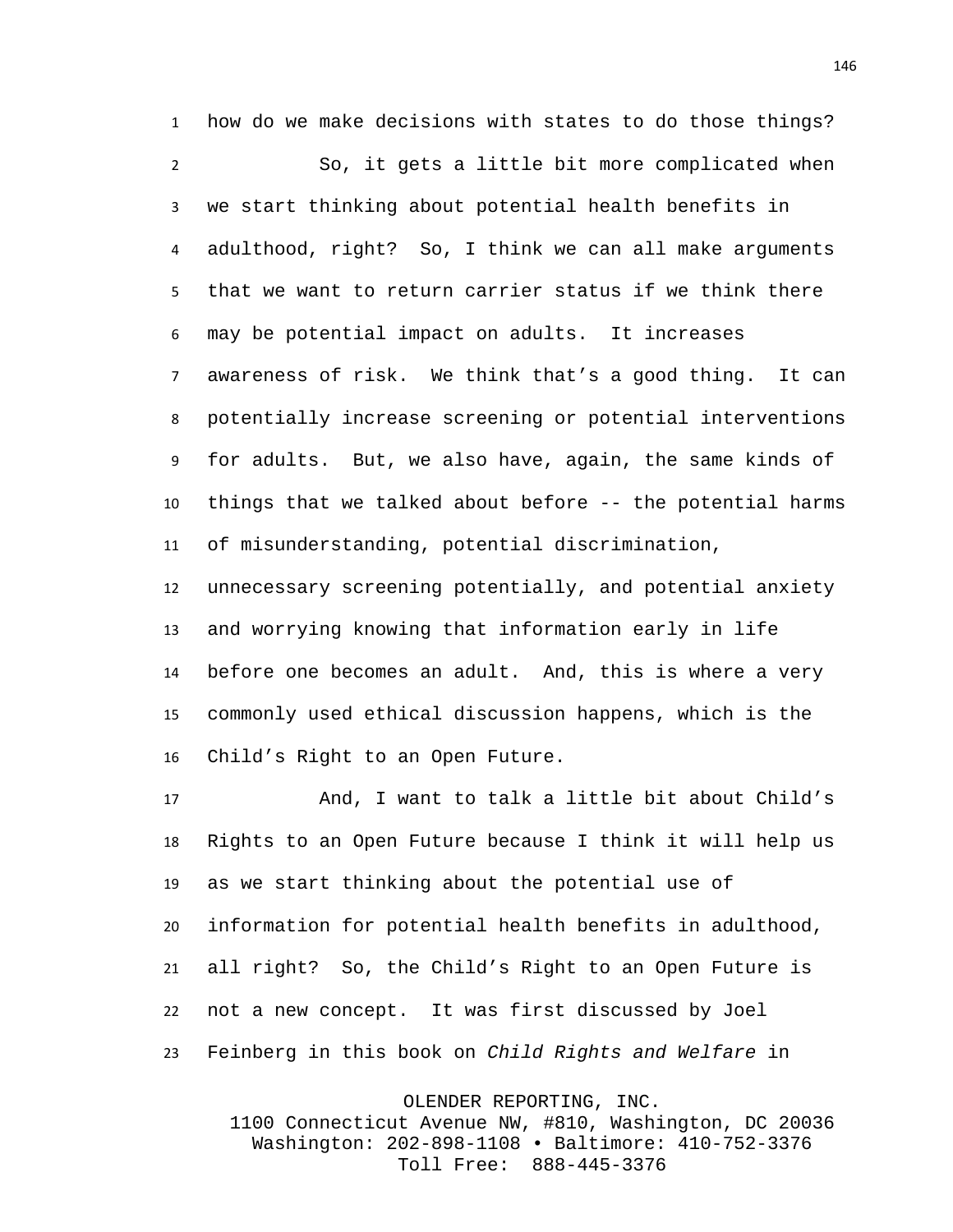1980. The idea behind the Child's Right to an Open Future is that we as adults -- we as -- and as government officials or as clinicians -- need to hold particular rights in trust for children that should be saved until they're an adult. That their autonomy -- their adult autonomy -- is not well developed yet -- they're children. But, that doesn't mean that we can make decisions that may impact their decision-making as an adult, right?

 So, it's focused on autonomous decision-making of the child when they reach adulthood, right? The most common use of this in medical fields is when parents may refuse -- for example -- chemotherapy for a child who is sick based on religious reasons. We typically will not allow those decisions to be made, because it infringes on the child's right to make those decisions in adulthood. In 1997, Dena Davis, one of my colleagues at the time at Case Western, talked about applying this idea of an open future to genetic testing. And, it's been used quite frequently to make arguments against allowing for testing -- for example -- children for adult-onset conditions based on the idea that we're taking away the child's autonomous right as they grow to make decisions about

OLENDER REPORTING, INC.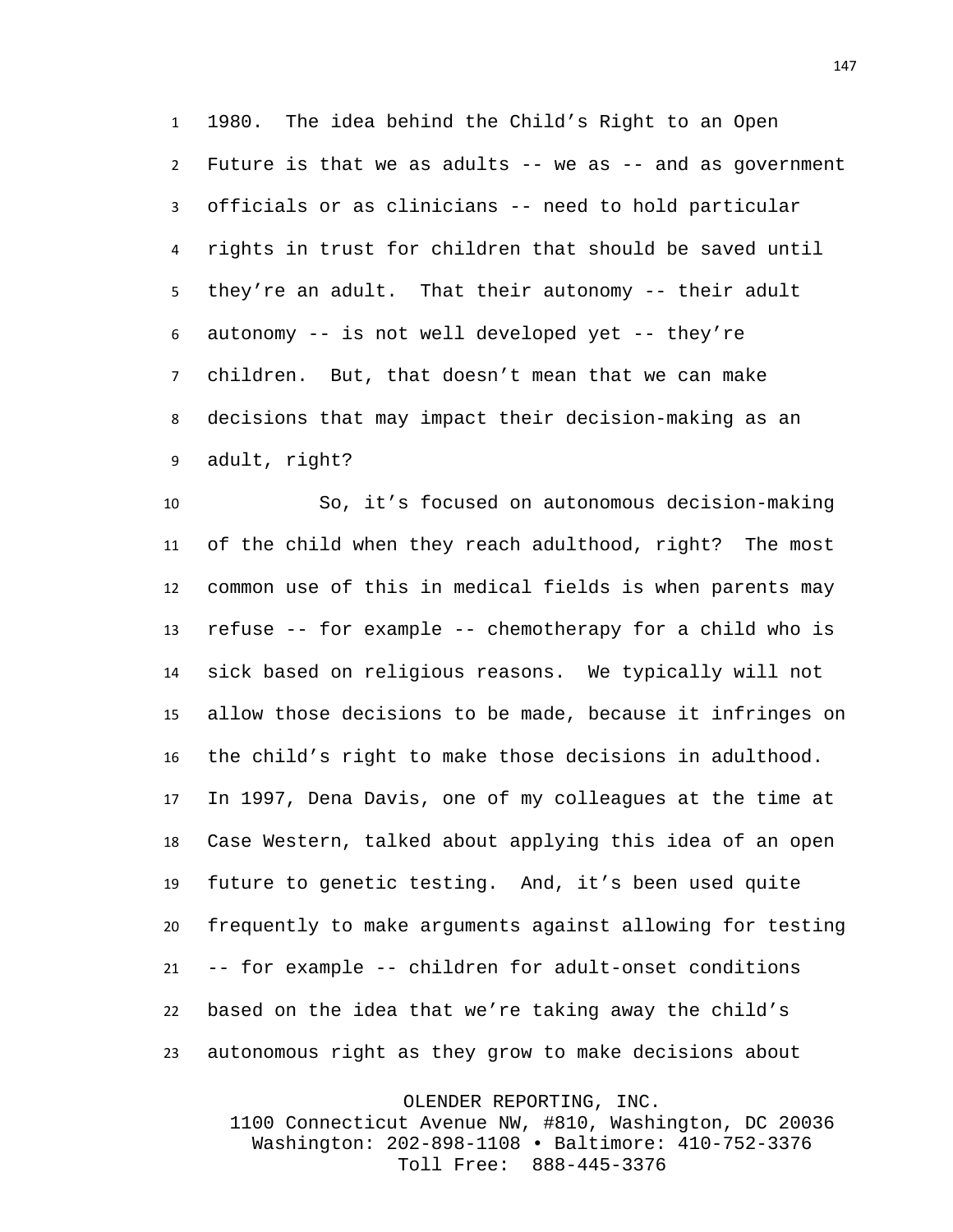understanding genetic information about themselves when they come of age, right? And, so that decision would be taken away if we were to give that information to -- for example -- to a parent and would take away a child's autonomous right to make decisions about genetic testing in the future.

 Many organizations -- ACMG, AAP, and others -- have discouraged returning carrier status without health benefits to children based on the idea of a Child's Right to an Open Future -- the idea that withholding that information promotes choice as adults.

 But, I want to take a step back, and I want to problematize that a little bit in rare disease. When we're talking about -- for example -- breast cancer or heart disease, I think you can make a very good argument that a child, when they reach a certain age, can make decisions about screening on their own. But, if you have a child without a particular family history, the idea of screening for rare diseases when you reach adulthood may not be there. So, for example, if you're thinking about X-linked adrenal leukodystrophy or you're thinking about other conditions, the argument for the Right to an Open Future, I think, is lessened given the fact that children

OLENDER REPORTING, INC.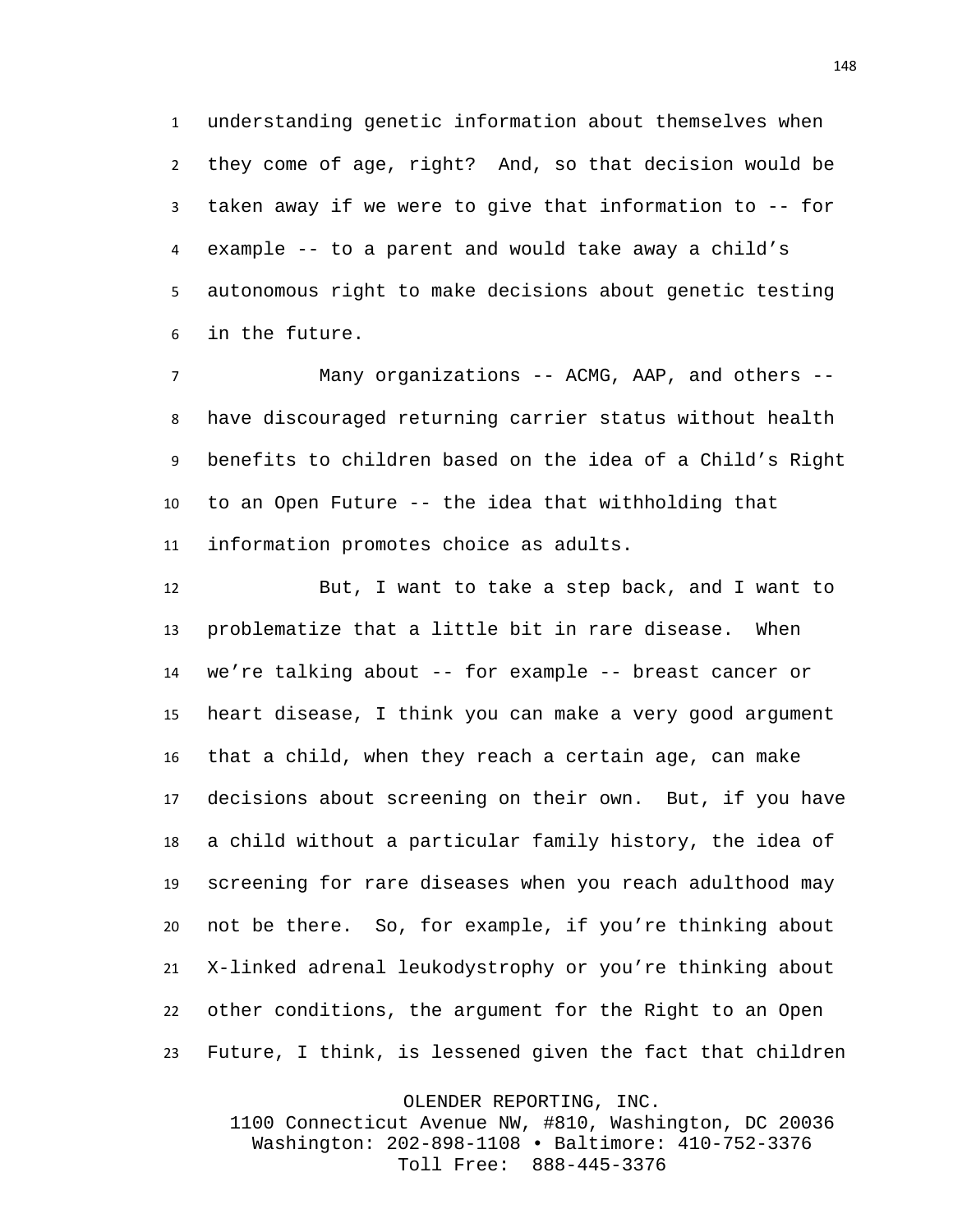may not think to get tested as an adult. It's not going to be something that's going to be in their face, and it may only occur when symptoms happen. And, so the idea of getting tested pre-symptomatically, I would say is problematized within the context of an open future given how rare disease screening happens.

 Now, this is changing a little bit because -- please ignore my creative use of screen without my typo there -- so, the question is, will adults get screened for these rare conditions without a family history or particular group membership where you see higher rates of a particular condition. We are seeing higher rates of what people are sometimes calling Universal Carrier Screening or Expanded Carrier Screening. So, rather than just doing a small -- for example -- Ashkenazi Jewish Panel or a panel of three or four conditions -- many families are choosing to have carrier screening before having children for a hundred or two hundred conditions. Many -- actually, I think all of the major companies that are offering Expanding Carrier Screening have included many of the conditions for which this

 Committee has either already decided or is in the process of deciding or potentially in the future will decide

OLENDER REPORTING, INC.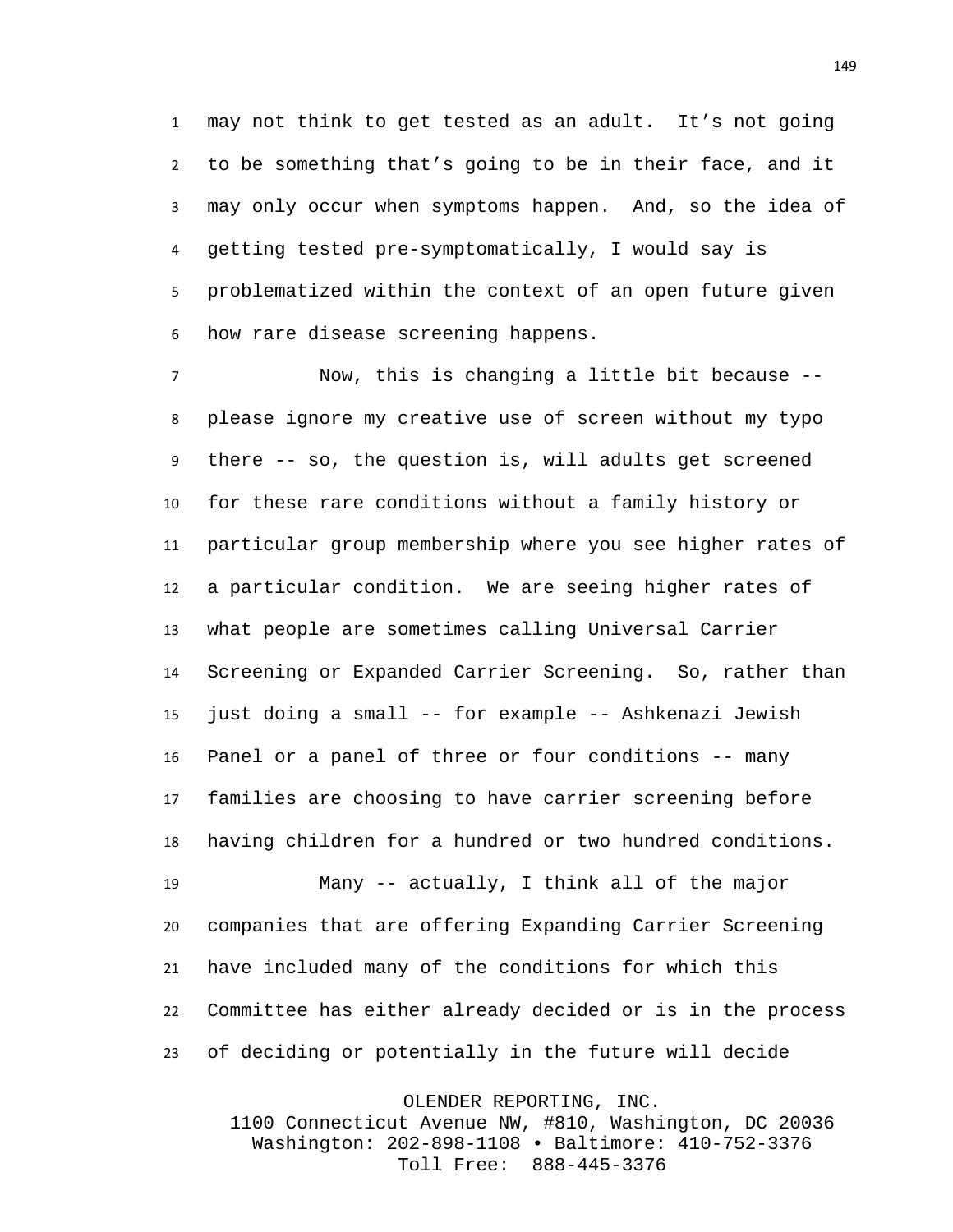whether or not those should be on the RUSP. Those include CF, Pompe, MPS1, X-linked adrenal lipodystrophy, Fragile X, Duchenne, and SMA. All of the major providers of Expanding Universal Carrier Screening have those conditions on them. So, it could be that as more people start using this kind of information that they will get screened as an adult, so we don't have to worry as much giving that information in childhood.

 Although, I would like to just raise some equity considerations, right? Some of those tests can be expensive. Not everyone has access to that -- that information. And, not everyone has access to genetic services necessary to understand that information afterward.

 So, this slide kind of goes up and down a little bit in terms of its ethical implications, but I do think that we need to confront how rare disease affects this idea of an open future and how rare disease may put us in a situation where an argument for an open future isn't as strong when we're worried about adults who would never think to get screened as adults, let alone being aware of the potential risk.

So, one of the maybe more stickier ethical

OLENDER REPORTING, INC. 1100 Connecticut Avenue NW, #810, Washington, DC 20036 Washington: 202-898-1108 • Baltimore: 410-752-3376 Toll Free: 888-445-3376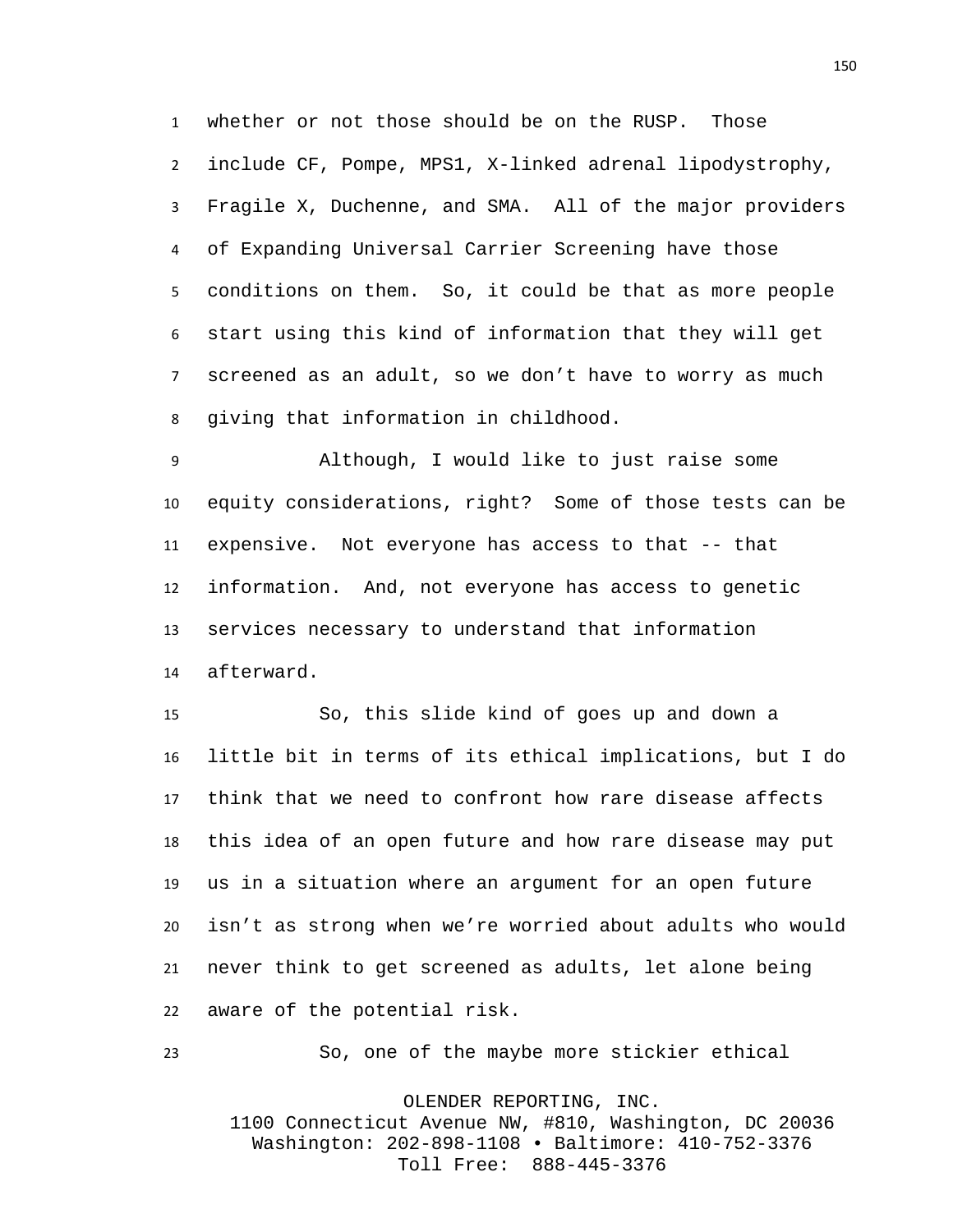issues has to do with carrier status when reproductive decision-making is either the only or one of the only benefits to gaining this information, right?

 So, arguments to return carrier status when reproductive decision-making is the key aspect of that return of that information, right? So, there may be reproductive benefits to parents and families to make decisions about adoption, pre-implantation genetic diagnosis. There may be reproductive benefits for newborns as they grow and make choices for their own lives about reproduction. But, the concepts -- you know -- this works if we agree that we can think about expanding benefit in newborn screening to include reproductive benefits beyond just benefits to newborns. There are potential social implications of this, back to -- you know -- the kind of social implications we were talking about early on -- potential harms from misunderstanding, discrimination, potential anxiety or guilt about this. And, I guess the question is, does this information -- if it's focused on reproductive decision-making -- move us away from ethical

states if the information is purely about reproductive

justification for mandatory Newborn Screening Programs in

OLENDER REPORTING, INC.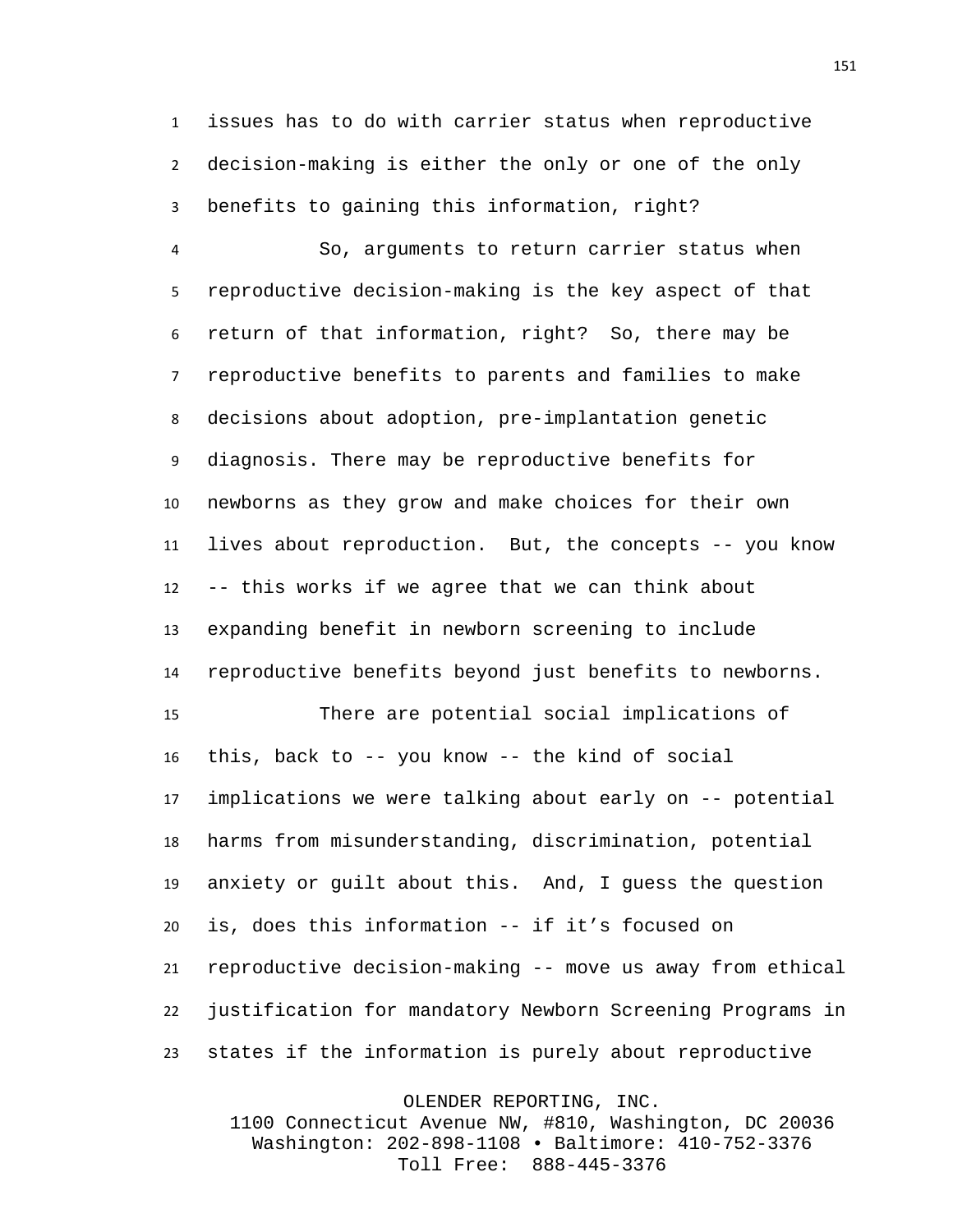choice.

 A number of my colleagues in the Ethics Watch just a few years ago published a paper where they kind of problematized this issue of expanding newborn screening towards reproductive benefit, and they kind of weighed both sides. While there's clearly potential benefits to families, they did question whether or not this moves us away from some of the core values that newborn screening was based on as we move away from potential benefits to individual newborns.

 But, I think this is an open question, and I think it's important for us to think about the family all together and what the information can do for families.

 I would like to talk a little bit about parental autonomy and rights. So, in ethics and in some of the conversations that I know you all have had, we talk about the right to know versus the right not to know. And, one of the questions that has been raised by ethicists thinking about carrier status not just in newborn screening but generally in other screening programs is, can programs force parents to know their carrier results, right?

OLENDER REPORTING, INC. 1100 Connecticut Avenue NW, #810, Washington, DC 20036 Washington: 202-898-1108 • Baltimore: 410-752-3376 Toll Free: 888-445-3376

If we don't have a consent process and this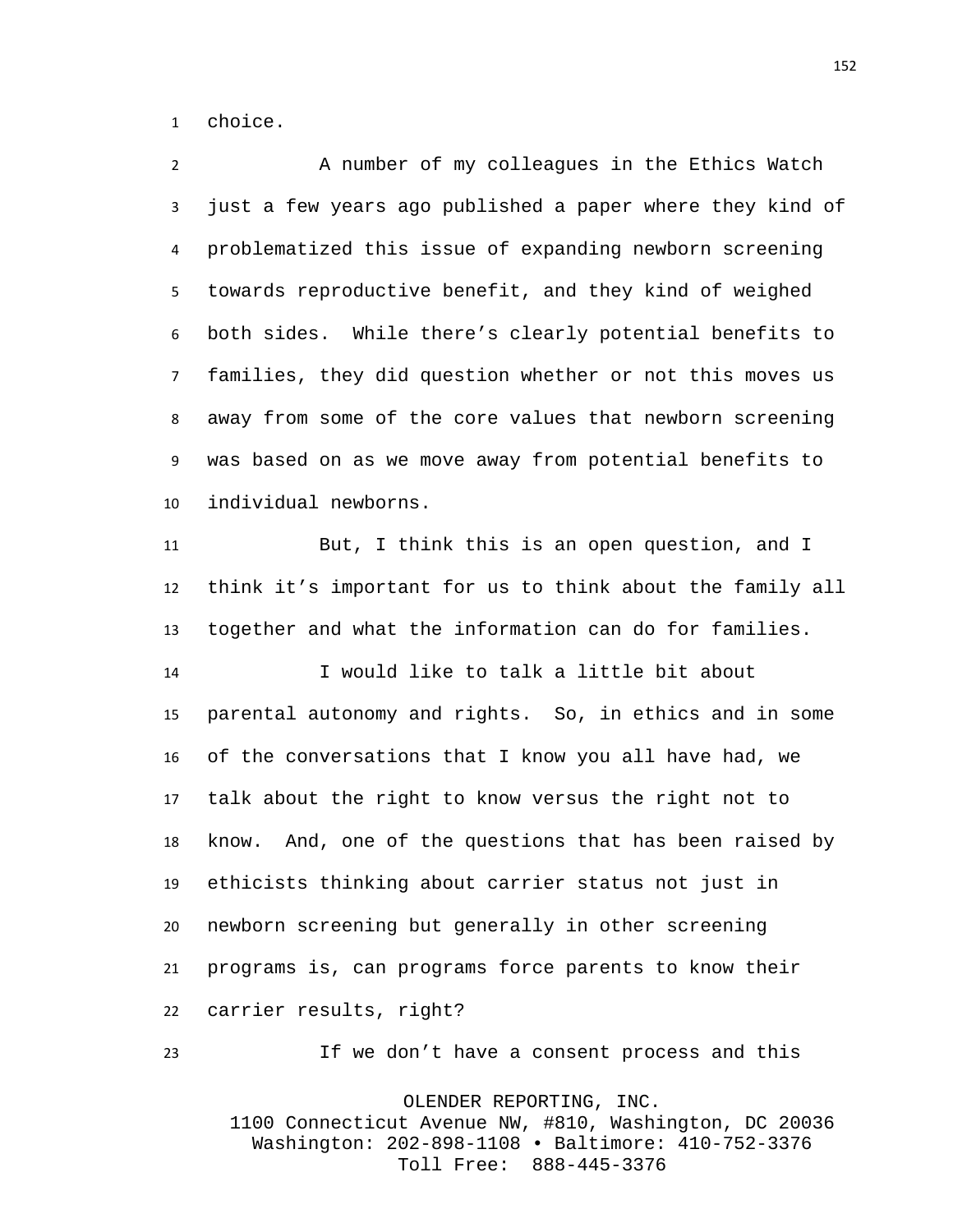information is giving back information to families, are we subsequently taking away a parent's right not to know this information? And, I think when we see potential health benefits for newborns, we're maybe not as concerned about maybe violating that right not to know. If I give you information about a child who potential has a serious condition, you may find something out about yourself. But, for best interest of the child, we don't worry so much about giving that information given the importance of that information for that newborn.

 So, yes. Parents will understand that they're carriers and have that information whether they wanted it or not. But, the goal is to protect that newborn. If that goal is not there, and the carrier information is purely for -- you know -- purely for just knowing carrier status -- if there's not a potential condition involved - - are we potentially violating a parent's right not to know their genetic information? And, I think this raises a question of paternalism in public health and whether or not states are in a position to say, we think this information is important enough to override one's autonomy.

OLENDER REPORTING, INC. 1100 Connecticut Avenue NW, #810, Washington, DC 20036 Washington: 202-898-1108 • Baltimore: 410-752-3376 Toll Free: 888-445-3376

That happens quite a lot. It's not -- you know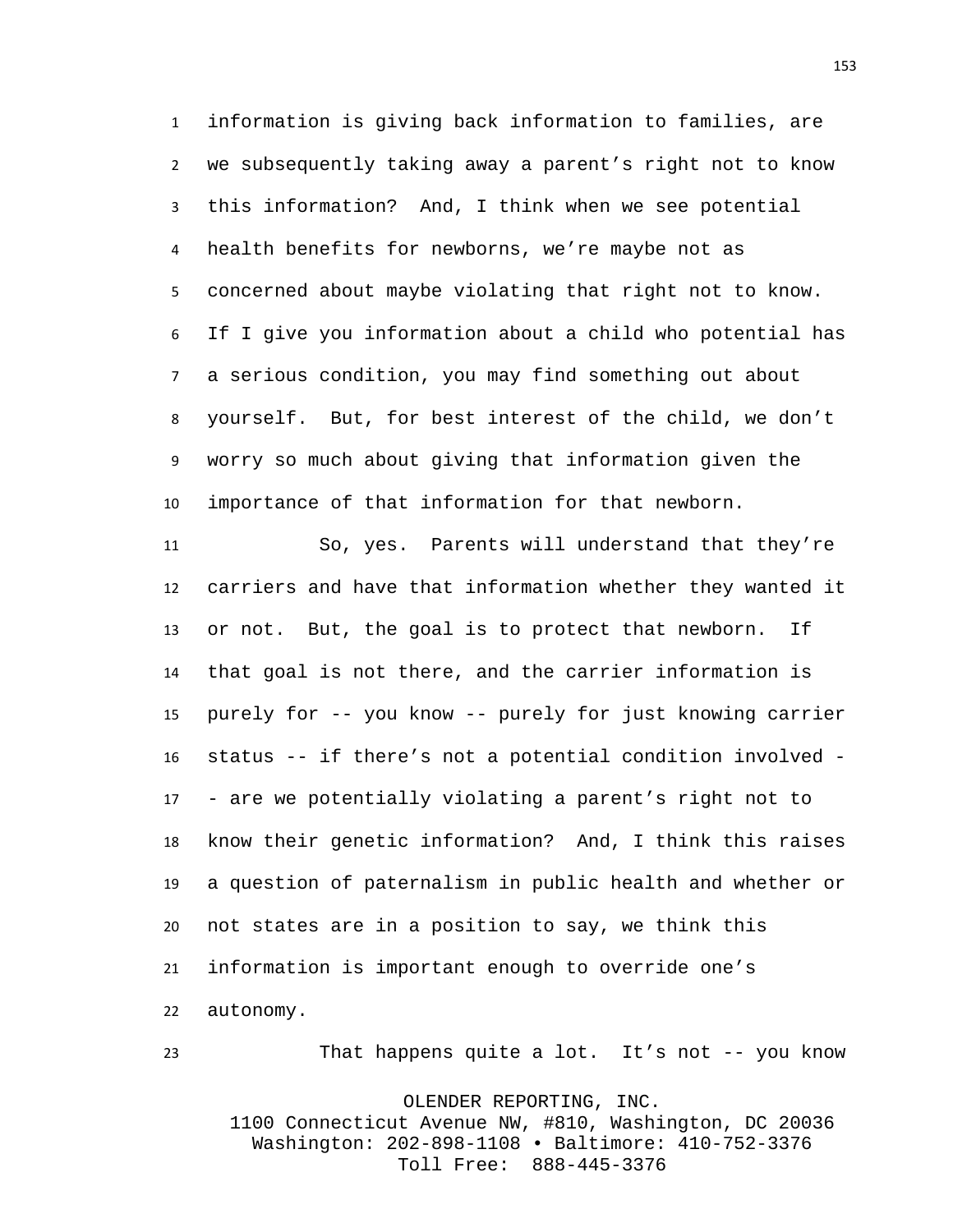-- sometimes we think about autonomy as this core value - - and, it is -- that can't be violated, and that's not true. We -- we have a variety of public health programs, a variety of situations where we override one's individual autonomy when we think there's common good -- for example -- when we think this information could save lives.

 And, so one of the question is, when do we make that decision in newborn screening to potentially override and make -- basically force families to understand this information, or should we be thinking about this as a consent process. And, the question is, if we were to move toward a consent process for carrier status, would that solve all these problems?

 So, for example, what about parents who have the right to know? We want to kind of impose their right to know. People might say, look, I'm a parent, I want to know this information both about myself and about my newborn. And, then we have to kind of get into some of the questions that Mike was raising about personal versus clinical utility, and who gets to decide and what that information is used for.

OLENDER REPORTING, INC. 1100 Connecticut Avenue NW, #810, Washington, DC 20036 Washington: 202-898-1108 • Baltimore: 410-752-3376 Toll Free: 888-445-3376

A recent study in the UK that did focus groups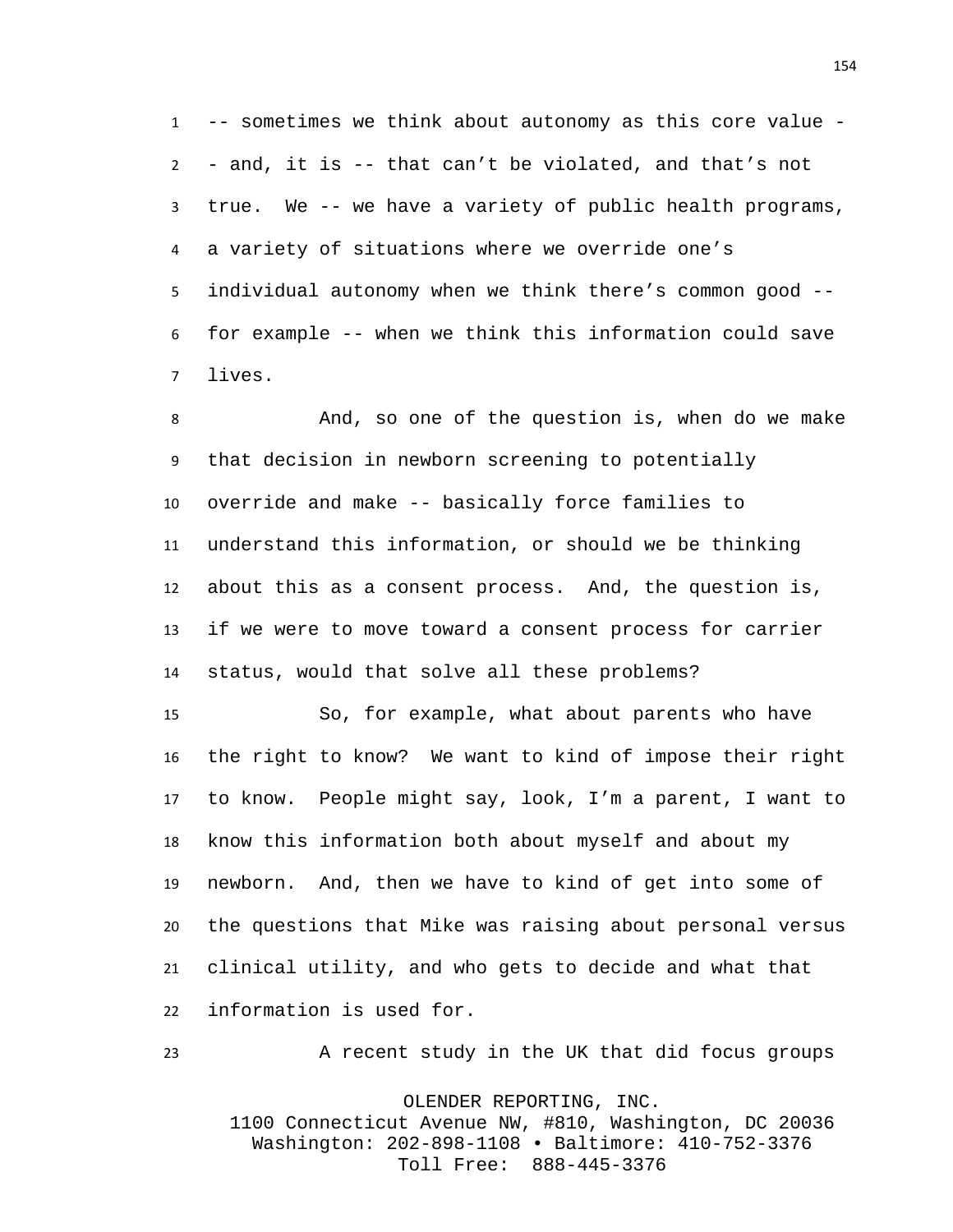with parents about whether or not they had the right to know carrier status from cystic fibrosis screening in newborn screening found some very interesting information. All of the members of the focus group -- so, every participant in the focus group -- said they would want to know carrier status. Every one of them said, absolutely, we would want to know carrier status from newborn screening. But, all of them also said, but we think it's our right that if we didn't want to know to make that choice. And, that's an interesting conundrum for us to be in, which is that many parents want to know this information, but they also want to have that choice. And, I think that's where we kind of get into this question about whether or not it's -- this would be a time where consent processes would be appropriate. So, this gets back to this original question

 that I had, which is to return or not to return, and, questioning whether or not there are some possible middle roads.

 So, one I know that's been raised by some -- by some scholars is to only screen targeted groups. That raises all sorts of questions about the universal nature of screening and I think raises some potential concerns

OLENDER REPORTING, INC.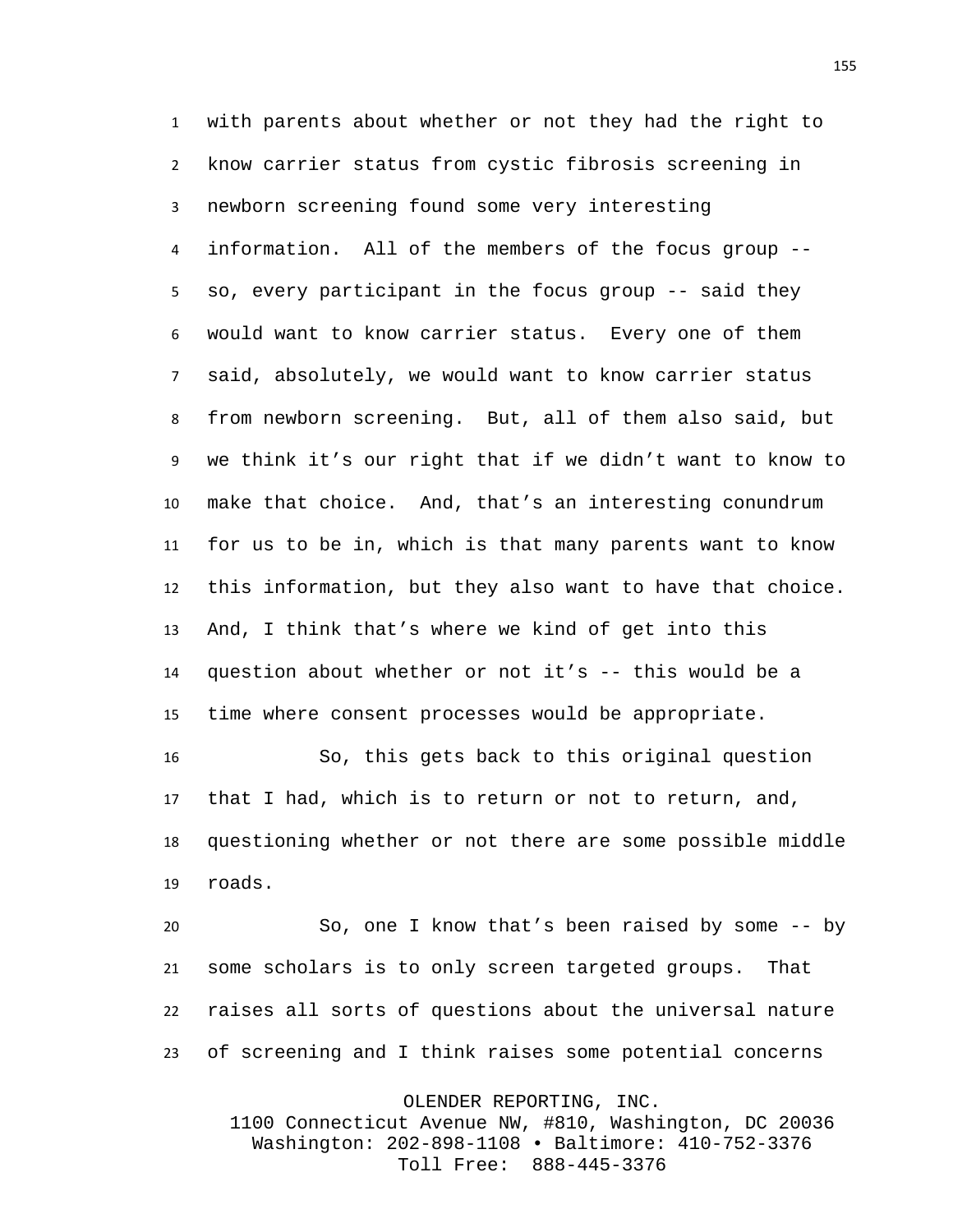about that. There is potential implementation of a consent process for carrier status where you don't consent to the newborn screening but you would consent to receiving carrier status. There's a proposal in a few papers to put carrier status in medical records that would be revealed later -- not revealed to parents at the time of screening.

 But, I think we need to think about conditions and specific policies given how different these modes of inheritance may be for conditions and what the potential impact of that information may be.

 But, this is related to, I think, an important programmatic question that I know many people in the audience and many people on the Committee may be thinking about is that there's a difference between the right to know or not to know and the right to return or not to return versus to detect or not detect carrier status. I know that's something that programs can struggle with. I think Michele is going to talk a little bit about this after.

 And, so the question is it is ethical -- for example -- to filter out carrier status, and is it even possible with some new technologies. Some work that Beth

OLENDER REPORTING, INC.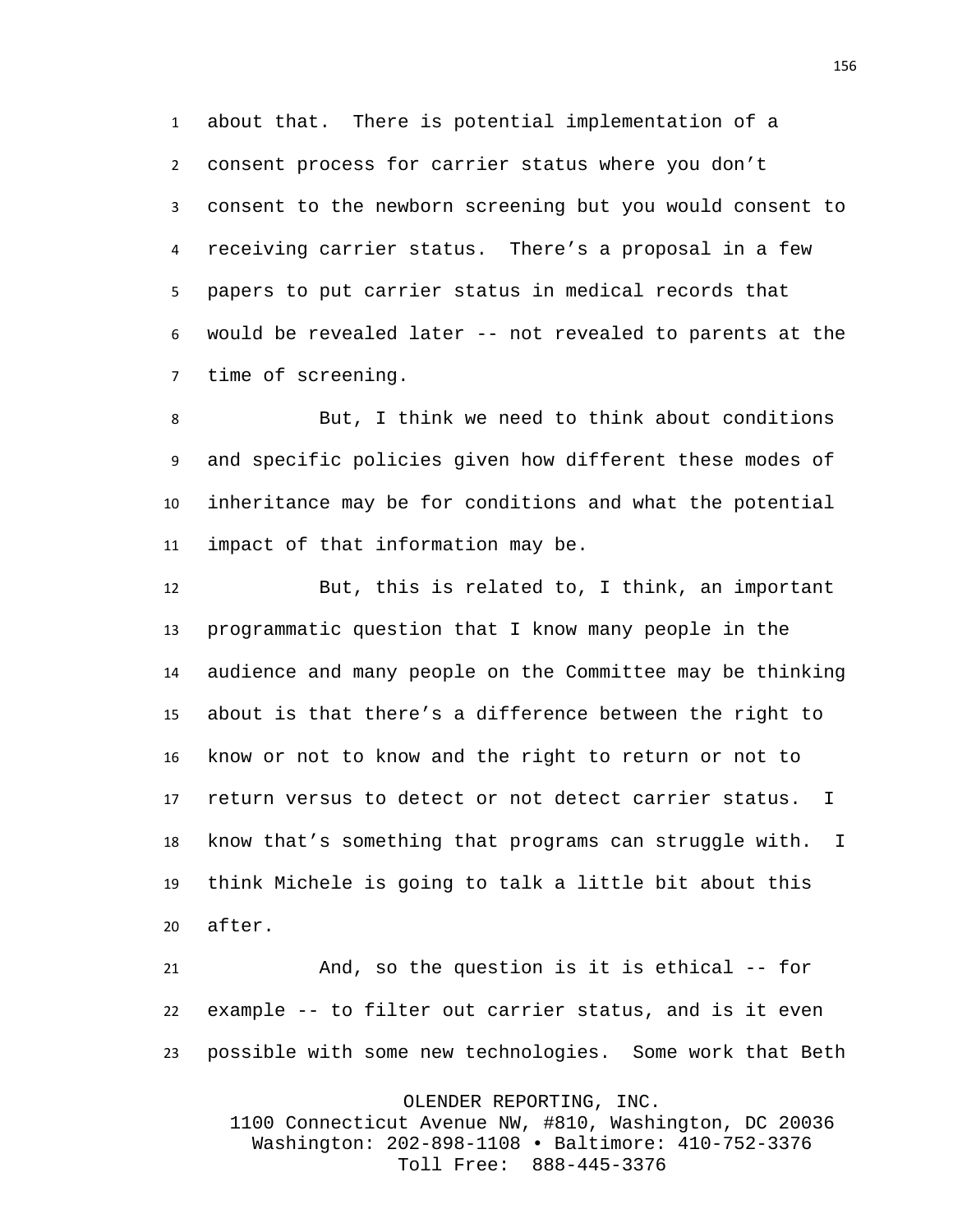Tarini and I have done on genomics in newborn screening, I think relates to this question. So, these quotes are really about genomics, but I'm putting them in here because I think they're apt for what we're talking about, which is potentially a conflict within professional ethics. Where in our study, we found many program officers of Newborn Screening Programs felt very clearly that we shouldn't just be giving certain information back -- we need to be very clear about the definition of an actual result. We need some guidelines about what our actual results understand -- that just because we can do a test doesn't mean we're prepared to deal with the results. Maybe we shouldn't test public health systems - - a little bit more concern about what to give and what not. While we also had quotes from people who said, ethically I think most programs feel that they need to report what they find -- and, as a laboratory and you report what you find. To window something out means to me that you're maybe missing something that might be a very key piece of information for a family, and how do you live with that?

 So, I do think there's a potential in professional conflict, which is what do we -- what

OLENDER REPORTING, INC.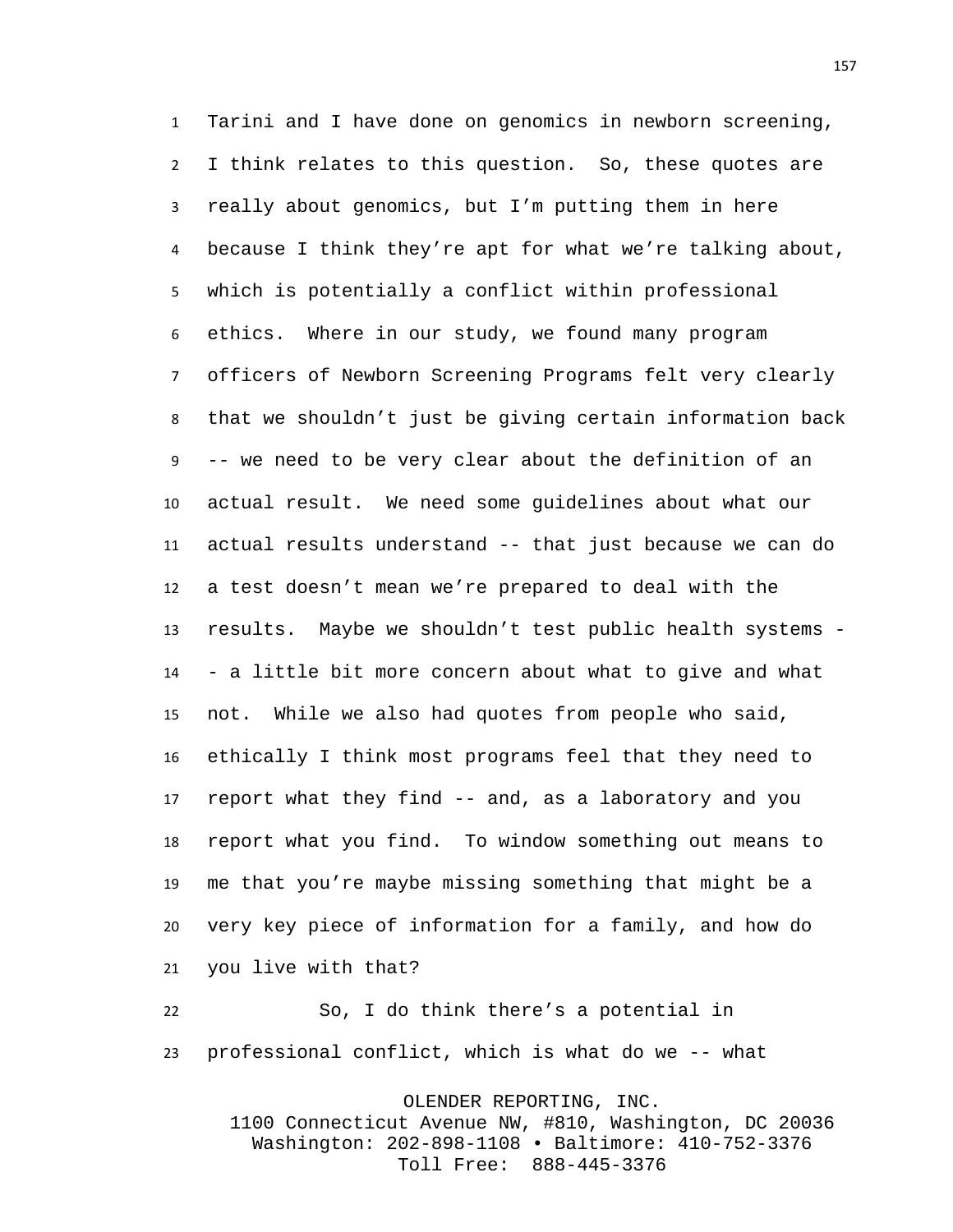decisions do we make about detecting versus not detecting carrier status, and I hope that with Michele's talk, we can have an open conversation about that.

 I'll end by saying that balancing whether or not to give carrier status needs to be mediated by a number of things. One -- and, I think most importantly - - is communication and education. We have to do a better job of educating the -- you know -- both our -- our own community and parents about the potential impact of carrier status. Information technology as it changes, the ability to put -- for example -- carrier information that might be revealed later in a medical record would be important to understand, and to understand the potential for consent processes.

 This paper, which was just published a number of years ago, looking at 270 parents who received either carrier status from cystic fibrosis or sickle cell found about 35% had very negative responses to receiving the information, and about 31% to 32% had very positive reactions to receiving carrier status. When they looked at the factors associated with either negative or positive anxiety or reactions to carrier status, it was incredibly dependent on the kinds of messages that were

OLENDER REPORTING, INC.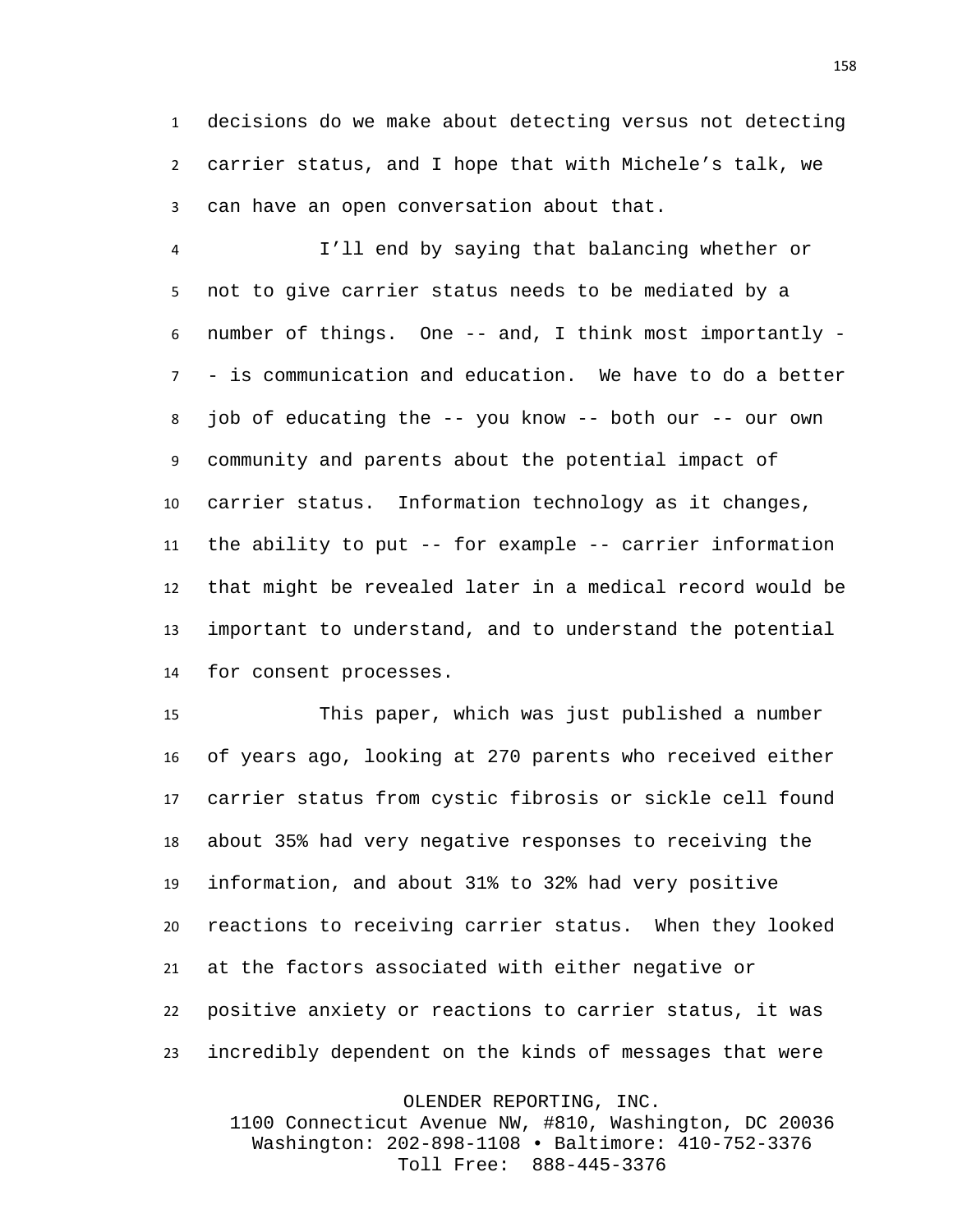given during the educational procedures -- the traits of the provider, the atmosphere and the setting in which the carrier information was revealed. So, we know that the impact of this information can be changed based on the kind of information given to parents, how that information is conveyed, and who is doing the conveying. So, I do think that this idea of -- the importance of education cannot be understated in dealing with some of the ethical implications of revealing carrier status.

 And, finally, I would just like to say that -- you know -- there are four, five, six papers on these issues, but it's clearly not enough, and it's definitely not enough if you want to start thinking about condition- specific ethical implications. There is a need for more ELSI research, and I think there's a need for doing that kind of ELSI research as part of newborn screening pilot studies.

 There's an upcoming NBSTRN paper that Jeff Brosco and Michele Puryear, and the NBSTRN Ethics and Legal Workgroup has been working on, laying out ethical questions that could be asked within the context of newborn screening pilots. Our hope is that I can come

OLENDER REPORTING, INC.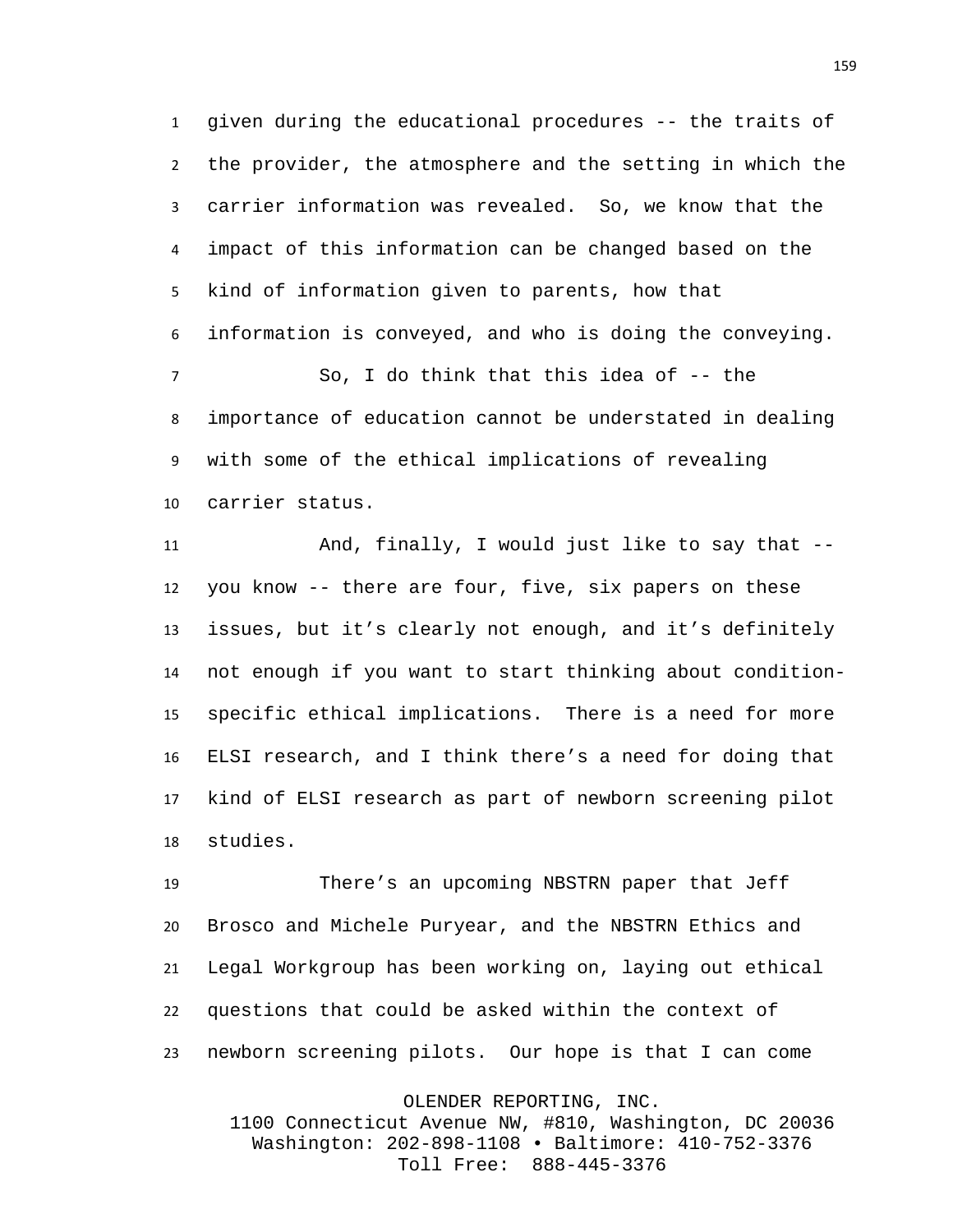back maybe in -- you know -- the future and talk about that paper, which is a much more general paper. But, I do think that it's time to include many of these questions in the pilots that we're using to make informed decisions about adding conditions to newborn screening. I'll thank my collaborators and end there.

Thanks.

8 [Applause.]

 DR. JOSEPH BOCCHINI: Thank you, Aaron. That was great.

 DR. CAGGANA: Good afternoon. I wanted to thank Dr. Bocchini and Committee for inviting me to talk about our pilot study and sort of carrier screening in the context of newborn screening and how we deal with them in the various tests that we do, and also to Aaron and Mike for setting the stage for me, and for Dr. Kemper and Lam for their continuing evidence review.

 So, I do have a disclosure, which is rare for a government employee. This study -- our pilot study was funded by BioGen, and we have recently published our results in Genetics and Medicine, and I want to also thank Dr. Denise Kay at the New York State Department of Health for giving me a lot of the slides that I'm going

OLENDER REPORTING, INC.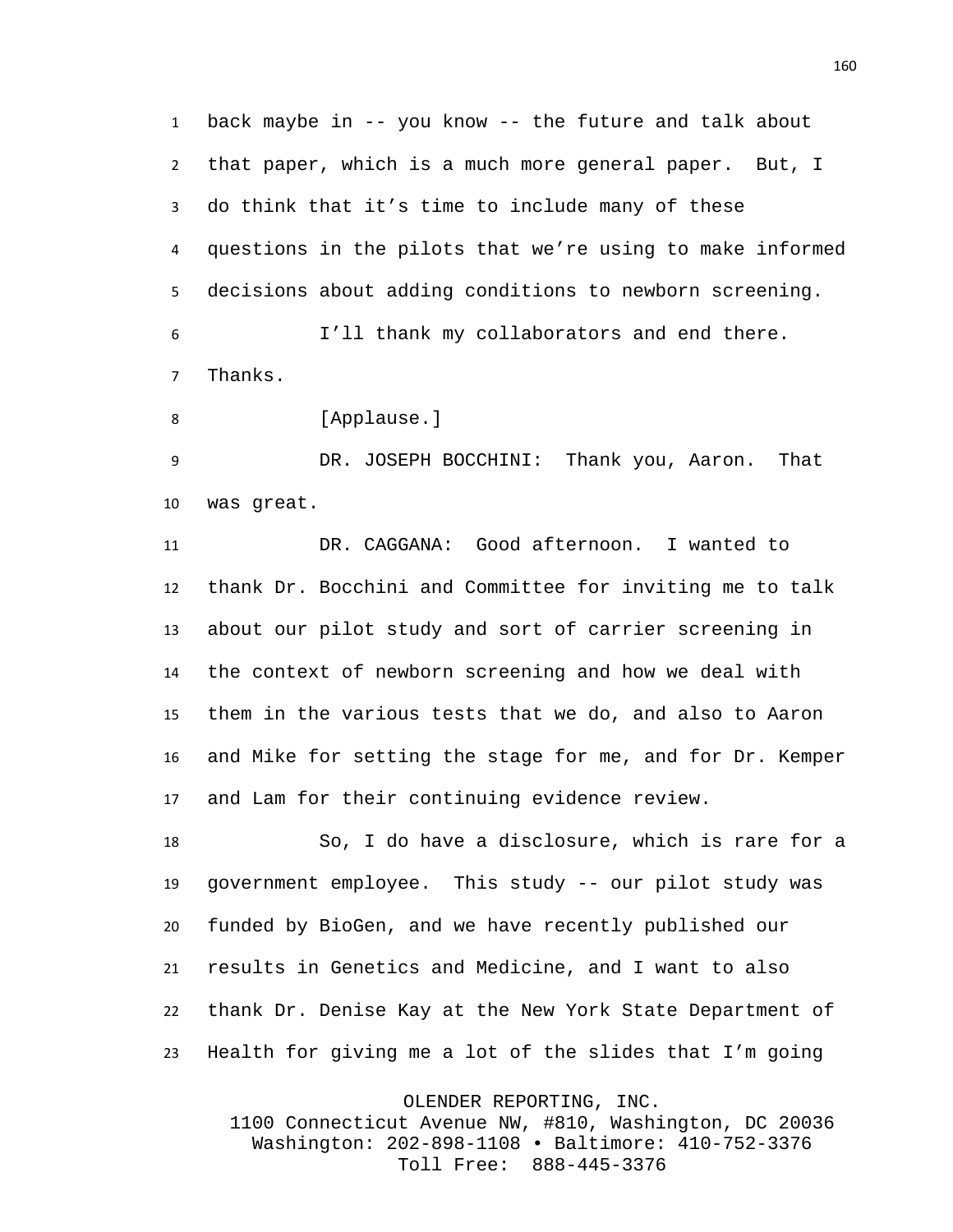to show to you today.

 So, spinal muscular atrophy has been talked about a lot in the context of this meeting and other webinars that have been done. And, just remember that there are several different types, and they vary in severity from type 1 to type 4. Mostly, it's a disease of motor neurons, and it is the most common genetic cause, as you heard earlier, of infant and toddler death, with an incidence of about 1 in 6 to 1 in 11,000. So, the expected carrier frequency is about 1 in 50 to 1 in 60.

12 The defect is in the SMN1 gene, and -- as you know -- it's deleted. The exon 7 deletion is the most common mutation. And, I just want to emphasize that for this talk and for our pilot, we concentrated on chromosome 6 type SMA. We are not looking at the other different forms.

 So, this is just a diagram that shows the SMN2 gene that Mike talked about where it is a truncated form of the gene, and it has some function, but it's not as functional, obviously, as the primary SMN1 gene. And, as he mentioned also, there's variable genomic copies of SMN2, and that impacts the severity of the disease. We

OLENDER REPORTING, INC.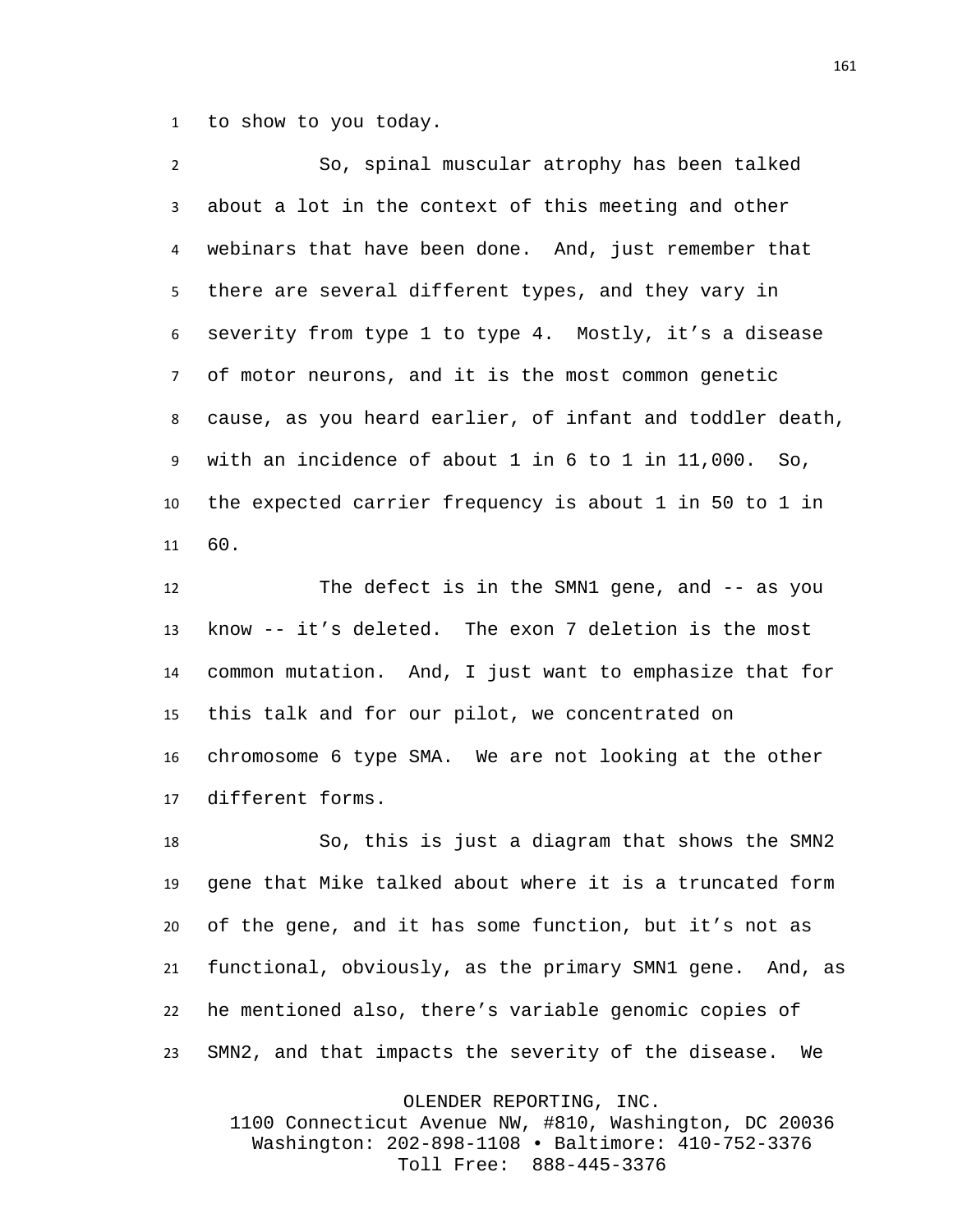are looking for homozygous deletion in the SMN1 gene in our studies.

 So, you also heard about some of the new treatments that are -- the new treatment primarily that's available, and there are several others in the pipeline. And, as you also heard from one of the parents, this is really a game changer for SMA and really brought it into the newborn screening kind of sphere, because now we have this treatment, which prior was only really a palliative treatment for these kids, and we expect other types of treatments to become available in the near future.

 So, the question that I was -- the question that I was posed with is to talk about carrier status and newborn screening, and should it be reported to families. And, as you've heard in the previous two talks, currently it's really not recommended to subject minors to carrier screening. In the newborn screening, you think of carrier status almost as an incidental finding.

 So, our pilot study has been ongoing now and began in January of 2016. It's at three hospitals. You heard from Dr. Devivo earlier -- he's from Columbia. And, it's at three of the hospitals in their system -- the New York Pres, Morgan Stanley Children's, Weill Cornell

OLENDER REPORTING, INC.

1100 Connecticut Avenue NW, #810, Washington, DC 20036 Washington: 202-898-1108 • Baltimore: 410-752-3376 Toll Free: 888-445-3376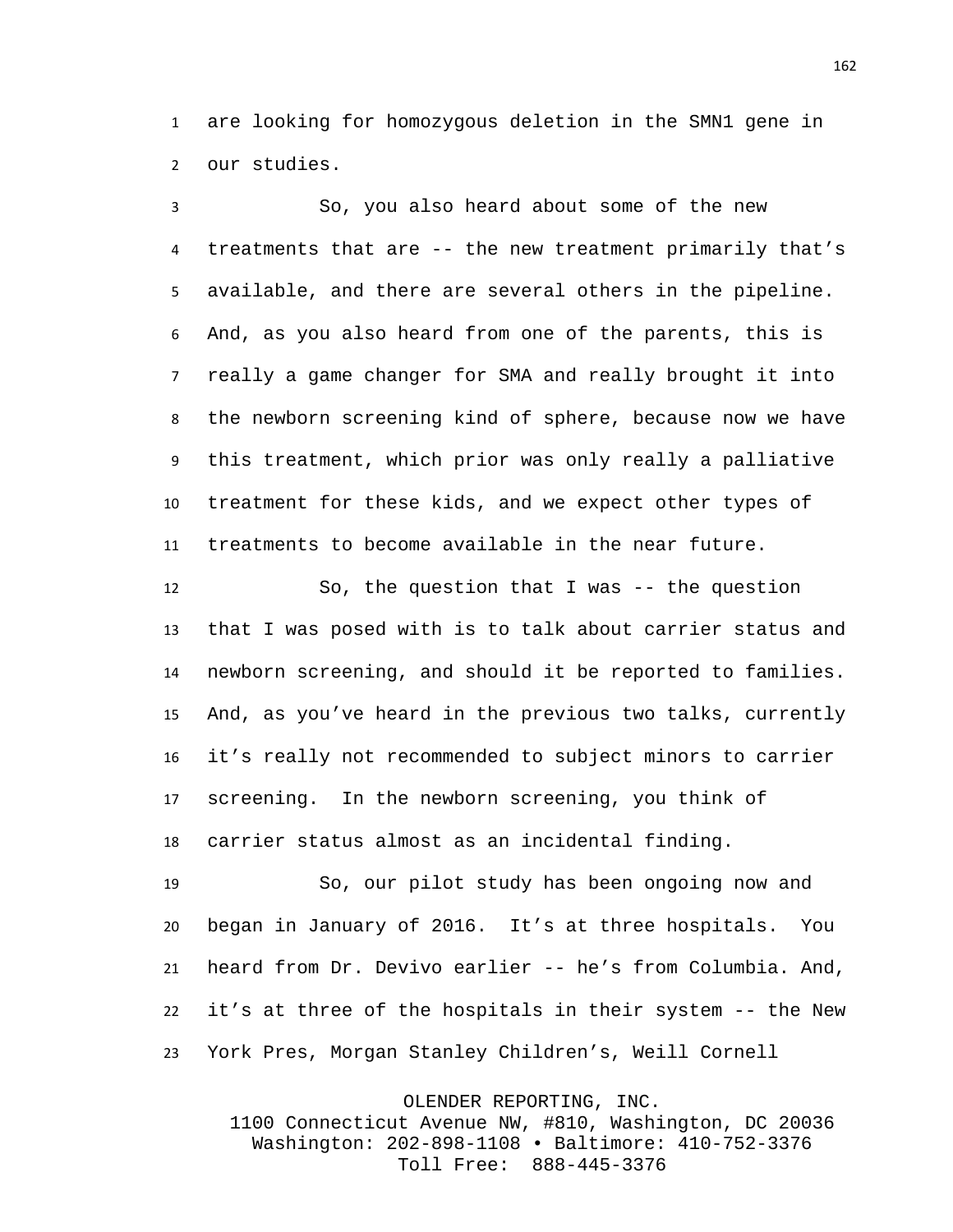Medical Center, and the Allen Hospital.

 And, the goals of our project were: a) To develop an SMN1 assay that can be used in a Newborn Screening Program in context and to demonstrate the feasibility of doing that in a high throughput manner, and to offer the screening, assess uptake, and outcomes, and one of those was to see how parents felt about getting back a carrier result.

 The hospitals are up there on the slide for you, so we expected in a year or two of screening, we might find one child that had SMA. The recruitment model is an opt in. This is a requirement of the IRV at the GOH. We can't have an opt-out model, so we had to get consent from each of the parents. We have coordinators at the hospital, and their job is to describe the study to parents. We have a video that's actually on You Tube, and we can also have a pamphlet that parents can look at. And, they give consent by a tablet form.

 When the screening card comes to the program, it's marked with SMA on the side there, and you can see it sort of how it looks, and the cards get sorted out, and someone does the SMA test in our lab. Primarily Ritu Jain is the one in the lab that does this. And, then

OLENDER REPORTING, INC.

1100 Connecticut Avenue NW, #810, Washington, DC 20036 Washington: 202-898-1108 • Baltimore: 410-752-3376 Toll Free: 888-445-3376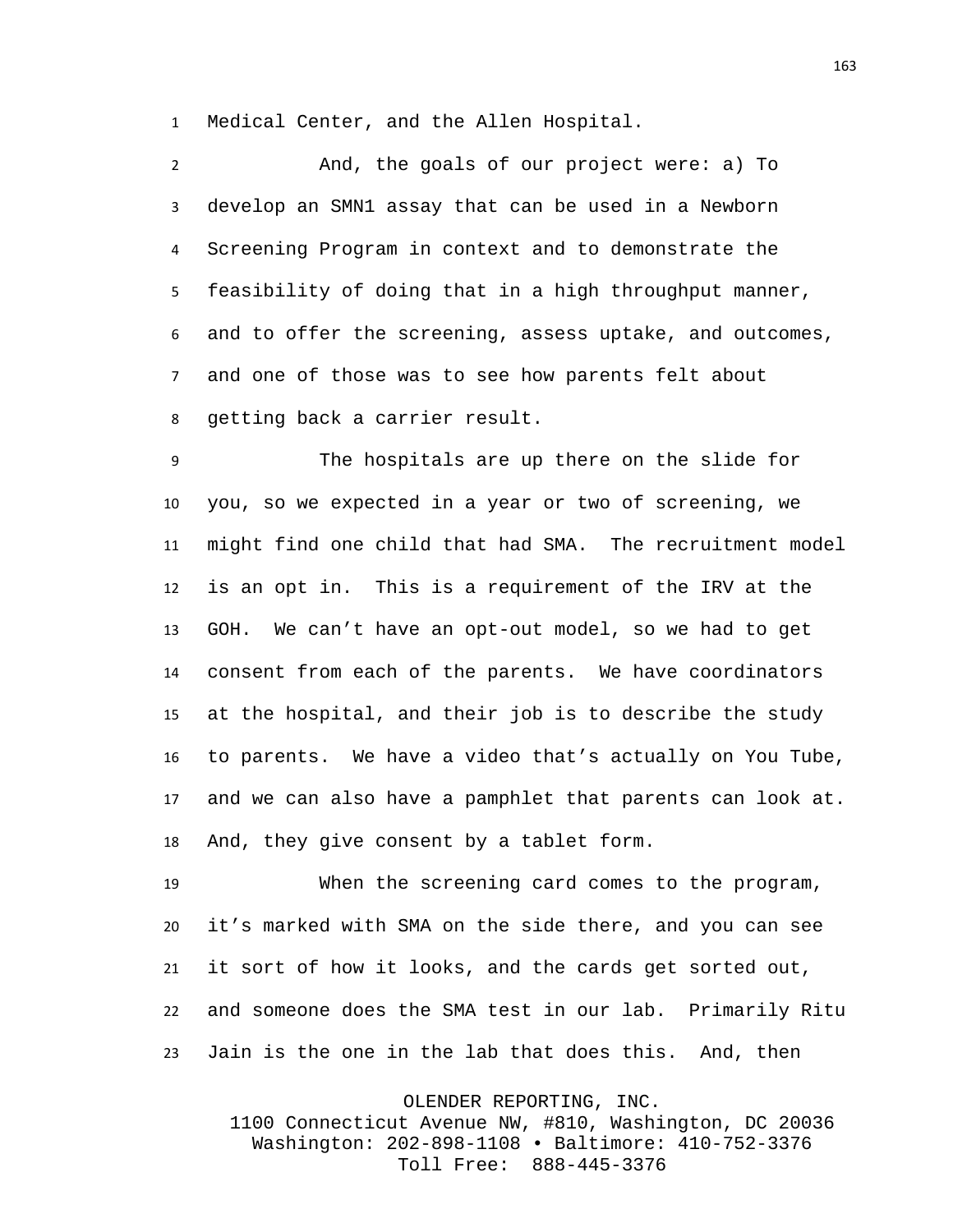from there, the results are put into the Red Cap system, and we have access -- Denise has access to Red Cap, so we can monitor that we didn't miss a consent from a parent and that we were testing only parents that did consent. So, we have those checks and balances in place.

 For the pilot, we run our assay in triplicate. This was just to be overly cautious in developing it and making sure that everything worked properly. And, SMA testing, as you know, is sort of the first genomic DNA test, but we have the luxury of having already DNA extracted from our SCID test. So, when we go high throughput, we would do a combined multiplex assay.

 The DNA gets extracted from the dried blood spot because we're only testing the babies now from parents who give consent. And, we set up a TaqMan qPCR, originally on the 7900s, but we've moved it over the QuantStudios, and we actually use a delta-delta CT to calculate copy numbers. So, by doing that, we get affected homozygous deletions, we get carrier status, and we also have equivocal categories where we would repeat tests.

 Doing this, if we decided to mask carriers, we would not do the delta-delta CT, and we would only really

OLENDER REPORTING, INC.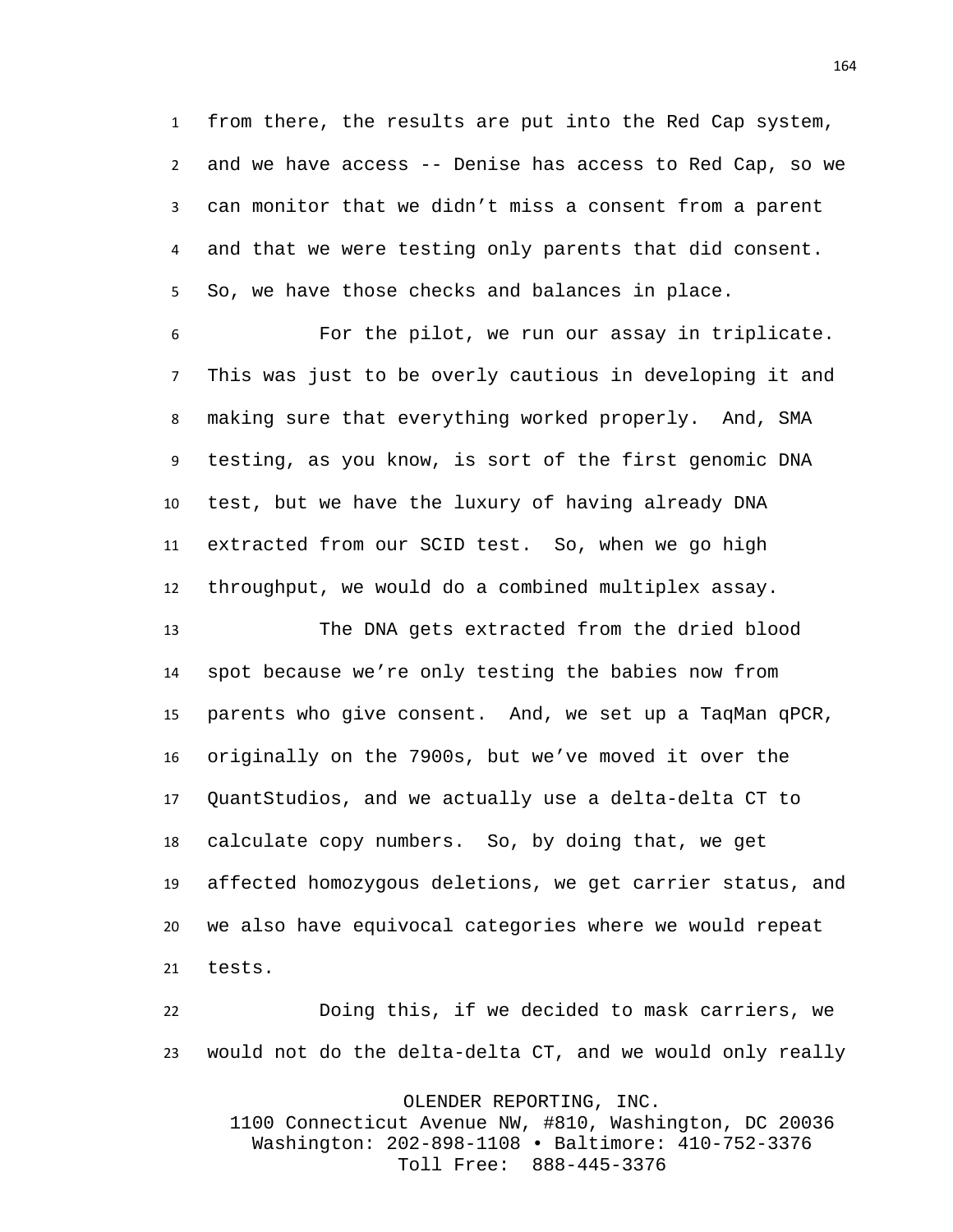look for presence or absence of the exon 7 material in the assay. We do not sequence for carriers. So, if a parent -- if a child has a deletion in exon 7, it gets reported out as a carrier, if it's homozygous deletion, it gets reported as effective, and if we find two copies present, it's normal.

 So, Denise had prepared this for ASAG, and at that time, about a month ago, we had 8,167 infants that were screened. Of the parents approached, 93% of them opted in to testing, and I have a little bit of information about some of that.

 We expect with 250,000 or so births -- we would expect about 24 to 40 cases annually, and the data is up there for the various hospitals and the various carrier frequencies, and we had actually the one baby who was affected with SMA.

 Currently, using the carrier frequency we have, we expect to find somewhere between 13 and 14 carriers a day if we didn't do the -- if we did not mask them somehow, and that equates out to about 3500 annually. We do see variability in the carrier status based on the parents' ethnicity, and I'll talk about that in a bit as well.

OLENDER REPORTING, INC.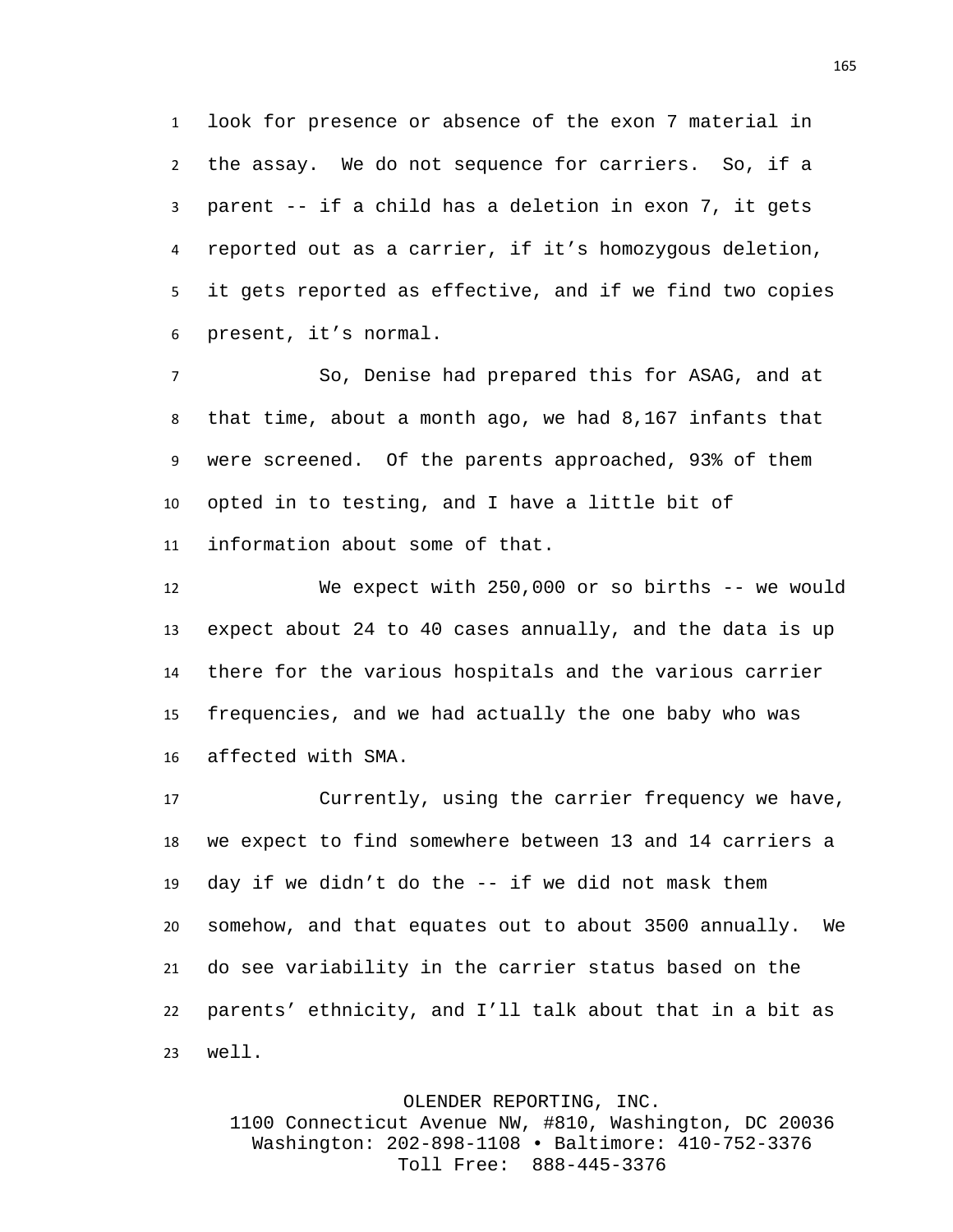So, early on we were receiving somewhere in the neighborhood of about 15 to 20 samples a day, and, again, they were tested in triplicate. And, now we're up to about 35 samples per day.

 So, the low carrier frequency in New York we think is actually related to a bias in the hospitals and the individuals -- the race and ethnicity of individuals at those hospitals because of the 2 plus 0 genotype that Mike talked about -- it's high in Hispanic populations, and it's also high in Ashkenazi. And, there was a paper out in 2014 that looked at the Ashkenazi haplotype at Mount Sinai patients, and they found a SNP downstream that you could use to determine whether it was a 2 plus 0 or not.

 So, in those cases, if you have 2 plus 0, you have 2 copies of SMN1 on one of the -- one of the copies of the chromosome, and the other one has 0. So, that parent really is a carrier, yet in our assay, they would look like they were normal. So, we have the potential to miss those kids.

 So, we designed the assay, and then we started to enroll individuals. We offered genetic counseling to parents who had a newborn with a carrier result, and

OLENDER REPORTING, INC.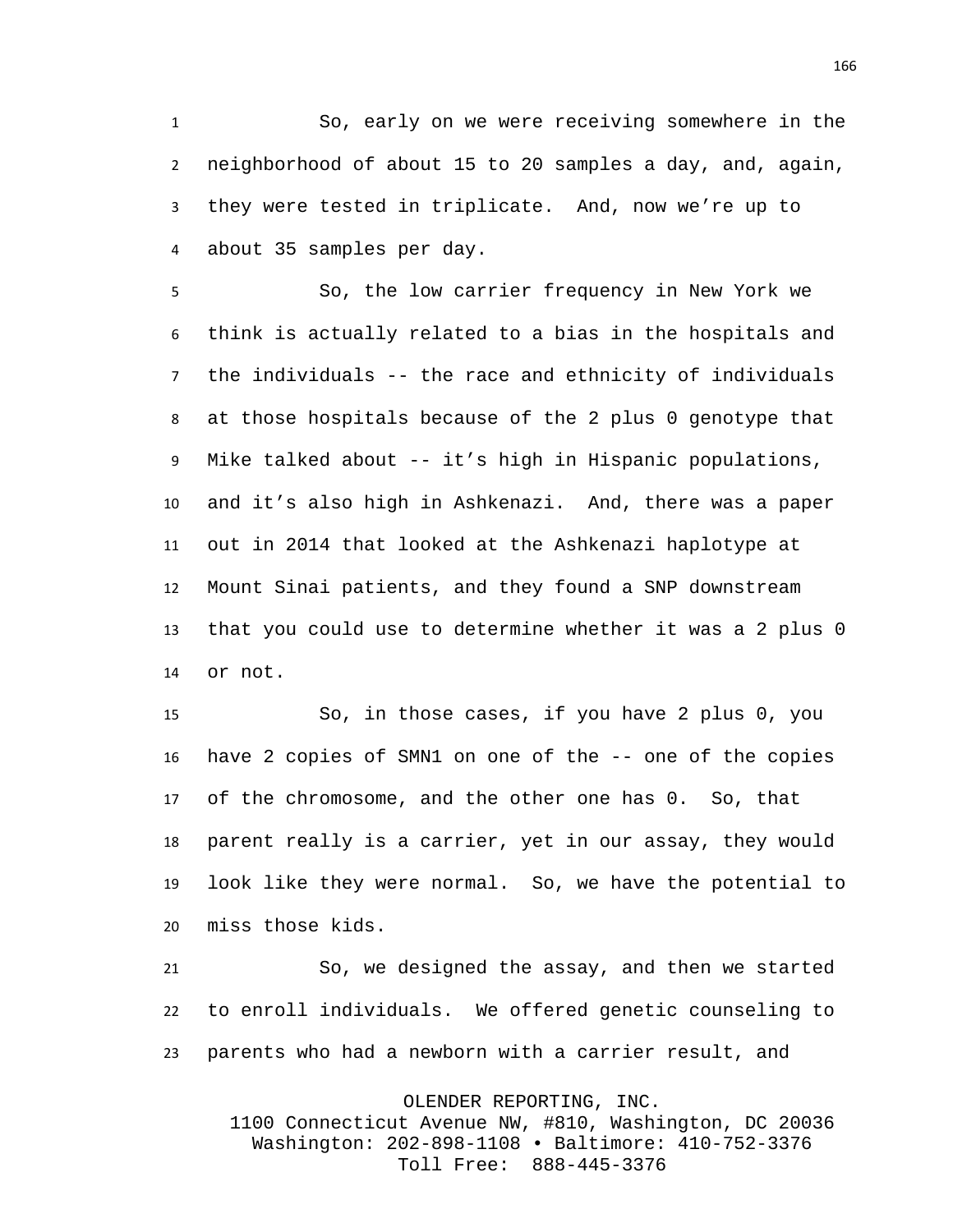about 16 out 113 of those agreed for a genetics referral, so they agreed to come in and actually speak. Of those, 11 out of 16 actually made an appointment, and 8 out of 11 actually maintained the appointment. And, so out of the ones that actually made the appointment, the uptake was fairly high, but overall the uptake was low on actually coming into the center and getting a genetic counseling session.

 At the time, most of the parents expressed concern, but then after speaking with the counselor, they understand -- they understood the difference between being a carrier and -- or the baby being a carrier and the baby being affected.

 Interestingly, almost 47% of the parents who came in already knew that they had the potential to be a carrier because they had been found to be a carrier themselves during the prenatal screening. So, that group of patients was actually a little less concerned and had better understanding, obviously, because they've already heard this twice.

 The other thing that -- the way we do the assay is -- or the way that we do the screening for the carriers is we have the report that's available as part

OLENDER REPORTING, INC.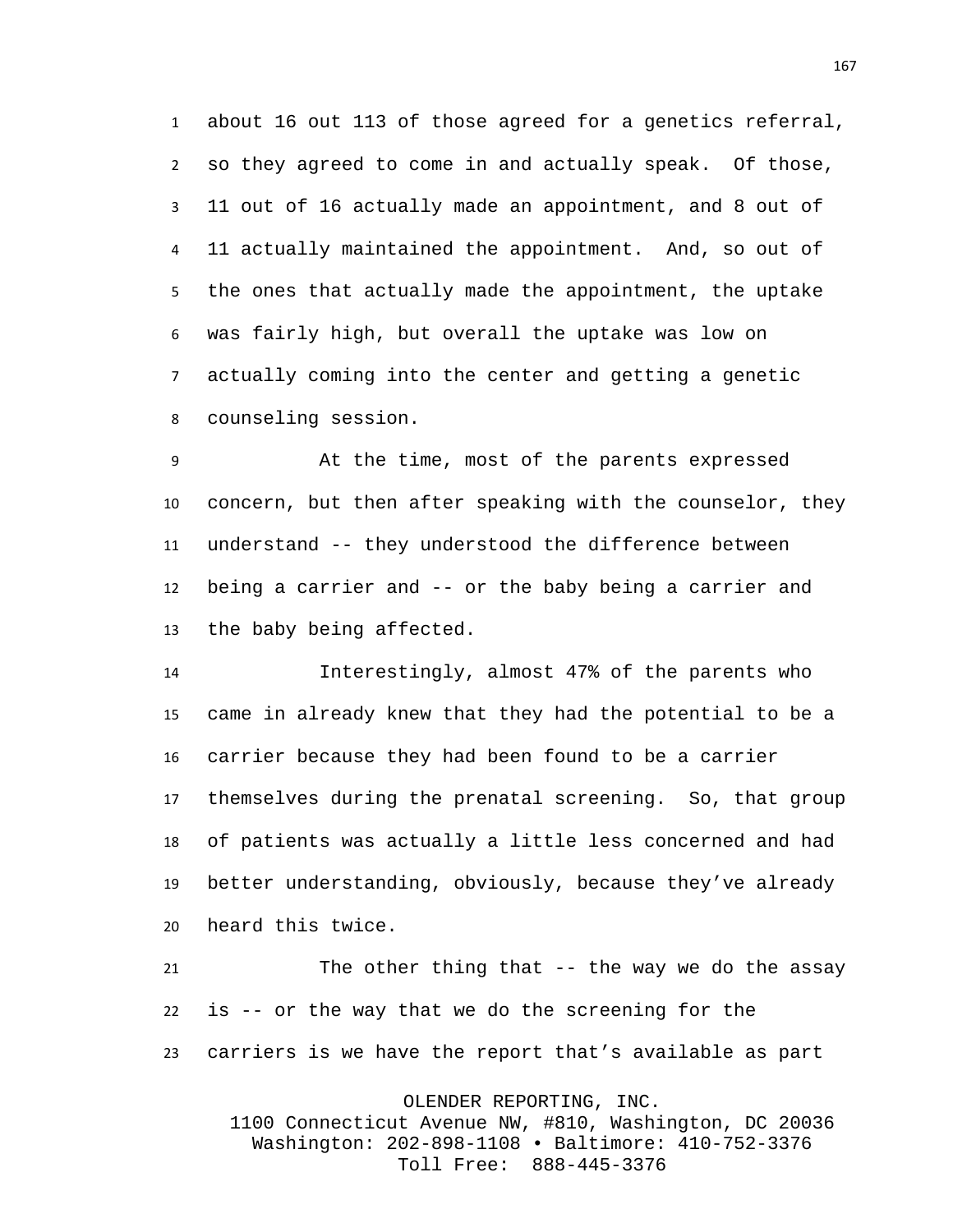of the newborn screening test report. So, as soon as that is available, it is up on our website. So, the data is sort of out there. They also get a phone call, and then they get a followup letter as well explaining what the results mean.

 I have some information -- and we talked to the genetic counselor at Columbia -- and I have some information from her on things that she had sort of come to understand as she went through this.

 We did have the one affected baby. The expected natural history -- you probably all well know -- you've heard it multiple times -- but, this little baby now is almost 2 years old. She'll be 2 years old in the beginning of 2018. She has -- milestones have been met. She is running, walking, and talking, and she's being followed in the clinic by Dr. Wendy Chung.

 So, some of the conclusions from the pilot is that in the context of newborn screening, SMA testing is feasible. We calculate about 20 cents per baby, but I have an asterisk on that, so stay tuned. Ninety-three percent of the families have opted in based on those that are approached. Our overall carrier rate in New York is a little bit lower, and this population, again 1 in 72.

OLENDER REPORTING, INC.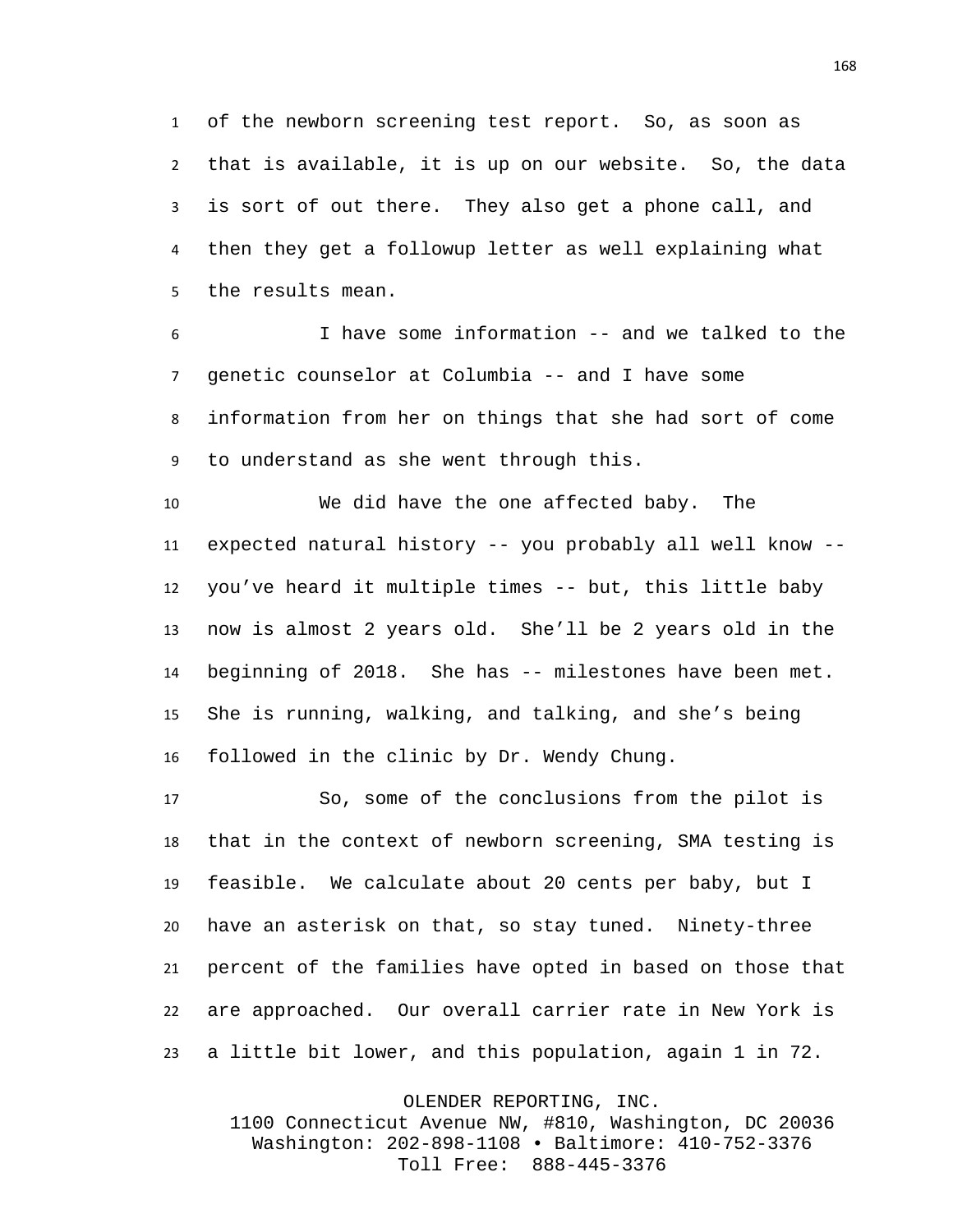And, we had one infant that was predicted at type 1. When we did these screens, she was brought in, had an SMN2 test done, had the SMN1 test repeated. Everything indicated that she was a type 1 infant. She began treatment at 15 days of life, and, again, she is asymptomatic at 21 months. That 20 cents is the lab cost only, and that's because we could multiplex it with SCID. We don't have to set up a new assay, a new test -- we already have the equipment. It's really the cost of the probes. Followup, education, all those other things are not included in that price.

 So, what do we do with carriers now? So, the biggest carrier frequency population we have is hemoglobinopathies. We do those by reports. We don't do any followup in New York on those kids. We don't do any further action. They don't go see the specialist or the hematologist. We started not too long ago doing a letter and a brochure to parents after the newborn screen result is available. So, about 2 weeks after the newborn report is available, we send a letter home and say, your baby had a screen, the baby was found to be a carrier, here's some information, and we have a brochure called The Family Connection.

> OLENDER REPORTING, INC. 1100 Connecticut Avenue NW, #810, Washington, DC 20036 Washington: 202-898-1108 • Baltimore: 410-752-3376 Toll Free: 888-445-3376

##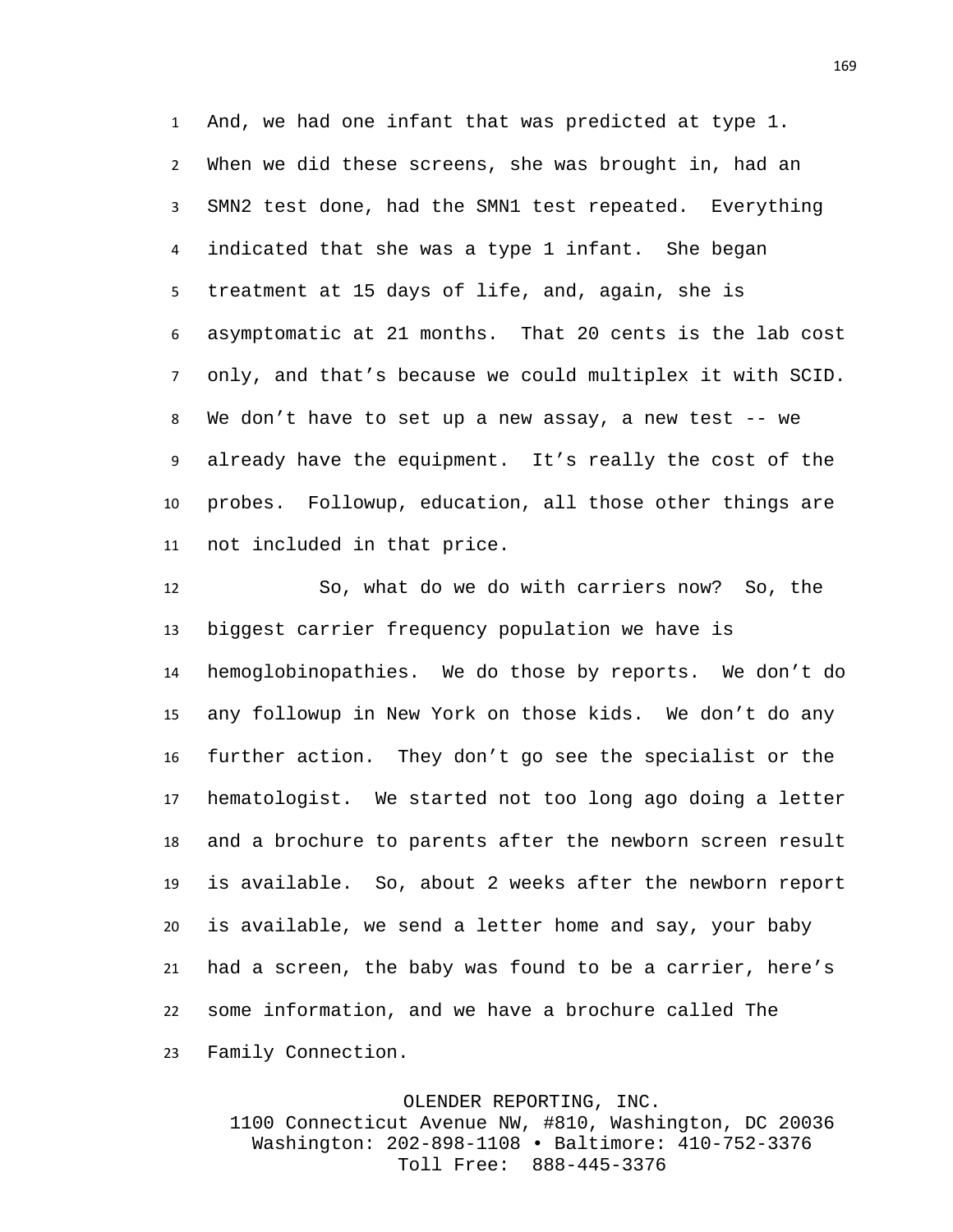I have numbers for you on another slide so you can see. For CF, we also do carriers by report, but those individuals are followed up, and they're required to have a sweat test. So, the reports prompts action. It says it's a screen positive result. The Specialty CF Care Center is notified, and we require the sweat test.

 But, when we start doing full gene analysis for CF, we are going to handle our CF carriers more like the hemoglobins.

 Adrenoleukodystrophy is the newest -- one of the newer results that we have. Again, these are carriers by report. We do require followup. So, these kids also get referred.

 So, the only one up there does not get referred for followup diagnostic testing right now are the hemoglobin carriers.

 So, this is the volume of hemoglobin by birth, and you can see why we don't send them all out to the center. Roughly 72 to 7300 infants per year in New York have a carrier-type result for hemoglobinopathies.

 Again, we started several weeks ago sending a letter and a brochure to the parent's address -- the mother's address -- when we get those types of results

OLENDER REPORTING, INC.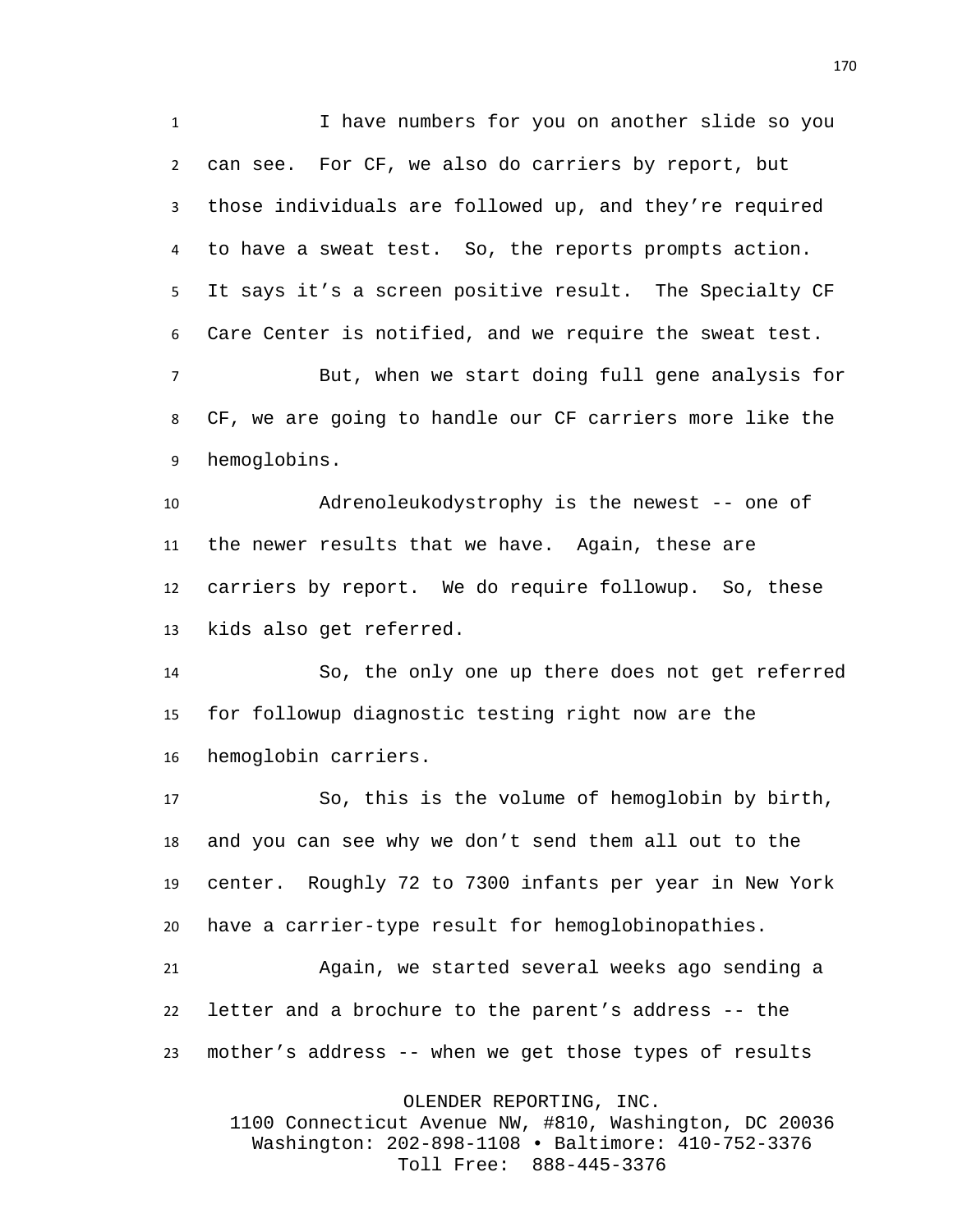because we weren't convinced that the message was getting to the families in light of all of the NCAA requests as well.

 Cystic fibrosis volumes by birth -- again, we refer kids whether they are 1 or 2 mutations, and we also have very high IRT values. So, we refer 800 kids, and about 600 of those are carriers. Our overall carrier frequency in New York is about 1 in 400, and our expected is about 1 in 35. So, clearly by newborn screening, we are not finding all the carriers that are out there.

 And, lastly for ALD, because it's a low referral-type test, this is data on almost 900,000 infants. We have referred out 25 carrier girls and 1 carrier boy. He was a Klinefelter. He was heterozygous for an ALD mutation. And, so we have 26 carriers in that population out of the 69 referrals. Those kids do get followup, and the incidence rates are in line with what is actually published when you look at the overall data.

 So, the issues that are related to carrier detection in context of newborn screening, for that topic I send a note out to our IMD specialist -- our genetics specialist -- and said, should we report SMA carriers or not, and give me feedback on what you think. And, so

OLENDER REPORTING, INC.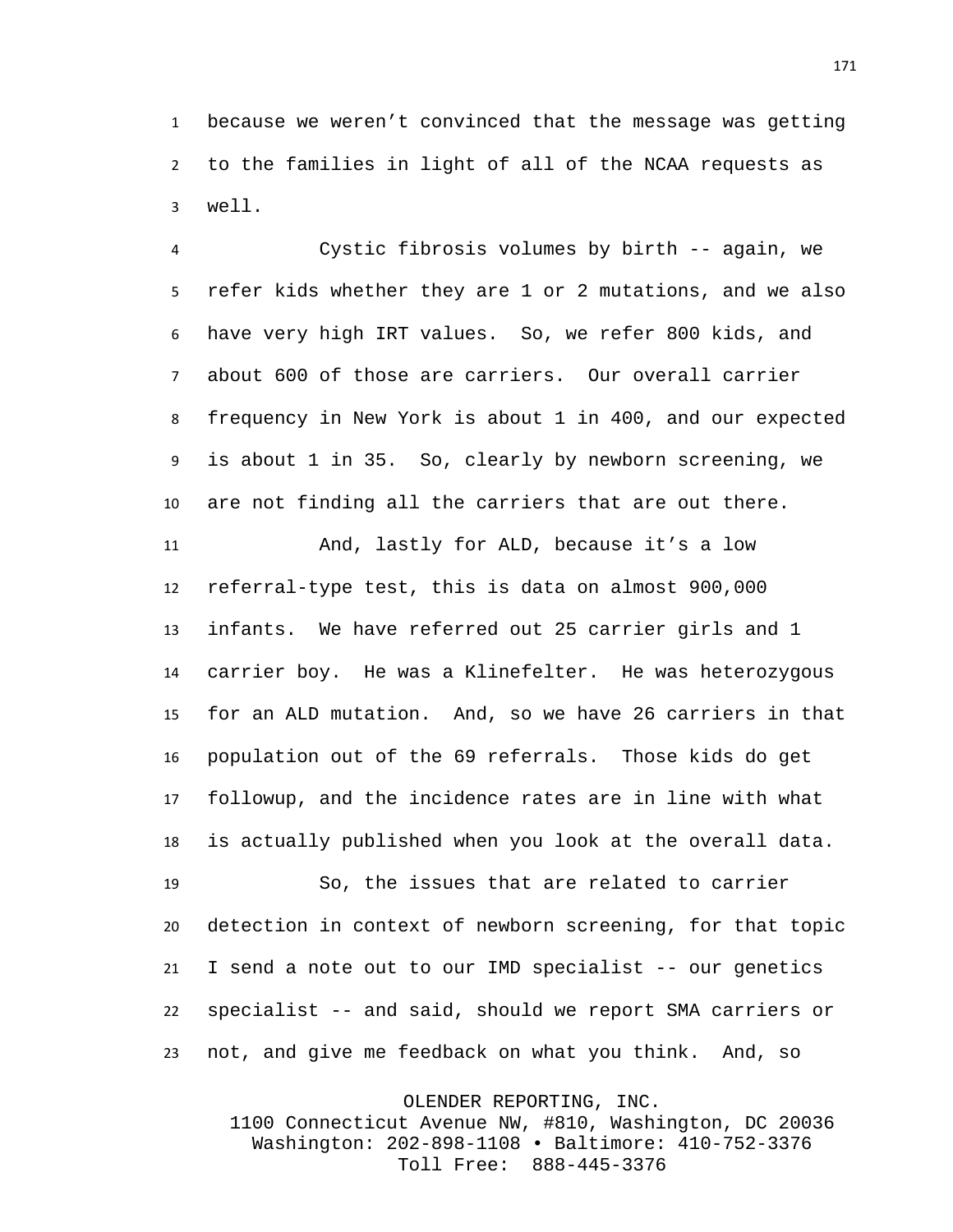they all think that they will end up getting a higher volume of calls from the outside providers -- the pediatricians and primary care and families -- and to have to manage this with a dearth of counselors, so they see that as an additional burden.

 Two of our providers thought we should report carriers, and the rest said no. So, we have a total of 9. I don't -- I believe 8 responded. Some did say it was good for family planning. Interest in carrier screening of the siblings, we find, particularly for kids where we find a mutation and a new condition, and there may be family members or older siblings at home that didn't have the benefit of screening.

 The question that Aaron brought up about the mission of newborn screening was one of their comments, and many providers both calling me and calling the specialist have difficulty interpreting what it means to be a carrier. They say do I need to do anything? What do I need to look for?

 The professional community, as you heard, has not yet reached consensus on reporting carrier status in the context of newborn screening. Those recommendations haven't been made. And, again, our carrier frequency in

OLENDER REPORTING, INC.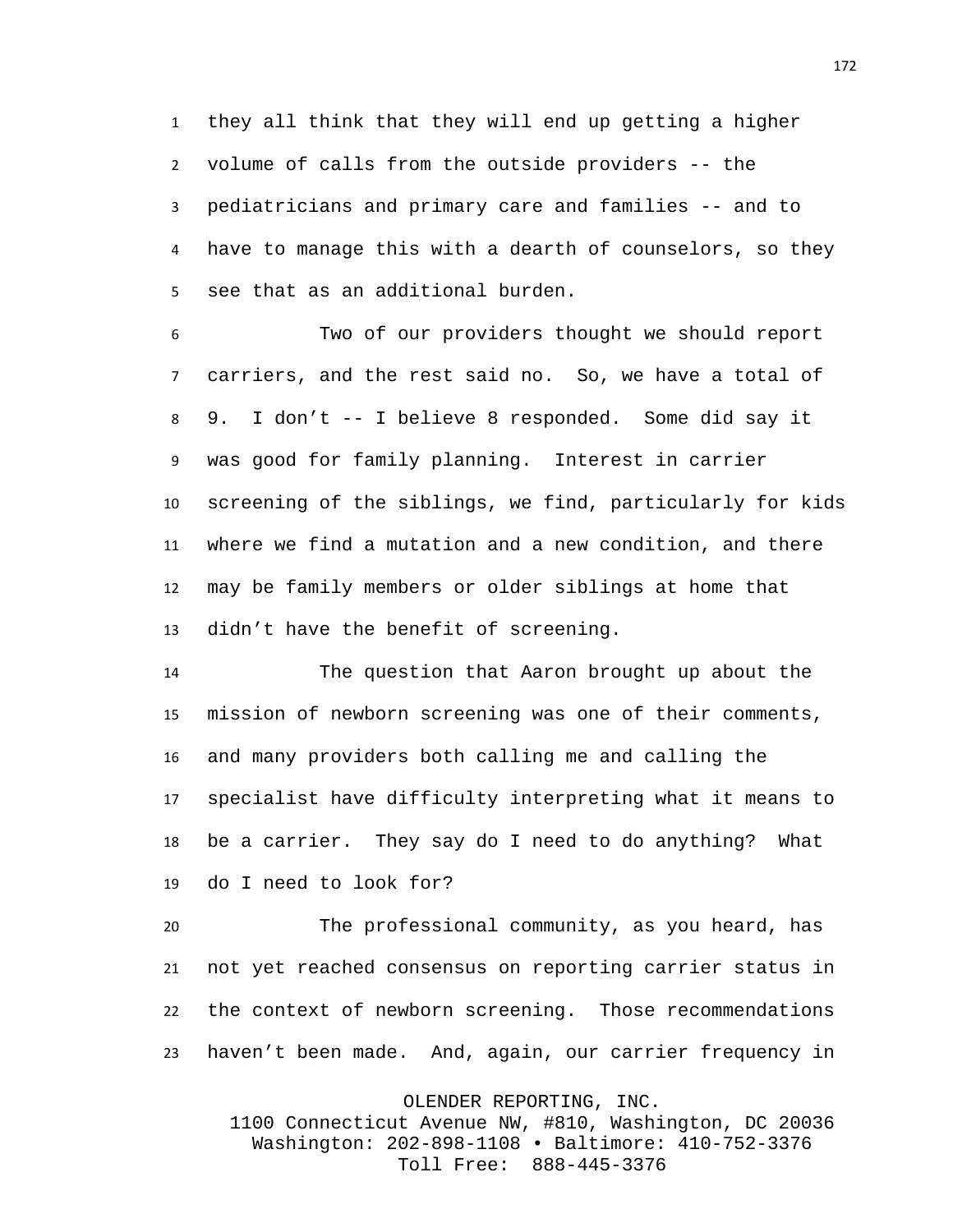Hispanic population is about 1 in 100, and that introduces in our minds some health disparities because we're going to miss those kids with our screen if we report carrier status.

 Ashkenazi Jewish families also have that 2 plus 1, and a proportion of families actually refused the newborn screen because of the increased uptake and the recommendations on SMA prenatal carrier screening. Again, 47% of the carriers already knew when we called them with the carrier results that they were carriers.

 So, the counselor gave us some other little bits of information that she's collected. In her hospitals, the update for prenatal screening is high, but it is variable depending on which hospital you look at individually, and that population does not necessarily come in for newborn followup because they already have been told about their carrier status.

 Based on the followup survey data -- so, part of this study is to send a little survey back out to families and ask how they sort of felt about the carrier experience -- 4 to 5% of those that they sent surveys to didn't recall the status of the newborn or that they had been called by a genetic counselor. So, that was kind of

OLENDER REPORTING, INC.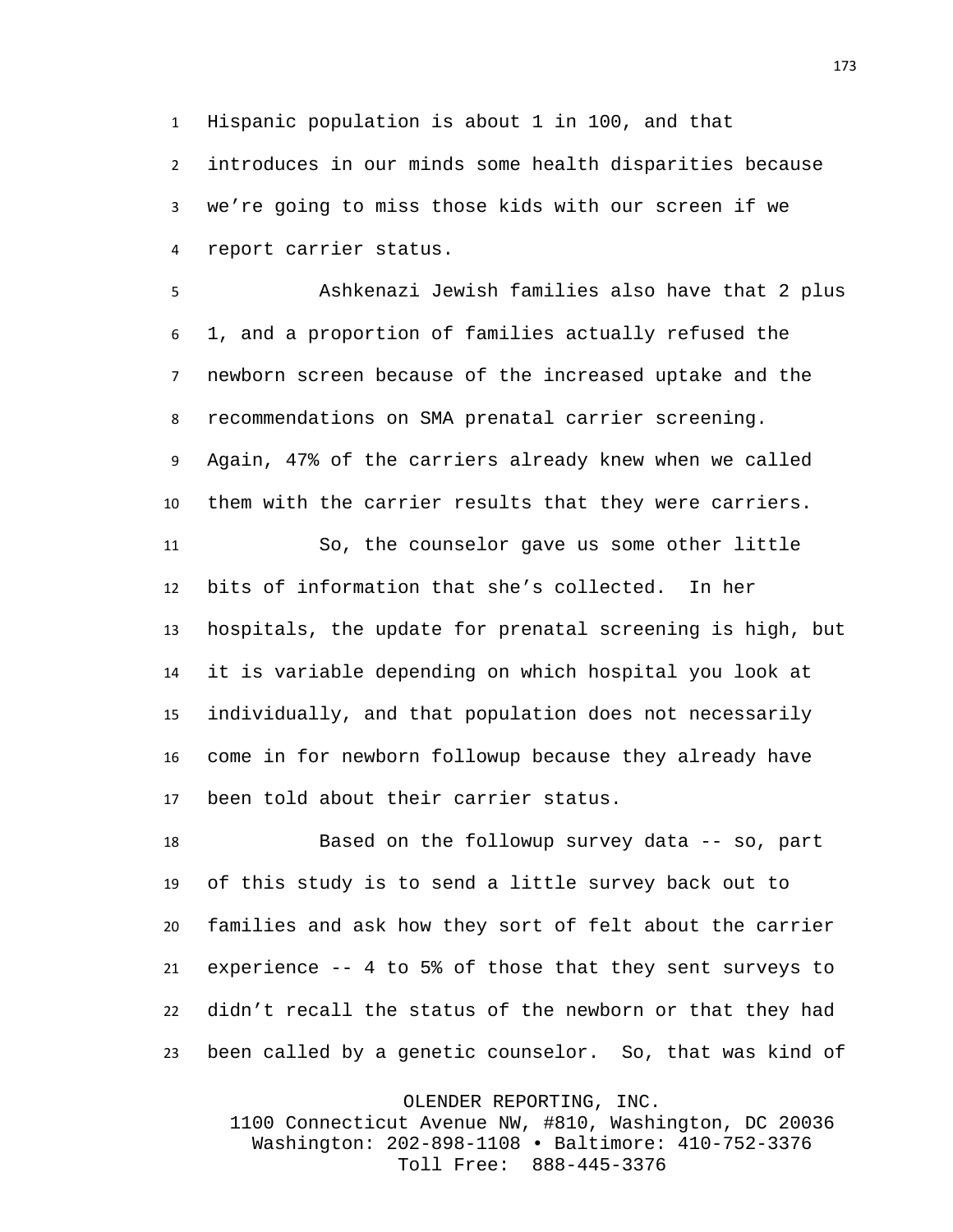interesting.

| $\overline{2}$ | Prenatal care screening feels different to                  |
|----------------|-------------------------------------------------------------|
| 3              | parents when it affects them but it doesn't affect their    |
| 4              | baby. So, they have a better $--$ they sort of $--$ they're |
| 5              | not so bad, they're adults, they're good, they feel okay,   |
| 6              | they know it's not bad. But, when you give that same        |
| $\overline{7}$ | result to their baby, it's -- it's felt differently.        |
| 8              | And, she said a lot of parents will ask what I              |
| 9              | should look for despite trying to reassure parents that     |
| 10             | this is a carrier result. The chance they have SMA is       |
| 11             | quite low. She said that few parents actually do request    |
| 12             | followup sequencing. They do talk about it, and very few    |
| 13             | of them actually request that sort of, okay, I have a       |
| 14             | carrier, let me see if there's another point mutation on    |
| 15             | the other chromosome to determine whether or not that       |
| 16             | individual actually has SMA. And, she said there's some     |
| 17             | phone counseling caveats. It's hard to read body            |
| 18             | language. Parents are often distracted, you can hear        |
| 19             | other kids in the house, and she doesn't feel like she      |
| 20             | has the same attention on a phone consult as she does       |
| 21             | seeing them in person.                                      |
| າາ             | And she said each consult takes about 15                    |

 And, she said each consult takes about 15 minutes, and that could be a time sync when you're

OLENDER REPORTING, INC.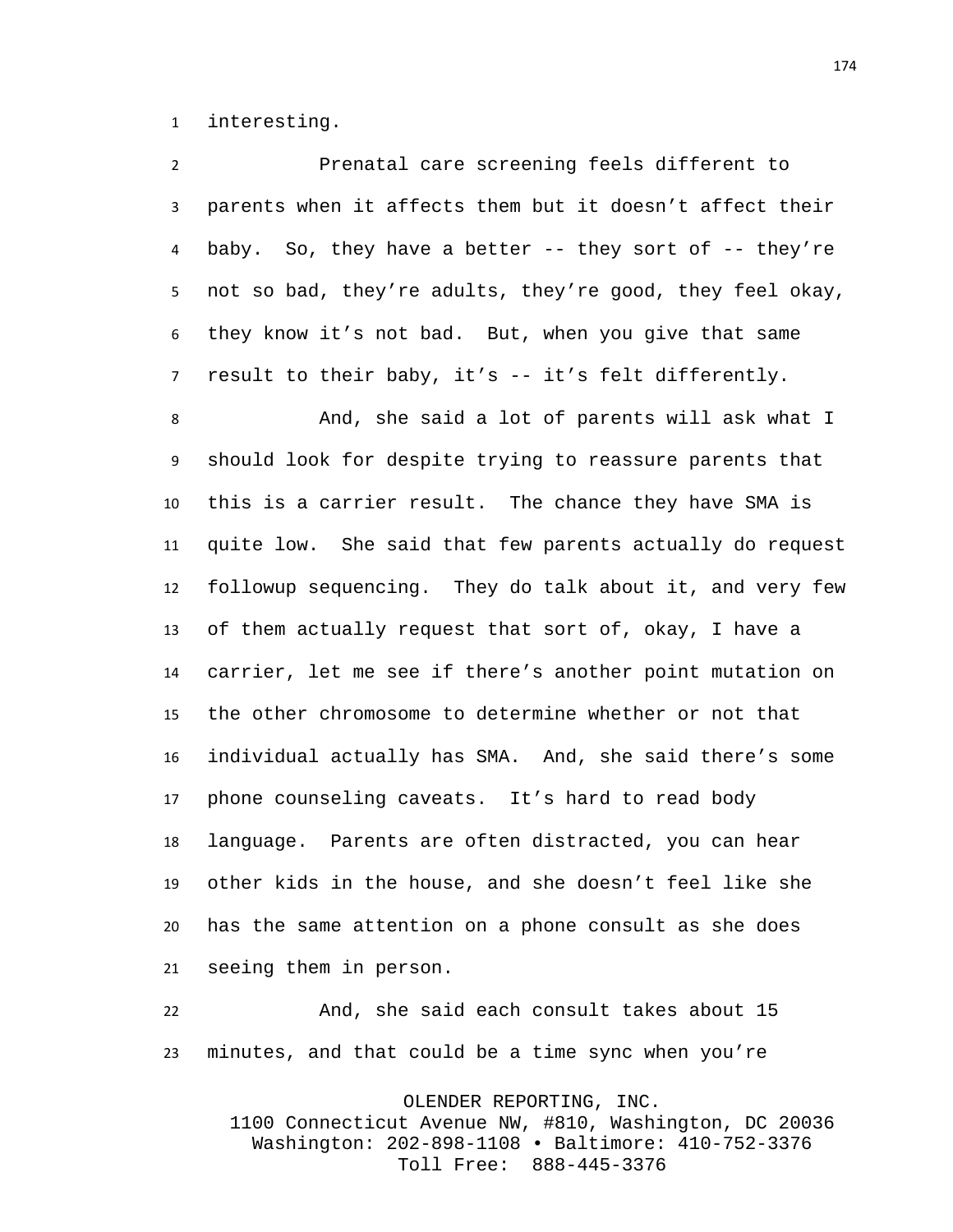churning out 13 or 14 of them a day.

 And, then parents that are making appointments after carrier screening are offered carrier screening for both parents if they hadn't had it already. So, if they have a newborn with a positive carrier screen, she offers testing to the other parent who hasn't yet been tested, if that's the case.

 And, so we're here to talk about SMA and screening and other states are obviously going to provide us with more information. Things that we're talking about in New York State -- we have to amend our reg if we add this full scale. We're trying to get together a Care Center Network of neuromuscular docs to help see these kids, and the multiplex qPCR with SCID in our lab is 20 cents to add the test. We typically don't get funding for education and followup, but we get it for the laboratory piece. And, the question of carrier reporting obviously has to be resolved. And, then other considerations we're worrying about are detection of late-onset and how that gets managed, false negatives -- the babies that have point mutations, the cost of treatment and when to initiate it, and the additional treatments that are coming down the pike.

OLENDER REPORTING, INC. 1100 Connecticut Avenue NW, #810, Washington, DC 20036 Washington: 202-898-1108 • Baltimore: 410-752-3376 Toll Free: 888-445-3376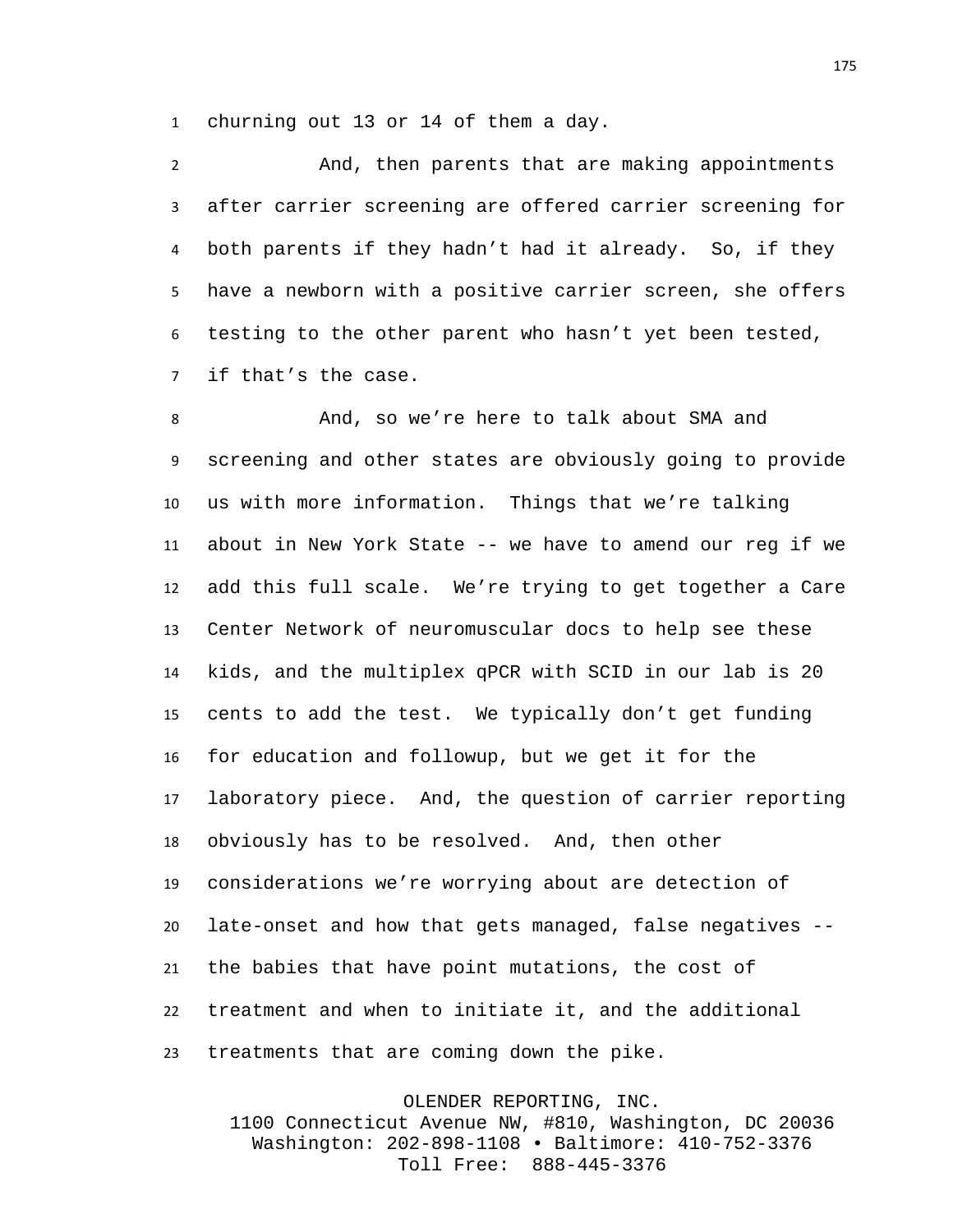So, the work we do takes a village for sure -- the lab, Denise, Colleen, Ritu [phonetic spelling] and Sandra do the testing and look at the data every day, our providers, and the people who are involved in recruiting the families, everybody involved in BioGen and the Health Department for helping fund this. So, thank you very much.

8 [Applause.]

 DR. JOSEPH BOCCHINI: Thank you, Michele. If our other two speakers would come back up, and then let's open the questions and comments first to Committee members. Sue?

 DR. SUSAN BERRY: So, some of this decision is upon us, as you've already described, in a practical sense with most CF newborn screening and a lot that we get carrier information that I think almost everybody gives back because you send a kid in to get sweated and lo and behold, they were heterozygote, and that is sort of part and parcel with it. So, whether we wanted it to be here or not, it's already a part of how we have to operate. The same thing is true with ALD and that whole cascade thing -- it's not the future, it's now.

So, I guess the thing I end up worrying about

OLENDER REPORTING, INC.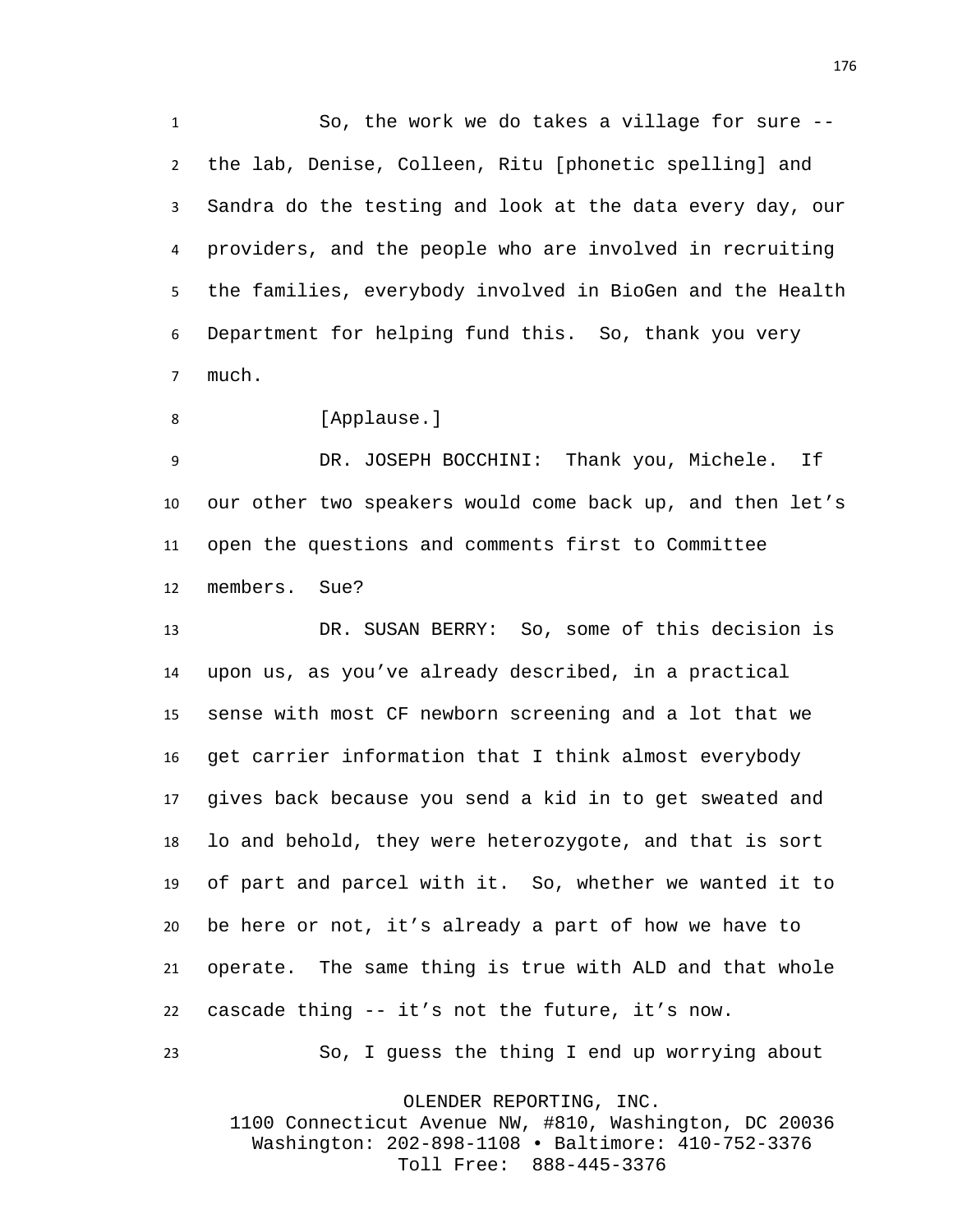is that we have all these ethical questions, but they're already -- they're already in our lap, and who -- where is the people power to handle this? You said 15 minutes per call, and I'm sort of making the mental adjustment about how many hours of genetic counseling time we would need to be able to handle even the most superficial of conversations. I'm a bit overwhelmed by the idea of how we're going to accomplish all of this, and who is going to keep track of it forever? Because -- I'm wondering because I have like 50 questions written down here, but it's an overwhelming resource issue -- people power, knowledge power, data retention. I don't even know where to start with the complexity that comes here beyond the ethical issues -- just the practical issues of accomplishing this.

 So, the rhetorical -- it was sort of a rhetorical question in the sense of where do we see ourselves as a Committee and as a community being able to address these questions. What do you -- what recommendations would you have for the Committee about where we can tackle this? DR. MICHAEL WATSON: So, the rhetorical answer

might be that certainly we've made an assessment of the

OLENDER REPORTING, INC.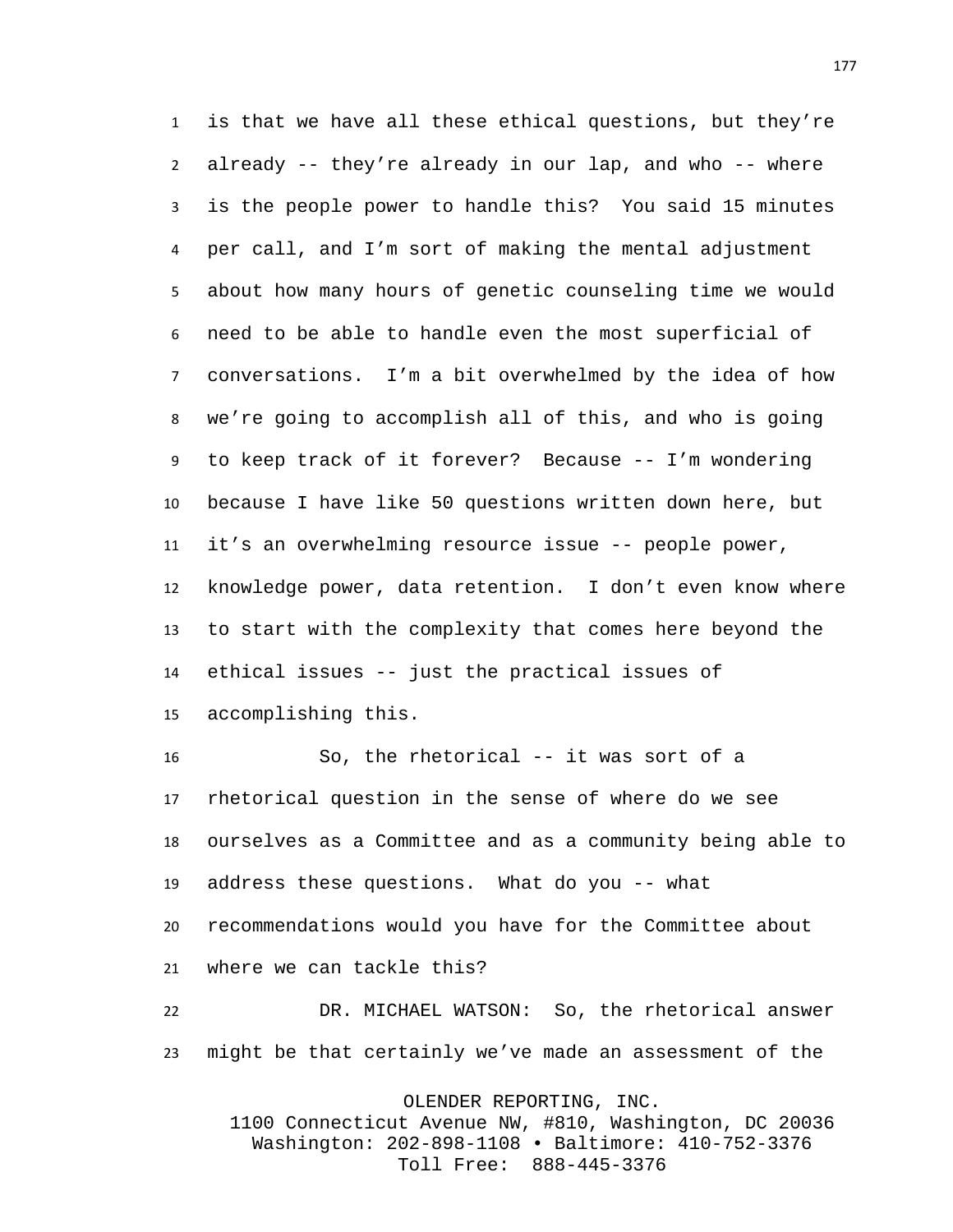public health capacity when we look at a new condition. We may have to look at the capacity of the health care system itself if we're also taking on these patient loads.

DR. JOSEPH BOCCHINI: Jeff?

 DR. JEFFREY BROSCO: Jeff Brosco. While you were talking, I did a back of the envelope calculation, and if we have 200,000 births per year in Florida and you assume the 1 in 70 carrier rate and 15 minutes per, that ends up five FTEs if you talk to everyone for 15 minutes. So, you're right -- it's not possible.

12 I think part of the reason why we have this panel -- and, thank you for putting it together -- is that yes, as Aaron laid out, there are a lot of critical ethical issues, and the principle is very helpful. And, what we hope at the end of the day is that our policy matches our values. But, it could be hard just to do this in a value-based way. As we pointed out, there are lots of different conflicting values. So, here's where research comes in, right? And, I think that part of what Aaron and I and Michele are saying is, if in an SMA pilot we randomized families to get results or not and followed up with them to see what were the results of that -- do

OLENDER REPORTING, INC.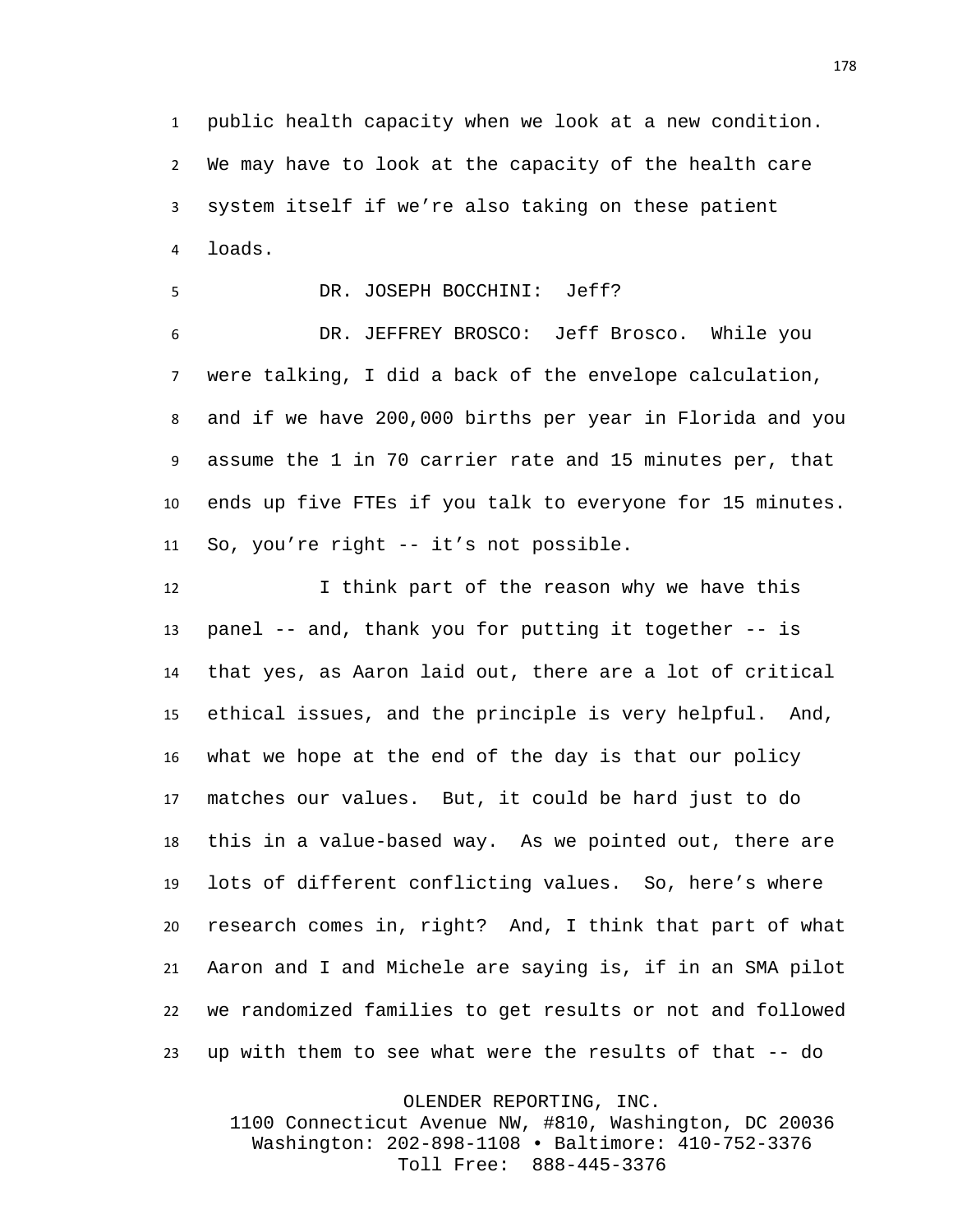they need to talk to someone for 2 hours or not? Maybe the vast majority of families don't even care that they get the results. And, so it's a moot point. Maybe you send out these 30,000 letters, and only 3 people really care -- you need to follow up with a -- I'm sorry -- or maybe 100,000 need to. So, just finding out the facts -- that's the first step. And, so I don't know if you want to make any comments about that.

 DR. GOLDENBERG: Yeah, I would just agree -- I think that the data does point to less anxiety, less worry, less distrust when there is a good conversation that happens with either a primary care physician or someone else who can kind of explain what being a carrier actually means for families. But, I also think that at least in the more general genetics and genomics literature beyond newborn screening, the ability to do that effectively for thousands and thousands of patients is not there. So, we, I think, as both a newborn screening community but also just generally as a genetics community, are in a position where now is the time where we need more research on what we can do that would mediate some of that concern that doesn't involve a 3- hour consent process, right? And, you're seeing that

OLENDER REPORTING, INC.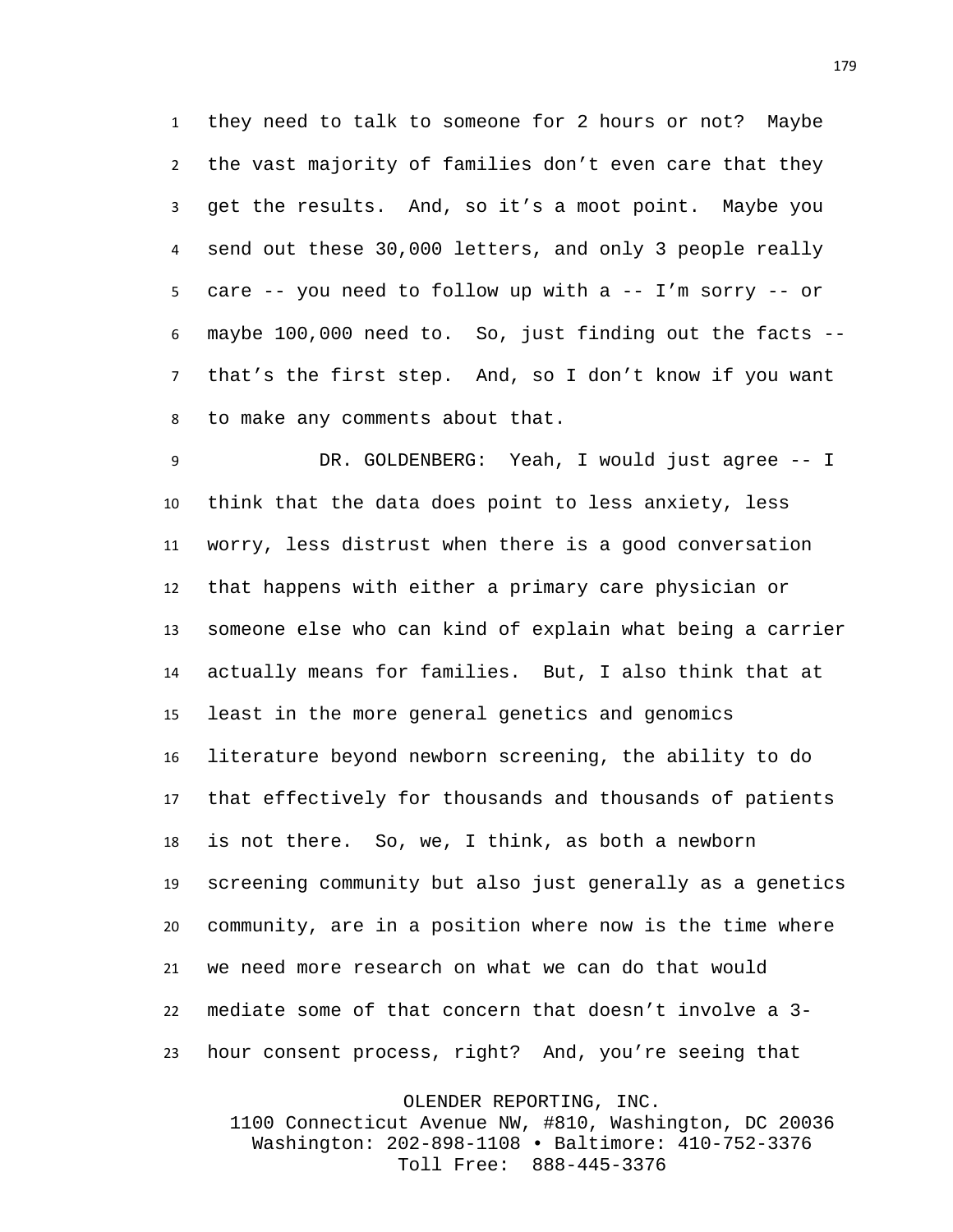with exon and genome sequencing in clinical centers that are increasing their numbers. They don't have the counseling capacity. They don't have the time to do it.

 And, so there's a lot of empirical research looking at what will satisfy parental needs or patient needs in terms of getting at some of those questions. But, we're not there yet, and I think that we don't do it sufficiently in newborn screening research, right? This is, I think, one of the points that we're making in our papers that the pilots -- just like yours -- is a perfect place to have more of these questions answered.

 I was really happy to see some of the qualitative data from your work. We don't see that as much, especially for disease specific, and we need to be able to do that more effectively to hear from families about what this means because I don't think it needs a 3- hour conversation, but I do think that making those distinctions for families, talking about what carrier status is can go a long way for alleviating those kinds of anxieties and those kinds of concerns that we, as a community, might be really worried about.

 DR. JOSEPH BOCCHINI: We have Mei, then Beth, and then Joan.

OLENDER REPORTING, INC.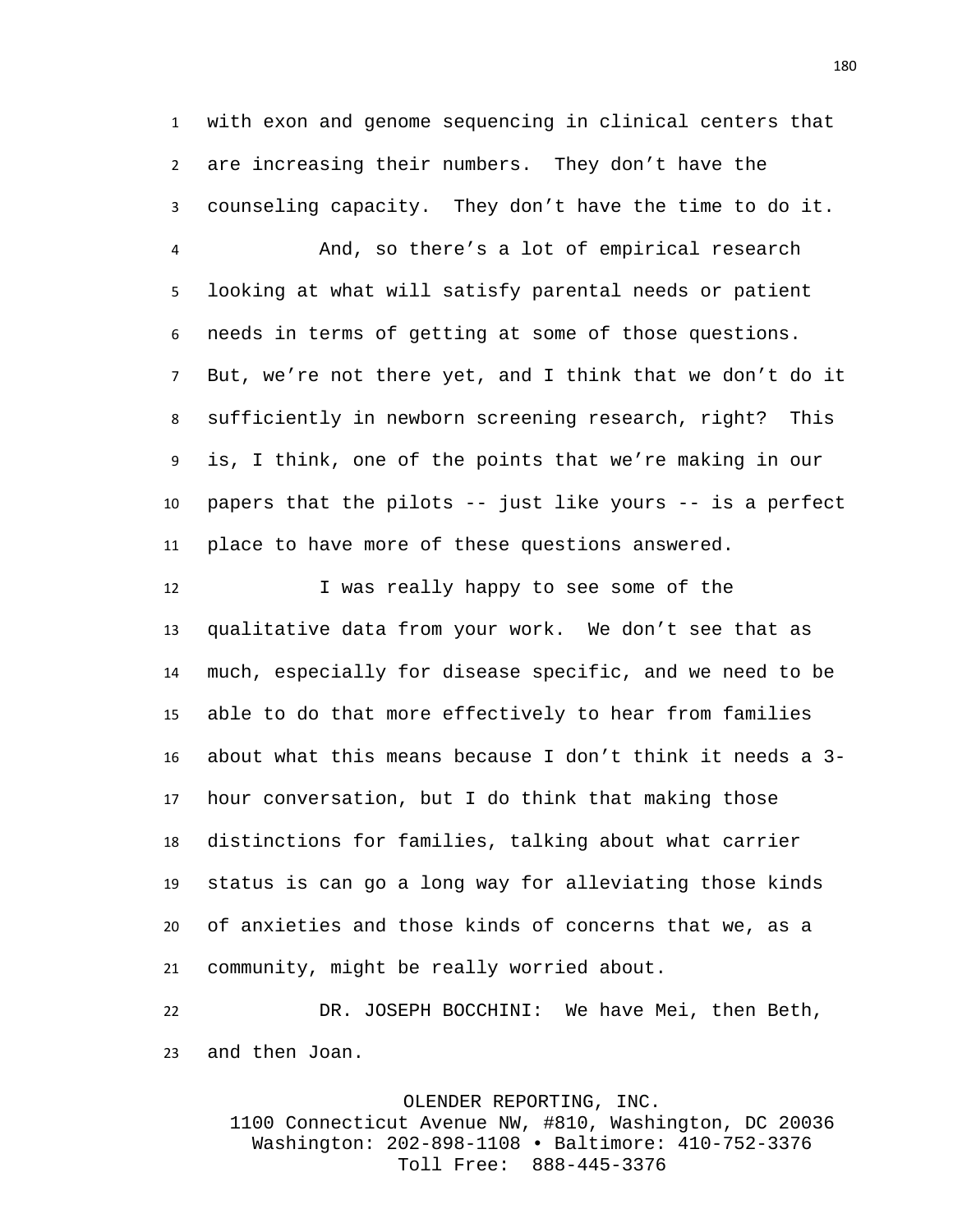DR. MEI WANG BAKER: So, the one thing I want to mention to you -- I want to mention here is Aaron said it well -- once you report carrier or you detect carrier is two different things. So, then getting back to SMA, and I don't know exactly Michele how they do that -- they use delta CT? So, our experience is in the current setting for the SCID, you will not be able to tell if it's a carrier or "Y-type." So, when you do the delta CT, you have to have controlled samples so you know the SMN2 or SMN1 copy in order to do the calculation. So, I think Michele would do it the same way.

 So, I think that's interesting. Then, we assess do you detect or not. Then, if you detect it, what's the benefit for this child -- for the family. To me, the only thing I can think is because if you use the exon 7 deletion, homozygous, your sensitivity is 96 to 98%. So, that's the CF because we use the first RT. We upfront do that, and I feel okay because the only benefit I feel like you report one copy SM1 deletion gives you the opportunity to detect another allele, so you have a point of mutation. So, this is the only benefit.

 Another thing I want to comment is when it was a carrier -- I think because Fragile X has been mentioned

OLENDER REPORTING, INC.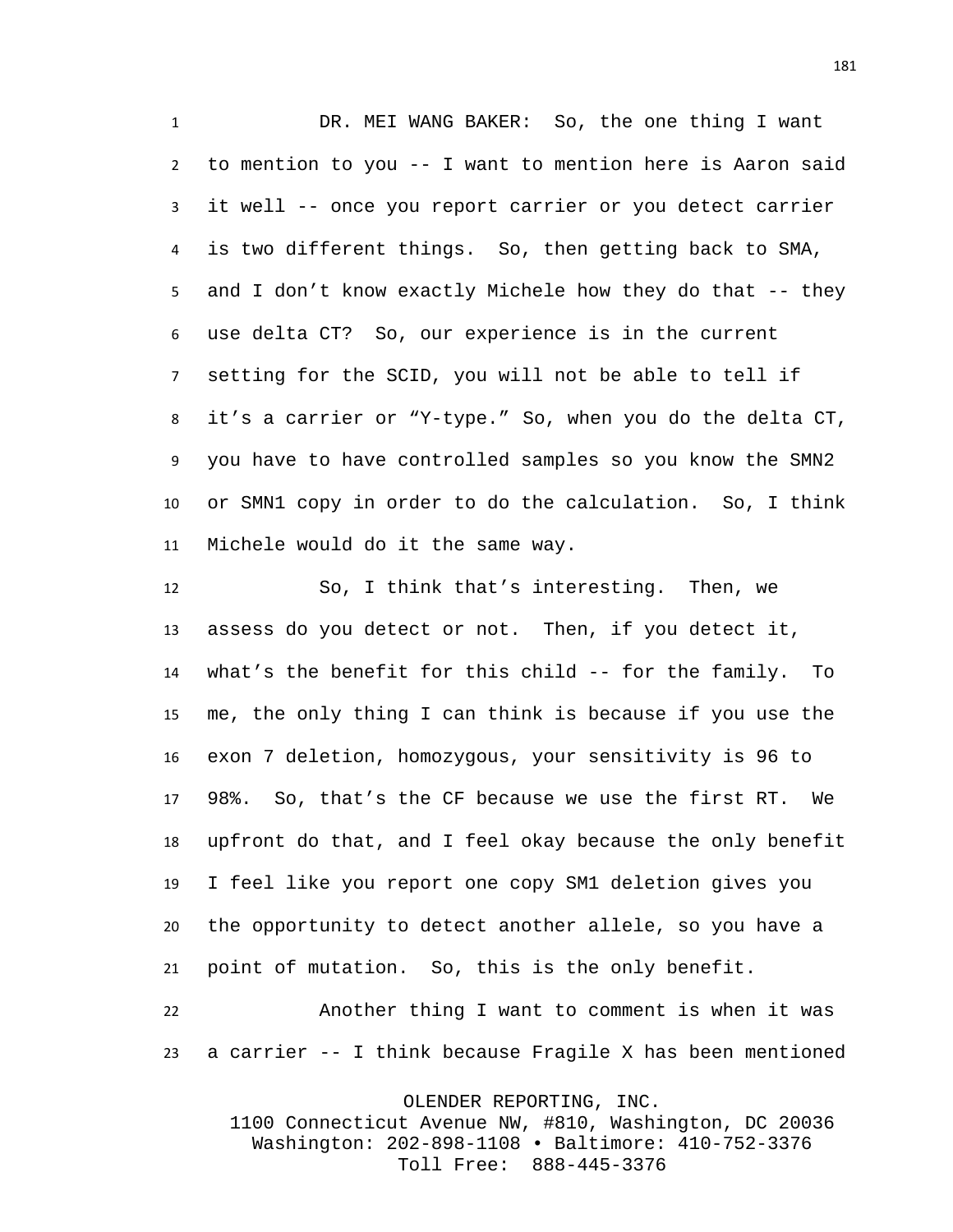a couple of times, I think Fragile X, when you have less than 200 CGG copies, we use the term carrier, but I think it's way different because no matter if it's a male or female, you carry this beyond 54, and lower than 200, eventually you either have premature function at all ataxia. So, that has some consequence. So, I think we treat it a little bit different. So, I just wanted to mention that.

 And, I think in the newborn screening concept, in my mind at least, is -- it really is autosomal recessive inheritance when you have a carrier largely do not have a health consequence. Of course, we are facing in terms of X-link. So, I think it's another thing that's different.

 DR. CAGGANA: I mean -- I agree. In order to do the delta CT, we use RNase P. And, so you do sort of a macro to calculate that out. So, in the case where we decide -- if we decide not to report carriers out, we would just really do a CQ threshold and do positive or negative and be done with it.

 With Fragile X, as discussed, if you're looking at copy number, you're going to find the pre-mutations, and what do you do with those as well, but that's for

OLENDER REPORTING, INC. 1100 Connecticut Avenue NW, #810, Washington, DC 20036 Washington: 202-898-1108 • Baltimore: 410-752-3376

Toll Free: 888-445-3376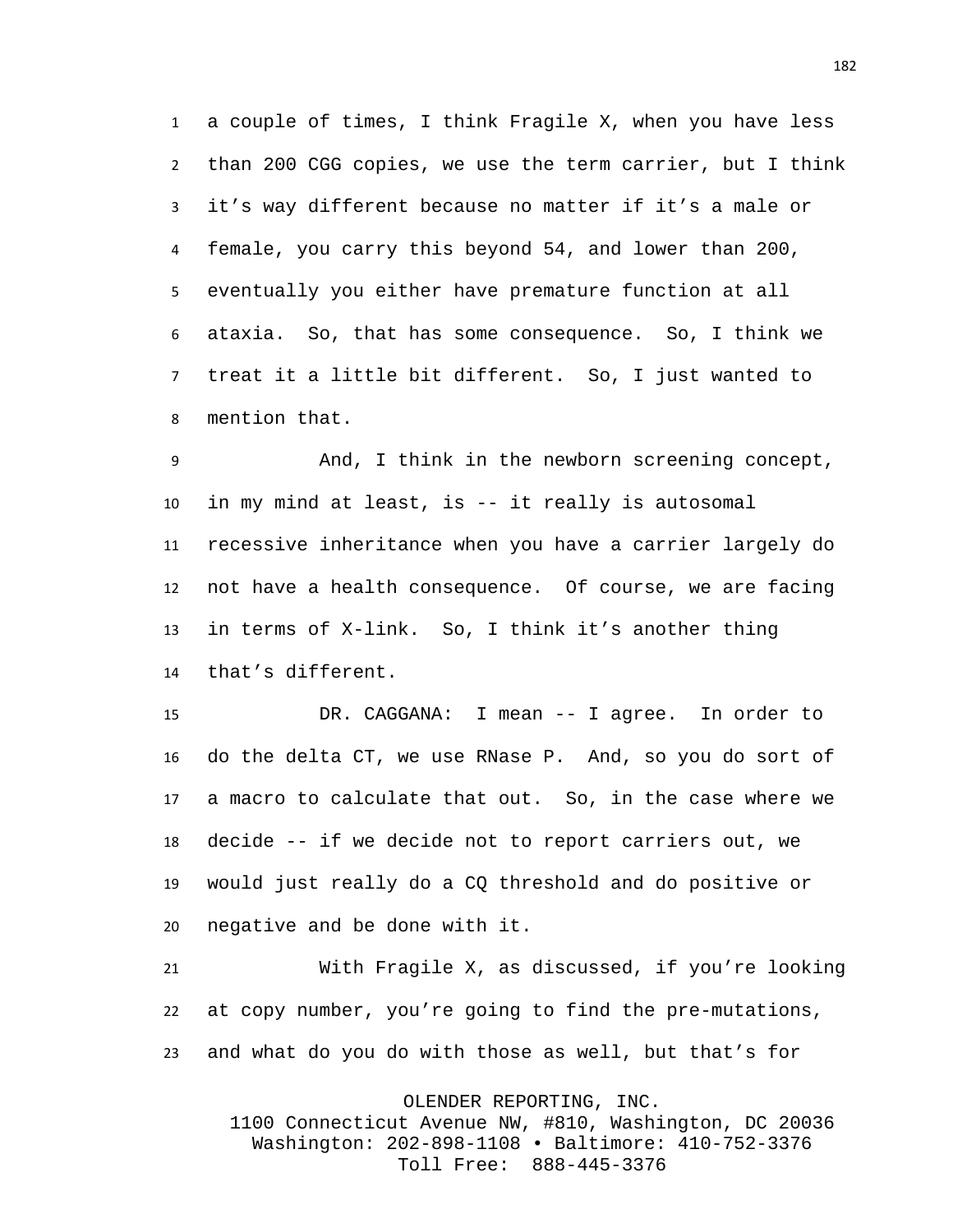another day.

 The other thing that I was thinking with the -- relaying this information, I always look to Amy, who does really good infographics. And, I think that something like that has to be done so that you can push that out to your providers in an easy way that they could give that information to parents without having them go to the specialist to get the same information from a counselor if you go the path of reporting out carriers. But, there has to be a clear sort of tested way to do that out in the community with many different types of people to assure that your message is clear to them. It's really hard to do, and I think that's where the challenge is. DR. JOSEPH BOCCHINI: Beth?

 DR. BETH TARINI: To follow up on that, I think that this could be looked at as an opportunity for disruption, if you will, in the genetics counseling community. You've gotten to the point where what we've done along -- not genetic counseling -- but, what we've done all along is not going to carry us through. So, do we change or do we make a decision about what we're going to give and not give.

So, a comment, and then a question. A comment

OLENDER REPORTING, INC. 1100 Connecticut Avenue NW, #810, Washington, DC 20036 Washington: 202-898-1108 • Baltimore: 410-752-3376 Toll Free: 888-445-3376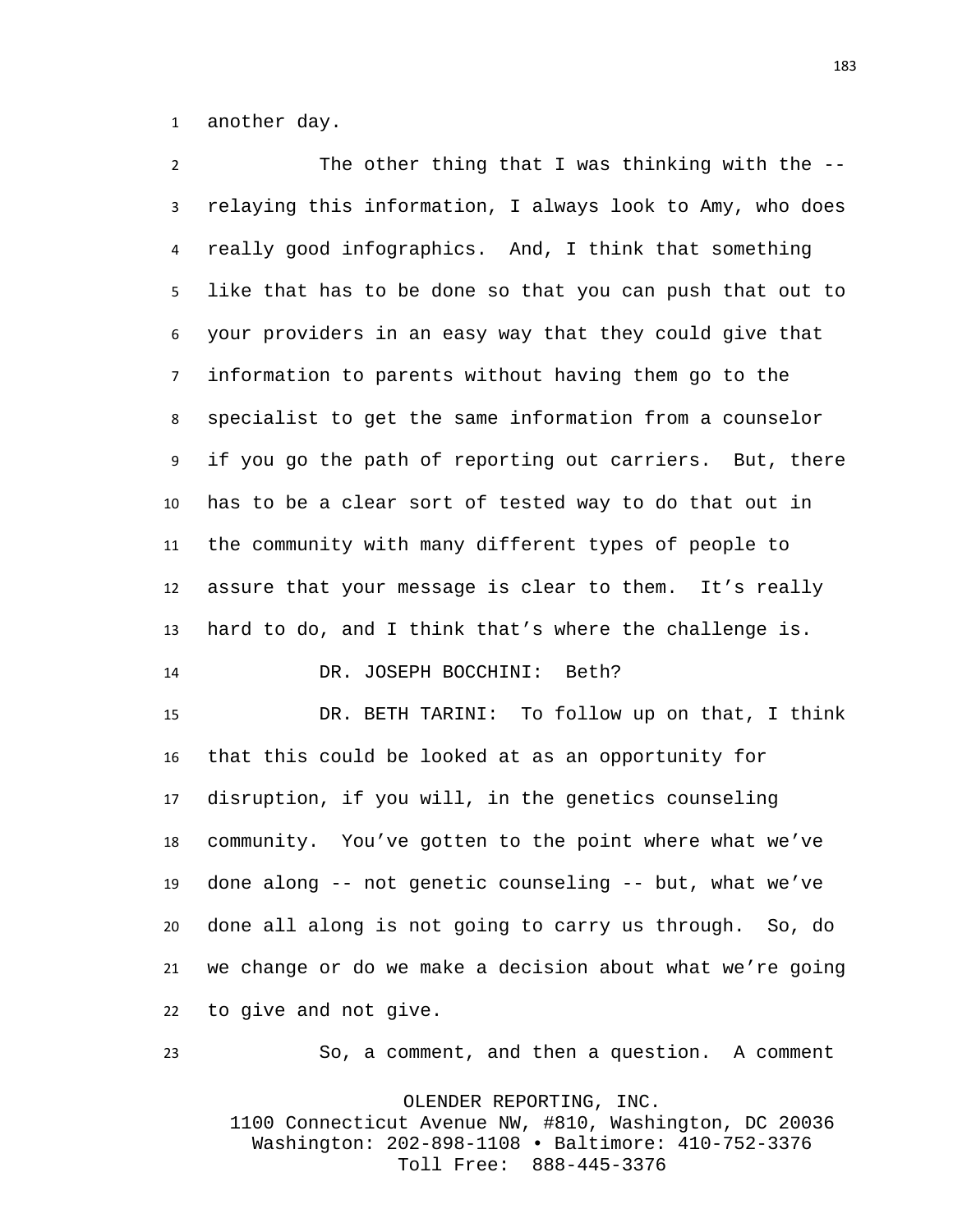to Jeff's point -- I think the RCT is in treating ID, and I think we don't leverage other studies in parallel or nested within these pilots that are focused heavily on lab and outcomes. I do caution us to be careful what we wish for because depending on what we find, we could end up saying, you know, carrier screening -- carrier counseling has a benefit. What are we going to do with the 5,000 hemoglobin carriers? We can't then back out of the corner and say, well, but SMA is different. Hemoglobinopathies are different and they're not generalizable. They all have to be counted the same. And, for that reason, I'm -- this is not on New York because I don't think they're alone in this -- in that we talk about mitigating the anxiety of the differential between carriers and cases as if those who have hemoglobinopathy as a carrier sort of are birthed with the understanding that they are a carrier and that they don't have sickle cell disease, and they have no signs or symptoms of sickle cell, and they're not the least bit confused about their carrier state despite the fact that it is a situation that disproportionately affects those who are under-privileged and under-resourced.

OLENDER REPORTING, INC.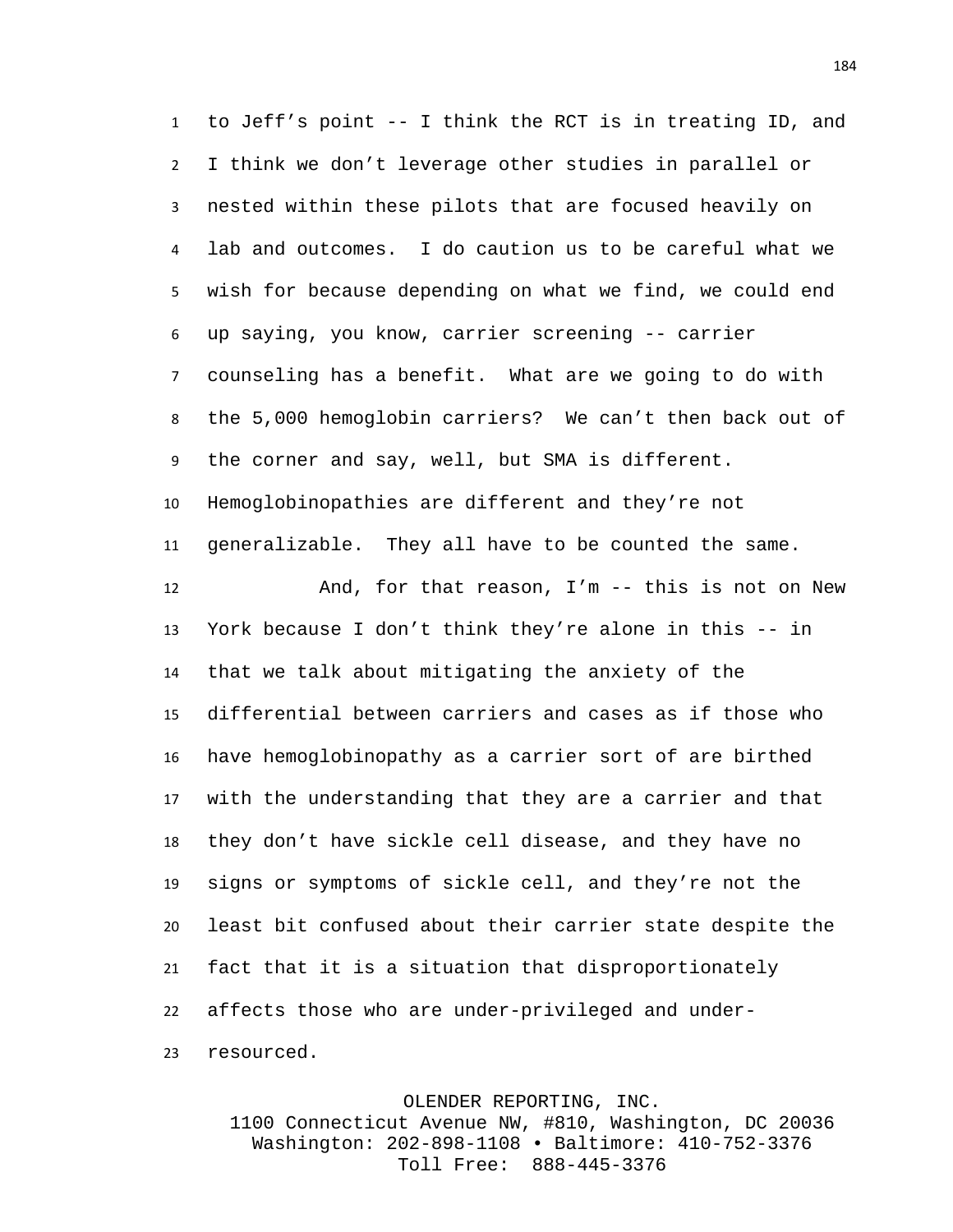So, I think it's a bit of a slippery slope when we presume this -- that differentiating a carrier versus a case conversation that ends up in a carrier counseling is different anxiety than being birthed and knowing you're a carrier, but being okay with it because many people have sickle cell trait. So, I just put that out there as a thought for the Committee.

8 DR. CAGGANA: I agree.

 DR. BETH TARINI: I guess it's not a question, sorry.

 DR. CAGGANA: That's okay. I'll answer your non-question. So, we thought a lot about that in our state because some states do provide counseling. They do a lot more for hemoglobin carriers, and we have a large number of them. And, we felt that a lot of the community was not being told that maybe the report was stuck somewhere or downloaded, but that the message wasn't getting across to the families. And, so that's why we opted to go ahead -- even though we're trying to reduce the amount of mail we send out -- we actually thought it was beneficial to send a letter to explain it -- talk to your baby's doctor, and here's what this means -- and, that we were communicating better with the family. There

OLENDER REPORTING, INC.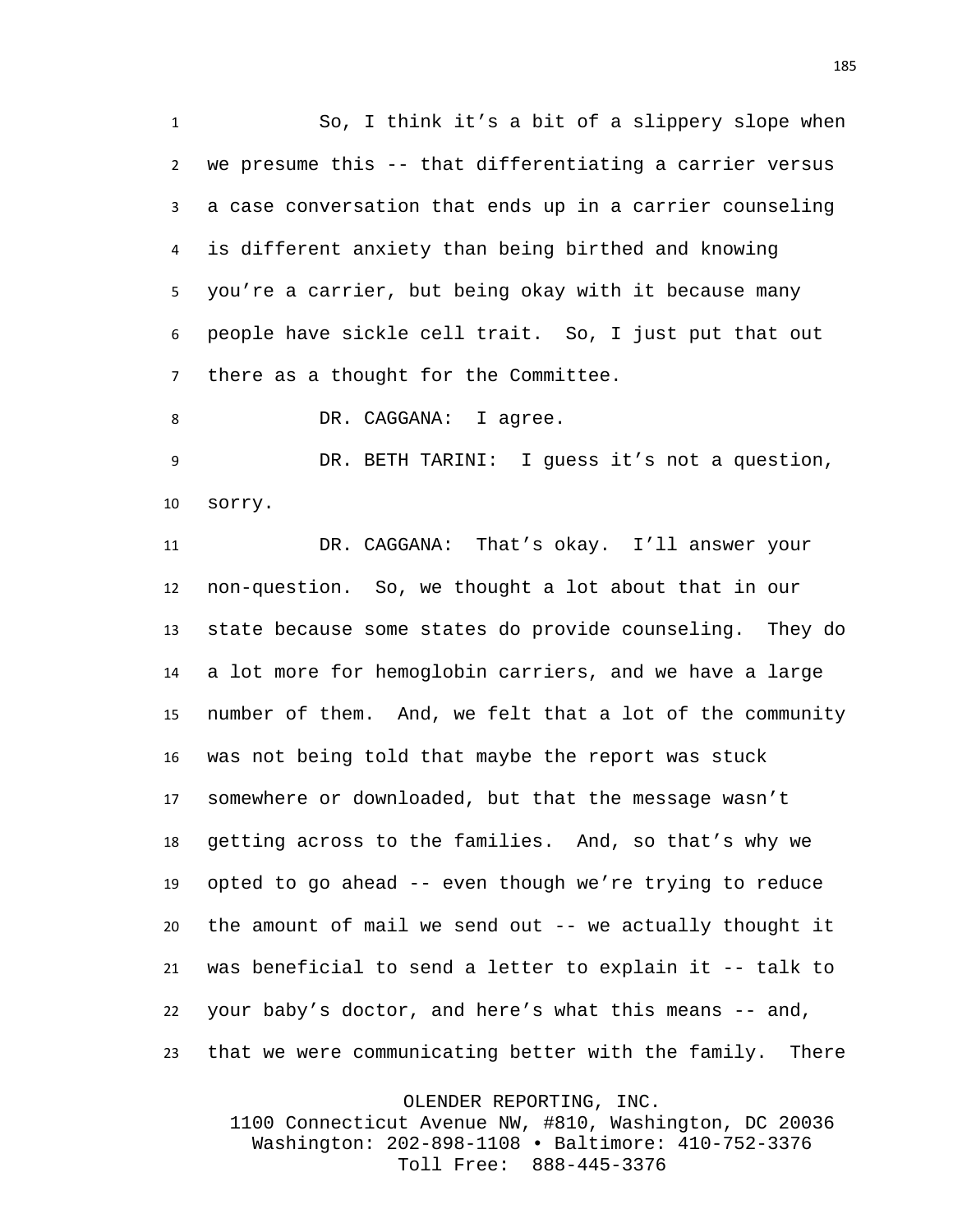are numbers on the brochure, and that way, at least, they were more confident they got that message.

 DR. JOSEPH BOCCHINI: Joan? Okay. Cynthia? DR. CYNTHIA POWELL: Cynthia Powell. Yeah, I was thinking the same thing as Beth in terms of -- you know -- we've been screening for sickle cell and reporting out trait for over 40 years now, and -- you know -- while we could use a lot more research about it, there haven't -- there hasn't been a ground swell of, oh, this is horrible and -- you know -- all these poor outcomes -- you know -- based on people knowing that they're carriers. They certainly don't -- you know -- remember it very well, because that's why they contact the screening lab when they have to -- you know -- get ready to play sports, and they're required to -- you know -- have that information.

 But, we found in our CF newborn screening that -- you know -- similar to what you reported, Michele, for the low uptake for -- you know -- people wanting genetic counseling that -- you know -- while they're given a brochure, if -- you know -- they've got a negative sweat chloride test and they're presumed to be a carrier, but very low uptake of -- you know -- meeting face-to-face

OLENDER REPORTING, INC.

1100 Connecticut Avenue NW, #810, Washington, DC 20036 Washington: 202-898-1108 • Baltimore: 410-752-3376 Toll Free: 888-445-3376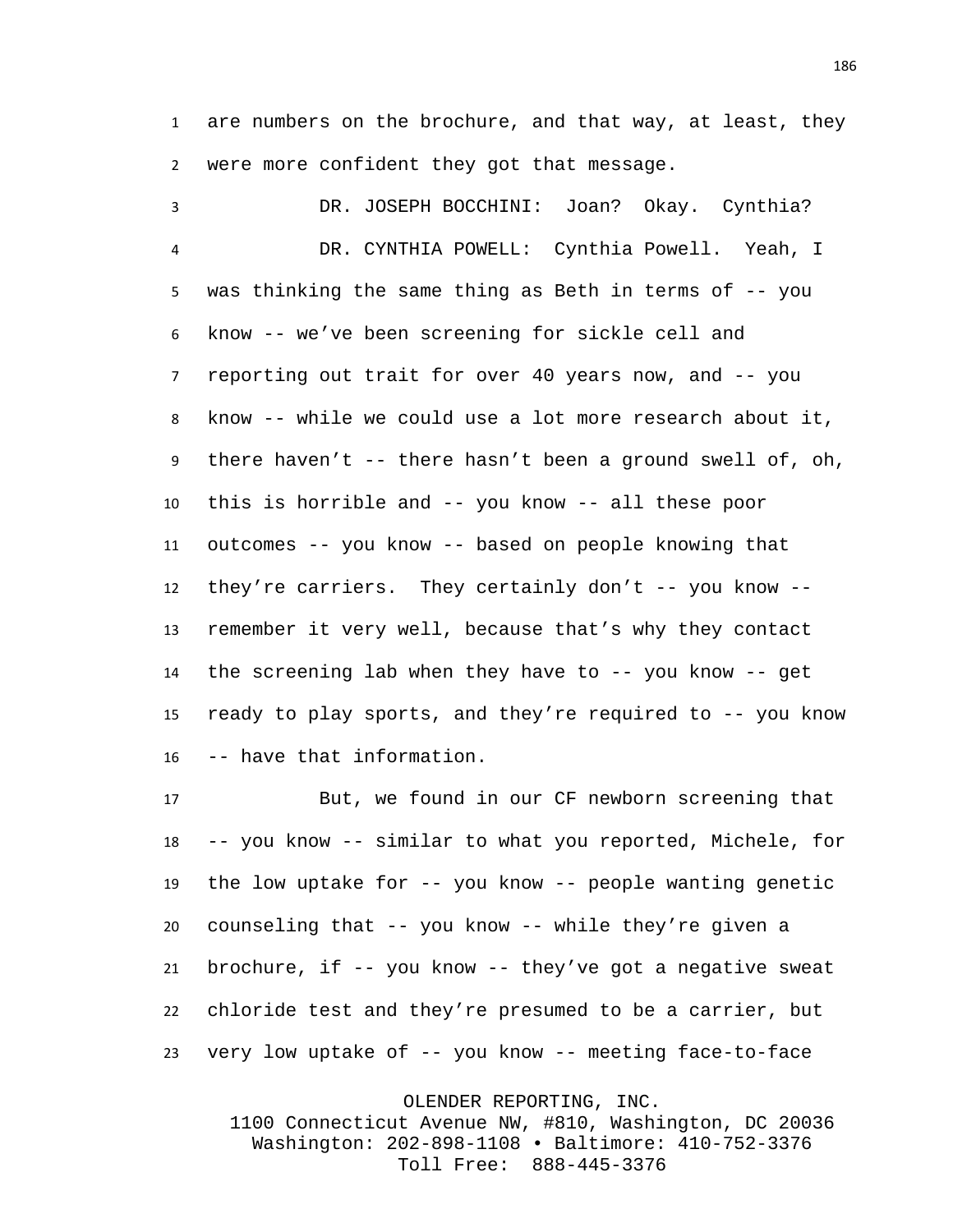with a genetic counselor.

 And, I also think that -- you know -- the workforce argument, while it is important, but it's not enough to say we shouldn't be doing it because I think nowadays in our -- you know -- with so many different media outlets for conveying information that -- you know -- we need to start thinking beyond -- you know -- the need for a face-to-face newborn screening session -- I mean genetic counseling session to -- you know -- get that information. There's other ways that that could be done.

 DR. JOSEPH BOCCHINI: I have Mei and then Sue. DR. MEI WANG BAKER: Mei Baker. Finally, I remember to tell my name. I have a quick question for Michele. And, you have three sides in the carrier testing. One side is 1 in 142, and any explanation different? I didn't do the calculation because if the report is 1 in 54, and your other two are more close to this number and different -- I'm wondering --

 DR. CAGGANA: It has to do with the types of individuals that come to those hospitals, and we think that a higher proportion of them have the 2 plus 0 genotype. So, the carrier frequency we're detecting is

OLENDER REPORTING, INC.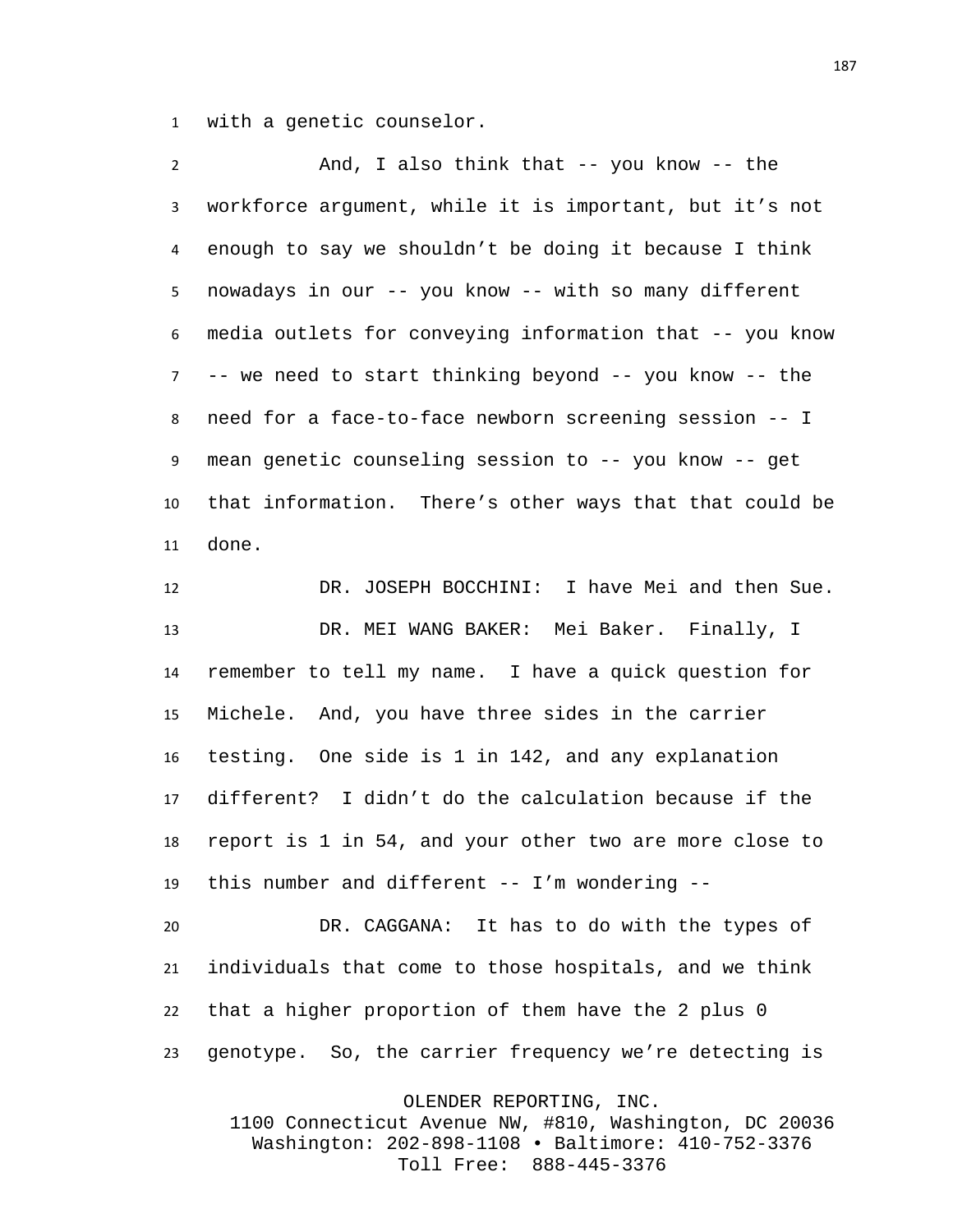actually lower than we expect. So, we don't know if we can extrapolate that out to the entire state. So, it's probably somewhere in the ballpark of what's obviously in the literature in reality.

 DR. SUSAN BERRY: I guess part of the problem is there's not a very effective genetic literacy amongst the population. If we had a better understanding generally of what being a carrier actually meant before it was sort of a point of worry for you as an individual, we might have a simpler road. So, can you comment, Mike, perhaps on what the college or other professional organizations might be doing? I know this is a longstanding problem, and a lot of work has been done to try and think about improving genetic literacy.

 DR. MICHAEL WATSON: I'm not certain of the question.

 DR. SUSAN BERRY: Well, my question is, what efforts have professional organizations done to be able to enhance the understanding of the general public about genetics so that when they're confronted with this idea that they're a carrier, they don't even know what a chromosome is.

DR. MICHAEL WATSON: Yeah, I -- we don't do a

OLENDER REPORTING, INC.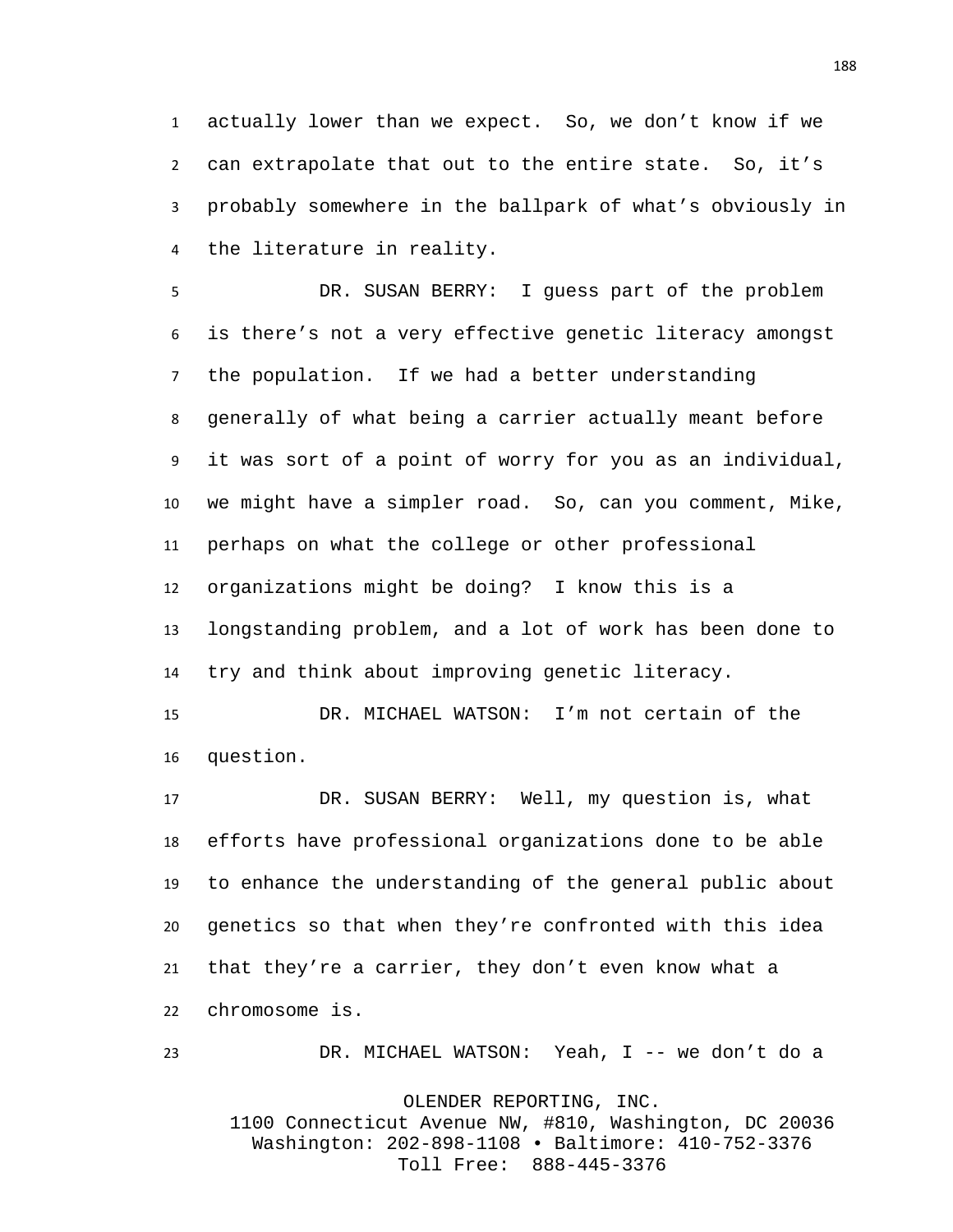lot in the general population, I'll admit that. They do access some of our more general information that we make available to non-genetics trained physicians who in that much a different place than many of -- a bunch of the public. But, I -- you know -- I have gone out to our Committees as I was thinking about getting this -- this talk organized to start thinking more about the issues of carrier. When is it appropriate clinically to bring these carriers out of the Newborn Screening Program into followup services, and -- you know -- I think we only deal with the -- you know -- a subset of these conditions. There's a lot of other specialists involved with other conditions in newborn screening. So, it's a much broader question than just what the genetics community is thinking, but, yeah, I think we're going to have to get on it.

 DR. GOLDENBERG: I would just add to bring that point together with a couple other points that have been made that I think a lot of the literature and a lot of -- some of the educational materials tend to bundle carrier status into a kind of one monolithic issue that people need to think about. And, what we've seen today is that being a carrier, being heterozygote means a lot of

OLENDER REPORTING, INC.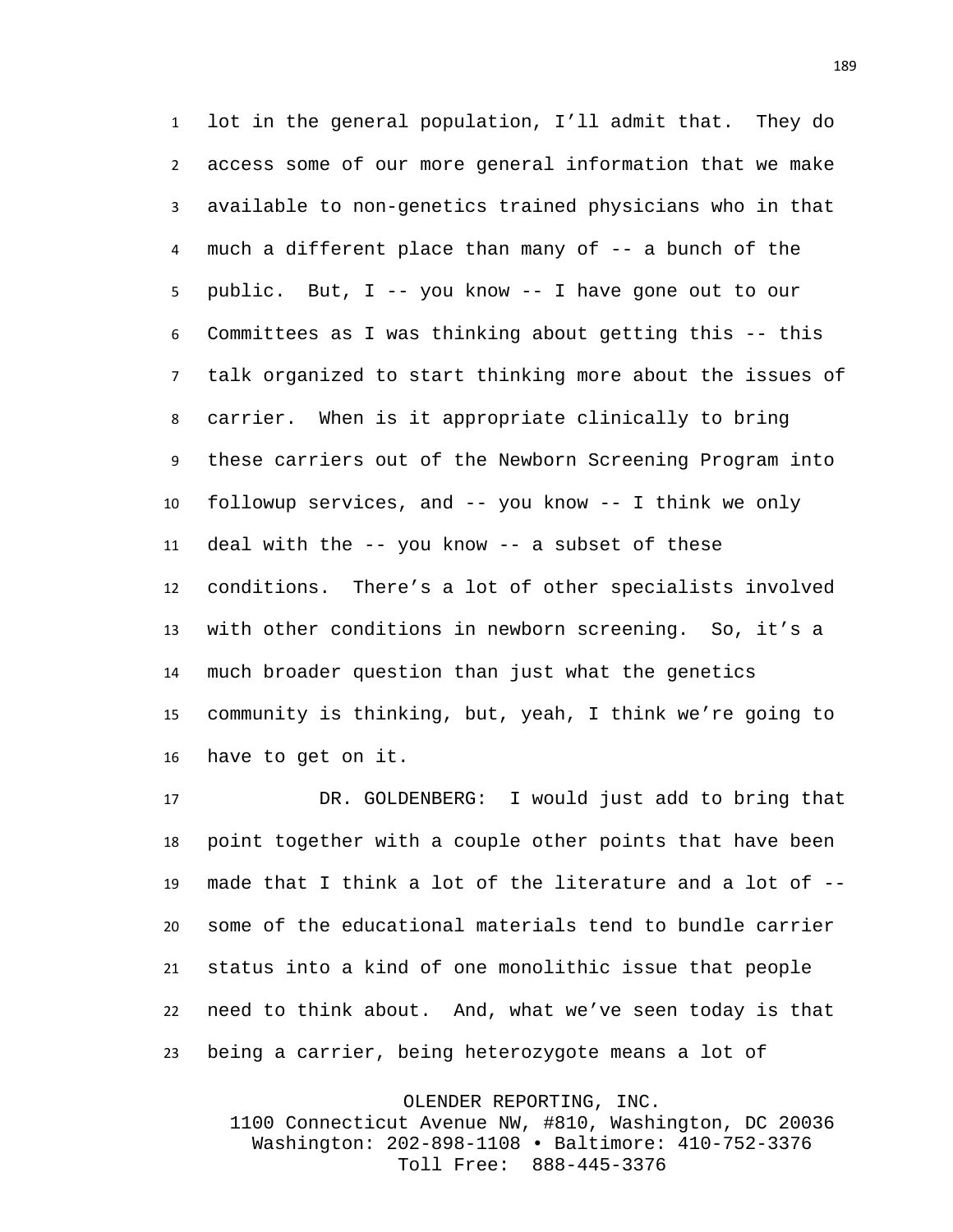different things for a lot of different people and a lot of different conditions. And, as we start thinking about potential impact -- potential health impact on children, potential health impact on adults, incomplete penetrants, some of these different patterns of inheritance, we need to be thinking, I think, more broadly about condition- specific policies or condition-specific educational materials. And, I agree, Cindy, that we haven't seen a lot of anxiety currently with sickle cell information. But, it was a long, bumpy road in the 1980s to get there, and there were a lot of problems with some of those programs -- not so much in newborn screening -- but in other state policies. And, I think it took a long time to get there.

 While I agree, I don't think we need massive education. I think that as we look at different implications of being a carrier and what it means, I think it's important for us to think about what kinds of questions we need to ask. Even, for example, understanding the difference between the potential impact

 on the newborn who has that information in early childhood versus parents who get that information and now learn something about themselves. And, I think one place

OLENDER REPORTING, INC.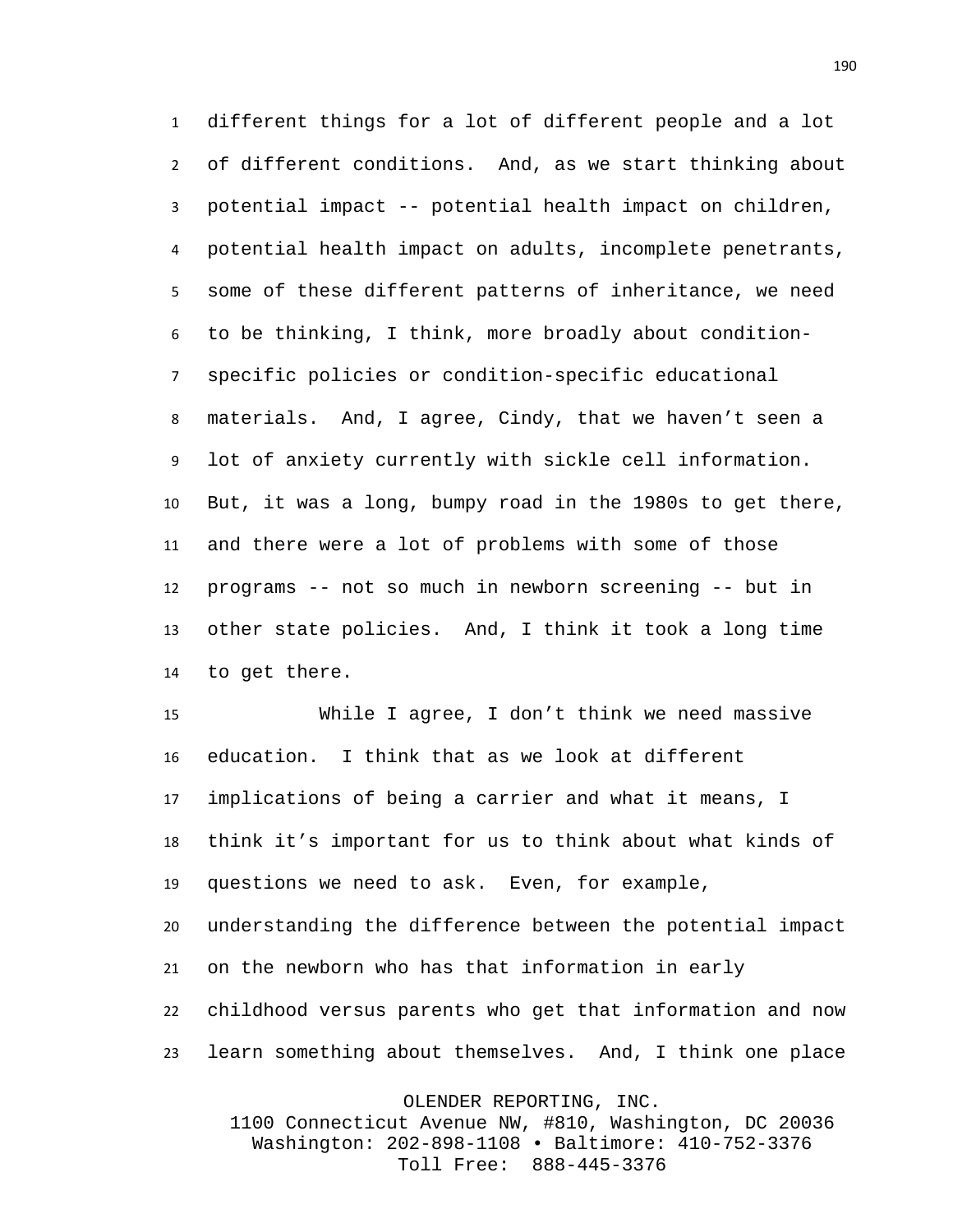that has been thinking a lot about this is our neighbors in the prenatal world, who has Universal Carrier Screening, Expanded Care Screening has become more common, are dealing with this every day. So, the question, for example, do you have enough counselors, how do you do counseling for this adequately. Prenatal genetic counselors are dealing with this quite frequently with -- you know -- a huge uptick in numbers of people coming to them with carrier status information. I think there may be some lessons to be shared across the pre- and post-natal world that I think could be really helpful for us to kind of think about what's going on in the prenatal world about carriers.

14 DR. JOSEPH BOCCHINI: Scott?

 DR. CAGGANA: Could I just comment? The other thing that's important to remember, I think, too in the prenatal setting is what actual count -- what type of panel or what you're getting as your carrier screen. We had a case in New York where a woman was prenatal, had a carrier screen, was negative. They never partner-tested the husband. The baby came back with 508 and another rare variant, which the mom had. So, the baby actually had CF. She was totally blindsided. So, that's another

> OLENDER REPORTING, INC. 1100 Connecticut Avenue NW, #810, Washington, DC 20036 Washington: 202-898-1108 • Baltimore: 410-752-3376 Toll Free: 888-445-3376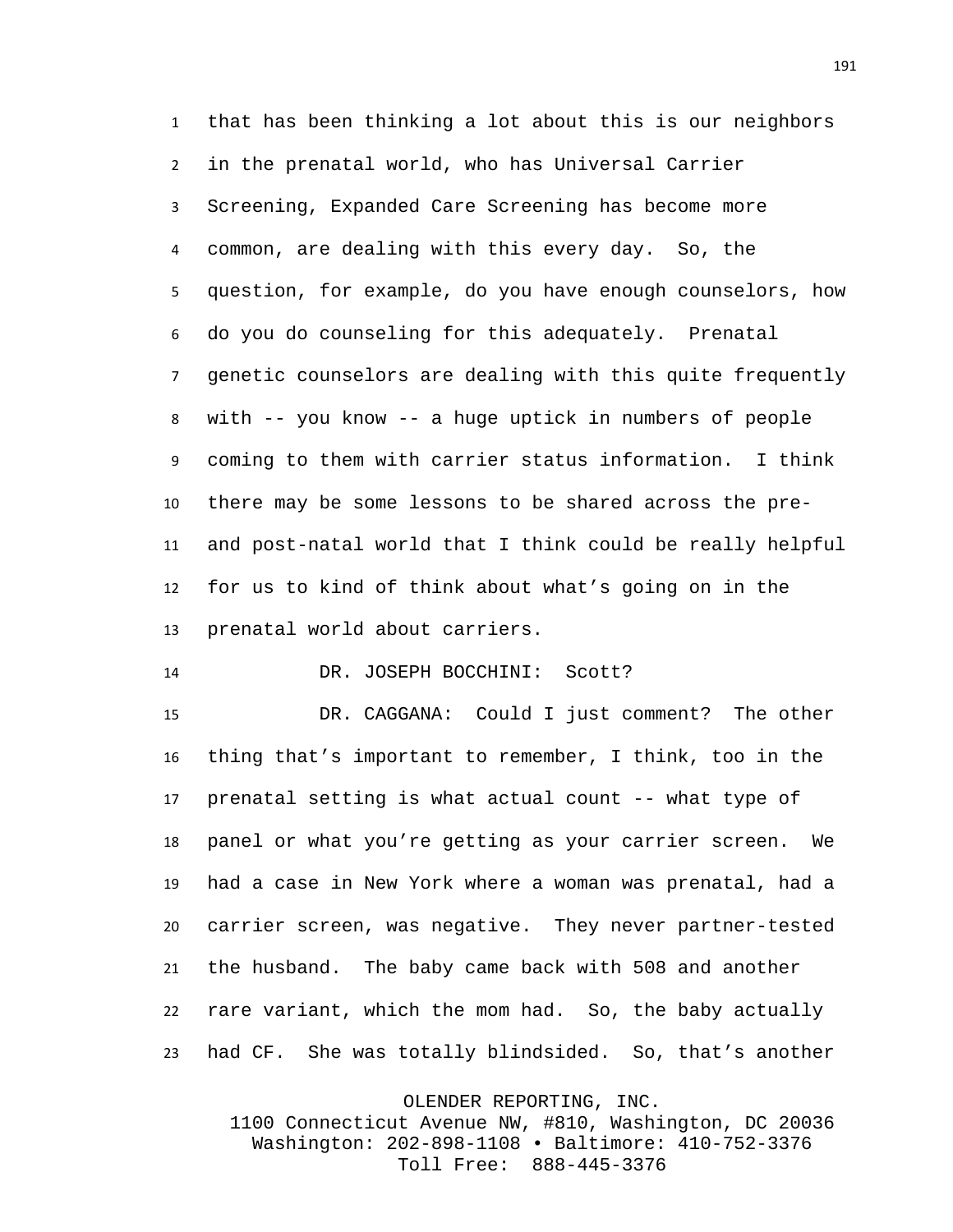piece of education that we have to remember to include.

 DR. SCOTT SHONE: Scott Shone. So, a couple different thoughts about sort of Beth's comment about you treat all carriers the same. We talk about hemoglobin -- hemoglobinopathy, CF, SMA, and perhaps DMD -- we had the discussion about DMD -- but, do we go back to galactosemia? We identify galactosemia in carriers and all the other carriers for other disorders, and it makes me think about -- you know -- to detect or not detect. And, when it comes to genetic assays, it's fairly clear in terms of are you a carrier or not, but with these biochemical assays, we struggle with and we're still immersed in the cut-off and and post analytic tool analyses. Do we have to reconfigure all that thought process to now, okay, well we need to adjust everything to now identify carriers, and then we're shifted to -- and then we're shifted to -- not only because you have a spectrum -- you have a spectrum of babies who have disease, and you're going to have a spectrum of carriers who have whatever. And, they're going to overlap in an ugly fashion. And, it's then going to shift everybody to more second-tier testing or have a lot more diagnostic testing.

OLENDER REPORTING, INC.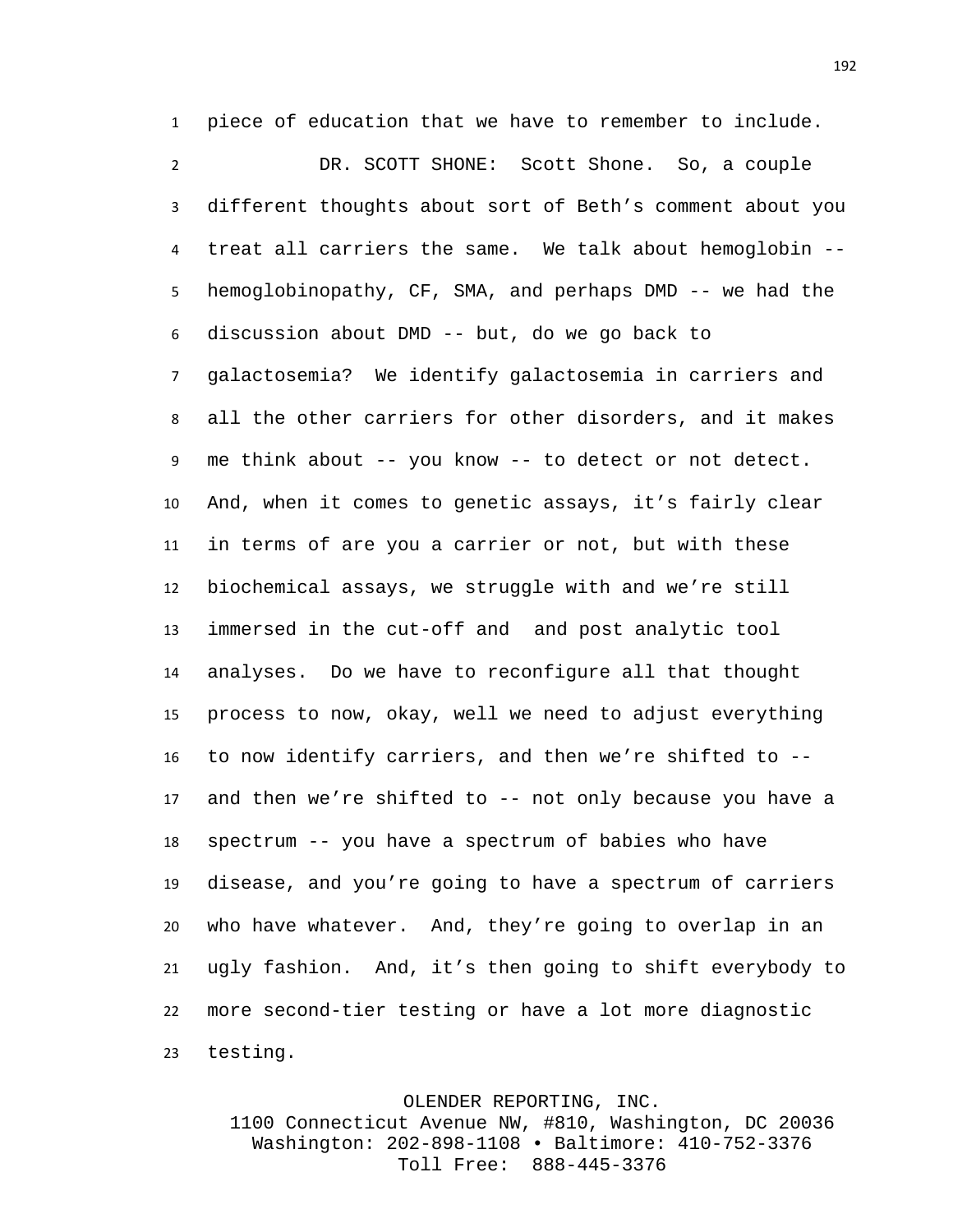And, so I don't mean to make a slippery slope argument, but I'm wondering that's -- you know -- there's been a lot of discussion in the last hour on the post- analytic part of it, and returning that, and how do you handle that. But, the analytic part of it and it's generating in the Newborn Screening Program is a behemoth as well.

 DR. CAGGANA: Yeah, and I would sort of disagree that we need to treat carriers the same as -- you know -- you said maybe condition-specific treatment for the -- because a baby that has a trait result and our lab gets IF. And, so, if a baby has isoelectric focusing as the second-tier newborn screening test, than that individual, we're pretty sure they are just a sickle cell carrier. There's not that risk that they're going to have something else. And, that's where the difference comes in, and that's why the other conditions get acted on as well, and this overlap burden of the curves overlapping -- it's treated differently in the hemoglobinopathies, I think, because we're more sure they're carriers in the hemoglobinopathies.

 DR. JEFFREY BROSCO: Jeff Brosco. So, at our next meeting, there's a chance we're going to have to

OLENDER REPORTING, INC.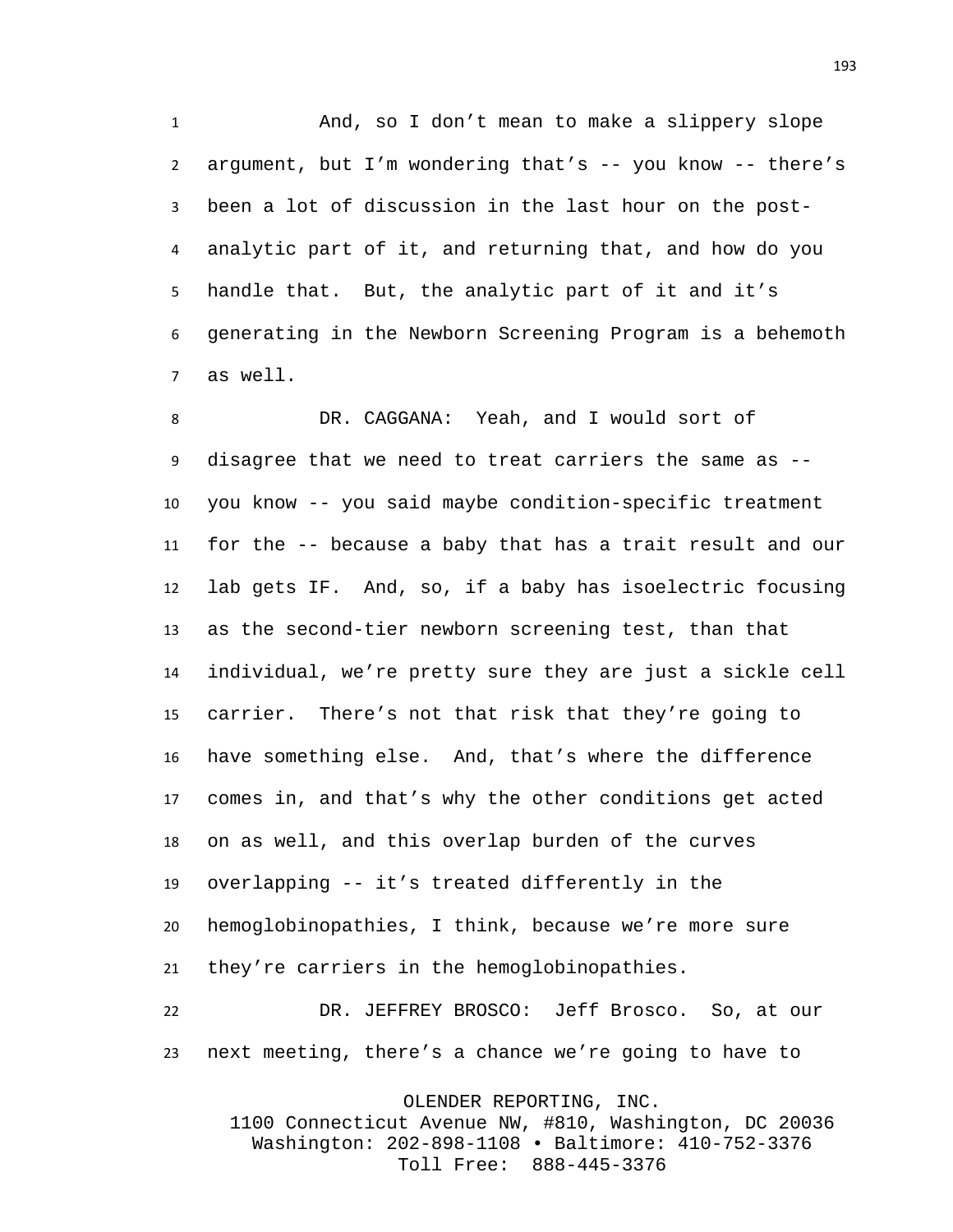decide about SMA -- whether to add it to the RUSP when there's a carrier rate of something between 1 in 40 to 1 in 70. And, if we have to think about what the benefits or harms are of adding something to the RUSP, this is something we want to know about, right? And, to the degree that we knew there was significant harm or at least significant resources, that would be important for us to know. And, if there weren't, then that would be helpful as well. So, that's it. I'm just going to say that. I'd love to know.

11 [Laughter.]

 JOAN SCOTT: Inquiring minds want to know. I'm not sure if you said it, Michele, but if you're -- for the individuals that you're reporting out as carriers -- and you said most of them don't go on for additional sequencing to make sure that there isn't a point mutation. So, what is the number of potential SMAs that might be missed without doing that?

 DR. CAGGANA: I think it reports the residual risk as 1 in 1,000 that the baby has -- less than 1 in 1,000 that the baby has a point -- would have SMA with a deletion, and it's 1 to 2,000,000 that they have 2 point mutations in the screen.

OLENDER REPORTING, INC.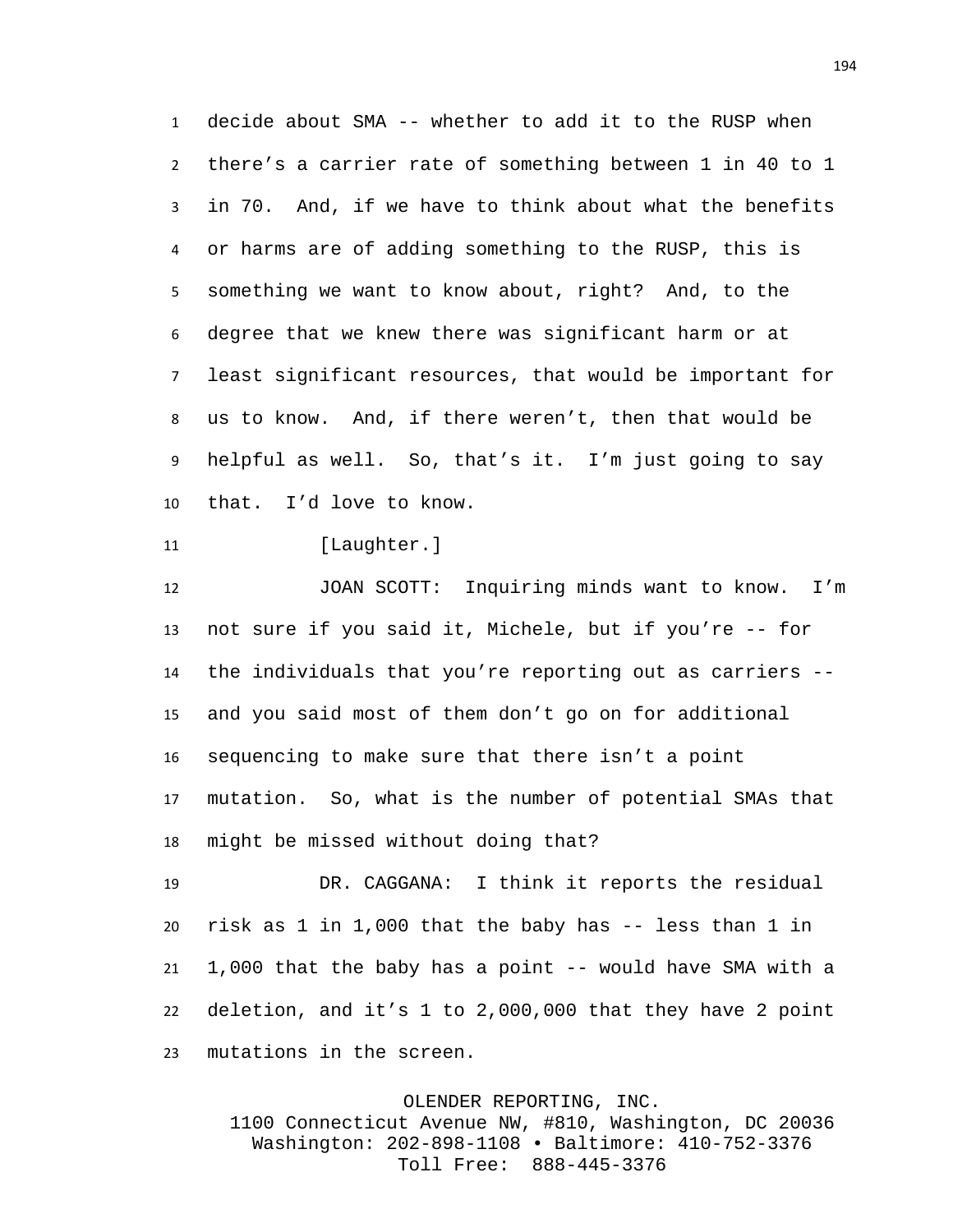1 JOAN SCOTT: Okay, thank you.

 DR. JOSEPH BOCCHINI: Dieter, I'm going to give you the last question.

 DR. DIETRICH MATERN: Yes. Dieter Matern. Thanks, Joan, for bringing that up because I was concerned about it as well. So, in New York, you consider these babies as carriers, but there is still a chance that they actually may have SMA. So, how does that set you up in terms of liability, which is the least concern here, but is a concern.

 DR. CAGGANA: The reports call it -- they say it's positive for one copy -- one deletion copy of SMN1, and then the report goes on in the interpretation to talk about the other possibilities that this baby most likely is only a carrier of the exon 7 deletion and that there's this risk that they're affected. And, so that's an explanation that's in the interpretation.

 DR. DIETRICH MATERN: So, counseling then the families about this little detail can be done on average, I guess, in 15 minutes, but some patients or families may need more time to grasp that concept.

 DR. CAGGANA: Yes, and it's also whether or not they've been exposed to the prenatal SMN1. And, again,

OLENDER REPORTING, INC.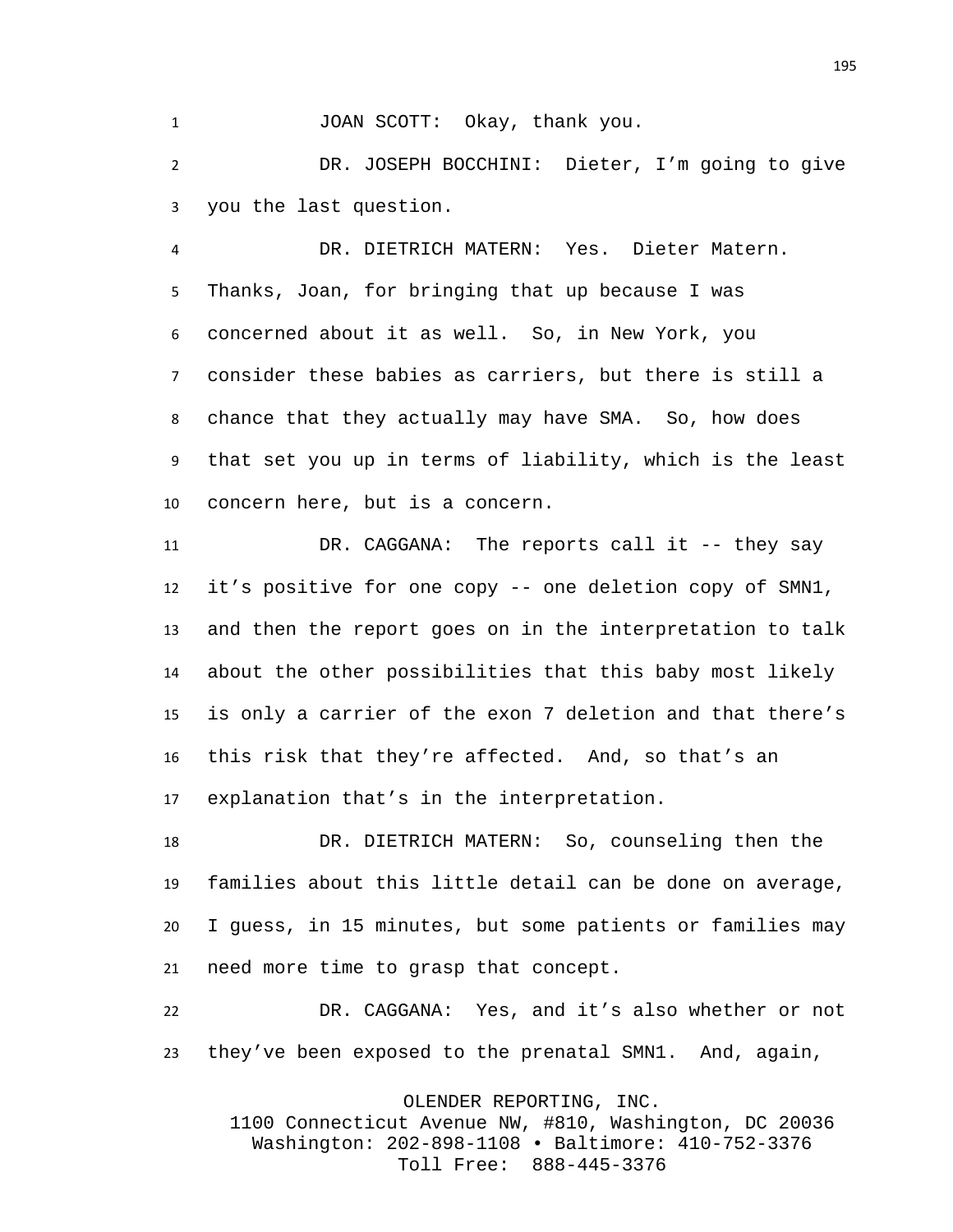because once ACOG recommends that, it gets offered, but there is a certain proportion of people that uptake that prenatal test. And, so people that have heard it twice - - have heard the same result twice understand it better. So, it's -- repetition is good for the soul kind of thing. And, so to be clear and be able to describe what that means in a way that maybe it's only a few minutes conversation or maybe not a conversation -- call if you have questions. That's the hard part we have to figure out if we choose to go that route. And, it's a challenge we have in everything else that we do.

 DR. JOSEPH BOCCHINI: All right. I want to thank Dr. Caggana, Dr. Goldenberg, and Dr. Watson for excellent presentations and stimulating the discussion that we had related to this. It's very important.

 Next, we have a presentation on the status of the -- where are we -- right here -- the status of the SMA Evidence Review, Dr. Alex Kemper, who is Division Chief of Ambulatory Peds at Nationwide Children's Hospital, Professor of Pediatrics at Ohio State University, College of Medicine, who also serves as a Condition Review Workgroup Lead. He is going to give us a presentation on the status of the evidence review for

OLENDER REPORTING, INC.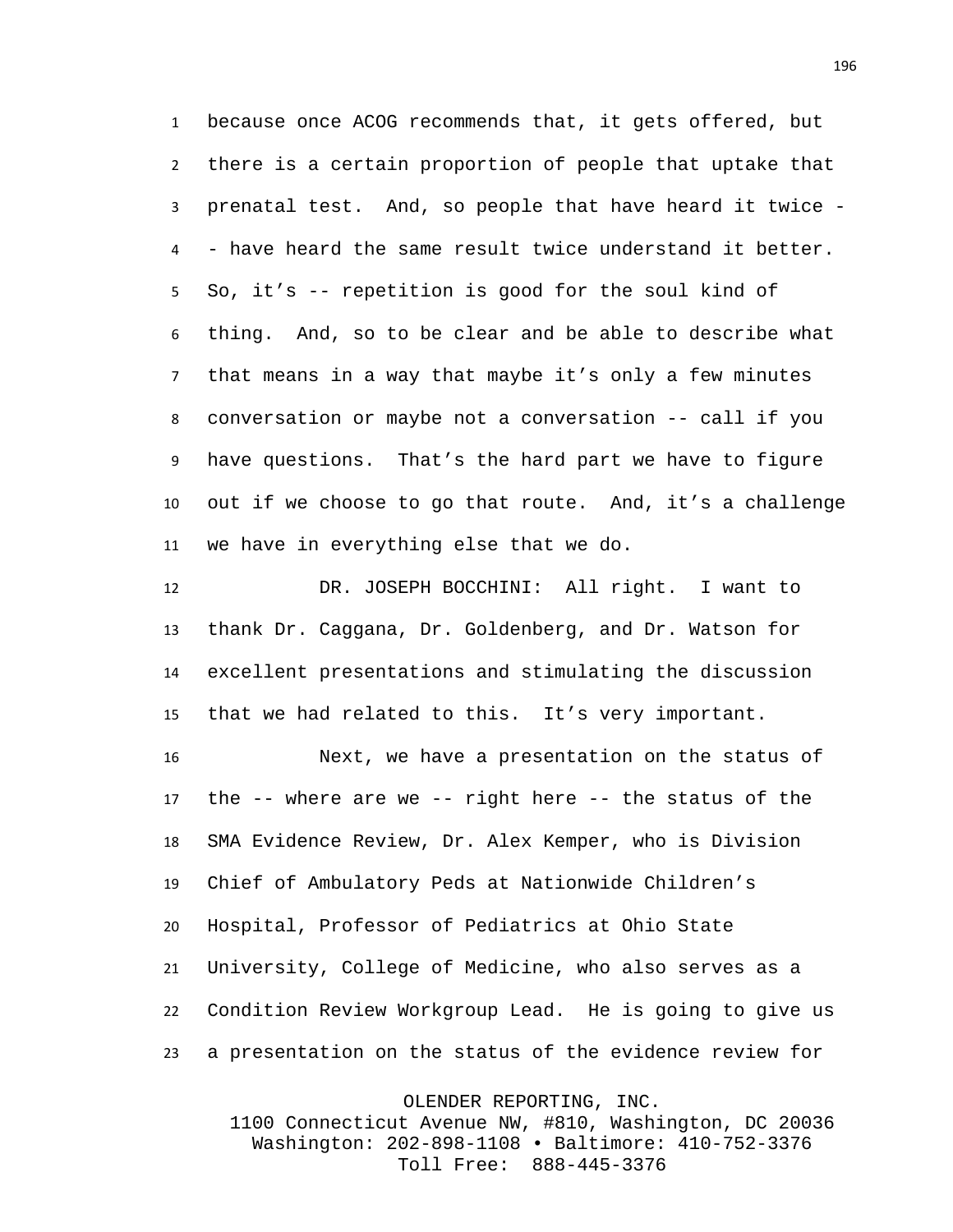SMA. And, as you know, it's already been stated that we're working on our 9-month schedule with the goal of having evidence review completed and presented to the Committee for its evaluation and determination of whether the condition is appropriate for being placed on the RUSP in February. Alex?

 DR. KEMPER: So, I'm hoping that magically the slides are going to change or do I have to do something? Oh, I have to click, okay. I thought they were going to put a different presentation up. That shows you what I know.

 So, thank you very much for this opportunity to give everyone an update about the status of the review that we're doing for you all on spinal muscular atrophy - - SMA. And, I have with me K.K. Lam, my partner in crime, without whom none of this stuff would come together.

 I know we're running a little bit late, and so what I want to highlight as I go into the presentation is I just want to give you a general sense of where things stand right now, and also find out from you if there's something in particular that we should make sure that we gather for the time that devoted in February. I don't

> OLENDER REPORTING, INC. 1100 Connecticut Avenue NW, #810, Washington, DC 20036 Washington: 202-898-1108 • Baltimore: 410-752-3376

> > Toll Free: 888-445-3376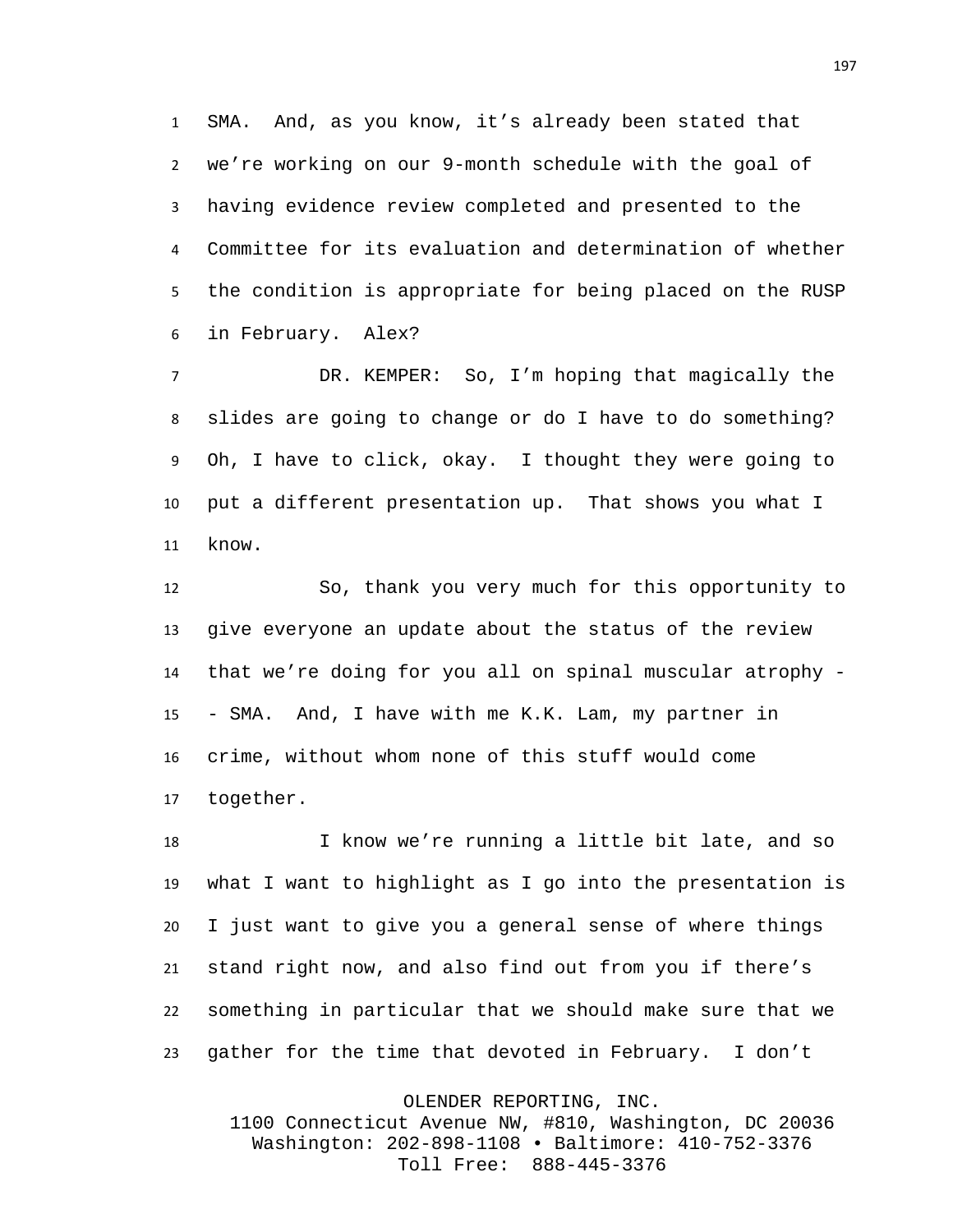necessarily think we need to do a deep dive on the evidence, though we're certainly prepared to do that and happy to do so, and I'd also like to thank Dr. Matern and Dr. Tarini for being the liaisons to this project, who have certainly given us a lot of food for thought about things that we ought to look for.

 My final sort of observation before I go into things is that things are rapidly evolving in the world of SMA. Dr. Caggana thanked me earlier before her presentation, and I actually had to thank Dr. Caggana for keeping me -- keeping us up on sort of the moment-to- moment evolution of what's going on with New York and her patients with us.

 But, I would also like to highlight that just last week, there were two major articles that came out in the New England Journal of Medicine related to SMA -- one related to the treatment with nusinersen and then the other with the novel therapeutic approach with gene therapy in a viral factor.

 So, I'm not going to specifically talk about those two studies today, but I just do want to highlight how fast things are moving. And, so we're going to do our best in February to really give a good picture of

OLENDER REPORTING, INC.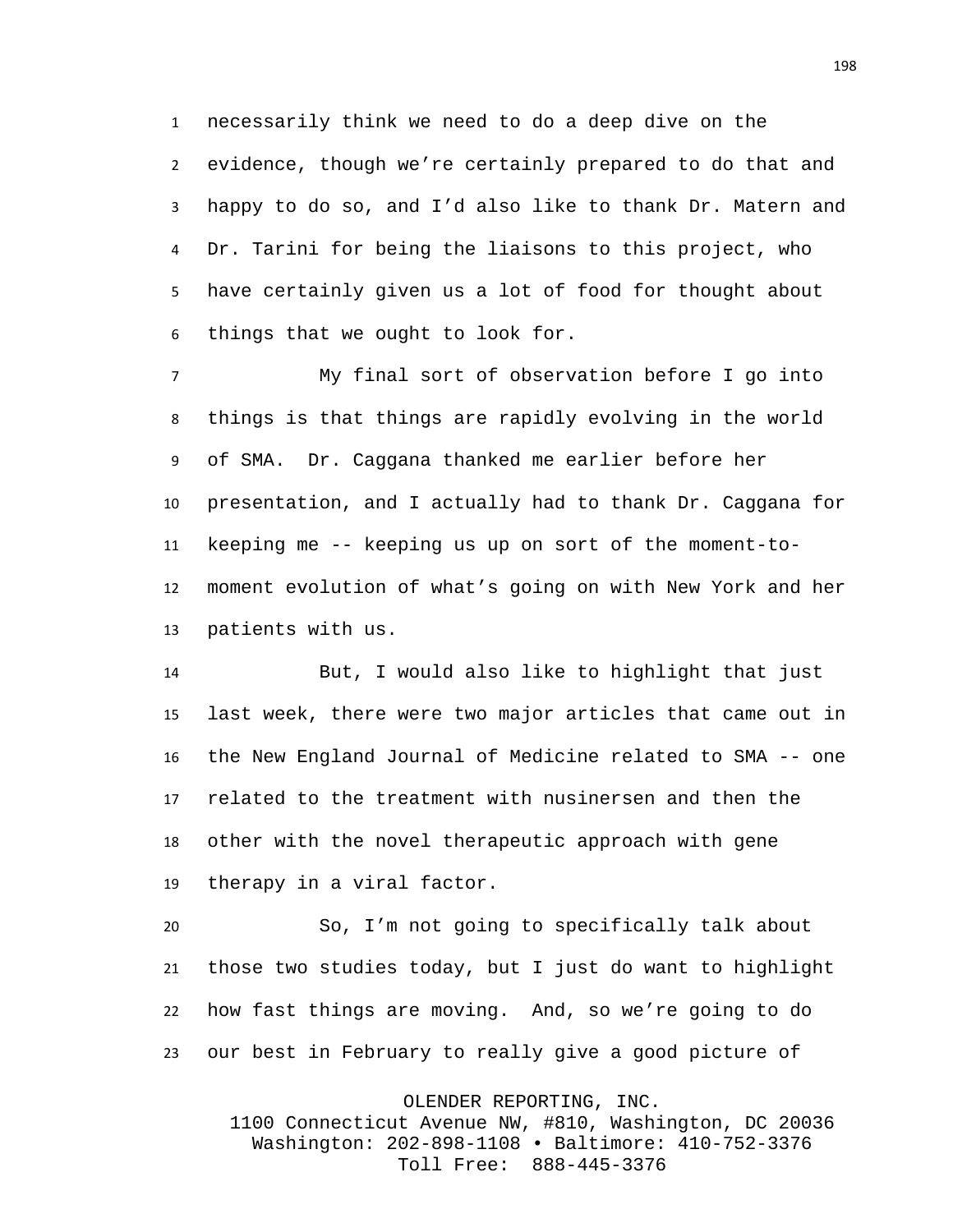where things are, and I certainly think that we'll have enough for the decision then.

 I would be remiss if I didn't thank the rest of the members of the Condition Review Workgroup, many of whom are here in this room, and Dr. Lisa Prosser listening in the phone, and I'm calling her if technology is our friend.

 So, again, my main goal is letting you know where things stand. This shows our various activities with the goal of finishing within 9 months, and I'm happy to say that we're hitting our benchmarks actually really quite nicely.

 We've had our second tech meeting. We're still working on issues related to followup interviews -- that process is sort of lagging as we learn other information.

 But, things, you'll see, are moving ahead nicely with the decision model, the evidence review, and with public health impact component of things. Jelilli is in the back of the room, and I may call on him if there are any particular questions about that as well. So, again, we have three components. There is evidence review, where, again, I want to highlight the

major outcomes that we're looking at. I'll talk a little

OLENDER REPORTING, INC.

1100 Connecticut Avenue NW, #810, Washington, DC 20036 Washington: 202-898-1108 • Baltimore: 410-752-3376 Toll Free: 888-445-3376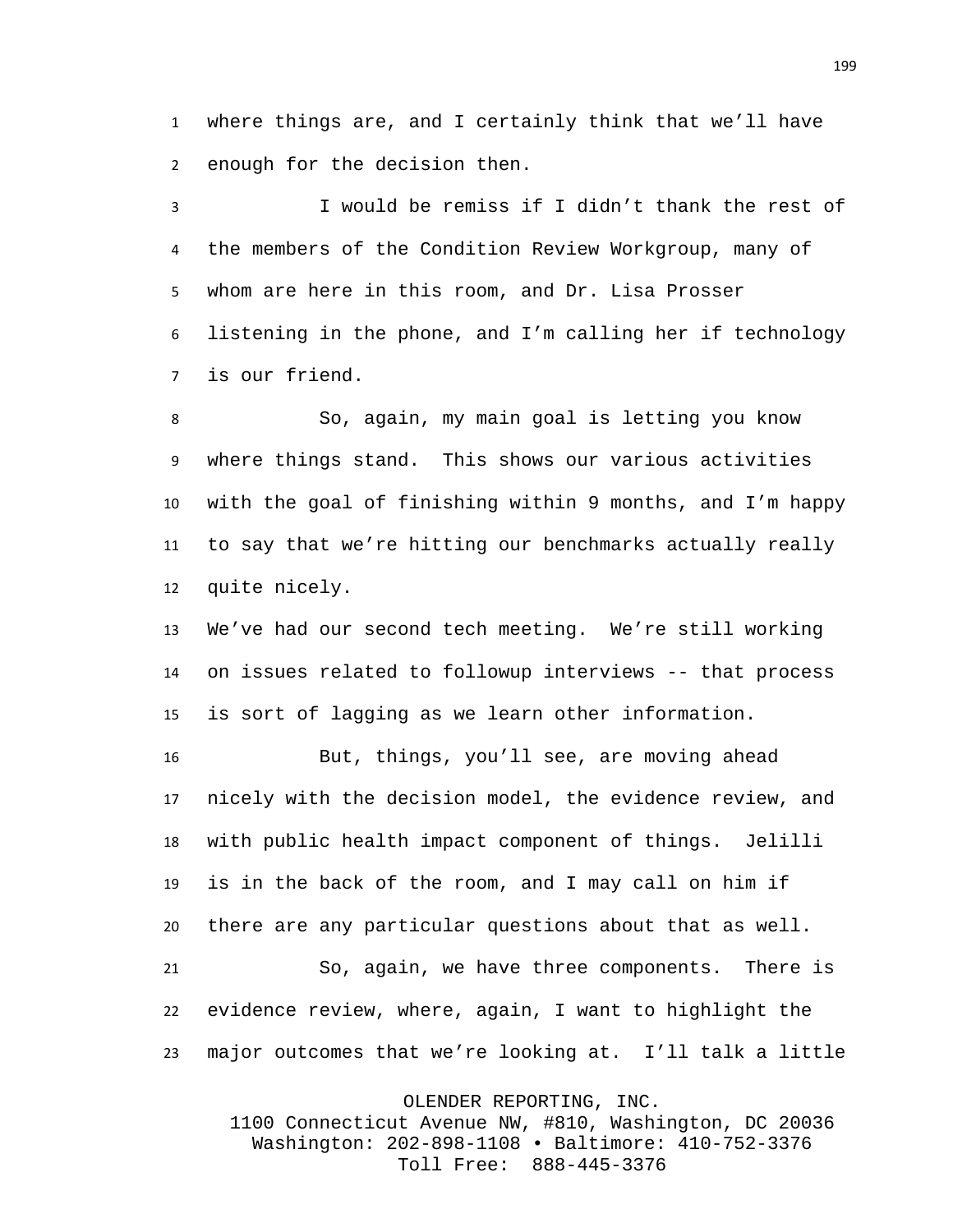bit about the decision analytic model, and I can show you a draft of the tree and sort of blank tables about what we hope to fill in there, and then I can give you a quick update on the public health system impact assessment. And, again -- you know -- each moment I can feel like a new survey being submitted.

 So, this is the so-called PRIMSA table, which shows our literature review and sort of where we've come down on things. You can see that the bottom line -- there are 221 studies that we did retain for review and extraction. The key thing is that most of the published studies are not about treatment outcome. Those treatment outcome studies are just emerging. So, we have a lot of presentations that have been made in a lot of places, and, of course, now we have that recent in the Journal of Medicine study that I talked about before. But, a lot of the studies about treatment are still in the process. And, then a lot of the studies are around screening. And, I talked about screening more at the last meeting, and I'm not going to focus on that here -- are also unpublished. And, again, we lean on the results from New York, and then our CDC colleagues have been incredibly generous with their time.

## OLENDER REPORTING, INC.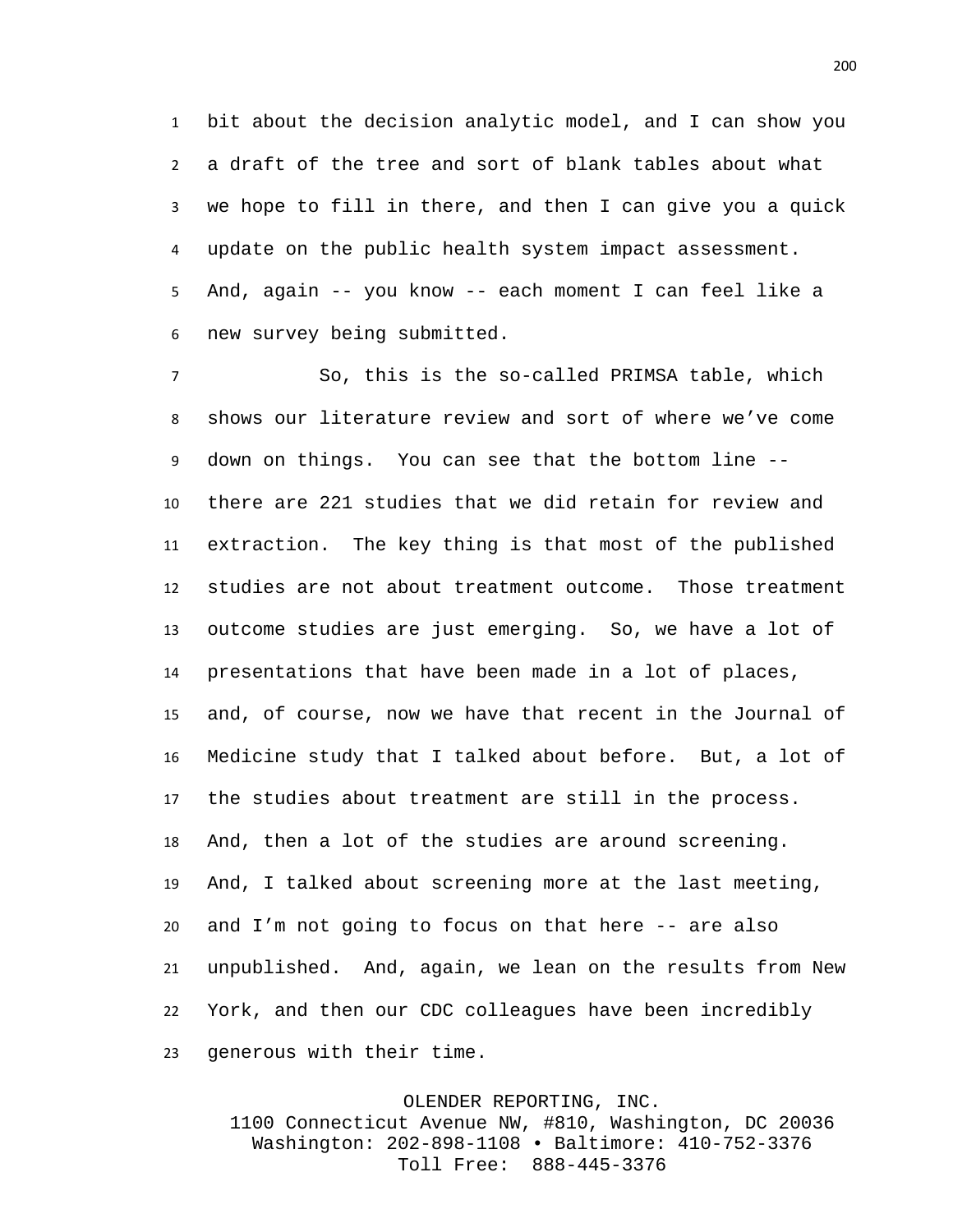So, in terms of -- you know -- where things are in the United States regarding newborn screening for SMA, there is New York that we talked about. There was a Utah and Colorado project, which is now finished, and I'm not going to talk about that. From what I can tell, it's not going to add much data to what we're learning from New York. There's been legislative approval in Missouri and Minnesota, and then there are other states that at least we know of that are considering SMA screening, and they're listed here.

 And, as we talked about before, the CDC has developed screening methods and has available proficiency testing material, which is -- you know -- obviously critical to our rolling out newborn screening, if at least you're going to use that.

 So, I'm just -- you know -- I hope that nobody asks me about particulars being non-laboratory and -- you know -- when I look at these kinds of graphs, it reminds me of being a kid and spirograph.

[Laughter.]

 But, their focus is on real-time qPCR for SMN1 exon 7 deletion -- you know -- original iteration that is focused on the intron, but now it's the exon. It uses --

OLENDER REPORTING, INC.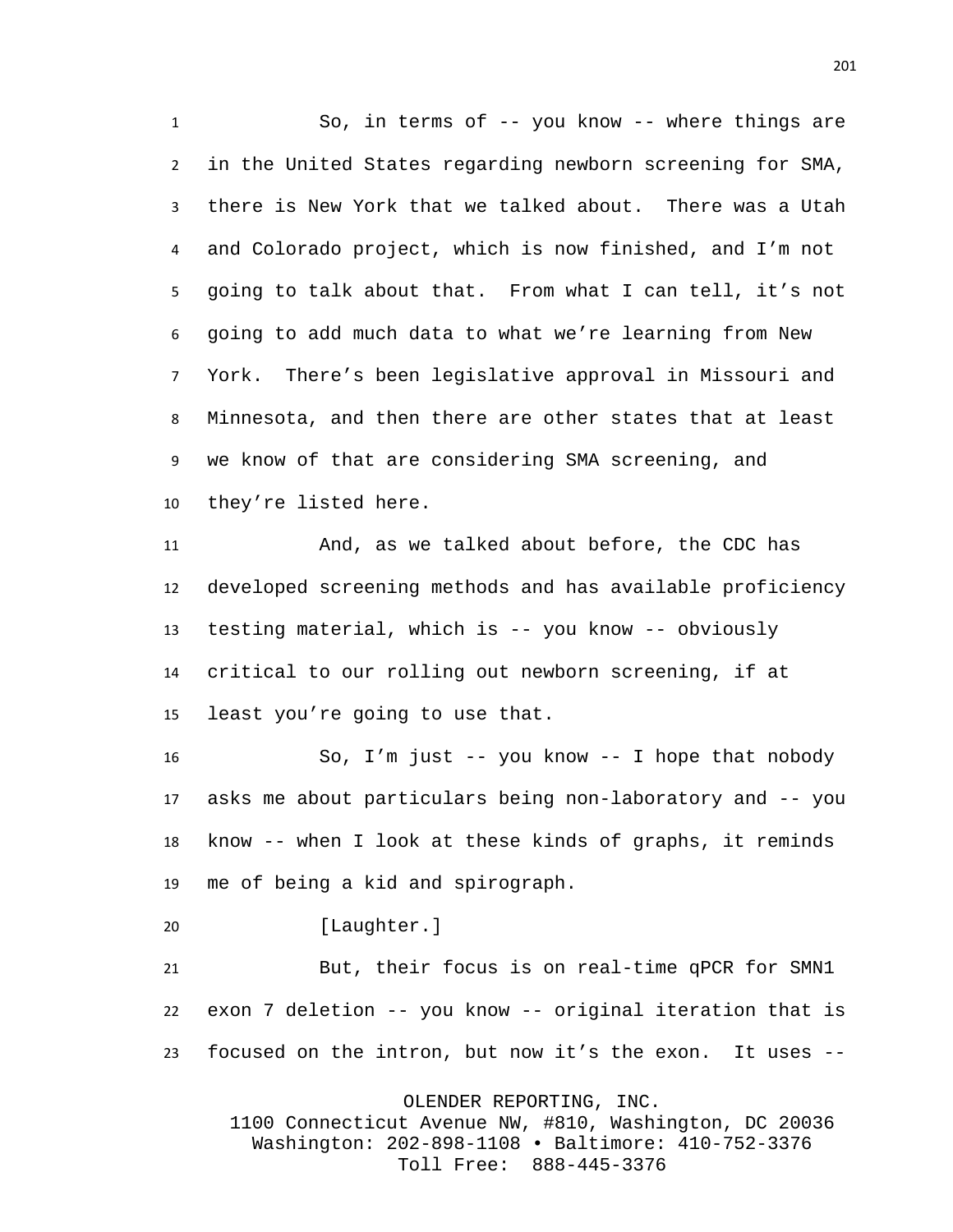you know -- specific probes to increase the specificity in the presence of SMN2 so you don't get faked out by the SMN2 that's there. Those of you who are laboratory, I'm sure are cringing at my definition.

 But, the key thing -- the important thing to know about the CDC methods is that -- and, I'm going to show you some of the work that they've done -- but, it's a highly accurate way to identify exon 7 deletions in both alleles, and it will not identify carriers. Dr. Caggana spoke eloquently before about the potential benefit of picking up carriers in terms of the -- you know -- potentially being able to find these other cases, although it would be rare.

 So, that didn't come across very well on the screen, but the CDC has looked at using an anonymized dry blood spots and basically they can discriminate those individuals with SMA based on samples. Again, these are anonymized versus unaffected carriers, and it's really not designed to identify carriers themselves.

 Other important things -- it can be multiplexed with SCID screening. The cost to multiplex it with TREC screening has been estimated by individuals at the CDC to be around or less than 10 cents a sample. I almost

OLENDER REPORTING, INC.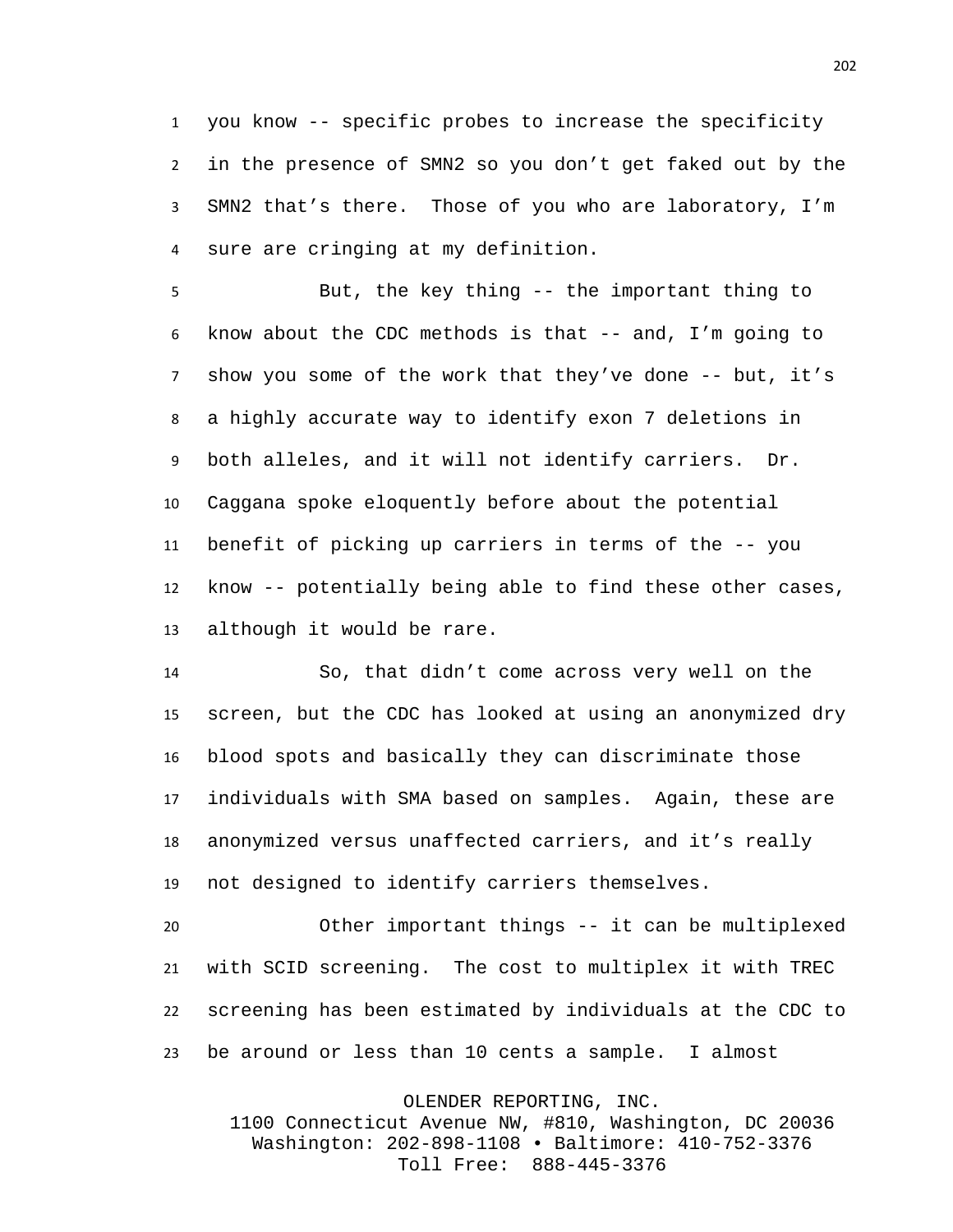hesitate to put up that number less than 10 cents a sample because that's just like -- you know -- the reagents and that kind of thing, not -- oops, I almost spilled my drink on the machine -- but not the -- the bigger process, okay? So -- you know -- take that 10 cents with -- you know -- in perspective.

 And, again, I mentioned before that the CDC has material out there and has offered consultation and technical support for those interested in using it.

 In terms of treatment, I've listed up here until last week the peer-reviewed scientific publications, of which there are a handful, and then, of course, we have a lot of great literature that we found - - these are unpublished presentations. And, I'm going to be -- again, certainly in the interest of time -- I think I'm going to dive deep into the ENDEAR study, which is the one that I think is going to be most relevant for the decisions that the Advisory Committee is going to have to make.

 This is a slide that just shows the range of different projects that have been done. And, again, I'm happy to go back and talk about this further, but I think that it makes sense to just move on to the ENDEAR

OLENDER REPORTING, INC.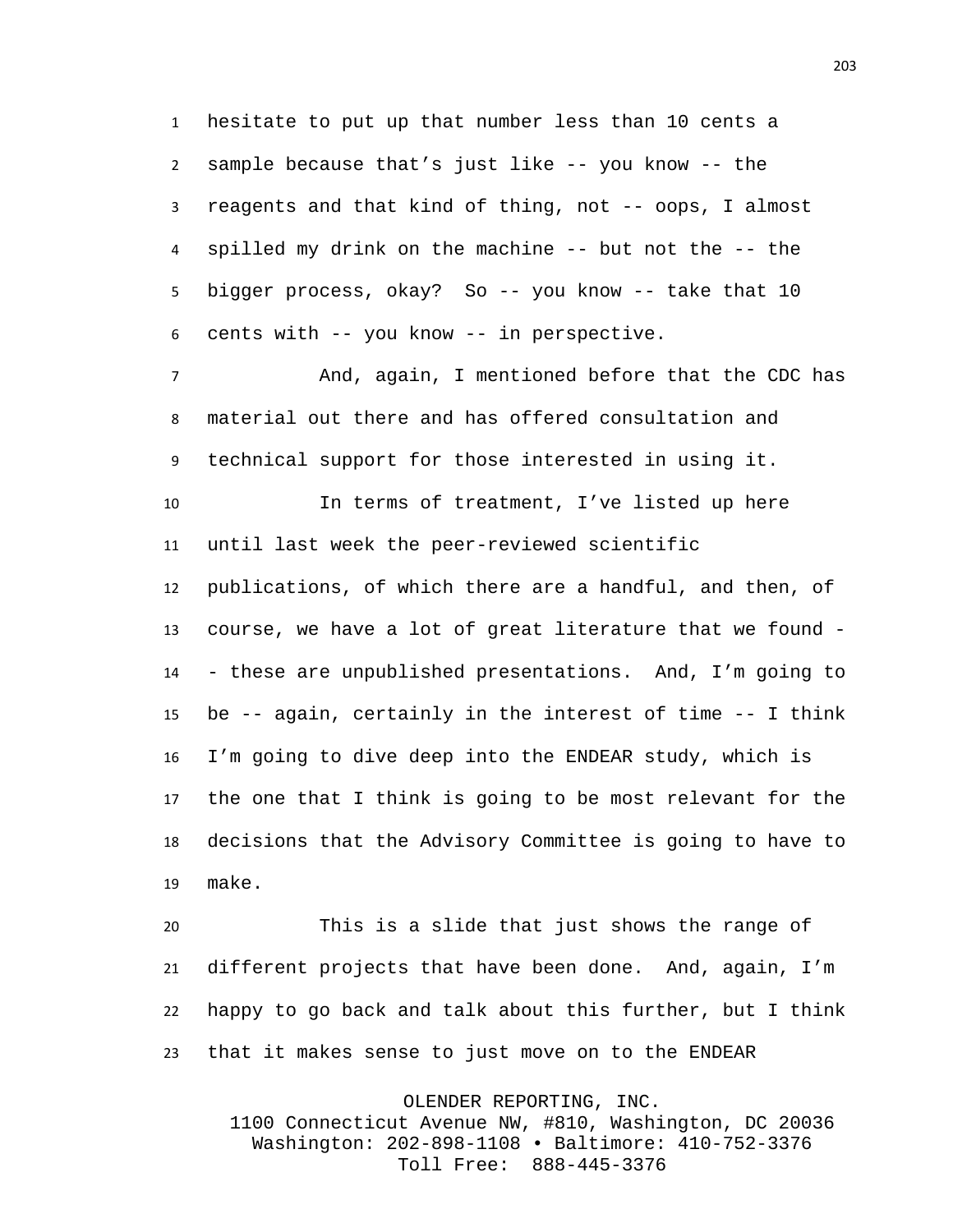studies.

 So, the ENDEAR study is a phase 3 randomized trial of nusinersen in infants with SMA. It's important to understand the eligibility for this study, okay? So, it includes infants who have a genetic diagnosis of SMA, infants who have two copies of the SMN2 gene who developed symptoms prior to 6 months of age, and who were 7 months or younger at the time of study screening for eligibility and infants who did not have hypoxemia in terms of not having respiratory compromise at the time of screening to participate in the study.

 So -- you know -- this is -- you know -- these are not infants that were identified through newborn screening, but these were infants who -- you know -- had symptoms early on and were referred at an early age to participate in the study.

 So, this is -- we have -- this is our -- you know -- the great literature version of this whole thing, but this is what was published in the New England Journal of Medicine, and fortunately it matches with the slides that we're about to show.

 This was presented in a meeting, I think, in France as well. No, no, this is the Boston one. I was

OLENDER REPORTING, INC.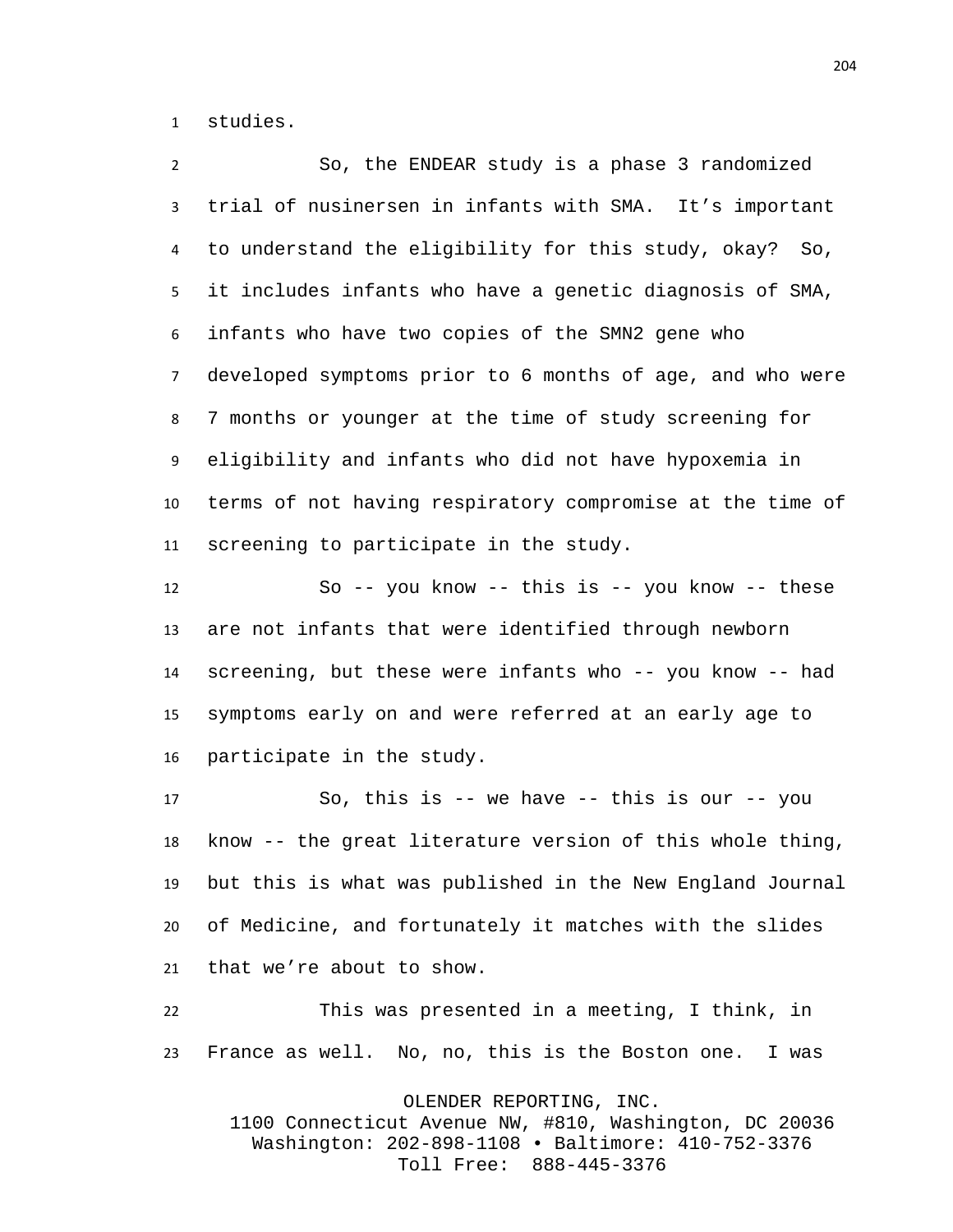going to say I was going to hope that in the future the Advisory Committee would be able to send us to France for these kinds of presentations.

 So, what I'd like to highlight in this is that if you dichotomized the period of disease before entry into the study at 12 weeks of age, there appeared to be better outcomes. And, I'm going to show you that on this slide. So, during the public comment period, there was mention that if individuals got referred by 12 weeks of life -- it was actually 12 weeks of duration of symptoms, which is an important nuance. But, again, these children were -- you know -- less than 7 months of age when they were referred to the study, so they were still in infancy, but it wasn't really 12 weeks of life -- it was 12 weeks of duration of symptoms.

 And, so maybe what -- so, if you look at this slide in the middle -- the slide on the right -- I think that this -- these two slides do the best job of pointing out what the issues are.

 So, if you look on the slide that's labeled B - - disease duration -- let's say it goes to 12 weeks -- you'll see a blue line. That's the individuals that were enrolled in the ENDEAR study. If you look at the black

OLENDER REPORTING, INC.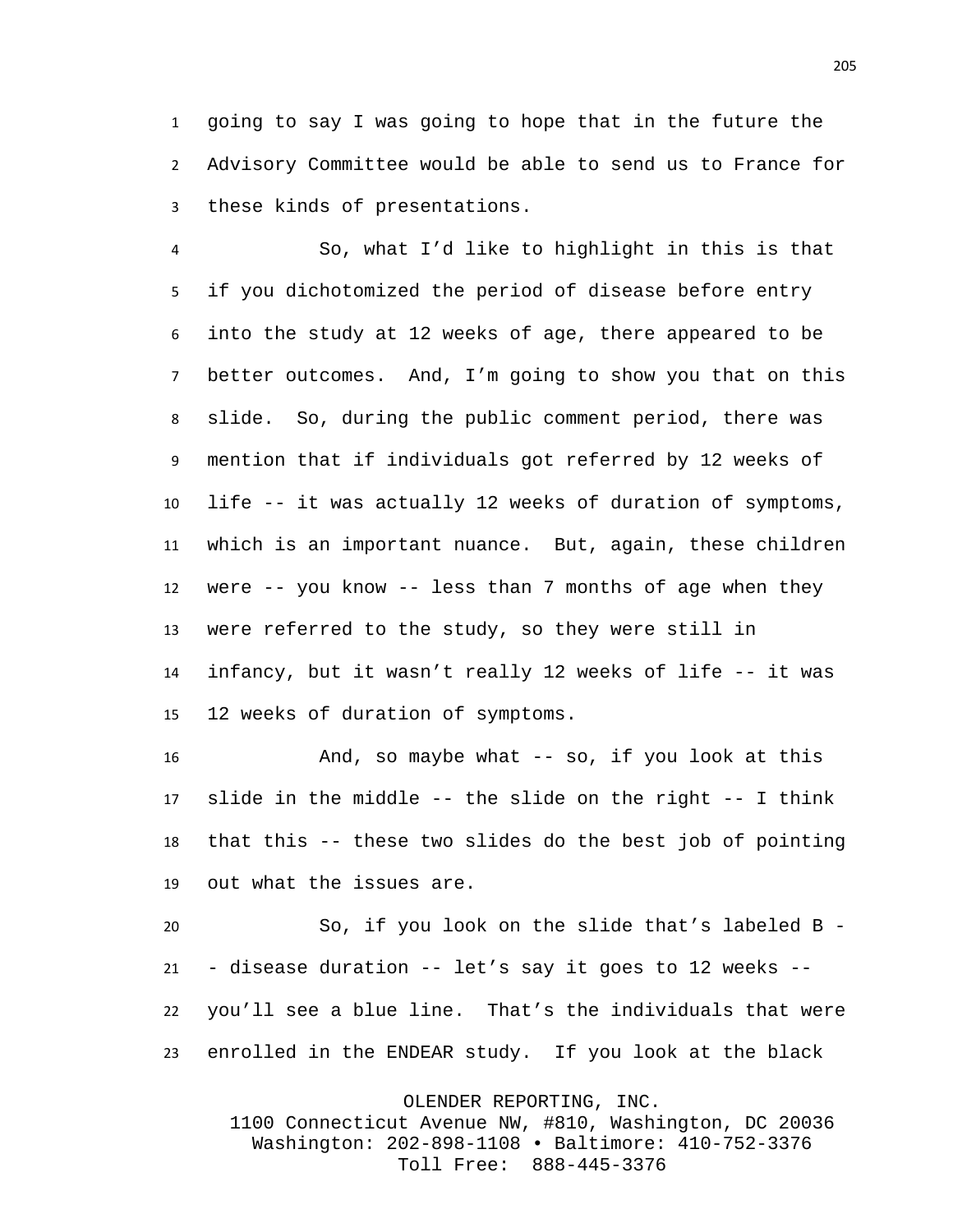line that has that precipitous drop-off -- that's compared to historical controls, okay? No, that's the same treatment -- I'm sorry -- I was thinking about a different state. This is the same treatment. So, the individuals that didn't get the treatment. And, then if you look on the right, this is individuals who had disease that was 12 weeks or longer, and you can see that they more closely match what was going on with the sham treatment.

 So, let me say this again because I misstated something earlier. The middle slide is less than 12 weeks of age and compared to sham treatment. The one on the right is disease treatment greater than 12 weeks comparing treatment to sham treatment. And, you can see that there does seem to be an important effect when you look at intervening less than 12 weeks of age. And, this is on event-free survival. But, they're similar graphs that have been drawn.

 UNIDENTIFIED FEMALE SPEAKER: Less than 12 weeks.

 DR. KEMPER: Yeah, of disease duration. So, I'm going to move from -- so, we talked about screening. We talked about what we -- you know --

OLENDER REPORTING, INC.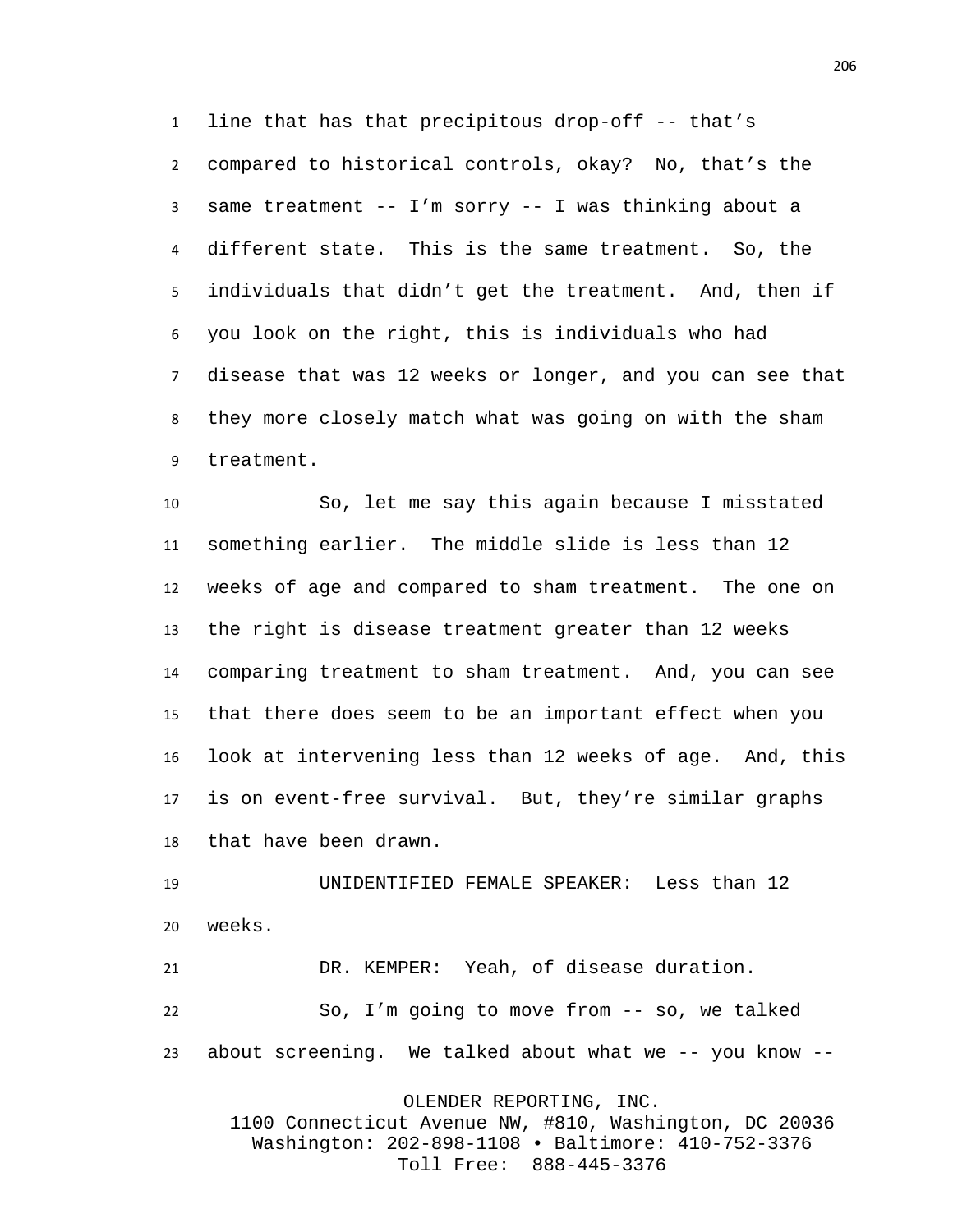the kinds of stuff that's emerging around treatments. And, what I want to do is just give a quick update about the public health system impact assessment.

 So, as we've done in the past, we had a kickoff webinar where we talked about the kind of information that we would need, and we prepared a fact sheet. We had a webinar on October 4th. It was live and recorded. If you want to go and watch it, you can. I think it's up on Netflix now.

10 [Laughter.]

 And, you can see -- you know -- we addressed the usual topics in terms of what's new and about screening, treatment, outcomes, what would be involved with short-term followup -- all that kind of stuff.

 The survey is now open, and it will close on November 17th. And, I know that Jelilli wants to comment on sort of where we are. I don't know know if he can where we are today, but -- you know -- 13 days after the webinar, we had 12 completed surveys. If past performance is a guide to -- to what happens in the future, usually as we get closer and closer to the day being closed and we send of little -- you know -- nastygram [sic] emails, we get more response.

OLENDER REPORTING, INC. 1100 Connecticut Avenue NW, #810, Washington, DC 20036 Washington: 202-898-1108 • Baltimore: 410-752-3376 Toll Free: 888-445-3376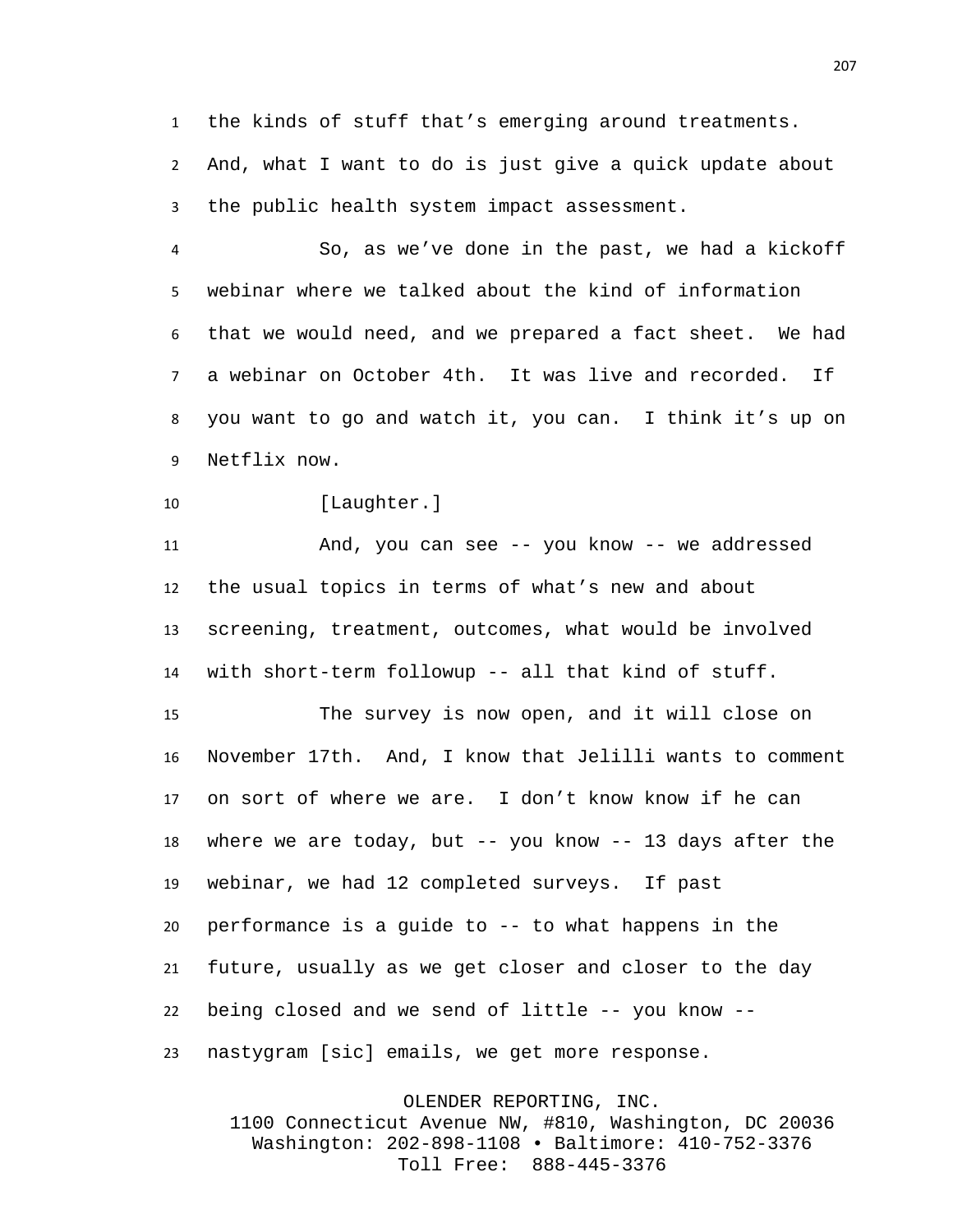And, then we'll be doing followup interviews with states who have a mandate to screen to understand what kind of process they're going on to implement things, and, of course, to have them estimate costs using the tool that we developed in the past.

 And, then the third component that I just wanted to talk about briefly was the modeling and where we are with the modeling. So, the goal of the modeling again is to quantify what might happen if you were to screen all 4 million newborns born in the United States compared to what might happen with clinical

 identification. Certainly -- you know -- we can look at things like mortality or -- you know -- with or without combination with the need for mechanical ventilation. And, then there's more data that is now coming out regarding motor deficits. There is one particular scale -- the Hammersmith -- what's the NE -- I can never remember -- neurologic examination -- HINE.

 DR. KEMPER: The HINE, exactly. That how I refer to it all the time. So, it's unclear whether or not there will be sufficient data in there to model that in a meaningful way, but we'll think about that.

UNIDENTIFIED FEMALE SPEAKER: The HINE.

OLENDER REPORTING, INC. 1100 Connecticut Avenue NW, #810, Washington, DC 20036 Washington: 202-898-1108 • Baltimore: 410-752-3376 Toll Free: 888-445-3376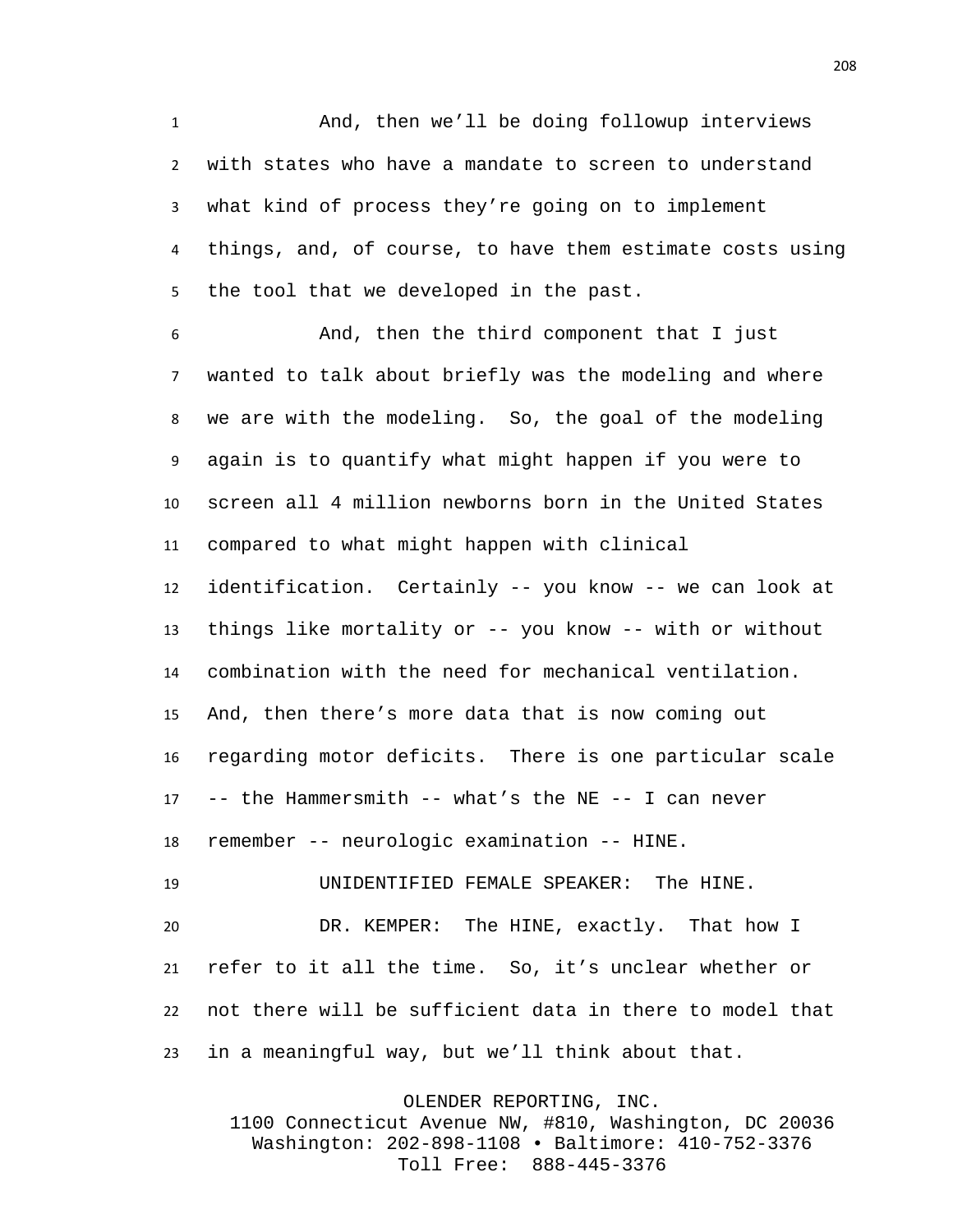I will tell you it's been an interesting conversation thinking about what kinds of things that we would want to model. So, for example, one of the things that came up early was the need for a G-tube to get fed that way. But, there's so much variation at what point somebody might decide to put in a G-tube that that just didn't seem to be like a reliable thing to model on.

 But, I -- you know -- do feel confident that in terms of the -- you know -- really bad outcomes in terms of prevention and mortality and those kinds of things that we'll be able to get to.

 Now, in terms of the modeling, our focus throughout -- and, I'm going to show you the model in a second -- has been on type 1 SMA. And, that's on the next slide. Let me just show you that -- you know -- this gets to two issues. One is what's the goal of screening? So, I would argue that with screening, what we want to do is identify -- you know -- the most severe cases that are most likely to benefit from therapy. And, then the other issue is just what's the volume of data -- you know -- the quality and reliability of the data that are out there to be able to model the effect on some of the other forms of the other types of SMA that may -- you

OLENDER REPORTING, INC.

1100 Connecticut Avenue NW, #810, Washington, DC 20036 Washington: 202-898-1108 • Baltimore: 410-752-3376 Toll Free: 888-445-3376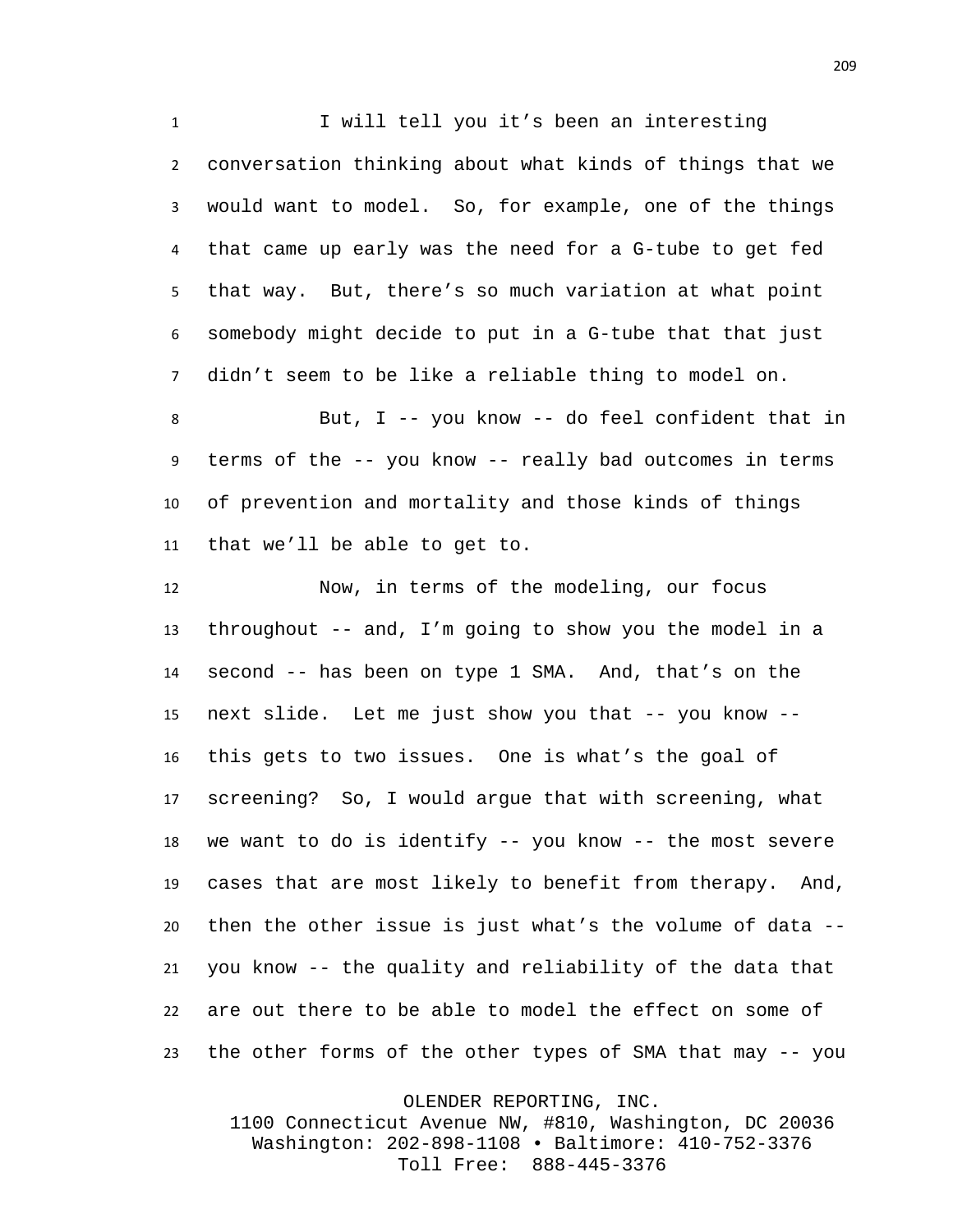know -- be very clinically important, but -- you know -- just may not be able to get there.

 So, this slide just shows you -- you'll be looking at a hypothetical cohort of newborns and comparing newborn screening to clinical identification. And, as usual, we'll look at the outcomes of positive screen and negative screen, and for negative screens, look at -- you know -- whether or not there could be false negatives. Again, at least looking at the data we have from the CDC, it seems like the false negative rate is going to be very low. And, you can see that we can also incorporate copy numbers as modifying effect on the whole thing.

 So, again, if there are more detailed questions about the modeling and what we plan to do, I'll bring Lisa Prosser into the call. This is a slide that drills in with some of the outcomes, and we talked about those before, so I won't belabor that. And, then ultimately what we plan to have is a table like this, and you should be used to these tables because we've generated them in prior reports where we can compare what might happen with newborn screening to clinical identification, and we can have a -- you know -- the expected number as well as the

OLENDER REPORTING, INC.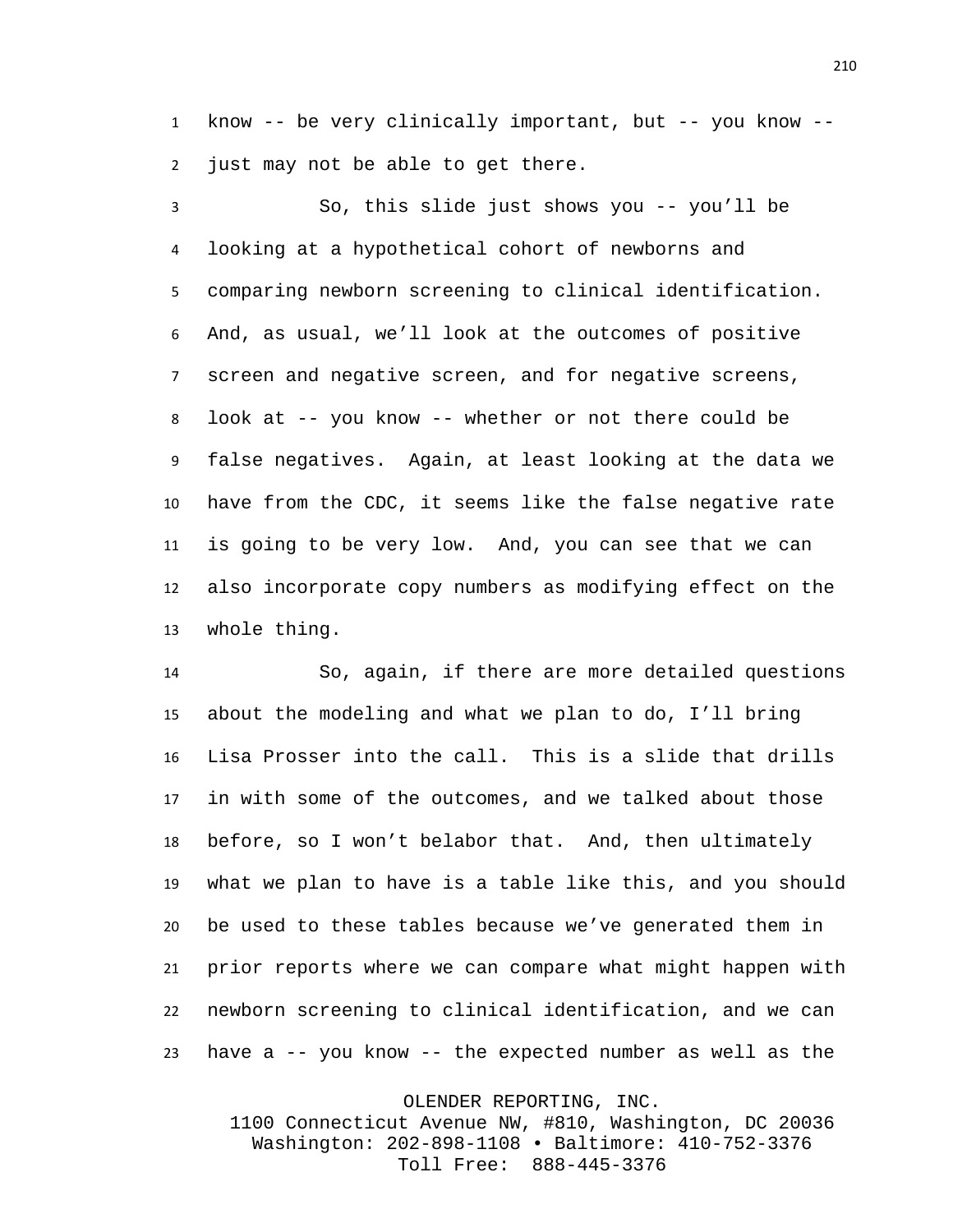range based on the available evidences. And, given the amount of evidence we expect to find, it's going to be the range that's really going to, I think, be most helpful, and -- you know -- all of the tables that we've provided in the past.

 So, the next steps in terms of where we are with this is developing the estimates for modeling parameters, so a lot of that is coming from the work that we're doing to extract evidence from the published and unpublished studies. And, then once we have that, we get our Technical Expert Panel together again. We have a meeting scheduled for December 13th, and what we do is we walk -- for this particular call -- we're going to walk through the model and walk through the estimates and get a sense from the experts about whether or not the -- the input parameters we have make clinical sense.

 I will tell you the two previous Expert Panel meetings that we've had were just absolutely fabulous in terms of learning and understanding about the condition, and -- you know -- there are things that you read in the literature and you think that you have a good grasp on, and then when you talk to the experts in the field, you realize it's a really moving field and people are

OLENDER REPORTING, INC.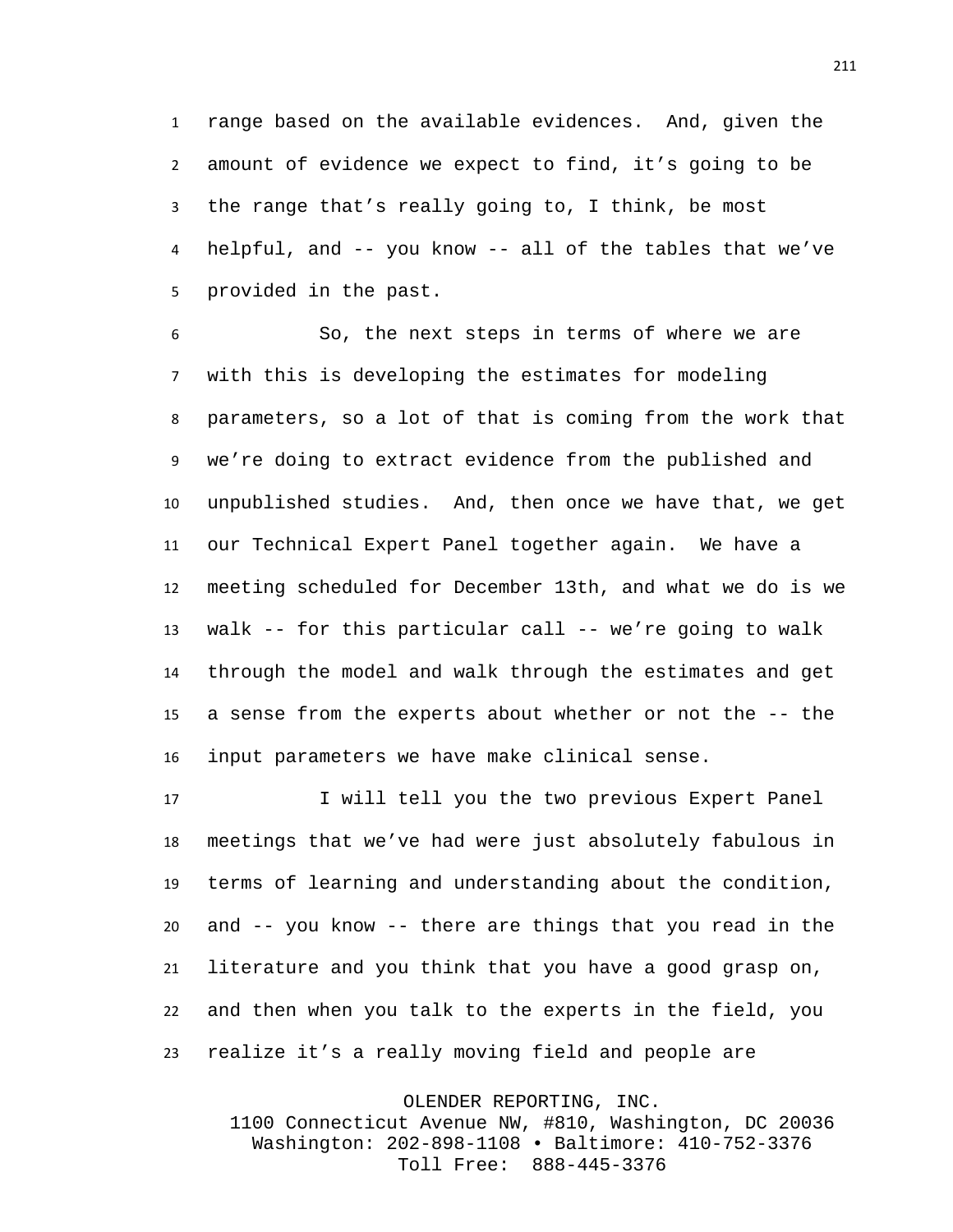learning things rapidly. And, so it's been critical.

 So, an example of that would be -- you know -- issues around copy number and how copy number informs treatment. So -- you know -- my sense of things now is that if you have 3 or fewer copy numbers -- I'm looking at K.K. to make sure I don't misstate this -- that most people at that point would move ahead with treatment. But -- you know -- if there's 4 or more, there's sort of more debate and observation involved at that point.

 UNIDENTIFIED FEMALE SPEAKER: Right, and there appears to be evidence available for -- for -- I don't want to say type 1 -- but symptomatic SMA patients with copy number up to 3 based on ENDEAR and CHERISH, which is not yet published, but is -- has come out in conference literature.

 DR. KEMPER: I have to say that the people doing all the SMA trials have like the best names for some of these. I'm like very jealous of their ability to come up with acronyms, but it also makes it hard to sort of keep track of which one is which. But, CHERISH is the longitudinal followup one.

 So, I'm going to stop there and leave it open for questions. And, again, in terms of questions,

OLENDER REPORTING, INC.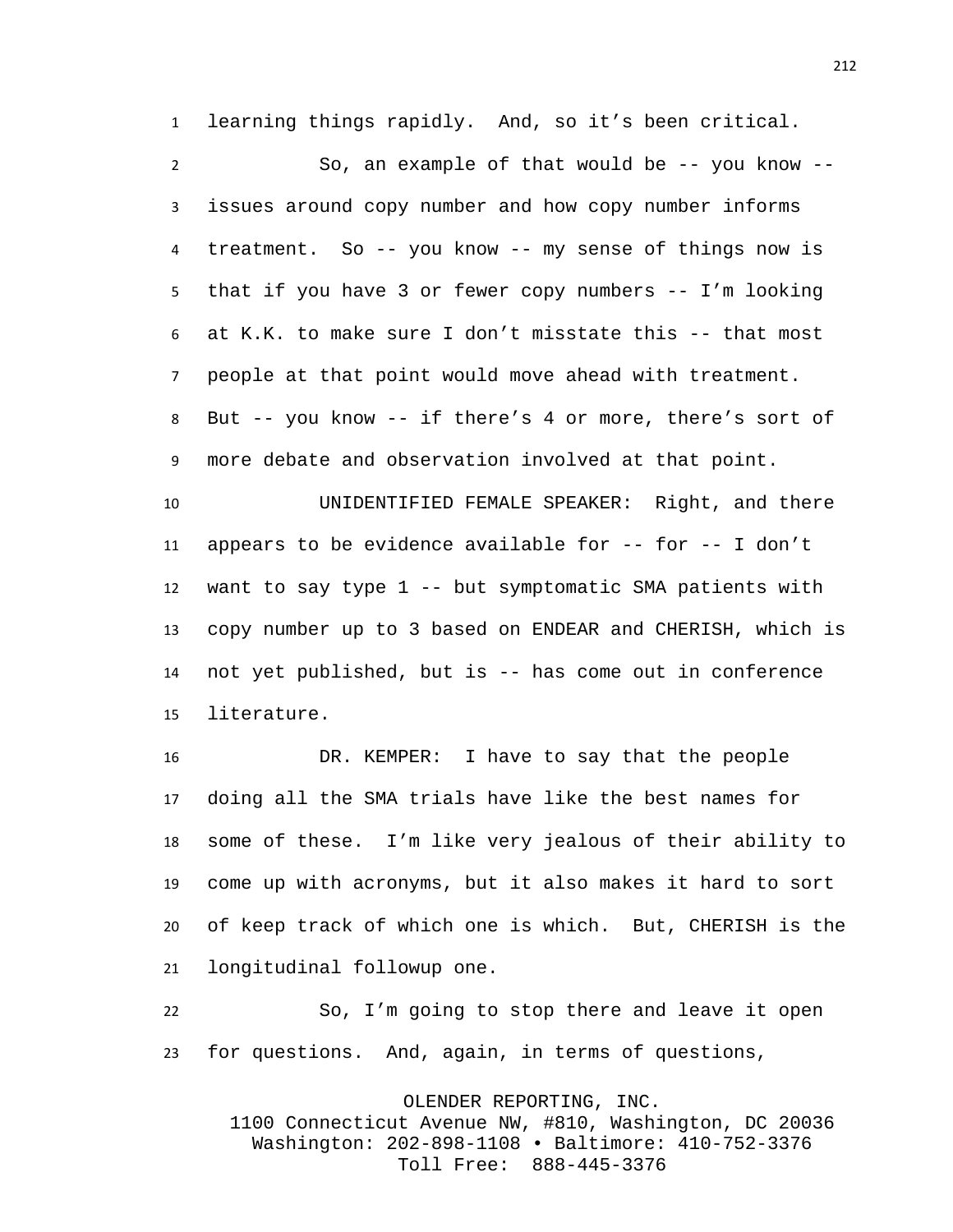there's sort of like two buckets of things. We're happy to talk more about the evidence if you'd like to talk about that. But, more importantly, if there is anything that we haven't touched on that you think would be helpful for February, I'd really like to hear about that. DR. JOSEPH BOCCHINI: Thank you, Alex and K.K.

Questions and comments from the Committee. Joan?

MS. JOAN SCOTT: So, you started to touch on it a little bit briefly here at the end, but I guess it would be helpful to know how clear the followup treatment protocols are and how much consensus there may be or not amongst the clinicians who -- who will be seeing the children who are identified about when to treat and when not to treat and the potential harms both of treating too soon or treating too late because that's going to put -- you know -- the ability to identify, but then what happens afterwards is just as critically important.

 DR. KEMPER: Okay, we'll make sure to do that. That's a great point.

 DR. LAM: Yeah, and I might add also -- we actually just got this -- I guess it was yesterday -- a beginning summary piece. There is a -- what is it -- an MVS Treatment Consensus Group of Experts who are

OLENDER REPORTING, INC.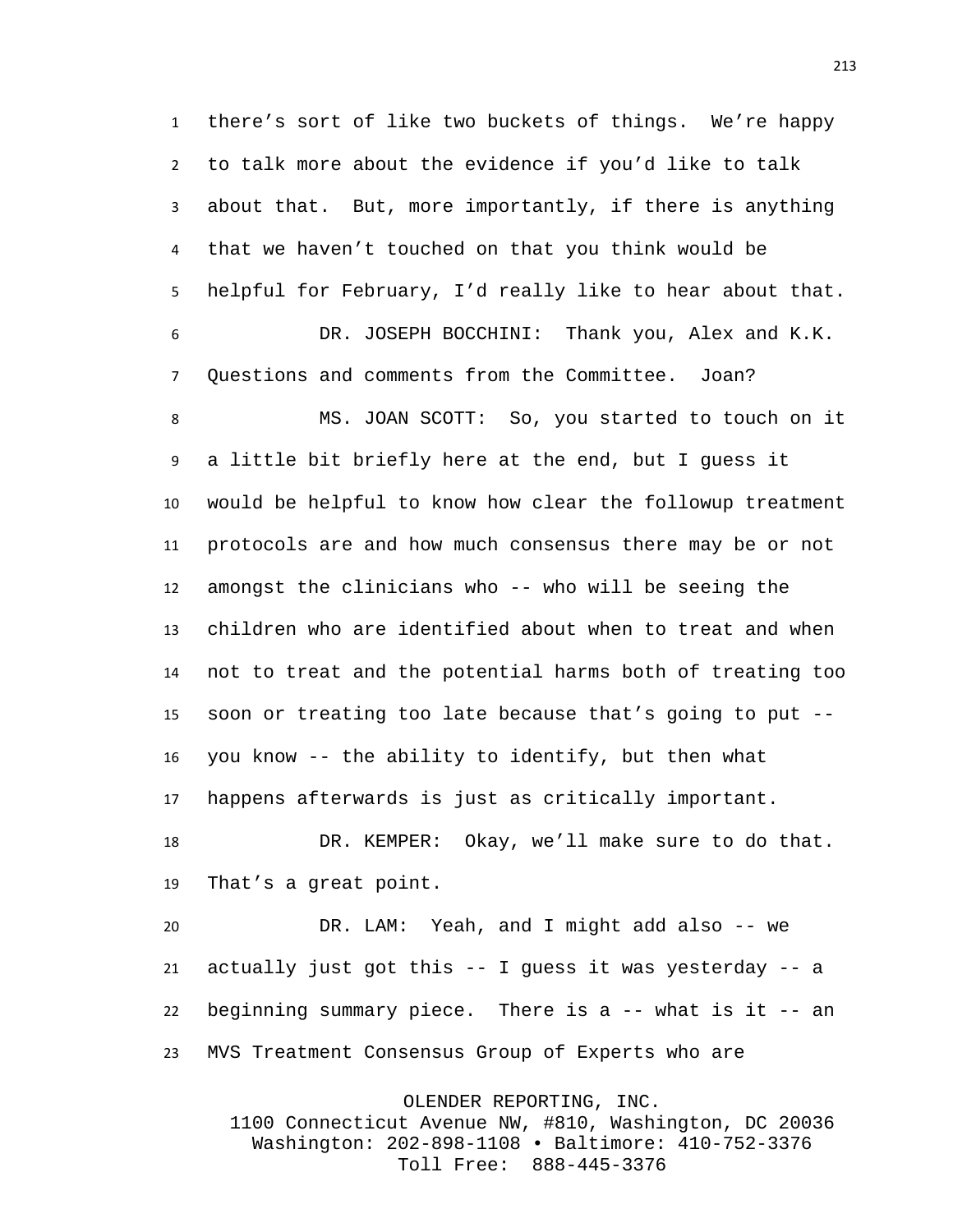currently as we speak working on this very issue.

2 DR. KEMPER: Yeah, so Cure SMA is -- has -- is leading that, and they have a Delphi process. But, it will be interesting once this comes up too to find out like -- you know -- this is what the experts in the field are really doing as well.

DR. JOSEPH BOCCHINI: Jeff?

 DR. JEFFREY BROSCO: Jeff Brosco. Alex, could you go back to the slide that has the -- I guess it's the ENDEAR study where you have before 12 weeks and after 12 weeks, and just a quick question about that, if you know. Yeah, that's the one.

 So, is there a possibility that the difference between them is that the group C -- the greater than 12 weeks -- had a more severe form and that's why they had symptoms for a longer time? Do we know the age at which they started treating or is that something you can figure out?

 DR. KEMPER: Yeah. So, there's likely to be a million confounders, and I don't know if we can really comment on that.

 DR. LAM: Yeah. At this point, this particular secondary analysis -- so to speak -- of the ENDEAR study

OLENDER REPORTING, INC.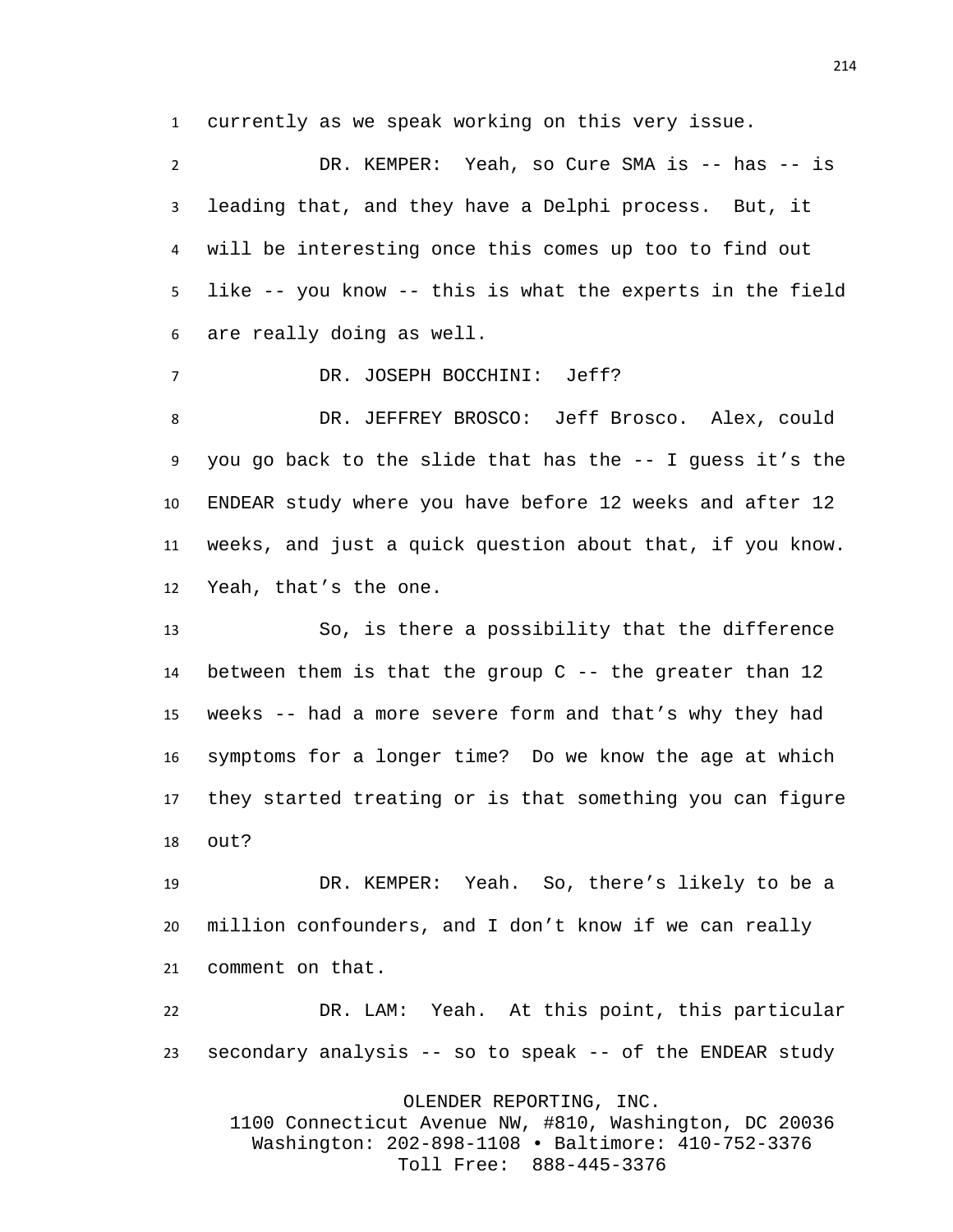was from a conference, and while it was pretty detailed, those are very good questions, and we have wondered are there age issues and what not. We don't know at this point. So, that's one slight limitation as a gray-lit piece. But, yes.

 DR. JOSEPH BOCCHINI: Okay. I have Dieter and then Sue.

 DR. DIETRICH MATERN: Yeah. Dieter Matern. Two -- two -- one question and one comment. The question is also relating to this type of data. Given that patients have been identified because of an affected older sibling -- I mean -- shouldn't there be data coming out now that indicates how patients fare that are really picked up through newborn testing? So, I think that would be important.

 And, my comment -- on October 10th, the Minnesota Advisory Committee that advises the Commissioner in Minnesota met and for whatever reason, a vote happened, and SMA was recommended to the Commissioner to be included in the Minnesota Panel. But, as far as I know, there was no legislative action taken 2 days later unless Amy Gaviglio or anyone from Minnesota can --

## OLENDER REPORTING, INC.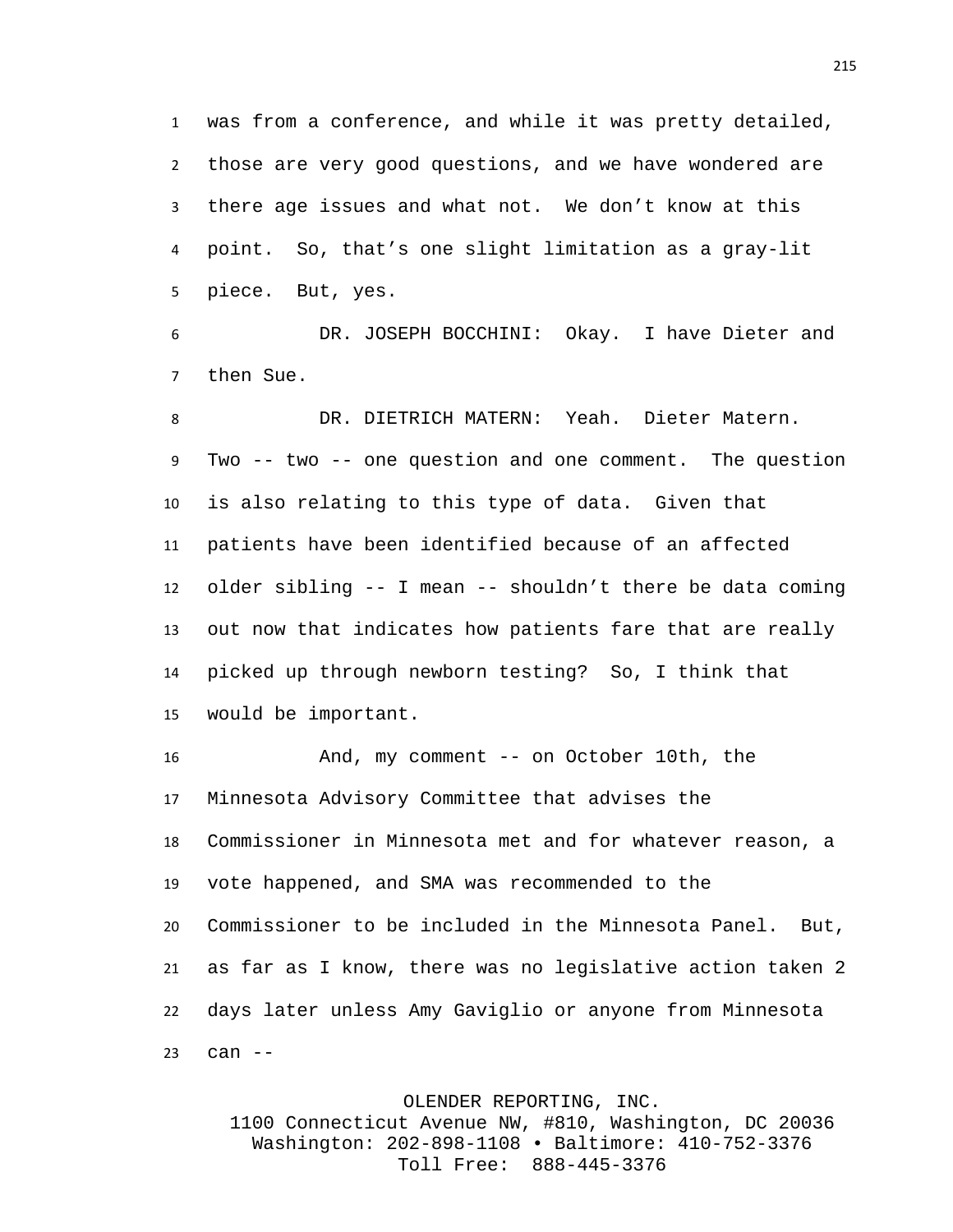1 [Speaking off mic.]

 DR. DIETRICH MATERN: So, Minnesota is waiting for the Commissioner to respond to that? DR. LAM: You're absolutely right. Yeah. DR. JOSEPH BOCCHINI: Beth? DR. LAM: If we can just briefly report -- I believe also, in terms of your first question, the NURTURE study is the current trial with pre-symptomatic infants. It's at an earlier stage, but some interim results have come out that do seem very positive. It's - 11 - I think it's . DR. KEMPER: It's not a trial in that everyone

is getting treated.

DR. LAM: Right.

 DR. KEMPER: So, they're comparing -- yeah, it's an open label trial. So, they're comparing it to historic norms.

 DR. JOSEPH BOCCHINI: Okay. Sue, then Beth. Okay. And Annamarie, and Mei.

 DR. SUSAN BERRY: So, Sue Berry. Yeah, I think all three of the missions -- like this -- when anybody says anything about legislation because that's not how it works. It also shows how we're overrepresented, sorry.

OLENDER REPORTING, INC.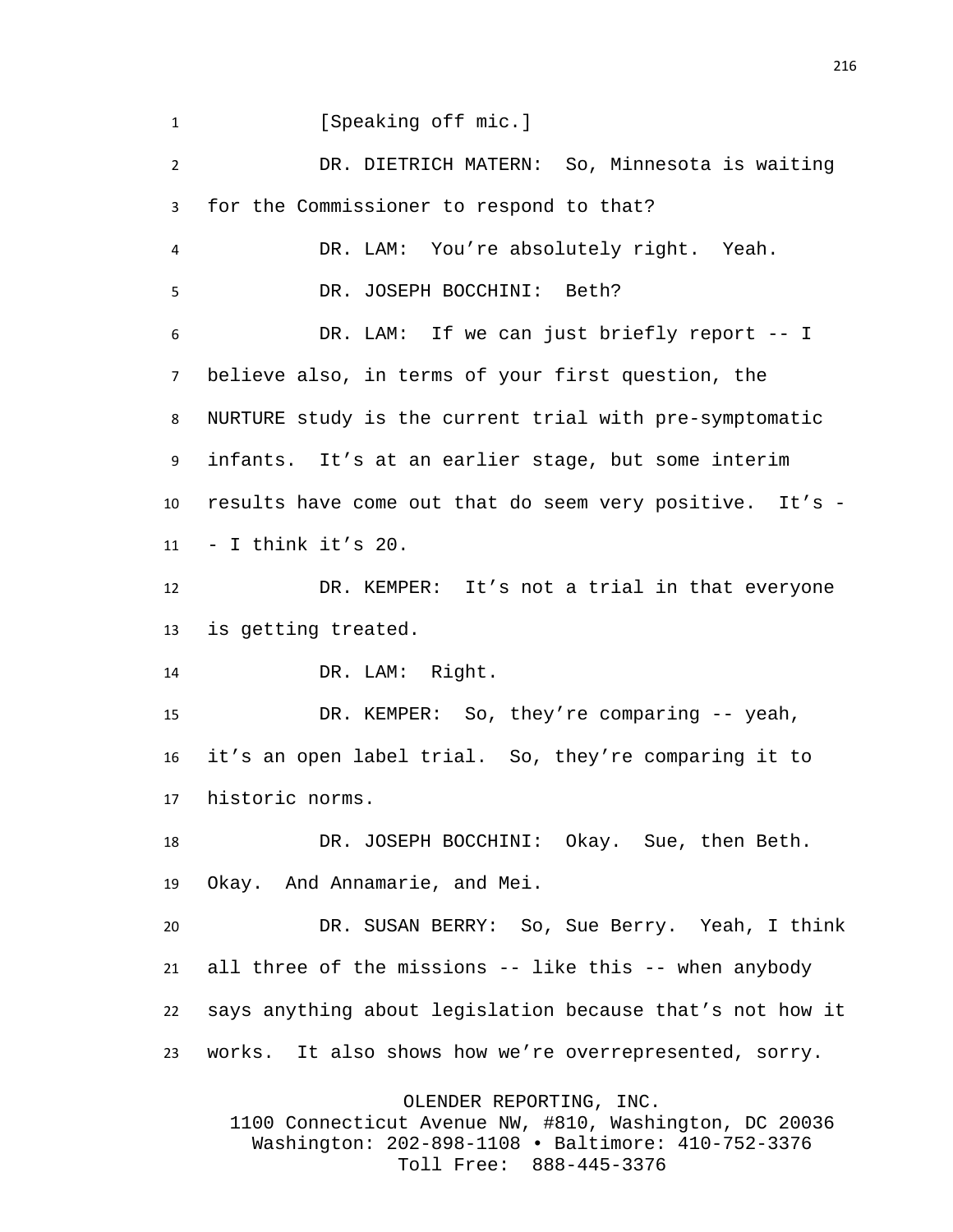So, the question that I -- that I wanted to kind of toss out here -- I don't think it was part of what you reviewed here or maybe even what we'll discuss. But, the cost of the treatment -- we were kind of doing a back of the envelope calculation based on how many babies would be born in a given state. And, it's a pretty stunning number. Is that going to be an element of our discussion or our review?

9 DR. KEMPER: Well -- I mean -- certainly, you're free to discuss anything. But, in terms of -- you know -- our scope and mandate in terms of costs, we're really limited to the costs that it would take for the Newborn Screening Program to take it up. I appreciate that there are -- you know -- concerns about access to the therapy -- you know -- which is expensive. But, in terms of that component, that really goes beyond -- you know -- what our particular mission is. And, although most of the other things, I think we'll be able to get to. I think that is going to be our goal.

 DR. LAM: Yeah. We won't -- it won't be part of the -- you know -- as we -- we said from our cost assessment methods development -- it won't be a full part of that. But, there are articles -- not fully studies --

OLENDER REPORTING, INC.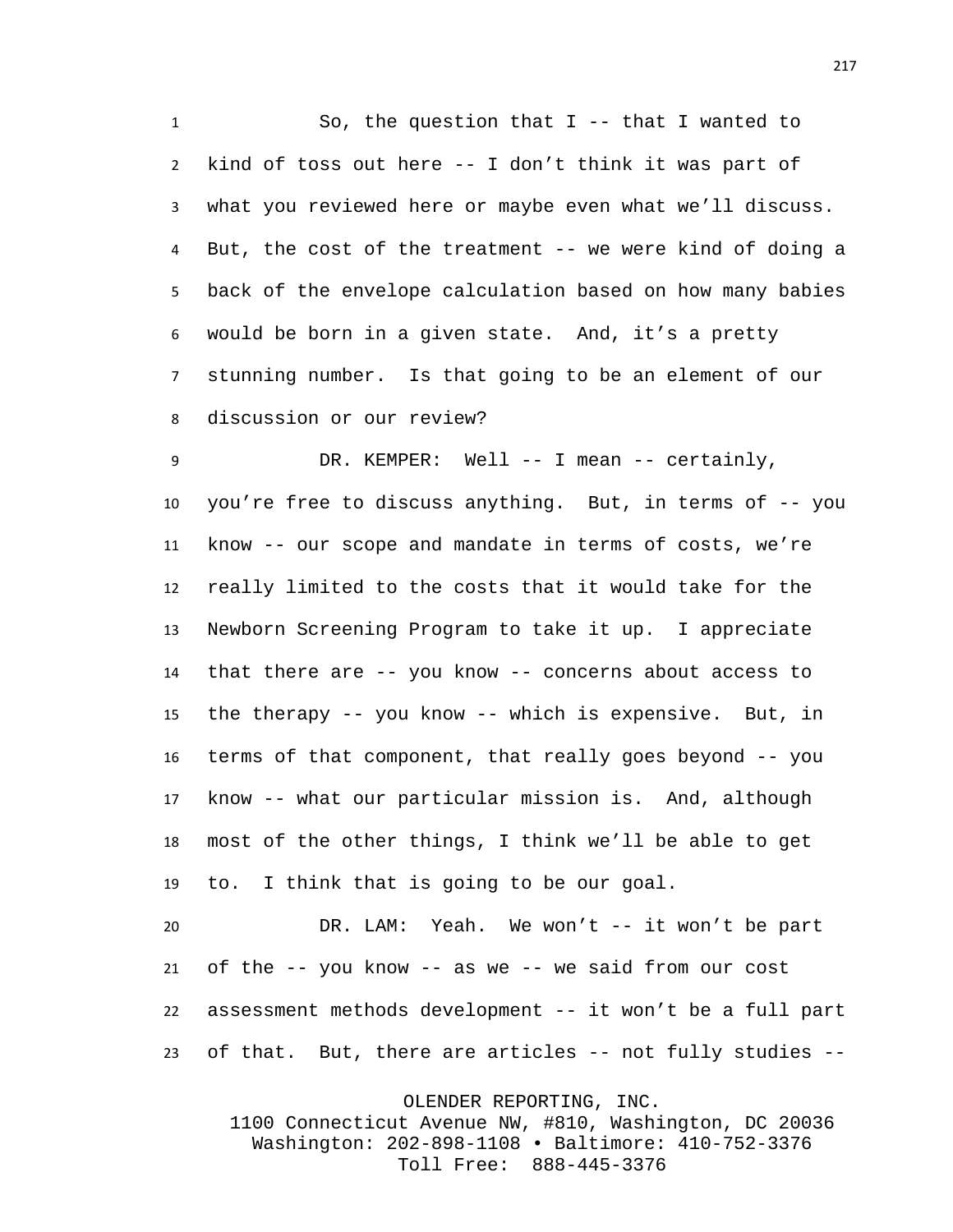not cost studies per se -- but, there are articles that document it. It's quite well known the pricing of nusinersen, Spinraza, etc. And, so we will be able to address it in the narrative context and background.

 DR. KEMPER: Right. So -- you know -- that's a contextual issue, so we can provide you with that information. But, there's going to be no new -- you know

 DR. JOSEPH BOCCHINI: Dieter, did you want to respond to something that was said?

-- analysis about that from our side.

 DR. DIETRICH MATERN: Yes. Dieter Matern, again. So, at the Minnesota Advisory Committee meeting in October, there was discussion about this as well, and the members of the Committee were informed that BioGen actually has a program to provide treatment for anyone, even if they can't afford it, which of course I then suggested they should give it to free for everyone. So, I repeat that suggestion here.

 DR. JOSEPH BOCCHINI: So, before we do the next questions, we're going to move this to webcast at 3:00. So, we have just a few minutes before it ends, so we're going to try to complete these questions. And, if there are additional questions, we certainly can get them to

OLENDER REPORTING, INC.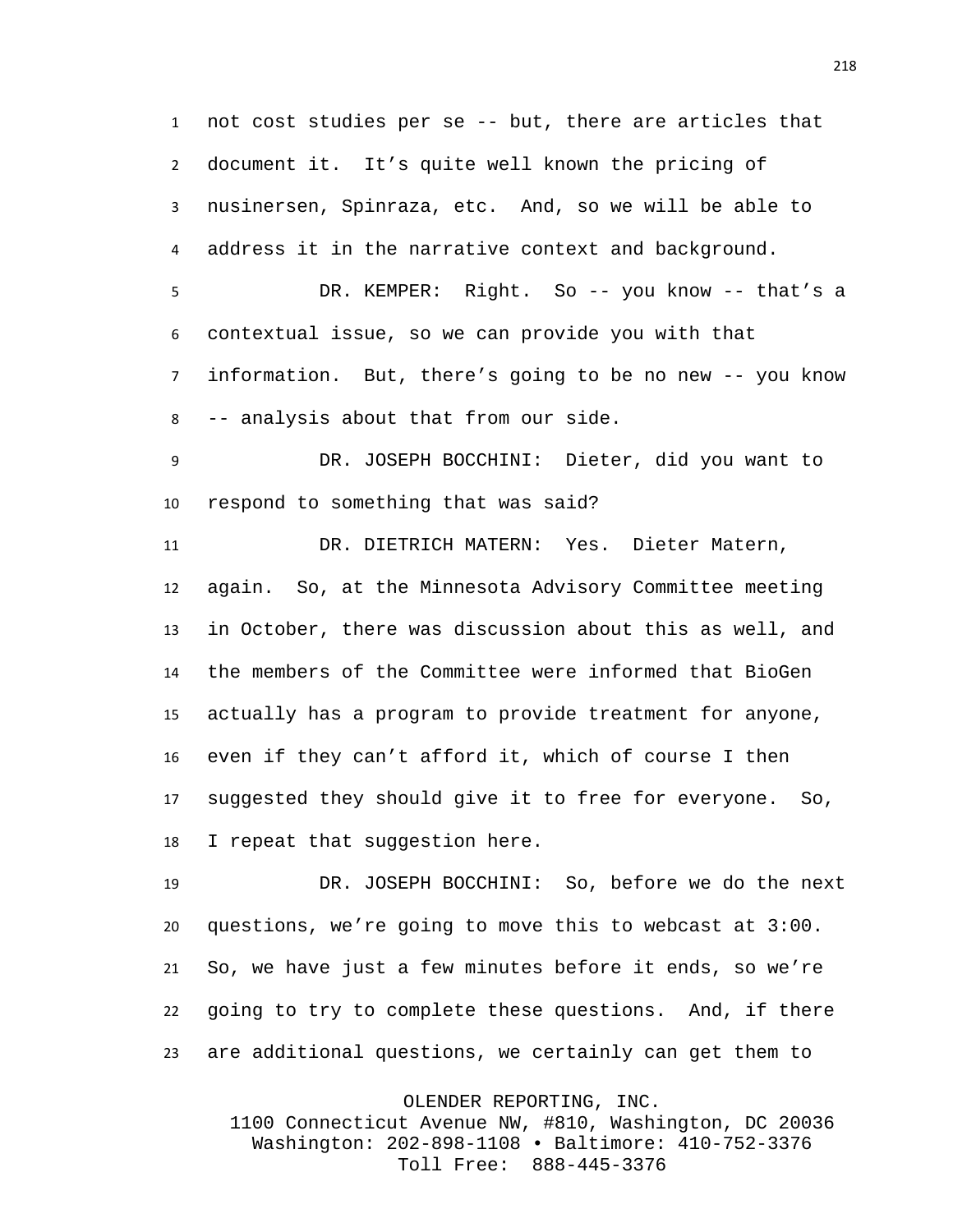the workgroup through our two representatives who are on the workgroup as well as directly with Alex.

 DR. KEMPER: Yeah, and I could just add in -- again, if there is something in particular you think is really critical that we address, and you think about it later, send us an E-mail. But -- you know -- pretty soon we're going to have to close the door in terms of our ability to gather new evidence so that we can complete things in time for February and have it -- you know -- really evaluated by peers and that kind of thing. DR. JOSEPH BOCCHINI: Okay. Beth? DR. BETH TARINI: [No audible response.] DR. JOSEPH BOCCHINI: Pass? Okay. Then, Mei. She's okay. And then, Annamarie? MS. ANNAMARIE SAARINEN: Do you want me to go first? Sorry. DR. JOSEPH BOCCHINI: Yes. They all passed. DR. KEMPER: They ceded their time to you. MS. ANNAMARIE SAARINEN: Wow. That's awesome. Why do we as part of evidence review need to be talking about how we dictate clinical followup? And, I'm not questioning really Joan's question -- I'm just glad OLENDER REPORTING, INC.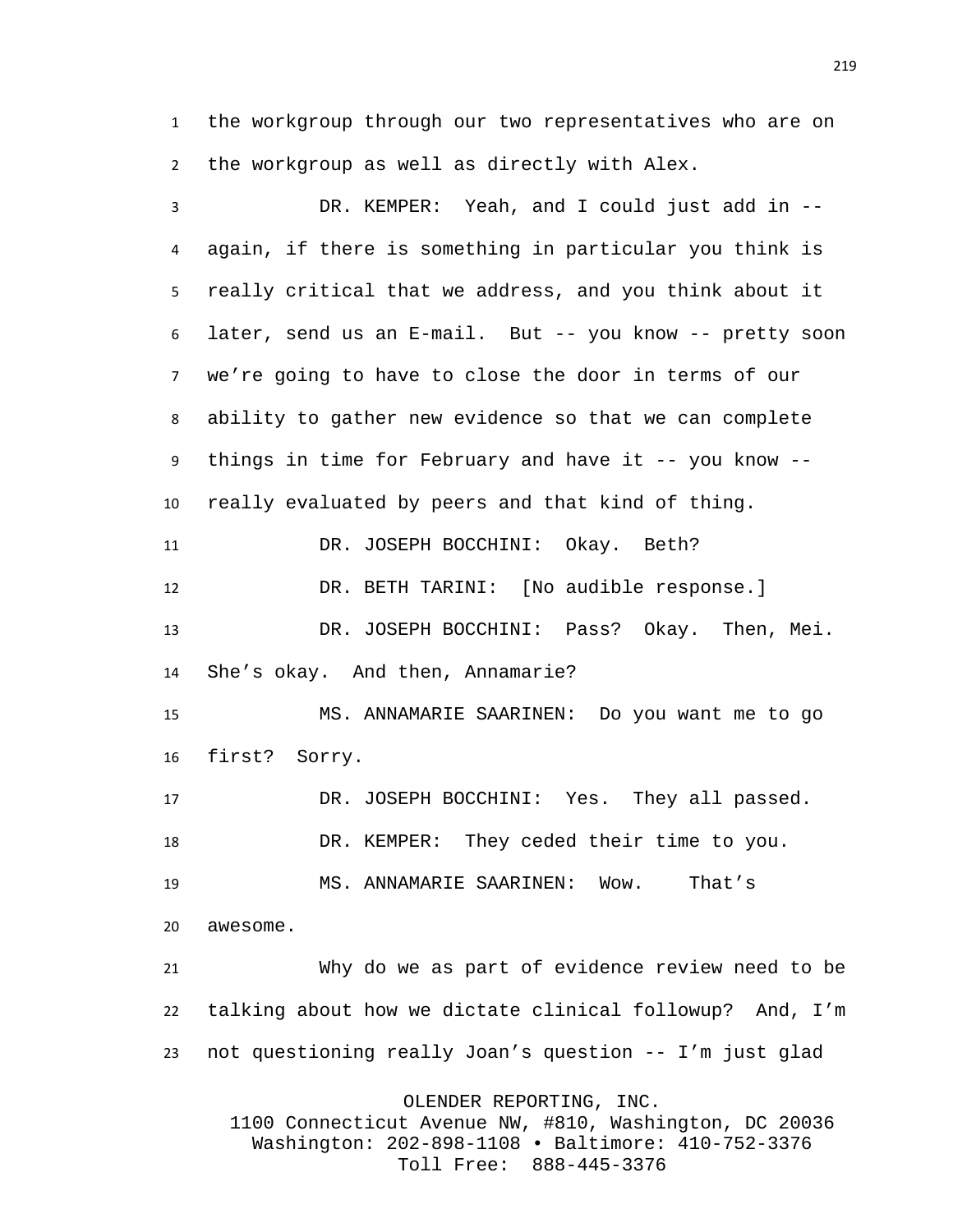she raised it, actually, because it reminds me a little bit of how we're just kind of trying to find it because we've shown through that evidence review that it's appropriate -- you know -- recurrence rate does not follow all the reasons that we put something forward for evidence review. At the point of being able to find an SMA1 or SMA2 case, I really -- I do think these things kind of pass out of newborn screening hands a little bit -- open communication, outcomes, and those sorts of data reporting things. But -- I mean -- we're not really doing that as part of this process, are we? Question -- sorry -- that's one.

 Two. Who's -- I don't need to know the names - - but, among your Expert Workgroup -- do you have any advocates or parents just even one or two?

 DR. KEMPER: Yes. So, let me do the second one first. We have a parent advocate who we've invited to the Technical Expert Panel. She was on the first one. She had a conflict for the second one. But, she has a child that's being treated with nusinersen, and we actually think it's really important to have that voice in our process, even though -- you know -- at the end of the day, we're just trying to look for the -- you know --

OLENDER REPORTING, INC.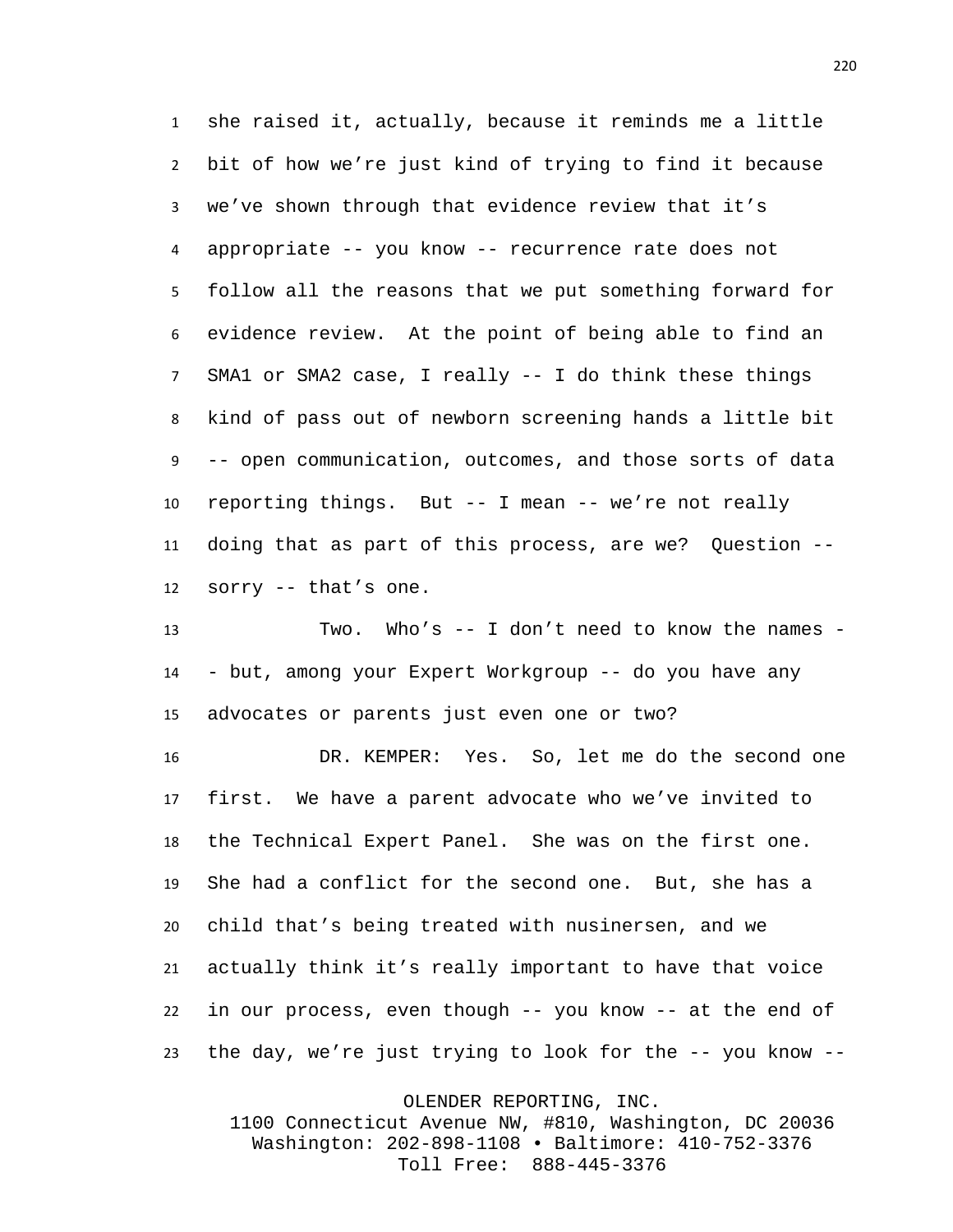the facts, being able to understand that things to look for is helpful and is something that we really strive to do.

 Going back to your first question -- you know - - I understand what you mean in terms of like -- you know -- we're not developing clinical guidelines for people. We're looking at whether or not newborn screening -- you know -- the relative balance of benefits and harms. But -- you know -- in all the other projects we've done, we always look and see if there's some sort of consensus about what to do once you identify a case, because -- you know -- it informs how the Newborn Screening Programs -- you know -- operate and whether or not there is -- you know -- the benefit that we see from studies could be translated to care. I mean -- maybe you can even think about that on the -- you know -- the feasibility side of doing things. You have to kind of know what you do when you find a case. It's not -- you know -- having full consensus from everyone. You know -- it's up to the Advisory Committee about -- you know -- how much of a factor that is. But, at least understanding whether or not people know what to do with cases that are identified through newborn screening is important.

OLENDER REPORTING, INC. 1100 Connecticut Avenue NW, #810, Washington, DC 20036 Washington: 202-898-1108 • Baltimore: 410-752-3376 Toll Free: 888-445-3376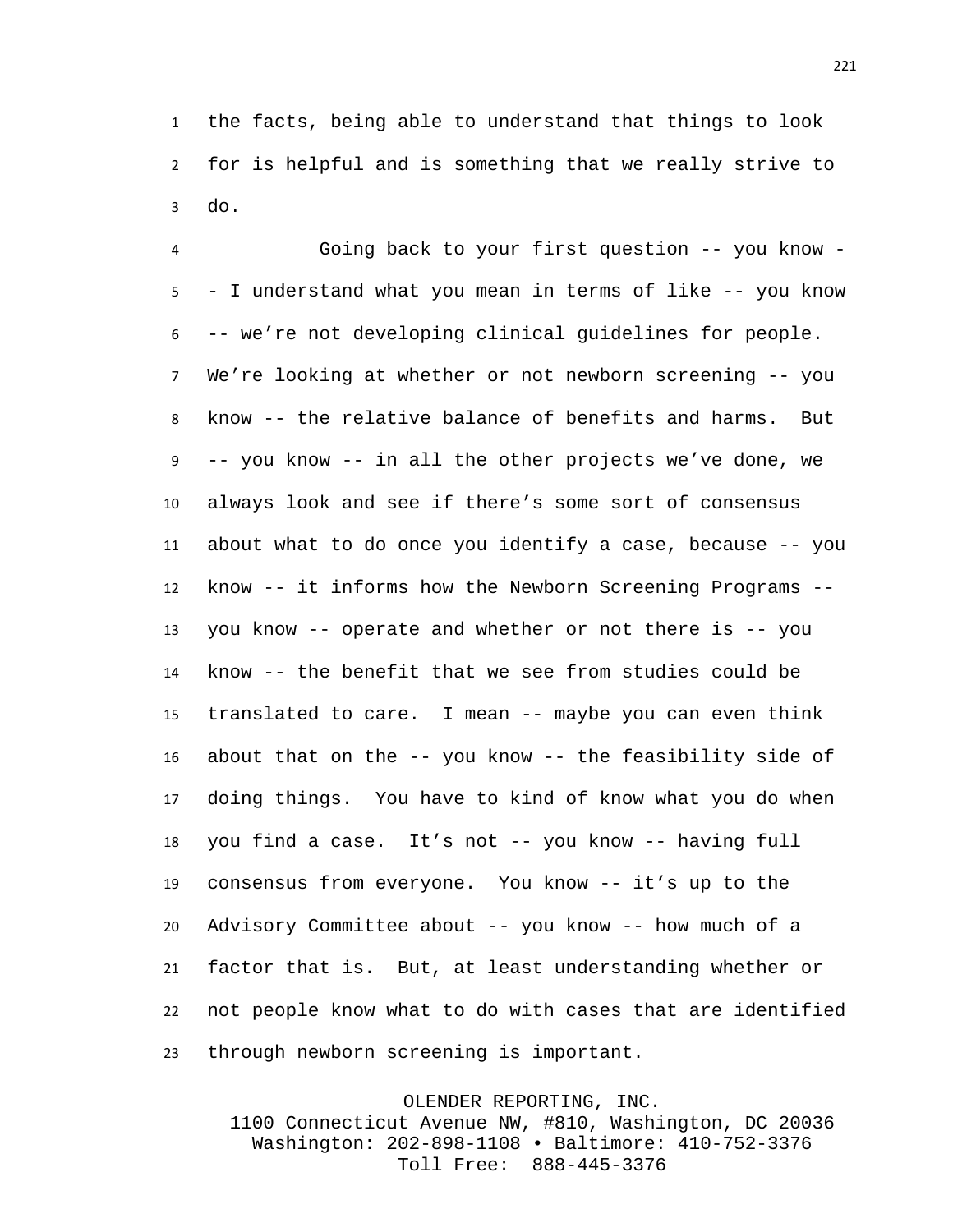MS. ANNAMARIE SAARINEN: Right. I think -- I think that access to care issue is -- is a bigger concern, or ought to be maybe a bigger concern for this Committee than once they get access to care -- how those decisions are being made based on that specific clinical case because it's just so -- there's no vanilla box. I imagine there isn't for SMA. We only have -- you know -- we have friends who lost a child to SMA at 18 months old, and I just know how torturous that journey was for them, but, yet their daughter's case was different.

 DR. KEMPER: So, if I could just build on something. I didn't really mention this before, but we - - we are focused on nusinersen as the treatment. But, nusinersen is a component of a much more complex therapy that individuals affected with SMA get in terms of -- you know -- the -- you know -- all the -- you know -- the pulmonary evaluation they get, the physical therapy that they get -- you know -- OT/PT thing -- that kind of stuff. I mean -- there's a much bigger package. But, the reason that we focus on nusinersen alone is that it's the really -- it's the thing that it's the thing that's changed the care so dramatically, and it's the one where there are systematic trials we can look at. So, I think

OLENDER REPORTING, INC.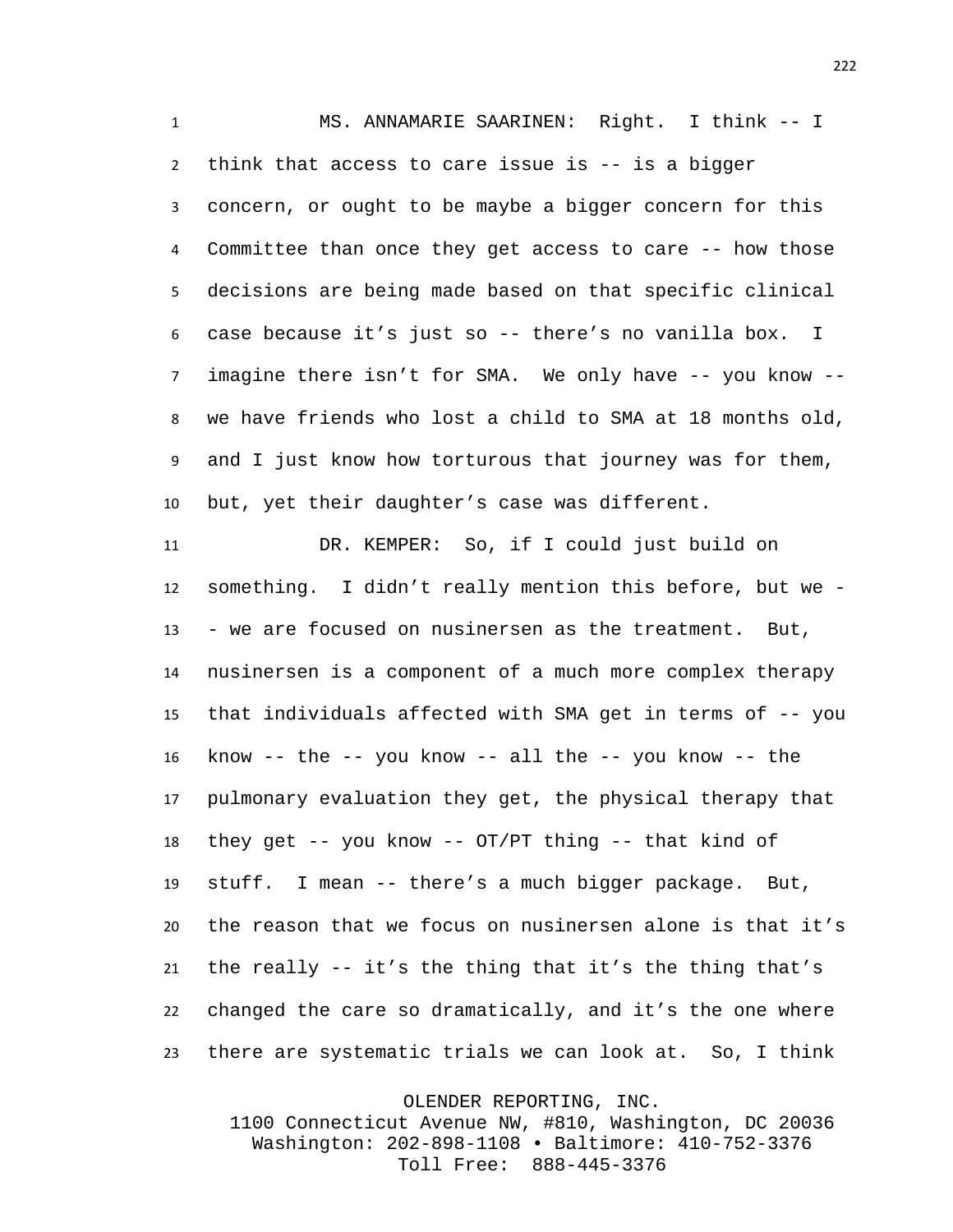that gets to your point as well.

 MS. ANNAMARIE SAARINEN: Can I -- I'm so sorry to -- I have my four-tiered questions here. But, the other one was when you mentioned that we're targeting the most severe cases of SMA, obviously that's true. I'm looking forward to the final report and seeing if you're going to be able to touch on that the screening is also - - that it's not a bad thing that we're identifying clinically significant -- whether those are considered secondary targets or however they're being framed in the conversation. I just -- I know you and I have had this discussion a few times before -- but, I think it goes to equity a little bit. I mean -- when you have cases that might not be life-threatening in the immediate phase or might not need that sort of intense treatment in the immediate phase, but once those children that have severe cases -- we just worry about whether they're going to get the care they need.

 DR. KEMPER: Right, and if I -- I'm just going to magnify your point too. We know that it's what -- about 60% of kids have type 1 SMA, which means that 40% have a different type. But, it's really where the data are for those -- you know -- most of the data is

OLENDER REPORTING, INC. 1100 Connecticut Avenue NW, #810, Washington, DC 20036 Washington: 202-898-1108 • Baltimore: 410-752-3376 Toll Free: 888-445-3376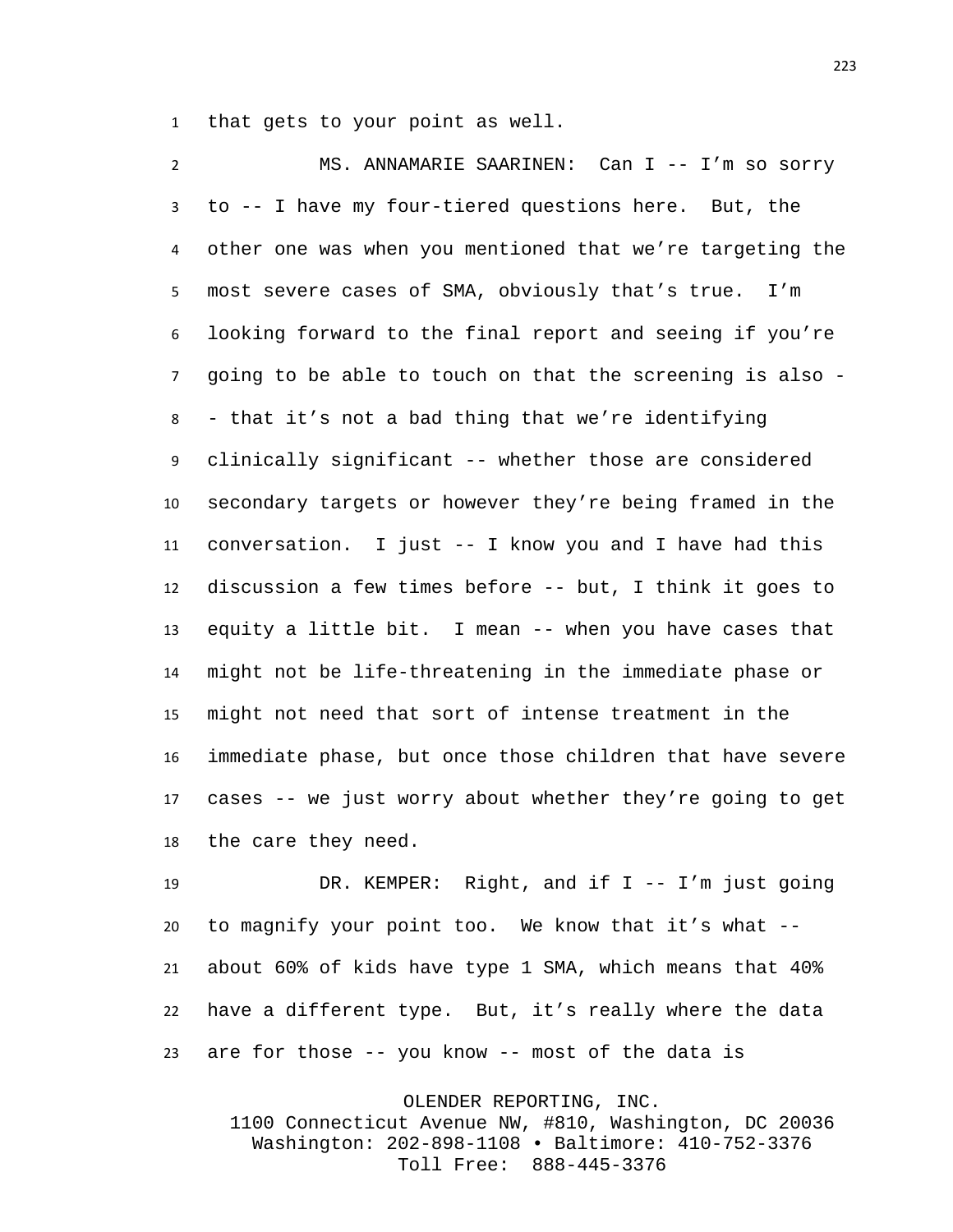concentrated on those more severely affected individuals. So, again, I don't mean to give short stick to those that are less severely affected.

 MS. ANNAMARIE SAARINEN: I think the three studies will help kind of fill it out, and hopefully you'll get some more data before the next one as well.

 And, just for Dr. Bocchini, I will just say this having been at the meeting in October, Dr. Matern sort of mentioned that we're not sure why we took the vote. From my perspective, we didn't as a Committee take that vote in Minnesota because we were in any way discounting the important work of this Committee, in fact we paid very, very close attention to the work of this Committee. So, I just wanted to say that for the record. However, we have a process. We only meet twice a year. I think we are in a unique position in the state of Minnesota to have treatment studies happening. We have experts at our three hospitals in Minnesota that have been providing our Committee data for 18 solid months, and we felt fairly in a decent place to make the recommendation to the Commissioner, having SCID multiplex in place as well was a consideration. But, I do think we just felt with the timing of things that this might maybe

OLENDER REPORTING, INC.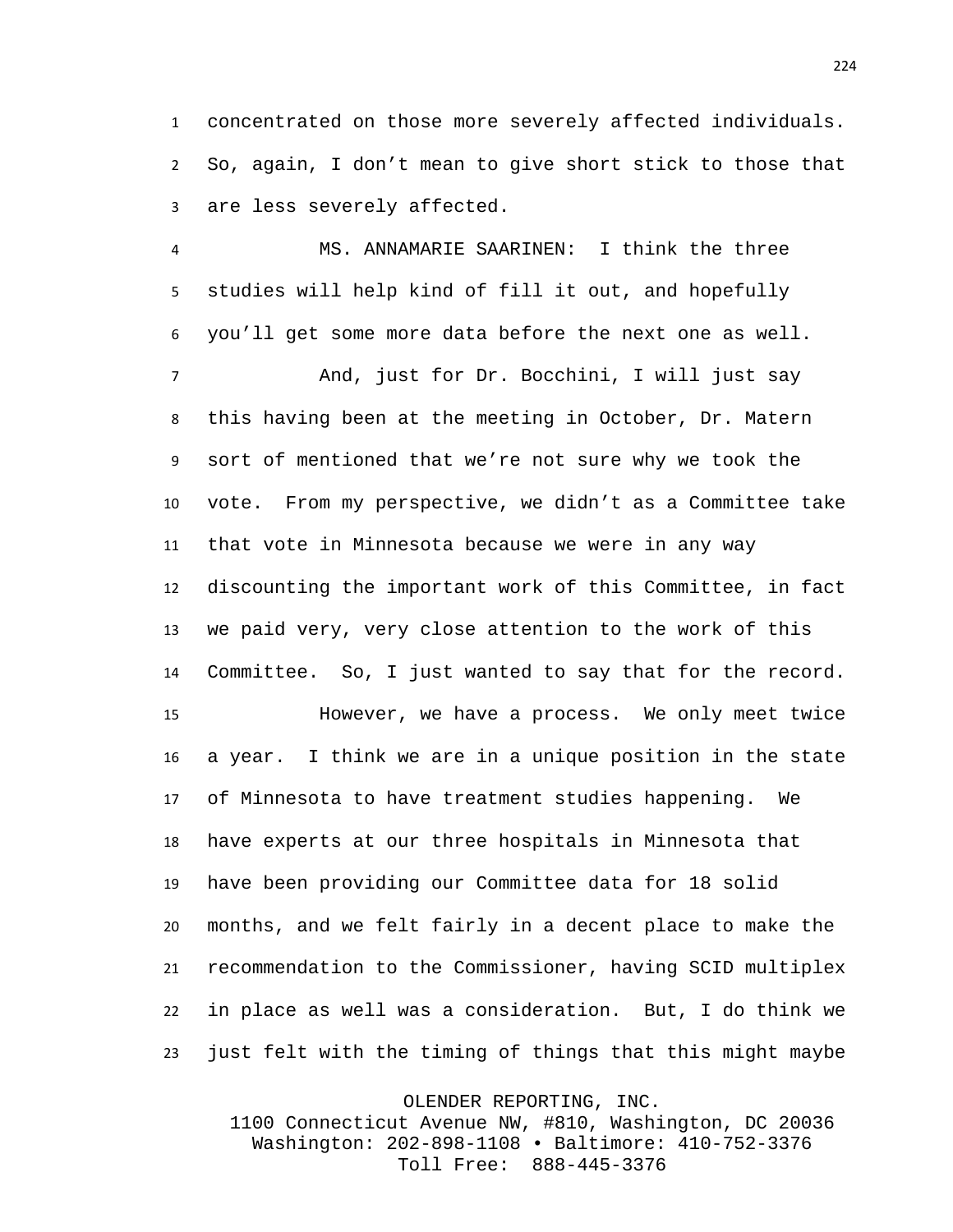put us a little bit ahead of the game knowing that the Commissioner had time to consider and that there may be action taken, and he may, indeed, decide, and probably will decide to wait to sign anything until after our next meeting. So, I just wanted to put that out there.

 DR. JOSEPH BOCCHINI: Have we lost the feed? Do we still have the webcast, or is it gone? I just wanted -- if we're going to lose the webcast, I just wanted to remind the people on the webcast -- oh, we have two minutes? Perfect. I want to remind people that we start again at 9:30 tomorrow morning and that those of you on the webcast who are going to call in for the workgroup meetings, the workgroup meetings will start in about 10 minutes from now, and you can call in at that point.

 DR. SCOTT SHONE: Scott Shone. So, just thinking of what Annamarie said, I wonder if making sure that the data in the evidence review that was used in the Minnesota decision is also part of the one that you guys are doing -- if it was -- like she mentioned -- the data that has been provided to that Advisory group also comes to this group. But, that wasn't my point.

My point is from the systems impact -- and,

OLENDER REPORTING, INC.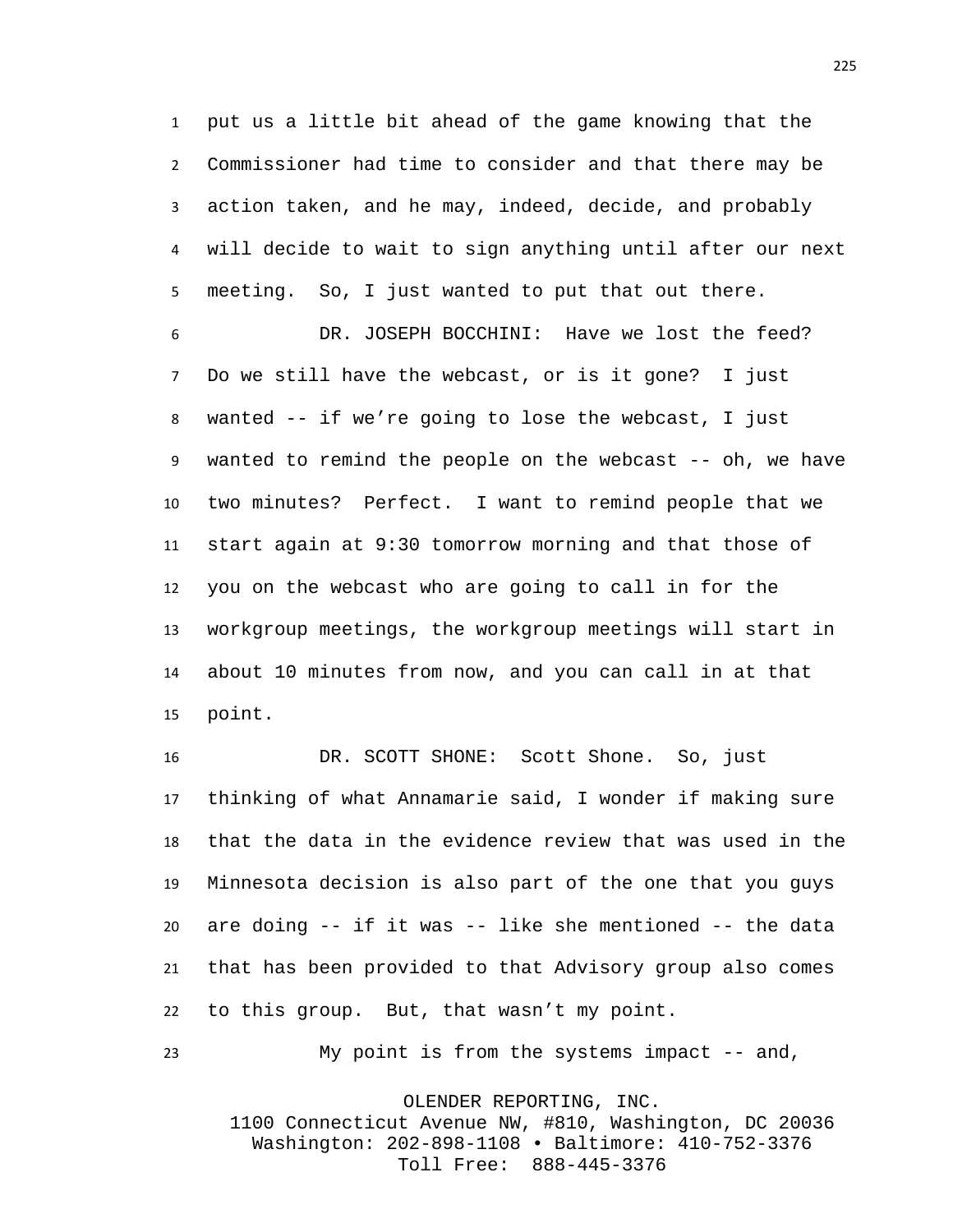this might be something for Jelilli -- but, I went back and looked. So -- you know -- SCID was recommended at the beginning of this decade. Forty-four states are screening for SCID. Pompe at the beginning of 2015 -- only 7 states. MPS1 and X-ALD earlier last year -- 5 and 7 states respectively. And, I know many of our colleagues are working diligently to get these disorders added, but that's the landscape of the Newborn Screening Programs at the moment -- trying to add these. Joshua Miller presented -- had a wonderful talk this morning about the challenges of timeliness.

 So, I'm wondering if -- not in the scope of whether or not the disorder should be recommended in February -- but, as part of the information process presented to the Committee if, as going forward, is part of a gaps analysis and recommendations we can make to the Secretary of here's the challenges, and here's additional resources -- again, not necessarily all fiscal -- but, here's additional resources to help move the ball forward because this is now on top of four or five other mandates recommendations, but -- you know -- carrying a lot of weight that this Committee has put forward.

And, so, I don't believe the public health

OLENDER REPORTING, INC.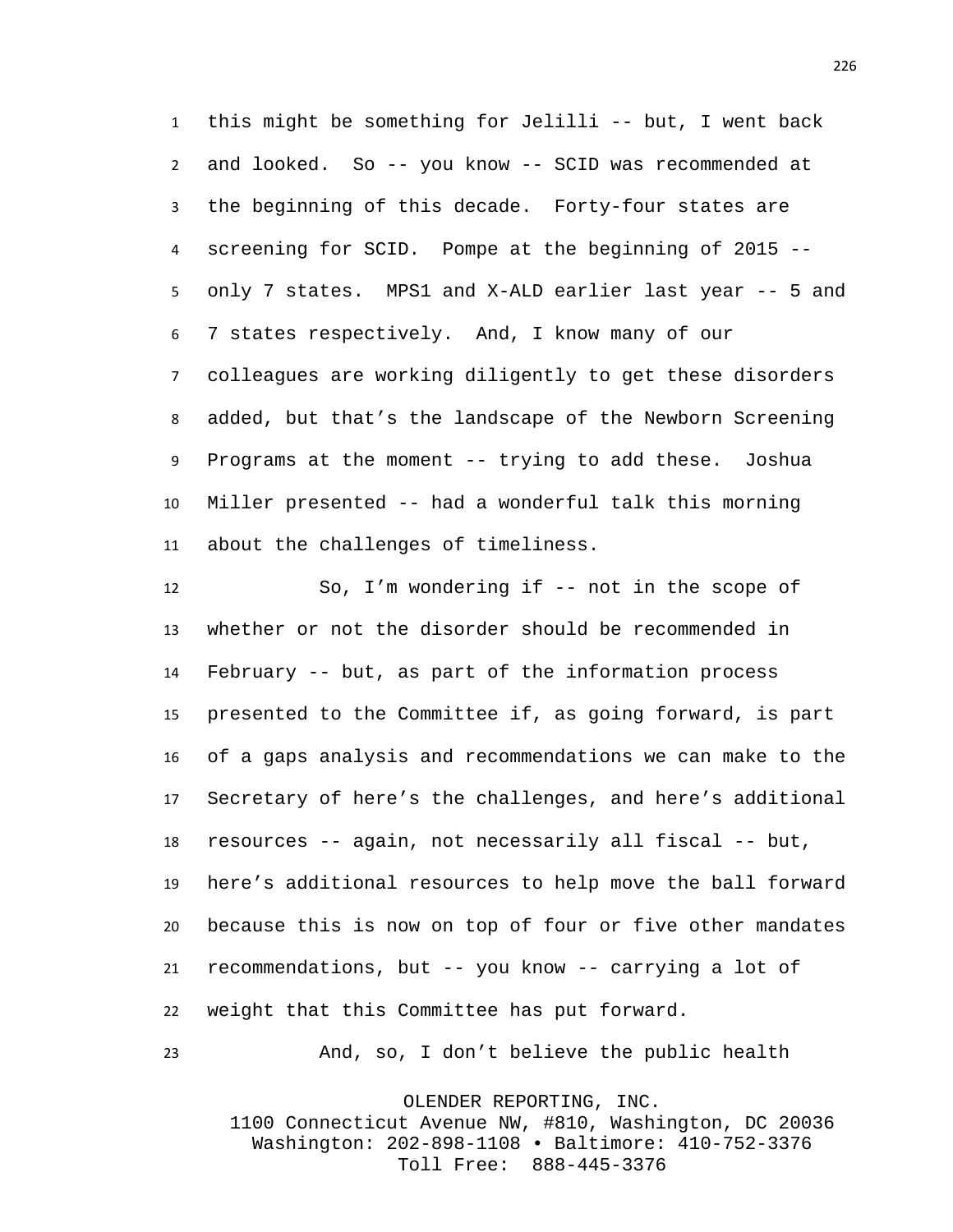system impact looks at that, but I wonder if there's an ability to gather some of that data over the next several months through the new disorders work that NewSTEPs is going or some other mechanism to look at how this fits into the broader picture of what all these programs are already facing.

 DR. KEMPER: Yeah. I mean -- certainly we've talked to our NewSTEPs colleagues, and we'd be interested in finding out if they have any more. We're a little bit stuck in terms of the range of things that we can ask about in the Public Health System Impact Assessment and part of it because the OMB process that we have to go through before we can send surveys out to the states to the degree that we can get this when we do the deep-dive interviews, we can find out about that. But, I do think that -- you know -- in the future, there's -- you know -- a significant argument could be made for revisiting the kinds of questions that we ask states and how we go about doing that. I think that we're sort of stuck where we are right now with the kind of data that we can get. DR. JOSEPH BOCCHINI: Beth? DR. BETH TARINI: Beth Tarini. A quick

response to Annamarie's point about treatment. I agree

OLENDER REPORTING, INC.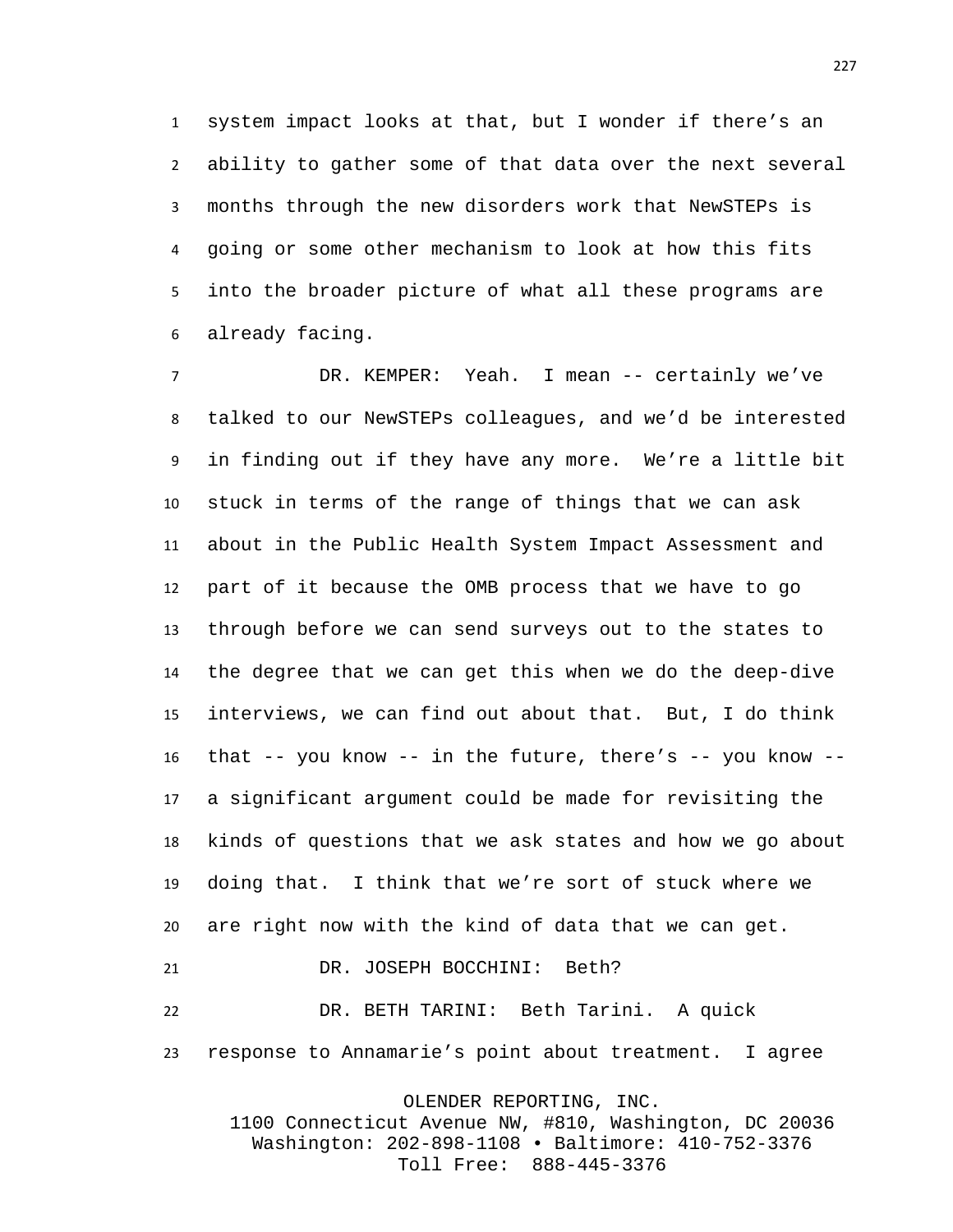that I don't think we are in the position to sort of be in the room with the patient and the provider when they're making decisions about the treatment, but at the same time, when we recommend mandating meaning requiring by law that the child be screened despite parental choice and override that choice or the opportunity for that choice, I think we do have some degree of responsibility to insure that there is at least some consensus -- they don't have to be perfect -- on how that child is going to be treated. One -- simply I think from an ethics perspective that we've mandated this, so we should have some sense that the people that are giving treatment that they sort of have some consensus on. And, two -- the equity argument that's been long used in newborn screening that birthed this Committee -- no pun intended -- that is that there can be an inequity if you are in a state in which one provider or one set of providers believe one way is the right way to treat it, and that ends up not being the right way -- that child does not have any access to appropriate care. And, if you get divisions and/or inequities like that -- I think that could be problematic for the cases -- the children and their families who identify.

## OLENDER REPORTING, INC.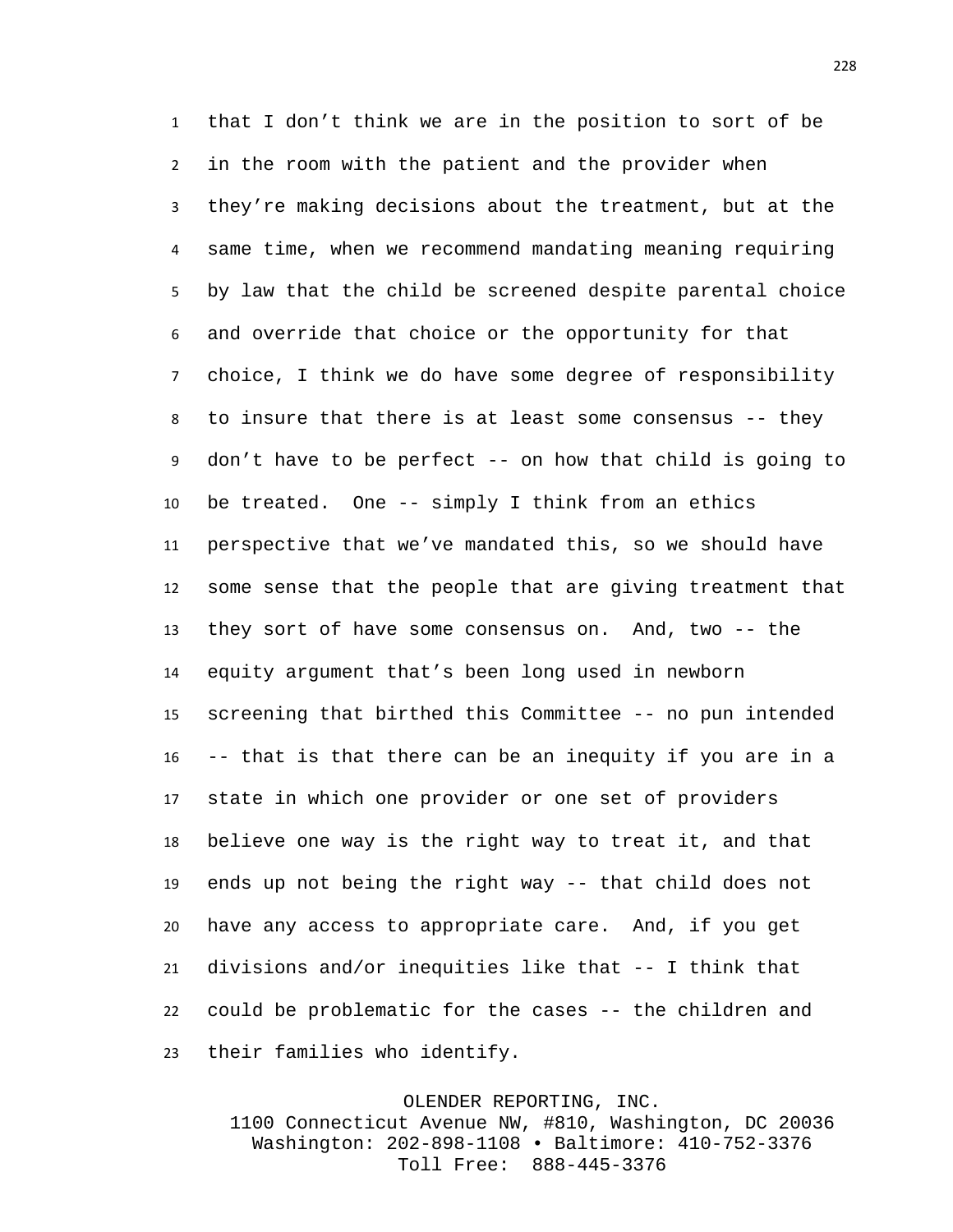So, I think it's a judgement call, of course, and some degree of consistency is, I think, what we're looking for.

 DR. KEMPER: I lost my clicker, and I feel like my power is gone.

 DR. JOSEPH BOCCHINI: Okay. Thank you, Alex and K.K., thank you for the Committee. I think good discussion.

 We're now ready to initiate the workgroup meetings a couple of minutes behind schedule. This slide shows you where each of the three workgroups will meet -- which rooms you'll be in.

 And, then last meeting we began the process of asking each of the workgroups to give us a timeline for completion of current projects and begin the process of thinking about what additional needs, gaps, barriers, and challenges that are identified within your workgroup area to begin to propose potential projects and other things moving forward that you could bring for consideration by the Committee.

 And, so this is a template that we put together. So, as you think about each potential program or project or other thing to consider, what would be the

OLENDER REPORTING, INC.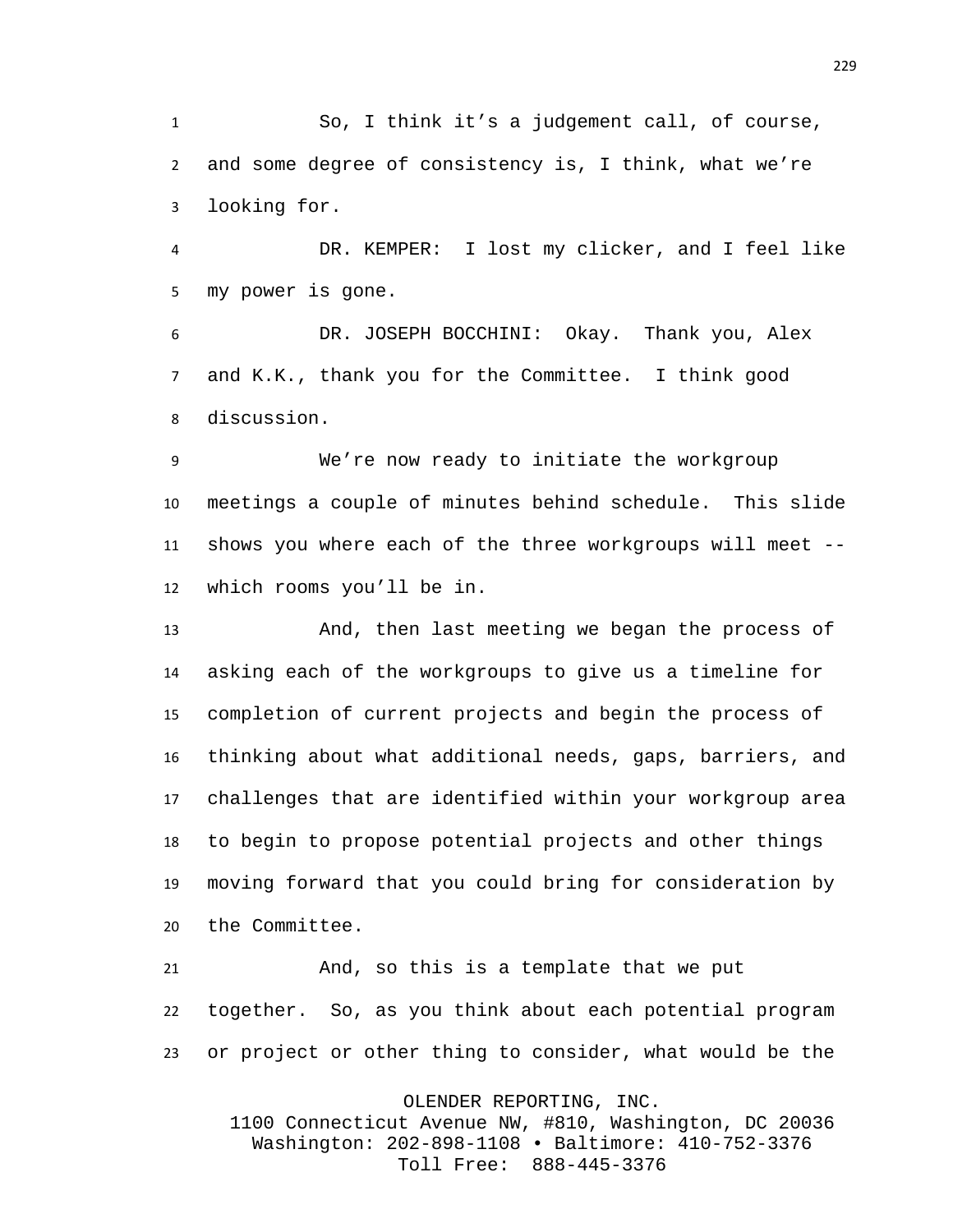purpose, who would we be educating and assisting Newborn Programs in the individual states, would we be providing information, etc., what's the need for this, the gap that exists, the barrier and challenge that the activity is addressing, what kind of activity would it be, and/or what is the intended final project, and then product for the project, and then an estimated timeline. So, if you'll begin that process, and then perhaps when you report tomorrow, if you have additional things, we'll begin to look at it as a Committee and then begin the process of considering which might be the most important. So, with that, Catharine, are there addition things to bring forward?

 DR. CATHARINE RILEY: Thank you, Dr. Bocchini. Just some logistics for those who want to attend the workgroup meetings. There are signs just out here in the atrium for each workgroup. There will be an escort by those signs. We also have the room numbers here. If you can make your way to those rooms if you're in one of these workgroups. They will be starting the workgroup meetings at 3:15.

 So, thank you so much, and we'll reconvene tomorrow at 9:30 a.m. Thank you.

> OLENDER REPORTING, INC. 1100 Connecticut Avenue NW, #810, Washington, DC 20036 Washington: 202-898-1108 • Baltimore: 410-752-3376 Toll Free: 888-445-3376